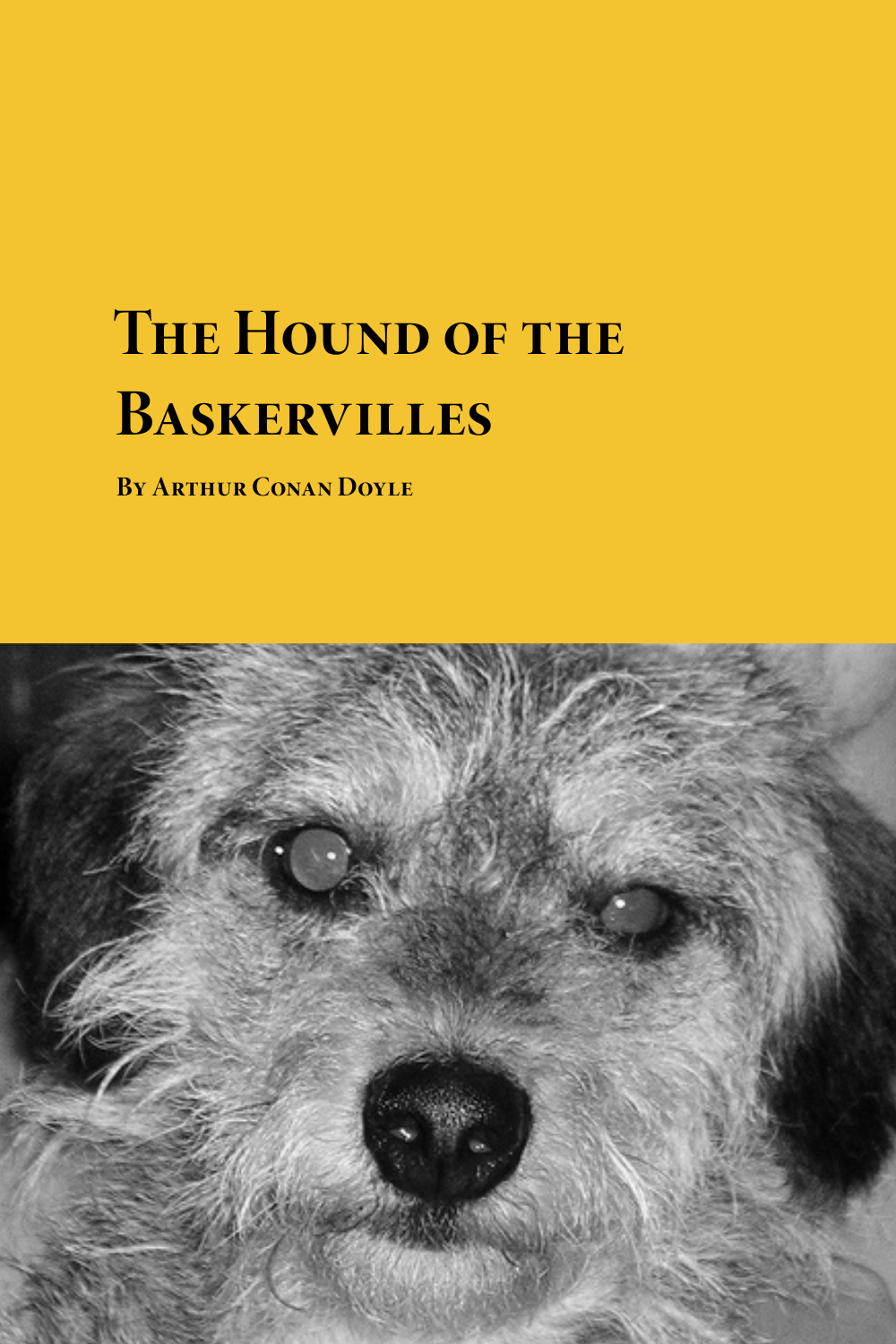#### $CHAPTER$  1

### Mr. SHERLOCK HOLMES

 $\mathbf{M}$ r. Sherlock Holmes, who was usually very late in the mornings, save upon those not infrequent occasions when he was un all night, we cannot det the head fact table when he was up all night, was seated at the breakfast table. I stood upon the hearth-rug and picked up the stick which our visitor had left behind him the night before. It was a fine, thick piece of wood, bulbous-headed, of the sort which is known as a 'Penang lawyer.' Just under the head was a broad silver band nearly an inch across. 'To James Mortimer, M.R.C.S., from his friends of the C.C.H.,' was engraved upon it, with the date '1884.' It was just such a stick as the old-fashioned family practitioner used to carry—dignified, solid, and reassuring.

'Well, Watson, what do you make of it?'

Holmes was sitting with his back to me, and I had given him no sign of my occupation.

'How did you know what I was doing? I believe you have eyes in the back of your head.'

'I have, at least, a well-polished, silver-plated coffee-pot in front of me,' said he. 'But, tell me, Watson, what do you make of our visitor's stick? Since we have been so unfortu-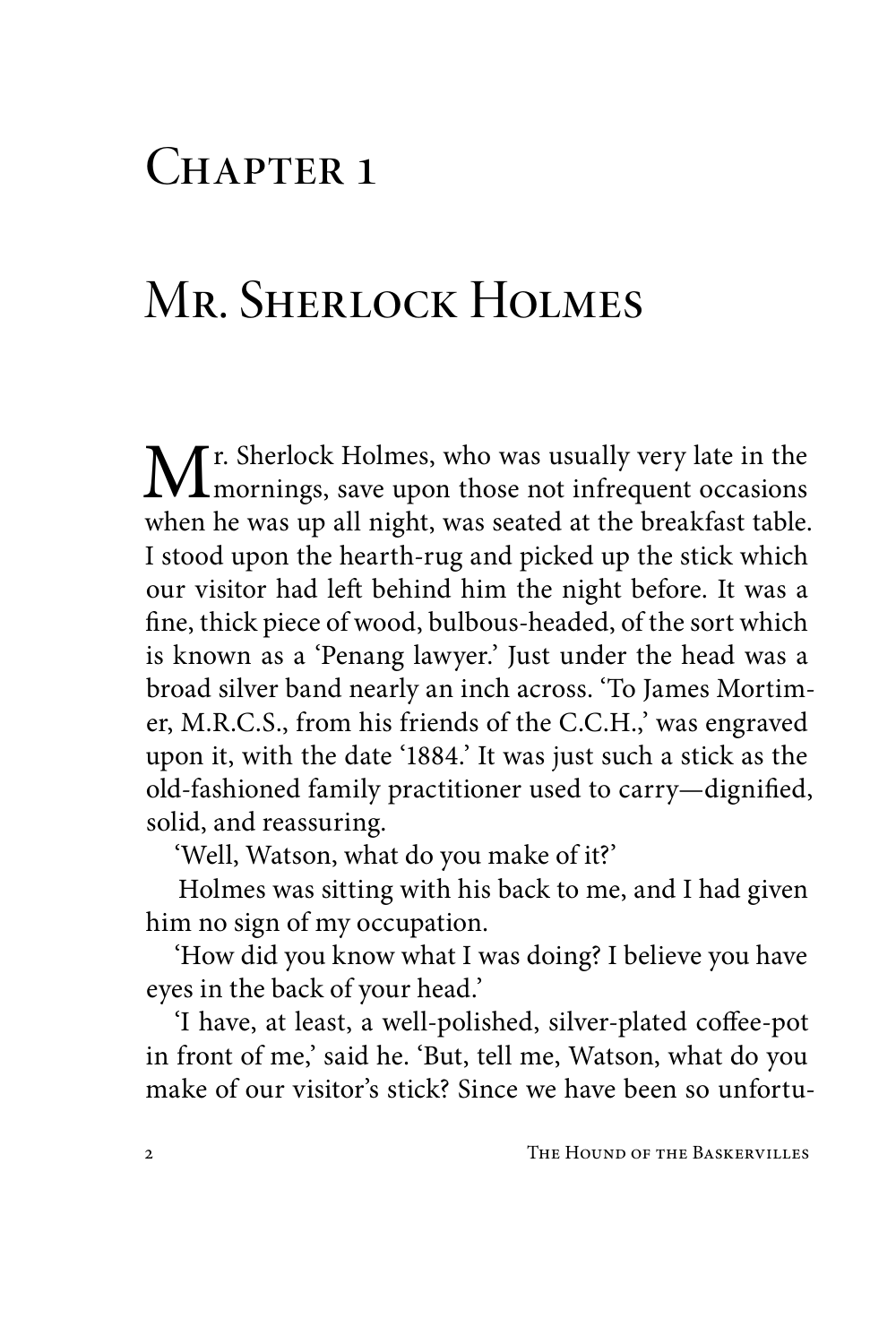nate as to miss him and have no notion of his errand, this accidental souvenir becomes of importance. Let me hear you reconstruct the man by an examination of it.'

'I think,' said I, following as far as I could the methods of my companion, 'that Dr. Mortimer is a successful, elderly medical man, well-esteemed since those who know him give him this mark of their appreciation.'

'Good!' said Holmes. 'Excellent!'

'I think also that the probability is in favour of his being a country practitioner who does a great deal of his visiting on foot.'

'Why so?'

'Because this stick, though originally a very handsome one has been so knocked about that I can hardly imagine a town practitioner carrying it. The thick-iron ferrule is worn down, so it is evident that he has done a great amount of walking with it.'

'Perfectly sound!' said Holmes.

'And then again, there is the 'friends of the C.C.H.' I should guess that to be the Something Hunt, the local hunt to whose members he has possibly given some surgical assistance, and which has made him a small presentation in return.'

'Really, Watson, you excel yourself,' said Holmes, pushing back his chair and lighting a cigarette. 'I am bound to say that in all the accounts which you have been so good as to give of my own small achievements you have habitually underrated your own abilities. It may be that you are not yourself luminous, but you are a conductor of light. Some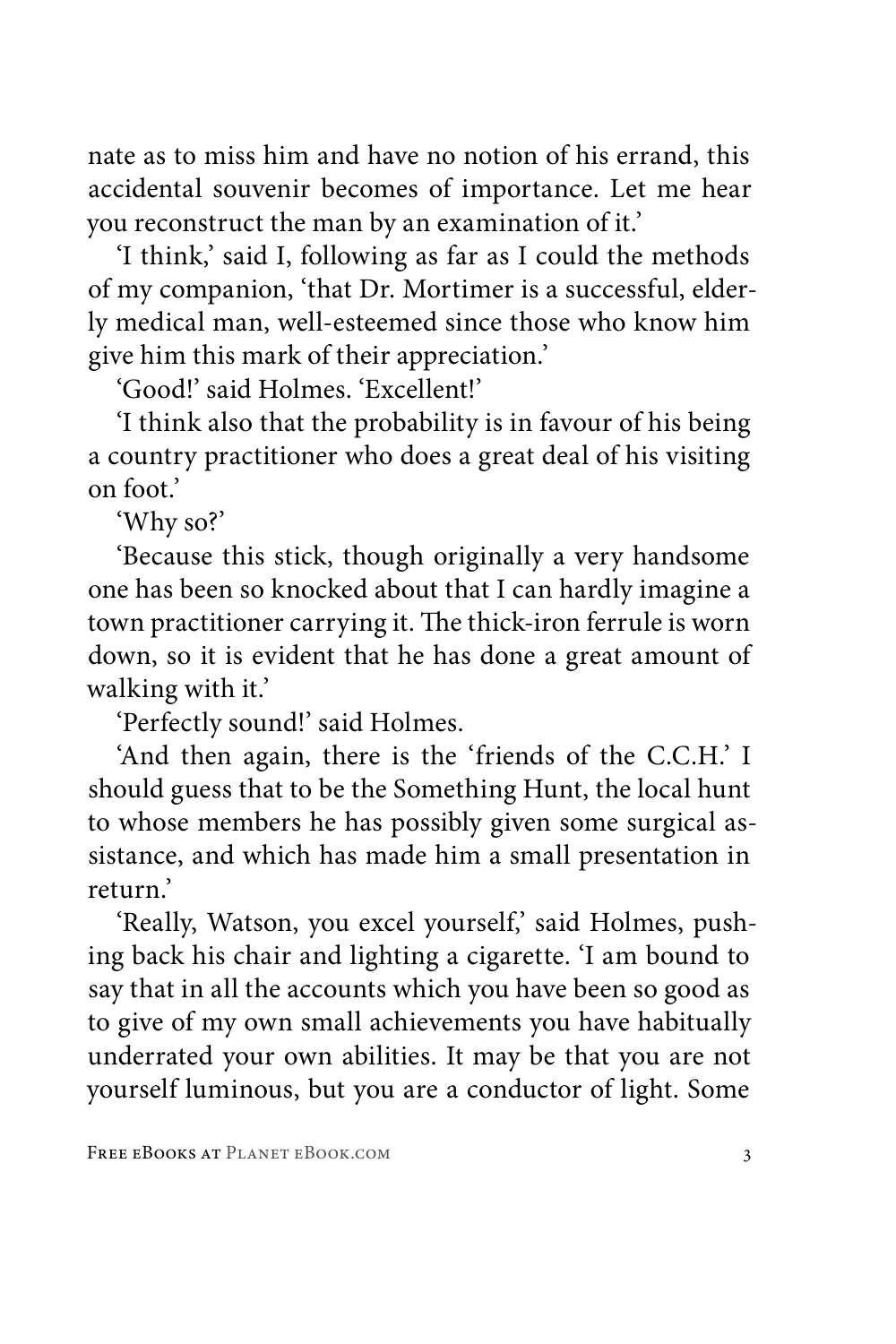people without possessing genius have a remarkable power of stimulating it. I confess, my dear fellow, that I am very much in your debt.'

He had never said as much before, and I must admit that his words gave me keen pleasure, for I had often been piqued by his indifference to my admiration and to the attempts which I had made to give publicity to his methods. I was proud, too, to think that I had so far mastered his system as to apply it in a way which earned his approval. He now took the stick from my hands and examined it for a few minutes with his naked eyes. Then with an expression of interest he laid down his cigarette, and carrying the cane to the window, he looked over it again with a convex lens.

'Interesting, though elementary,' said he as he returned to his favourite corner of the settee. 'There are certainly one or two indications upon the stick. It gives us the basis for several deductions.'

'Has anything escaped me?' I asked with some self-importance. 'I trust that there is nothing of consequence which I have overlooked?'

'I am afraid, my dear Watson, that most of your conclusions were erroneous. When I said that you stimulated me I meant, to be frank, that in noting your fallacies I was occasionally guided towards the truth. Not that you are entirely wrong in this instance. The man is certainly a country practitioner. And he walks a good deal.'

'Then I was right.'

'To that extent.' 'But that was all.'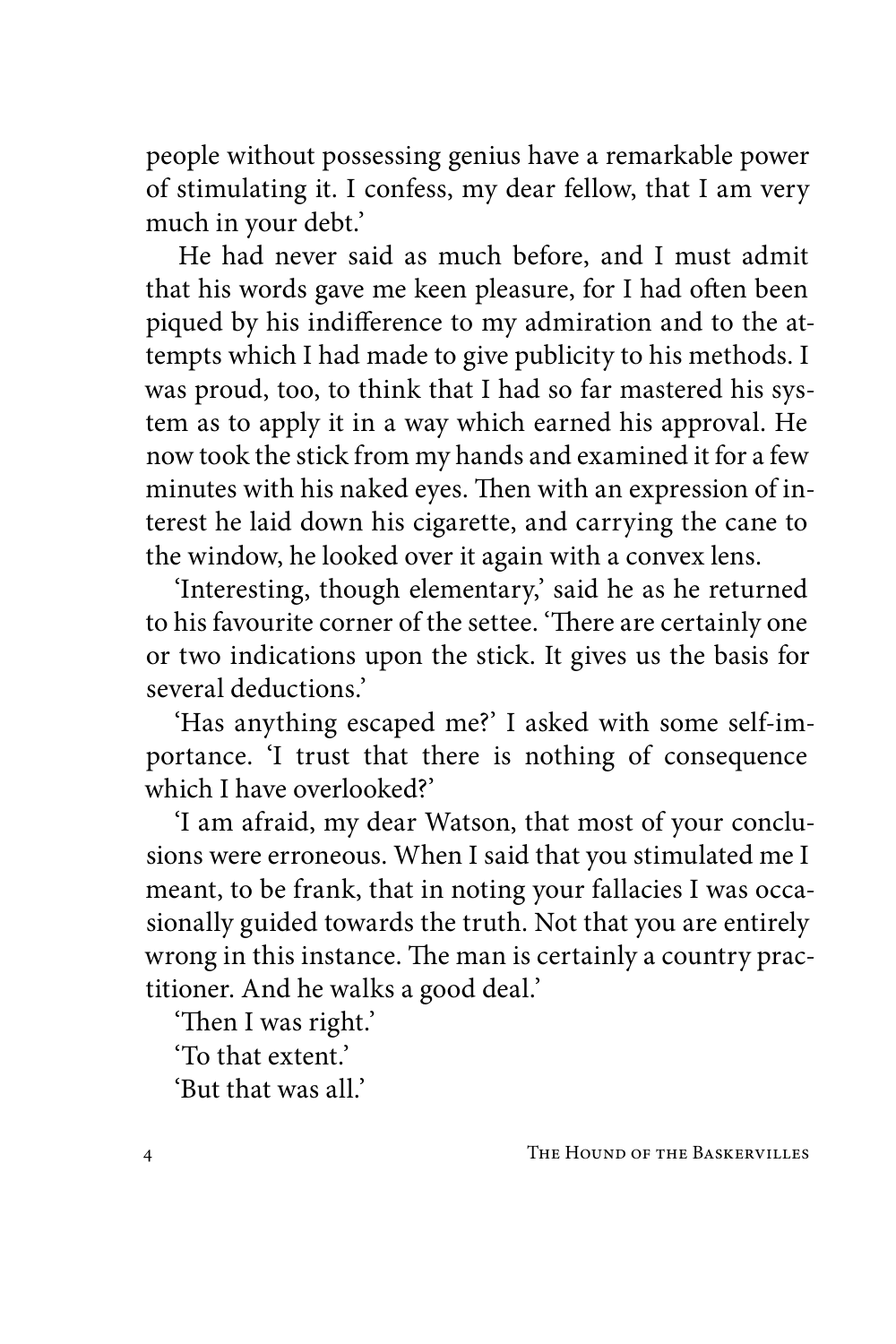'No, no, my dear Watson, not all—by no means all. I would suggest, for example, that a presentation to a doctor is more likely to come from a hospital than from a hunt, and that when the initials 'C.C.' are placed before that hospital the words 'Charing Cross' very naturally suggest themselves.'

'You may be right.'

'The probability lies in that direction. And if we take this as a working hypothesis we have a fresh basis from which to start our construction of this unknown visitor.'

'Well, then, supposing that 'C.C.H.' does stand for 'Charing Cross Hospital,' what further inferences may we draw?'

'Do none suggest themselves? You know my methods. Apply them!'

'I can only think of the obvious conclusion that the man has practised in town before going to the country.'

'I think that we might venture a little farther than this. Look at it in this light. On what occasion would it be most probable that such a presentation would be made? When would his friends unite to give him a pledge of their good will? Obviously at the moment when Dr. Mortimer withdrew from the service of the hospital in order to start in practice for himself. We know there has been a presentation. We believe there has been a change from a town hospital to a country practice. Is it, then, stretching our inference too far to say that the presentation was on the occasion of the change?'

'It certainly seems probable.'

'Now, you will observe that he could not have been on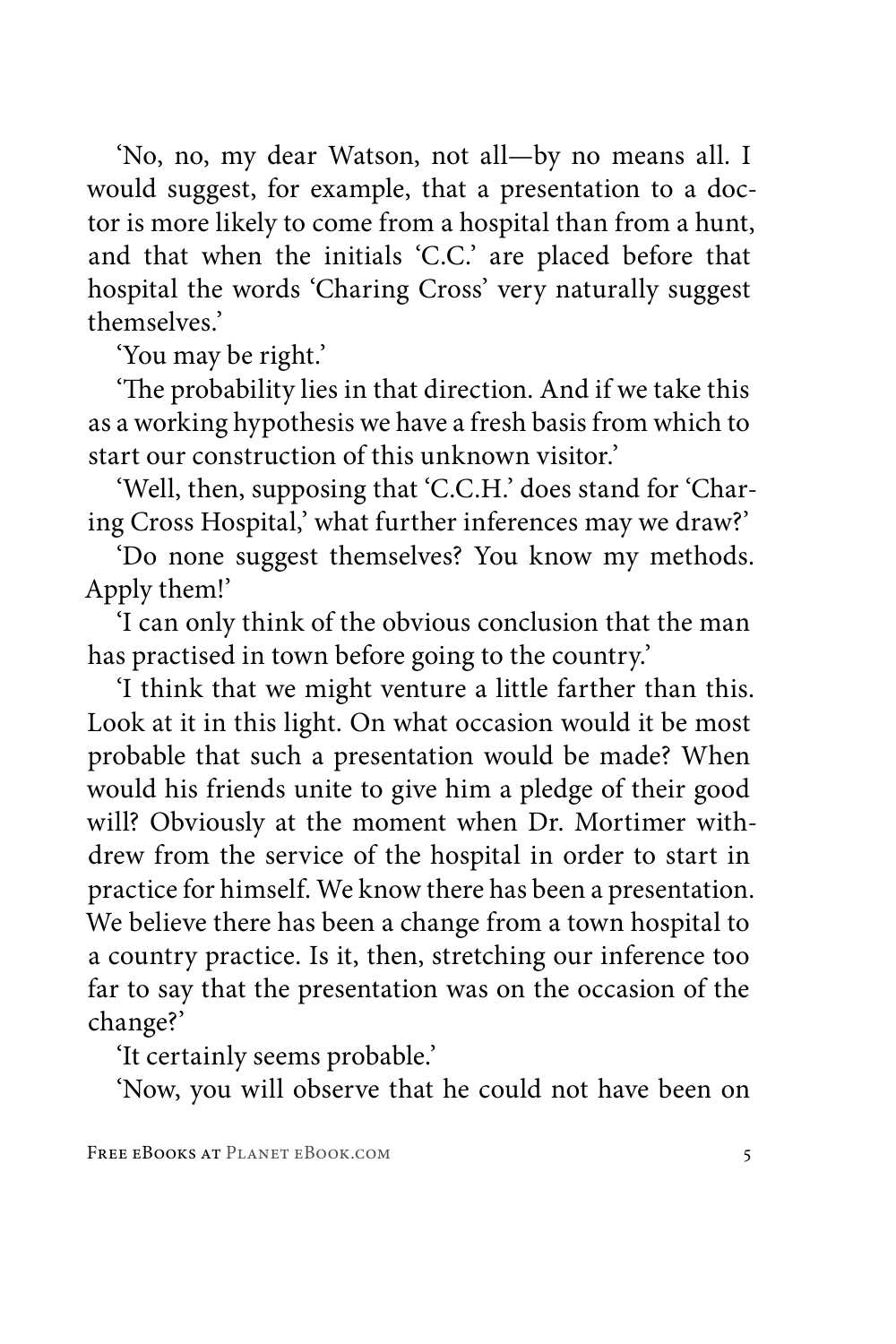the staff of the hospital, since only a man well-established in a London practice could hold such a position, and such a one would not drift into the country. What was he, then? If he was in the hospital and yet not on the staff he could only have been a house-surgeon or a house-physician—little more than a senior student. And he left five years ago—the date is on the stick. So your grave, middle-aged family practitioner vanishes into thin air, my dear Watson, and there emerges a young fellow under thirty, amiable, unambitious, absent-minded, and the possessor of a favourite dog, which I should describe roughly as being larger than a terrier and smaller than a mastiff.'

I laughed incredulously as Sherlock Holmes leaned back in his settee and blew little wavering rings of smoke up to the ceiling.

'As to the latter part, I have no means of checking you,' said I, 'but at least it is not difficult to find out a few particulars about the man's age and professional career.' From my small medical shelf I took down the Medical Directory and turned up the name. There were several Mortimers, but only one who could be our visitor. I read his record aloud.

'Mortimer, James, M.R.C.S., 1882, Grimpen, Dartmoor, Devon. House-surgeon, from 1882 to 1884, at Charing Cross Hospital. Winner of the Jackson prize for Comparative Pathology, with essay entitled 'Is Disease a Reversion?' Corresponding member of the Swedish Pathological Society. Author of 'Some Freaks of Atavism' (Lancet 1882). 'Do We Progress?' (Journal of Psychology, March, 1883). Medical Officer for the parishes of Grimpen, Thorsley, and High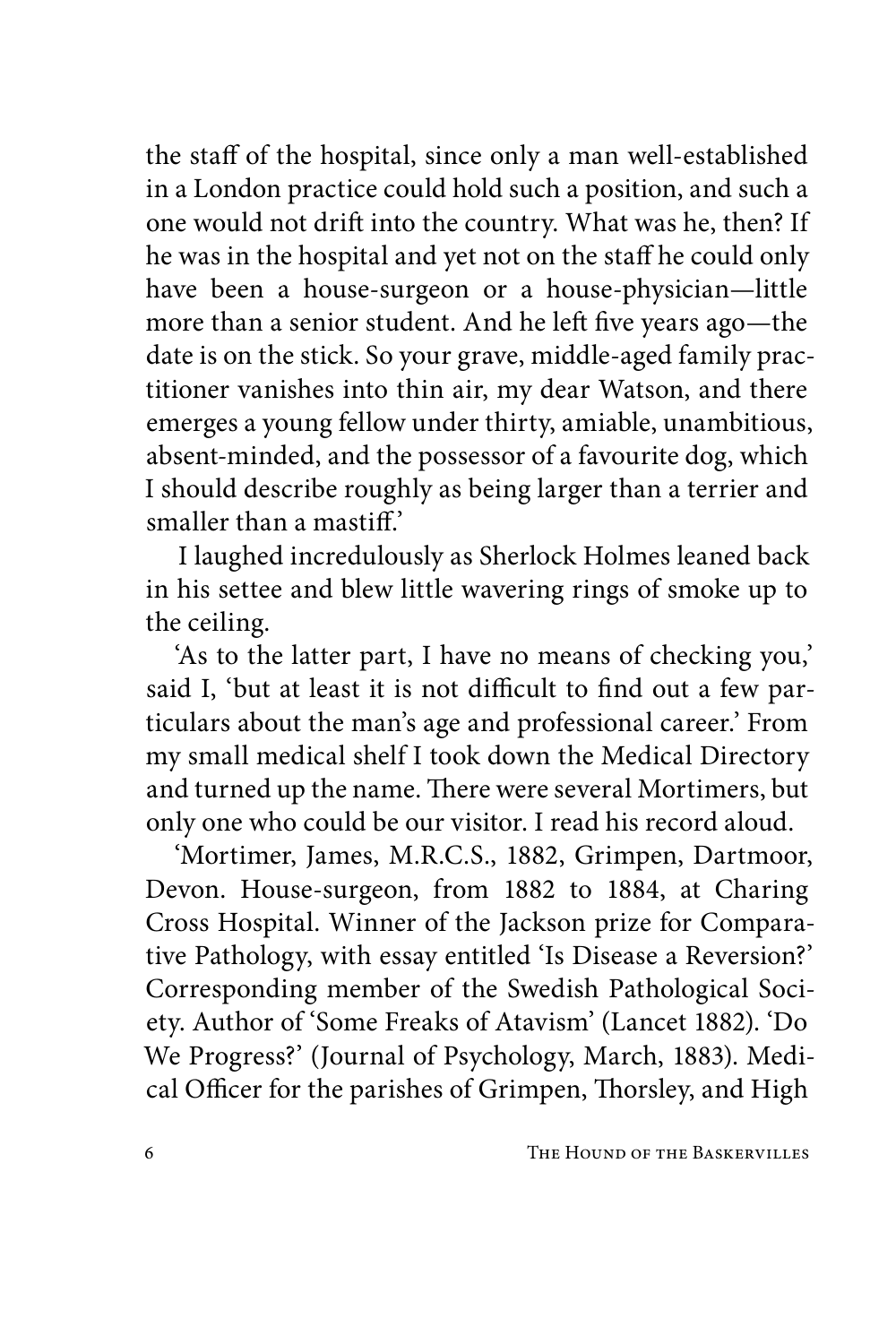Barrow.'

'No mention of that local hunt, Watson,' said Holmes with a mischievous smile, 'but a country doctor, as you very astutely observed. I think that I am fairly justified in my inferences. As to the adjectives, I said, if I remember right, amiable, unambitious, and absent-minded. It is my experience that it is only an amiable man in this world who receives testimonials, only an unambitious one who abandons a London career for the country, and only an absent-minded one who leaves his stick and not his visitingcard after waiting an hour in your room.'

'And the dog?'

'Has been in the habit of carrying this stick behind his master. Being a heavy stick the dog has held it tightly by the middle, and the marks of his teeth are very plainly visible. The dog's jaw, as shown in the space between these marks, is too broad in my opinion for a terrier and not broad enough for a mastiff. It may have been—yes, by Jove, it is a curlyhaired spaniel.'

He had risen and paced the room as he spoke. Now he halted in the recess of the window. There was such a ring of conviction in his voice that I glanced up in surprise.

'My dear fellow, how can you possibly be so sure of that?' 'For the very simple reason that I see the dog himself on our very door-step, and there is the ring of its owner. Don't move, I beg you, Watson. He is a professional brother of yours, and your presence may be of assistance to me. Now is the dramatic moment of fate, Watson, when you hear a step upon the stair which is walking into your life, and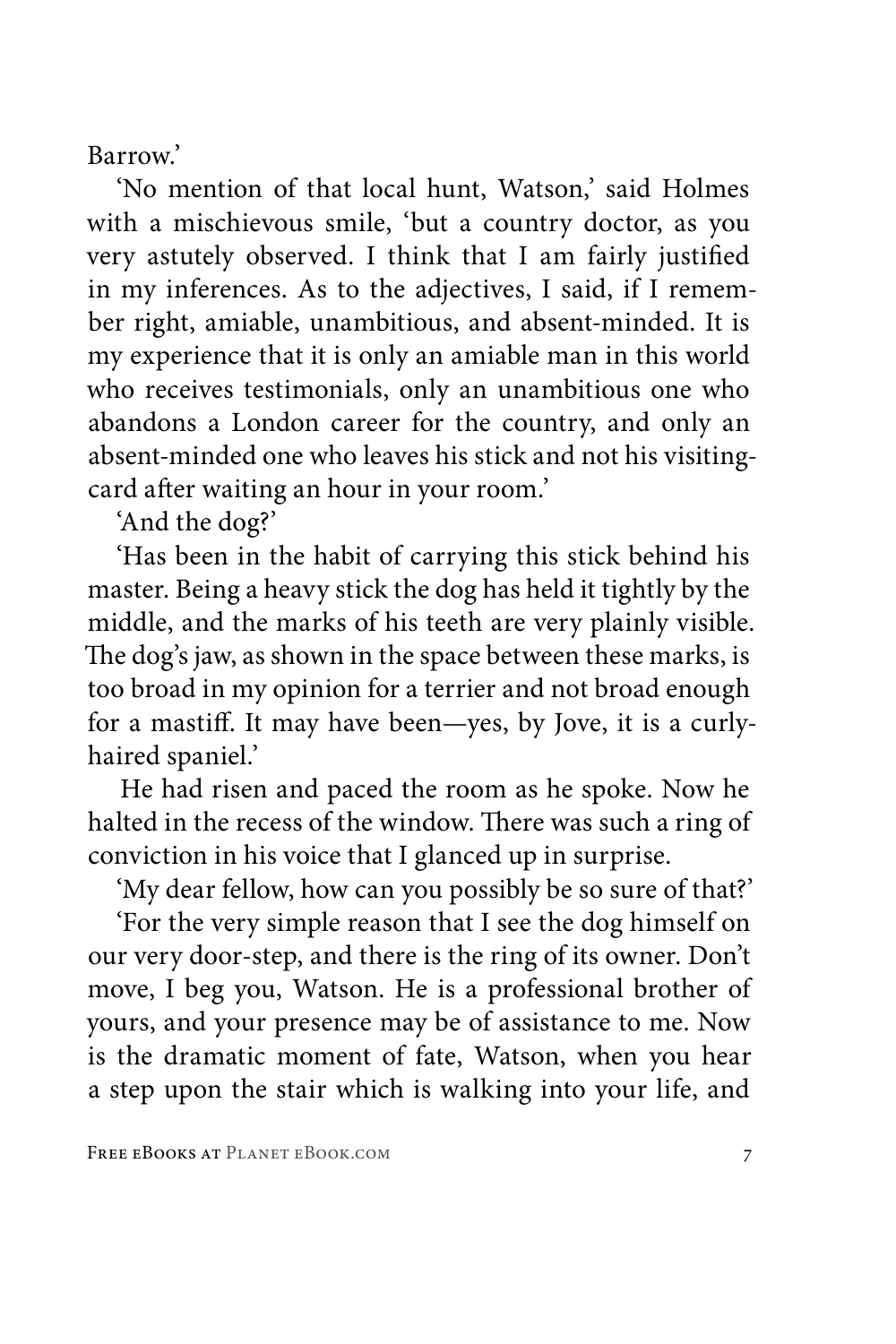you know not whether for good or ill. What does Dr. James Mortimer, the man of science, ask of Sherlock Holmes, the specialist in crime? Come in!'

The appearance of our visitor was a surprise to me, since I had expected a typical country practitioner. He was a very tall, thin man, with a long nose like a beak, which jutted out between two keen, gray eyes, set closely together and sparkling brightly from behind a pair of gold-rimmed glasses. He was clad in a professional but rather slovenly fashion, for his frock-coat was dingy and his trousers frayed. Though young, his long back was already bowed, and he walked with a forward thrust of his head and a general air of peering benevolence. As he entered his eyes fell upon the stick in Holmes's hand, and he ran towards it with an exclamation of joy. 'I am so very glad,' said he. 'I was not sure whether I had left it here or in the Shipping Office. I would not lose that stick for the world.'

'A presentation, I see,' said Holmes.

'Yes, sir.'

'From Charing Cross Hospital?'

'From one or two friends there on the occasion of my marriage.'

'Dear, dear, that's bad!' said Holmes, shaking his head.

Dr. Mortimer blinked through his glasses in mild astonishment.

'Why was it bad?'

'Only that you have disarranged our little deductions. Your marriage, you say?'

'Yes, sir. I married, and so left the hospital, and with it all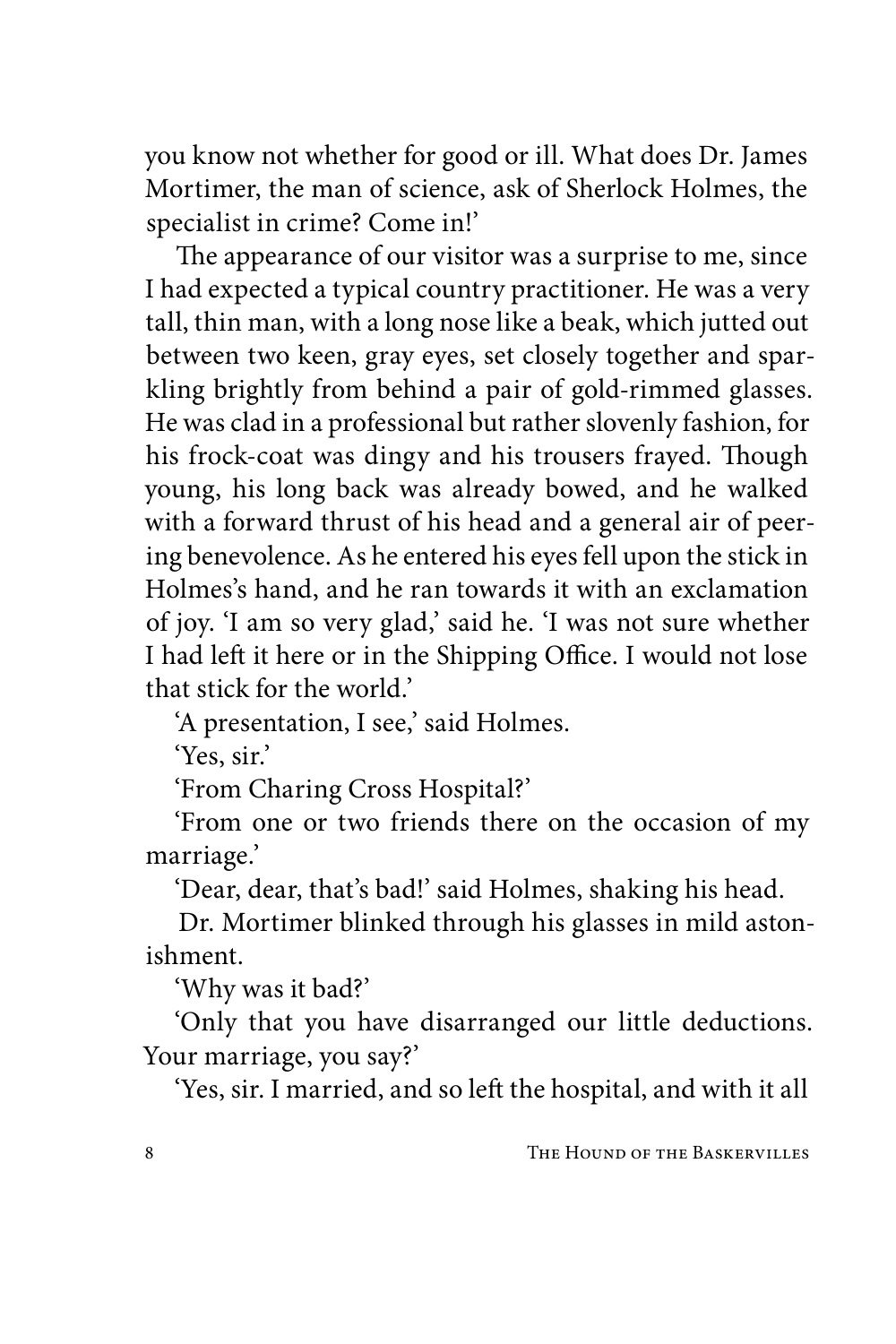hopes of a consulting practice. It was necessary to make a home of my own.'

'Come, come, we are not so far wrong, after all,' said Holmes. 'And now, Dr. James Mortimer ———'

'Mister, sir, Mister—a humble M.R.C.S.'

'And a man of precise mind, evidently.'

'A dabbler in science, Mr. Holmes, a picker up of shells on the shores of the great unknown ocean. I presume that it is Mr. Sherlock Holmes whom I am addressing and not ———'

'No, this is my friend Dr. Watson.'

'Glad to meet you, sir. I have heard your name mentioned in connection with that of your friend. You interest me very much, Mr. Holmes. I had hardly expected so dolichocephalic a skull or such well-marked supra-orbital development. Would you have any objection to my running my finger along your parietal fissure? A cast of your skull, sir, until the original is available, would be an ornament to any anthropological museum. It is not my intention to be fulsome, but I confess that I covet your skull.'

Sherlock Holmes waved our strange visitor into a chair. 'You are an enthusiast in your line of thought, I perceive, sir, as I am in mine,' said he. 'I observe from your forefinger that you make your own cigarettes. Have no hesitation in lighting one.'

The man drew out paper and tobacco and twirled the one up in the other with surprising dexterity. He had long, quivering fingers as agile and restless as the antennae of an insect.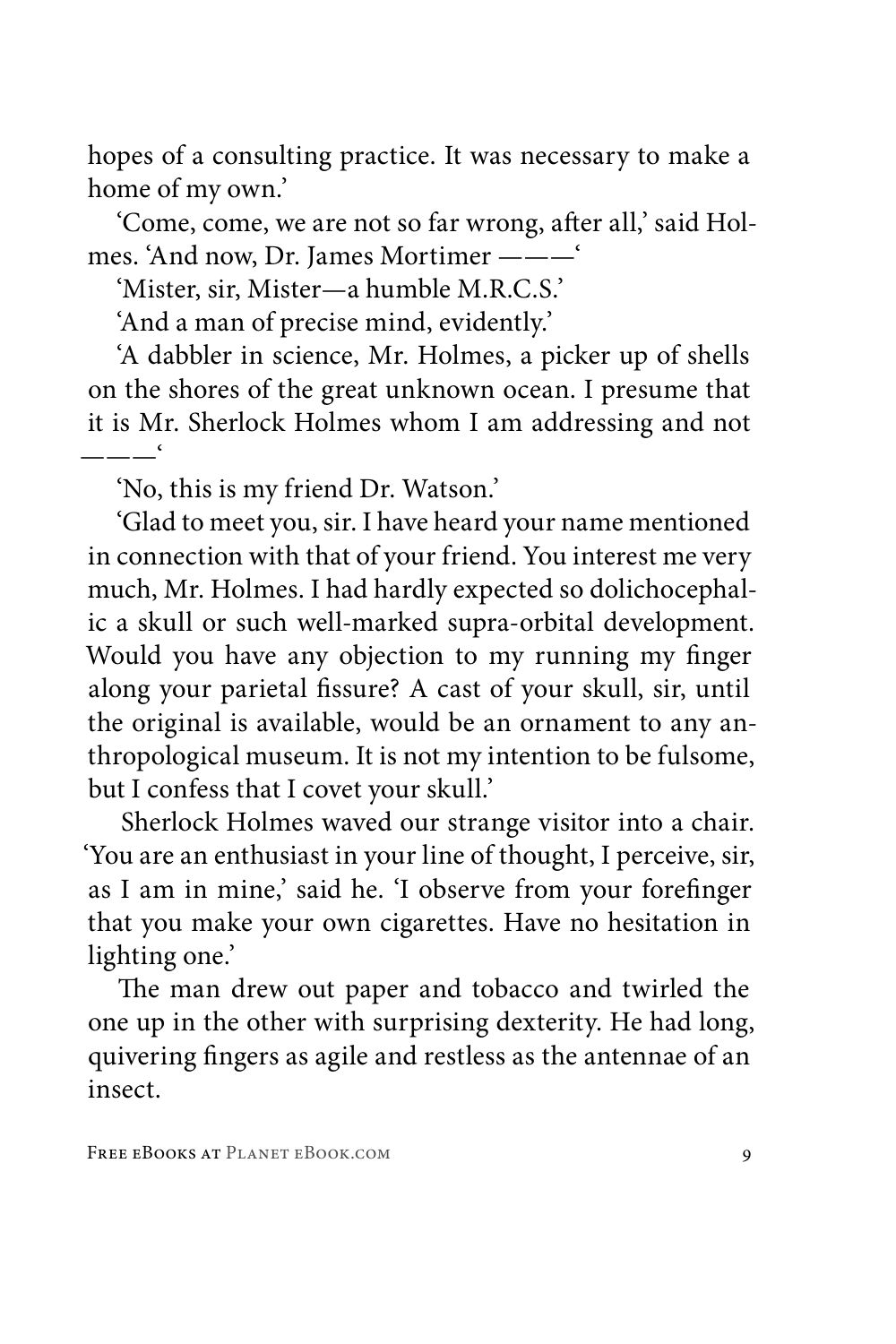Holmes was silent, but his little darting glances showed me the interest which he took in our curious companion.

'I presume, sir,' said he at last, 'that it was not merely for the purpose of examining my skull that you have done me the honour to call here last night and again to-day?'

'No, sir, no; though I am happy to have had the opportunity of doing that as well. I came to you, Mr. Holmes, because I recognized that I am myself an unpractical man and because I am suddenly confronted with a most serious and extraordinary problem. Recognizing, as I do, that you are the second highest expert in Europe ———'

'Indeed, sir! May I inquire who has the honour to be the first?' asked Holmes with some asperity.

'To the man of precisely scientific mind the work of Monsieur Bertillon must always appeal strongly.'

'Then had you not better consult him?'

'I said, sir, to the precisely scientific mind. But as a practical man of affairs it is acknowledged that you stand alone. I trust, sir, that I have not inadvertently ———'

'Just a little,' said Holmes. 'I think, Dr. Mortimer, you would do wisely if without more ado you would kindly tell me plainly what the exact nature of the problem is in which you demand my assistance.'

10 The Hound of the Baskervilles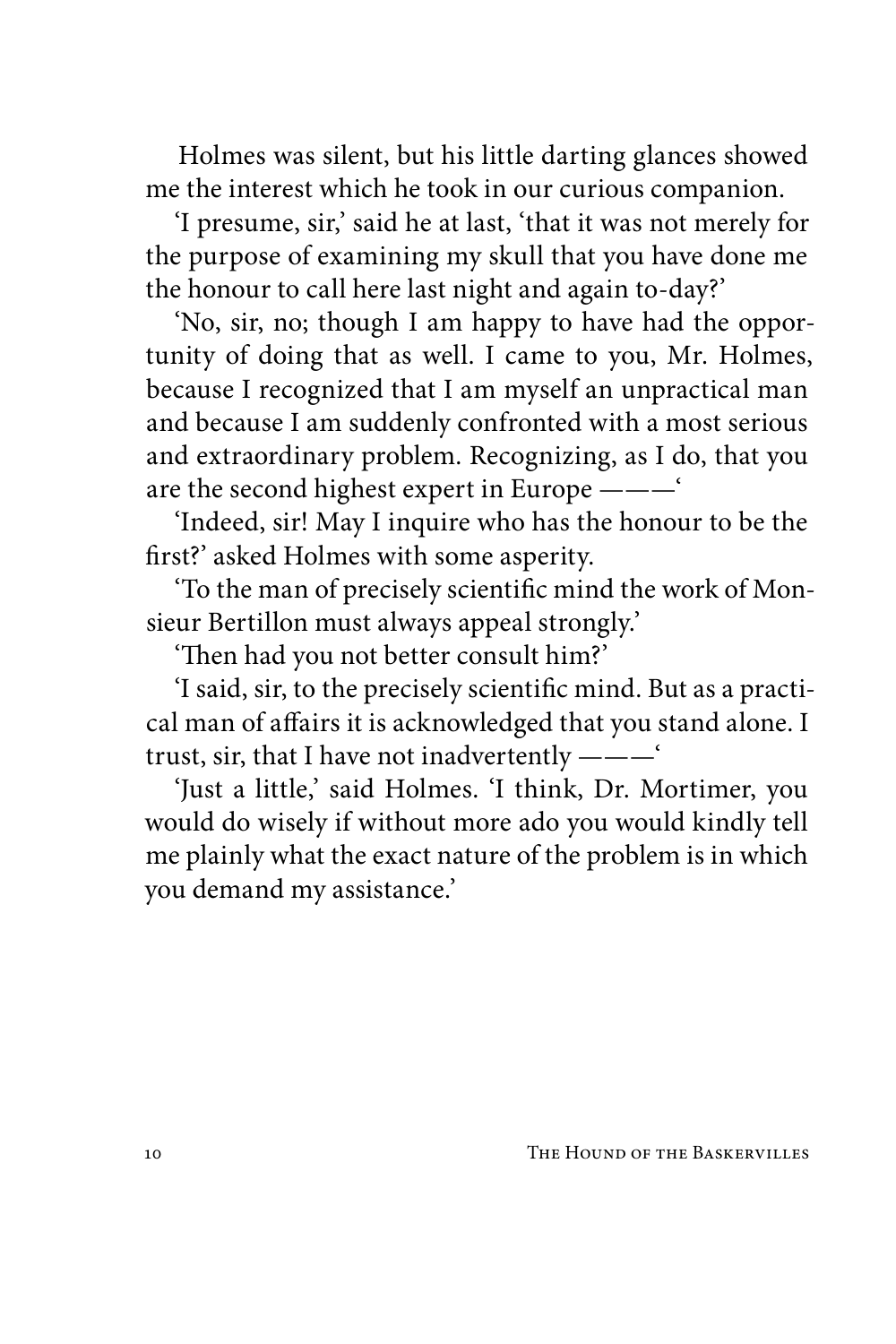#### CHAPTER 2

## The Curse of the **BASKERVILLES**

'I have in my pocket a manuscript,' said Dr. James Mortimer.

'I observed it as you entered the room,' said Holmes.

'It is an old manuscript.'

'Early eighteenth century, unless it is a forgery.'

'How can you say that, sir?'

'You have presented an inch or two of it to my examination all the time that you have been talking. It would be a poor expert who could not give the date of a document within a decade or so. You may possibly have read my little monograph upon the subject. I put that at 1730.'

'The exact date is 1742.' Dr. Mortimer drew it from his breast-pocket. 'This family paper was committed to my care by Sir Charles Baskerville, whose sudden and tragic death some three months ago created so much excitement in Devonshire. I may say that I was his personal friend as well as his medical attendant. He was a strong-minded man, sir, shrewd, practical, and as unimaginative as I am myself.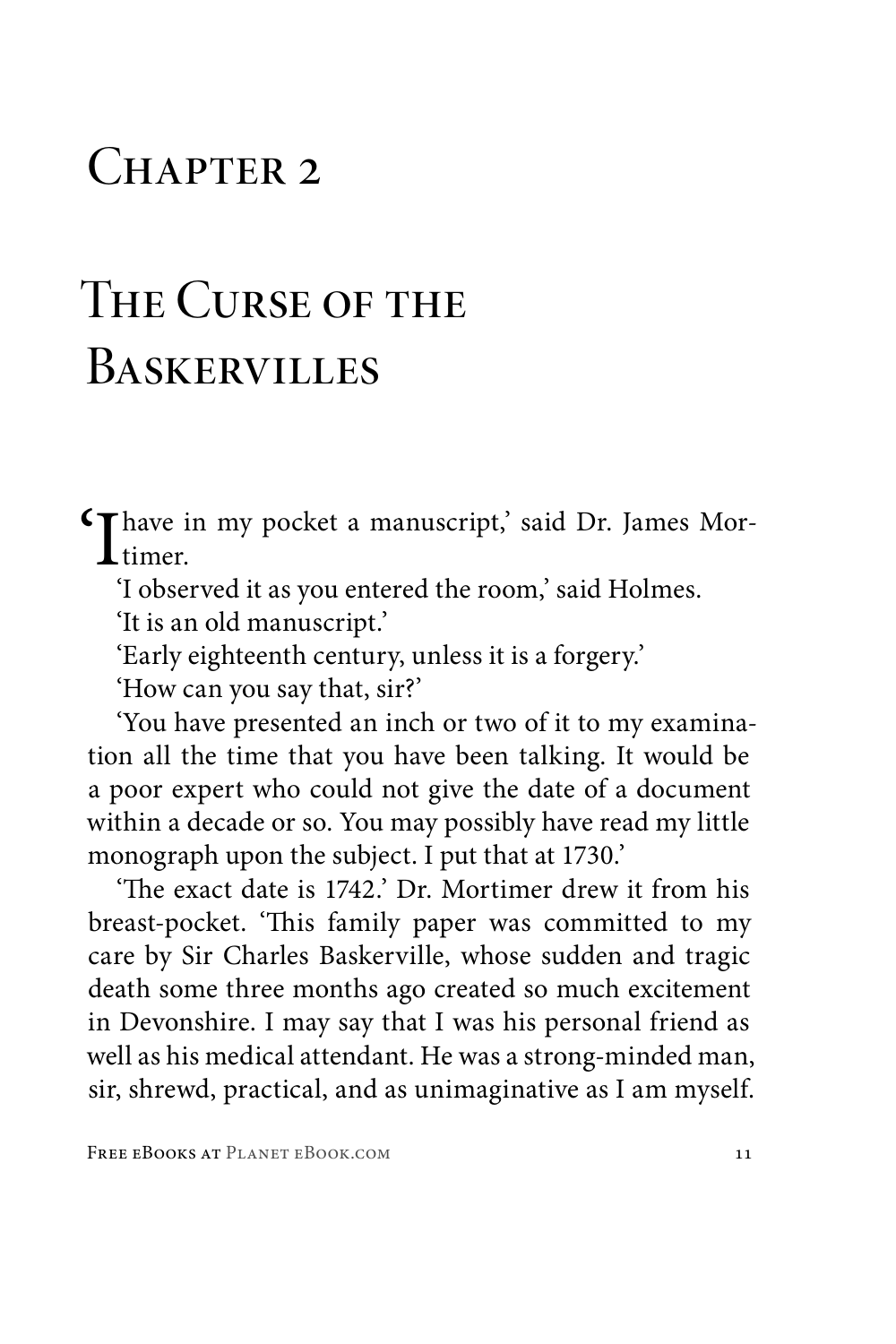Yet he took this document very seriously, and his mind was prepared for just such an end as did eventually overtake him.'

Holmes stretched out his hand for the manuscript and flattened it upon his knee.

'You will observe, Watson, the alternative use of the long s and the short. It is one of several indications which enabled me to fix the date'

I looked over his shoulder at the yellow paper and the faded script. At the head was written: 'Baskerville Hall,' and below in large, scrawling figures: '1742.'

'It appears to be a statement of some sort.'

'Yes, it is a statement of a certain legend which runs in the Baskerville family.'

'But I understand that it is something more modern and practical upon which you wish to consult me?'

'Most modern. A most practical, pressing matter, which must be decided within twenty-four hours. But the manuscript is short and is intimately connected with the affair. With your permission I will read it to you.'

Holmes leaned back in his chair, placed his finger-tips together, and closed his eyes, with an air of resignation. Dr. Mortimer turned the manuscript to the light and read in a high, cracking voice the following curious, old-world narrative:—

'Of the origin of the Hound of the Baskervilles there have been many statements, yet as I come in a direct line from Hugo Baskerville, and as I had the story from my father, who also had it from his, I have set it down with all belief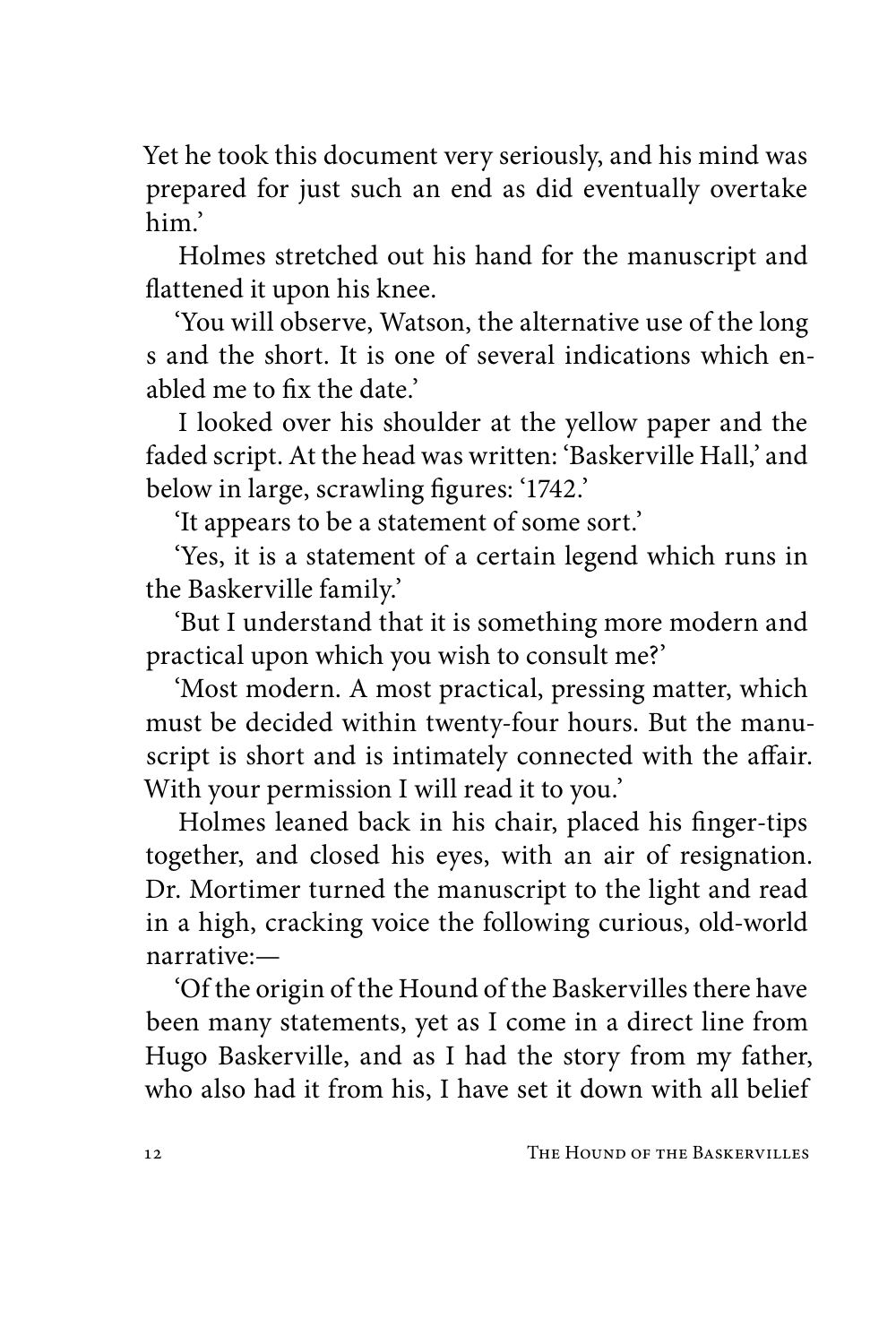that it occurred even as is here set forth. And I would have you believe, my sons, that the same Justice which punishes sin may also most graciously forgive it, and that no ban is so heavy but that by prayer and repentance it may be removed. Learn then from this story not to fear the fruits of the past, but rather to be circumspect in the future, that those foul passions whereby our family has suffered so grievously may not again be loosed to our undoing.

'Know then that in the time of the Great Rebellion (the history of which by the learned Lord Clarendon I most earnestly commend to your attention) this Manor of Baskerville was held by Hugo of that name, nor can it be gainsaid that he was a most wild, profane, and godless man. This, in truth, his neighbours might have pardoned, seeing that saints have never flourished in those parts, but there was in him a certain wanton and cruel humour which made his name a byword through the West. It chanced that this Hugo came to love (if, indeed, so dark a passion may be known under so bright a name) the daughter of a yeoman who held lands near the Baskerville estate. But the young maiden, being discreet and of good repute, would ever avoid him, for she feared his evil name. So it came to pass that one Michaelmas this Hugo, with five or six of his idle and wicked companions, stole down upon the farm and carried off the maiden, her father and brothers being from home, as he well knew. When they had brought her to the Hall the maiden was placed in an upper chamber, while Hugo and his friends sat down to a long carouse, as was their nightly custom. Now, the poor lass upstairs was like to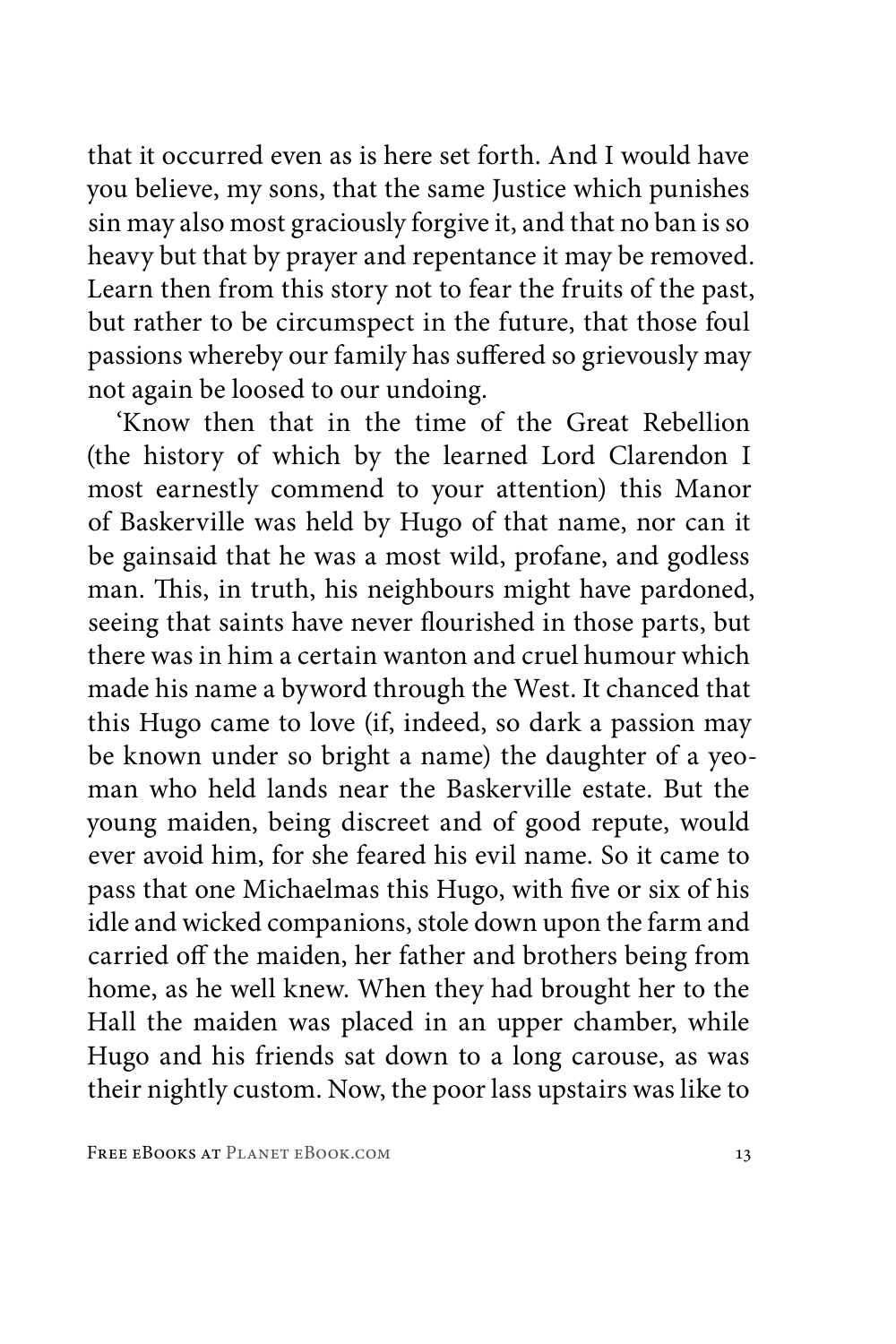have her wits turned at the singing and shouting and terrible oaths which came up to her from below, for they say that the words used by Hugo Baskerville, when he was in wine, were such as might blast the man who said them. At last in the stress of her fear she did that which might have daunted the bravest or most active man, for by the aid of the growth of ivy which covered (and still covers) the south wall she came down from under the eaves, and so homeward across the moor, there being three leagues betwixt the Hall and her father's farm.

'It chanced that some little time later Hugo left his guests to carry food and drink—with other worse things, perchance—to his captive, and so found the cage empty and the bird escaped. Then, as it would seem, he became as one that hath a devil, for, rushing down the stairs into the dininghall, he sprang upon the great table, flagons and trenchers flying before him, and he cried aloud before all the company that he would that very night render his body and soul to the Powers of Evil if he might but overtake the wench. And while the revellers stood aghast at the fury of the man, one more wicked or, it may be, more drunken than the rest, cried out that they should put the hounds upon her. Whereat Hugo ran from the house, crying to his grooms that they should saddle his mare and unkennel the pack, and giving the hounds a kerchief of the maid's, he swung them to the line, and so off full cry in the moonlight over the moor.

'Now, for some space the revellers stood agape, unable to understand all that had been done in such haste. But anon their bemused wits awoke to the nature of the deed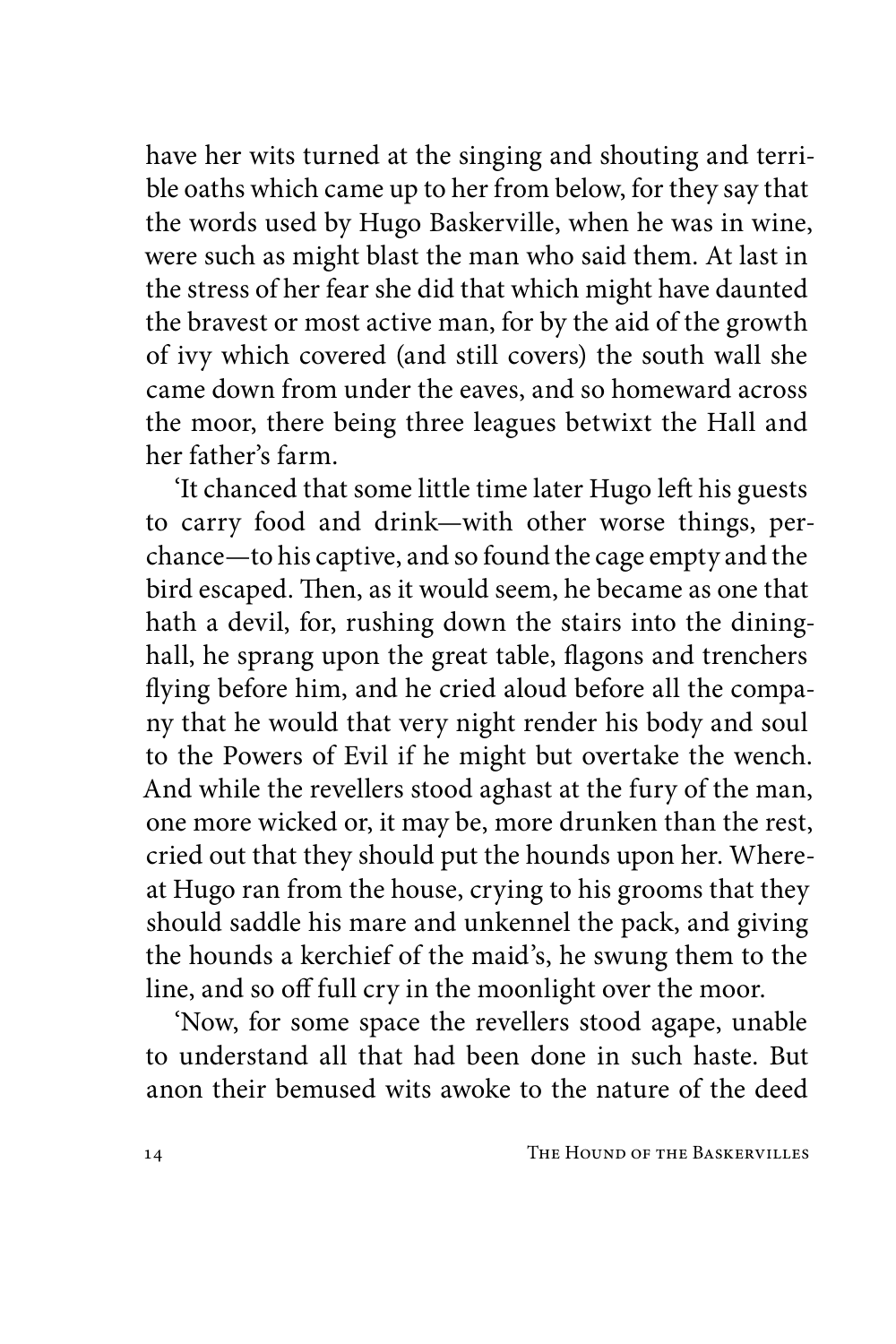which was like to be done upon the moorlands. Everything was now in an uproar, some calling for their pistols, some for their horses, and some for another flask of wine. But at length some sense came back to their crazed minds, and the whole of them, thirteen in number, took horse and started in pursuit. The moon shone clear above them, and they rode swiftly abreast, taking that course which the maid must needs have taken if she were to reach her own home.

'They had gone a mile or two when they passed one of the night shepherds upon the moorlands, and they cried to him to know if he had seen the hunt. And the man, as the story goes, was so crazed with fear that he could scarce speak, but at last he said that he had indeed seen the unhappy maiden, with the hounds upon her track. 'But I have seen more than that,' said he, 'for Hugo Baskerville passed me upon his black mare, and there ran mute behind him such a hound of hell as God forbid should ever be at my heels.' So the drunken squires cursed the shepherd and rode onward. But soon their skins turned cold, for there came a galloping across the moor, and the black mare, dabbled with white froth, went past with trailing bridle and empty saddle. Then the revellers rode close together, for a great fear was on them, but they still followed over the moor, though each, had he been alone, would have been right glad to have turned his horse's head. Riding slowly in this fashion they came at last upon the hounds. These, though known for their valour and their breed, were whimpering in a cluster at the head of a deep dip or goyal, as we call it, upon the moor, some slinking away and some, with starting hackles and staring eyes,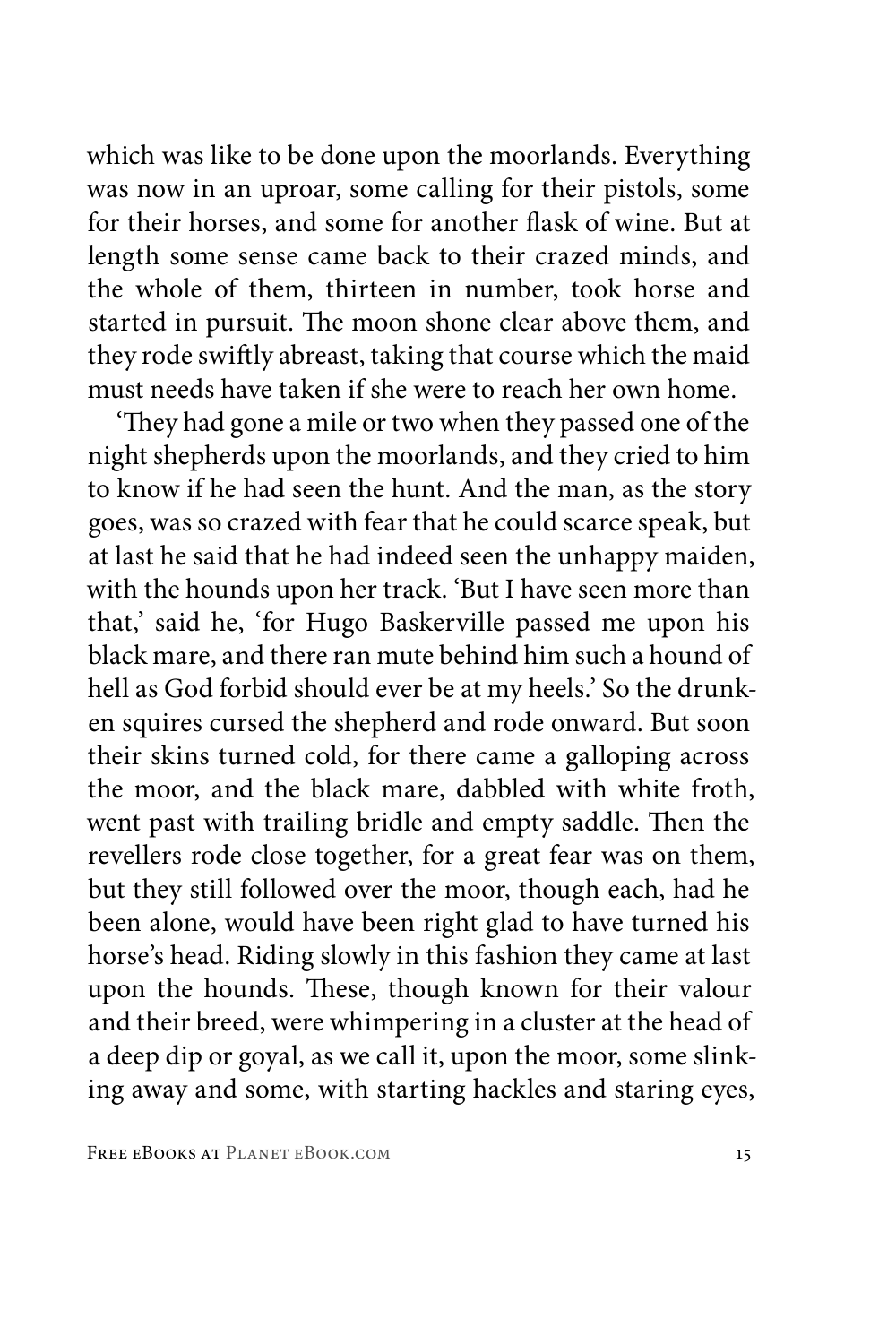gazing down the narrow valley before them.

'The company had come to a halt, more sober men, as you may guess, than when they started. The most of them would by no means advance, but three of them, the boldest, or it may be the most drunken, rode forward down the goyal. Now, it opened into a broad space in which stood two of those great stones, still to be seen there, which were set by certain forgotten peoples in the days of old. The moon was shining bright upon the clearing, and there in the centre lay the unhappy maid where she had fallen, dead of fear and of fatigue. But it was not the sight of her body, nor yet was it that of the body of Hugo Baskerville lying near her, which raised the hair upon the heads of these three daredevil roysterers, but it was that, standing over Hugo, and plucking at his throat, there stood a foul thing, a great, black beast, shaped like a hound, yet larger than any hound that ever mortal eye has rested upon. And even as they looked the thing tore the throat out of Hugo Baskerville, on which, as it turned its blazing eyes and dripping jaws upon them, the three shrieked with fear and rode for dear life, still screaming, across the moor. One, it is said, died that very night of what he had seen, and the other twain were but broken men for the rest of their days.

'Such is the tale, my sons, of the coming of the hound which is said to have plagued the family so sorely ever since. If I have set it down it is because that which is clearly known hath less terror than that which is but hinted at and guessed. Nor can it be denied that many of the family have been unhappy in their deaths, which have been sudden, bloody, and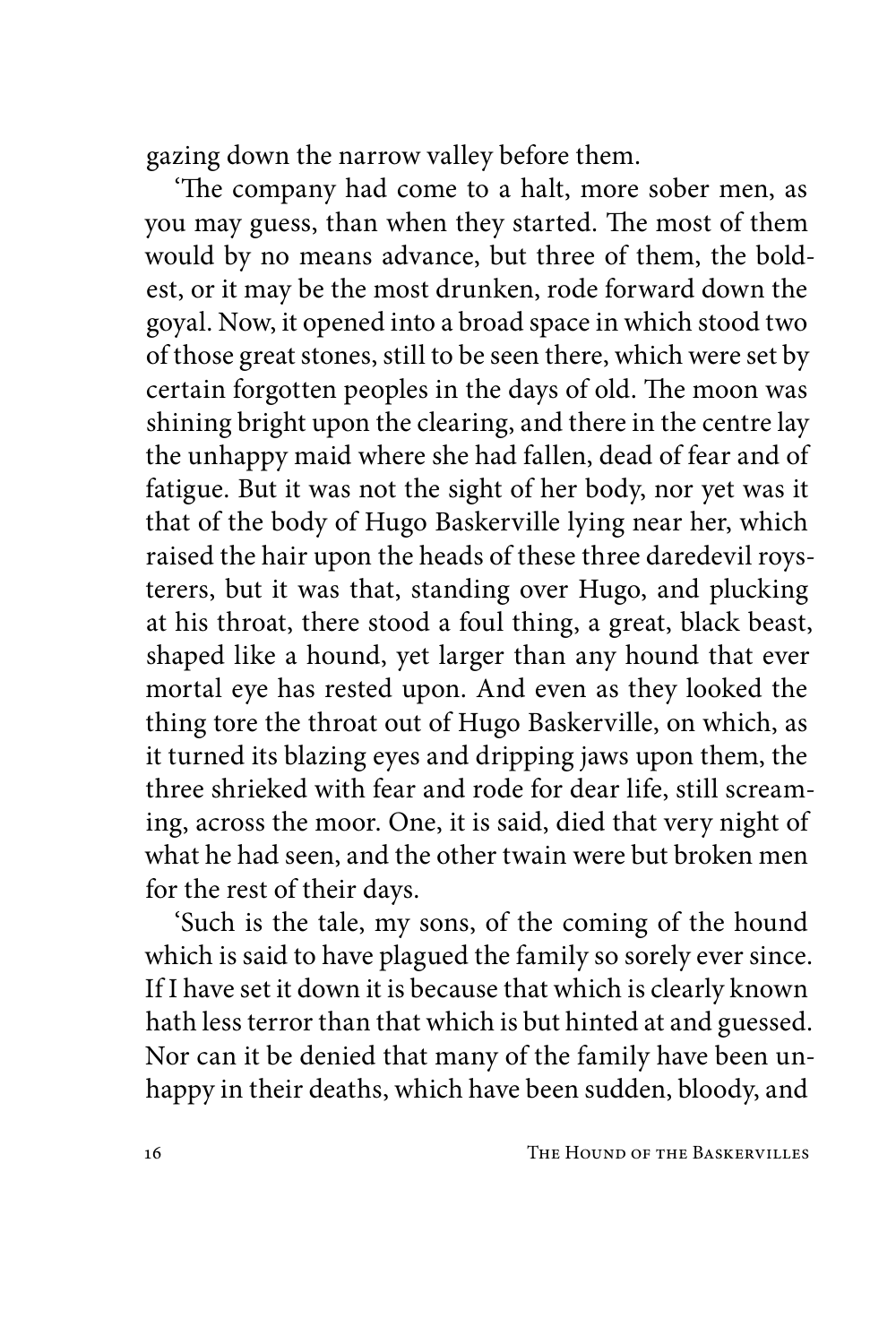mysterious. Yet may we shelter ourselves in the infinite goodness of Providence, which would not forever punish the innocent beyond that third or fourth generation which is threatened in Holy Writ. To that Providence, my sons, I hereby commend you, and I counsel you by way of caution to forbear from crossing the moor in those dark hours when the powers of evil are exalted.

'[This from Hugo Baskerville to his sons Rodger and John, with instructions that they say nothing thereof to their sister Elizabeth<sup>"</sup>

When Dr. Mortimer had finished reading this singular narrative he pushed his spectacles up on his forehead and stared across at Mr. Sherlock Holmes. The latter yawned and tossed the end of his cigarette into the fire.

'Well?' said he.

'Do you not find it interesting?'

'To a collector of fairy tales.'

Dr. Mortimer drew a folded newspaper out of his pocket.

'Now, Mr. Holmes, we will give you something a little more recent. This is the Devon County Chronicle of May 14th of this year. It is a short account of the facts elicited at the death of Sir Charles Baskerville which occurred a few days before that date.'

My friend leaned a little forward and his expression became intent. Our visitor readjusted his glasses and began:—

'The recent sudden death of Sir Charles Baskerville, whose name has been mentioned as the probable Liberal candi-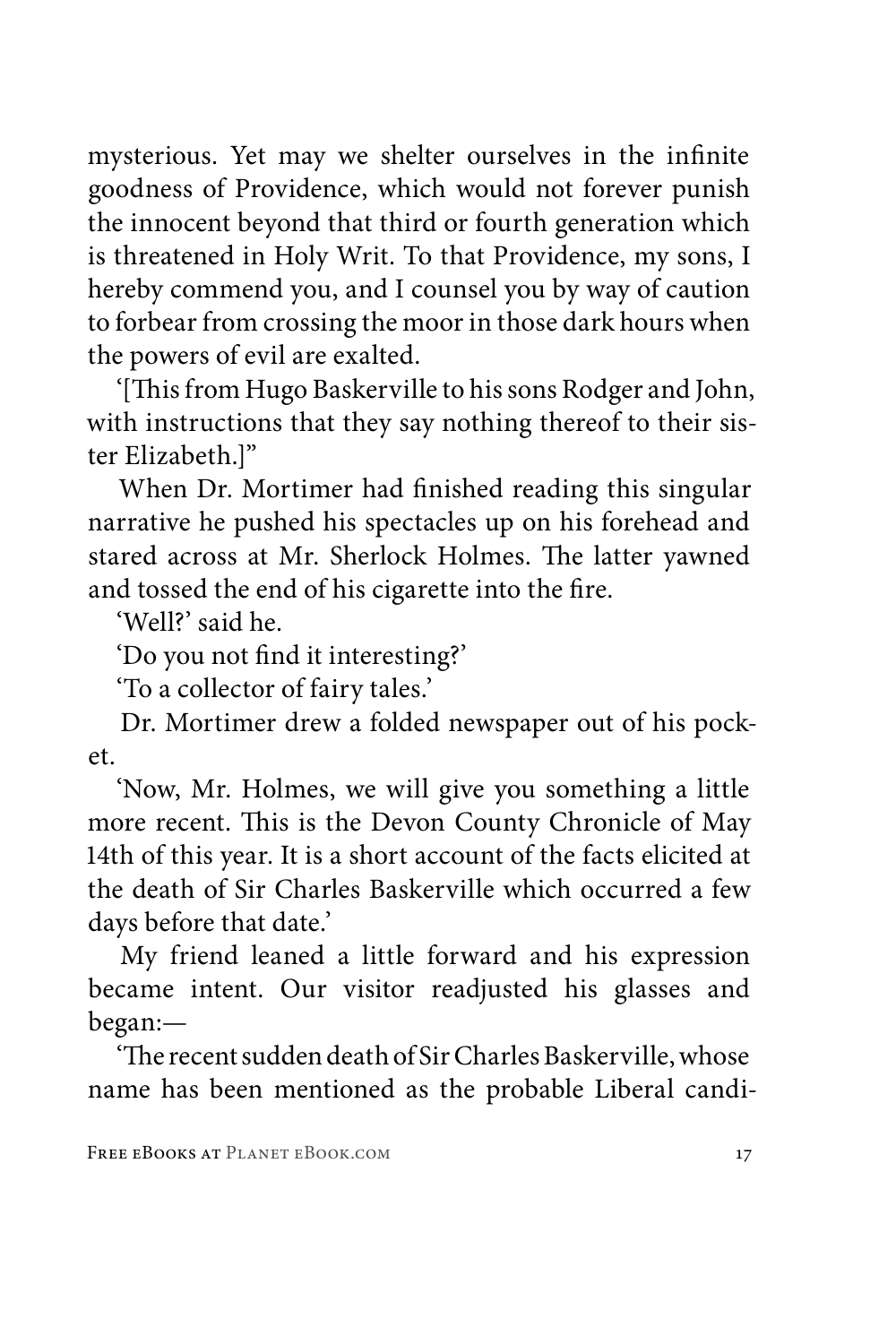date for Mid-Devon at the next election, has cast a gloom over the county. Though Sir Charles had resided at Baskerville Hall for a comparatively short period his amiability of character and extreme generosity had won the affection and respect of all who had been brought into contact with him. In these days of nouveaux riches it is refreshing to find a case where the scion of an old county family which has fallen upon evil days is able to make his own fortune and to bring it back with him to restore the fallen grandeur of his line. Sir Charles, as is well known, made large sums of money in South African speculation. More wise than those who go on until the wheel turns against them, he realized his gains and returned to England with them. It is only two years since he took up his residence at Baskerville Hall, and it is common talk how large were those schemes of reconstruction and improvement which have been interrupted by his death. Being himself childless, it was his openly expressed desire that the whole country-side should, within his own lifetime, profit by his good fortune, and many will have personal reasons for bewailing his untimely end. His generous donations to local and county charities have been frequently chronicled in these columns.

'The circumstances connected with the death of Sir Charles cannot be said to have been entirely cleared up by the inquest, but at least enough has been done to dispose of those rumours to which local superstition has given rise. There is no reason whatever to suspect foul play, or to imagine that death could be from any but natural causes. Sir Charles was a widower, and a man who may be said to have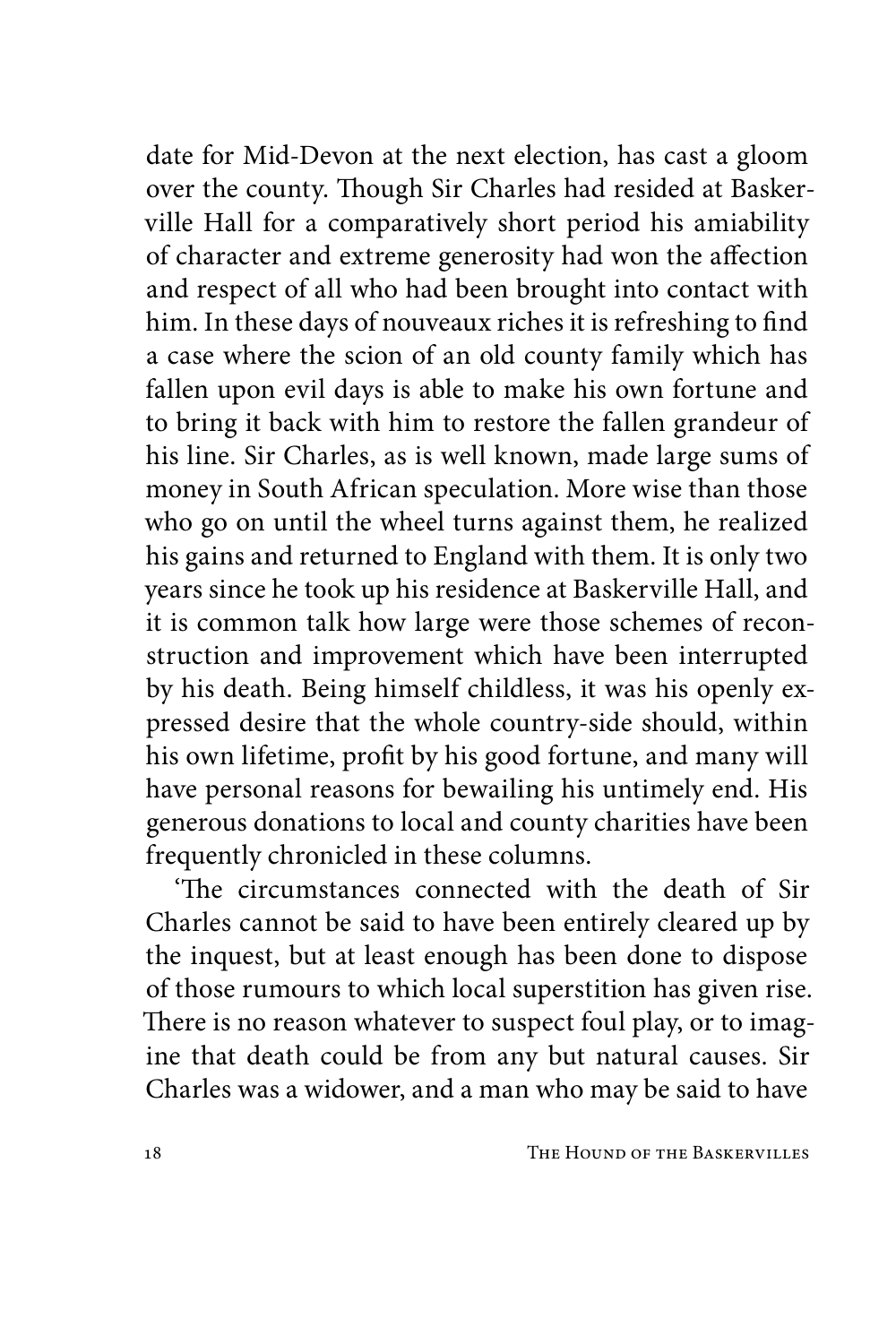been in some ways of an eccentric habit of mind. In spite of his considerable wealth he was simple in his personal tastes, and his indoor servants at Baskerville Hall consisted of a married couple named Barrymore, the husband acting as butler and the wife as housekeeper. Their evidence, corroborated by that of several friends, tends to show that Sir Charles's health has for some time been impaired, and points especially to some affection of the heart, manifesting itself in changes of colour, breathlessness, and acute attacks of nervous depression. Dr. James Mortimer, the friend and medical attendant of the deceased, has given evidence to the same effect.

'The facts of the case are simple. Sir Charles Baskerville was in the habit every night before going to bed of walking down the famous Yew Alley of Baskerville Hall. The evidence of the Barrymores shows that this had been his custom. On the 4th of May Sir Charles had declared his intention of starting next day for London, and had ordered Barrymore to prepare his luggage. That night he went out as usual for his nocturnal walk, in the course of which he was in the habit of smoking a cigar. He never returned. At twelve o'clock Barrymore, finding the hall door still open, became alarmed, and, lighting a lantern, went in search of his master. The day had been wet, and Sir Charles's footmarks were easily traced down the Alley. Half-way down this walk there is a gate which leads out on to the moor. There were indications that Sir Charles had stood for some little time here. He then proceeded down the Alley, and it was at the far end of it that his body was discovered. One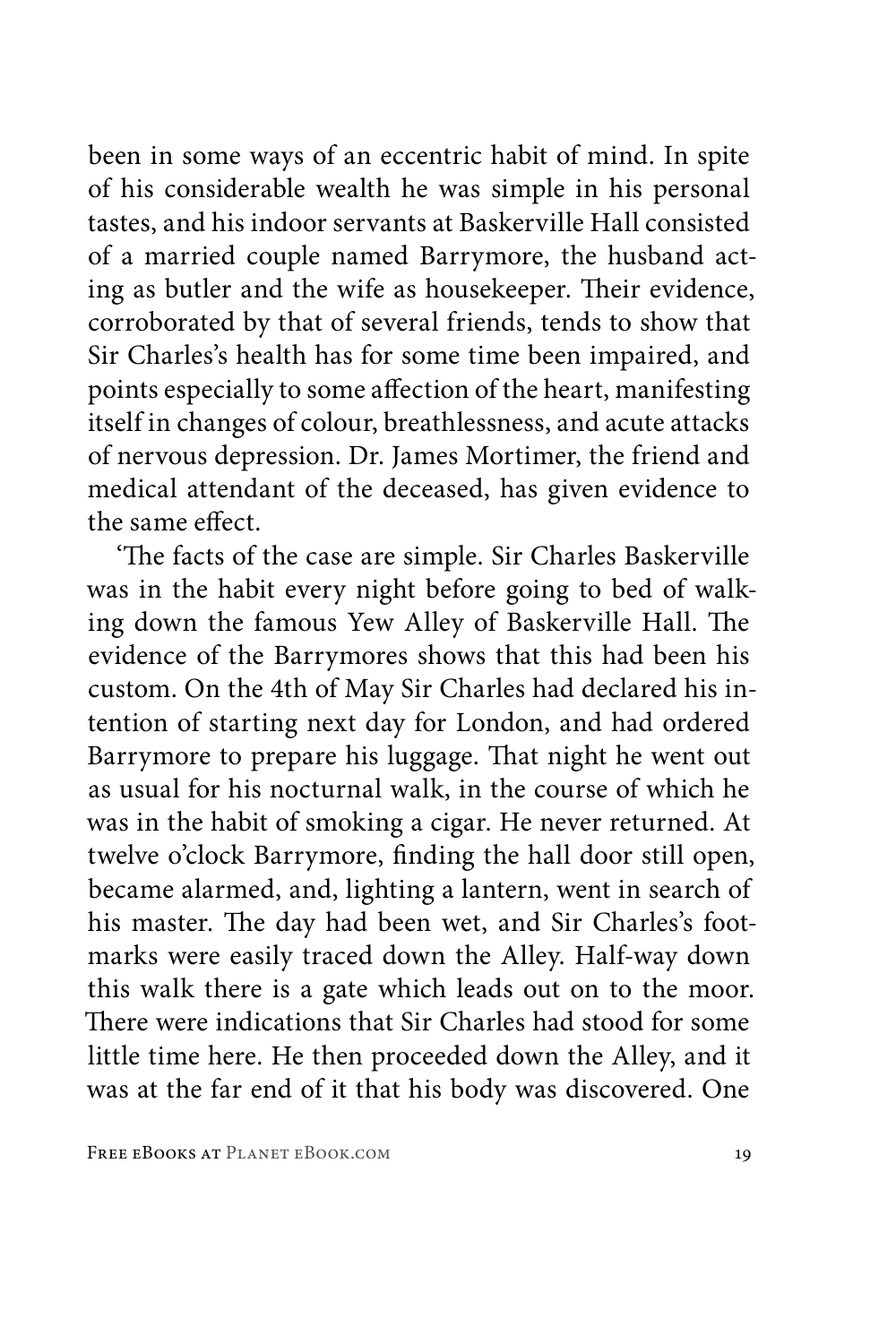fact which has not been explained is the statement of Barrymore that his master's footprints altered their character from the time that he passed the moor-gate, and that he appeared from thence onward to have been walking upon his toes. One Murphy, a gipsy horse-dealer, was on the moor at no great distance at the time, but he appears by his own confession to have been the worse for drink. He declares that he heard cries, but is unable to state from what direction they came. No signs of violence were to be discovered upon Sir Charles's person, and though the doctor's evidence pointed to an almost incredible facial distortion—so great that Dr. Mortimer refused at first to believe that it was indeed his friend and patient who lay before him—it was explained that that is a symptom which is not unusual in cases of dyspnoea and death from cardiac exhaustion. This explanation was borne out by the post-mortem examination, which showed long-standing organic disease, and the coroner's jury returned a verdict in accordance with the medical evidence. It is well that this is so, for it is obviously of the utmost importance that Sir Charles's heir should settle at the Hall and continue the good work which has been so sadly interrupted. Had the prosaic finding of the coroner not finally put an end to the romantic stories which have been whispered in connection with the affair, it might have been difficult to find a tenant for Baskerville Hall. It is understood that the next of kin is Mr. Henry Baskerville, if he be still alive, the son of Sir Charles Baskerville's younger brother. The young man when last heard of was in America, and inquiries are being instituted with a view to informing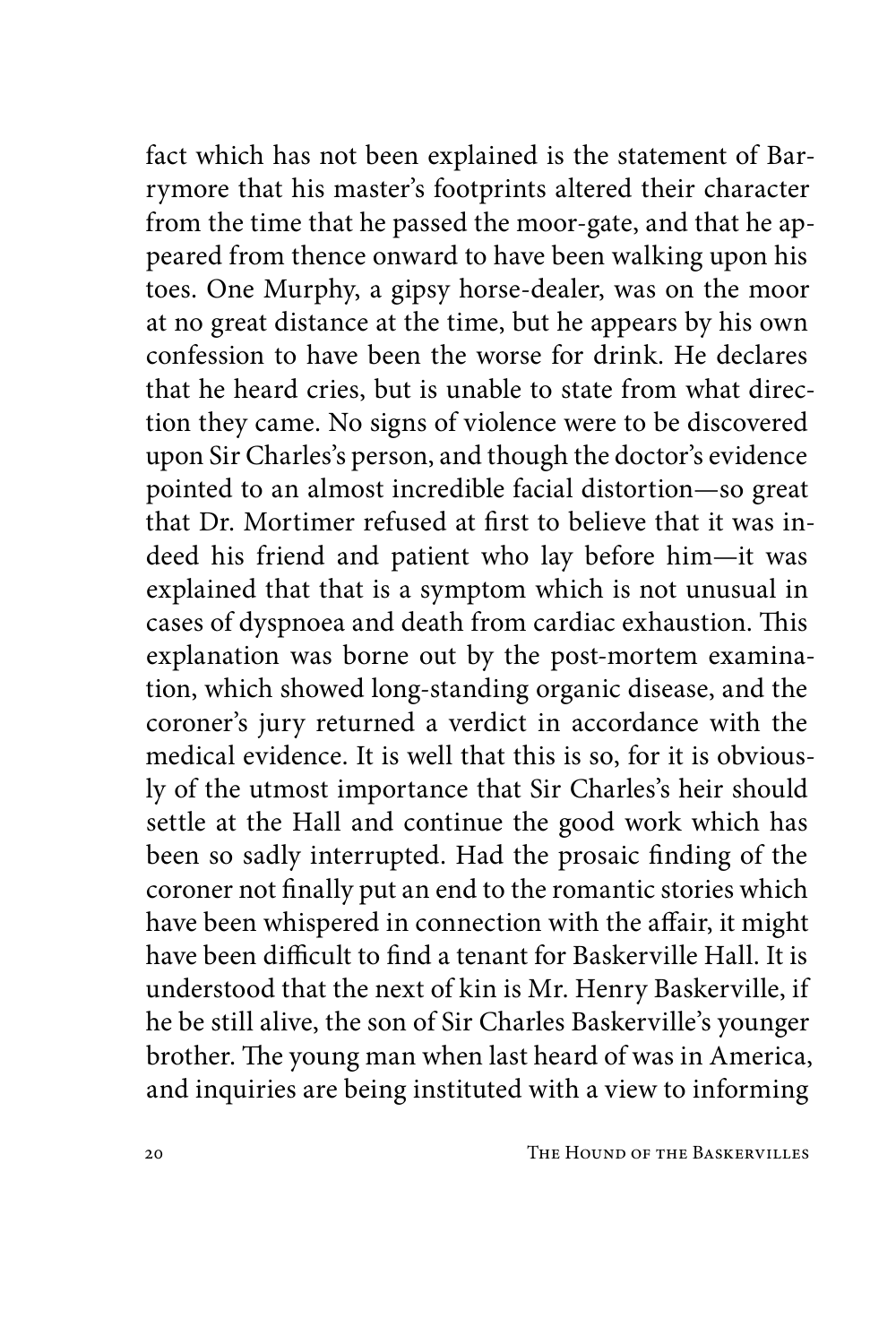him of his good fortune.'

Dr. Mortimer refolded his paper and replaced it in his pocket.

'Those are the public facts, Mr. Holmes, in connection with the death of Sir Charles Baskerville'

'I must thank you,' said Sherlock Holmes, 'for calling my attention to a case which certainly presents some features of interest. I had observed some newspaper comment at the time, but I was exceedingly preoccupied by that little affair of the Vatican cameos, and in my anxiety to oblige the Pope I lost touch with several interesting English cases. This article, you say, contains all the public facts?'

'It does.'

'Then let me have the private ones.' He leaned back, put his finger-tips together, and assumed his most impassive and judicial expression.

'In doing so,' said Dr. Mortimer, who had begun to show signs of some strong emotion, 'I am telling that which I have not confided to anyone. My motive for withholding it from the coroner's inquiry is that a man of science shrinks from placing himself in the public position of seeming to indorse a popular superstition. I had the further motive that Baskerville Hall, as the paper says, would certainly remain untenanted if anything were done to increase its already rather grim reputation. For both these reasons I thought that I was justified in telling rather less than I knew, since no practical good could result from it, but with you there is no reason why I should not be perfectly frank.

'The moor is very sparsely inhabited, and those who live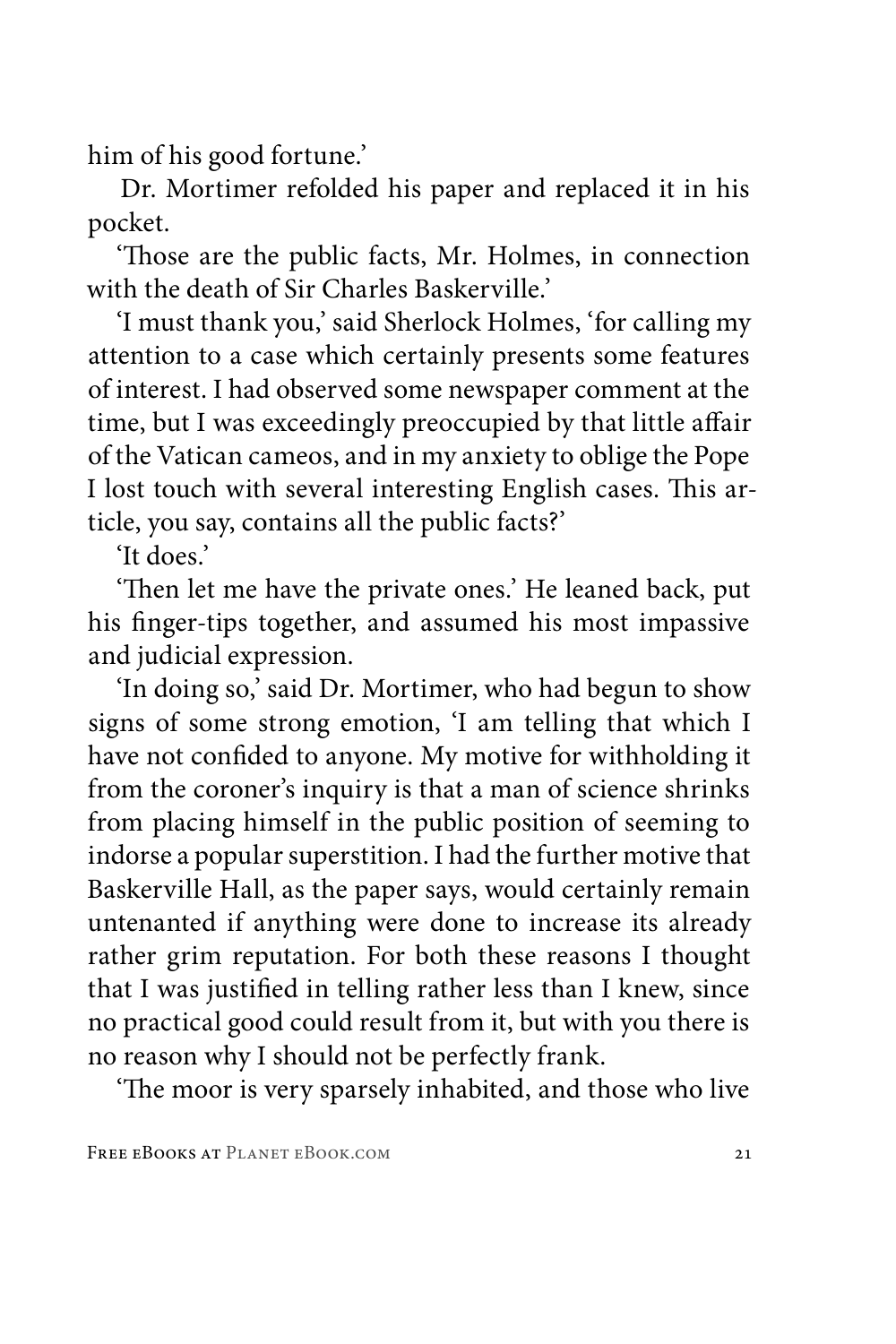near each other are thrown very much together. For this reason I saw a good deal of Sir Charles Baskerville. With the exception of Mr. Frankland, of Lafter Hall, and Mr. Stapleton, the naturalist, there are no other men of education within many miles. Sir Charles was a retiring man, but the chance of his illness brought us together, and a community of interests in science kept us so. He had brought back much scientific information from South Africa, and many a charming evening we have spent together discussing the comparative anatomy of the Bushman and the Hottentot.

'Within the last few months it became increasingly plain to me that Sir Charles's nervous system was strained to the breaking point. He had taken this legend which I have read you exceedingly to heart—so much so that, although he would walk in his own grounds, nothing would induce him to go out upon the moor at night. Incredible as it may appear to you, Mr. Holmes, he was honestly convinced that a dreadful fate overhung his family, and certainly the records which he was able to give of his ancestors were not encouraging. The idea of some ghastly presence constantly haunted him, and on more than one occasion he has asked me whether I had on my medical journeys at night ever seen any strange creature or heard the baying of a hound. The latter question he put to me several times, and always with a voice which vibrated with excitement.

'I can well remember driving up to his house in the evening some three weeks before the fatal event. He chanced to be at his hall door. I had descended from my gig and was standing in front of him, when I saw his eyes fix themselves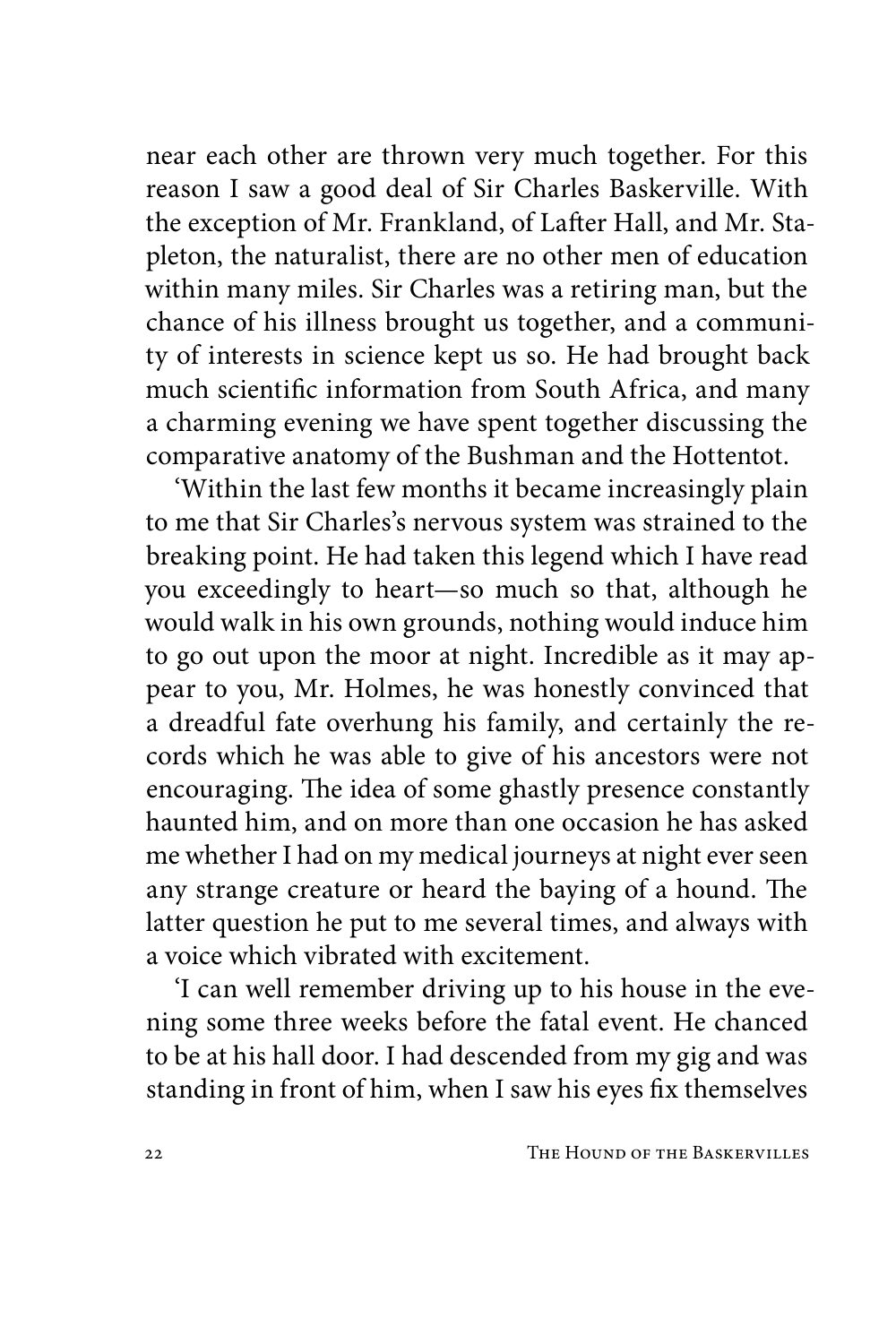over my shoulder, and stare past me with an expression of the most dreadful horror. I whisked round and had just time to catch a glimpse of something which I took to be a large black calf passing at the head of the drive. So excited and alarmed was he that I was compelled to go down to the spot where the animal had been and look around for it. It was gone, however, and the incident appeared to make the worst impression upon his mind. I stayed with him all the evening, and it was on that occasion, to explain the emotion which he had shown, that he confided to my keeping that narrative which I read to you when first I came. I mention this small episode because it assumes some importance in view of the tragedy which followed, but I was convinced at the time that the matter was entirely trivial and that his excitement had no justification.

'It was at my advice that Sir Charles was about to go to London. His heart was, I knew, affected, and the constant anxiety in which he lived, however chimerical the cause of it might be, was evidently having a serious effect upon his health. I thought that a few months among the distractions of town would send him back a new man. Mr. Stapleton, a mutual friend who was much concerned at his state of health, was of the same opinion. At the last instant came this terrible catastrophe.

'On the night of Sir Charles's death Barrymore the butler, who made the discovery, sent Perkins the groom on horseback to me, and as I was sitting up late I was able to reach Baskerville Hall within an hour of the event. I checked and corroborated all the facts which were mentioned at the in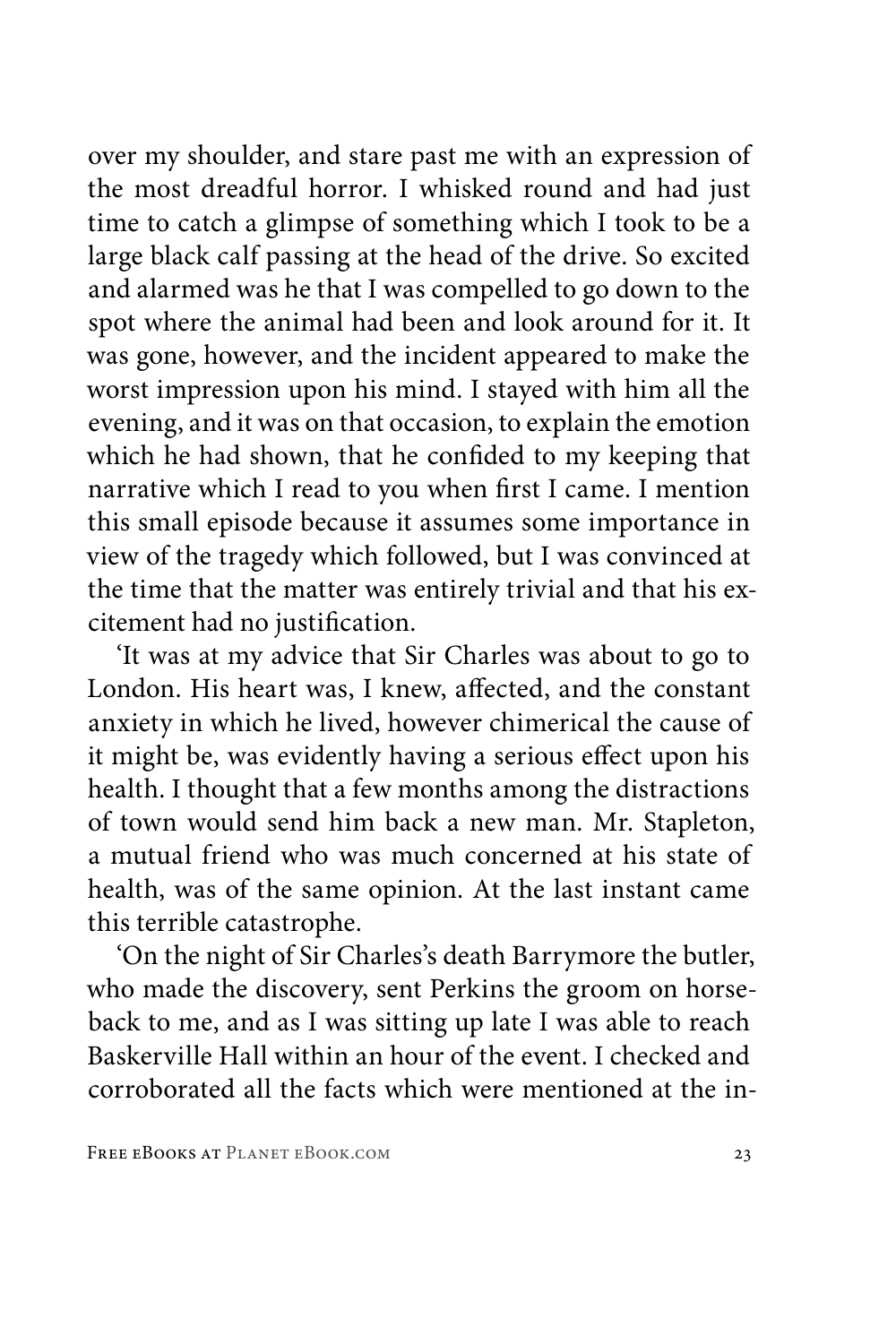quest. I followed the footsteps down the Yew Alley, I saw the spot at the moor-gate where he seemed to have waited, I remarked the change in the shape of the prints after that point, I noted that there were no other footsteps save those of Barrymore on the soft gravel, and finally I carefully examined the body, which had not been touched until my arrival. Sir Charles lay on his face, his arms out, his fingers dug into the ground, and his features convulsed with some strong emotion to such an extent that I could hardly have sworn to his identity. There was certainly no physical injury of any kind. But one false statement was made by Barrymore at the inquest. He said that there were no traces upon the ground round the body. He did not observe any. But I did—some little distance off, but fresh and clear.'

'Footprints?'

'Footprints.'

'A man's or a woman's?'

Dr. Mortimer looked strangely at us for an instant, and his voice sank almost to a whisper as he answered:—

'Mr. Holmes, they were the footprints of a gigantic hound!'

24 THE HOUND OF THE BASKERVILLES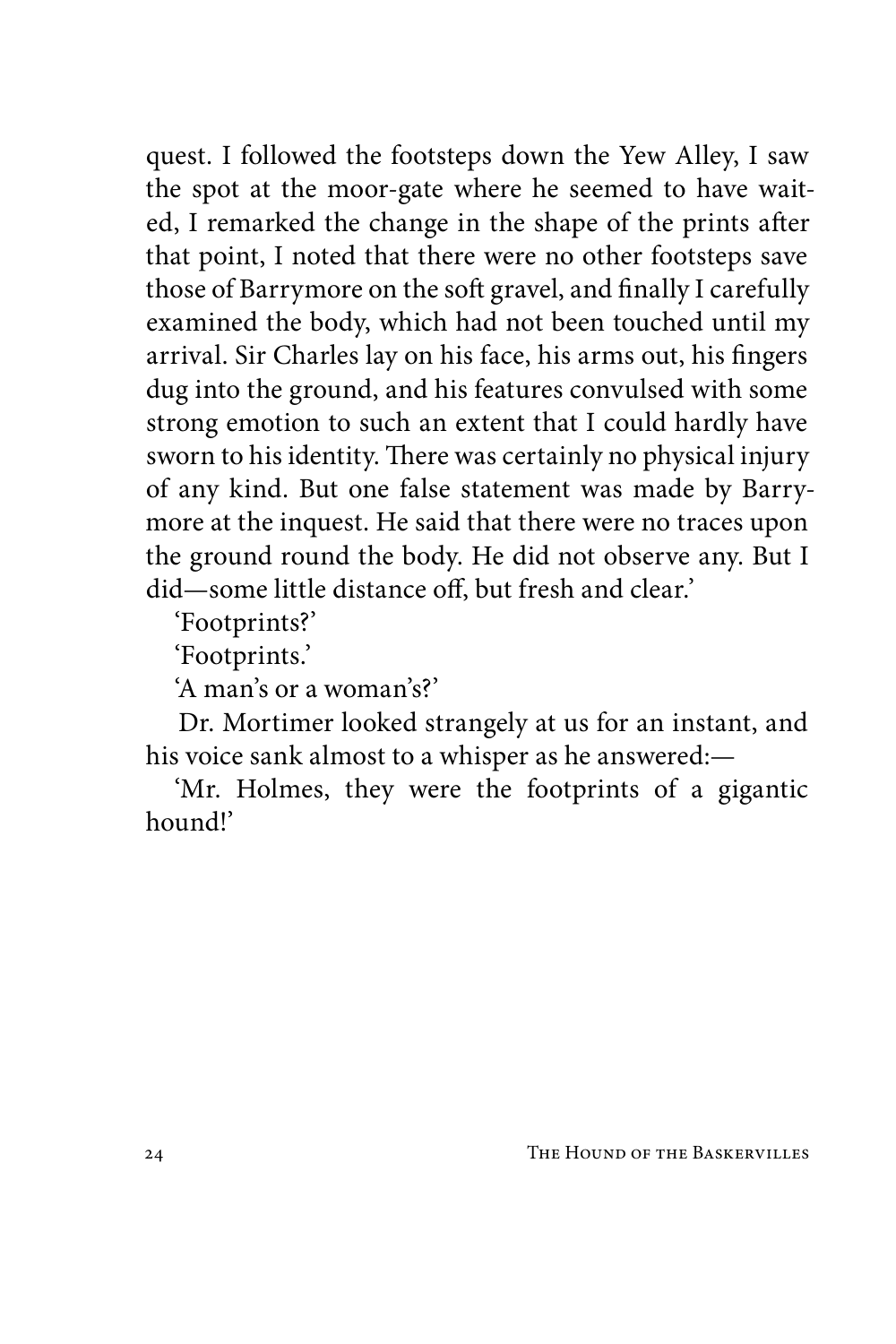#### CHAPTER 3

#### THE PROBLEM

T confess at these words a shudder passed through me. There was a thrill in the doctor's voice which showed that he was himself deeply moved by that which he told us. Holmes leaned forward in his excitement and his eyes had the hard, dry glitter which shot from them when he was keenly interested.

'You saw this?'

'As clearly as I see you.'

'And you said nothing?'

'What was the use?'

'How was it that no one else saw it?'

'The marks were some twenty yards from the body and no one gave them a thought. I don't suppose I should have done so had I not known this legend.'

'There are many sheep-dogs on the moor?'

'No doubt, but this was no sheep-dog.'

'You say it was large?'

'Enormous.'

'But it had not approached the body?'

'No.'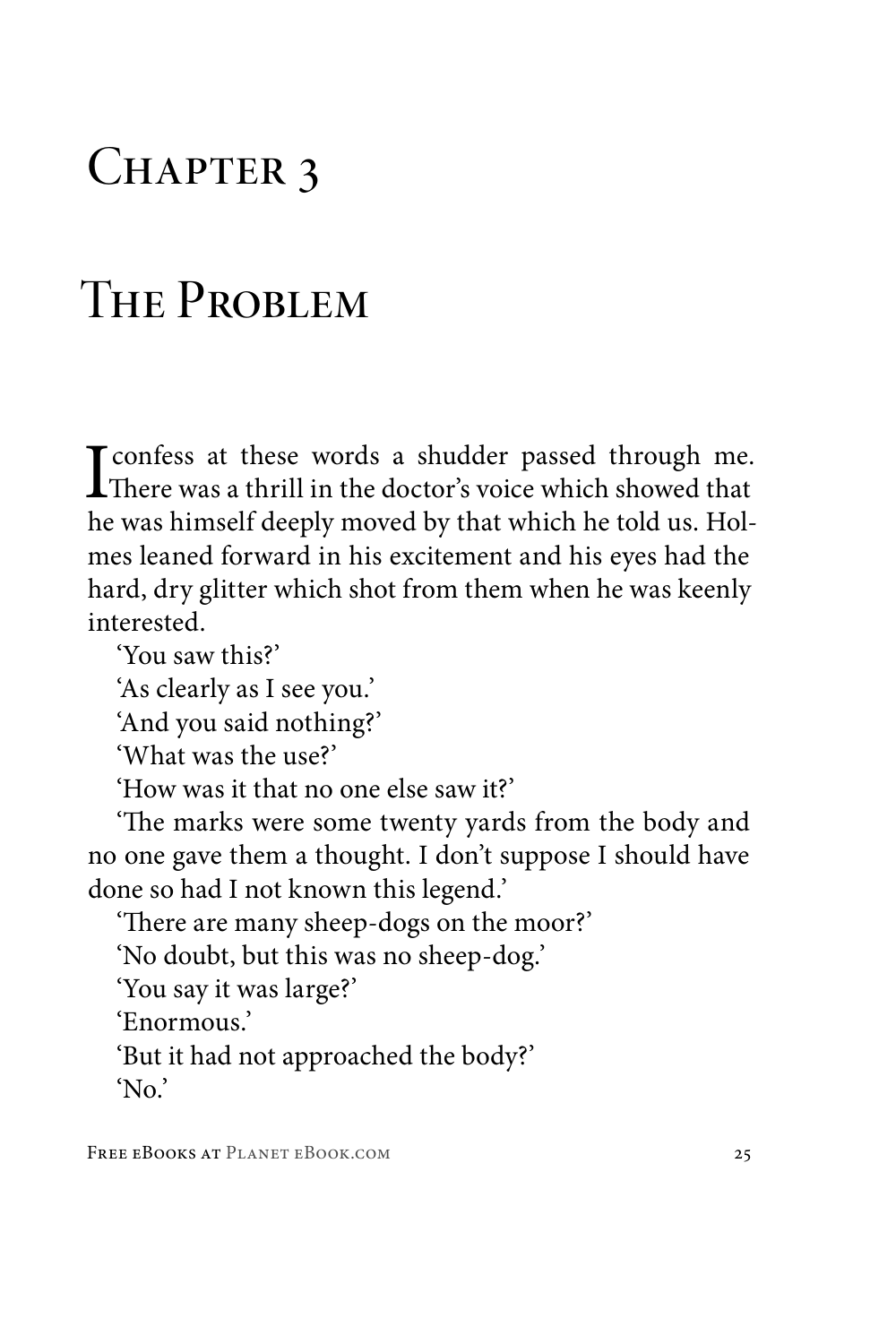'What sort of night was it?'

'Damp and raw.'

'But not actually raining?'

 $'$ No.'

'What is the Alley like?'

'There are two lines of old yew hedge, twelve feet high and impenetrable. The walk in the centre is about eight feet across.'

'Is there anything between the hedges and the walk?'

'Yes, there is a strip of grass about six feet broad on either side.'

'I understand that the yew hedge is penetrated at one point by a gate?'

'Yes, the wicket-gate which leads on to the moor.'

'Is there any other opening?'

'None.'

'So that to reach the Yew Alley one either has to come down it from the house or else to enter it by the moorgate?'

'There is an exit through a summer-house at the far end.' 'Had Sir Charles reached this?'

'No; he lay about fifty yards from it.'

'Now, tell me, Dr. Mortimer—and this is important the marks which you saw were on the path and not on the grass?'

'No marks could show on the grass.'

'Were they on the same side of the path as the moorgate?'

'Yes; they were on the edge of the path on the same side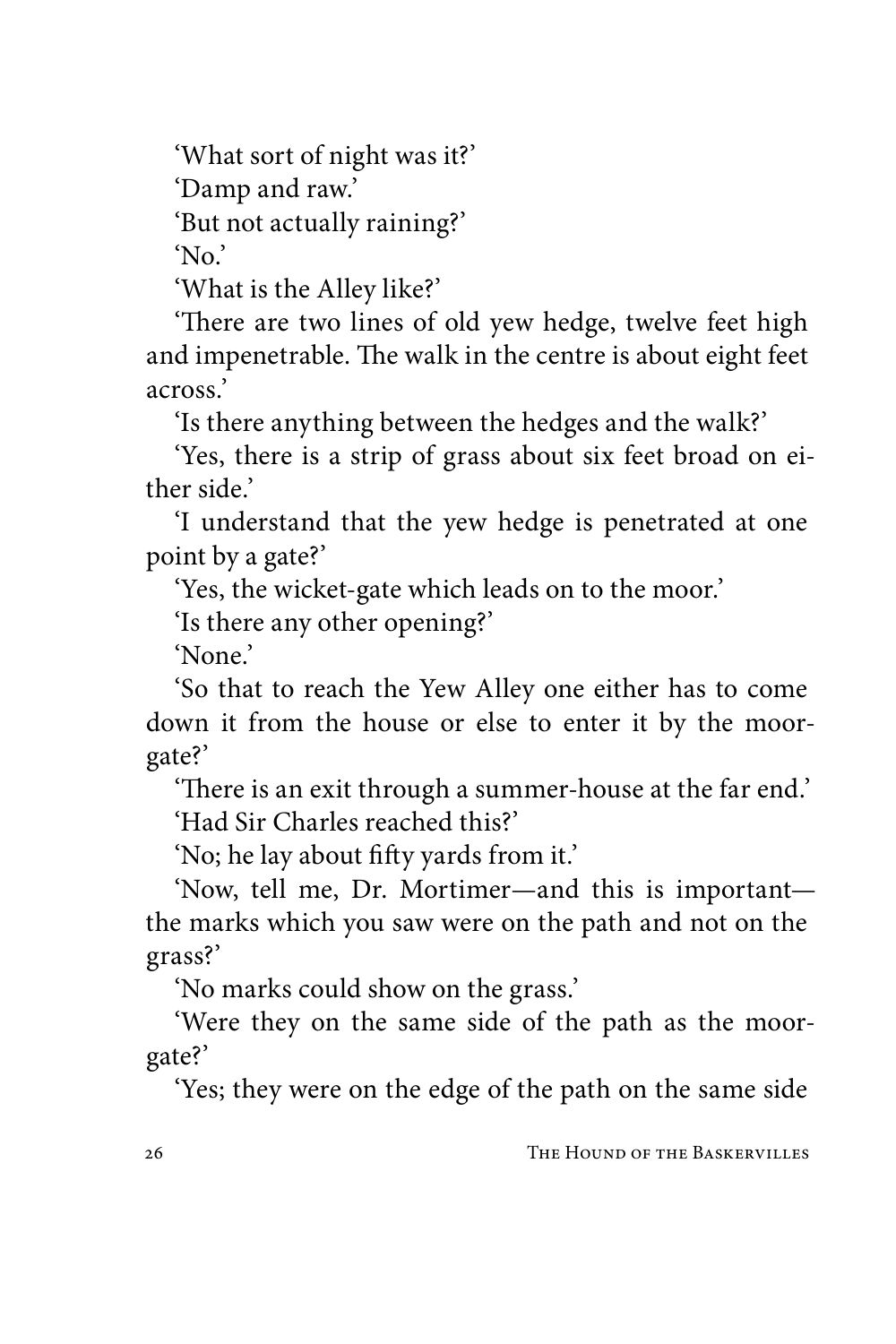as the moor-gate.'

'You interest me exceedingly. Another point. Was the wicket-gate closed?'

'Closed and padlocked.'

'How high was it?'

'About four feet high.'

'Then anyone could have got over it?'

'Yes.'

'And what marks did you see by the wicket-gate?'

'None in particular.'

'Good heaven! Did no one examine?'

'Yes, I examined myself.'

'And found nothing?'

'It was all very confused. Sir Charles had evidently stood there for five or ten minutes.'

'How do you know that?'

'Because the ash had twice dropped from his cigar.'

'Excellent! This is a colleague, Watson, after our own heart. But the marks?'

'He had left his own marks all over that small patch of gravel. I could discern no others.'

Sherlock Holmes struck his hand against his knee with an impatient gesture.

'If I had only been there!' he cried. 'It is evidently a case of extraordinary interest, and one which presented immense opportunities to the scientific expert. That gravel page upon which I might have read so much has been long ere this smudged by the rain and defaced by the clogs of curious peasants. Oh, Dr. Mortimer, Dr. Mortimer, to think that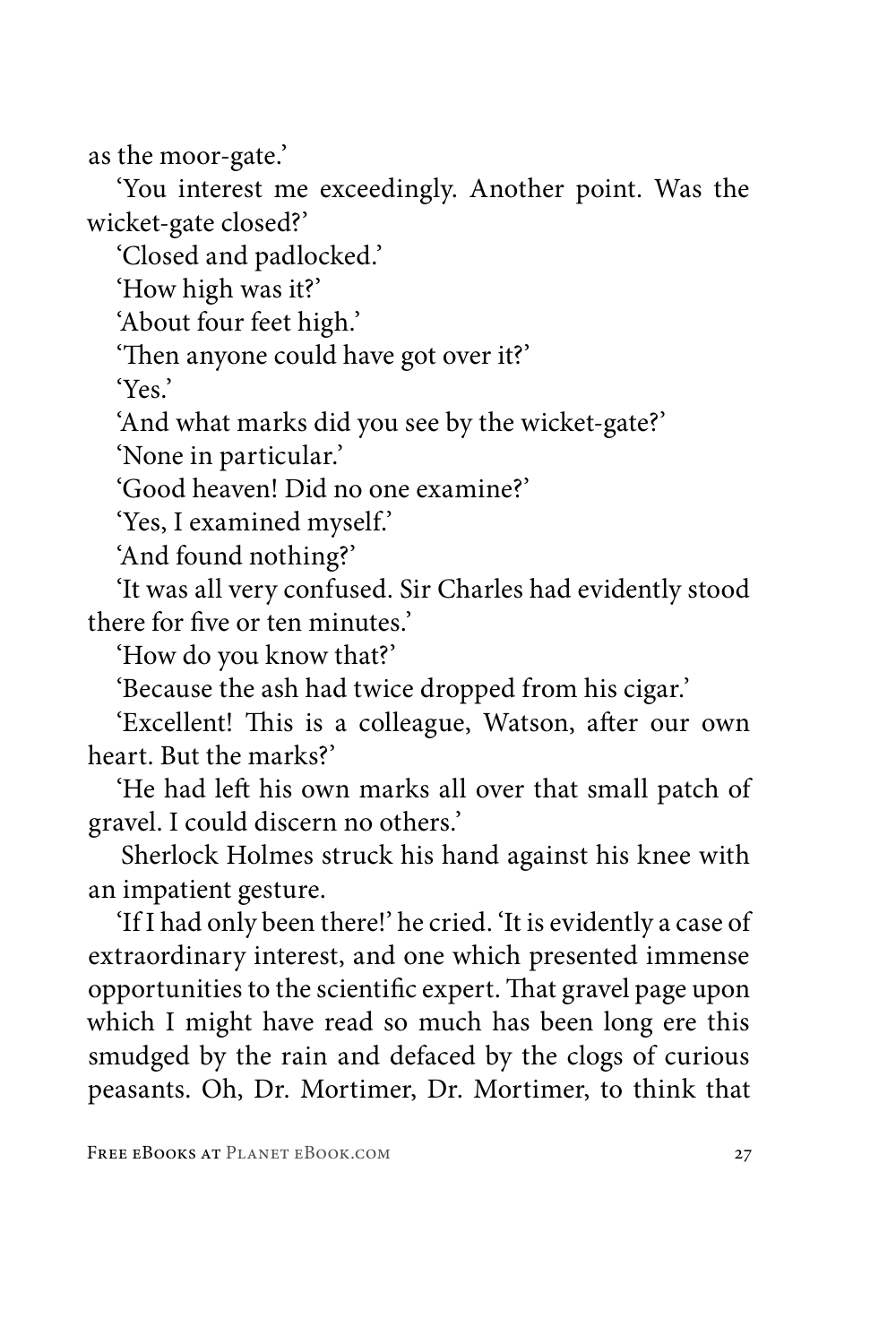you should not have called me in! You have indeed much to answer for.'

'I could not call you in, Mr. Holmes, without disclosing these facts to the world, and I have already given my reasons for not wishing to do so. Besides, besides —'

'Why do you hesitate?'

'There is a realm in which the most acute and most experienced of detectives is helpless.'

'You mean that the thing is supernatural?'

'I did not positively say so.'

'No, but you evidently think it.'

'Since the tragedy, Mr. Holmes, there have come to my ears several incidents which are hard to reconcile with the settled order of Nature<sup>'</sup>

'For example?'

'I find that before the terrible event occurred several people had seen a creature upon the moor which corresponds with this Baskerville demon, and which could not possibly be any animal known to science. They all agreed that it was a huge creature, luminous, ghastly, and spectral. I have cross-examined these men, one of them a hard-headed countryman, one a farrier, and one a moorland farmer, who all tell the same story of this dreadful apparition, exactly corresponding to the hell-hound of the legend. I assure you that there is a reign of terror in the district, and that it is a hardy man who will cross the moor at night.'

'And you, a trained man of science, believe it to be supernatural?'

'I do not know what to believe.'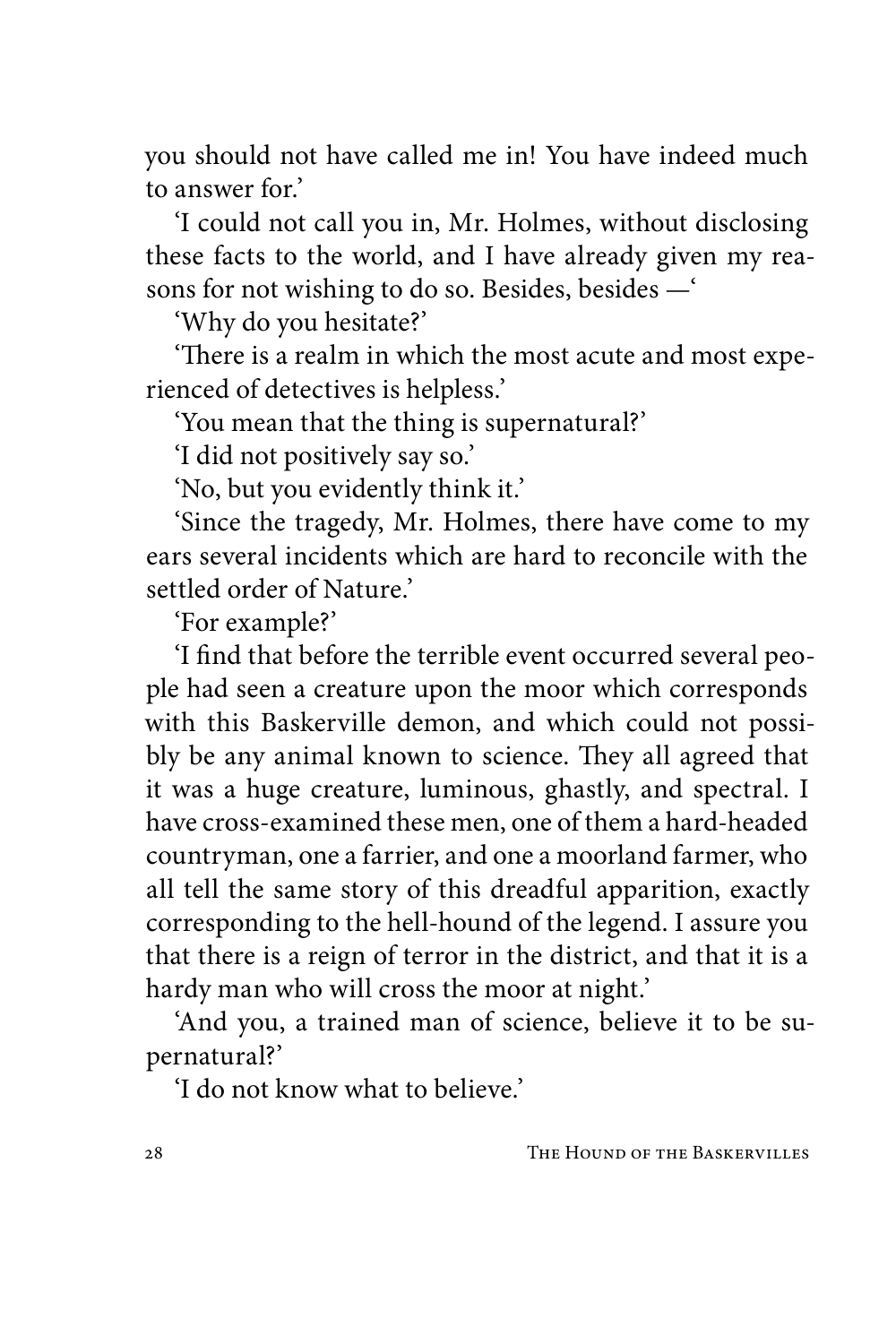Holmes shrugged his shoulders.

'I have hitherto confined my investigations to this world,' said he. 'In a modest way I have combated evil, but to take on the Father of Evil himself would, perhaps, be too ambitious a task. Yet you must admit that the footmark is material'

'The original hound was material enough to tug a man's throat out, and yet he was diabolical as well.'

'I see that you have quite gone over to the supernaturalists. But now, Dr. Mortimer, tell me this. If you hold these views, why have you come to consult me at all? You tell me in the same breath that it is useless to investigate Sir Charles's death, and that you desire me to do it.'

'I did not say that I desired you to do it.'

'Then, how can I assist you?'

'By advising me as to what I should do with Sir Henry Baskerville, who arrives at Waterloo Station'—Dr. Mortimer looked at his watch—'in exactly one hour and a quarter.'

'He being the heir?'

'Yes. On the death of Sir Charles we inquired for this young gentleman and found that he had been farming in Canada. From the accounts which have reached us he is an excellent fellow in every way. I speak not as a medical man but as a trustee and executor of Sir Charles's will.'

'There is no other claimant, I presume?'

'None. The only other kinsman whom we have been able to trace was Rodger Baskerville, the youngest of three brothers of whom poor Sir Charles was the elder. The second brother, who died young, is the father of this lad Henry. The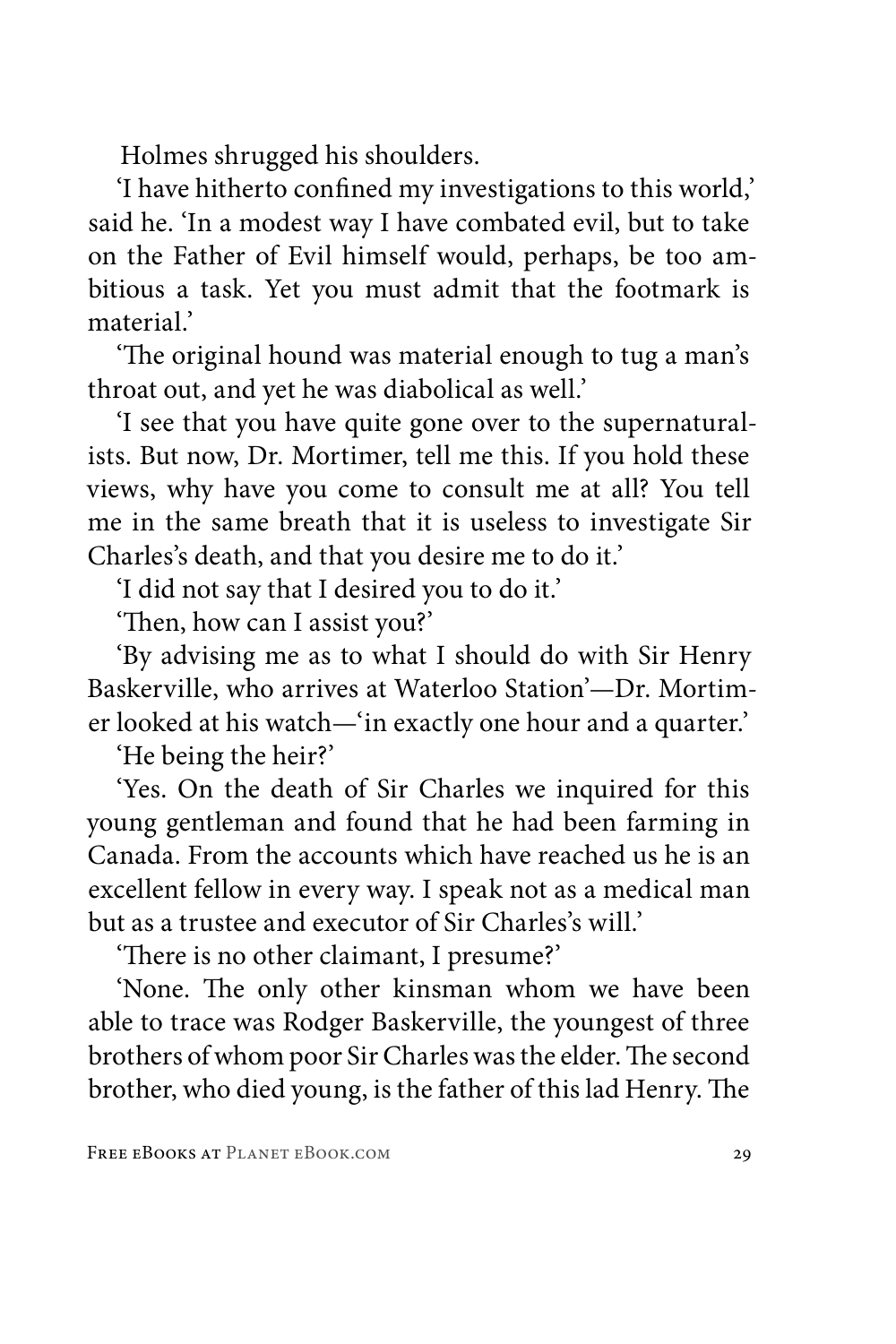third, Rodger, was the black sheep of the family. He came of the old masterful Baskerville strain, and was the very image, they tell me, of the family picture of old Hugo. He made England too hot to hold him, fled to Central America, and died there in 1876 of yellow fever. Henry is the last of the Baskervilles. In one hour and five minutes I meet him at Waterloo Station. I have had a wire that he arrived at Southampton this morning. Now, Mr. Holmes, what would you advise me to do with him?'

'Why should he not go to the home of his fathers?'

'It seems natural, does it not? And yet, consider that every Baskerville who goes there meets with an evil fate. I feel sure that if Sir Charles could have spoken with me before his death he would have warned me against bringing this, the last of the old race, and the heir to great wealth, to that deadly place. And yet it cannot be denied that the prosperity of the whole poor, bleak country-side depends upon his presence. All the good work which has been done by Sir Charles will crash to the ground if there is no tenant of the Hall. I fear lest I should be swayed too much by my own obvious interest in the matter, and that is why I bring the case before you and ask for your advice.'

Holmes considered for a little time.

'Put into plain words, the matter is this,' said he. 'In your opinion there is a diabolical agency which makes Dartmoor an unsafe abode for a Baskerville—that is your opinion?'

'At least I might go the length of saying that there is some evidence that this may be so.'

'Exactly. But surely, if your supernatural theory be cor-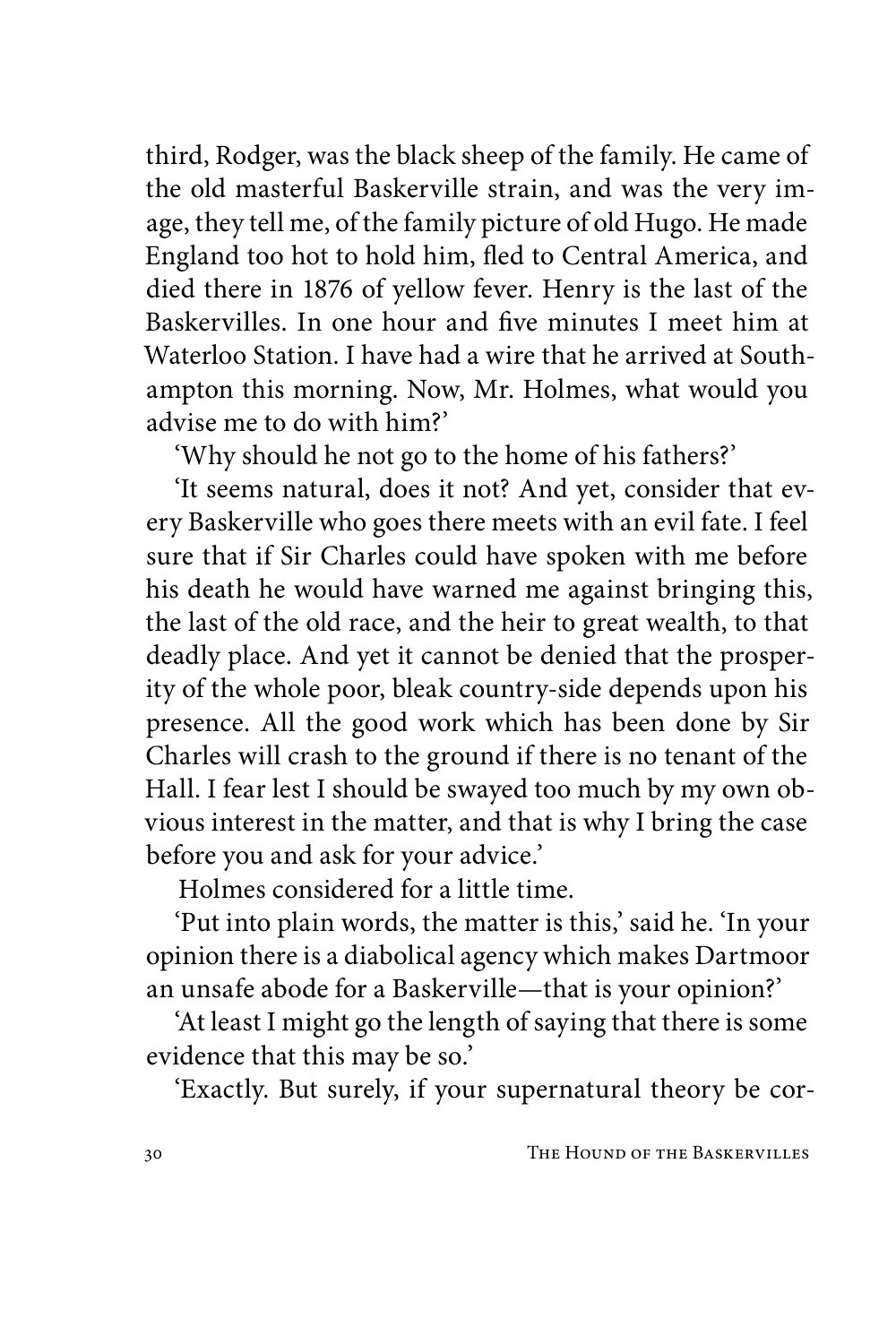rect, it could work the young man evil in London as easily as in Devonshire. A devil with merely local powers like a parish vestry would be too inconceivable a thing.'

'You put the matter more flippantly, Mr. Holmes, than you would probably do if you were brought into personal contact with these things. Your advice, then, as I understand it, is that the young man will be as safe in Devonshire as in London. He comes in fifty minutes. What would you recommend?'

'I recommend, sir, that you take a cab, call off your spaniel who is scratching at my front door, and proceed to Waterloo to meet Sir Henry Baskerville.'

'And then?'

'And then you will say nothing to him at all until I have made up my mind about the matter.'

'How long will it take you to make up your mind?'

'Twenty-four hours. At ten o'clock to-morrow, Dr. Mortimer, I will be much obliged to you if you will call upon me here, and it will be of help to me in my plans for the future if you will bring Sir Henry Baskerville with you.'

'I will do so, Mr. Holmes.' He scribbled the appointment on his shirtcuff and hurried off in his strange, peering, absent-minded fashion. Holmes stopped him at the head of the stair.

'Only one more question, Dr. Mortimer. You say that before Sir Charles Baskerville's death several people saw this apparition upon the moor?'

'Three people did.'

'Did any see it after?'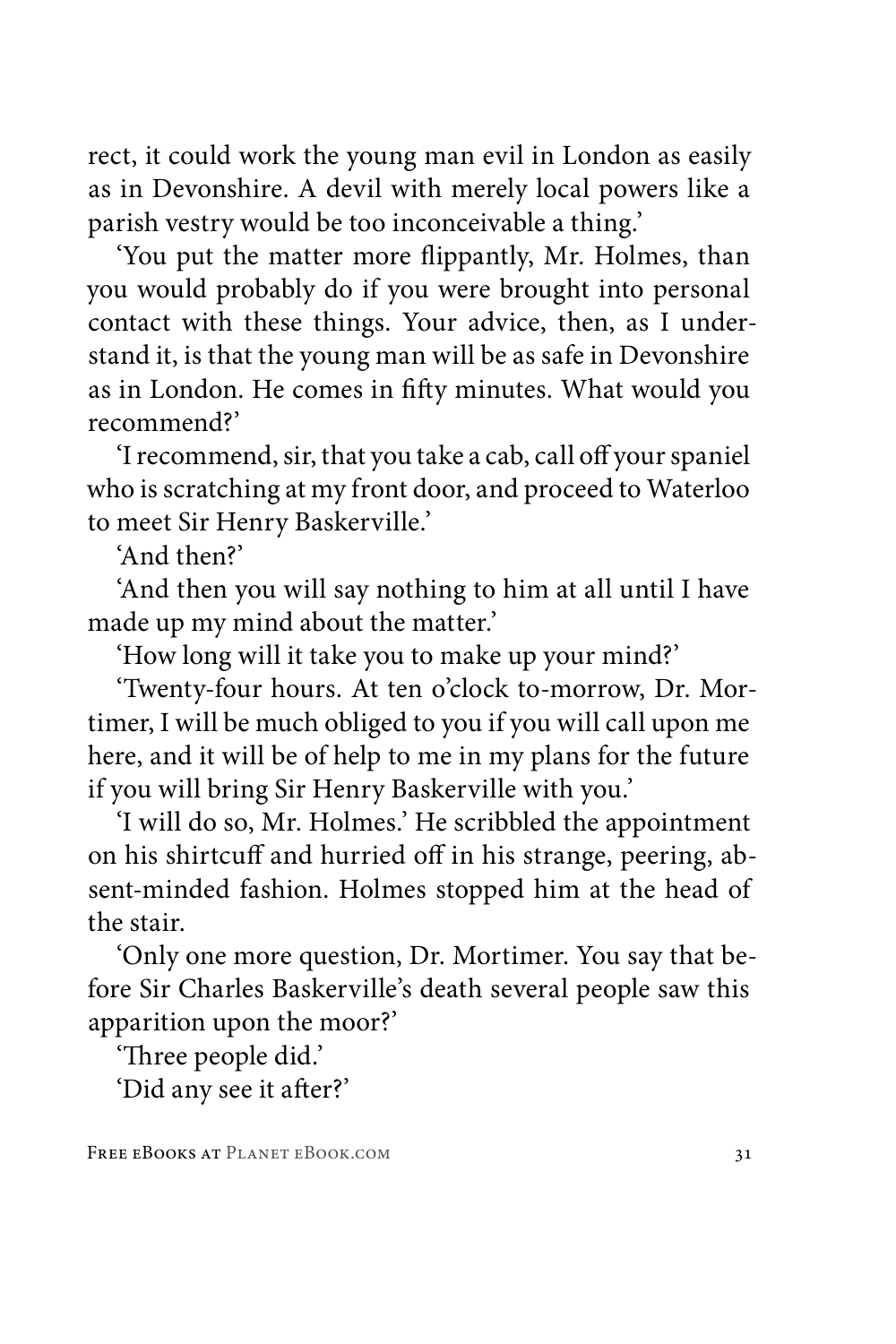'I have not heard of any.'

'Thank you. Good morning.'

Holmes returned to his seat with that quiet look of inward satisfaction which meant that he had a congenial task before him.

'Going out, Watson?'

'Unless I can help you.'

'No, my dear fellow, it is at the hour of action that I turn to you for aid. But this is splendid, really unique from some points of view. When you pass Bradley's, would you ask him to send up a pound of the strongest shag tobacco? Thank you. It would be as well if you could make it convenient not to return before evening. Then I should be very glad to compare impressions as to this most interesting problem which has been submitted to us this morning.'

I knew that seclusion and solitude were very necessary for my friend in those hours of intense mental concentration during which he weighed every particle of evidence, constructed alternative theories, balanced one against the other, and made up his mind as to which points were essential and which immaterial. I therefore spent the day at my club and did not return to Baker Street until evening. It was nearly nine o'clock when I found myself in the sittingroom once more.

My first impression as I opened the door was that a fire had broken out, for the room was so filled with smoke that the light of the lamp upon the table was blurred by it. As I entered, however, my fears were set at rest, for it was the acrid fumes of strong coarse tobacco which took me by the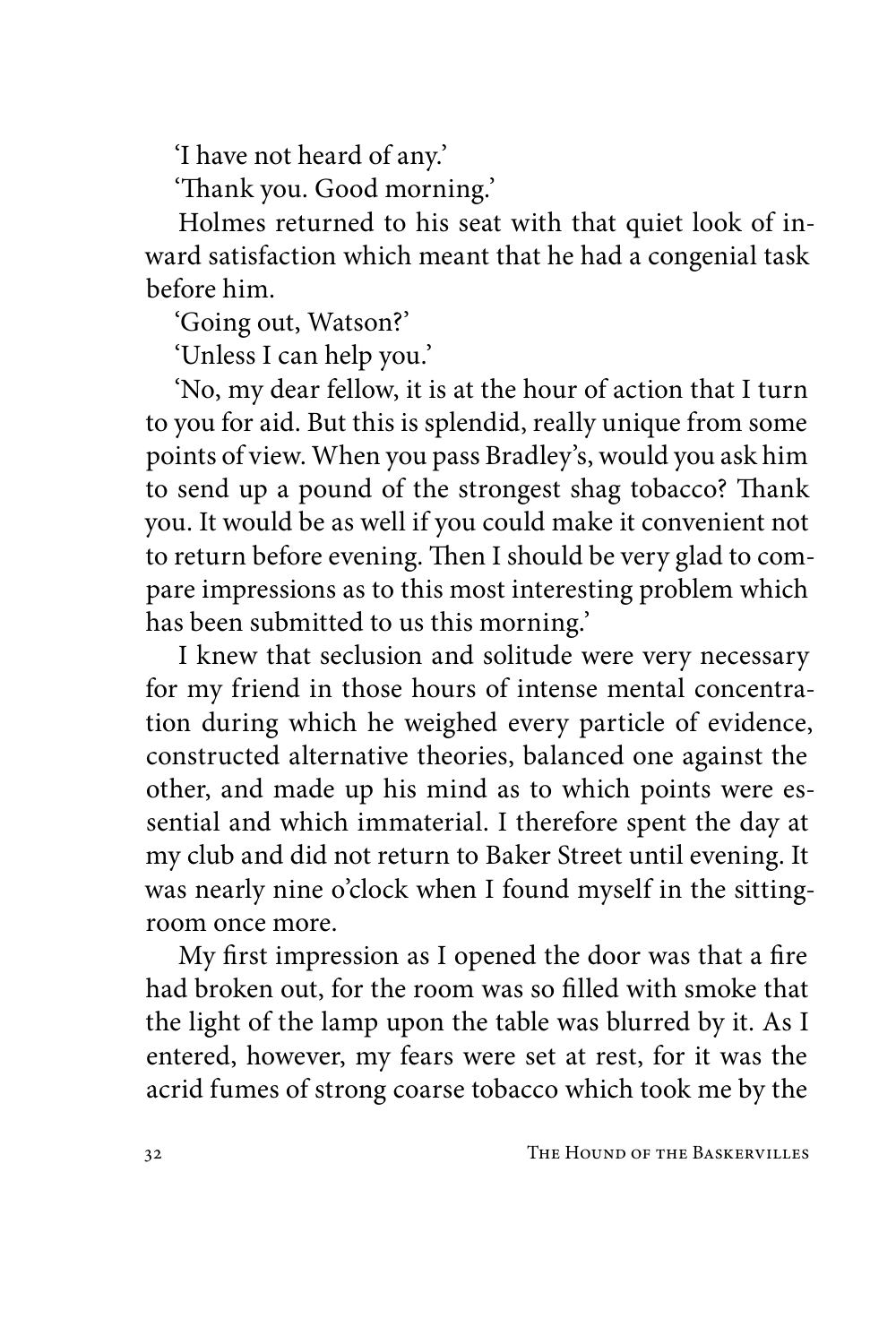throat and set me coughing. Through the haze I had a vague vision of Holmes in his dressing-gown coiled up in an armchair with his black clay pipe between his lips. Several rolls of paper lay around him.

'Caught cold, Watson?' said he.

'No, it's this poisonous atmosphere.'

'I suppose it is pretty thick, now that you mention it.'

'Thick! It is intolerable.'

'Open the window, then! You have been at your club all day, I perceive.'

'My dear Holmes!'

'Am I right?'

'Certainly, but how?'

He laughed at my bewildered expression.

'There is a delightful freshness about you, Watson, which makes it a pleasure to exercise any small powers which I possess at your expense. A gentleman goes forth on a showery and miry day. He returns immaculate in the evening with the gloss still on his hat and his boots. He has been a fixture therefore all day. He is not a man with intimate friends. Where, then, could he have been? Is it not obvious?'

'Well, it is rather obvious.'

'The world is full of obvious things which nobody by any chance ever observes. Where do you think that I have been?'

'A fixture also.'

'On the contrary, I have been to Devonshire.'

'In spirit?'

'Exactly. My body has remained in this arm-chair and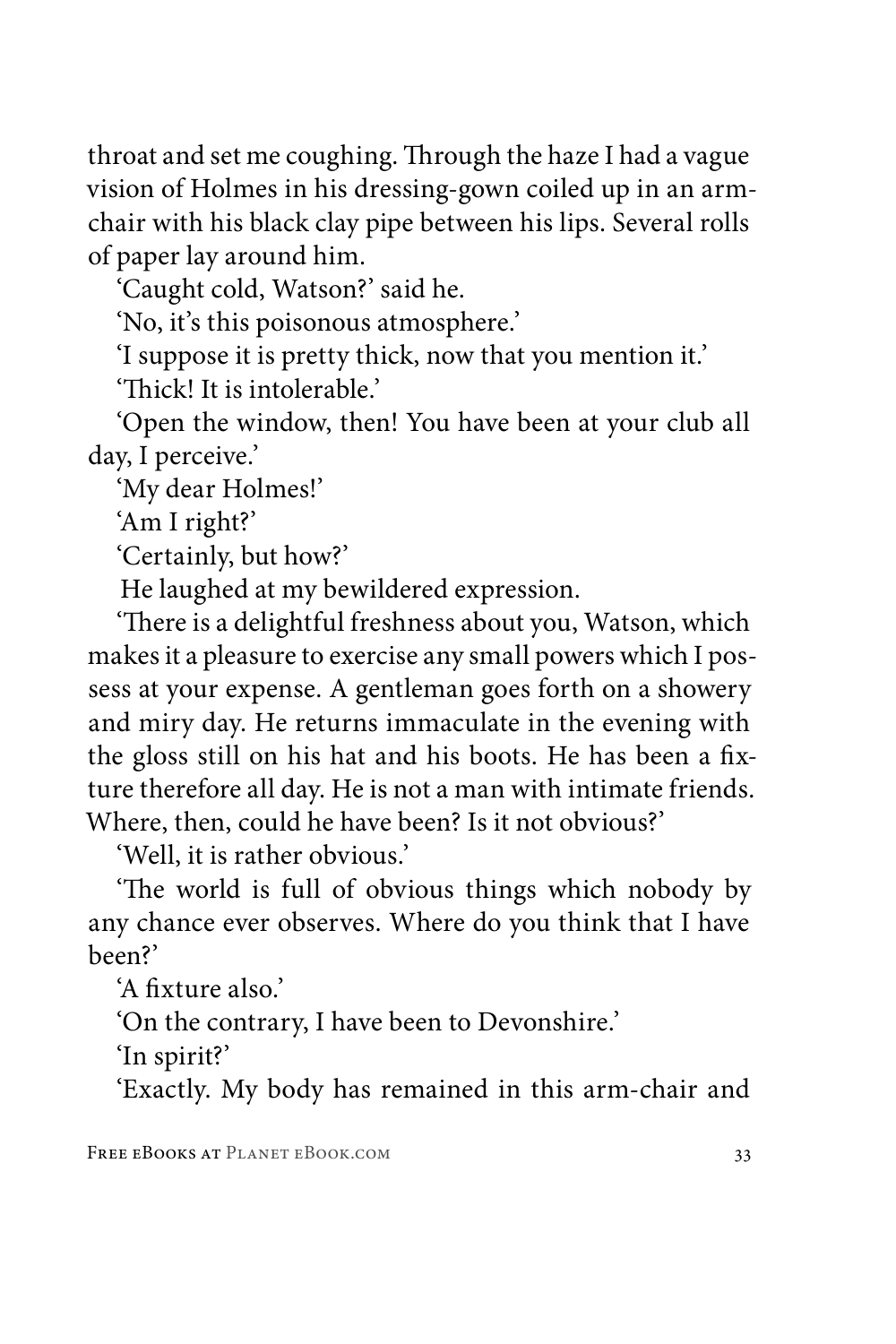has, I regret to observe, consumed in my absence two large pots of coffee and an incredible amount of tobacco. After you left I sent down to Stamford's for the Ordnance map of this portion of the moor, and my spirit has hovered over it all day. I flatter myself that I could find my way about.'

'A large scale map, I presume?'

'Very large.' He unrolled one section and held it over his knee. 'Here you have the particular district which concerns us. That is Baskerville Hall in the middle.'

'With a wood round it?'

'Exactly. I fancy the Yew Alley, though not marked under that name, must stretch along this line, with the moor, as you perceive, upon the right of it. This small clump of buildings here is the hamlet of Grimpen, where our friend Dr. Mortimer has his headquarters. Within a radius of five miles there are, as you see, only a very few scattered dwellings. Here is Lafter Hall, which was mentioned in the narrative. There is a house indicated here which may be the residence of the naturalist—Stapleton, if I remember right, was his name. Here are two moorland farm-houses, High Tor and Foulmire. Then fourteen miles away the great convict prison of Princetown. Between and around these scattered points extends the desolate, lifeless moor. This, then, is the stage upon which tragedy has been played, and upon which we may help to play it again.'

'It must be a wild place.'

'Yes, the setting is a worthy one. If the devil did desire to have a hand in the affairs of men ——'

'Then you are yourself inclining to the supernatural ex-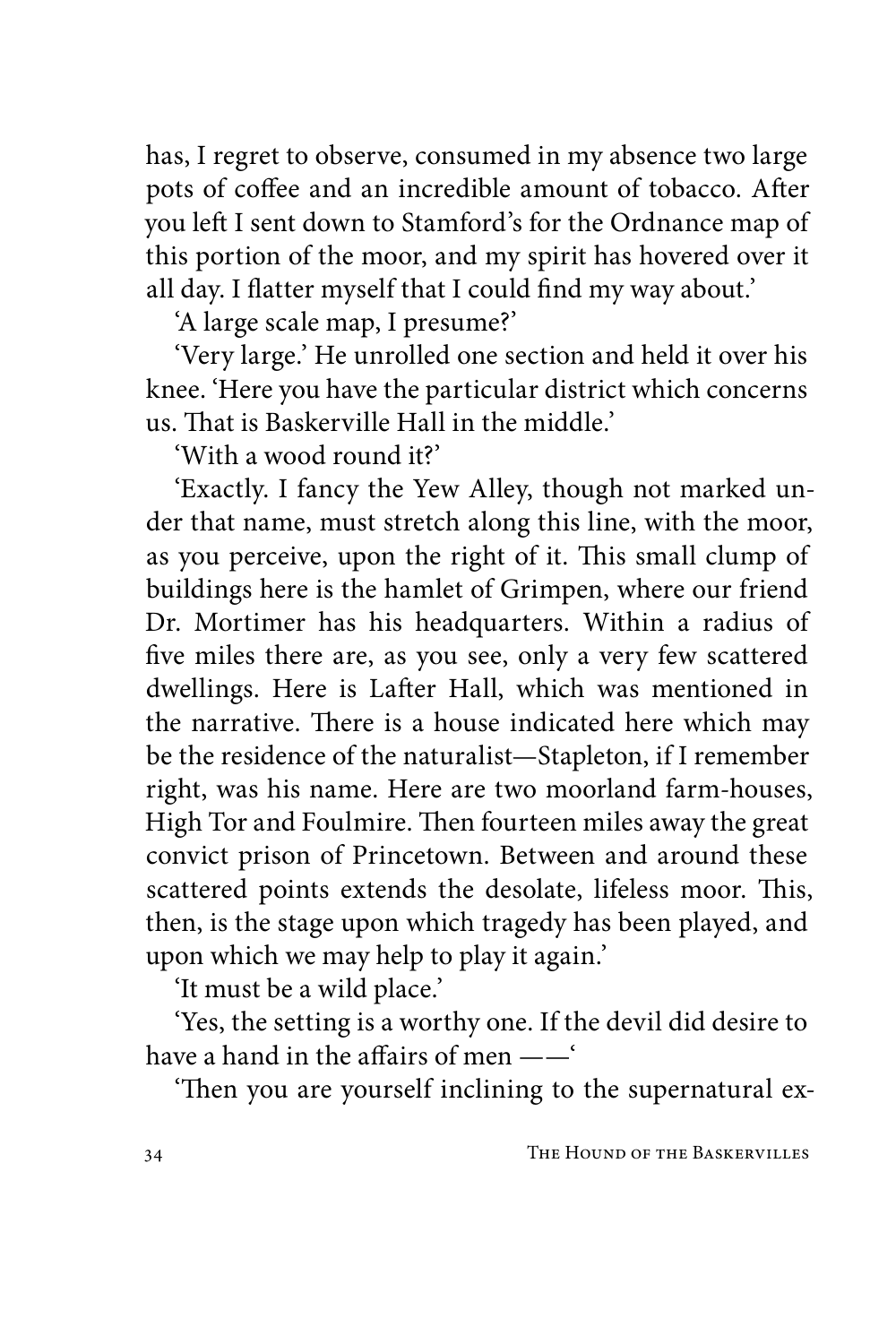planation.'

'The devil's agents may be of flesh and blood, may they not? There are two questions waiting for us at the outset. The one is whether any crime has been committed at all; the second is, what is the crime and how was it committed? Of course, if Dr. Mortimer's surmise should be correct, and we are dealing with forces outside the ordinary laws of Nature, there is an end of our investigation. But we are bound to exhaust all other hypotheses before falling back upon this one. I think we'll shut that window again, if you don't mind. It is a singular thing, but I find that a concentrated atmosphere helps a concentration of thought. I have not pushed it to the length of getting into a box to think, but that is the logical outcome of my convictions. Have you turned the case over in your mind?'

'Yes, I have thought a good deal of it in the course of the day.'

'What do you make of it?'

'It is very bewildering.'

'It has certainly a character of its own. There are points of distinction about it. That change in the footprints, for example. What do you make of that?'

'Mortimer said that the man had walked on tiptoe down that portion of the alley.'

'He only repeated what some fool had said at the inquest. Why should a man walk on tiptoe down the alley?'

'What then?'

'He was running, Watson—running desperately, running for his life, running until he burst his heart and fell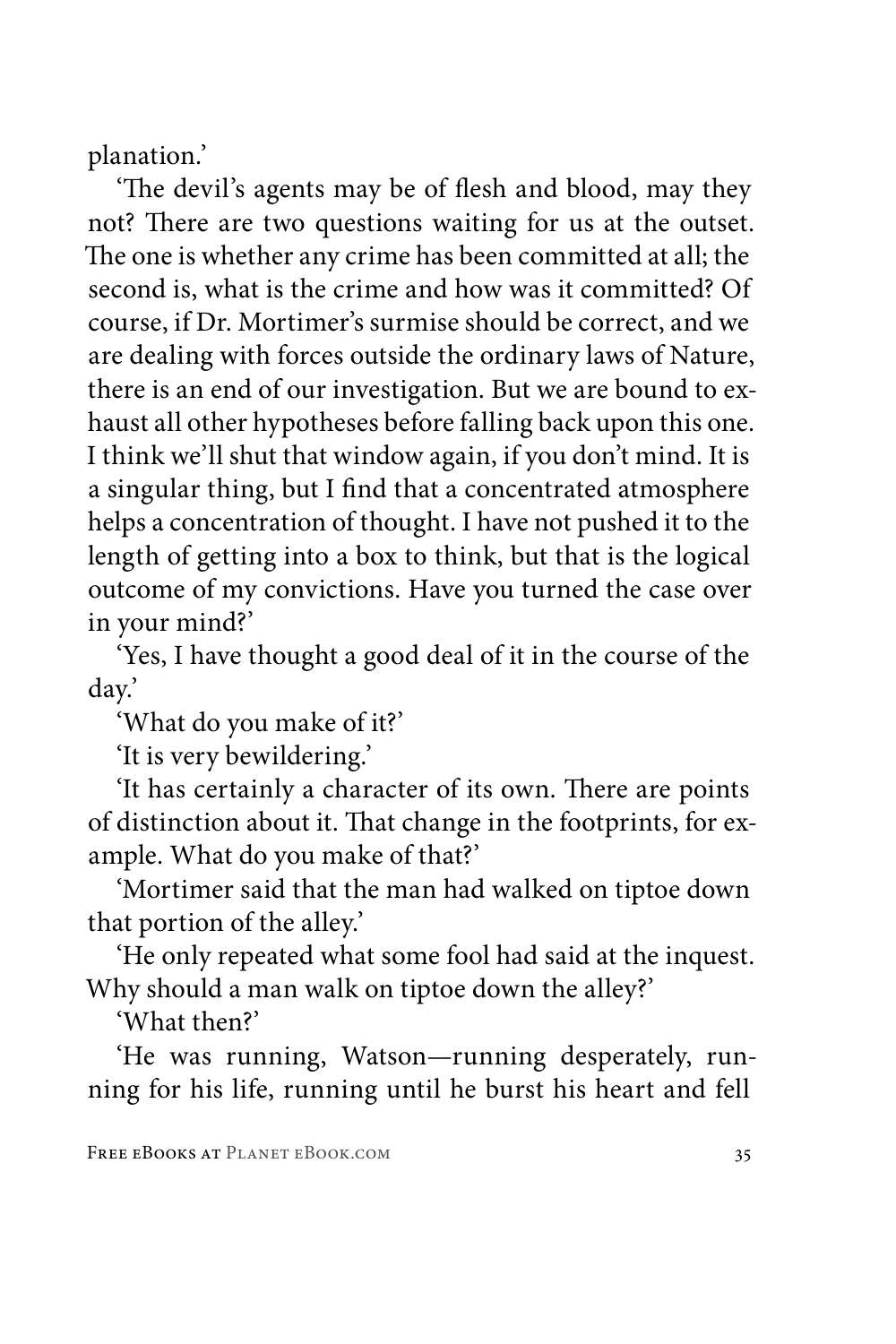dead upon his face.'

'Running from what?'

'There lies our problem. There are indications that the man was crazed with fear before ever he began to run.'

'How can you say that?'

'I am presuming that the cause of his fears came to him across the moor. If that were so, and it seems most probable, only a man who had lost his wits would have run from the house instead of towards it. If the gipsy's evidence may be taken as true, he ran with cries for help in the direction where help was least likely to be. Then, again, whom was he waiting for that night, and why was he waiting for him in the Yew Alley rather than in his own house?'

'You think that he was waiting for someone?'

'The man was elderly and infirm. We can understand his taking an evening stroll, but the ground was damp and the night inclement. Is it natural that he should stand for five or ten minutes, as Dr. Mortimer, with more practical sense than I should have given him credit for, deduced from the cigar ash?'

'But he went out every evening.'

'I think it unlikely that he waited at the moor-gate every evening. On the contrary, the evidence is that he avoided the moor. That night he waited there. It was the night before he made his departure for London. The thing takes shape, Watson. It becomes coherent. Might I ask you to hand me my violin, and we will postpone all further thought upon this business until we have had the advantage of meeting Dr. Mortimer and Sir Henry Baskerville in the morning.'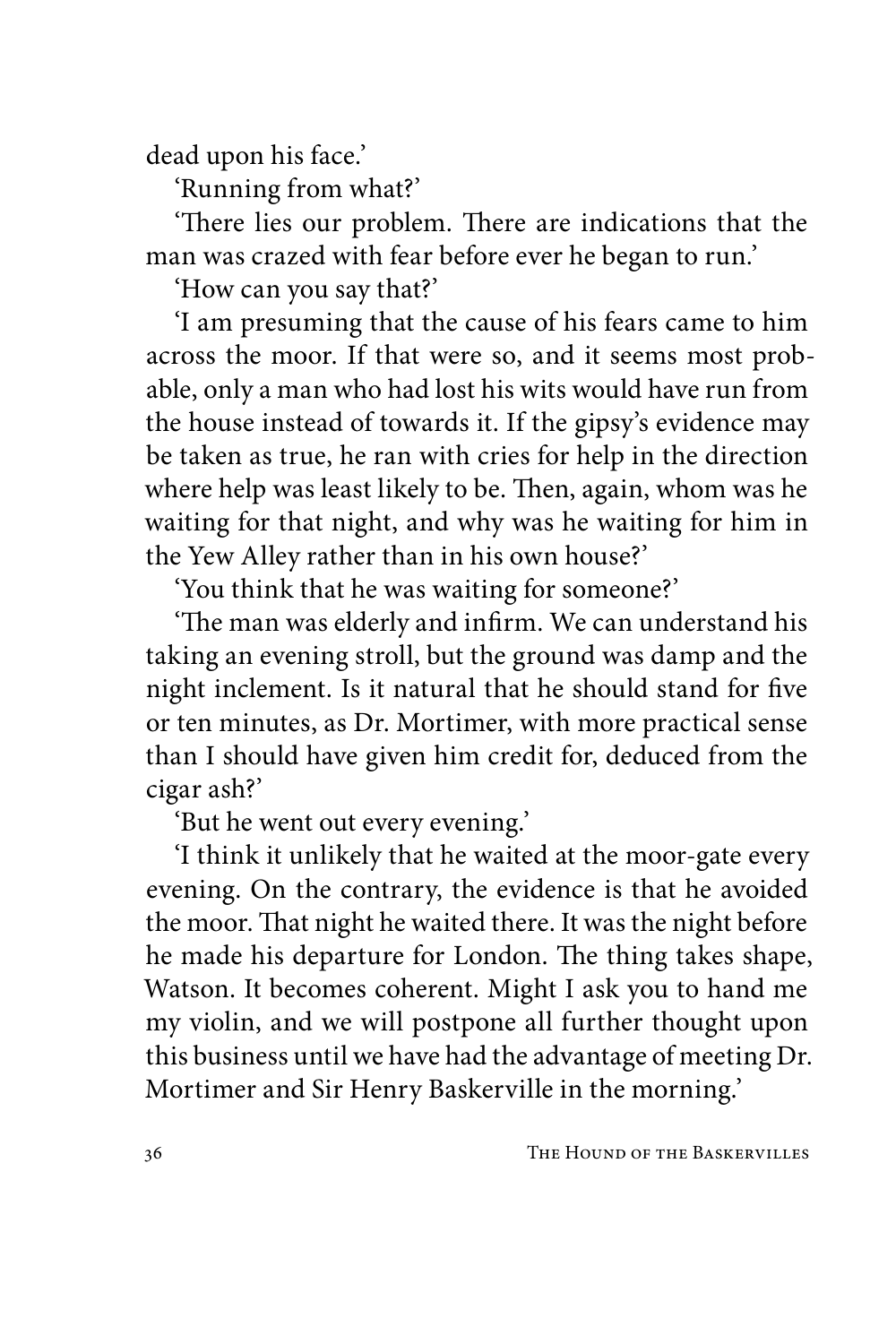#### CHAPTER 4

# Sir Henry Baskerville

Our breakfast-table was cleared early, and Holmes wait-<br>
course din his dressing-gown for the promised interview. Our clients were punctual to their appointment, for the clock had just struck ten when Dr. Mortimer was shown up, followed by the young baronet. The latter was a small, alert, dark-eyed man about thirty years of age, very sturdily built, with thick black eyebrows and a strong, pugnacious face. He wore a ruddy-tinted tweed suit and had the weather-beaten appearance of one who has spent most of his time in the open air, and yet there was something in his steady eye and the quiet assurance of his bearing which indicated the gentleman.

'This is Sir Henry Baskerville,' said Dr. Mortimer.

'Why, yes,' said he, 'and the strange thing is, Mr. Sherlock Holmes, that if my friend here had not proposed coming round to you this morning I should have come on my own account. I understand that you think out little puzzles, and I've had one this morning which wants more thinking out than I am able to give it.'

'Pray take a seat, Sir Henry. Do I understand you to say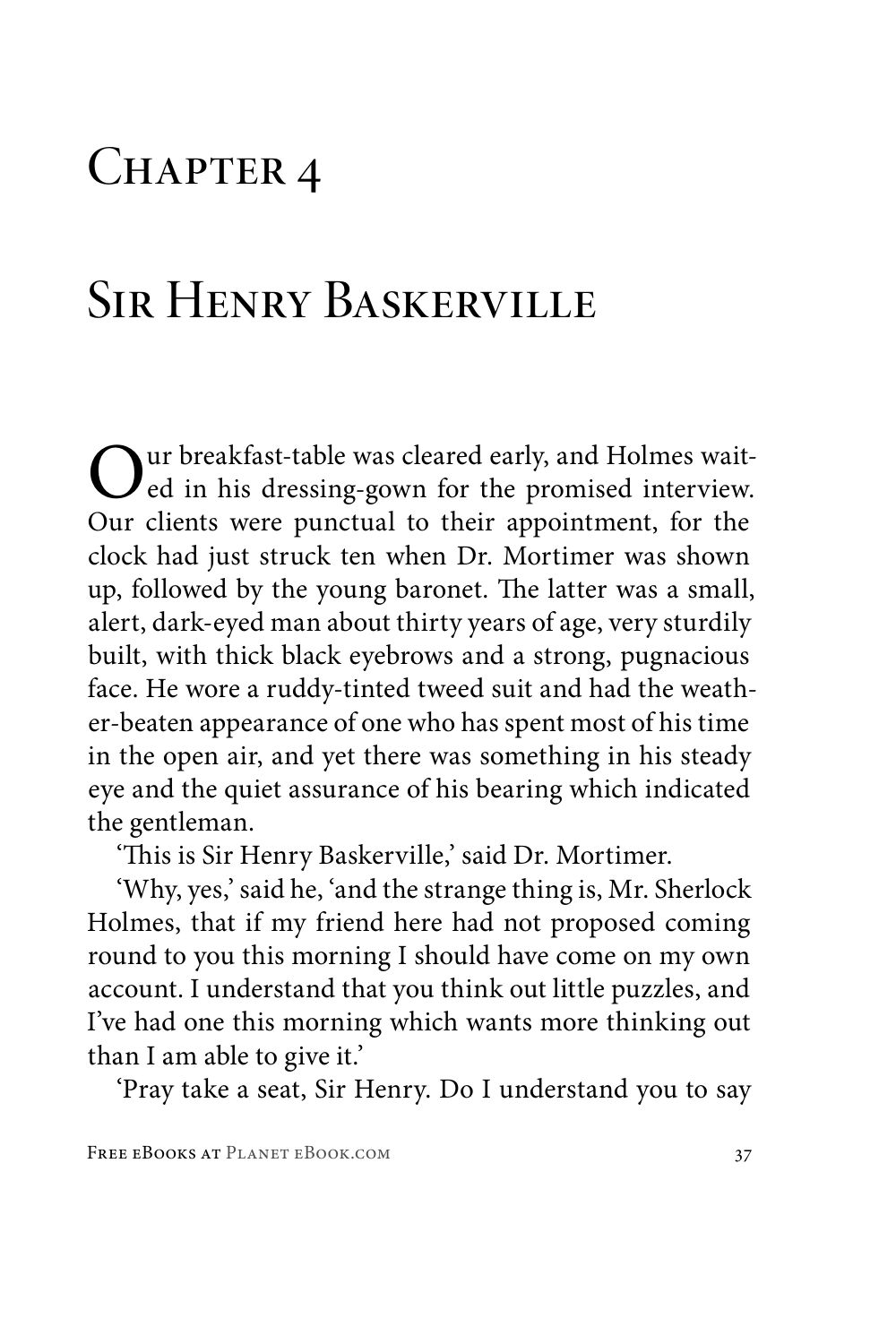that you have yourself had some remarkable experience since you arrived in London?'

'Nothing of much importance, Mr. Holmes. Only a joke, as like as not. It was this letter, if you can call it a letter, which reached me this morning.'

He laid an envelope upon the table, and we all bent over it. It was of common quality, grayish in colour. The address, 'Sir Henry Baskerville, Northumberland Hotel,' was printed in rough characters; the postmark 'Charing Cross,' and the date of posting the preceding evening.

'Who knew that you were going to the Northumberland Hotel?' asked Holmes, glancing keenly across at our visitor.

'No one could have known. We only decided after I met Dr. Mortimer<sup>'</sup>

'But Dr. Mortimer was no doubt already stopping there?'

'No, I had been staying with a friend,' said the doctor. 'There was no possible indication that we intended to go to this hotel.'

'Hum! Someone seems to be very deeply interested in your movements.' Out of the envelope he took a half-sheet of foolscap paper folded into four. This he opened and spread flat upon the table. Across the middle of it a single sentence had been formed by the expedient of pasting printed words upon it. It ran: 'As you value your life or your reason keep away from the moor.' The word 'moor' only was printed in ink.

'Now,' said Sir Henry Baskerville, 'perhaps you will tell me, Mr. Holmes, what in thunder is the meaning of that, and who it is that takes so much interest in my affairs?'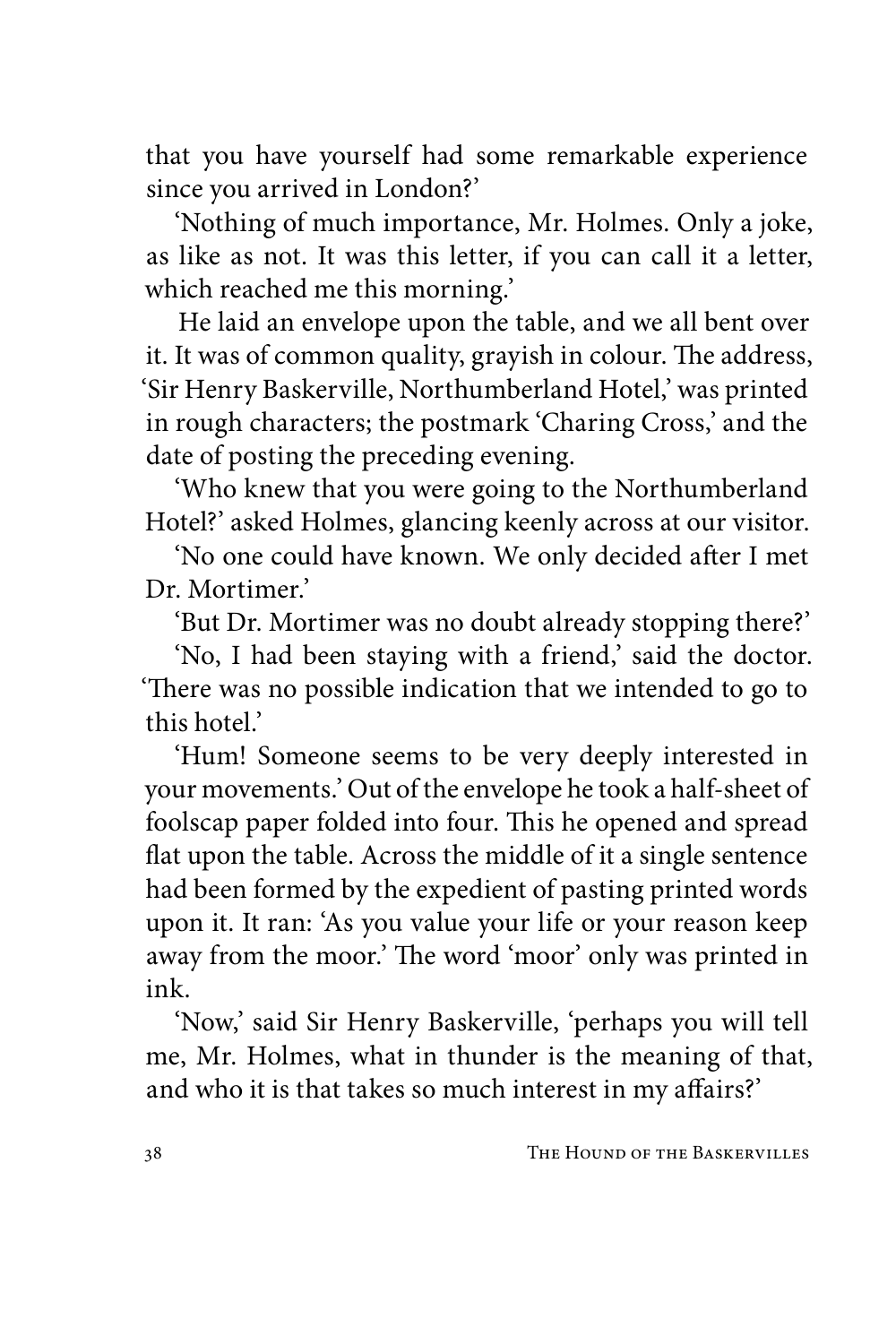'What do you make of it, Dr. Mortimer? You must allow that there is nothing supernatural about this, at any rate?'

'No, sir, but it might very well come from someone who was convinced that the business is supernatural.'

'What business?' asked Sir Henry sharply. 'It seems to me that all you gentlemen know a great deal more than I do about my own affairs.'

'You shall share our knowledge before you leave this room, Sir Henry. I promise you that,' said Sherlock Holmes. 'We will confine ourselves for the present with your permission to this very interesting document, which must have been put together and posted yesterday evening. Have you yesterday's Times, Watson?'

'It is here in the corner.'

'Might I trouble you for it—the inside page, please, with the leading articles?' He glanced swiftly over it, running his eyes up and down the columns. 'Capital article this on free trade. Permit me to give you an extract from it. 'You may be cajoled into imagining that your own special trade or your own industry will be encouraged by a protective tariff, but it stands to reason that such legislation must in the long run keep away wealth from the country, diminish the value of our imports, and lower the general conditions of life in this island.' What do you think of that, Watson?' cried Holmes in high glee, rubbing his hands together with satisfaction. 'Don't you think that is an admirable sentiment?'

Dr. Mortimer looked at Holmes with an air of professional interest, and Sir Henry Baskerville turned a pair of puzzled dark eyes upon me.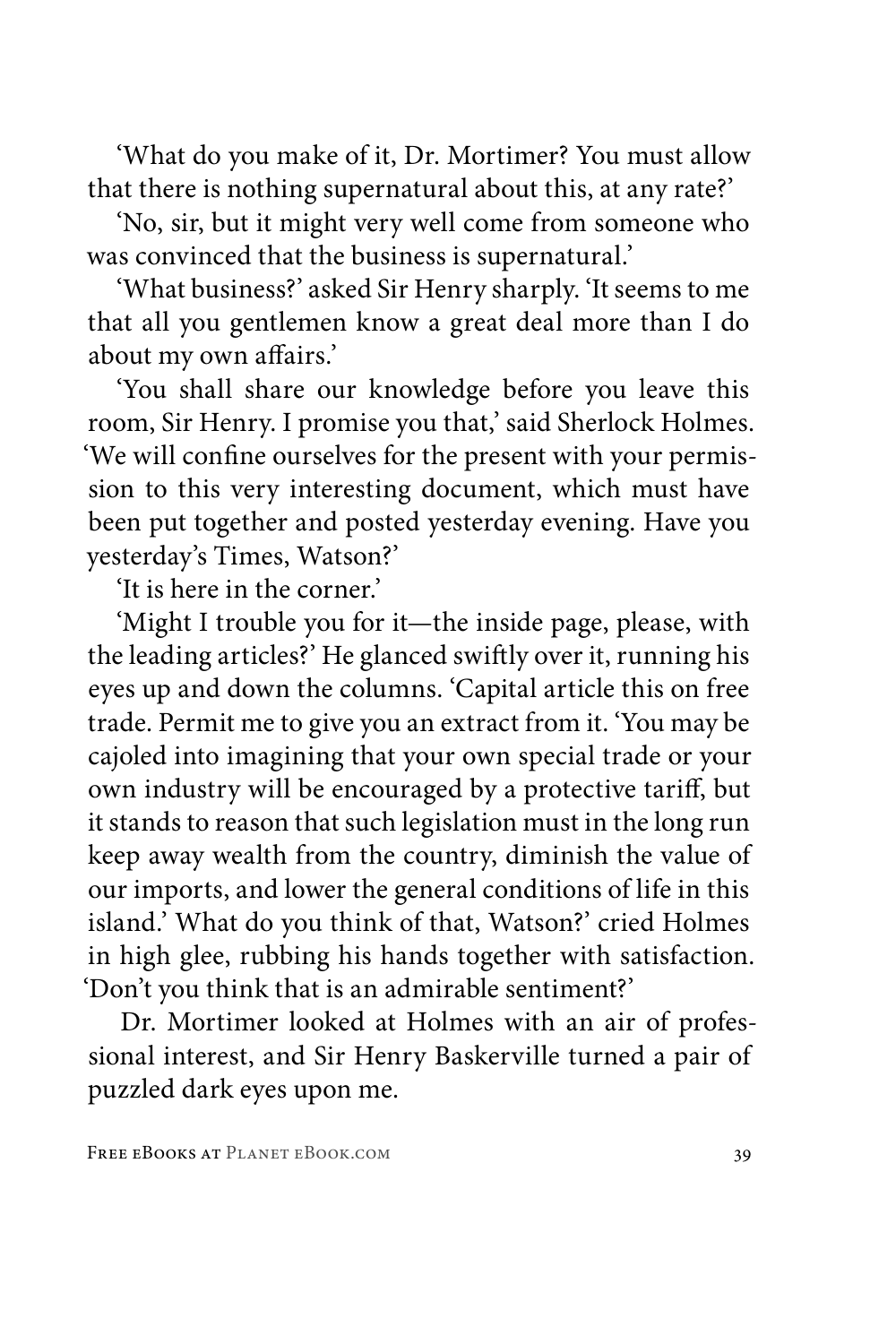'I don't know much about the tariff and things of that kind,' said he; 'but it seems to me we've got a bit off the trail so far as that note is concerned.'

'On the contrary, I think we are particularly hot upon the trail, Sir Henry. Watson here knows more about my methods than you do, but I fear that even he has not quite grasped the significance of this sentence.'

'No, I confess that I see no connection.'

'And yet, my dear Watson, there is so very close a connection that the one is extracted out of the other. 'You,' 'your,' 'your,' 'life,' 'reason,' 'value,' 'keep away,' 'from the.' Don't you see now whence these words have been taken?'

'By thunder, you're right! Well, if that isn't smart!' cried Sir Henry.

'If any possible doubt remained it is settled by the fact that 'keep away' and 'from the' are cut out in one piece.'

'Well, now—so it is!'

'Really, Mr. Holmes, this exceeds anything which I could have imagined,' said Dr. Mortimer, gazing at my friend in amazement. 'I could understand anyone saying that the words were from a newspaper; but that you should name which, and add that it came from the leading article, is really one of the most remarkable things which I have ever known. How did you do it?'

'I presume, Doctor, that you could tell the skull of a negro from that of an Esquimau?'

'Most certainly.'

'But how?'

'Because that is my special hobby. The differences are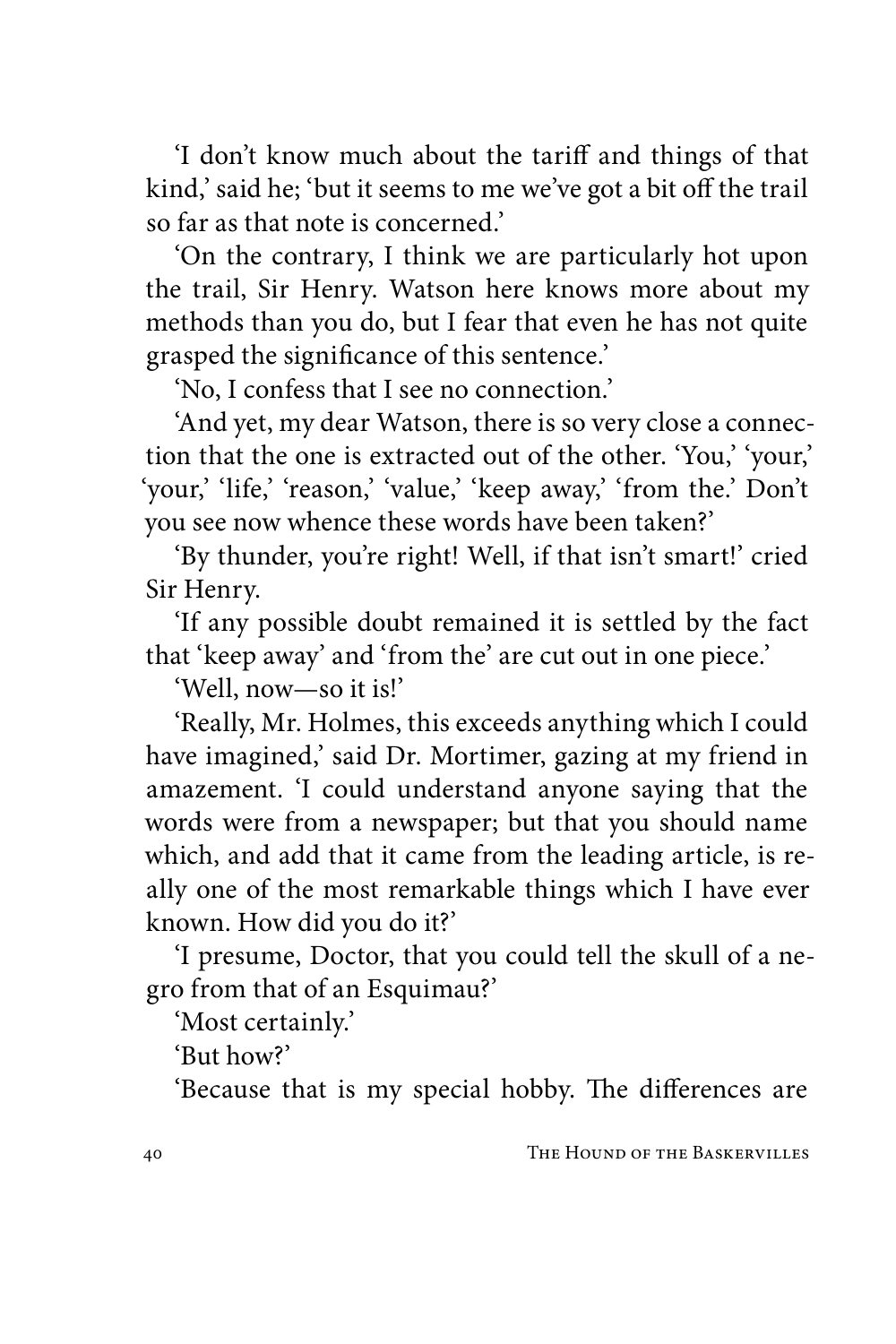obvious. The supra-orbital crest, the facial angle, the maxillary curve, the —'

'But this is my special hobby, and the differences are equally obvious. There is as much difference to my eyes between the leaded bourgeois type of a Times article and the slovenly print of an evening half-penny paper as there could be between your negro and your Esquimau. The detection of types is one of the most elementary branches of knowledge to the special expert in crime, though I confess that once when I was very young I confused the Leeds Mercury with the Western Morning News. But a Times leader is entirely distinctive, and these words could have been taken from nothing else. As it was done yesterday the strong probability was that we should find the words in yesterday's issue.'

'So far as I can follow you, then, Mr. Holmes,' said Sir Henry Baskerville, 'someone cut out this message with a scissors—'

'Nail-scissors,' said Holmes. 'You can see that it was a very short-bladed scissors, since the cutter had to take two snips over 'keep away.''

'That is so. Someone, then, cut out the message with a pair of short-bladed scissors, pasted it with paste—'

'Gum,' said Holmes.

'With gum on to the paper. But I want to know why the word 'moor' should have been written?'

'Because he could not find it in print. The other words were all simple and might be found in any issue, but 'moor' would be less common.'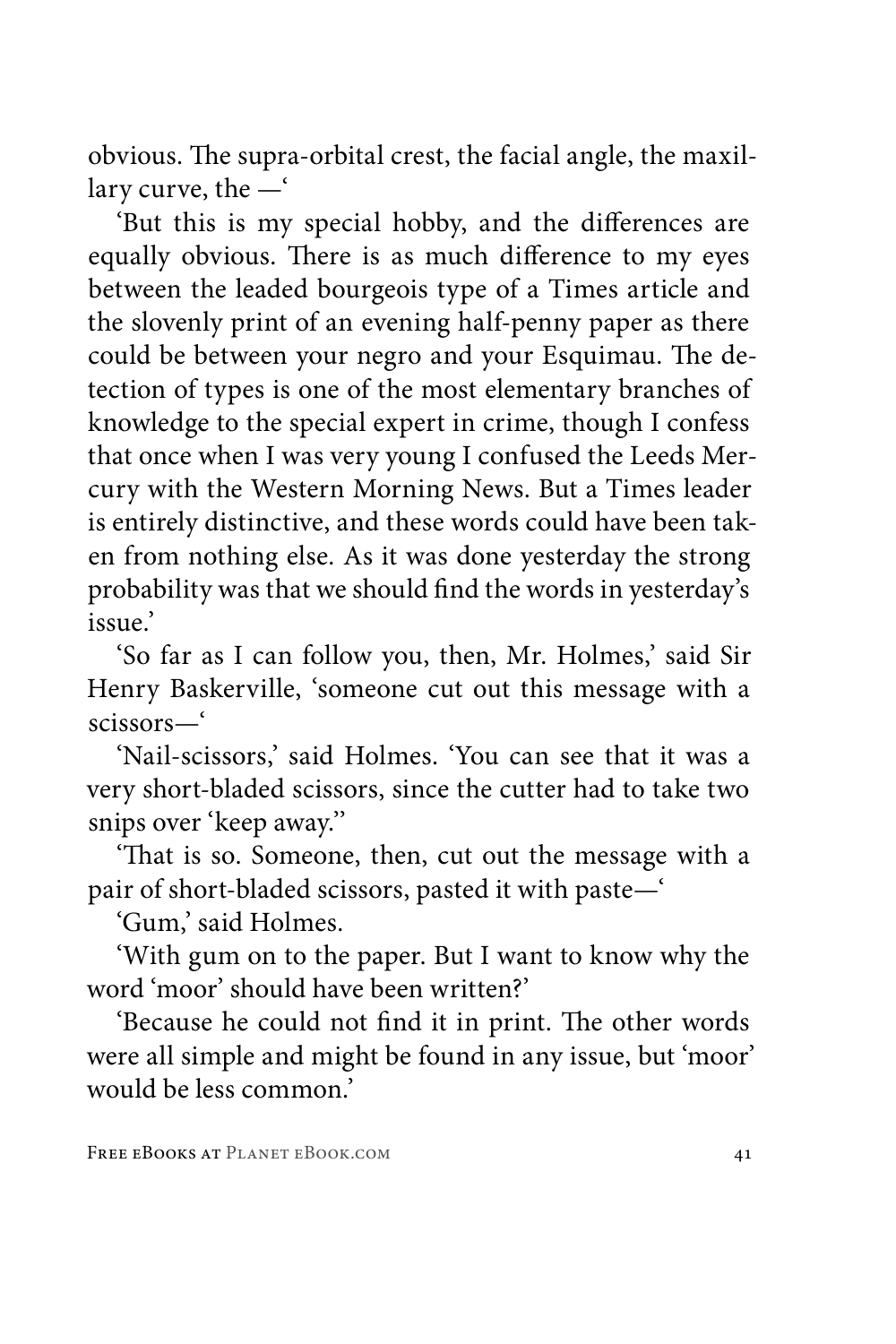'Why, of course, that would explain it. Have you read anything else in this message, Mr. Holmes?'

'There are one or two indications, and yet the utmost pains have been taken to remove all clues. The address, you observe is printed in rough characters. But the Times is a paper which is seldom found in any hands but those of the highly educated. We may take it, therefore, that the letter was composed by an educated man who wished to pose as an uneducated one, and his effort to conceal his own writing suggests that that writing might be known, or come to be known, by you. Again, you will observe that the words are not gummed on in an accurate line, but that some are much higher than others. 'Life,' for example is quite out of its proper place. That may point to carelessness or it may point to agitation and hurry upon the part of the cutter. On the whole I incline to the latter view, since the matter was evidently important, and it is unlikely that the composer of such a letter would be careless. If he were in a hurry it opens up the interesting question why he should be in a hurry, since any letter posted up to early morning would reach Sir Henry before he would leave his hotel. Did the composer fear an interruption—and from whom?'

'We are coming now rather into the region of guesswork,' said Dr. Mortimer.

'Say, rather, into the region where we balance probabilities and choose the most likely. It is the scientific use of the imagination, but we have always some material basis on which to start our speculation. Now, you would call it a guess, no doubt, but I am almost certain that this address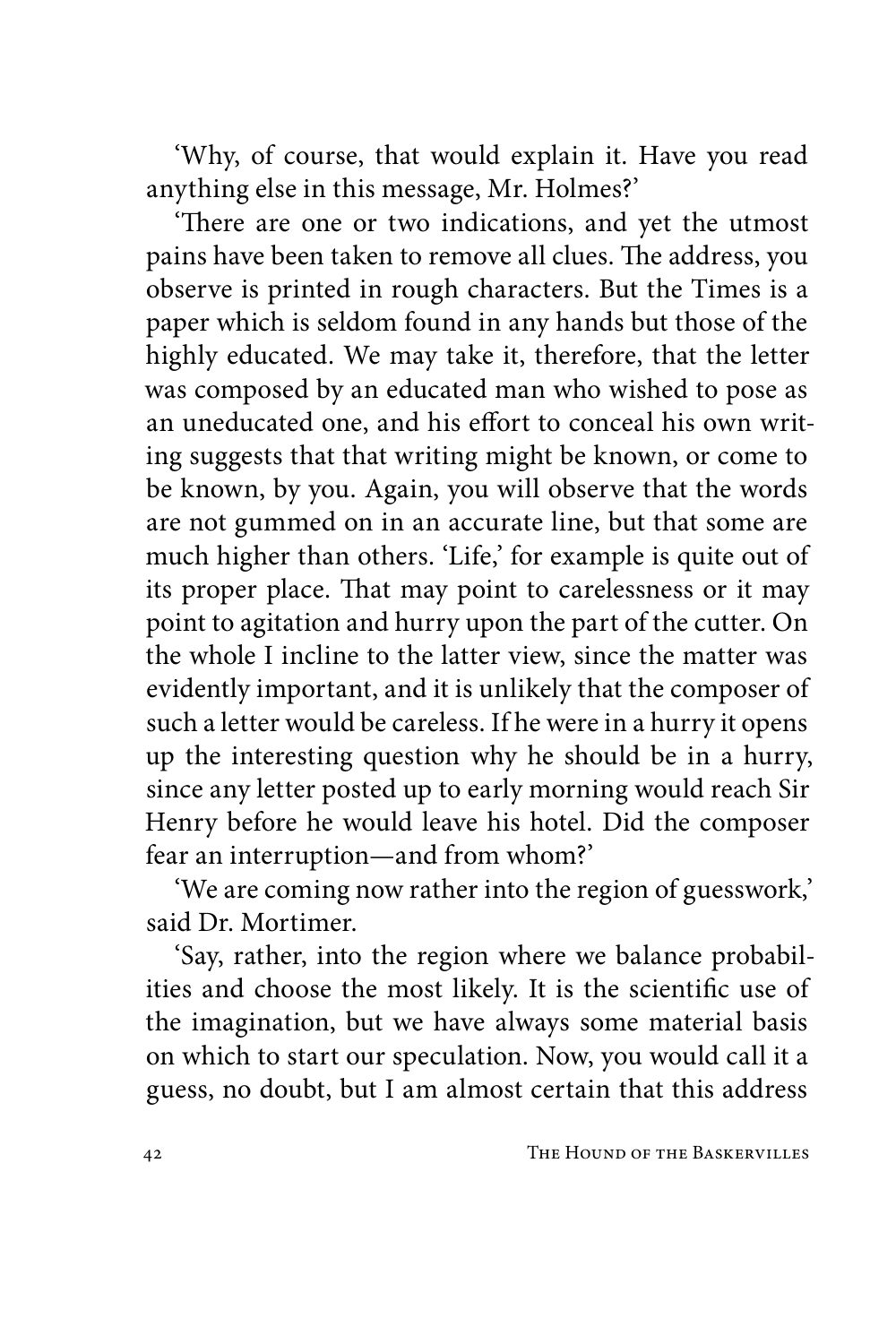has been written in a hotel'

'How in the world can you say that?'

'If you examine it carefully you will see that both the pen and the ink have given the writer trouble. The pen has spluttered twice in a single word, and has run dry three times in a short address, showing that there was very little ink in the bottle. Now, a private pen or ink-bottle is seldom allowed to be in such a state, and the combination of the two must be quite rare. But you know the hotel ink and the hotel pen, where it is rare to get anything else. Yes, I have very little hesitation in saying that could we examine the waste-paper baskets of the hotels around Charing Cross until we found the remains of the mutilated Times leader we could lay our hands straight upon the person who sent this singular message. Halloa! Halloa! What's this?'

He was carefully examining the foolscap, upon which the words were pasted, holding it only an inch or two from his eyes.

'Well?'

'Nothing,' said he, throwing it down. 'It is a blank halfsheet of paper, without even a water-mark upon it. I think we have drawn as much as we can from this curious letter; and now, Sir Henry, has anything else of interest happened to you since you have been in London?'

'Why, no, Mr. Holmes. I think not.'

'You have not observed anyone follow or watch you?'

'I seem to have walked right into the thick of a dime novel,' said our visitor. 'Why in thunder should anyone follow or watch me?'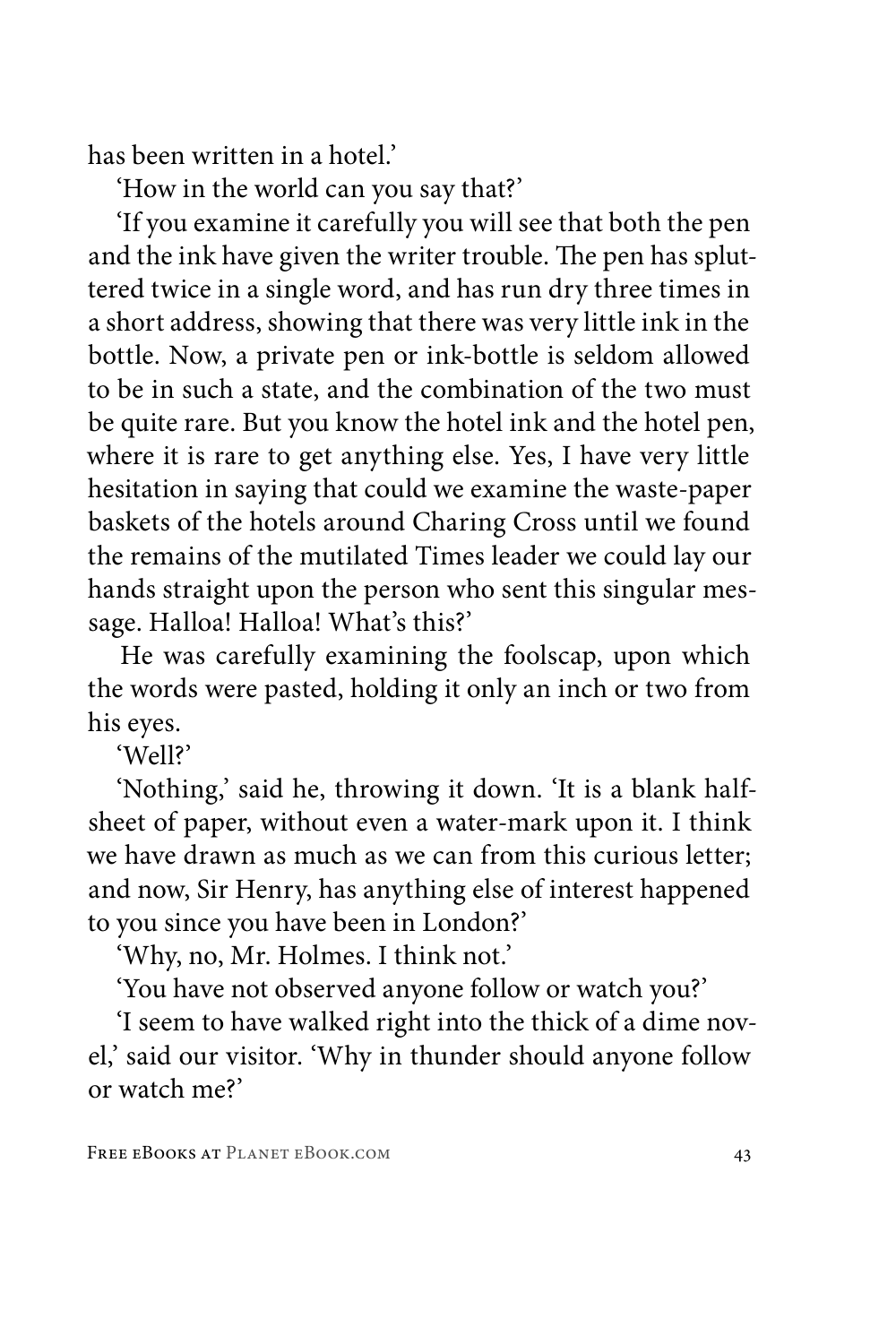'We are coming to that. You have nothing else to report to us before we go into this matter?'

'Well, it depends upon what you think worth reporting.'

'I think anything out of the ordinary routine of life well worth reporting.'

Sir Henry smiled.

'I don't know much of British life yet, for I have spent nearly all my time in the States and in Canada. But I hope that to lose one of your boots is not part of the ordinary routine of life over here.'

'You have lost one of your boots?'

'My dear sir,' cried Dr. Mortimer, 'it is only mislaid. You will find it when you return to the hotel. What is the use of troubling Mr. Holmes with trifles of this kind?'

'Well, he asked me for anything outside the ordinary routine.'

'Exactly,' said Holmes, 'however foolish the incident may seem. You have lost one of your boots, you say?'

'Well, mislaid it, anyhow. I put them both outside my door last night, and there was only one in the morning. I could get no sense out of the chap who cleans them. The worst of it is that I only bought the pair last night in the Strand, and I have never had them on.'

'If you have never worn them, why did you put them out to be cleaned?'

'They were tan boots and had never been varnished. That was why I put them out.'

'Then I understand that on your arrival in London yesterday you went out at once and bought a pair of boots?'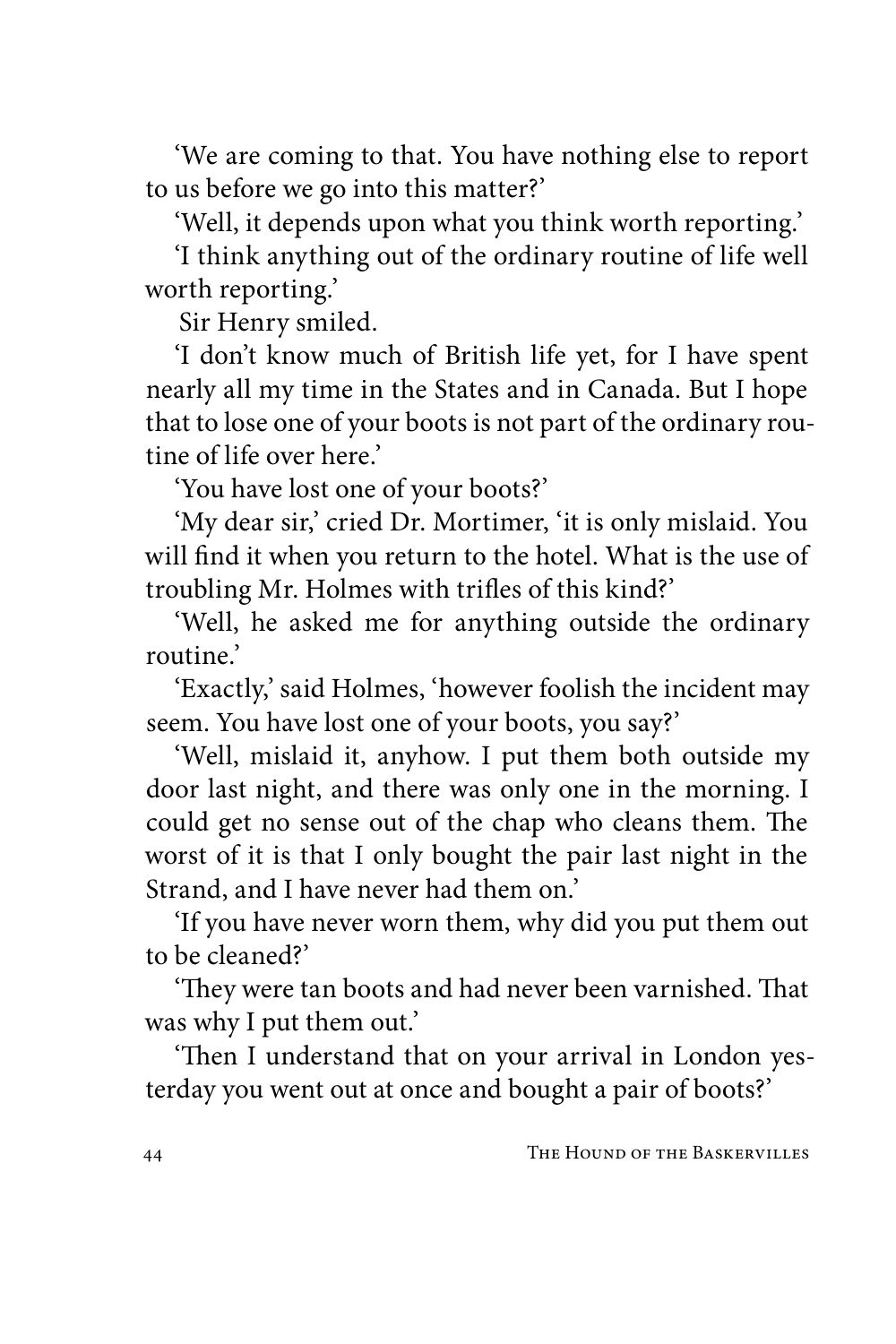'I did a good deal of shopping. Dr. Mortimer here went round with me. You see, if I am to be squire down there I must dress the part, and it may be that I have got a little careless in my ways out West. Among other things I bought these brown boots—gave six dollars for them—and had one stolen before ever I had them on my feet.'

'It seems a singularly useless thing to steal,' said Sherlock Holmes. 'I confess that I share Dr. Mortimer's belief that it will not be long before the missing boot is found.'

'And, now, gentlemen,' said the baronet with decision, 'it seems to me that I have spoken quite enough about the little that I know. It is time that you kept your promise and gave me a full account of what we are all driving at.'

'Your request is a very reasonable one,' Holmes answered. 'Dr. Mortimer, I think you could not do better than to tell your story as you told it to us.'

Thus encouraged, our scientific friend drew his papers from his pocket, and presented the whole case as he had done upon the morning before. Sir Henry Baskerville listened with the deepest attention, and with an occasional exclamation of surprise.

'Well, I seem to have come into an inheritance with a vengeance,' said he when the long narrative was finished. 'Of course, I've heard of the hound ever since I was in the nursery. It's the pet story of the family, though I never thought of taking it seriously before. But as to my uncle's death—well, it all seems boiling up in my head, and I can't get it clear yet. You don't seem quite to have made up your mind whether it's a case for a policeman or a clergyman.'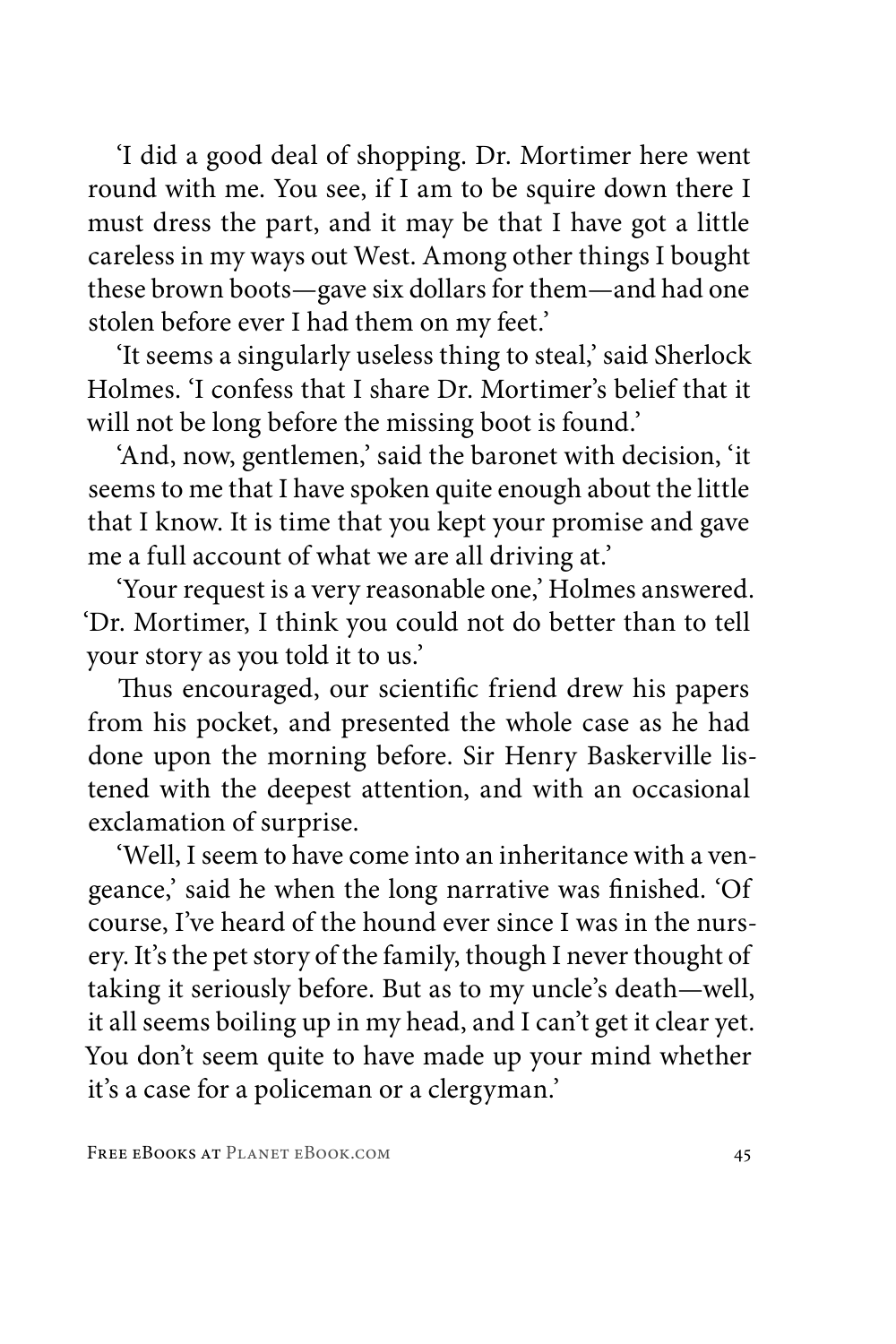'Precisely.'

'And now there's this affair of the letter to me at the hotel. I suppose that fits into its place.'

'It seems to show that someone knows more than we do about what goes on upon the moor,' said Dr. Mortimer.

'And also,' said Holmes, 'that someone is not ill-disposed towards you, since they warn you of danger.'

'Or it may be that they wish, for their own purposes, to scare me away.'

'Well, of course, that is possible also. I am very much indebted to you, Dr. Mortimer, for introducing me to a problem which presents several interesting alternatives. But the practical point which we now have to decide, Sir Henry, is whether it is or is not advisable for you to go to Baskerville Hall<sup>'</sup>

'Why should I not go?'

'There seems to be danger.'

'Do you mean danger from this family fiend or do you mean danger from human beings?'

'Well, that is what we have to find out.'

'Whichever it is, my answer is fixed. There is no devil in hell, Mr. Holmes, and there is no man upon earth who can prevent me from going to the home of my own people, and you may take that to be my final answer.' His dark brows knitted and his face flushed to a dusky red as he spoke. It was evident that the fiery temper of the Baskervilles was not extinct in this their last representative. 'Meanwhile,' said he, 'I have hardly had time to think over all that you have told me. It's a big thing for a man to have to understand and to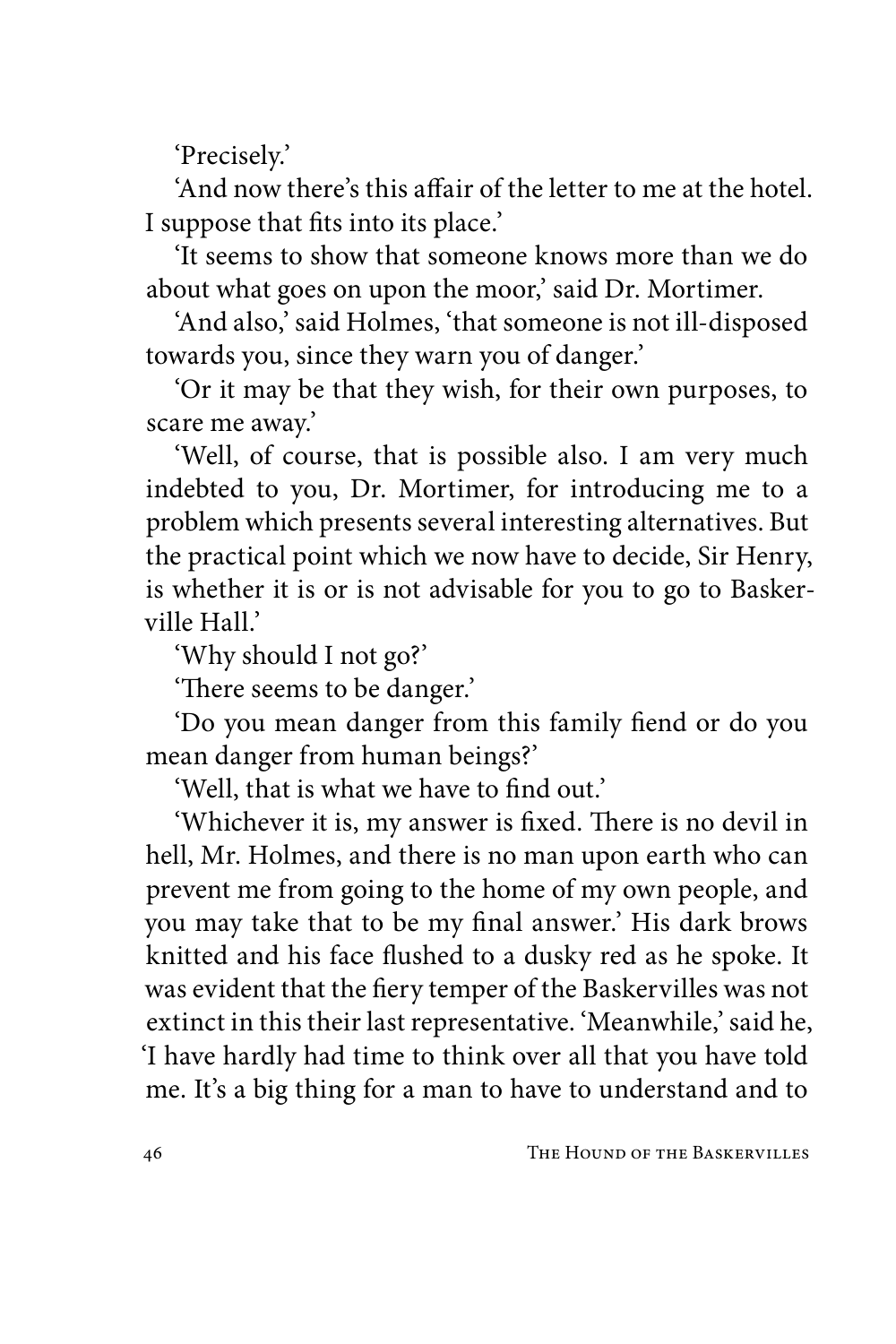decide at one sitting. I should like to have a quiet hour by myself to make up my mind. Now, look here, Mr. Holmes, it's half-past eleven now and I am going back right away to my hotel. Suppose you and your friend, Dr. Watson, come round and lunch with us at two. I'll be able to tell you more clearly then how this thing strikes me.'

'Is that convenient to you, Watson?'

'Perfectly.'

'Then you may expect us. Shall I have a cab called?'

'I'd prefer to walk, for this affair has flurried me rather.'

'I'll join you in a walk, with pleasure,' said his companion.

'Then we meet again at two o'clock. Au revoir, and goodmorning!'

We heard the steps of our visitors descend the stair and the bang of the front door. In an instant Holmes had changed from the languid dreamer to the man of action.

'Your hat and boots, Watson, quick! Not a moment to lose!' He rushed into his room in his dressing-gown and was back again in a few seconds in a frock-coat. We hurried together down the stairs and into the street. Dr. Mortimer and Baskerville were still visible about two hundred yards ahead of us in the direction of Oxford Street.

'Shall I run on and stop them?'

'Not for the world, my dear Watson. I am perfectly satisfied with your company if you will tolerate mine. Our friends are wise, for it is certainly a very fine morning for a walk.'

He quickened his pace until we had decreased the dis-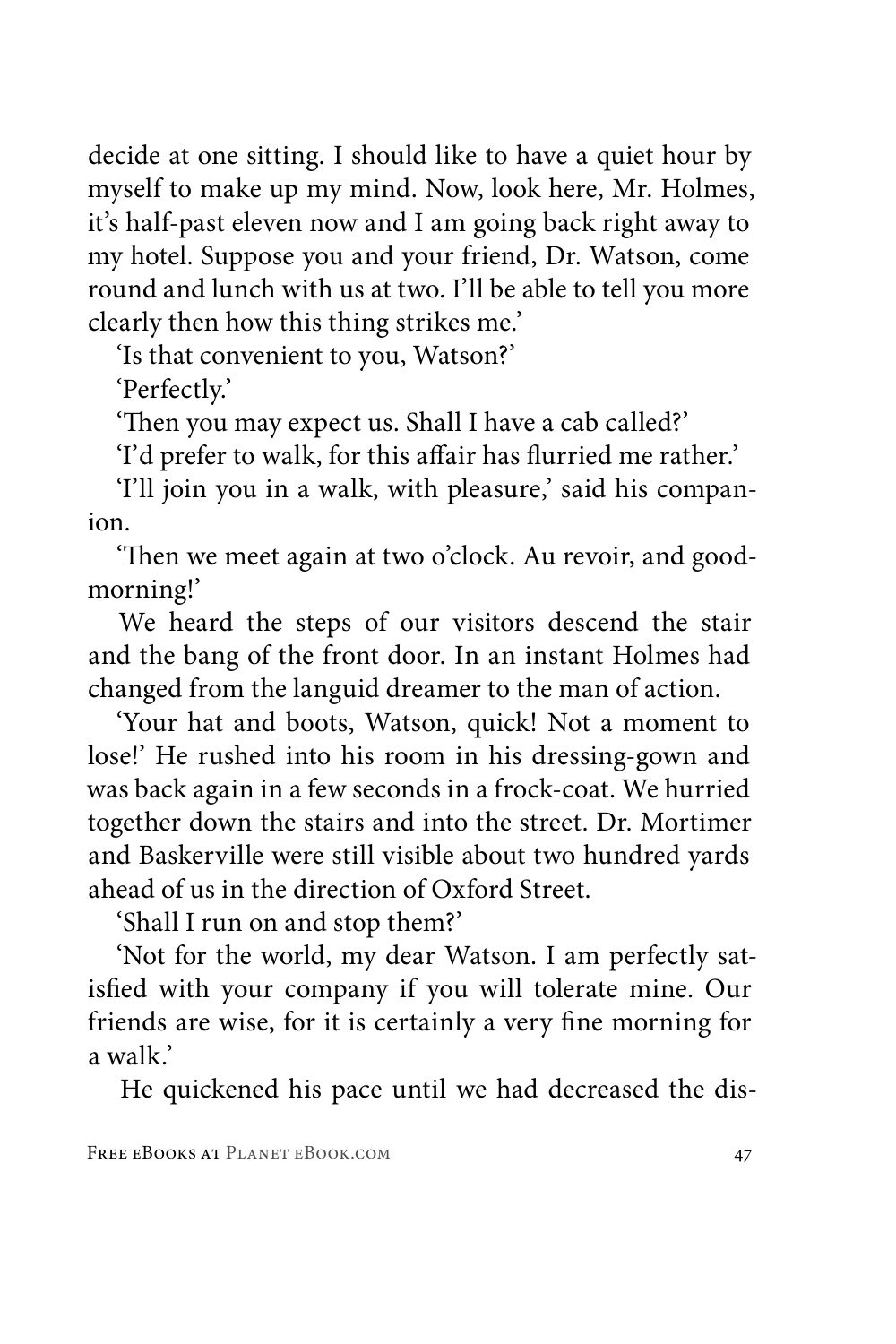tance which divided us by about half. Then, still keeping a hundred yards behind, we followed into Oxford Street and so down Regent Street. Once our friends stopped and stared into a shop window, upon which Holmes did the same. An instant afterwards he gave a little cry of satisfaction, and, following the direction of his eager eyes, I saw that a hansom cab with a man inside which had halted on the other side of the street was now proceeding slowly onward again.

'There's our man, Watson! Come along! We'll have a good look at him, if we can do no more.'

At that instant I was aware of a bushy black beard and a pair of piercing eyes turned upon us through the side window of the cab. Instantly the trapdoor at the top flew up, something was screamed to the driver, and the cab flew madly off down Regent Street. Holmes looked eagerly round for another, but no empty one was in sight. Then he dashed in wild pursuit amid the stream of the traffic, but the start was too great, and already the cab was out of sight.

'There now!' said Holmes bitterly as he emerged panting and white with vexation from the tide of vehicles. 'Was ever such bad luck and such bad management, too? Watson, Watson, if you are an honest man you will record this also and set it against my successes!'

'Who was the man?'

'I have not an idea.'

'A spy?'

'Well, it was evident from what we have heard that Baskerville has been very closely shadowed by someone since he has been in town. How else could it be known so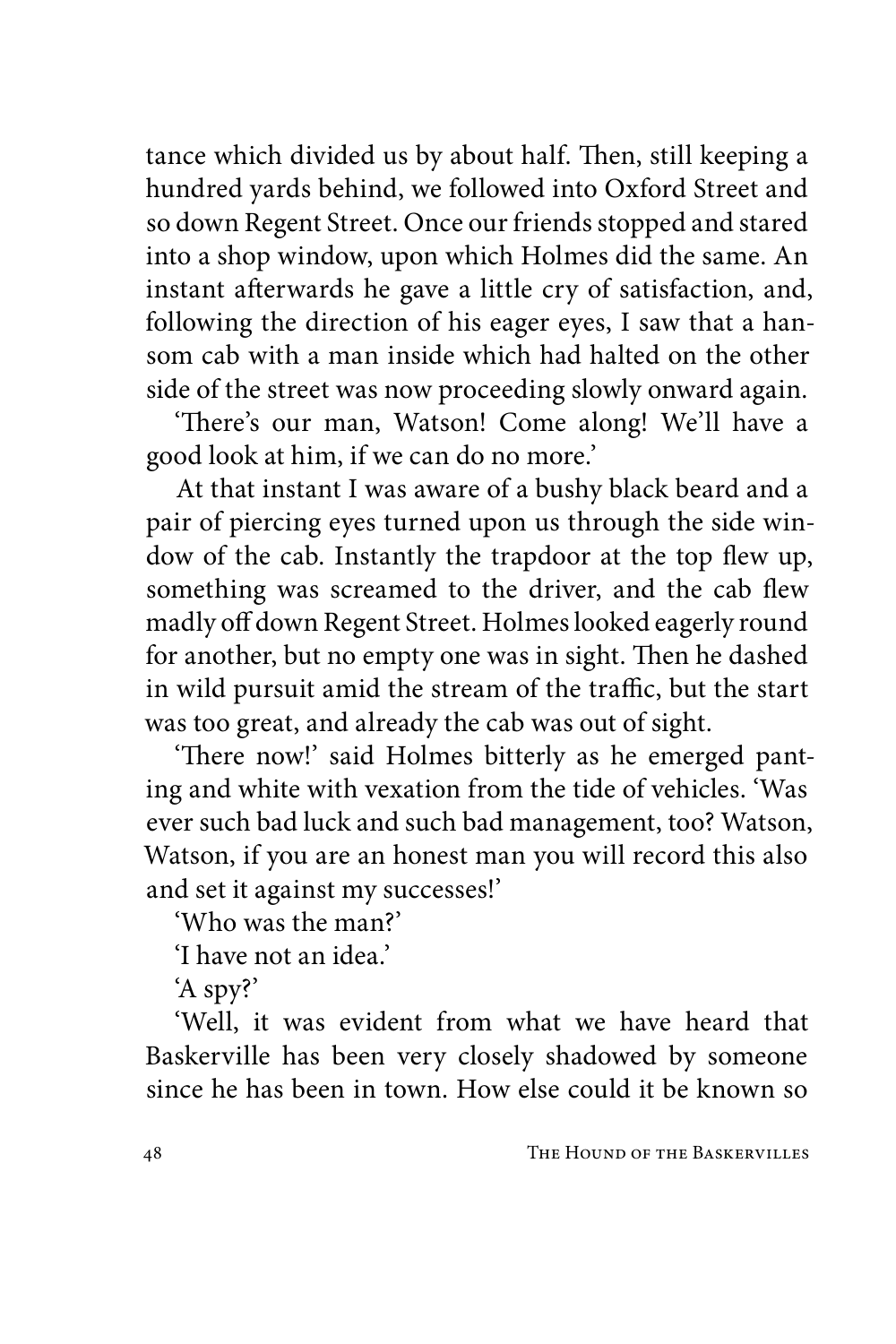quickly that it was the Northumberland Hotel which he had chosen? If they had followed him the first day I argued that they would follow him also the second. You may have observed that I twice strolled over to the window while Dr. Mortimer was reading his legend.'

'Yes. I remember'

'I was looking out for loiterers in the street, but I saw none. We are dealing with a clever man, Watson. This matter cuts very deep, and though I have not finally made up my mind whether it is a benevolent or a malevolent agency which is in touch with us, I am conscious always of power and design. When our friends left I at once followed them in the hopes of marking down their invisible attendant. So wily was he that he had not trusted himself upon foot, but he had availed himself of a cab so that he could loiter behind or dash past them and so escape their notice. His method had the additional advantage that if they were to take a cab he was all ready to follow them. It has, however, one obvious disadvantage.'

'It puts him in the power of the cabman.'

'Exactly.'

'What a pity we did not get the number!'

'My dear Watson, clumsy as I have been, you surely do not seriously imagine that I neglected to get the number? No. 2704 is our man. But that is no use to us for the moment.'

'I fail to see how you could have done more.'

'On observing the cab I should have instantly turned and walked in the other direction. I should then at my leisure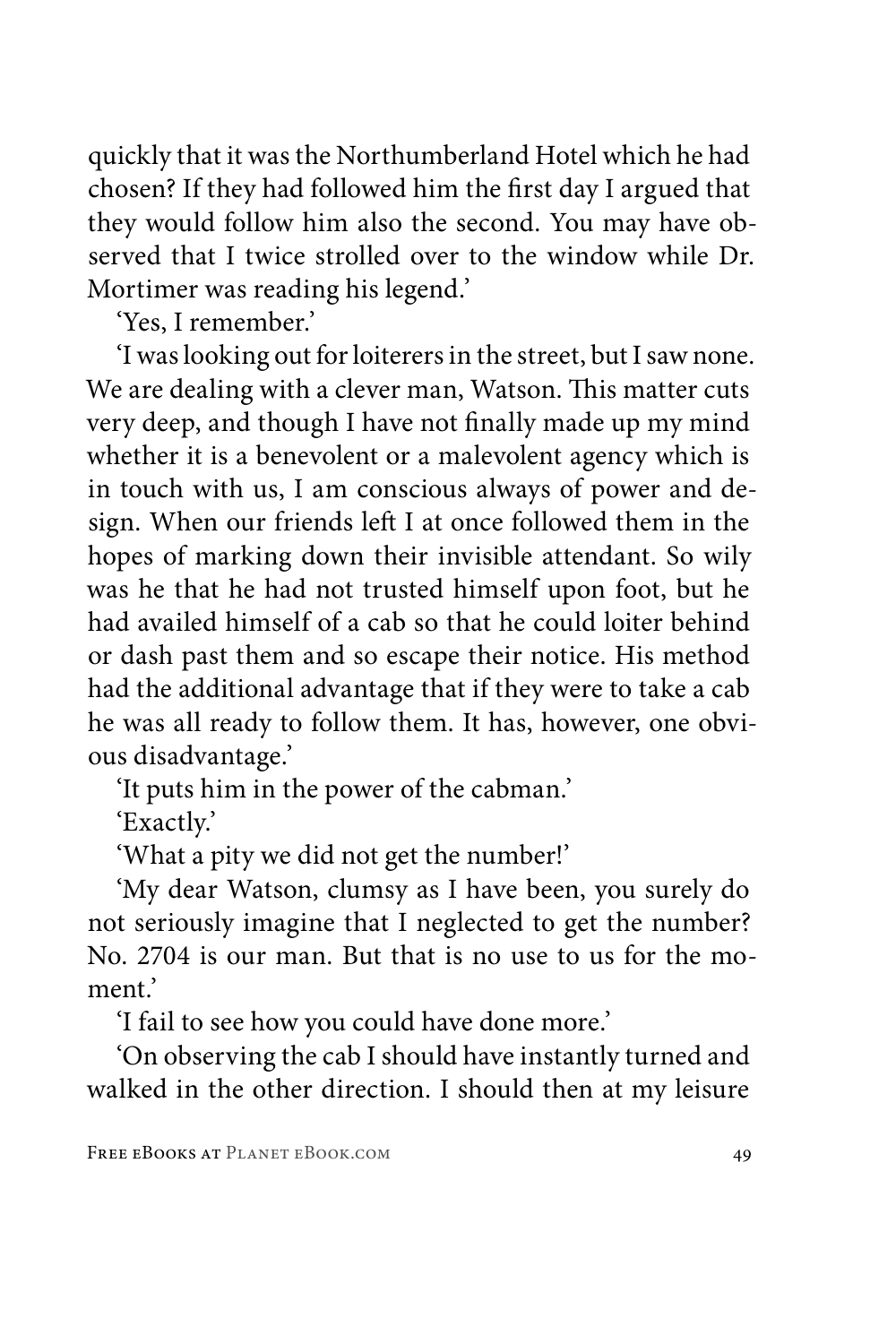have hired a second cab and followed the first at a respectful distance, or, better still, have driven to the Northumberland Hotel and waited there. When our unknown had followed Baskerville home we should have had the opportunity of playing his own game upon himself and seeing where he made for. As it is, by an indiscreet eagerness, which was taken advantage of with extraordinary quickness and energy by our opponent, we have betrayed ourselves and lost our man.'

We had been sauntering slowly down Regent Street during this conversation, and Dr. Mortimer, with his companion, had long vanished in front of us.

'There is no object in our following them,' said Holmes. 'The shadow has departed and will not return. We must see what further cards we have in our hands and play them with decision. Could you swear to that man's face within the cab?'

'I could swear only to the beard.'

'And so could I—from which I gather that in all probability it was a false one. A clever man upon so delicate an errand has no use for a beard save to conceal his features. Come in here, Watson!'

He turned into one of the district messenger offices, where he was warmly greeted by the manager.

'Ah, Wilson, I see you have not forgotten the little case in which I had the good fortune to help you?'

'No, sir, indeed I have not. You saved my good name, and perhaps my life.'

'My dear fellow, you exaggerate. I have some recollection,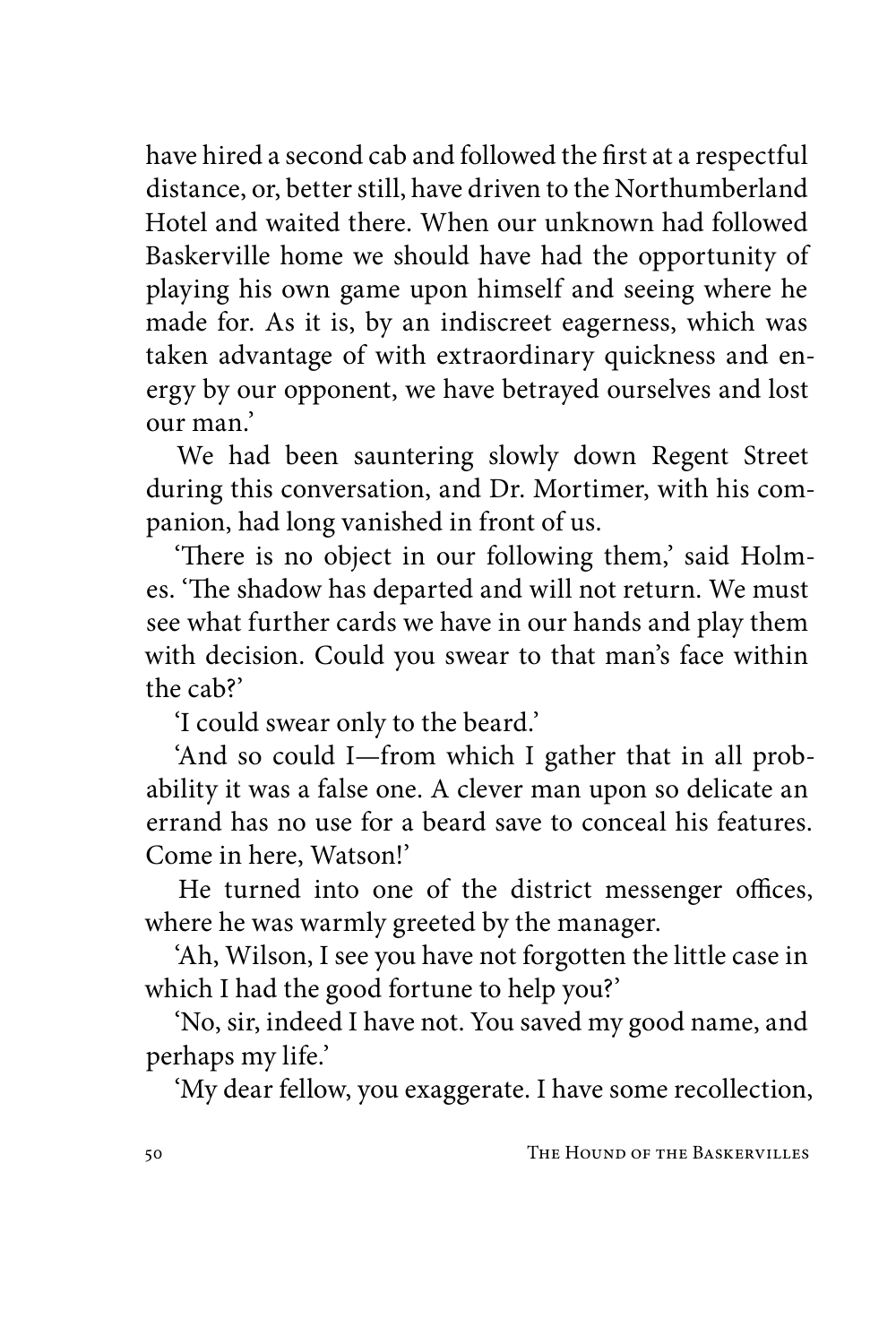Wilson, that you had among your boys a lad named Cartwright, who showed some ability during the investigation.'

'Yes, sir, he is still with us.'

'Could you ring him up?—thank you! And I should be glad to have change of this five-pound note.'

A lad of fourteen, with a bright, keen face, had obeyed the summons of the manager. He stood now gazing with great reverence at the famous detective.

'Let me have the Hotel Directory,' said Holmes. 'Thank you! Now, Cartwright, there are the names of twenty-three hotels here, all in the immediate neighbourhood of Charing Cross. Do you see?'

'Yes, sir.'

'You will visit each of these in turn.'

'Yes, sir.'

'You will begin in each case by giving the outside porter one shilling. Here are twenty-three shillings.'

'Yes, sir.'

'You will tell him that you want to see the waste-paper of yesterday. You will say that an important telegram has miscarried and that you are looking for it. You understand?'

'Yes, sir.'

'But what you are really looking for is the centre page of the Times with some holes cut in it with scissors. Here is a copy of the Times. It is this page. You could easily recognize it, could you not?'

'Yes, sir.'

'In each case the outside porter will send for the hall porter, to whom also you will give a shilling. Here are twen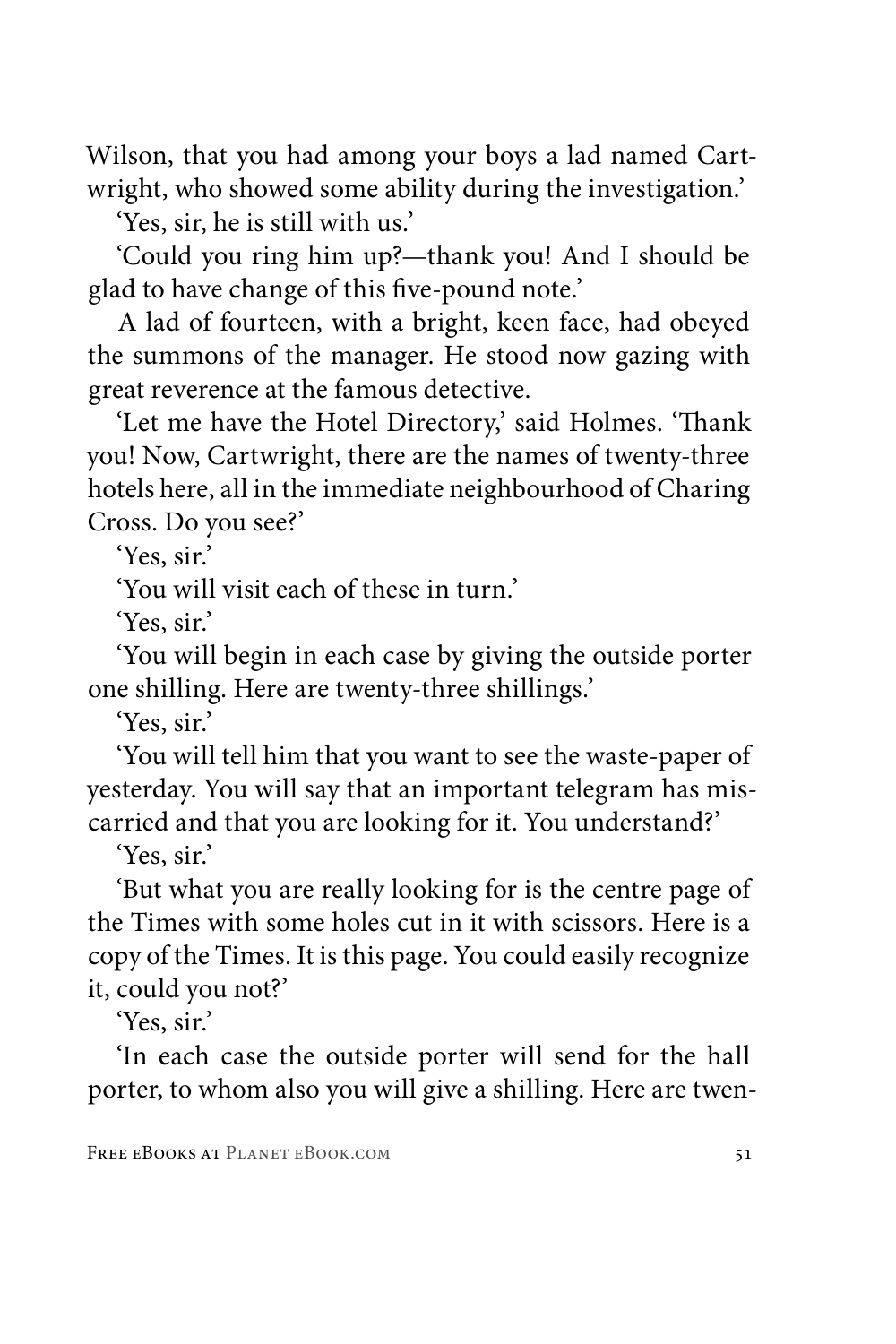ty-three shillings. You will then learn in possibly twenty cases out of the twenty-three that the waste of the day before has been burned or removed. In the three other cases you will be shown a heap of paper and you will look for this page of the Times among it. The odds are enormously against your finding it. There are ten shillings over in case of emergencies. Let me have a report by wire at Baker Street before evening. And now, Watson, it only remains for us to find out by wire the identity of the cabman, No. 2704, and then we will drop into one of the Bond Street picture galleries and fill in the time until we are due at the hotel.'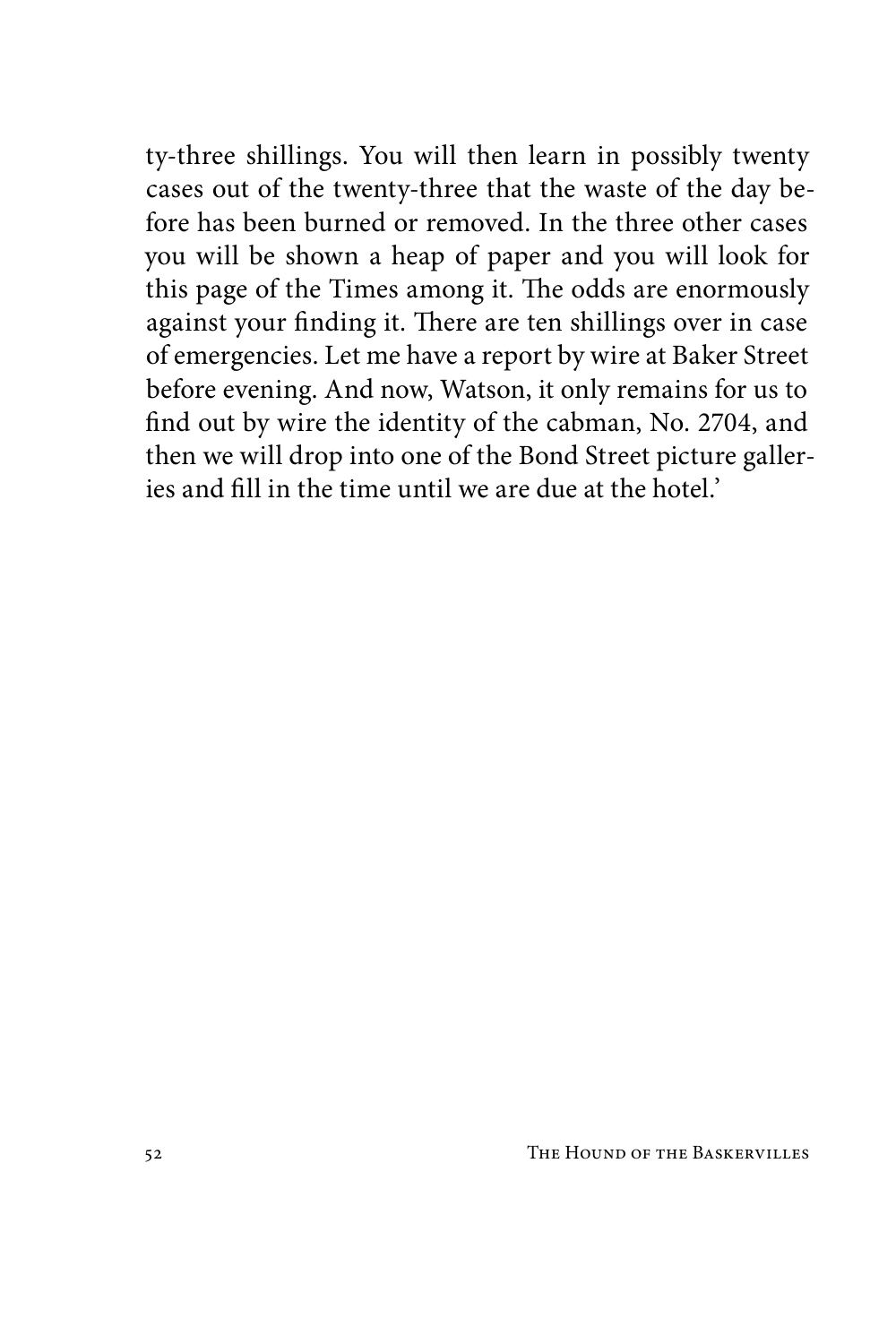# CHAPTER<sub>5</sub>

# Three Broken Threads

Sherlock Holmes had, in a very remarkable degree, the power of detaching his mind at will. For two hours the strange hydroge in which we had been involved among strange business in which we had been involved appeared to be forgotten, and he was entirely absorbed in the pictures of the modern Belgian masters. He would talk of nothing but art, of which he had the crudest ideas, from our leaving the gallery until we found ourselves at the Northumberland Hotel.

'Sir Henry Baskerville is upstairs expecting you,' said the clerk. 'He asked me to show you up at once when you came.'

'Have you any objection to my looking at your register?' said Holmes.

'Not in the least.'

The book showed that two names had been added after that of Baskerville. One was Theophilus Johnson and family, of Newcastle; the other Mrs. Oldmore and maid, of High Lodge, Alton.

'Surely that must be the same Johnson whom I used to know,' said Holmes to the porter. 'A lawyer, is he not, gray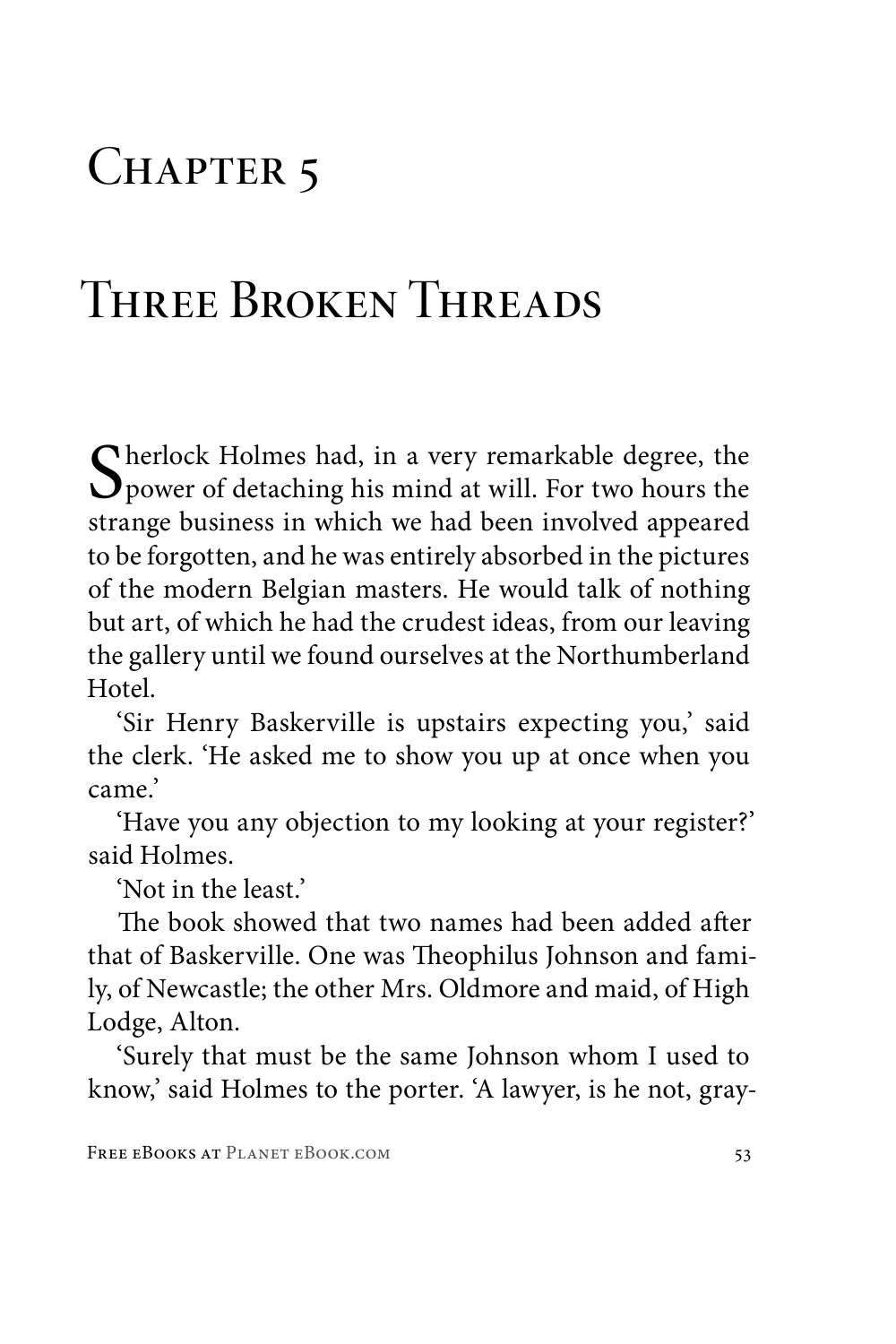headed, and walks with a limp?'

'No, sir; this is Mr. Johnson, the coal-owner, a very active gentleman, not older than yourself.'

'Surely you are mistaken about his trade?'

'No, sir! he has used this hotel for many years, and he is very well known to us.'

'Ah, that settles it. Mrs. Oldmore, too; I seem to remember the name. Excuse my curiosity, but often in calling upon one friend one finds another.'

'She is an invalid lady, sir. Her husband was once mayor of Gloucester. She always comes to us when she is in town.'

'Thank you; I am afraid I cannot claim her acquaintance. We have established a most important fact by these questions, Watson,' he continued in a low voice as we went upstairs together. 'We know now that the people who are so interested in our friend have not settled down in his own hotel. That means that while they are, as we have seen, very anxious to watch him, they are equally anxious that he should not see them. Now, this is a most suggestive fact.'

'What does it suggest?'

'It suggests—halloa, my dear fellow, what on earth is the matter?'

As we came round the top of the stairs we had run up against Sir Henry Baskerville himself. His face was flushed with anger, and he held an old and dusty boot in one of his hands. So furious was he that he was hardly articulate, and when he did speak it was in a much broader and more Western dialect than any which we had heard from him in the morning.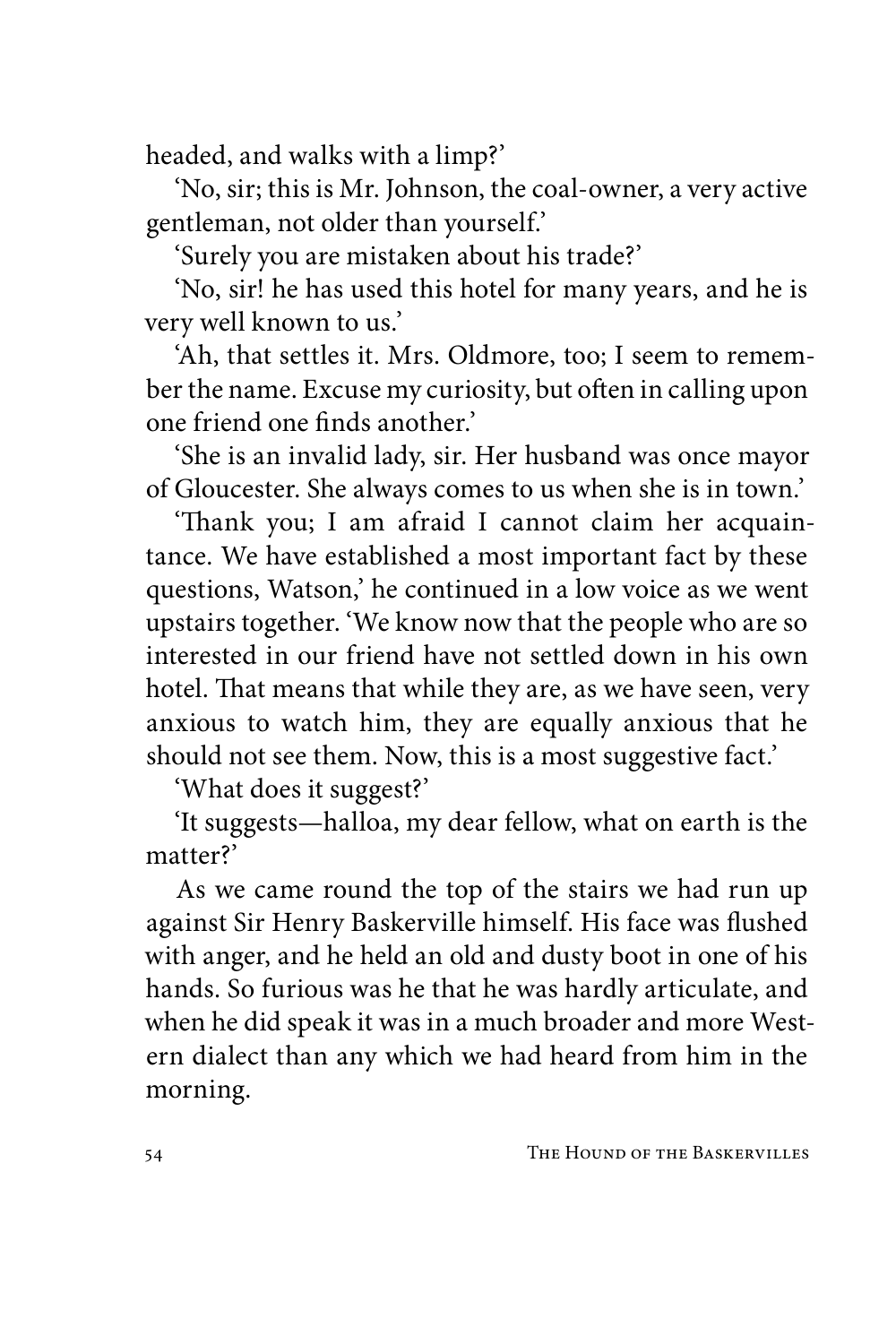'Seems to me they are playing me for a sucker in this hotel,' he cried. 'They'll find they've started in to monkey with the wrong man unless they are careful. By thunder, if that chap can't find my missing boot there will be trouble. I can take a joke with the best, Mr. Holmes, but they've got a bit over the mark this time.'

'Still looking for your boot?'

'Yes, sir, and mean to find it.'

'But, surely, you said that it was a new brown boot?'

'So it was, sir. And now it's an old black one.'

'What! you don't mean to say——?'

'That's just what I do mean to say. I only had three pairs in the world—the new brown, the old black, and the patent leathers, which I am wearing. Last night they took one of my brown ones, and to-day they have sneaked one of the black. Well, have you got it? Speak out, man, and don't stand staring!'

An agitated German waiter had appeared upon the scene.

'No, sir; I have made inquiry all over the hotel, but I can hear no word of it.'

'Well, either that boot comes back before sundown or I'll see the manager and tell him that I go right straight out of this hotel.'

'It shall be found, sir—I promise you that if you will have a little patience it will be found.'

'Mind it is, for it's the last thing of mine that I'll lose in this den of thieves. Well, well, Mr. Holmes, you'll excuse my troubling you about such a trifle——'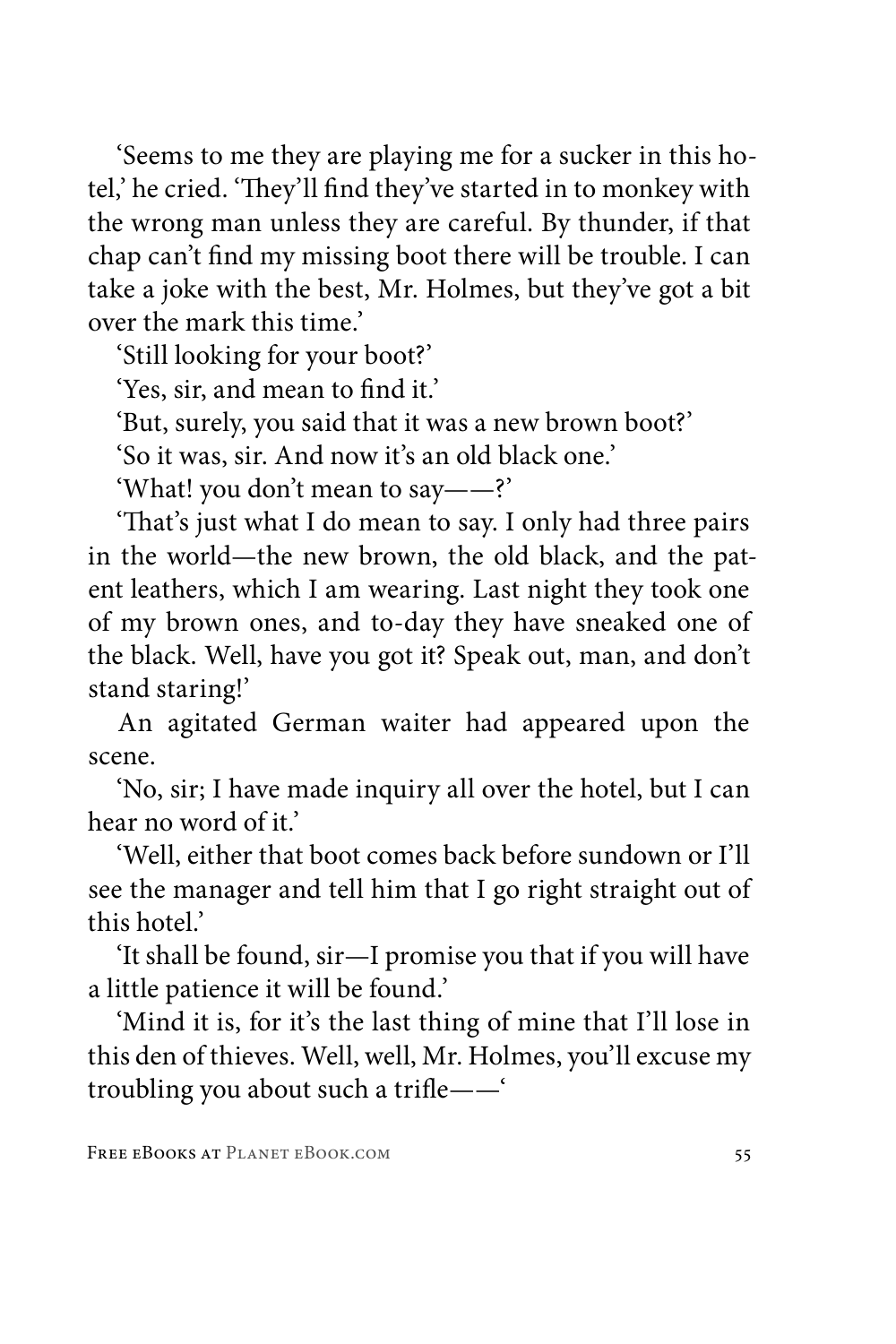'I think it's well worth troubling about.'

'Why, you look very serious over it.'

'How do you explain it?'

'I just don't attempt to explain it. It seems the very maddest, queerest thing that ever happened to me.'

'The queerest perhaps——' said Holmes, thoughtfully.

'What do you make of it yourself?'

'Well, I don't profess to understand it yet. This case of yours is very complex, Sir Henry. When taken in conjunction with your uncle's death I am not sure that of all the five hundred cases of capital importance which I have handled there is one which cuts so deep. But we hold several threads in our hands, and the odds are that one or other of them guides us to the truth. We may waste time in following the wrong one, but sooner or later we must come upon the right.'

We had a pleasant luncheon in which little was said of the business which had brought us together. It was in the private sitting-room to which we afterwards repaired that Holmes asked Baskerville what were his intentions.

'To go to Baskerville Hall.'

'And when?'

'At the end of the week.'

'On the whole,' said Holmes, 'I think that your decision is a wise one. I have ample evidence that you are being dogged in London, and amid the millions of this great city it is difficult to discover who these people are or what their object can be. If their intentions are evil they might do you a mischief, and we should be powerless to prevent it. You did not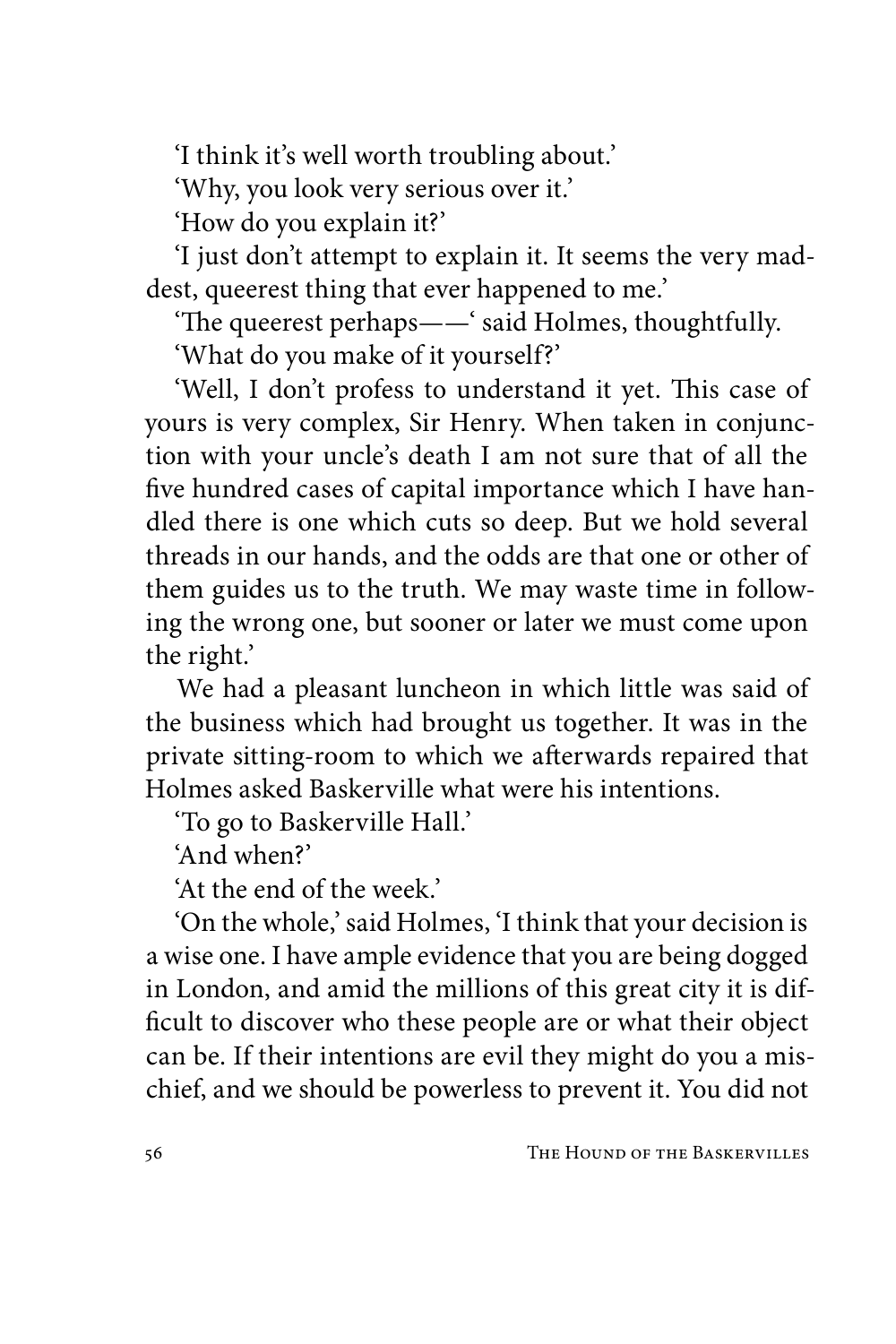know, Dr. Mortimer, that you were followed this morning from my house?'

Dr. Mortimer started violently.

'Followed! By whom?'

'That, unfortunately, is what I cannot tell you. Have you among your neighbours or acquaintances on Dartmoor any man with a black, full beard?'

'No—or, let me see—why, yes. Barrymore, Sir Charles's butler, is a man with a full, black beard.'

'Ha! Where is Barrymore?'

'He is in charge of the Hall.'

'We had best ascertain if he is really there, or if by any possibility he might be in London.'

'How can you do that?'

'Give me a telegraph form. 'Is all ready for Sir Henry?' That will do. Address to Mr. Barrymore, Baskerville Hall. What is the nearest telegraph-office? Grimpen. Very good, we will send a second wire to the postmaster, Grimpen: 'Telegram to Mr. Barrymore to be delivered into his own hand. If absent, please return wire to Sir Henry Baskerville, Northumberland Hotel.' That should let us know before evening whether Barrymore is at his post in Devonshire or not.'

'That's so,' said Baskerville. 'By the way, Dr. Mortimer, who is this Barrymore, anyhow?'

'He is the son of the old caretaker, who is dead. They have looked after the Hall for four generations now. So far as I know, he and his wife are as respectable a couple as any in the county.'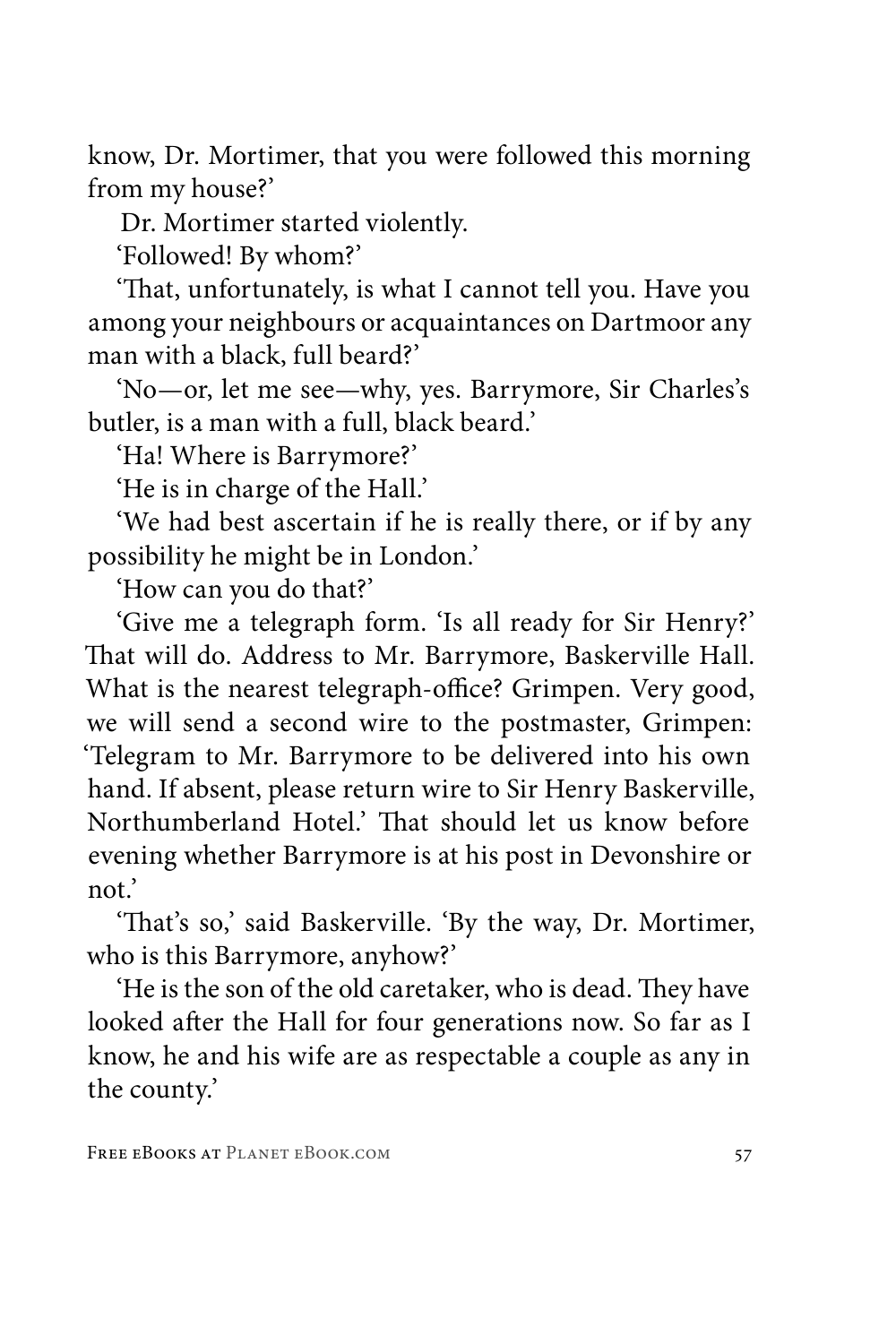'At the same time,' said Baskerville, 'it's clear enough that so long as there are none of the family at the Hall these people have a mighty fine home and nothing to do.'

'That is true.'

'Did Barrymore profit at all by Sir Charles's will?' asked Holmes.

'He and his wife had five hundred pounds each.'

'Ha! Did they know that they would receive this?'

'Yes; Sir Charles was very fond of talking about the provisions of his will.

'That is very interesting.'

'I hope,' said Dr. Mortimer, 'that you do not look with suspicious eyes upon everyone who received a legacy from Sir Charles, for I also had a thousand pounds left to me.'

'Indeed! And anyone else?'

'There were many insignificant sums to individuals, and a large number of public charities. The residue all went to Sir Henry.'

'And how much was the residue?'

'Seven hundred and forty thousand pounds.'

Holmes raised his eyebrows in surprise. 'I had no idea that so gigantic a sum was involved,' said he.

'Sir Charles had the reputation of being rich, but we did not know how very rich he was until we came to examine his securities. The total value of the estate was close on to a million.'

'Dear me! It is a stake for which a man might well play a desperate game. And one more question, Dr. Mortimer. Supposing that anything happened to our young friend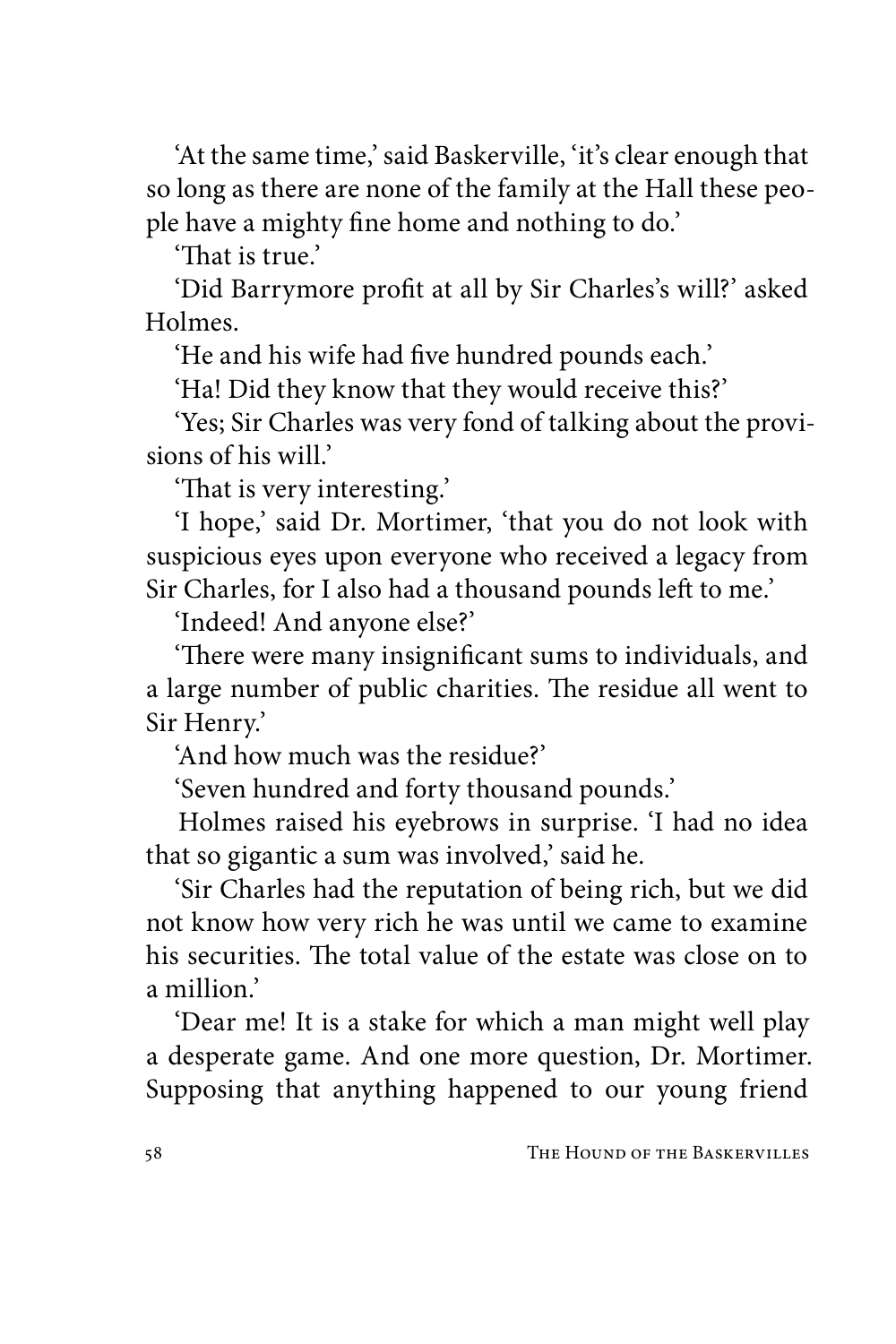here—you will forgive the unpleasant hypothesis!—who would inherit the estate?'

'Since Rodger Baskerville, Sir Charles's younger brother died unmarried, the estate would descend to the Desmonds, who are distant cousins. James Desmond is an elderly clergyman in Westmoreland.'

'Thank you. These details are all of great interest. Have you met Mr. James Desmond?'

'Yes; he once came down to visit Sir Charles. He is a man of venerable appearance and of saintly life. I remember that he refused to accept any settlement from Sir Charles, though he pressed it upon him.'

'And this man of simple tastes would be the heir to Sir Charles's thousands.'

'He would be the heir to the estate because that is entailed. He would also be the heir to the money unless it were willed otherwise by the present owner, who can, of course, do what he likes with it.'

'And have you made your will, Sir Henry?'

'No, Mr. Holmes, I have not. I've had no time, for it was only yesterday that I learned how matters stood. But in any case I feel that the money should go with the title and estate. That was my poor uncle's idea. How is the owner going to restore the glories of the Baskervilles if he has not money enough to keep up the property? House, land, and dollars must go together.'

'Quite so. Well, Sir Henry, I am of one mind with you as to the advisability of your going down to Devonshire without delay. There is only one provision which I must make.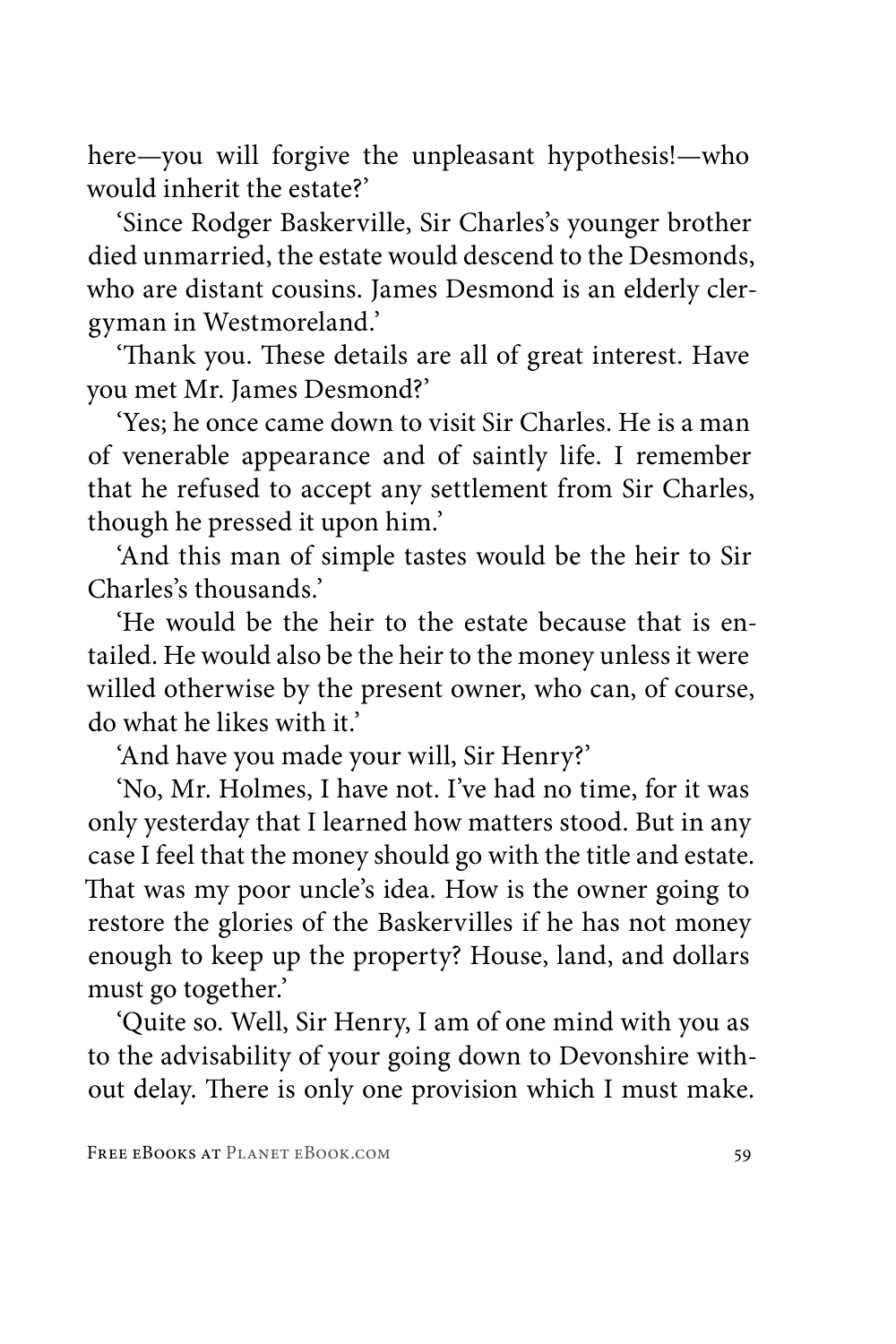You certainly must not go alone.'

'Dr. Mortimer returns with me.'

'But Dr. Mortimer has his practice to attend to, and his house is miles away from yours. With all the good will in the world he may be unable to help you. No, Sir Henry, you must take with you someone, a trusty man, who will be always by your side.'

'Is it possible that you could come yourself, Mr. Holmes?'

'If matters came to a crisis I should endeavour to be present in person; but you can understand that, with my extensive consulting practice and with the constant appeals which reach me from many quarters, it is impossible for me to be absent from London for an indefinite time. At the present instant one of the most revered names in England is being besmirched by a blackmailer, and only I can stop a disastrous scandal. You will see how impossible it is for me to go to Dartmoor.'

'Whom would you recommend, then?'

Holmes laid his hand upon my arm.

'If my friend would undertake it there is no man who is better worth having at your side when you are in a tight place. No one can say so more confidently than I.'

The proposition took me completely by surprise, but before I had time to answer, Baskerville seized me by the hand and wrung it heartily.

'Well, now, that is real kind of you, Dr. Watson,' said he. 'You see how it is with me, and you know just as much about the matter as I do. If you will come down to Baskerville Hall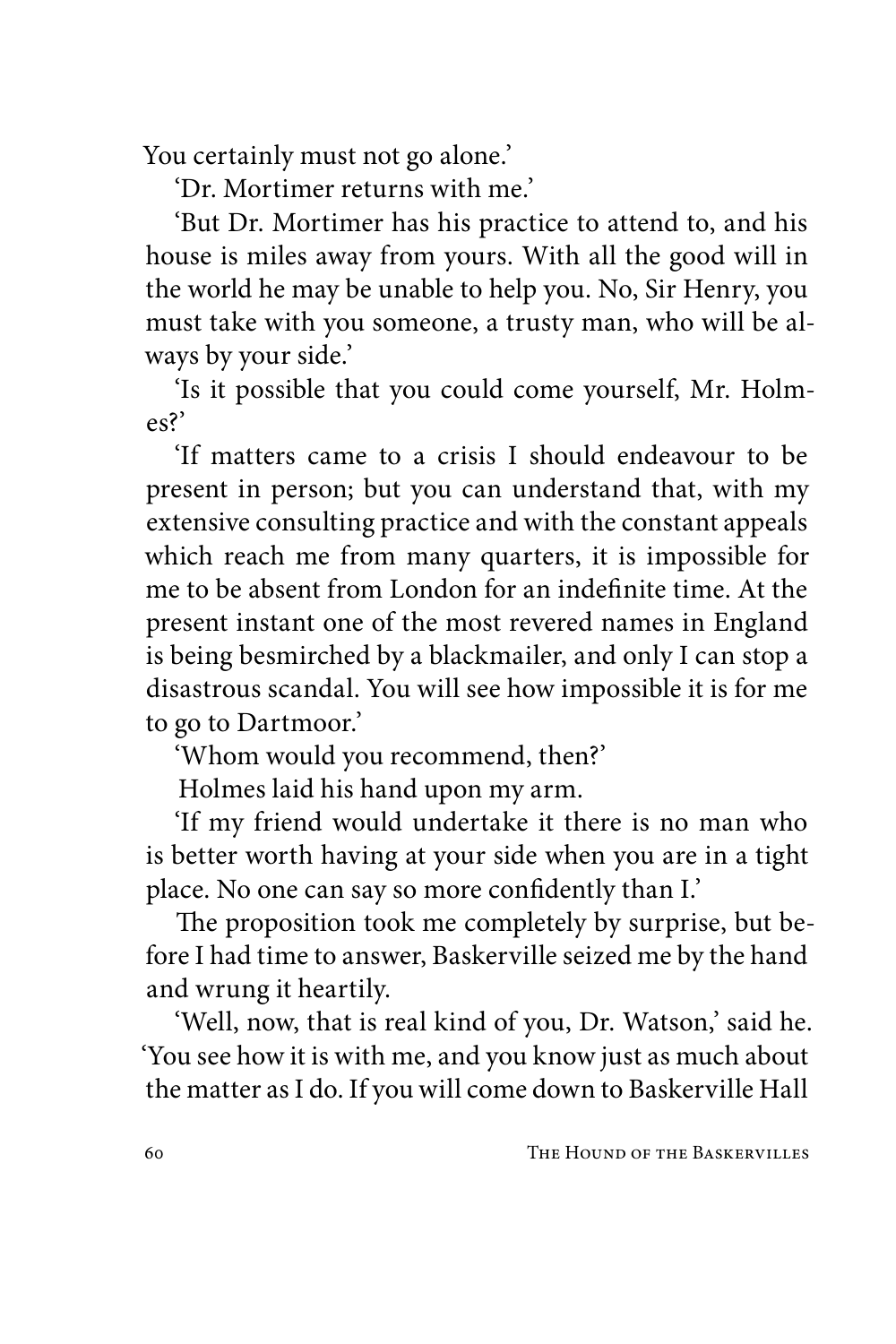and see me through I'll never forget it.'

The promise of adventure had always a fascination for me, and I was complimented by the words of Holmes and by the eagerness with which the baronet hailed me as a companion.

'I will come, with pleasure,' said I. 'I do not know how I could employ my time better.'

'And you will report very carefully to me,' said Holmes. 'When a crisis comes, as it will do, I will direct how you shall act. I suppose that by Saturday all might be ready?'

'Would that suit Dr. Watson?'

'Perfectly.'

'Then on Saturday, unless you hear to the contrary, we shall meet at the 10:30 train from Paddington.'

We had risen to depart when Baskerville gave a cry, of triumph, and diving into one of the corners of the room he drew a brown boot from under a cabinet.

'My missing boot!' he cried.

'May all our difficulties vanish as easily!' said Sherlock Holmes.

'But it is a very singular thing,' Dr. Mortimer remarked. 'I searched this room carefully before lunch.'

'And so did I,' said Baskerville. 'Every inch of it.'

'There was certainly no boot in it then.'

'In that case the waiter must have placed it there while we were lunching.'

The German was sent for but professed to know nothing of the matter, nor could any inquiry clear it up. Another item had been added to that constant and apparently pur-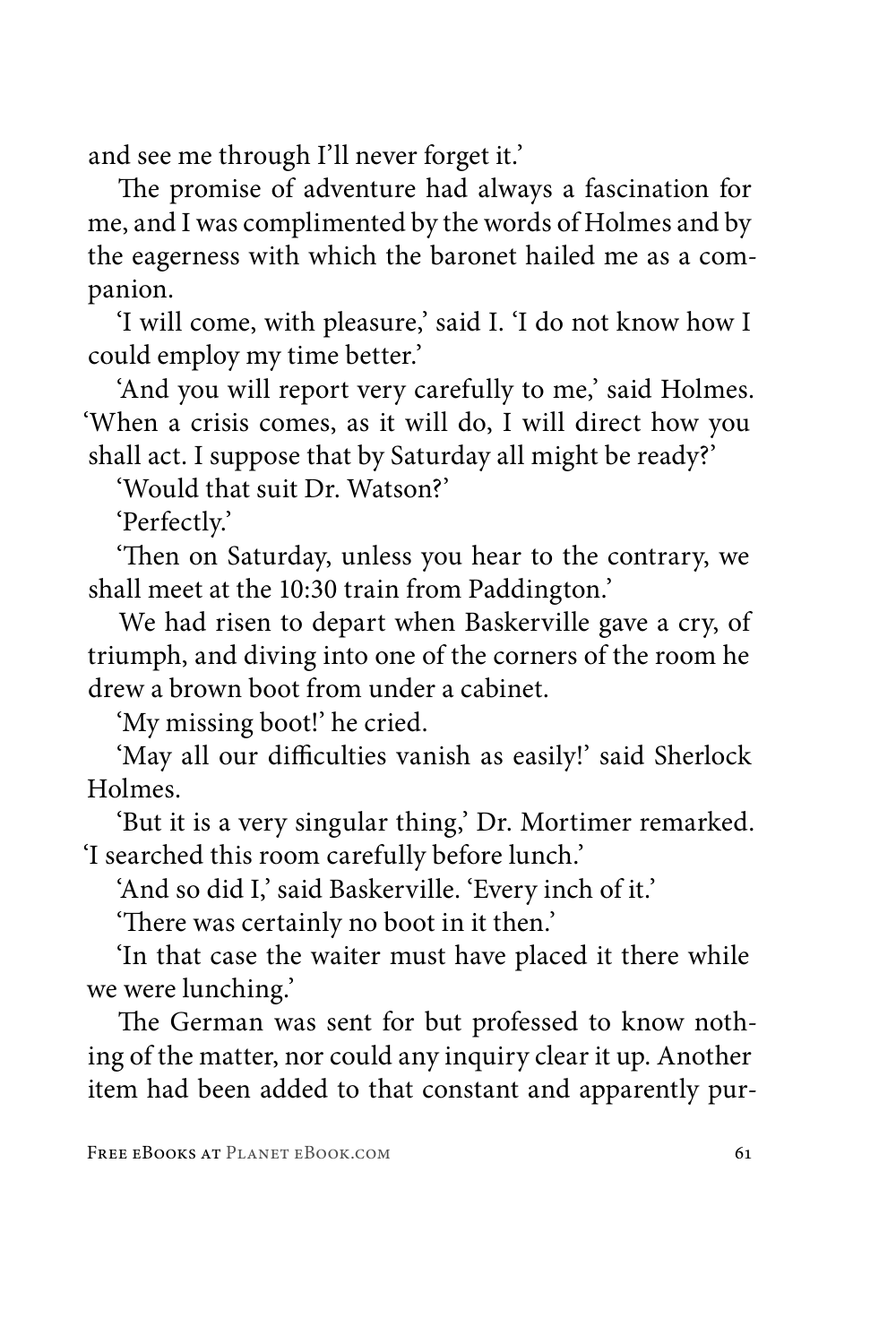poseless series of small mysteries which had succeeded each other so rapidly. Setting aside the whole grim story of Sir Charles's death, we had a line of inexplicable incidents all within the limits of two days, which included the receipt of the printed letter, the black-bearded spy in the hansom, the loss of the new brown boot, the loss of the old black boot, and now the return of the new brown boot. Holmes sat in silence in the cab as we drove back to Baker Street, and I knew from his drawn brows and keen face that his mind, like my own, was busy in endeavouring to frame some scheme into which all these strange and apparently disconnected episodes could be fitted. All afternoon and late into the evening he sat lost in tobacco and thought.

Just before dinner two telegrams were handed in. The first ran:—

'Have just heard that Barrymore is at the Hall.—BASKERVILLE.' The second:—

'Visited twenty-three hotels as directed, but sorry, to report unable to trace cut sheet of Times.—CARTWRIGHT.'

'There go two of my threads, Watson. There is nothing more stimulating than a case where everything goes against you. We must cast round for another scent.'

'We have still the cabman who drove the spy.'

'Exactly. I have wired to get his name and address from the Official Registry. I should not be surprised if this were an answer to my question.'

The ring at the bell proved to be something even more satisfactory than an answer, however, for the door opened and a rough-looking fellow entered who was evidently the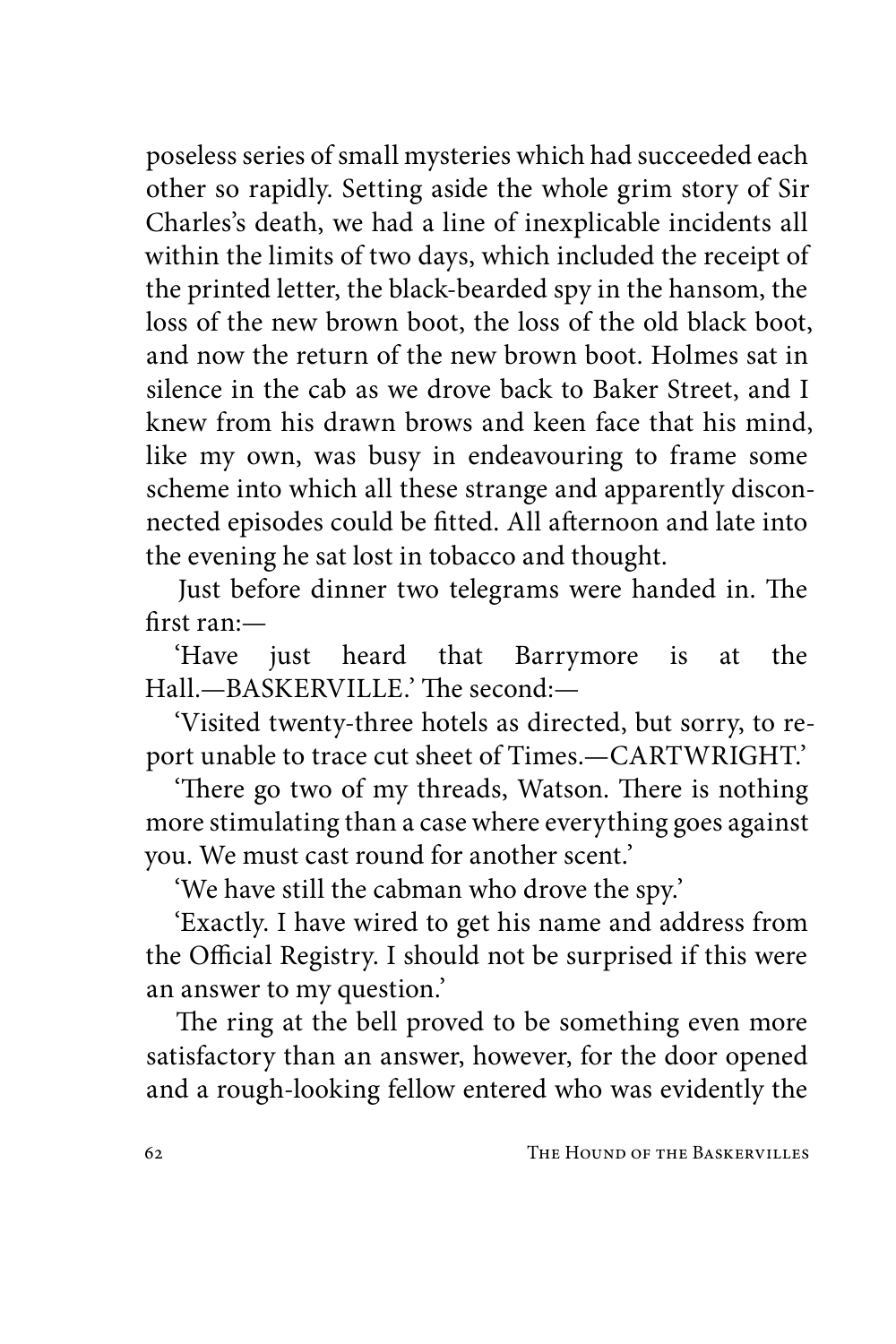man himself.

'I got a message from the head office that a gent at this address had been inquiring for 2704,' said he. 'I've driven my cab this seven years and never a word of complaint. I came here straight from the Yard to ask you to your face what you had against me.'

'I have nothing in the world against you, my good man,' said Holmes. 'On the contrary, I have half a sovereign for you if you will give me a clear answer to my questions.'

'Well, I've had a good day and no mistake,' said the cabman, with a grin. 'What was it you wanted to ask, sir?'

'First of all your name and address, in case I want you again.'

'John Clayton, 3 Turpey Street, the Borough. My cab is out of Shipley's Yard, near Waterloo Station.'

Sherlock Holmes made a note of it.

'Now, Clayton, tell me all about the fare who came and watched this house at ten o'clock this morning and afterwards followed the two gentlemen down Regent Street.'

The man looked surprised and a little embarrassed. 'Why, there's no good my telling you things, for you seem to know as much as I do already,' said he. 'The truth is that the gentleman told me that he was a detective and that I was to say nothing about him to anyone.'

'My good fellow, this is a very serious business, and you may find yourself in a pretty bad position if you try to hide anything from me. You say that your fare told you that he was a detective?'

'Yes, he did.'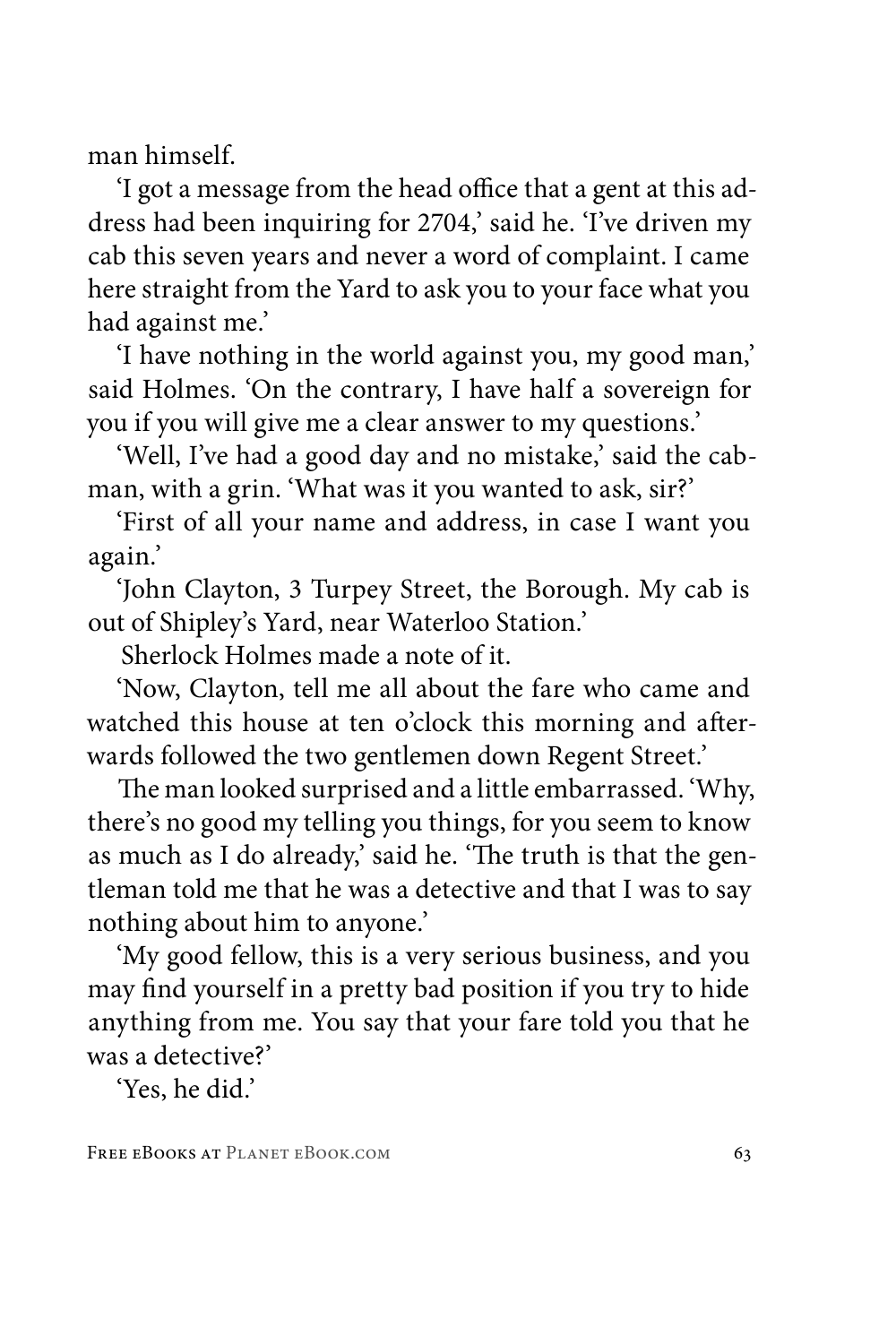'When did he say this?'

'When he left me.'

'Did he say anything more?'

'He mentioned his name.'

Holmes cast a swift glance of triumph at me. 'Oh, he mentioned his name, did he? That was imprudent. What was the name that he mentioned?'

'His name,' said the cabman, 'was Mr. Sherlock Holmes.'

Never have I seen my friend more completely taken aback than by the cabman's reply. For an instant he sat in silent amazement. Then he burst into a hearty laugh.

'A touch, Watson—an undeniable touch!' said he. 'I feel a foil as quick and supple as my own. He got home upon me very prettily that time. So his name was Sherlock Holmes, was it?'

'Yes, sir, that was the gentleman's name.'

'Excellent! Tell me where you picked him up and all that occurred.'

'He hailed me at half-past nine in Trafalgar Square. He said that he was a detective, and he offered me two guineas if I would do exactly what he wanted all day and ask no questions. I was glad enough to agree. First we drove down to the Northumberland Hotel and waited there until two gentlemen came out and took a cab from the rank. We followed their cab until it pulled up somewhere near here.'

'This very door,' said Holmes.

'Well, I couldn't be sure of that, but I dare say my fare knew all about it. We pulled up half-way down the street and waited an hour and a half. Then the two gentlemen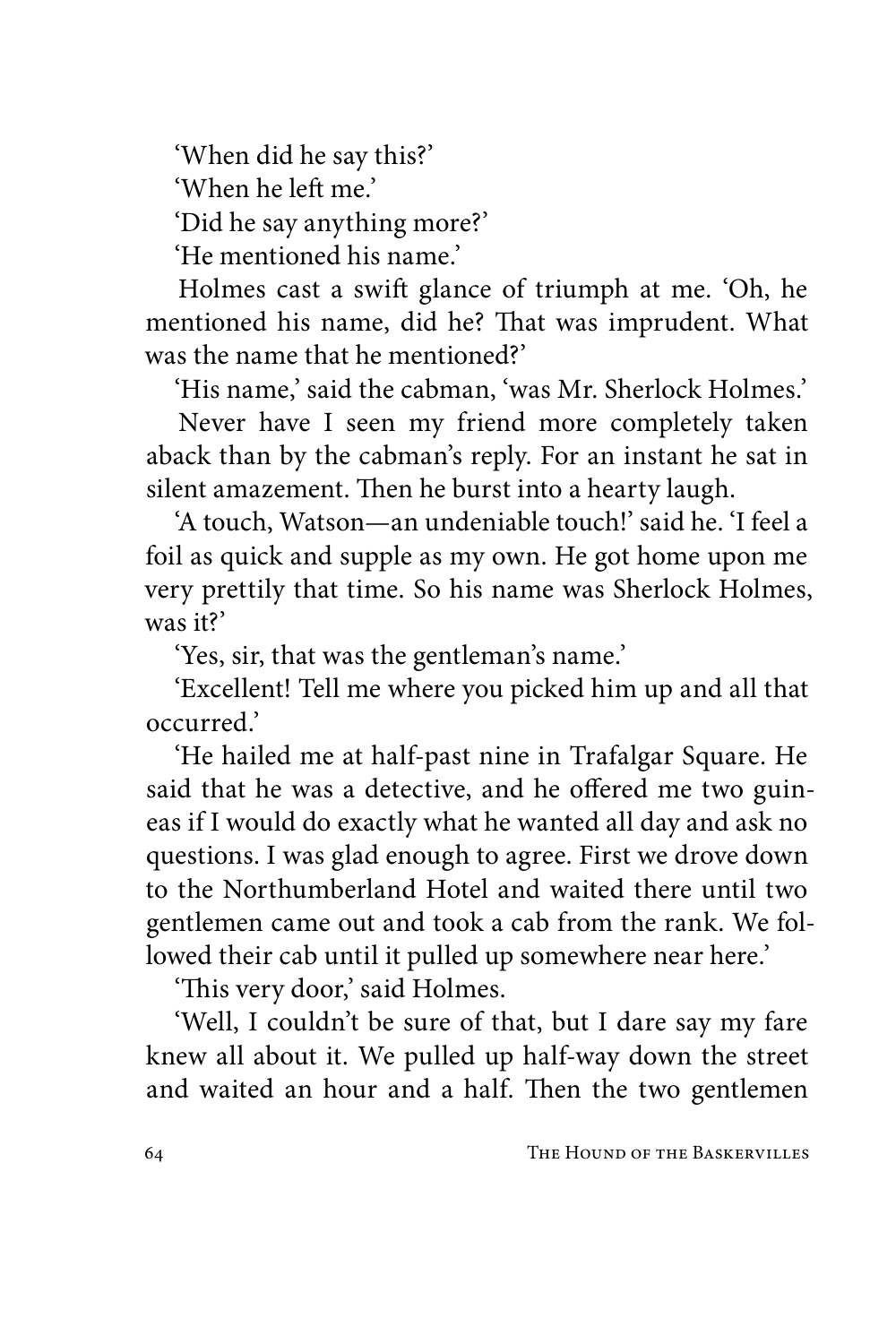passed us, walking, and we followed down Baker Street and along ——'

'I know,' said Holmes.

'Until we got three-quarters down Regent Street. Then my gentleman threw up the trap, and he cried that I should drive right away to Waterloo Station as hard as I could go. I whipped up the mare and we were there under the ten minutes. Then he paid up his two guineas, like a good one, and away he went into the station. Only just as he was leaving he turned round and he said: 'It might interest you to know that you have been driving Mr. Sherlock Holmes.' That's how I come to know the name.'

'I see. And you saw no more of him?'

'Not after he went into the station.'

'And how would you describe Mr. Sherlock Holmes?'

The cabman scratched his head. 'Well, he wasn't altogether such an easy gentleman to describe. I'd put him at forty years of age, and he was of a middle height, two or three inches shorter than you, sir. He was dressed like a toff, and he had a black beard, cut square at the end, and a pale face. I don't know as I could say more than that.'

'Colour of his eyes?'

'No, I can't say that.'

'Nothing more that you can remember?'

'No, sir; nothing.'

'Well, then, here is your half-sovereign. There's another one waiting for you if you can bring any more information. Good night!'

'Good night, sir, and thank you!'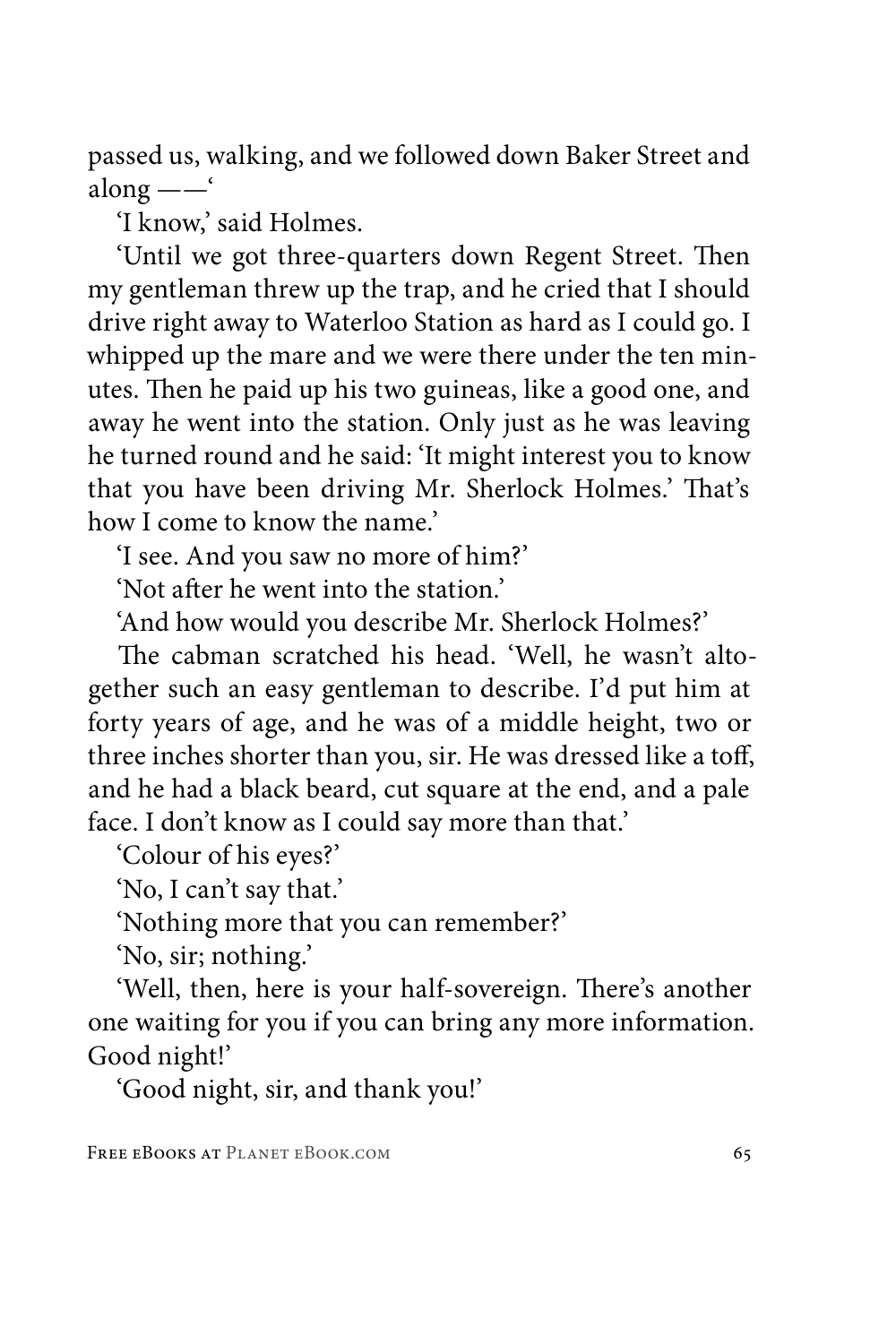John Clayton departed chuckling, and Holmes turned to me with a shrug of his shoulders and a rueful smile.

'Snap goes our third thread, and we end where we began,' said he. 'The cunning rascal! He knew our number, knew that Sir Henry Baskerville had consulted me, spotted who I was in Regent Street, conjectured that I had got the number of the cab and would lay my hands on the driver, and so sent back this audacious message. I tell you, Watson, this time we have got a foeman who is worthy of our steel. I've been checkmated in London. I can only wish you better luck in Devonshire. But I'm not easy in my mind about it.'

'About what?'

'About sending you. It's an ugly business, Watson, an ugly dangerous business, and the more I see of it the less I like it. Yes, my dear fellow, you may laugh, but I give you my word that I shall be very glad to have you back safe and sound in Baker Street once more.'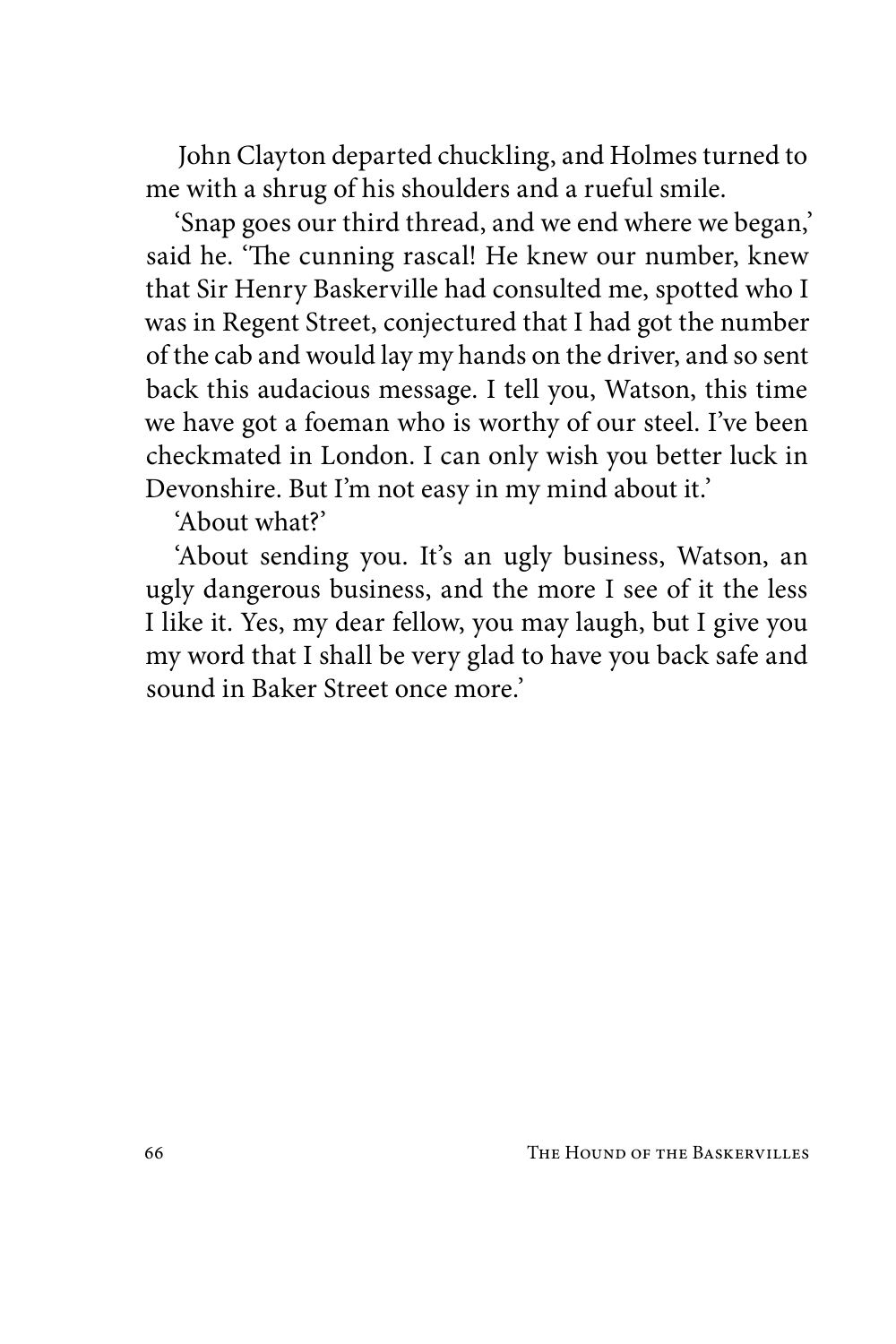#### CHAPTER<sub>6</sub>

# BASKERVILLE HALL

Sir Henry Baskerville and Dr. Mortimer were ready upon the appointed day, and we started as arranged for Devonshire. Mr. Sherlock Holmes drove with me to the station and gave me his last parting injunctions and advice.

'I will not bias your mind by suggesting theories or suspicions, Watson,' said he; 'I wish you simply to report facts in the fullest possible manner to me, and you can leave me to do the theorizing.'

'What sort of facts?' I asked.

'Anything which may seem to have a bearing however indirect upon the case, and especially the relations between young Baskerville and his neighbours or any fresh particulars concerning the death of Sir Charles. I have made some inquiries myself in the last few days, but the results have, I fear, been negative. One thing only appears to be certain, and that is that Mr. James Desmond, who is the next heir, is an elderly gentleman of a very amiable disposition, so that this persecution does not arise from him. I really think that we may eliminate him entirely from our calculations. There remain the people who will actually surround Sir Henry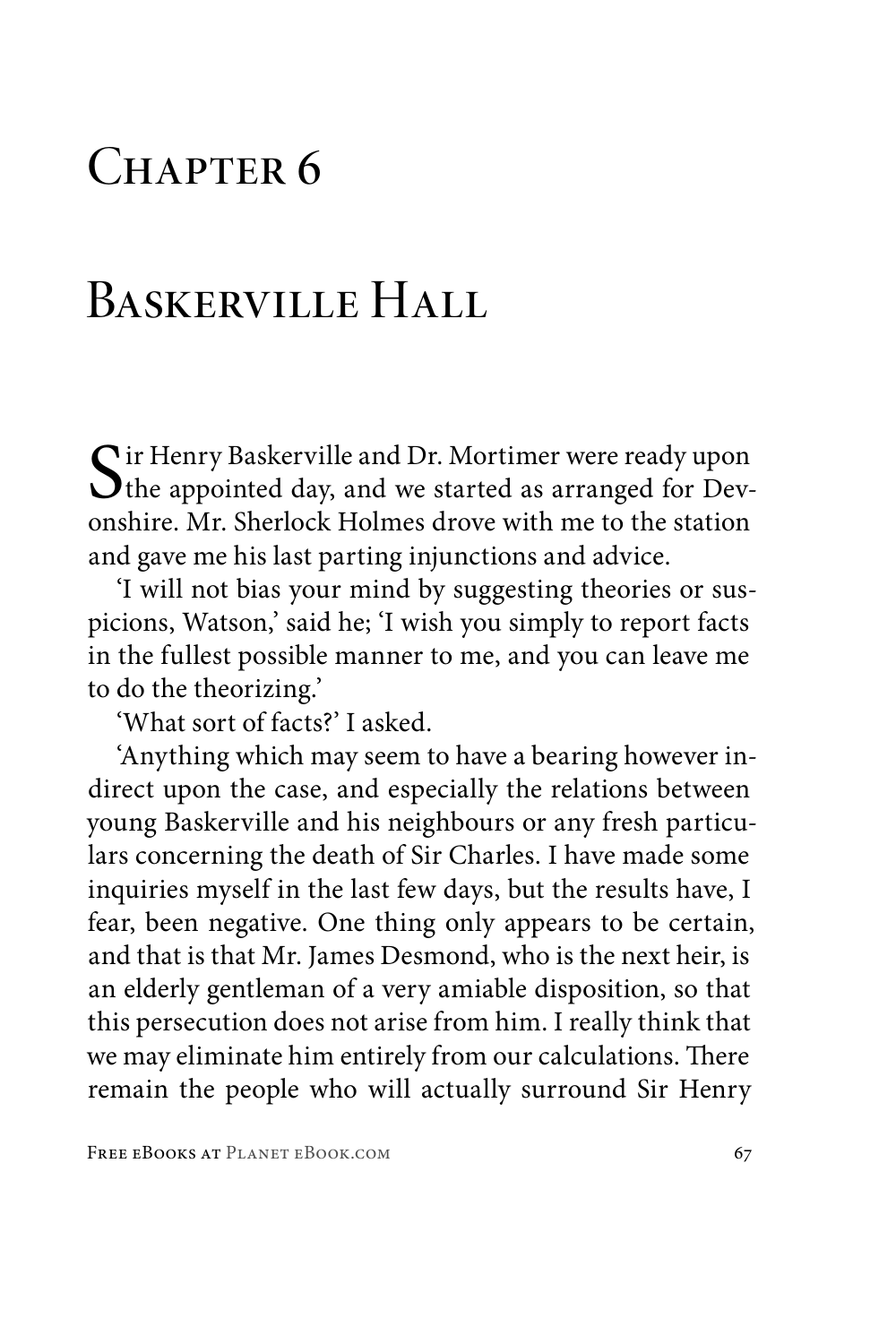Baskerville upon the moor.'

'Would it not be well in the first place to get rid of this Barrymore couple?'

'By no means. You could not make a greater mistake. If they are innocent it would be a cruel injustice, and if they are guilty we should be giving up all chance of bringing it home to them. No, no, we will preserve them upon our list of suspects. Then there is a groom at the Hall, if I remember right. There are two moorland farmers. There is our friend Dr. Mortimer, whom I believe to be entirely honest, and there is his wife, of whom we know nothing. There is this naturalist, Stapleton, and there is his sister, who is said to be a young lady of attractions. There is Mr. Frankland, of Lafter Hall, who is also an unknown factor, and there are one or two other neighbours. These are the folk who must be your very special study.'

'I will do my best.'

'You have arms, I suppose?'

'Yes, I thought it as well to take them.'

'Most certainly. Keep your revolver near you night and day, and never relax your precautions.'

Our friends had already secured a first-class carriage and were waiting for us upon the platform.

'No, we have no news of any kind,' said Dr. Mortimer in answer to my friend's questions. 'I can swear to one thing, and that is that we have not been shadowed during the last two days. We have never gone out without keeping a sharp watch, and no one could have escaped our notice.'

'You have always kept together, I presume?'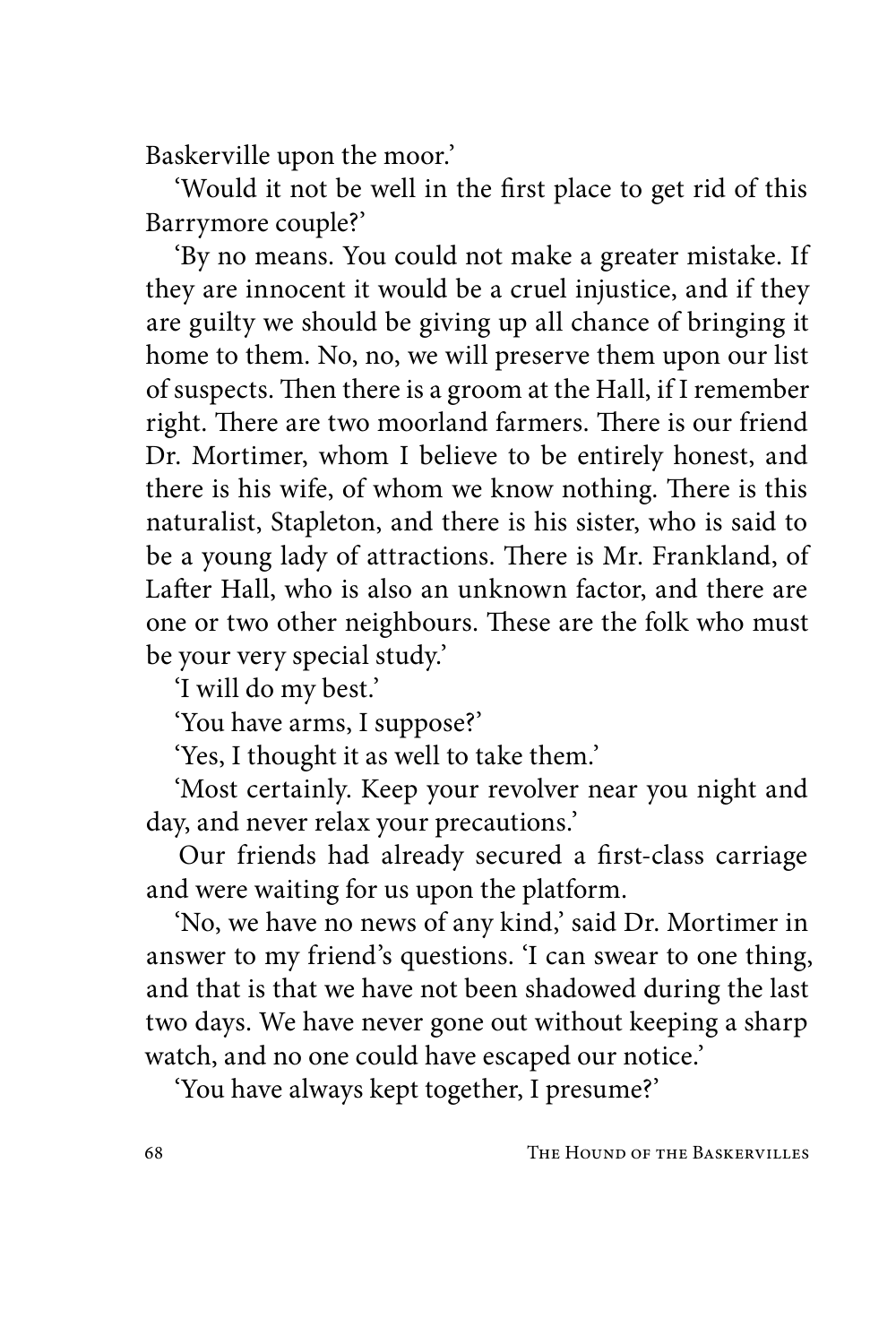'Except yesterday afternoon. I usually give up one day to pure amusement when I come to town, so I spent it at the Museum of the College of Surgeons.'

'And I went to look at the folk in the park,' said Baskerville. 'But we had no trouble of any kind.'

'It was imprudent, all the same,' said Holmes, shaking his head and looking very grave. 'I beg, Sir Henry, that you will not go about alone. Some great misfortune will befall you if you do. Did you get your other boot?'

'No, sir, it is gone forever.'

'Indeed. That is very interesting. Well, good-bye,' he added as the train began to glide down the platform. 'Bear in mind, Sir Henry, one of the phrases in that queer old legend which Dr. Mortimer has read to us, and avoid the moor in those hours of darkness when the powers of evil are exalted.'

I looked back at the platform when we had left it far behind, and saw the tall, austere figure of Holmes standing motionless and gazing after us.

The journey was a swift and pleasant one, and I spent it in making the more intimate acquaintance of my two companions and in playing with Dr. Mortimer's spaniel. In a very few hours the brown earth had become ruddy, the brick had changed to granite, and red cows grazed in well-hedged fields where the lush grasses and more luxuriant vegetation spoke of a richer, if a damper, climate. Young Baskerville stared eagerly out of the window, and cried aloud with delight as he recognized the familiar features of the Devon scenery.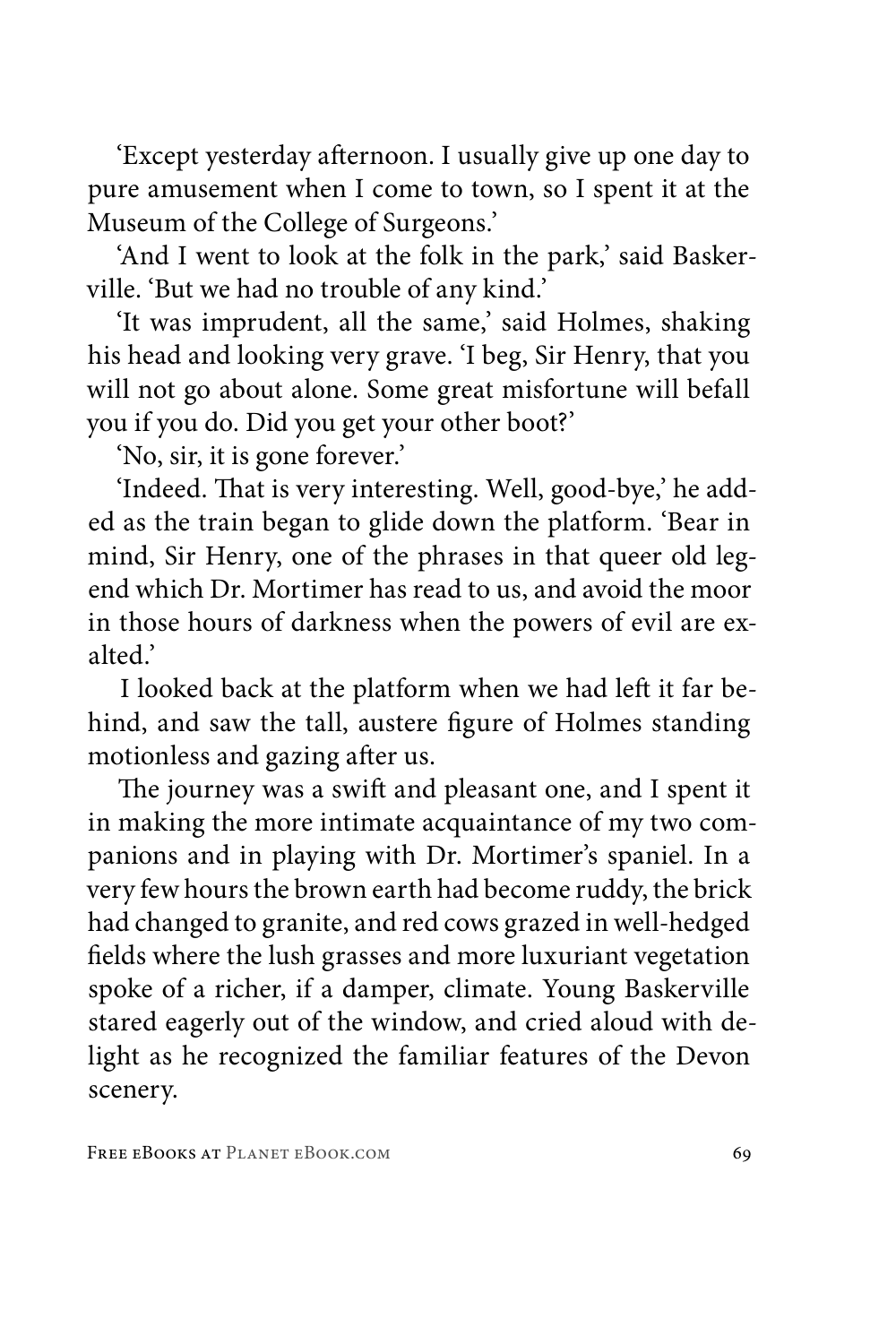'I've been over a good part of the world since I left it, Dr. Watson,' said he; 'but I have never seen a place to compare with it'

'I never saw a Devonshire man who did not swear by his county,' I remarked.

'It depends upon the breed of men quite as much as on the county,' said Dr. Mortimer. 'A glance at our friend here reveals the rounded head of the Celt, which carries inside it the Celtic enthusiasm and power of attachment. Poor Sir Charles's head was of a very rare type, half Gaelic, half Ivernian in its characteristics. But you were very young when you last saw Baskerville Hall, were you not?'

'I was a boy in my 'teens at the time of my father's death, and had never seen the Hall, for he lived in a little cottage on the South Coast. Thence I went straight to a friend in America. I tell you it is all as new to me as it is to Dr. Watson, and I'm as keen as possible to see the moor.'

'Are you? Then your wish is easily granted, for there is your first sight of the moor,' said Dr. Mortimer, pointing out of the carriage window.

Over the green squares of the fields and the low curve of a wood there rose in the distance a gray, melancholy hill, with a strange jagged summit, dim and vague in the distance, like some fantastic landscape in a dream. Baskerville sat for a long time, his eyes fixed upon it, and I read upon his eager face how much it meant to him, this first sight of that strange spot where the men of his blood had held sway so long and left their mark so deep. There he sat, with his tweed suit and his American accent, in the corner of a pro-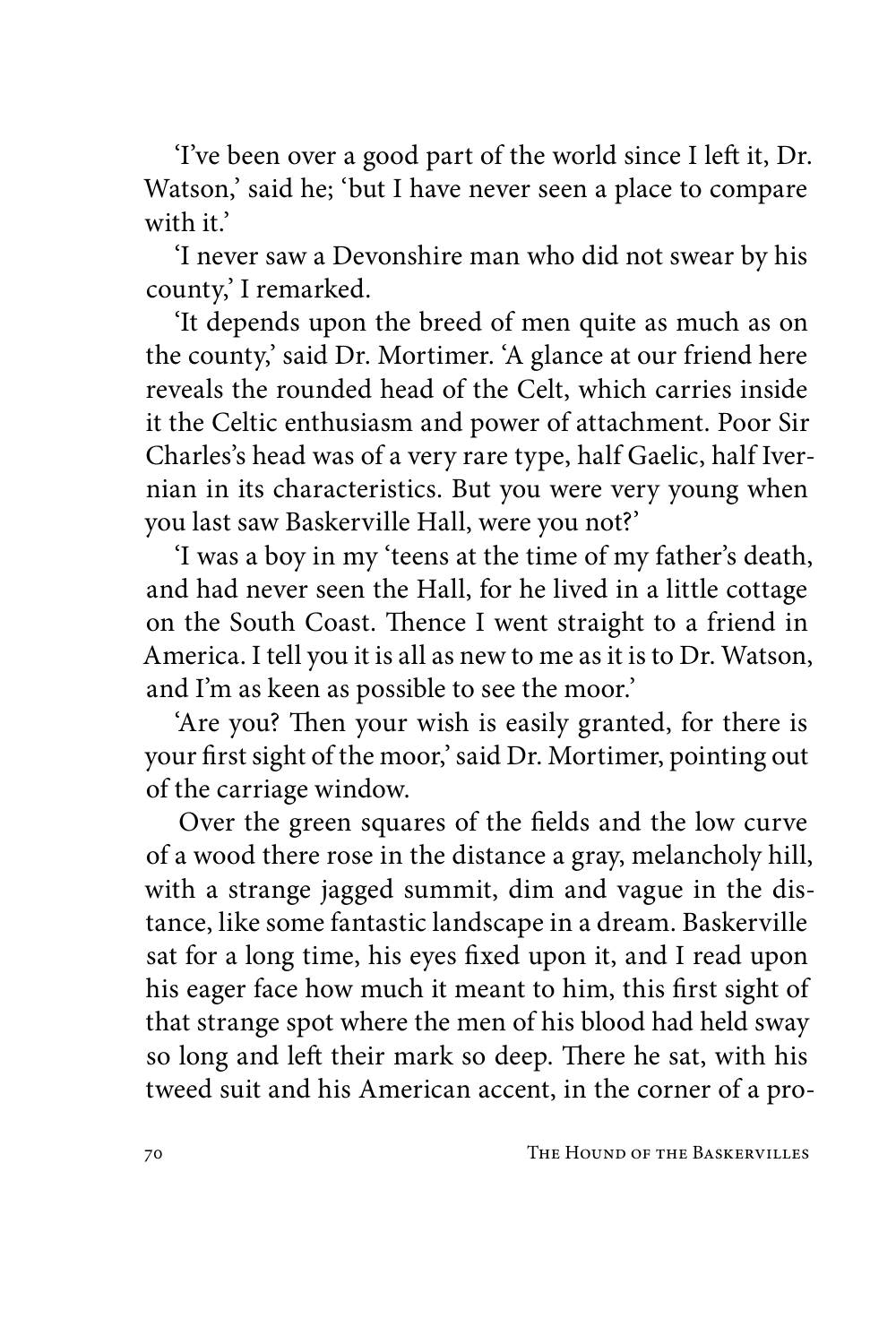saic railway-carriage, and yet as I looked at his dark and expressive face I felt more than ever how true a descendant he was of that long line of high-blooded, fiery, and masterful men. There were pride, valour, and strength in his thick brows, his sensitive nostrils, and his large hazel eyes. If on that forbidding moor a difficult and dangerous quest should lie before us, this was at least a comrade for whom one might venture to take a risk with the certainty that he would bravely share it.

The train pulled up at a small wayside station and we all descended. Outside, beyond the low, white fence, a wagonette with a pair of cobs was waiting. Our coming was evidently a great event, for station-master and porters clustered round us to carry out our luggage. It was a sweet, simple country spot, but I was surprised to observe that by the gate there stood two soldierly men in dark uniforms, who leaned upon their short rifles and glanced keenly at us as we passed. The coachman, a hard-faced, gnarled little fellow, saluted Sir Henry Baskerville, and in a few minutes we were flying swiftly down the broad, white road. Rolling pasture lands curved upward on either side of us, and old gabled houses peeped out from amid the thick green foliage, but behind the peaceful and sunlit country-side there rose ever, dark against the evening sky, the long, gloomy curve of the moor, broken by the jagged and sinister hills.

The wagonette swung round into a side road, and we curved upward through deep lanes worn by centuries of wheels, high banks on either side, heavy with dripping moss and fleshy hart's-tongue ferns. Bronzing bracken and mot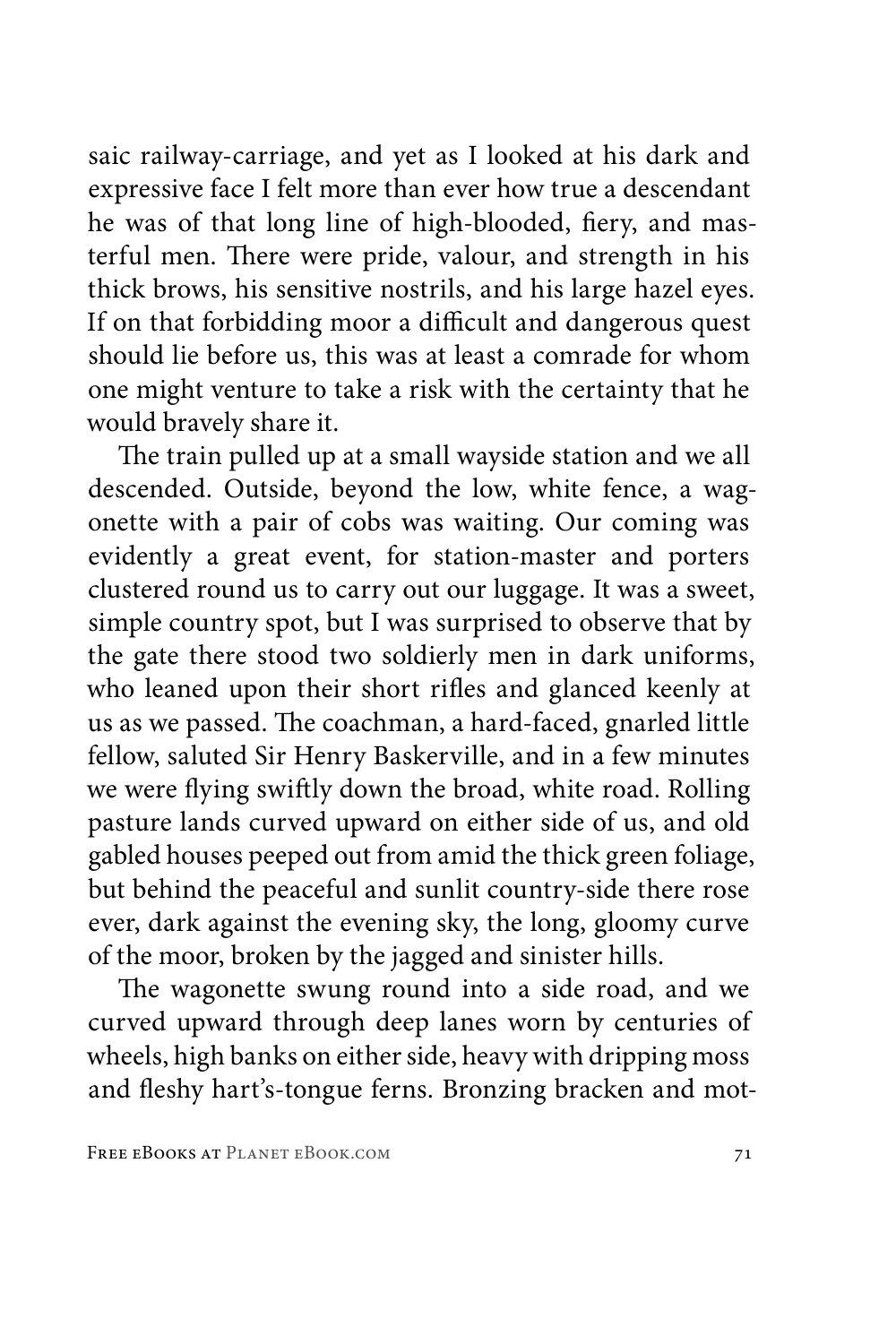tled bramble gleamed in the light of the sinking sun. Still steadily rising, we passed over a narrow granite bridge, and skirted a noisy stream which gushed swiftly down, foaming and roaring amid the gray boulders. Both road and stream wound up through a valley dense with scrub oak and fir. At every turn Baskerville gave an exclamation of delight, looking eagerly about him and asking countless questions. To his eyes all seemed beautiful, but to me a tinge of melancholy lay upon the country-side, which bore so clearly the mark of the waning year. Yellow leaves carpeted the lanes and fluttered down upon us as we passed. The rattle of our wheels died away as we drove through drifts of rotting vegetation—sad gifts, as it seemed to me, for Nature to throw before the carriage of the returning heir of the Baskervilles.

'Halloa!' cried Dr. Mortimer, 'what is this?'

A steep curve of heath-clad land, an outlying spur of the moor, lay in front of us. On the summit, hard and clear like an equestrian statue upon its pedestal, was a mounted soldier, dark and stern, his rifle poised ready over his forearm. He was watching the road along which we travelled.

'What is this, Perkins?' asked Dr. Mortimer.

Our driver half turned in his seat.

'There's a convict escaped from Princetown, sir. He's been out three days now, and the warders watch every road and every station, but they've had no sight of him yet. The farmers about here don't like it, sir, and that's a fact.'

'Well, I understand that they get five pounds if they can give information.'

'Yes, sir, but the chance of five pounds is but a poor thing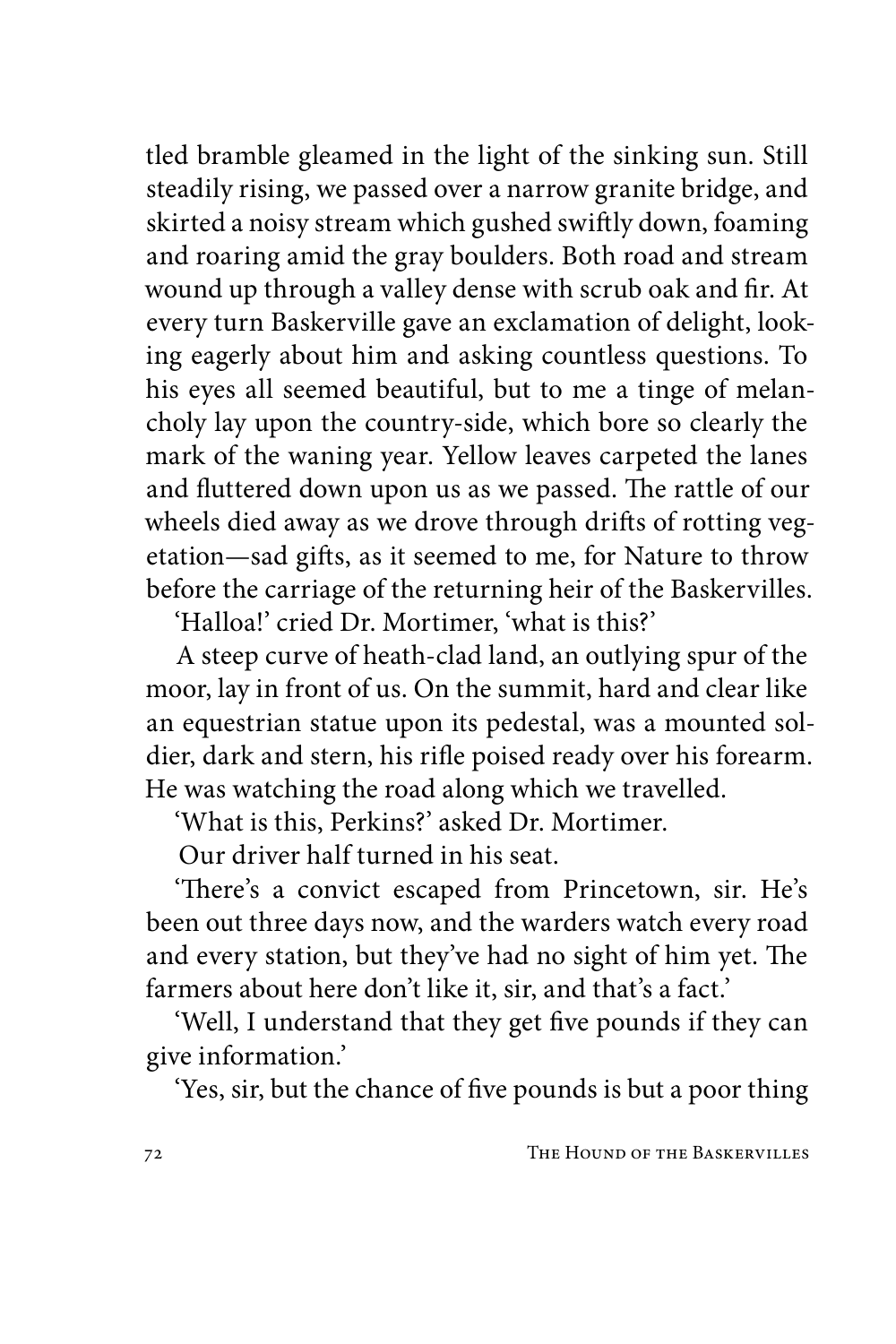compared to the chance of having your throat cut. You see, it isn't like any ordinary convict. This is a man that would stick at nothing.'

'Who is he, then?'

'It is Selden, the Notting Hill murderer.'

I remembered the case well, for it was one in which Holmes had taken an interest on account of the peculiar ferocity of the crime and the wanton brutality which had marked all the actions of the assassin. The commutation of his death sentence had been due to some doubts as to his complete sanity, so atrocious was his conduct. Our wagonette had topped a rise and in front of us rose the huge expanse of the moor, mottled with gnarled and craggy cairns and tors. A cold wind swept down from it and set us shivering. Somewhere there, on that desolate plain, was lurking this fiendish man, hiding in a burrow like a wild beast, his heart full of malignancy against the whole race which had cast him out. It needed but this to complete the grim suggestiveness of the barren waste, the chilling wind, and the darkling sky. Even Baskerville fell silent and pulled his overcoat more closely around him.

We had left the fertile country behind and beneath us. We looked back on it now, the slanting rays of a low sun turning the streams to threads of gold and glowing on the red earth new turned by the plough and the broad tangle of the woodlands. The road in front of us grew bleaker and wilder over huge russet and olive slopes, sprinkled with giant boulders. Now and then we passed a moorland cottage, walled and roofed with stone, with no creeper to break its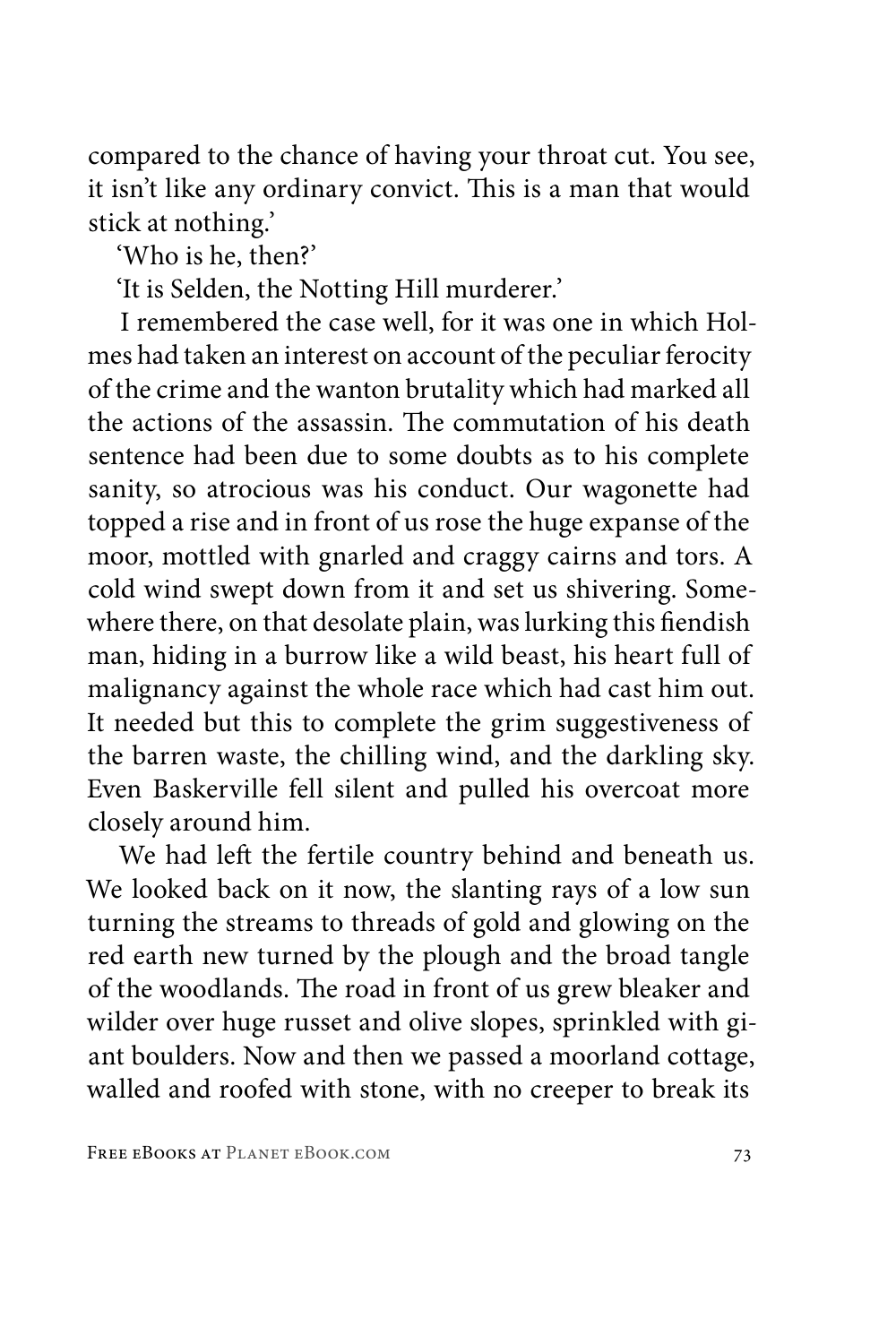harsh outline. Suddenly we looked down into a cup-like depression, patched with stunted oaks and firs which had been twisted and bent by the fury of years of storm. Two high, narrow towers rose over the trees. The driver pointed with his whip.

'Baskerville Hall,' said he.

Its master had risen and was staring with flushed cheeks and shining eyes. A few minutes later we had reached the lodge-gates, a maze of fantastic tracery in wrought iron, with weather-bitten pillars on either side, blotched with lichens, and surmounted by the boars' heads of the Baskervilles. The lodge was a ruin of black granite and bared ribs of rafters, but facing it was a new building, half constructed, the first fruit of Sir Charles's South African gold.

Through the gateway we passed into the avenue, where the wheels were again hushed amid the leaves, and the old trees shot their branches in a sombre tunnel over our heads. Baskerville shuddered as he looked up the long, dark drive to where the house glimmered like a ghost at the farther end.

'Was it here?' he asked in a low voice.

'No, no, the Yew Alley is on the other side.'

The young heir glanced round with a gloomy face.

'It's no wonder my uncle felt as if trouble were coming on him in such a place as this,' said he. 'It's enough to scare any man. I'll have a row of electric lamps up here inside of six months, and you won't know it again, with a thousand candle-power Swan and Edison right here in front of the hall door.'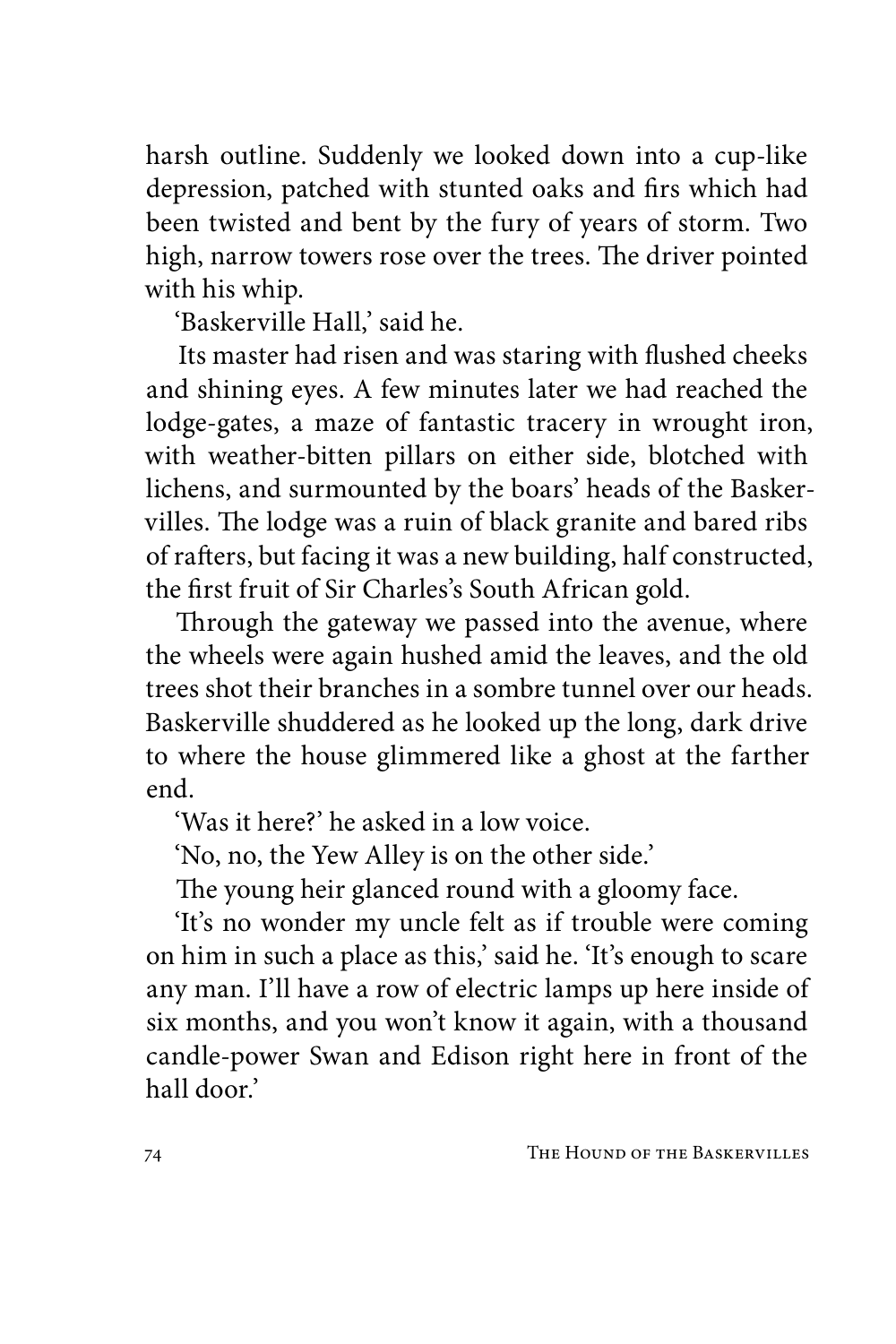The avenue opened into a broad expanse of turf, and the house lay before us. In the fading light I could see that the centre was a heavy block of building from which a porch projected. The whole front was draped in ivy, with a patch clipped bare here and there where a window or a coat-ofarms broke through the dark veil. >From this central block rose the twin towers, ancient, crenelated, and pierced with many loopholes. To right and left of the turrets were more modern wings of black granite. A dull light shone through heavy mullioned windows, and from the high chimneys which rose from the steep, high-angled roof there sprang a single black column of smoke.

'Welcome, Sir Henry! Welcome to Baskerville Hall!'

A tall man had stepped from the shadow of the porch to open the door of the wagonette. The figure of a woman was silhouetted against the yellow light of the hall. She came out and helped the man to hand down our bags.

'You don't mind my driving straight home, Sir Henry?' said Dr. Mortimer. 'My wife is expecting me.'

'Surely you will stay and have some dinner?'

'No, I must go. I shall probably find some work awaiting me. I would stay to show you over the house, but Barrymore will be a better guide than I. Good-bye, and never hesitate night or day to send for me if I can be of service.'

The wheels died away down the drive while Sir Henry and I turned into the hall, and the door clanged heavily behind us. It was a fine apartment in which we found ourselves, large, lofty, and heavily raftered with huge balks of age-blackened oak. In the great old-fashioned fireplace be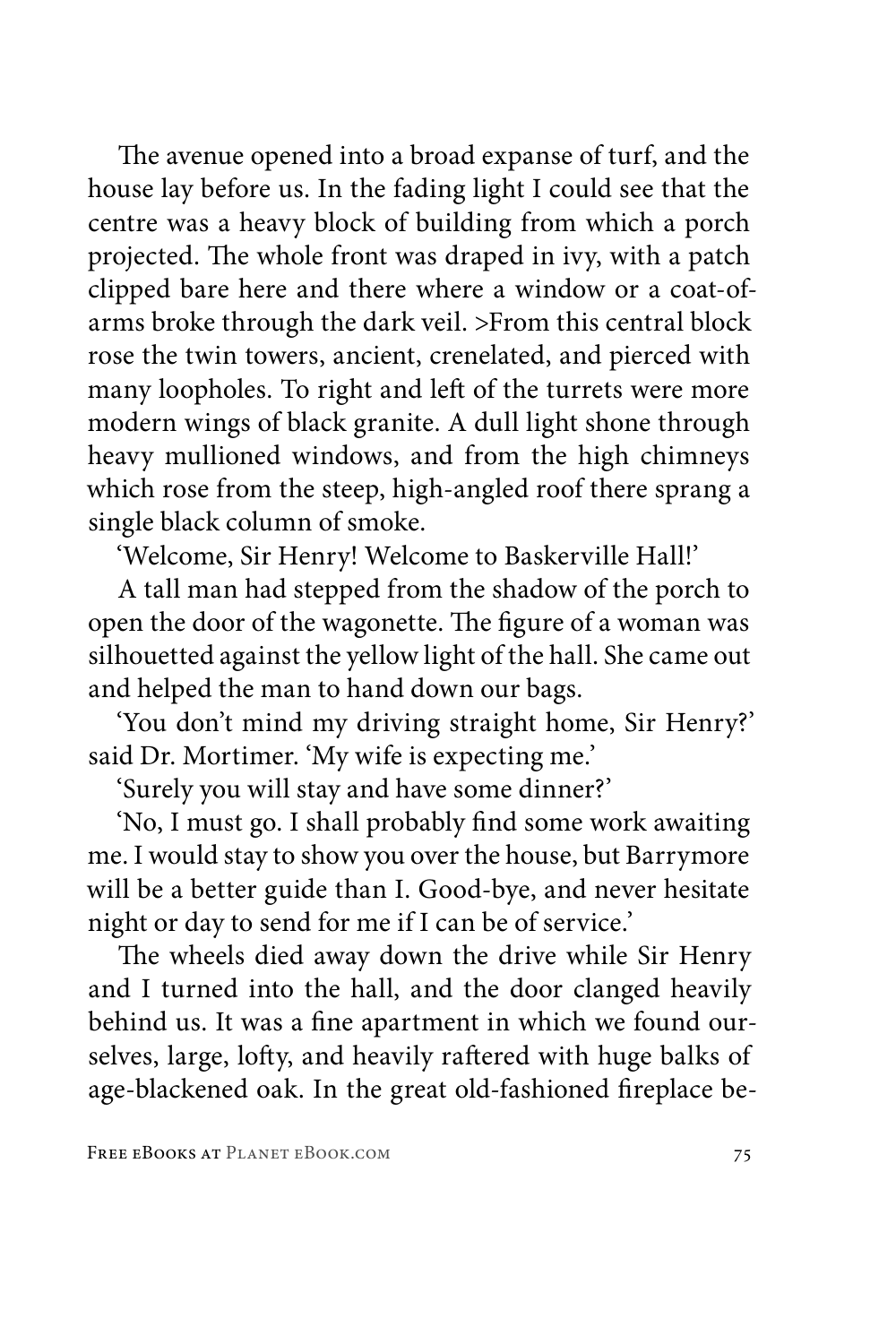hind the high iron dogs a log-fire crackled and snapped. Sir Henry and I held out our hands to it, for we were numb from our long drive. Then we gazed round us at the high, thin window of old stained glass, the oak panelling, the stags' heads, the coats-of-arms upon the walls, all dim and sombre in the subdued light of the central lamp.

'It's just as I imagined it,' said Sir Henry. 'Is it not the very picture of an old family home? To think that this should be the same hall in which for five hundred years my people have lived. It strikes me solemn to think of it.

I saw his dark face lit up with a boyish enthusiasm as he gazed about him. The light beat upon him where he stood, but long shadows trailed down the walls and hung like a black canopy above him. Barrymore had returned from taking our luggage to our rooms. He stood in front of us now with the subdued manner of a well-trained servant. He was a remarkable-looking man, tall, handsome, with a square black beard and pale, distinguished features.

'Would you wish dinner to be served at once, sir?'

'Is it ready?'

'In a very few minutes, sir. You will find hot water in your rooms. My wife and I will be happy, Sir Henry, to stay with you until you have made your fresh arrangements, but you will understand that under the new conditions this house will require a considerable staff.'

'What new conditions?'

'I only meant, sir, that Sir Charles led a very retired life, and we were able to look after his wants. You would, naturally, wish to have more company, and so you will need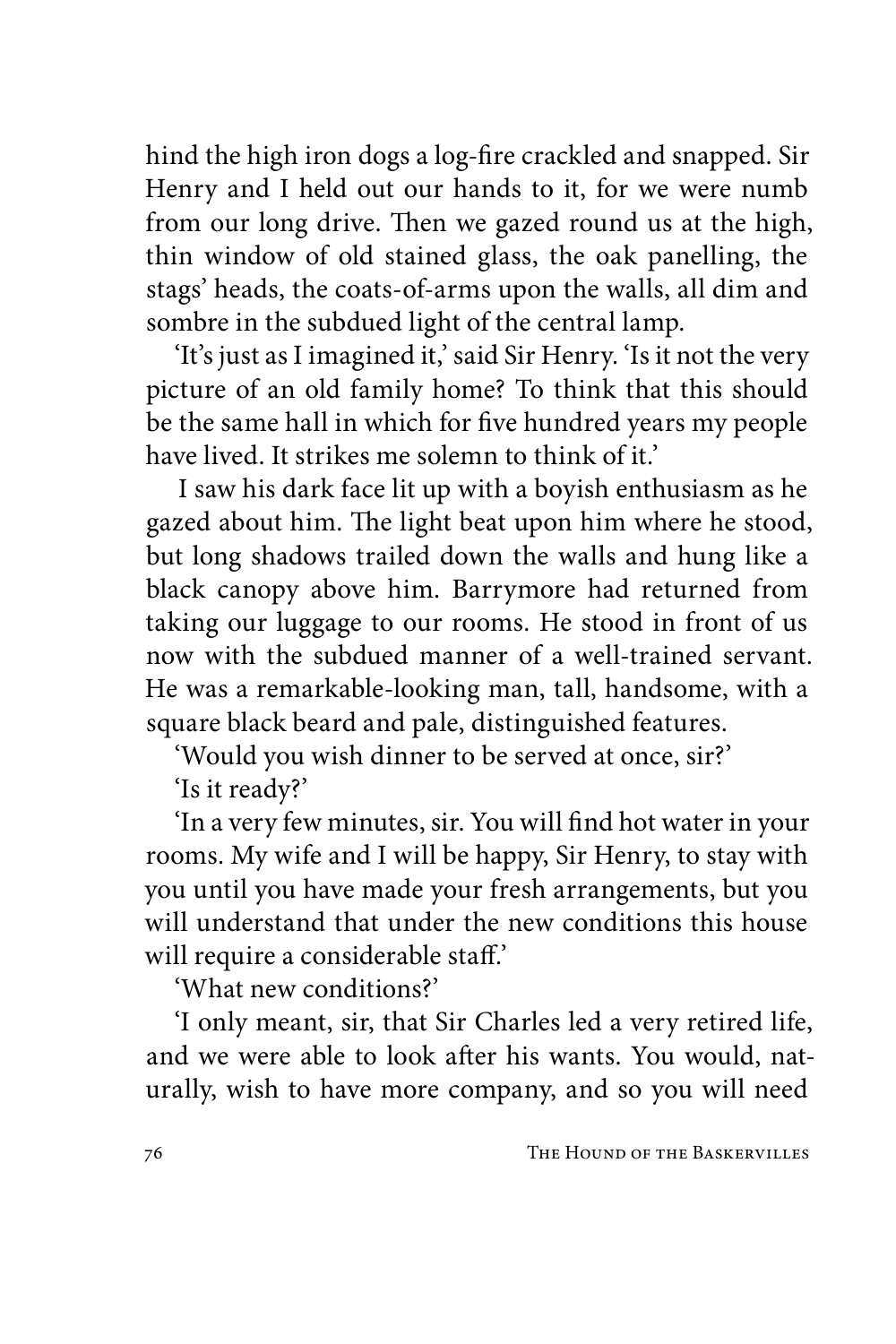changes in your household.'

'Do you mean that your wife and you wish to leave?'

'Only when it is quite convenient to you, sir.'

'But your family have been with us for several generations, have they not? I should be sorry to begin my life here by breaking an old family connection.'

I seemed to discern some signs of emotion upon the butler's white face.

'I feel that also, sir, and so does my wife. But to tell the truth, sir, we were both very much attached to Sir Charles, and his death gave us a shock and made these surroundings very painful to us. I fear that we shall never again be easy in our minds at Baskerville Hall.'

'But what do you intend to do?'

'I have no doubt, sir, that we shall succeed in establishing ourselves in some business. Sir Charles's generosity has given us the means to do so. And now, sir, perhaps I had best show you to your rooms.'

A square balustraded gallery ran round the top of the old hall, approached by a double stair. From this central point two long corridors extended the whole length of the building, from which all the bedrooms opened. My own was in the same wing as Baskerville's and almost next door to it. These rooms appeared to be much more modern than the central part of the house, and the bright paper and numerous candles did something to remove the sombre impression which our arrival had left upon my mind.

But the dining-room which opened out of the hall was a place of shadow and gloom. It was a long chamber with a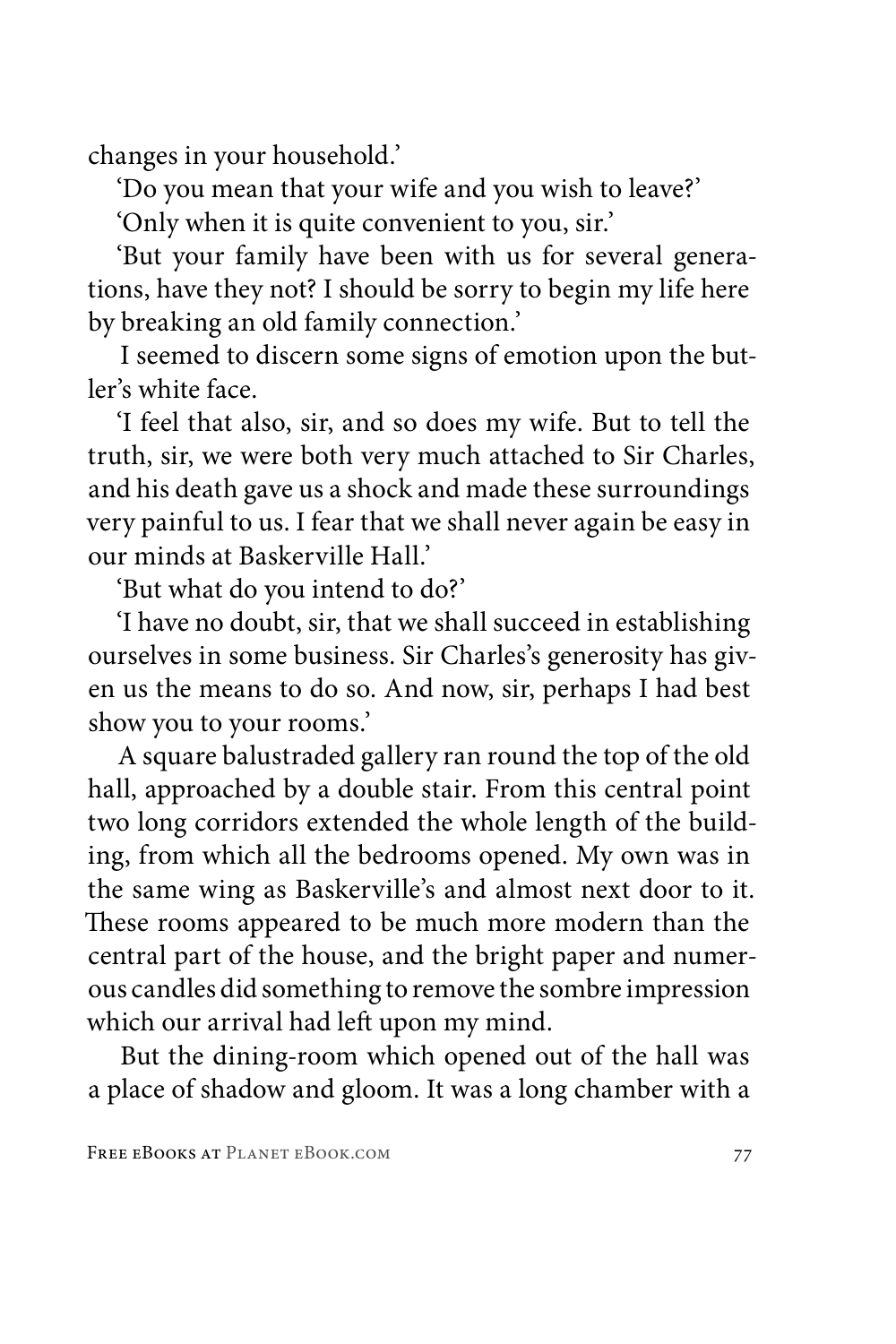step separating the dais where the family sat from the lower portion reserved for their dependents. At one end a minstrel's gallery overlooked it. Black beams shot across above our heads, with a smoke-darkened ceiling beyond them. With rows of flaring torches to light it up, and the colour and rude hilarity of an old-time banquet, it might have softened; but now, when two black-clothed gentlemen sat in the little circle of light thrown by a shaded lamp, one's voice became hushed and one's spirit subdued. A dim line of ancestors, in every variety of dress, from the Elizabethan knight to the buck of the Regency, stared down upon us and daunted us by their silent company. We talked little, and I for one was glad when the meal was over and we were able to retire into the modern billiard-room and smoke a cigarette.

'My word, it isn't a very cheerful place,' said Sir Henry. 'I suppose one can tone down to it, but I feel a bit out of the picture at present. I don't wonder that my uncle got a little jumpy if he lived all alone in such a house as this. However, if it suits you, we will retire early to-night, and perhaps things may seem more cheerful in the morning.'

I drew aside my curtains before I went to bed and looked out from my window. It opened upon the grassy space which lay in front of the hall door. Beyond, two copses of trees moaned and swung in a rising wind. A half moon broke through the rifts of racing clouds. In its cold light I saw beyond the trees a broken fringe of rocks, and the long, low curve of the melancholy moor. I closed the curtain, feeling that my last impression was in keeping with the rest.

And yet it was not quite the last. I found myself weary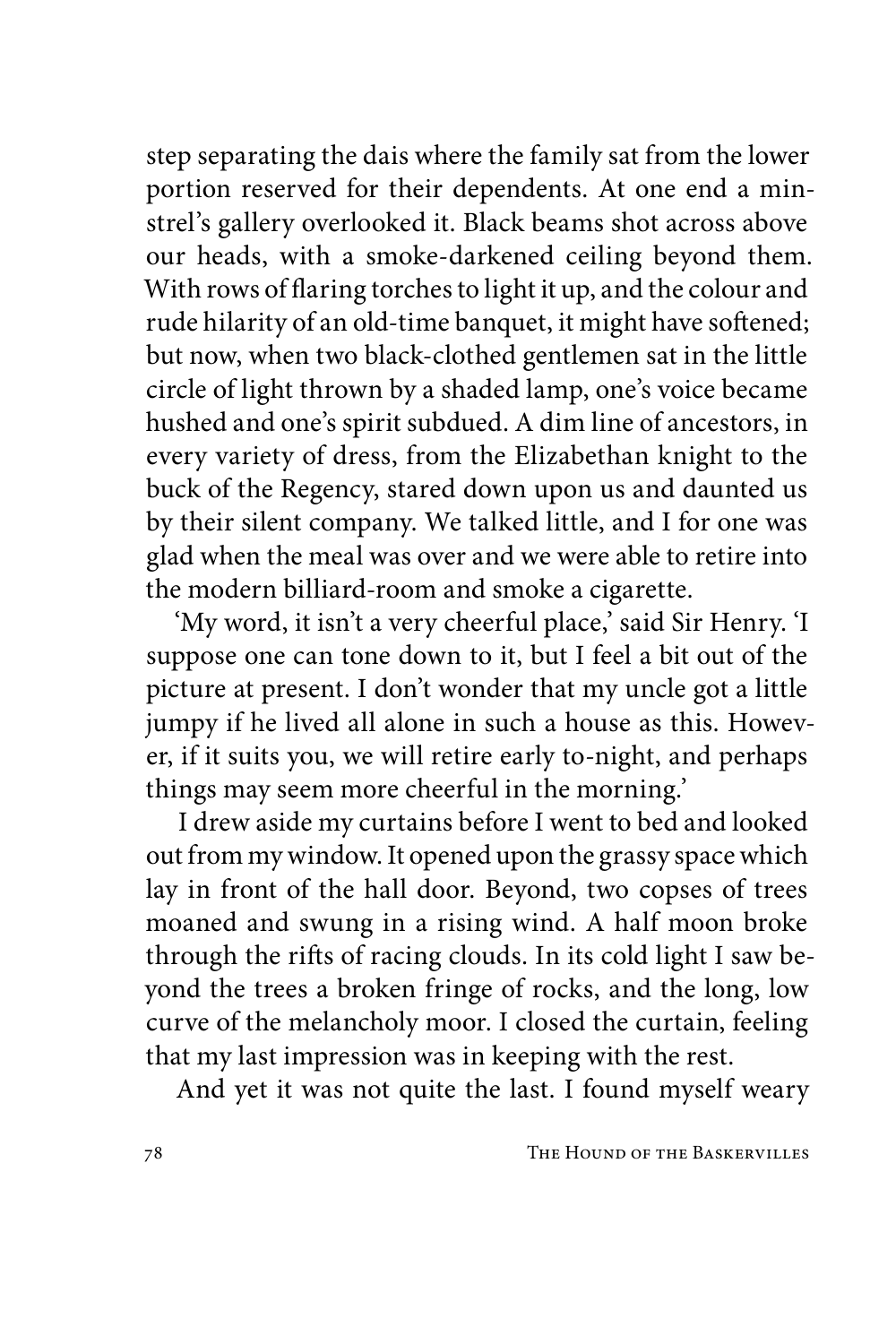and yet wakeful, tossing restlessly from side to side, seeking for the sleep which would not come. Far away a chiming clock struck out the quarters of the hours, but otherwise a deathly silence lay upon the old house. And then suddenly, in the very dead of the night, there came a sound to my ears, clear, resonant, and unmistakable. It was the sob of a woman, the muffled, strangling gasp of one who is torn by an uncontrollable sorrow. I sat up in bed and listened intently. The noise could not have been far away and was certainly in the house. For half an hour I waited with every nerve on the alert, but there came no other sound save the chiming clock and the rustle of the ivy on the wall.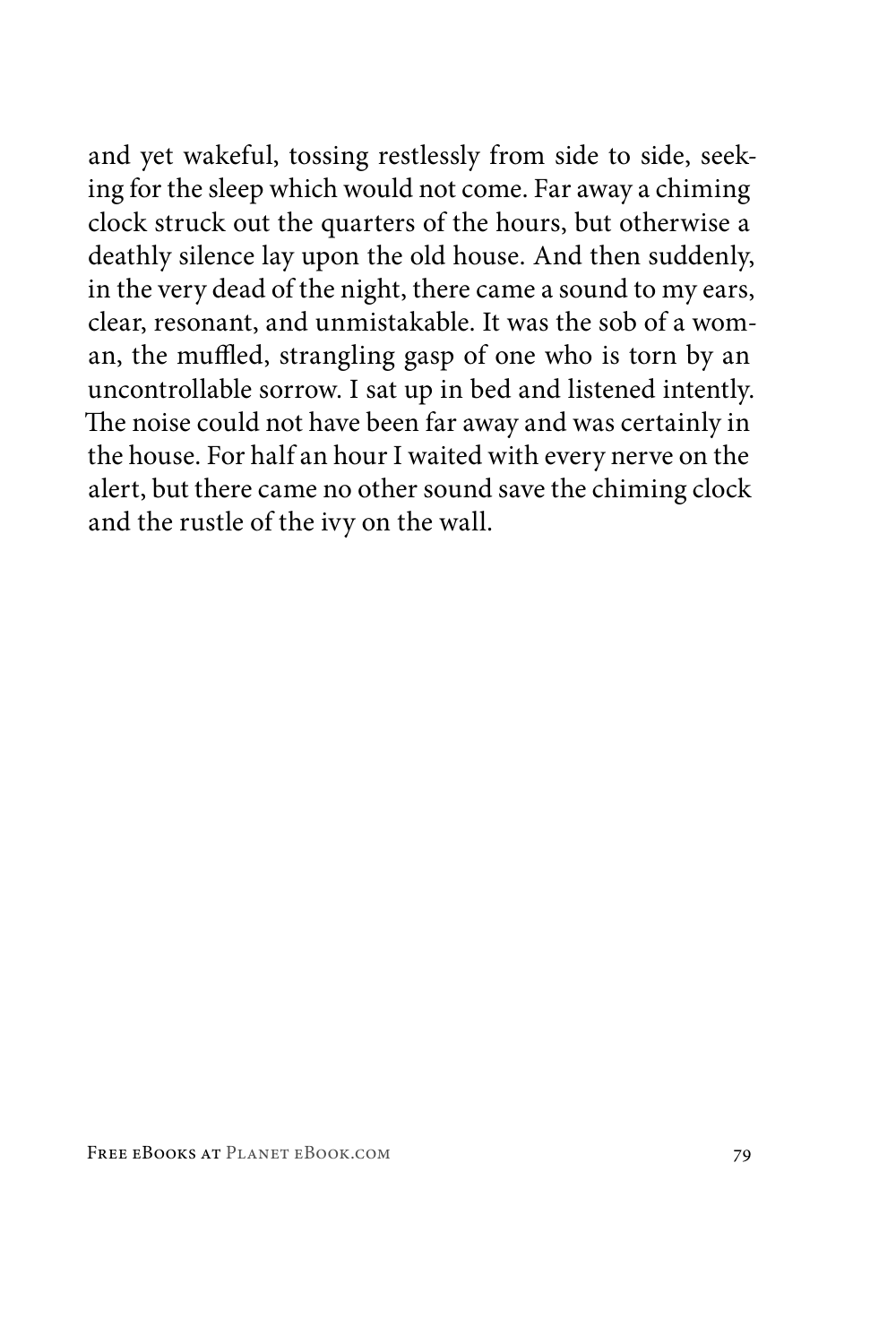## CHAPTER 7

## The Stapletons of **MERRIPIT HOUSE**

The fresh beauty of the following morning did something<br>to efface from our minds the grim and gray impression<br>which had been left was both of us by our first synasiance which had been left upon both of us by our first experience of Baskerville Hall. As Sir Henry and I sat at breakfast the sunlight flooded in through the high mullioned windows, throwing watery patches of colour from the coats of arms which covered them. The dark panelling glowed like bronze in the golden rays, and it was hard to realize that this was indeed the chamber which had struck such a gloom into our souls upon the evening before.

'I guess it is ourselves and not the house that we have to blame!' said the baronet. 'We were tired with our journey and chilled by our drive, so we took a gray view of the place. Now we are fresh and well, so it is all cheerful once more.'

'And yet it was not entirely a question of imagination,' I answered. 'Did you, for example, happen to hear someone, a woman I think, sobbing in the night?'

'That is curious, for I did when I was half asleep fancy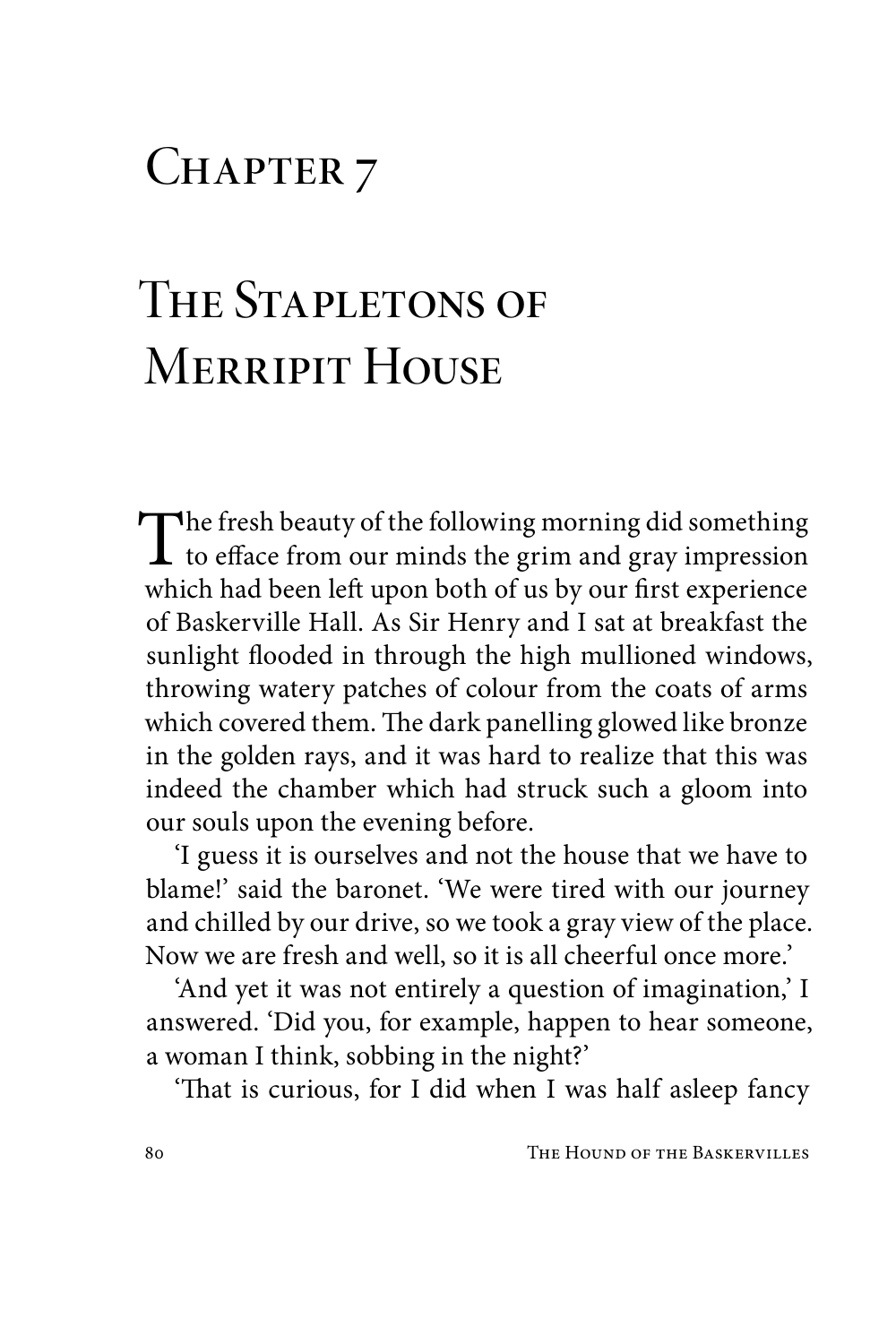that I heard something of the sort. I waited quite a time, but there was no more of it, so I concluded that it was all a dream.'

'I heard it distinctly, and I am sure that it was really the sob of a woman.'

'We must ask about this right away.' He rang the bell and asked Barrymore whether he could account for our experience. It seemed to me that the pallid features of the butler turned a shade paler still as he listened to his master's question.

'There are only two women in the house, Sir Henry,' he answered. 'One is the scullery-maid, who sleeps in the other wing. The other is my wife, and I can answer for it that the sound could not have come from her.'

And yet he lied as he said it, for it chanced that after breakfast I met Mrs. Barrymore in the long corridor with the sun full upon her face. She was a large, impassive, heavyfeatured woman with a stern set expression of mouth. But her tell-tale eyes were red and glanced at me from between swollen lids. It was she, then, who wept in the night, and if she did so her husband must know it. Yet he had taken the obvious risk of discovery in declaring that it was not so. Why had he done this? And why did she weep so bitterly? Already round this pale-faced, handsome, black-bearded man there was gathering an atmosphere of mystery and of gloom. It was he who had been the first to discover the body of Sir Charles, and we had only his word for all the circumstances which led up to the old man's death. Was it possible that it was Barrymore after all whom we had seen in the cab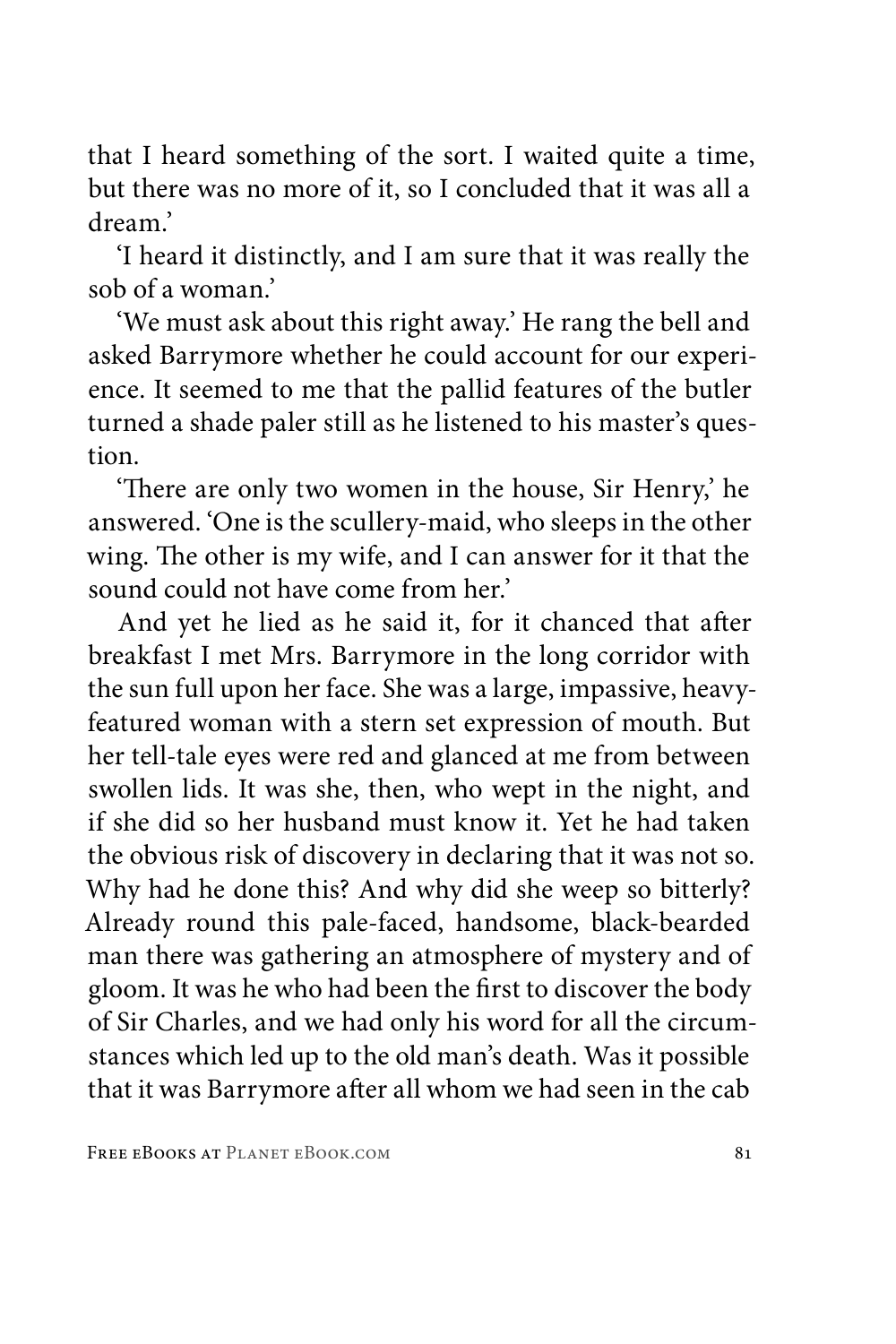in Regent Street? The beard might well have been the same. The cabman had described a somewhat shorter man, but such an impression might easily have been erroneous. How could I settle the point forever? Obviously the first thing to do was to see the Grimpen postmaster, and find whether the test telegram had really been placed in Barrymore's own hands. Be the answer what it might, I should at least have something to report to Sherlock Holmes.

Sir Henry had numerous papers to examine after breakfast, so that the time was propitious for my excursion. It was a pleasant walk of four miles along the edge of the moor, leading me at last to a small gray hamlet, in which two larger buildings, which proved to be the inn and the house of Dr. Mortimer, stood high above the rest. The postmaster, who was also the village grocer, had a clear recollection of the telegram.

'Certainly, sir,' said he, 'I had the telegram delivered to Mr. Barrymore exactly as directed.'

'Who delivered it?'

'My boy here. James, you delivered that telegram to Mr. Barrymore at the Hall last week, did you not?'

'Yes, father, I delivered it.'

'Into his own hands?' I asked.

'Well, he was up in the loft at the time, so that I could not put it into his own hands, but I gave it into Mrs. Barrymore's hands, and she promised to deliver it at once.'

'Did you see Mr. Barrymore?'

'No, sir; I tell you he was in the loft.'

'If you didn't see him, how do you know he was in the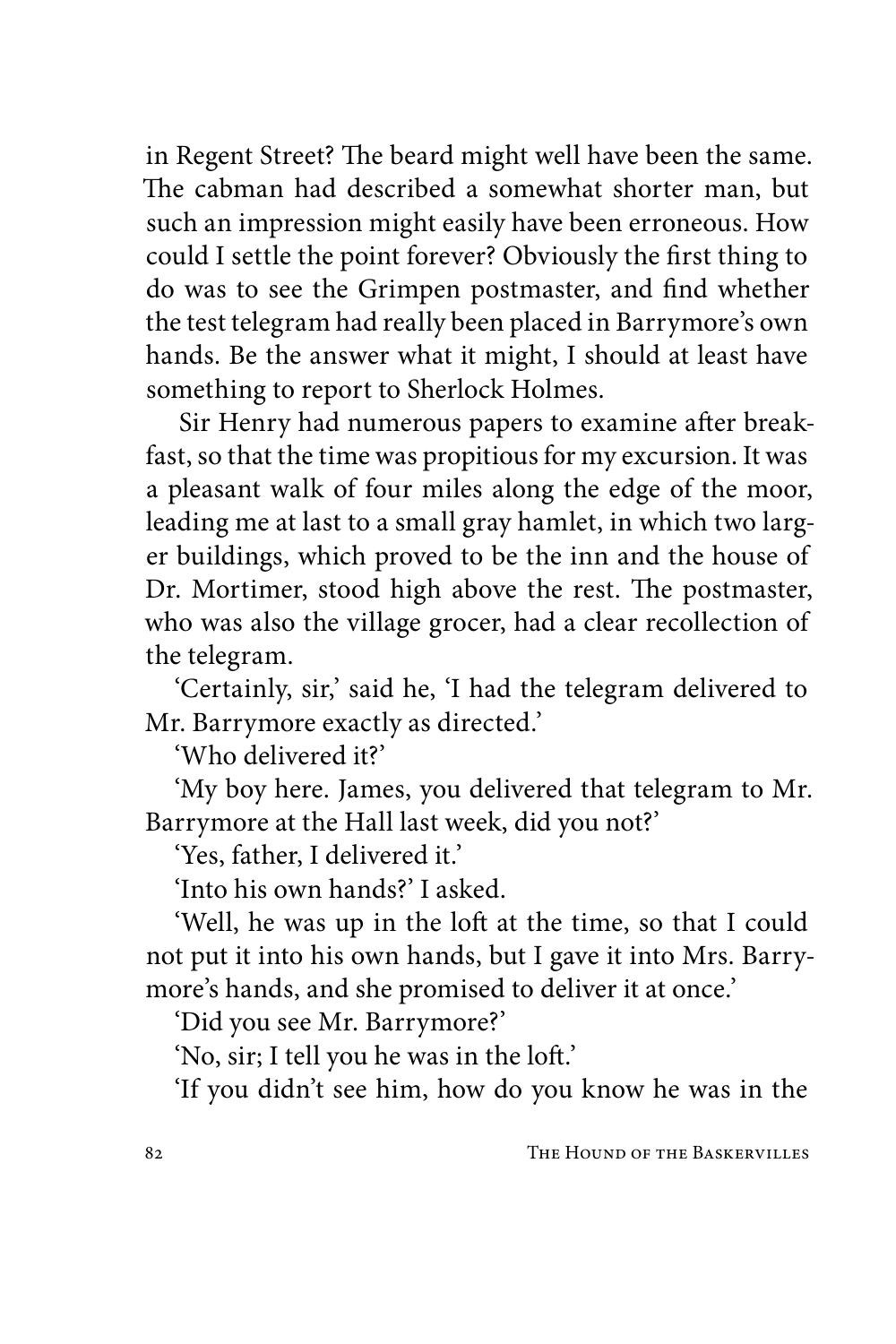$lnft$ ?

'Well, surely his own wife ought to know where he is,' said the postmaster testily. 'Didn't he get the telegram? If there is any mistake it is for Mr. Barrymore himself to complain.'

It seemed hopeless to pursue the inquiry any farther, but it was clear that in spite of Holmes's ruse we had no proof that Barrymore had not been in London all the time. Suppose that it were so—suppose that the same man had been the last who had seen Sir Charles alive, and the first to dog the new heir when he returned to England. What then? Was he the agent of others or had he some sinister design of his own? What interest could he have in persecuting the Baskerville family? I thought of the strange warning clipped out of the leading article of the Times. Was that his work or was it possibly the doing of someone who was bent upon counteracting his schemes? The only conceivable motive was that which had been suggested by Sir Henry, that if the family could be scared away a comfortable and permanent home would be secured for the Barrymores. But surely such an explanation as that would be quite inadequate to account for the deep and subtle scheming which seemed to be weaving an invisible net round the young baronet. Holmes himself had said that no more complex case had come to him in all the long series of his sensational investigations. I prayed, as I walked back along the gray, lonely road, that my friend might soon be freed from his preoccupations and able to come down to take this heavy burden of responsibility from my shoulders.

Suddenly my thoughts were interrupted by the sound of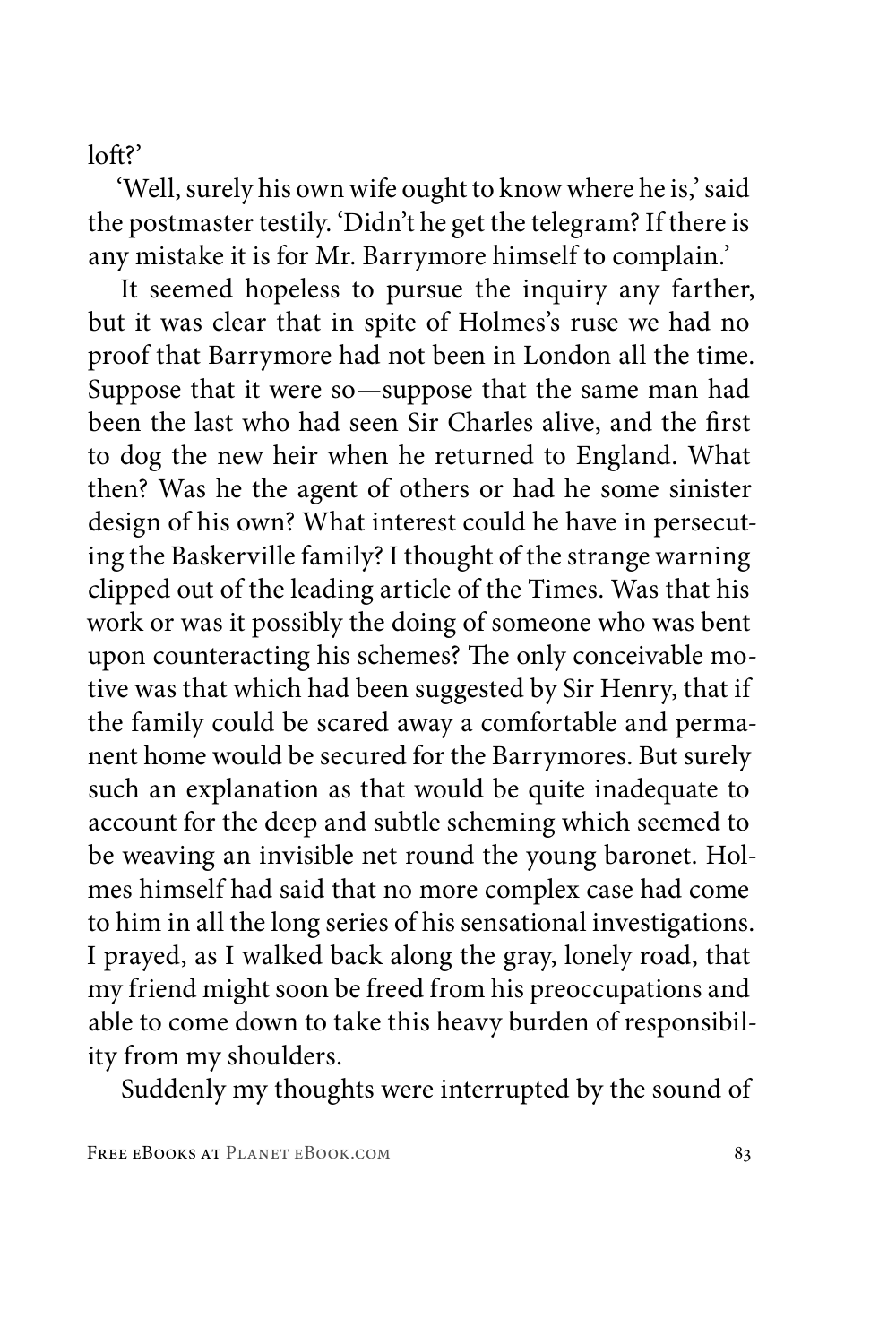running feet behind me and by a voice which called me by name. I turned, expecting to see Dr. Mortimer, but to my surprise it was a stranger who was pursuing me. He was a small, slim, clean-shaven, prim-faced man, flaxen-haired and lean-jawed, between thirty and forty years of age, dressed in a gray suit and wearing a straw hat. A tin box for botanical specimens hung over his shoulder and he carried a green butterfly-net in one of his hands.

'You will, I am sure, excuse my presumption, Dr. Watson,' said he, as he came panting up to where I stood. 'Here on the moor we are homely folk and do not wait for formal introductions. You may possibly have heard my name from our mutual friend, Mortimer. I am Stapleton, of Merripit  $H_{OUE}$ <sup> $,$ </sup>

'Your net and box would have told me as much,' said I, 'for I knew that Mr. Stapleton was a naturalist. But how did you know me?'

'I have been calling on Mortimer, and he pointed you out to me from the window of his surgery as you passed. As our road lay the same way I thought that I would overtake you and introduce myself. I trust that Sir Henry is none the worse for his journey?'

'He is very well, thank you.'

'We were all rather afraid that after the sad death of Sir Charles the new baronet might refuse to live here. It is asking much of a wealthy man to come down and bury himself in a place of this kind, but I need not tell you that it means a very great deal to the country-side. Sir Henry has, I suppose, no superstitious fears in the matter?'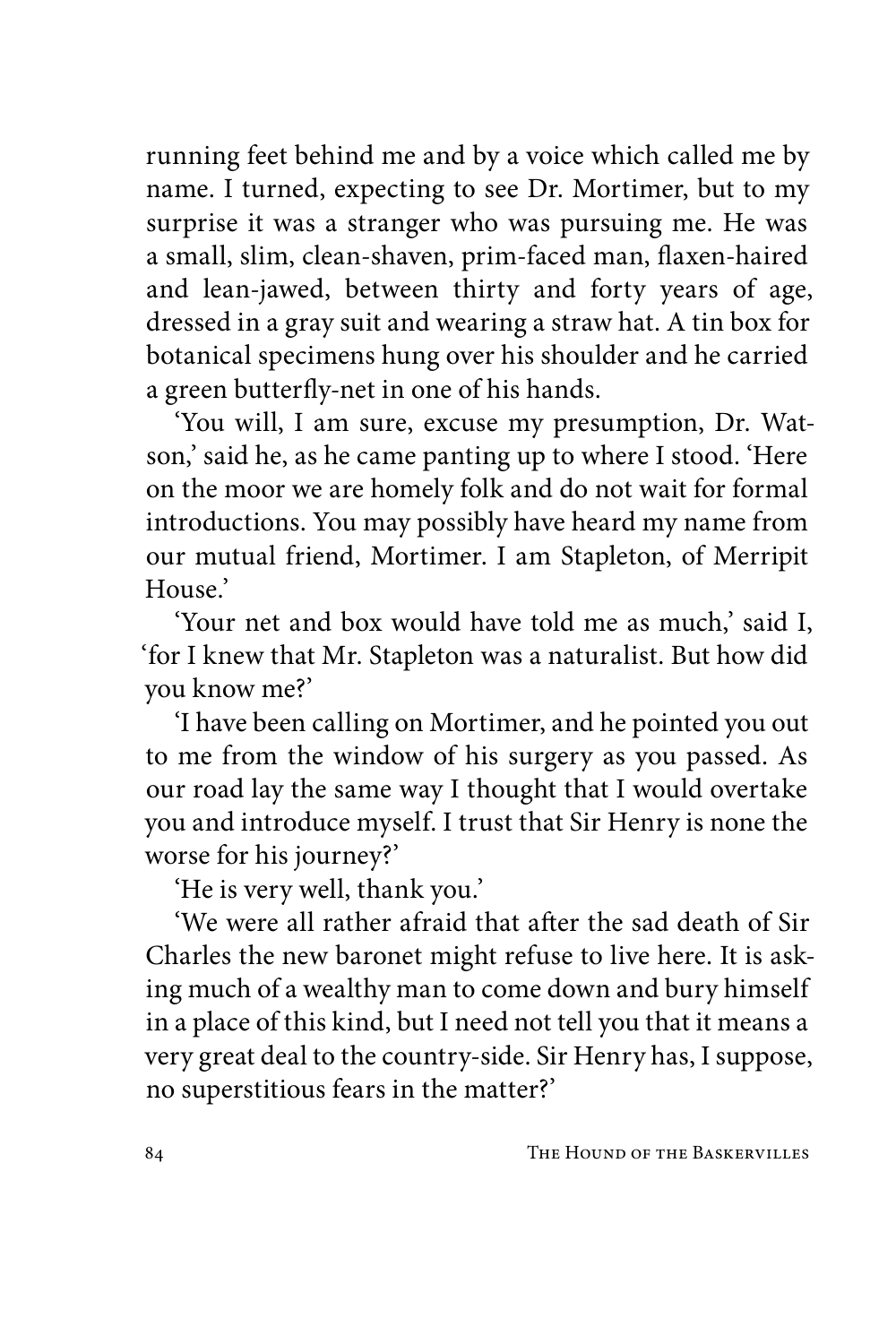'I do not think that it is likely.'

'Of course you know the legend of the fiend dog which haunts the family?'

'I have heard it.'

'It is extraordinary how credulous the peasants are about here! Any number of them are ready to swear that they have seen such a creature upon the moor.' He spoke with a smile, but I seemed to read in his eyes that he took the matter more seriously. 'The story took a great hold upon the imagination of Sir Charles, and I have no doubt that it led to his tragic end.'

'But how?'

'His nerves were so worked up that the appearance of any dog might have had a fatal effect upon his diseased heart. I fancy that he really did see something of the kind upon that last night in the Yew Alley. I feared that some disaster might occur, for I was very fond of the old man, and I knew that his heart was weak.'

'How did you know that?'

'My friend Mortimer told me.'

'You think, then, that some dog pursued Sir Charles, and that he died of fright in consequence?'

'Have you any better explanation?'

'I have not come to any conclusion.'

'Has Mr. Sherlock Holmes?'

The words took away my breath for an instant, but a glance at the placid face and steadfast eyes of my companion showed that no surprise was intended.

'It is useless for us to pretend that we do not know you,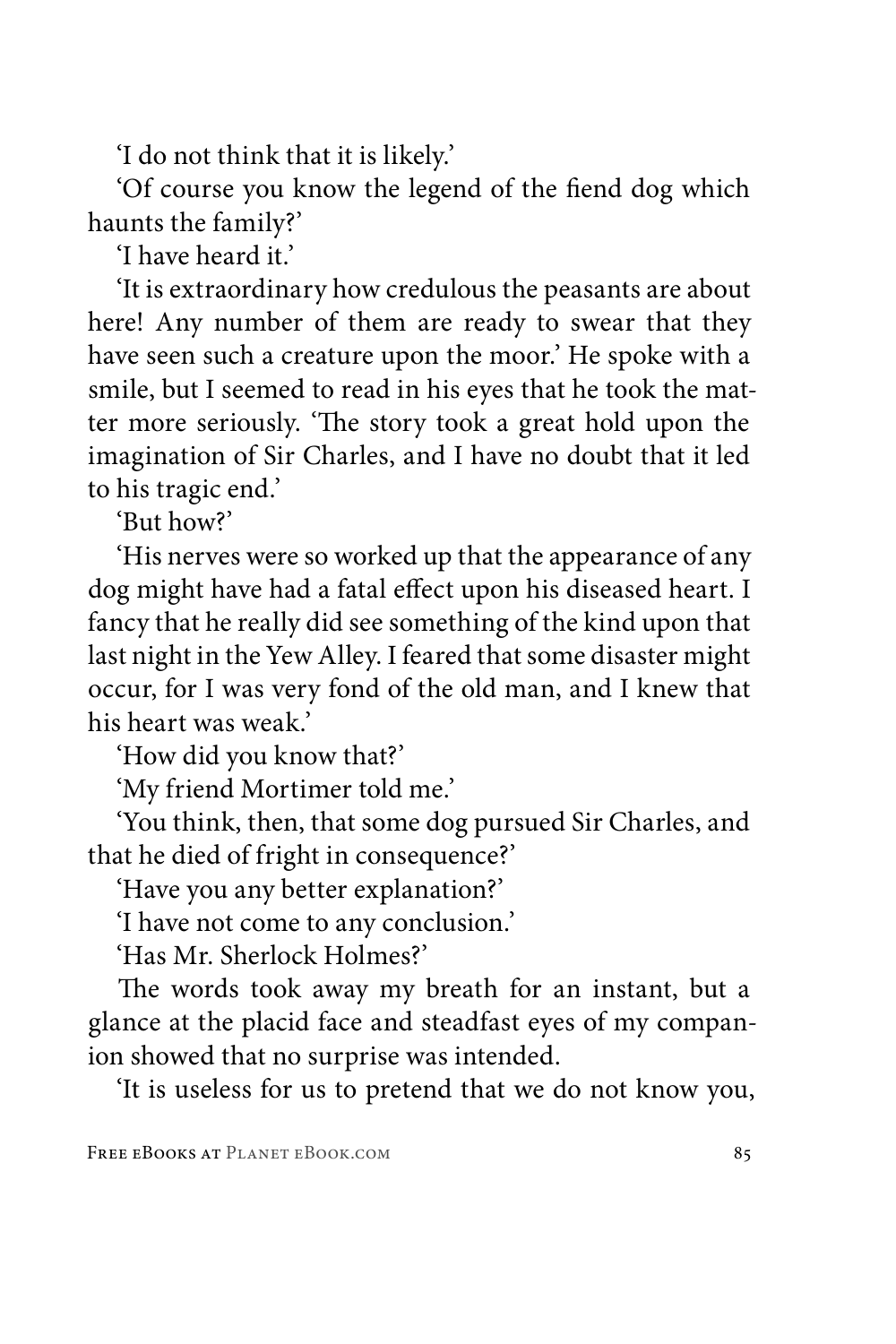Dr. Watson,' said he. 'The records of your detective have reached us here, and you could not celebrate him without being known yourself. When Mortimer told me your name he could not deny your identity. If you are here, then it follows that Mr. Sherlock Holmes is interesting himself in the matter, and I am naturally curious to know what view he may take.'

'I am afraid that I cannot answer that question.'

'May I ask if he is going to honour us with a visit himself?'

'He cannot leave town at present. He has other cases which engage his attention.'

'What a pity! He might throw some light on that which is so dark to us. But as to your own researches, if there is any possible way in which I can be of service to you I trust that you will command me. If I had any indication of the nature of your suspicions or how you propose to investigate the case, I might perhaps even now give you some aid or advice.'

'I assure you that I am simply here upon a visit to my friend, Sir Henry, and that I need no help of any kind.'

'Excellent!' said Stapleton. 'You are perfectly right to be wary and discreet. I am justly reproved for what I feel was an unjustifiable intrusion, and I promise you that I will not mention the matter again.'

We had come to a point where a narrow grassy path struck off from the road and wound away across the moor. A steep, boulder-sprinkled hill lay upon the right which had in bygone days been cut into a granite quarry. The face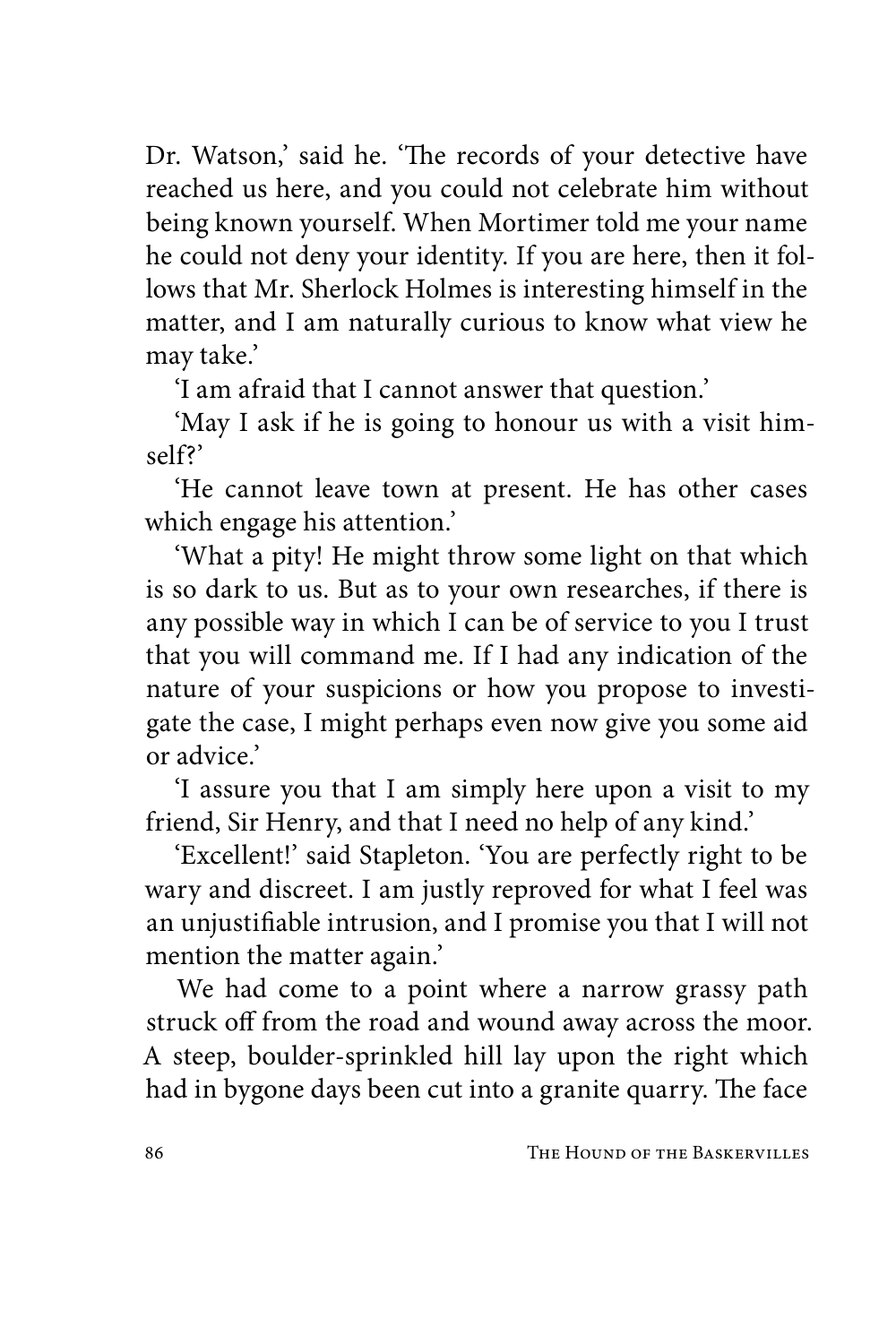which was turned towards us formed a dark cliff, with ferns and brambles growing in its niches. From over a distant rise there floated a gray plume of smoke.

'A moderate walk along this moor-path brings us to Merripit House,' said he. 'Perhaps you will spare an hour that I may have the pleasure of introducing you to my sister.'

My first thought was that I should be by Sir Henry's side. But then I remembered the pile of papers and bills with which his study table was littered. It was certain that I could not help with those. And Holmes had expressly said that I should study the neighbours upon the moor. I accepted Stapleton's invitation, and we turned together down the path.

'It is a wonderful place, the moor,' said he, looking round over the undulating downs, long green rollers, with crests of jagged granite foaming up into fantastic surges. 'You never tire of the moor. You cannot think the wonderful secrets which it contains. It is so vast, and so barren, and so mysterious.'

'You know it well, then?'

'I have only been here two years. The residents would call me a newcomer. We came shortly after Sir Charles settled. But my tastes led me to explore every part of the country round, and I should think that there are few men who know it better than I do.'

'Is it hard to know?'

'Very hard. You see, for example, this great plain to the north here with the queer hills breaking out of it. Do you observe anything remarkable about that?'

'It would be a rare place for a gallop.'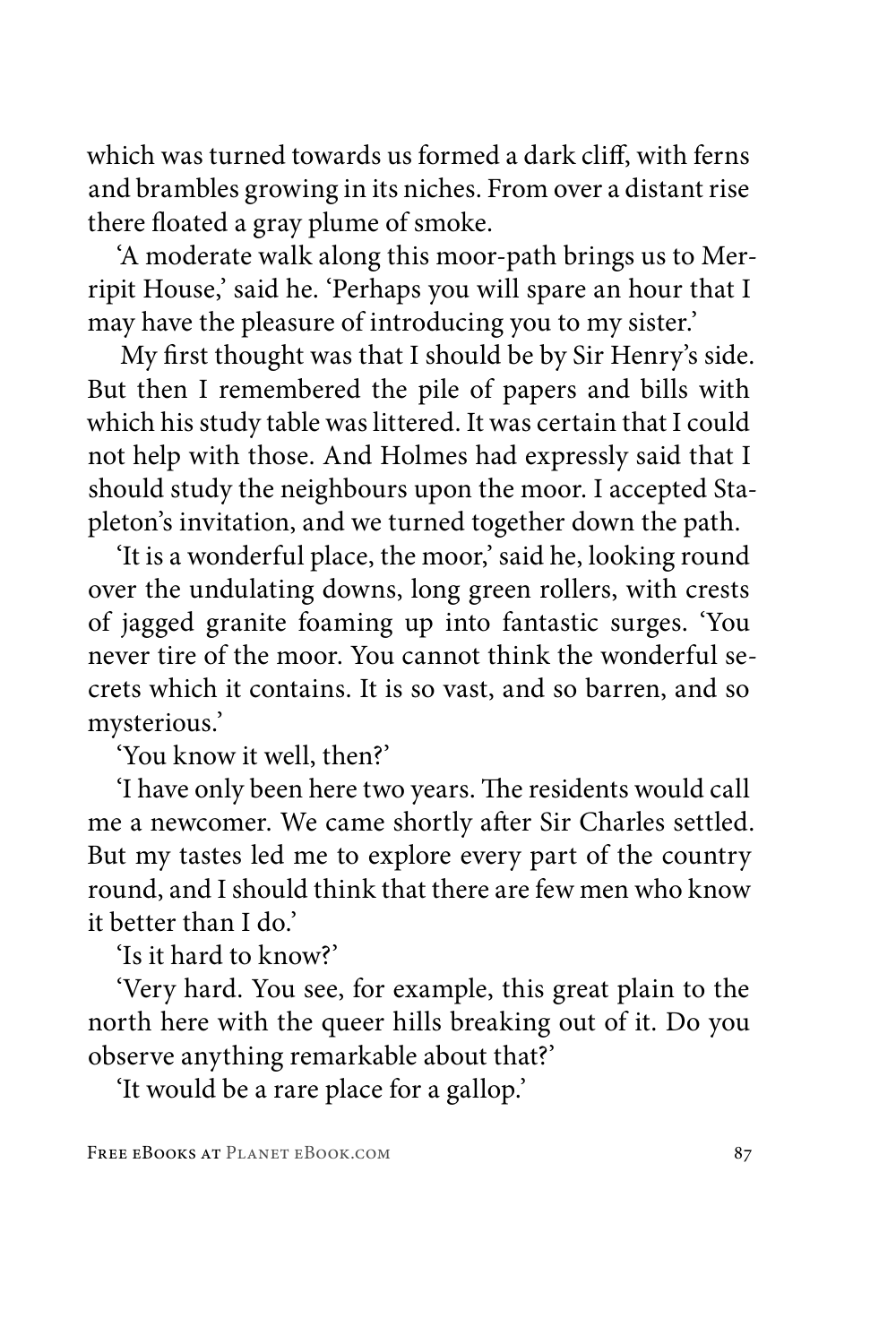'You would naturally think so and the thought has cost several their lives before now. You notice those bright green spots scattered thickly over it?'

'Yes, they seem more fertile than the rest.'

Stapleton laughed.

'That is the great Grimpen Mire,' said he. 'A false step yonder means death to man or beast. Only yesterday I saw one of the moor ponies wander into it. He never came out. I saw his head for quite a long time craning out of the boghole, but it sucked him down at last. Even in dry seasons it is a danger to cross it, but after these autumn rains it is an awful place. And yet I can find my way to the very heart of it and return alive. By George, there is another of those miserable ponies!'

Something brown was rolling and tossing among the green sedges. Then a long, agonized, writhing neck shot upward and a dreadful cry echoed over the moor. It turned me cold with horror, but my companion's nerves seemed to be stronger than mine.

'It's gone!' said he. 'The mire has him. Two in two days, and many more, perhaps, for they get in the way of going there in the dry weather, and never know the difference until the mire has them in its clutches. It's a bad place, the great Grimpen Mire.'

'And you say you can penetrate it?'

'Yes, there are one or two paths which a very active man can take. I have found them out.'

'But why should you wish to go into so horrible a place?'

'Well, you see the hills beyond? They are really islands cut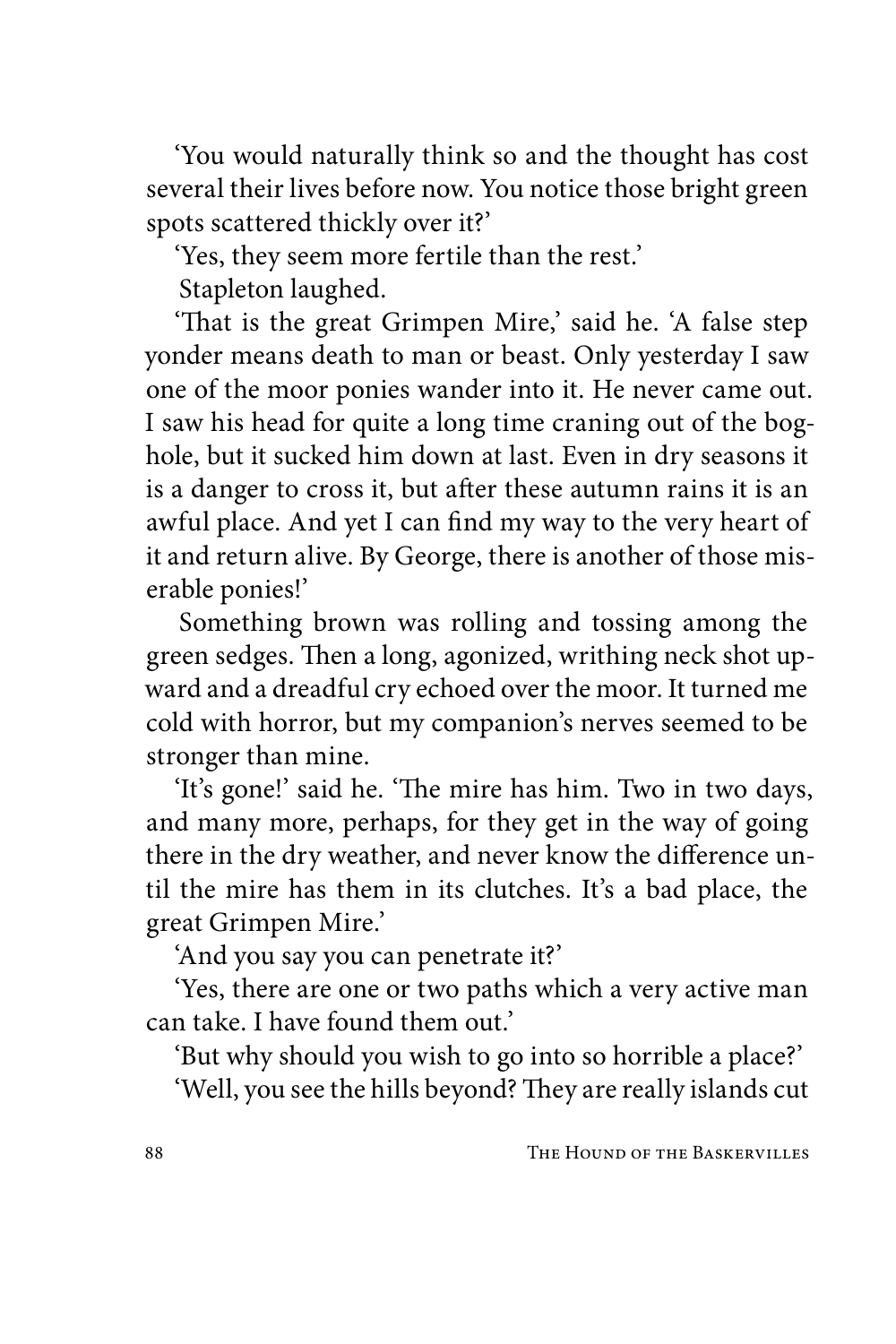off on all sides by the impassable mire, which has crawled round them in the course of years. That is where the rare plants and the butterflies are, if you have the wit to reach them.'

'I shall try my luck some day.'

He looked at me with a surprised face.

'For God's sake put such an idea out of your mind,' said he. 'Your blood would be upon my head. I assure you that there would not be the least chance of your coming back alive. It is only by remembering certain complex landmarks that I am able to do it.'

'Halloa!' I cried. 'What is that?'

A long, low moan, indescribably sad, swept over the moor. It filled the whole air, and yet it was impossible to say whence it came. From a dull murmur it swelled into a deep roar, and then sank back into a melancholy, throbbing murmur once again. Stapleton looked at me with a curious expression in his face.

'Queer place, the moor!' said he.

'But what is it?'

'The peasants say it is the Hound of the Baskervilles calling for its prey. I've heard it once or twice before, but never quite so loud.'

I looked round, with a chill of fear in my heart, at the huge swelling plain, mottled with the green patches of rushes. Nothing stirred over the vast expanse save a pair of ravens, which croaked loudly from a tor behind us.

'You are an educated man. You don't believe such nonsense as that?' said I. 'What do you think is the cause of so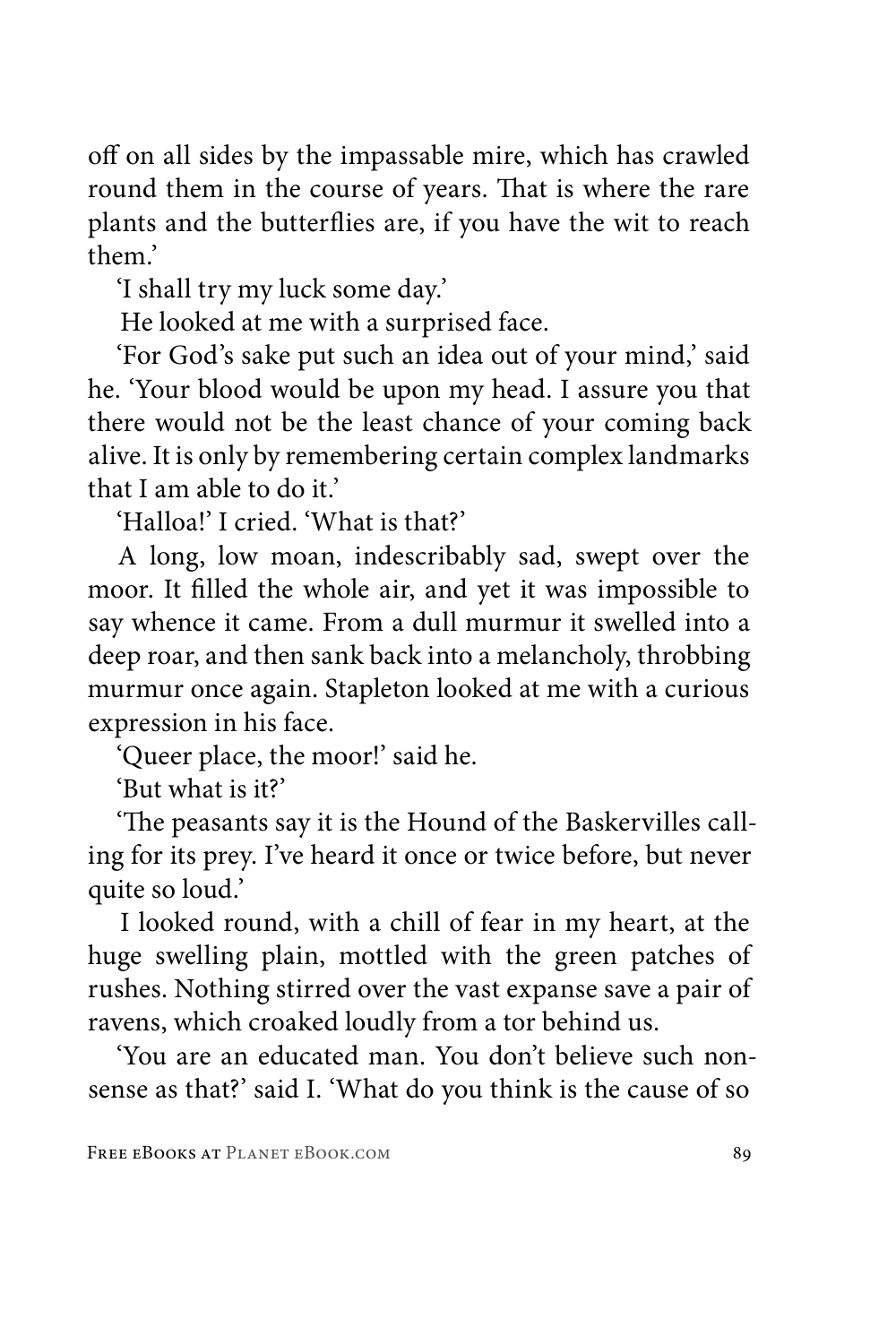strange a sound?'

'Bogs make queer noises sometimes. It's the mud settling, or the water rising, or something.'

'No, no, that was a living voice.'

'Well, perhaps it was. Did you ever hear a bittern booming?'

'No, I never did.'

'It's a very rare bird—practically extinct—in England now, but all things are possible upon the moor. Yes, I should not be surprised to learn that what we have heard is the cry of the last of the bitterns.'

'It's the weirdest, strangest thing that ever I heard in my life<sup>'</sup>

'Yes, it's rather an uncanny place altogether. Look at the hillside yonder. What do you make of those?'

The whole steep slope was covered with gray circular rings of stone, a score of them at least.

'What are they? Sheep-pens?'

'No, they are the homes of our worthy ancestors. Prehistoric man lived thickly on the moor, and as no one in particular has lived there since, we find all his little arrangements exactly as he left them. These are his wigwams with the roofs off. You can even see his hearth and his couch if you have the curiosity to go inside.

'But it is quite a town. When was it inhabited?'

'Neolithic man—no date.'

'What did he do?'

'He grazed his cattle on these slopes, and he learned to dig for tin when the bronze sword began to supersede the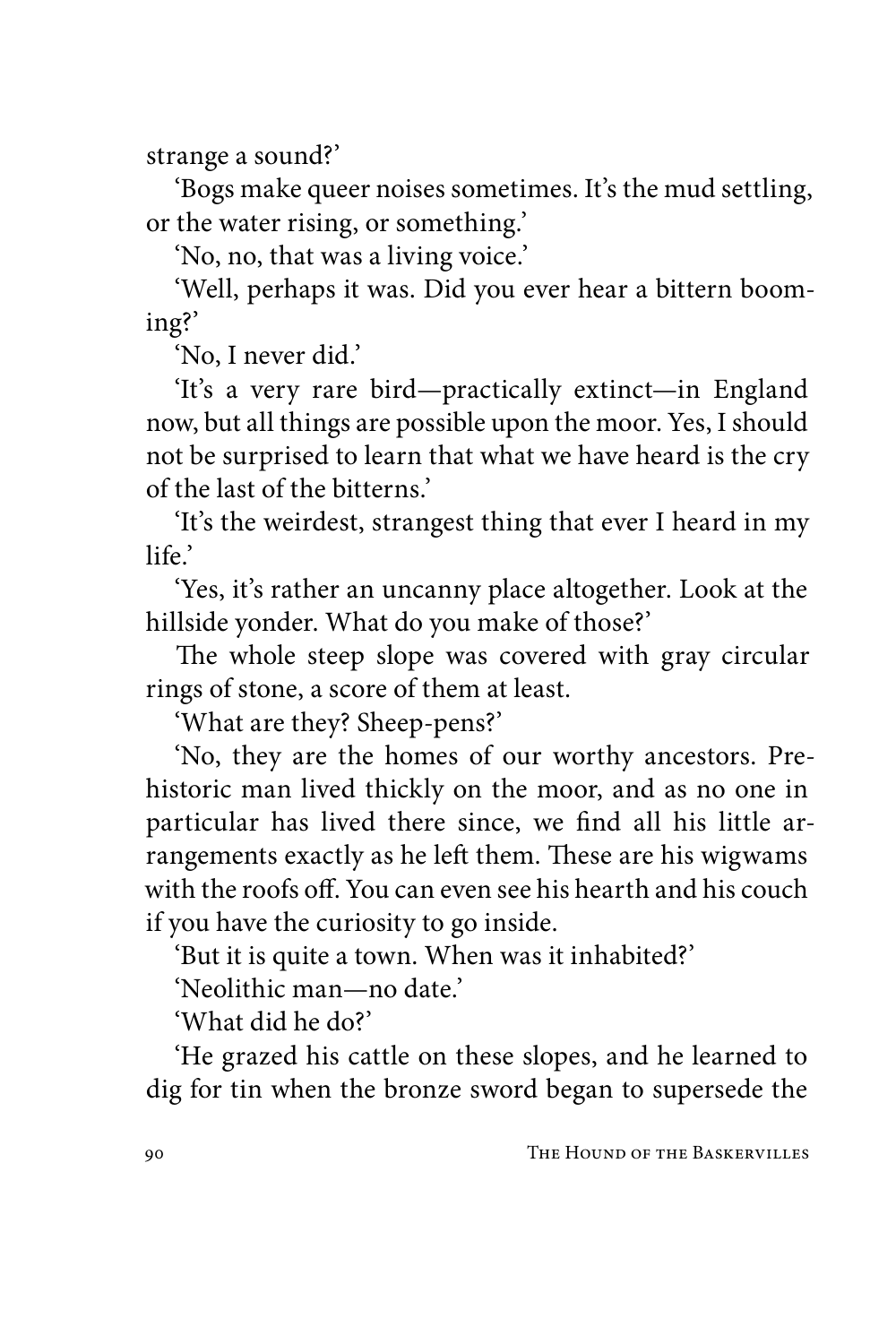stone axe. Look at the great trench in the opposite hill. That is his mark. Yes, you will find some very singular points about the moor, Dr. Watson. Oh, excuse me an instant! It is surely Cyclopides.'

A small fly or moth had fluttered across our path, and in an instant Stapleton was rushing with extraordinary energy and speed in pursuit of it. To my dismay the creature flew straight for the great mire, and my acquaintance never paused for an instant, bounding from tuft to tuft behind it, his green net waving in the air. His gray clothes and jerky, zigzag, irregular progress made him not unlike some huge moth himself. I was standing watching his pursuit with a mixture of admiration for his extraordinary activity and fear lest he should lose his footing in the treacherous mire, when I heard the sound of steps, and turning round found a woman near me upon the path. She had come from the direction in which the plume of smoke indicated the position of Merripit House, but the dip of the moor had hid her until she was quite close.

I could not doubt that this was the Miss Stapleton of whom I had been told, since ladies of any sort must be few upon the moor, and I remembered that I had heard someone describe her as being a beauty. The woman who approached me was certainly that, and of a most uncommon type. There could not have been a greater contrast between brother and sister, for Stapleton was neutral tinted, with light hair and gray eyes, while she was darker than any brunette whom I have seen in England—slim, elegant, and tall. She had a proud, finely cut face, so regular that it might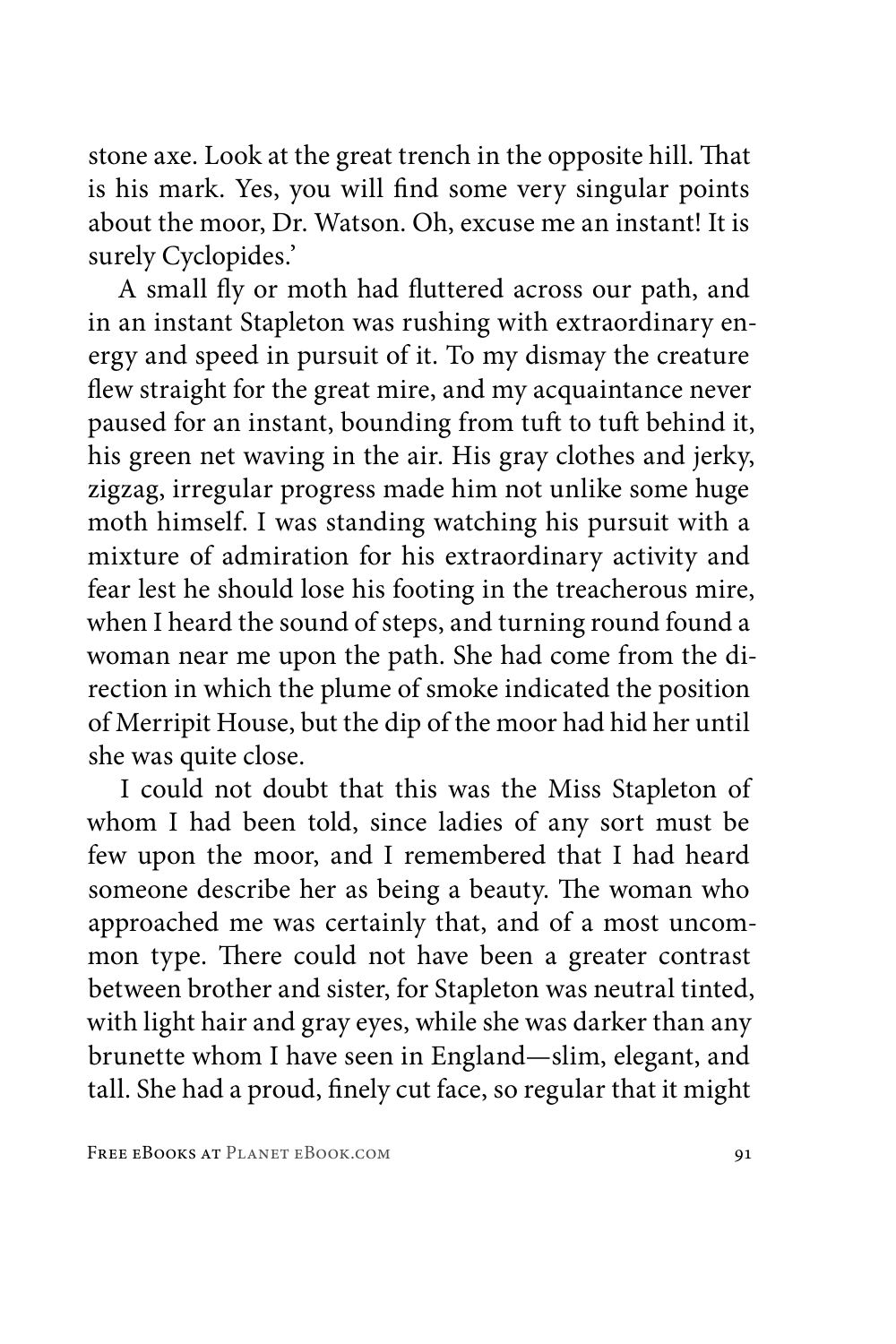have seemed impassive were it not for the sensitive mouth and the beautiful dark, eager eyes. With her perfect figure and elegant dress she was, indeed, a strange apparition upon a lonely moorland path. Her eyes were on her brother as I turned, and then she quickened her pace towards me. I had raised my hat and was about to make some explanatory remark, when her own words turned all my thoughts into a new channel.

'Go back!' she said. 'Go straight back to London, instantly.'

I could only stare at her in stupid surprise. Her eyes blazed at me, and she tapped the ground impatiently with her foot.

'Why should I go back?' I asked.

'I cannot explain.' She spoke in a low, eager voice, with a curious lisp in her utterance. 'But for God's sake do what I ask you. Go back and never set foot upon the moor again.'

'But I have only just come.'

'Man, man!' she cried. 'Can you not tell when a warning is for your own good? Go back to London! Start to-night! Get away from this place at all costs! Hush, my brother is coming! Not a word of what I have said. Would you mind getting that orchid for me among the mares-tails yonder? We are very rich in orchids on the moor, though, of course, you are rather late to see the beauties of the place.'

Stapleton had abandoned the chase and came back to us breathing hard and flushed with his exertions.

'Halloa, Beryl!' said he, and it seemed to me that the tone of his greeting was not altogether a cordial one.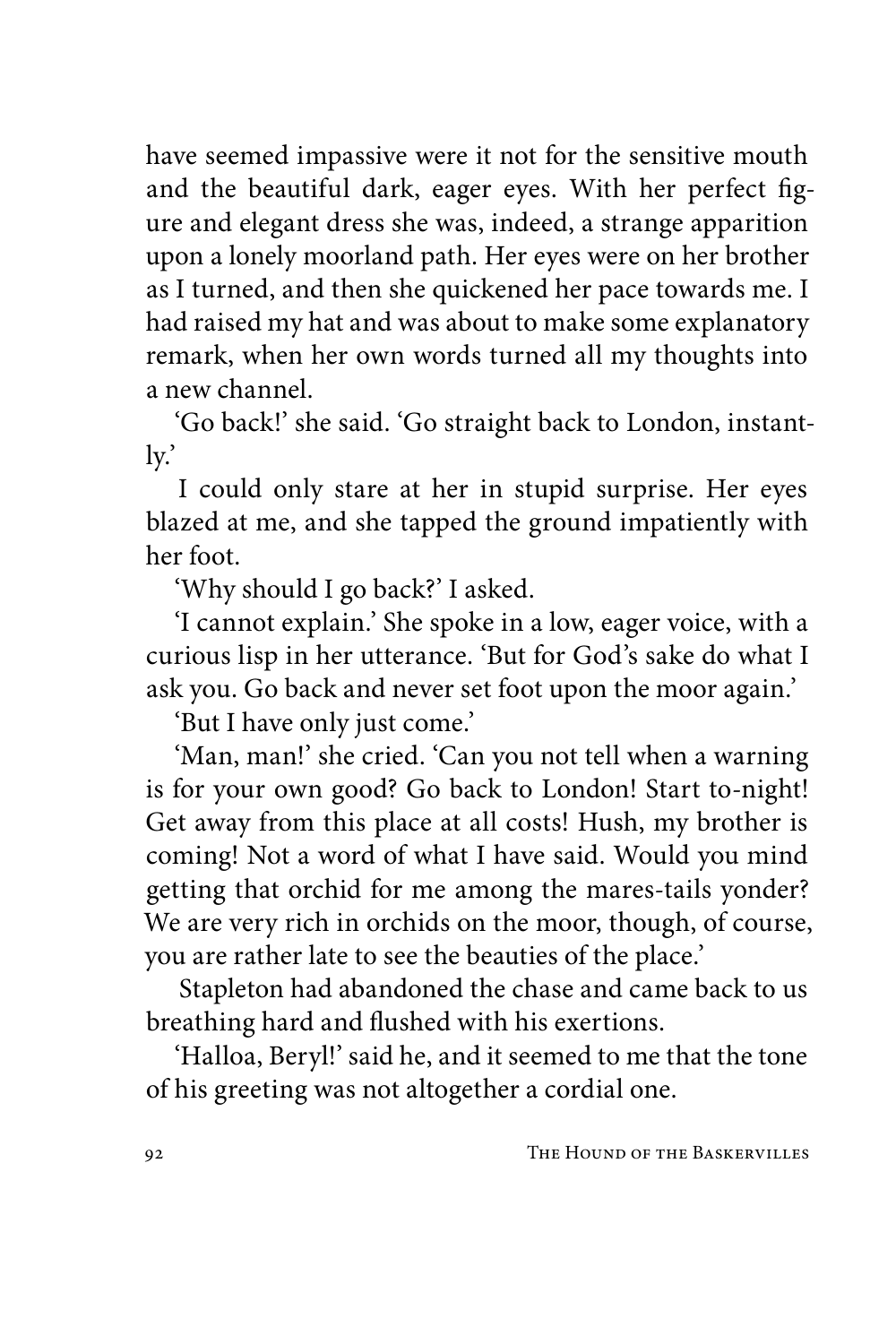'Well, Jack, you are very hot.'

'Yes, I was chasing a Cyclopides. He is very rare and seldom found in the late autumn. What a pity that I should have missed him!' He spoke unconcernedly, but his small light eyes glanced incessantly from the girl to me.

'You have introduced yourselves, I can see.'

'Yes. I was telling Sir Henry that it was rather late for him to see the true beauties of the moor.'

'Why, who do you think this is?'

'I imagine that it must be Sir Henry Baskerville.'

'No, no,' said I. 'Only a humble commoner, but his friend. My name is Dr. Watson.'

A flush of vexation passed over her expressive face. 'We have been talking at cross purposes,' said she.

'Why, you had not very much time for talk,' her brother remarked with the same questioning eyes.

'I talked as if Dr. Watson were a resident instead of being merely a visitor,' said she. 'It cannot much matter to him whether it is early or late for the orchids. But you will come on, will you not, and see Merripit House?'

A short walk brought us to it, a bleak moorland house, once the farm of some grazier in the old prosperous days, but now put into repair and turned into a modern dwelling. An orchard surrounded it, but the trees, as is usual upon the moor, were stunted and nipped, and the effect of the whole place was mean and melancholy. We were admitted by a strange, wizened, rusty-coated old manservant, who seemed in keeping with the house. Inside, however, there were large rooms furnished with an elegance in which I seemed to rec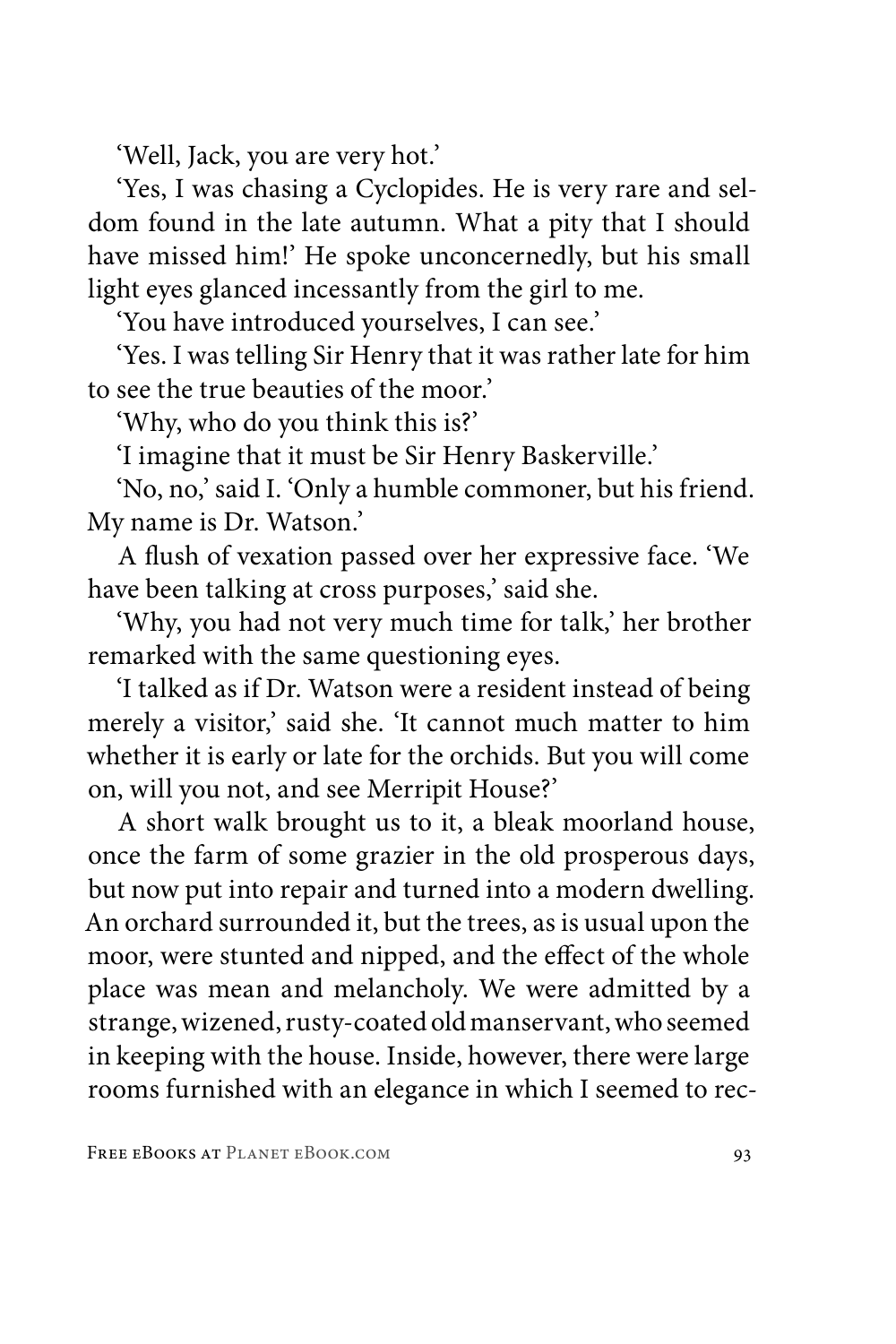ognize the taste of the lady. As I looked from their windows at the interminable granite-flecked moor rolling unbroken to the farthest horizon I could not but marvel at what could have brought this highly educated man and this beautiful woman to live in such a place.

'Queer spot to choose, is it not?' said he as if in answer to my thought. 'And yet we manage to make ourselves fairly happy, do we not, Beryl?'

'Quite happy,' said she, but there was no ring of conviction in her words.

'I had a school,' said Stapleton. 'It was in the north country. The work to a man of my temperament was mechanical and uninteresting, but the privilege of living with youth, of helping to mould those young minds, and of impressing them with one's own character and ideals, was very dear to me. However, the fates were against us. A serious epidemic broke out in the school and three of the boys died. It never recovered from the blow, and much of my capital was irretrievably swallowed up. And yet, if it were not for the loss of the charming companionship of the boys, I could rejoice over my own misfortune, for, with my strong tastes for botany and zoology, I find an unlimited field of work here, and my sister is as devoted to Nature as I am. All this, Dr. Watson, has been brought upon your head by your expression as you surveyed the moor out of our window.'

'It certainly did cross my mind that it might be a little dull—less for you, perhaps, than for your sister.'

'No, no, I am never dull,' said she, quickly.

'We have books, we have our studies, and we have inter-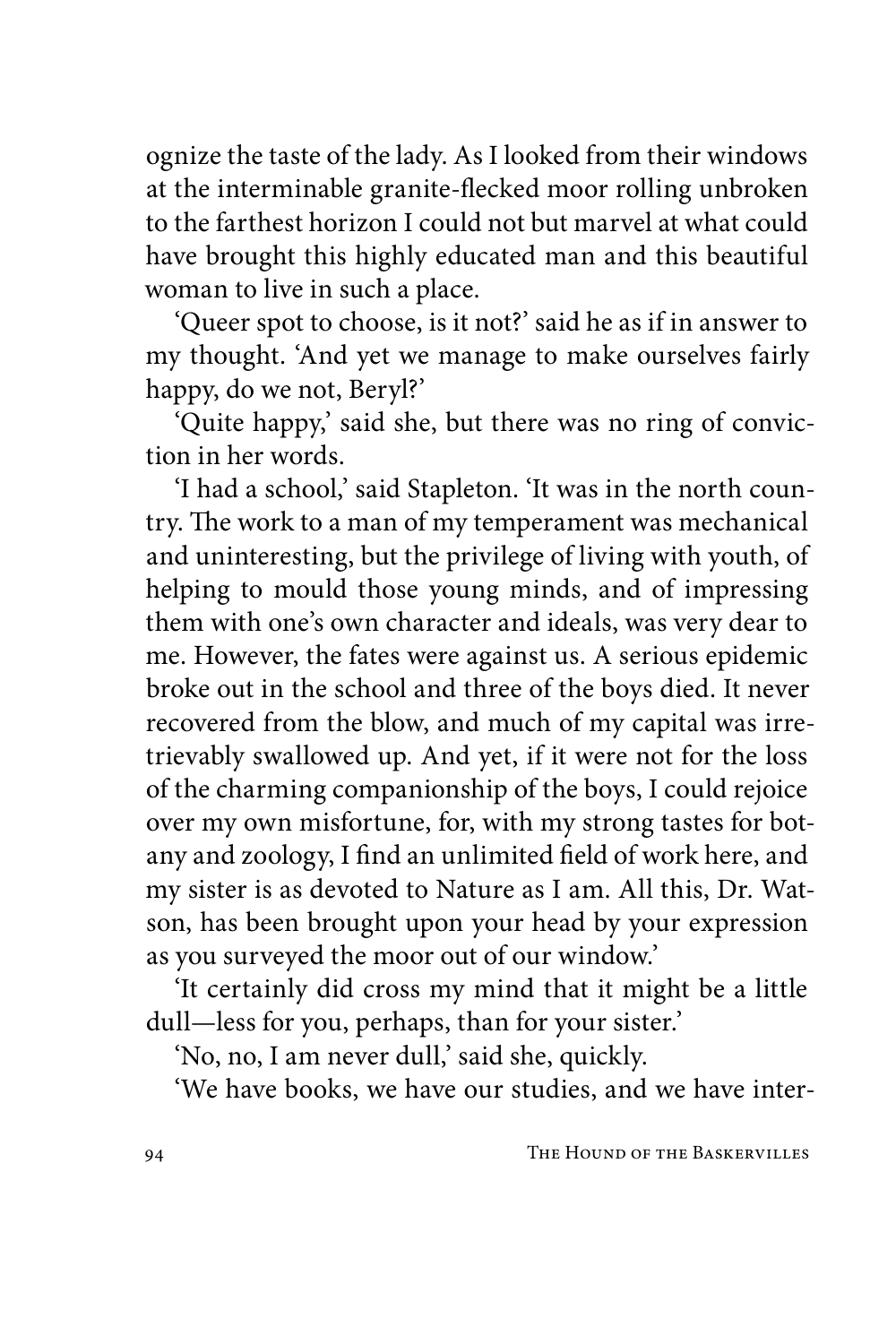esting neighbours. Dr. Mortimer is a most learned man in his own line. Poor Sir Charles was also an admirable companion. We knew him well, and miss him more than I can tell. Do you think that I should intrude if I were to call this afternoon and make the acquaintance of Sir Henry?'

'I am sure that he would be delighted.'

'Then perhaps you would mention that I propose to do so. We may in our humble way do something to make things more easy for him until he becomes accustomed to his new surroundings. Will you come upstairs, Dr. Watson, and inspect my collection of Lepidoptera? I think it is the most complete one in the south-west of England. By the time that you have looked through them lunch will be almost ready.'

But I was eager to get back to my charge. The melancholy of the moor, the death of the unfortunate pony, the weird sound which had been associated with the grim legend of the Baskervilles, all these things tinged my thoughts with sadness. Then on the top of these more or less vague impressions there had come the definite and distinct warning of Miss Stapleton, delivered with such intense earnestness that I could not doubt that some grave and deep reason lay behind it. I resisted all pressure to stay for lunch, and I set off at once upon my return journey, taking the grass-grown path by which we had come.

It seems, however, that there must have been some short cut for those who knew it, for before I had reached the road I was astounded to see Miss Stapleton sitting upon a rock by the side of the track. Her face was beautifully flushed with her exertions, and she held her hand to her side.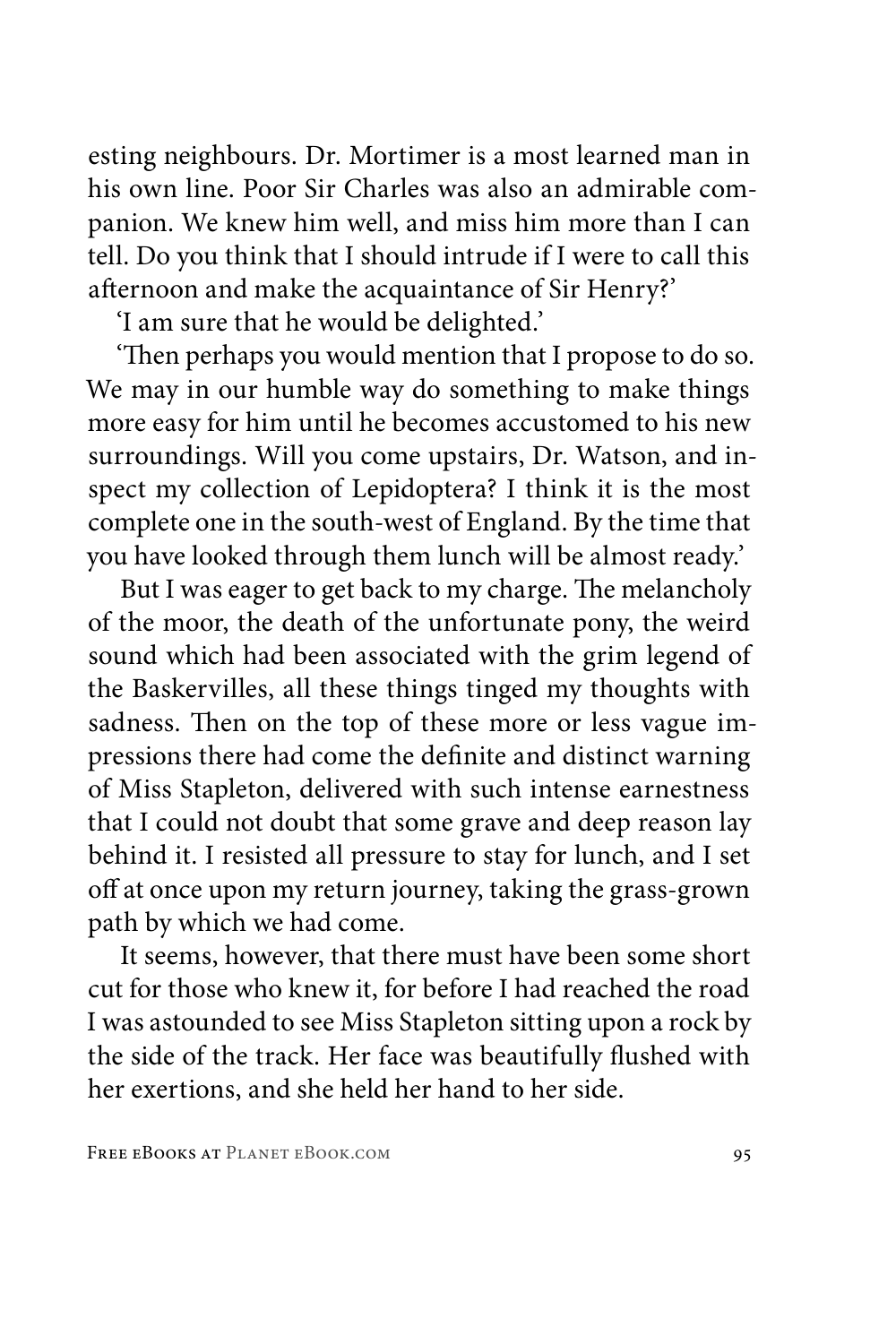'I have run all the way in order to cut you off, Dr. Watson,' said she. 'I had not even time to put on my hat. I must not stop, or my brother may miss me. I wanted to say to you how sorry I am about the stupid mistake I made in thinking that you were Sir Henry. Please forget the words I said, which have no application whatever to you.'

'But I can't forget them, Miss Stapleton,' said I. 'I am Sir Henry's friend, and his welfare is a very close concern of mine. Tell me why it was that you were so eager that Sir Henry should return to London.'

'A woman's whim, Dr. Watson. When you know me better you will understand that I cannot always give reasons for what I say or do.'

'No, no. I remember the thrill in your voice. I remember the look in your eyes. Please, please, be frank with me, Miss Stapleton, for ever since I have been here I have been conscious of shadows all round me. Life has become like that great Grimpen Mire, with little green patches everywhere into which one may sink and with no guide to point the track. Tell me then what it was that you meant, and I will promise to convey your warning to Sir Henry.'

An expression of irresolution passed for an instant over her face, but her eyes had hardened again when she answered me.

'You make too much of it, Dr. Watson,' said she. 'My brother and I were very much shocked by the death of Sir Charles. We knew him very intimately, for his favourite walk was over the moor to our house. He was deeply impressed with the curse which hung over the family, and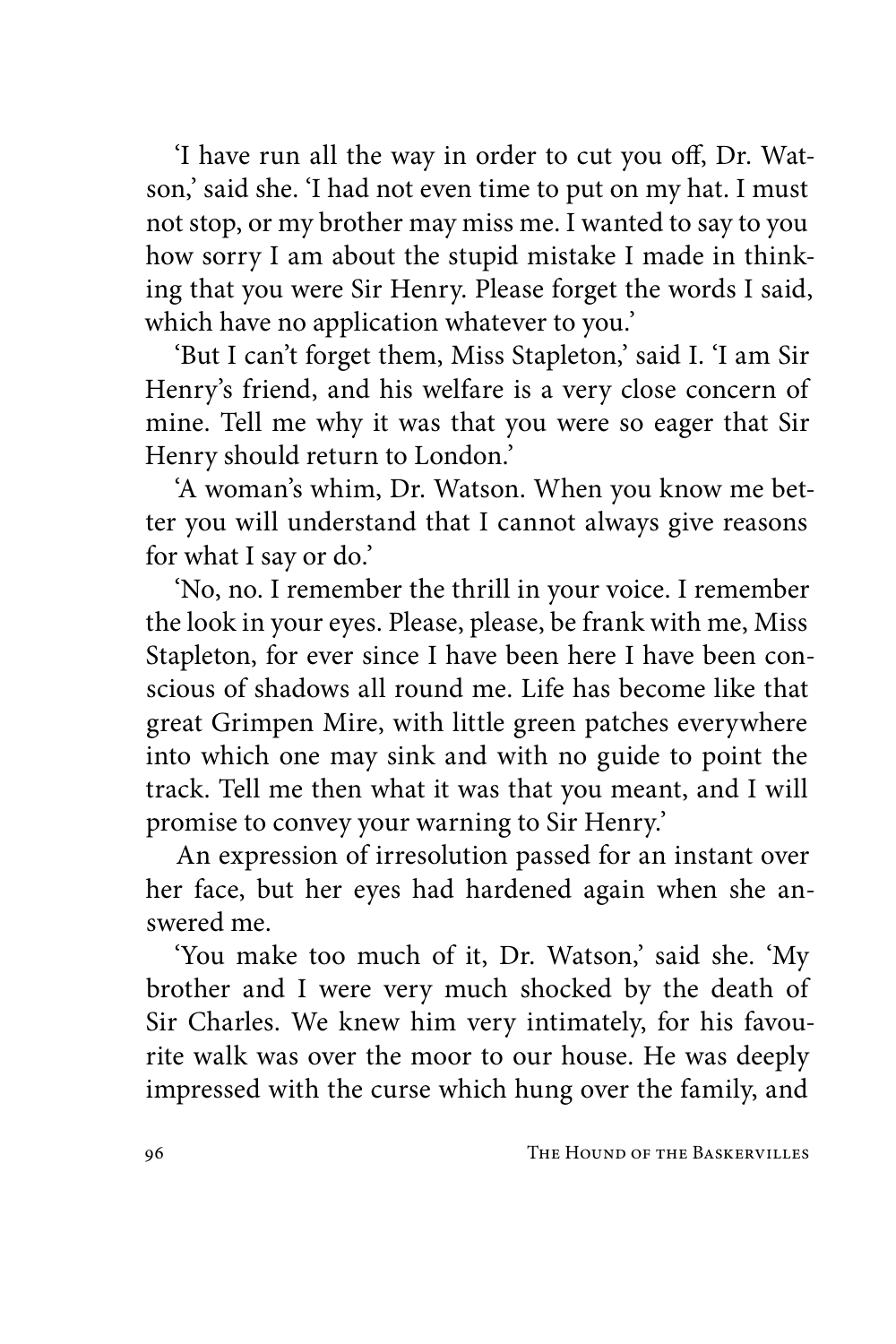when this tragedy came I naturally felt that there must be some grounds for the fears which he had expressed. I was distressed therefore when another member of the family came down to live here, and I felt that he should be warned of the danger which he will run. That was all which I intended to convey.

'But what is the danger?'

'You know the story of the hound?'

'I do not believe in such nonsense.'

'But I do. If you have any influence with Sir Henry, take him away from a place which has always been fatal to his family. The world is wide. Why should he wish to live at the place of danger?'

'Because it is the place of danger. That is Sir Henry's nature. I fear that unless you can give me some more definite information than this it would be impossible to get him to move<sup>'</sup>

'I cannot say anything definite, for I do not know anything definite.'

'I would ask you one more question, Miss Stapleton. If you meant no more than this when you first spoke to me, why should you not wish your brother to overhear what you said? There is nothing to which he, or anyone else, could object.'

'My brother is very anxious to have the Hall inhabited, for he thinks it is for the good of the poor folk upon the moor. He would be very angry if he knew that I have said anything which might induce Sir Henry to go away. But I have done my duty now and I will say no more. I must get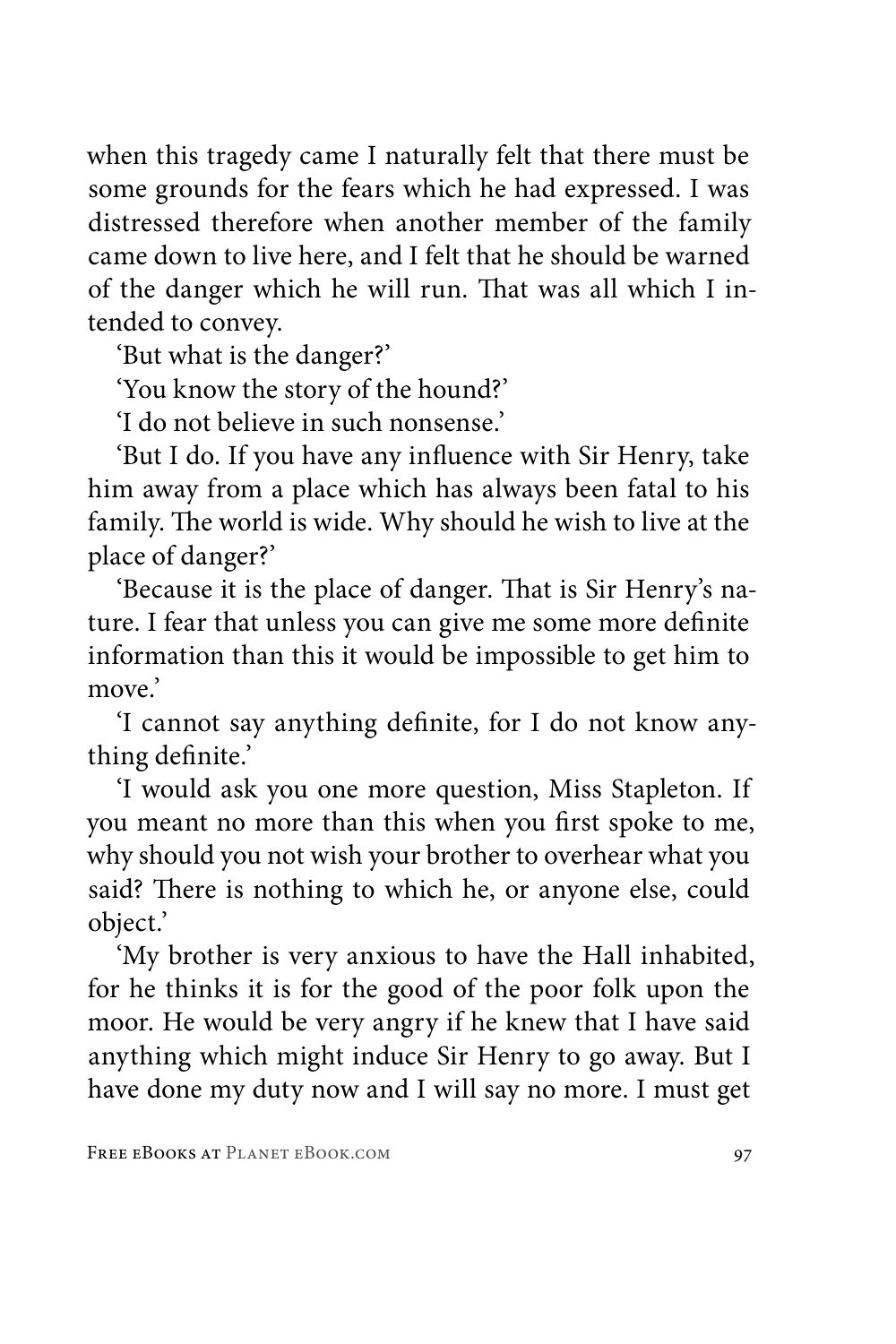back, or he will miss me and suspect that I have seen you. Good-bye!' She turned and had disappeared in a few minutes among the scattered boulders, while I, with my soul full of vague fears, pursued my way to Baskerville Hall.

98 THE HOUND OF THE BASKERVILLES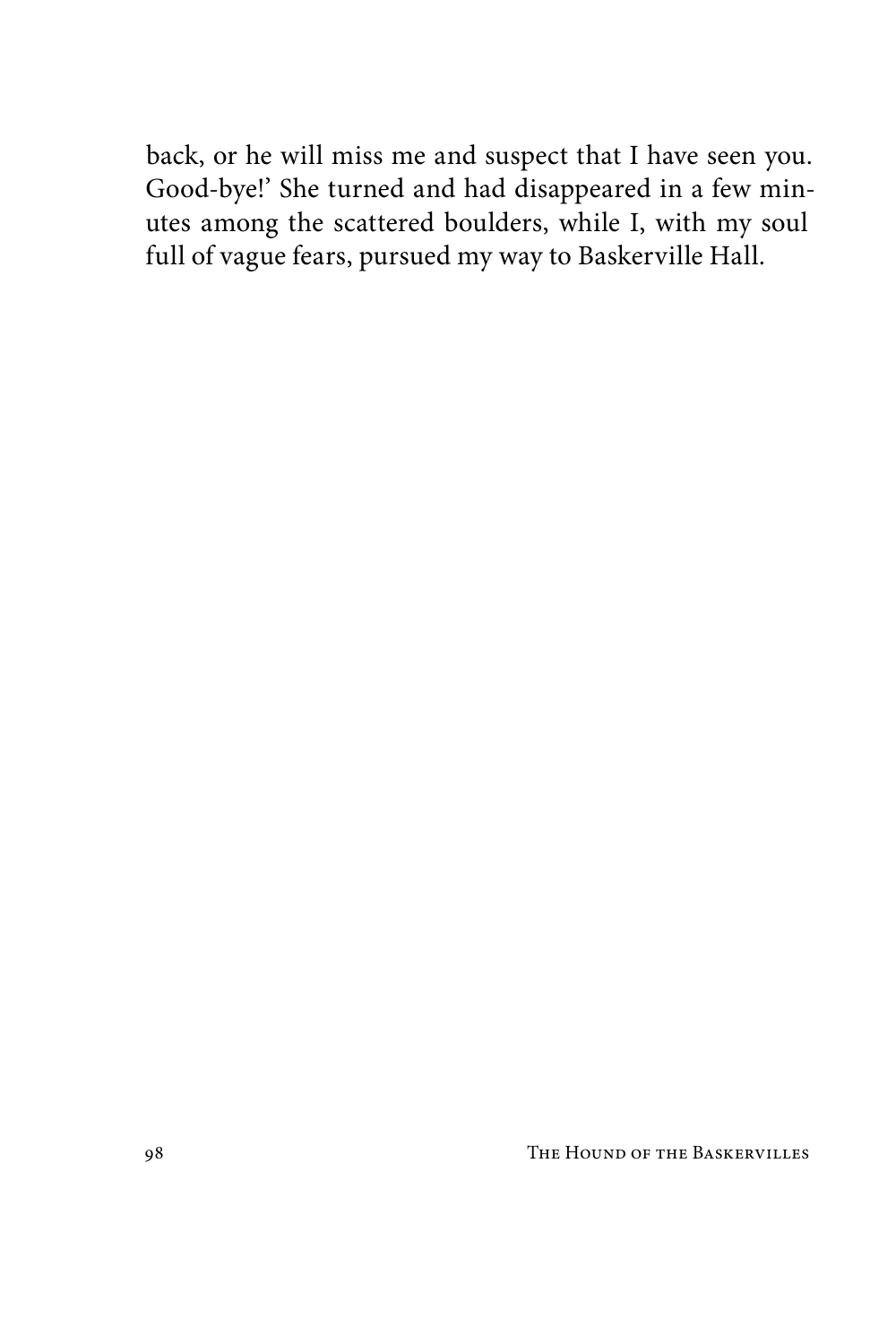## CHAPTER 8

## FIRST REPORT OF DR. WATSON

From this point onward I will follow the course of events<br>by transcribing my own letters to Mr. Sherlock Holm-<br>as which lie before me on the table. One nege is missing es which lie before me on the table. One page is missing, but otherwise they are exactly as written and show my feelings and suspicions of the moment more accurately than my memory, clear as it is upon these tragic events, can possibly do.

Baskerville Hall, October 13th.

MY DEAR HOLMES,—My previous letters and telegrams have kept you pretty well up to date as to all that has occurred in this most God-forsaken corner of the world. The longer one stays here the more does the spirit of the moor sink into one's soul, its vastness, and also its grim charm. When you are once out upon its bosom you have left all traces of modern England behind you, but on the other hand you are conscious everywhere of the homes and the work of the prehistoric people. On all sides of you as you walk are the houses of these forgotten folk, with their graves and the huge monoliths which are supposed to have marked their temples. As you look at their gray stone huts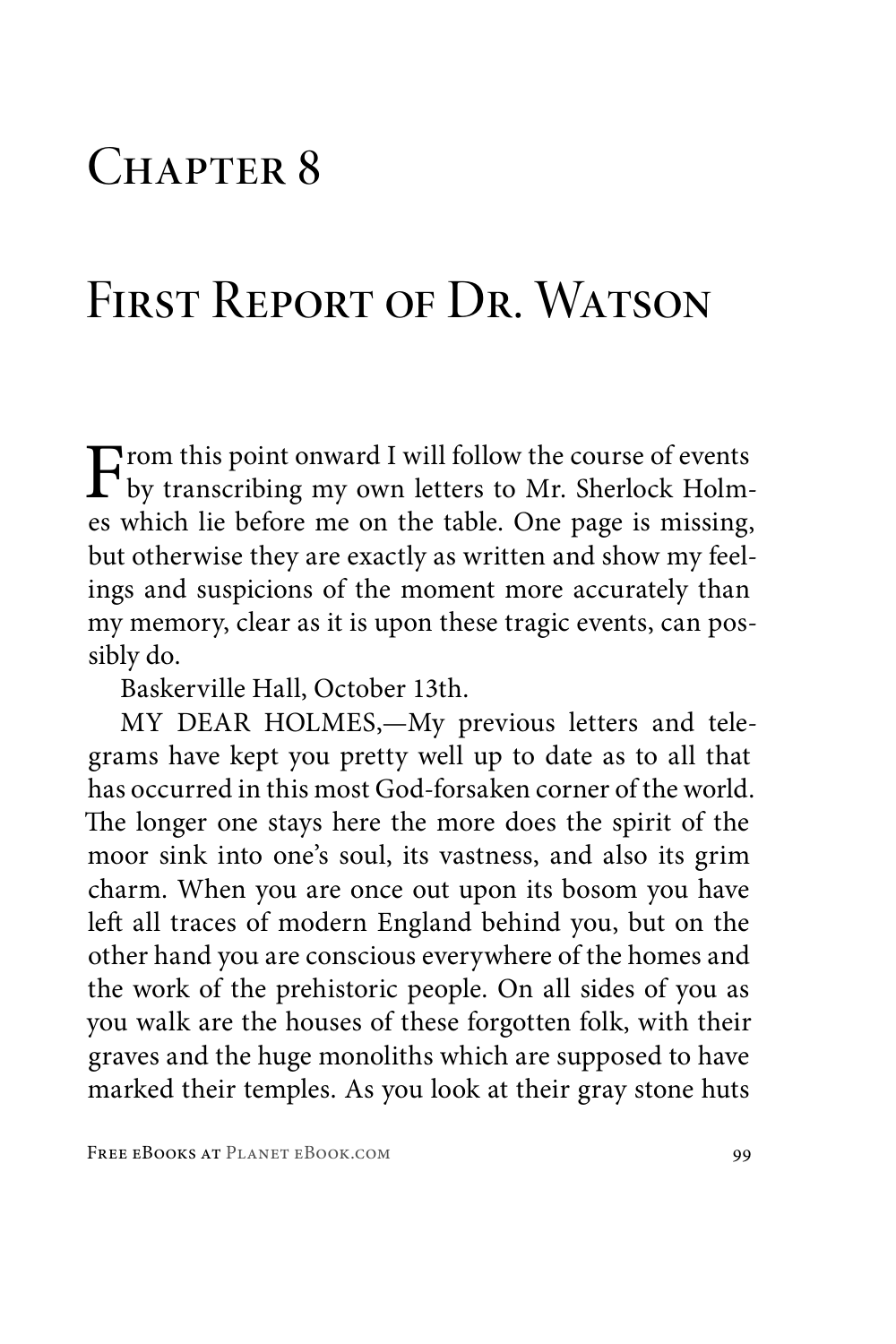against the scarred hill-sides you leave your own age behind you, and if you were to see a skin-clad, hairy man crawl out from the low door fitting a flint-tipped arrow on to the string of his bow, you would feel that his presence there was more natural than your own. The strange thing is that they should have lived so thickly on what must always have been most unfruitful soil. I am no antiquarian, but I could imagine that they were some unwarlike and harried race who were forced to accept that which none other would occupy.

All this, however, is foreign to the mission on which you sent me and will probably be very uninteresting to your severely practical mind. I can still remember your complete indifference as to whether the sun moved round the earth or the earth round the sun. Let me, therefore, return to the facts concerning Sir Henry Baskerville.

If you have not had any report within the last few days it is because up to to-day there was nothing of importance to relate. Then a very surprising circumstance occurred, which I shall tell you in due course. But, first of all, I must keep you in touch with some of the other factors in the situation.

One of these, concerning which I have said little, is the escaped convict upon the moor. There is strong reason now to believe that he has got right away, which is a considerable relief to the lonely householders of this district. A fortnight has passed since his flight, during which he has not been seen and nothing has been heard of him. It is surely inconceivable that he could have held out upon the moor during all that time. Of course, so far as his concealment goes there is no difficulty at all. Any one of these stone huts would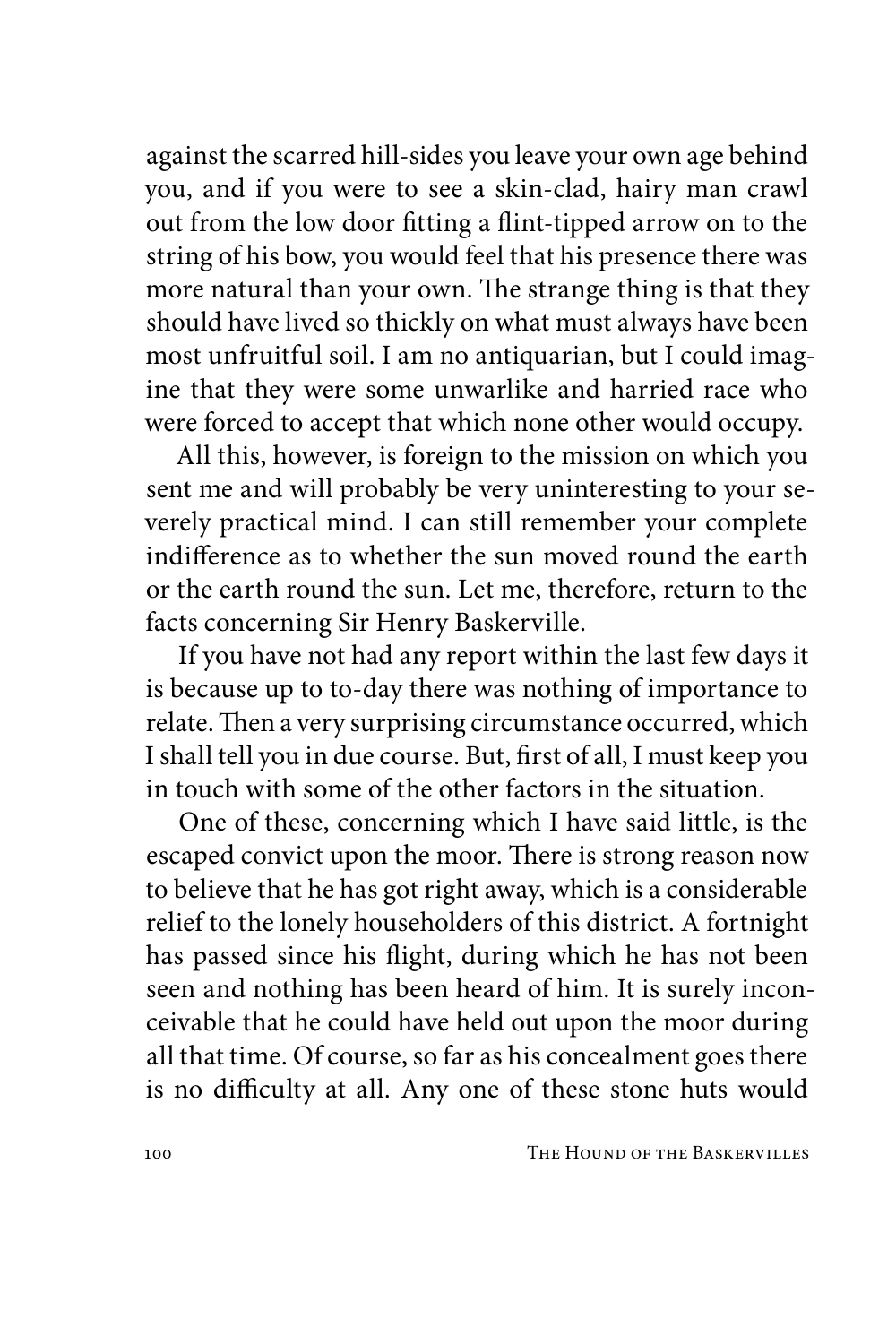give him a hiding-place. But there is nothing to eat unless he were to catch and slaughter one of the moor sheep. We think, therefore, that he has gone, and the outlying farmers sleep the better in consequence.

We are four able-bodied men in this household, so that we could take good care of ourselves, but I confess that I have had uneasy moments when I have thought of the Stapletons. They live miles from any help. There are one maid, an old manservant, the sister, and the brother, the latter not a very strong man. They would be helpless in the hands of a desperate fellow like this Notting Hill criminal, if he could once effect an entrance. Both Sir Henry and I were concerned at their situation, and it was suggested that Perkins the groom should go over to sleep there, but Stapleton would not hear of it.

The fact is that our friend, the baronet, begins to display a considerable interest in our fair neighbour. It is not to be wondered at, for time hangs heavily in this lonely spot to an active man like him, and she is a very fascinating and beautiful woman. There is something tropical and exotic about her which forms a singular contrast to her cool and unemotional brother. Yet he also gives the idea of hidden fires. He has certainly a very marked influence over her, for I have seen her continually glance at him as she talked as if seeking approbation for what she said. I trust that he is kind to her. There is a dry glitter in his eyes, and a firm set of his thin lips, which goes with a positive and possibly a harsh nature. You would find him an interesting study.

He came over to call upon Baskerville on that first day,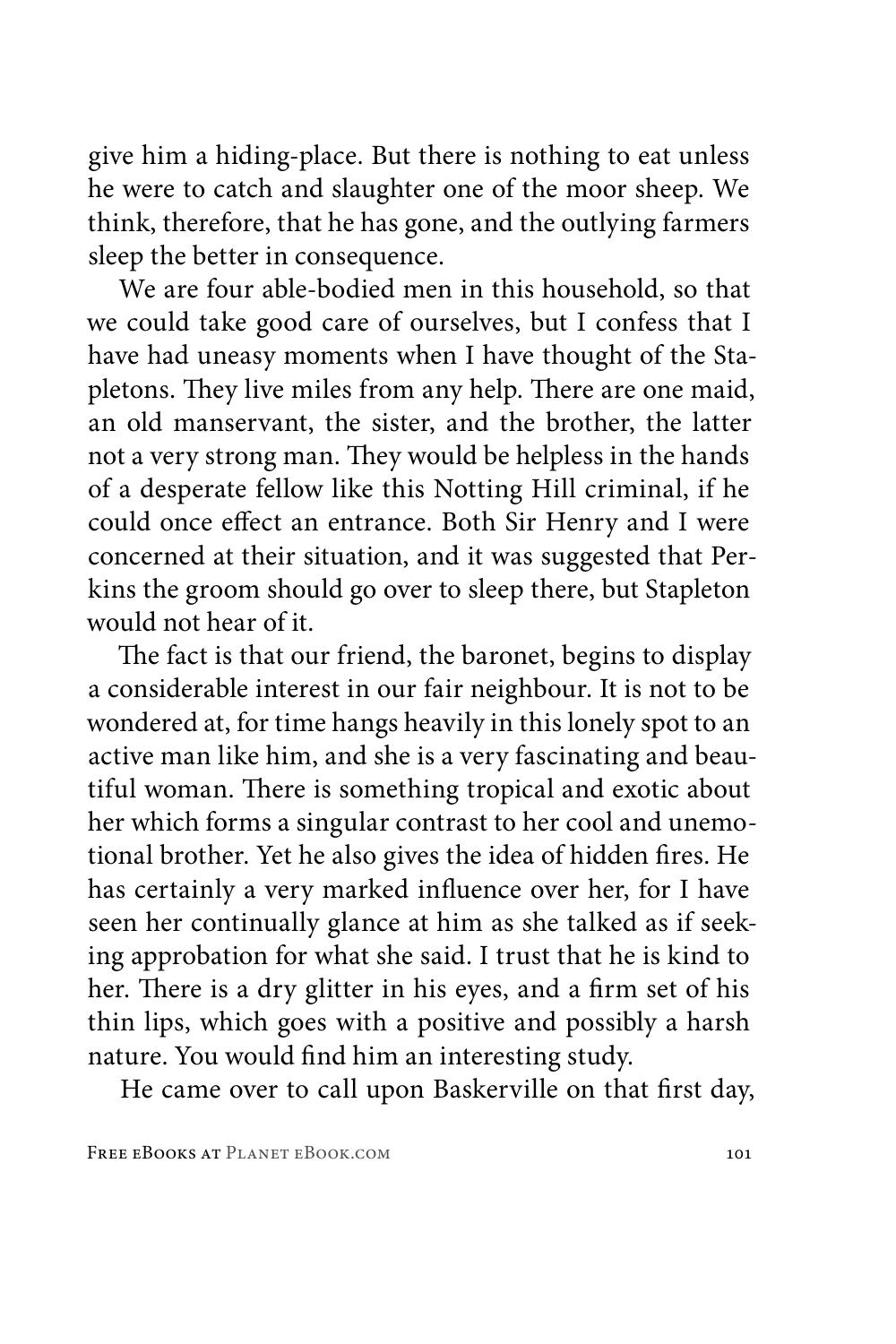and the very next morning he took us both to show us the spot where the legend of the wicked Hugo is supposed to have had its origin. It was an excursion of some miles across the moor to a place which is so dismal that it might have suggested the story. We found a short valley between rugged tors which led to an open, grassy space flecked over with the white cotton grass. In the middle of it rose two great stones, worn and sharpened at the upper end, until they looked like the huge corroding fangs of some monstrous beast. In every way it corresponded with the scene of the old tragedy. Sir Henry was much interested and asked Stapleton more than once whether he did really believe in the possibility of the interference of the supernatural in the affairs of men. He spoke lightly, but it was evident that he was very much in earnest. Stapleton was guarded in his replies, but it was easy to see that he said less than he might, and that he would not express his whole opinion out of consideration for the feelings of the baronet. He told us of similar cases, where families had suffered from some evil influence, and he left us with the impression that he shared the popular view upon the matter.

On our way back we stayed for lunch at Merripit House, and it was there that Sir Henry made the acquaintance of Miss Stapleton. >From the first moment that he saw her he appeared to be strongly attracted by her, and I am much mistaken if the feeling was not mutual. He referred to her again and again on our walk home, and since then hardly a day has passed that we have not seen something of the brother and sister. They dine here to-night, and there is some talk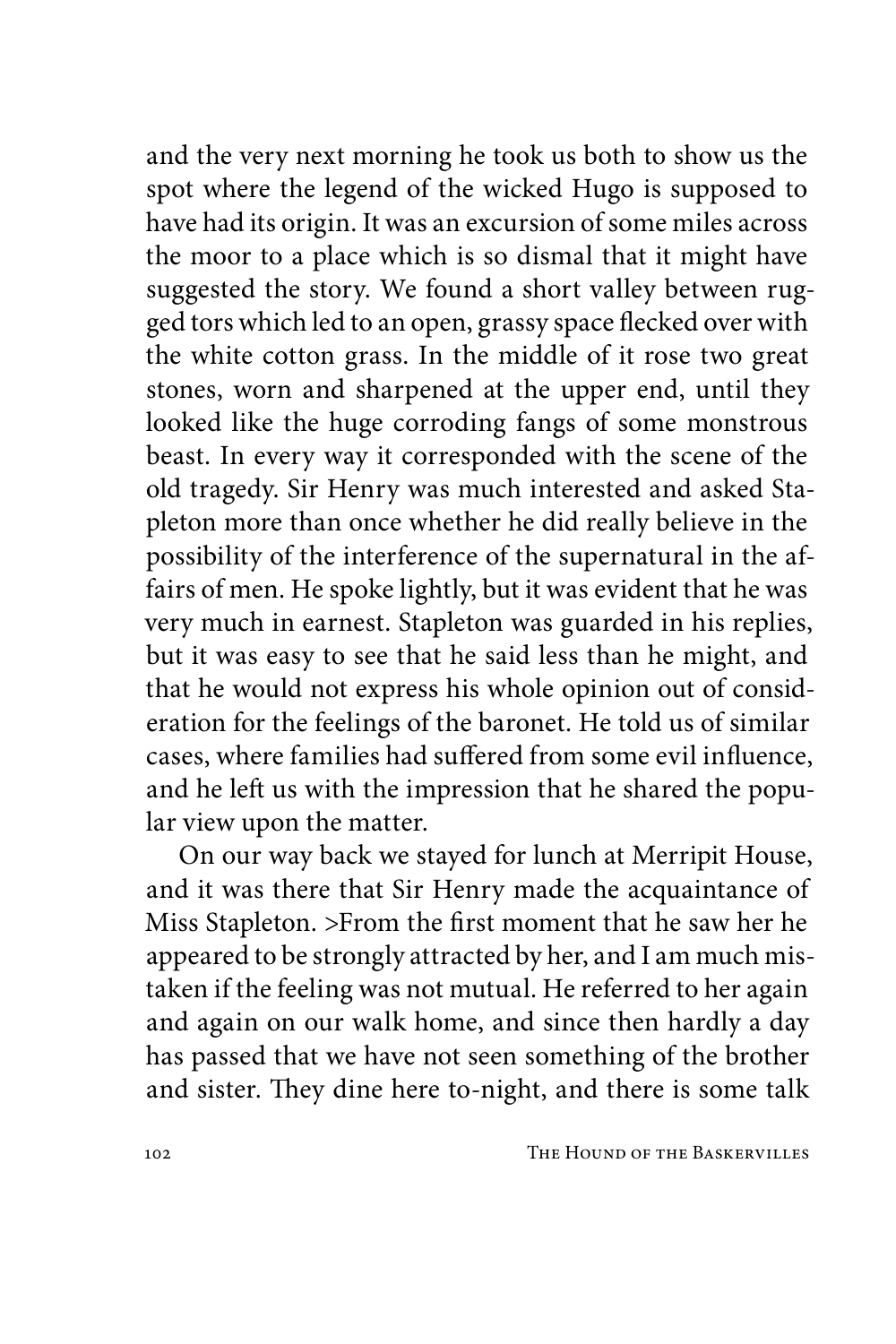of our going to them next week. One would imagine that such a match would be very welcome to Stapleton, and yet I have more than once caught a look of the strongest disapprobation in his face when Sir Henry has been paying some attention to his sister. He is much attached to her, no doubt, and would lead a lonely life without her, but it would seem the height of selfishness if he were to stand in the way of her making so brilliant a marriage. Yet I am certain that he does not wish their intimacy to ripen into love, and I have several times observed that he has taken pains to prevent them from being tˆte-…-tˆte. By the way, your instructions to me never to allow Sir Henry to go out alone will become very much more onerous if a love affair were to be added to our other difficulties. My popularity would soon suffer if I were to carry out your orders to the letter.

The other day—Thursday, to be more exact—Dr. Mortimer lunched with us. He has been excavating a barrow at Long Down, and has got a prehistoric skull which fills him with great joy. Never was there such a single-minded enthusiast as he! The Stapletons came in afterwards, and the good doctor took us all to the Yew Alley, at Sir Henry's request, to show us exactly how everything occurred upon that fatal night. It is a long, dismal walk, the Yew Alley, between two high walls of clipped hedge, with a narrow band of grass upon either side. At the far end is an old tumble-down summer-house. Half-way down is the moor-gate, where the old gentleman left his cigar-ash. It is a white wooden gate with a latch. Beyond it lies the wide moor. I remembered your theory of the affair and tried to picture all that had occurred.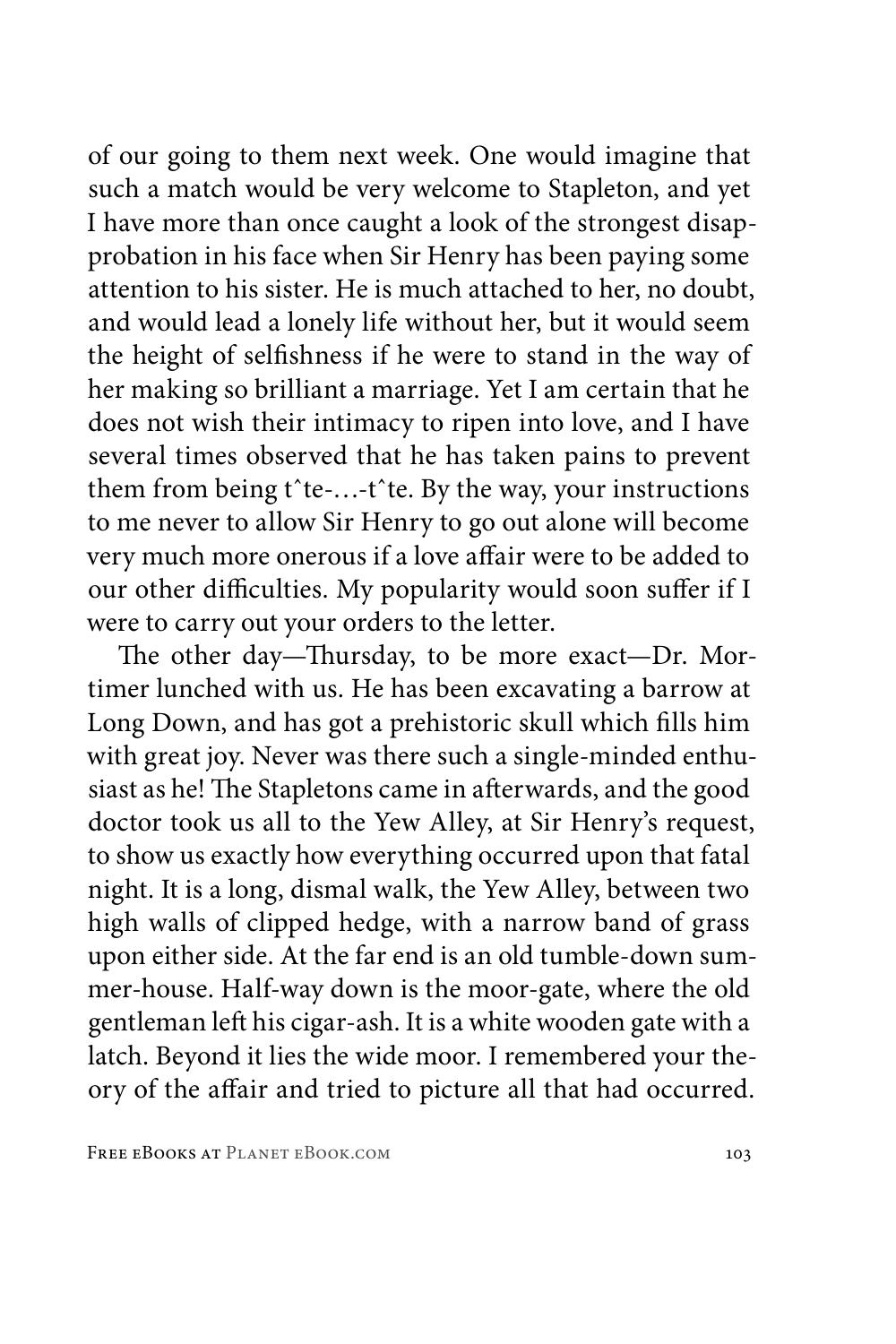As the old man stood there he saw something coming across the moor, something which terrified him so that he lost his wits, and ran and ran until he died of sheer horror and exhaustion. There was the long, gloomy tunnel down which he fled. And from what? A sheep-dog of the moor? Or a spectral hound, black, silent, and monstrous? Was there a human agency in the matter? Did the pale, watchful Barrymore know more than he cared to say? It was all dim and vague, but always there is the dark shadow of crime behind it.

One other neighbour I have met since I wrote last. This is Mr. Frankland, of Lafter Hall, who lives some four miles to the south of us. He is an elderly man, red-faced, whitehaired, and choleric. His passion is for the British law, and he has spent a large fortune in litigation. He fights for the mere pleasure of fighting and is equally ready to take up either side of a question, so that it is no wonder that he has found it a costly amusement. Sometimes he will shut up a right of way and defy the parish to make him open it. At others he will with his own hands tear down some other man's gate and declare that a path has existed there from time immemorial, defying the owner to prosecute him for trespass. He is learned in old manorial and communal rights, and he applies his knowledge sometimes in favour of the villagers of Fernworthy and sometimes against them, so that he is periodically either carried in triumph down the village street or else burned in effigy, according to his latest exploit. He is said to have about seven lawsuits upon his hands at present, which will probably swallow up the remainder of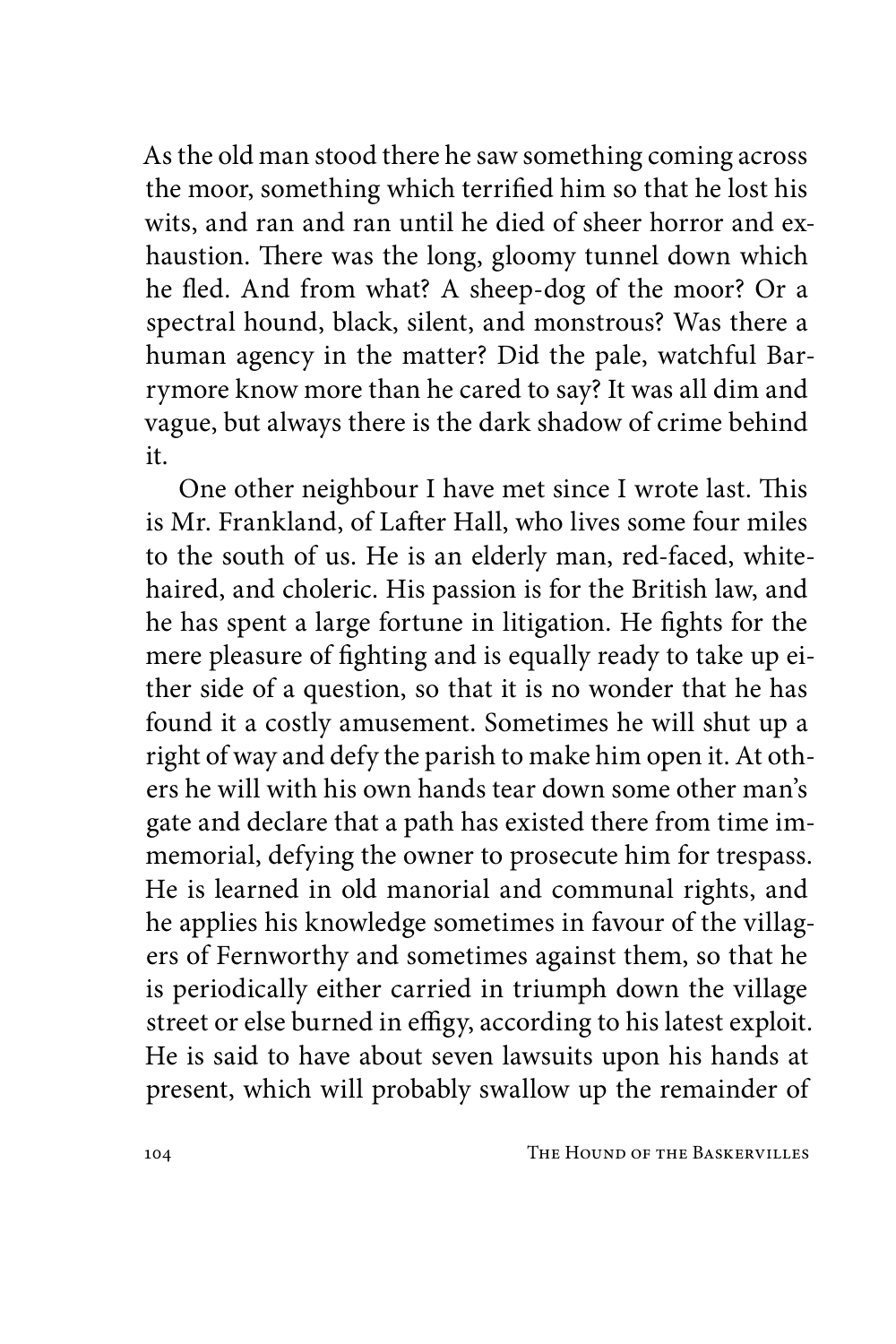his fortune and so draw his sting and leave him harmless for the future. Apart from the law he seems a kindly, goodnatured person, and I only mention him because you were particular that I should send some description of the people who surround us. He is curiously employed at present, for, being an amateur astronomer, he has an excellent telescope, with which he lies upon the roof of his own house and sweeps the moor all day in the hope of catching a glimpse of the escaped convict. If he would confine his energies to this all would be well, but there are rumours that he intends to prosecute Dr. Mortimer for opening a grave without the consent of the next-of-kin, because he dug up the Neolithic skull in the barrow on Long Down. He helps to keep our lives from being monotonous and gives a little comic relief where it is badly needed.

And now, having brought you up to date in the escaped convict, the Stapletons, Dr. Mortimer, and Frankland, of Lafter Hall, let me end on that which is most important and tell you more about the Barrymores, and especially about the surprising development of last night.

First of all about the test telegram, which you sent from London in order to make sure that Barrymore was really here. I have already explained that the testimony of the postmaster shows that the test was worthless and that we have no proof one way or the other. I told Sir Henry how the matter stood, and he at once, in his downright fashion, had Barrymore up and asked him whether he had received the telegram himself. Barrymore said that he had.

'Did the boy deliver it into your own hands?' asked Sir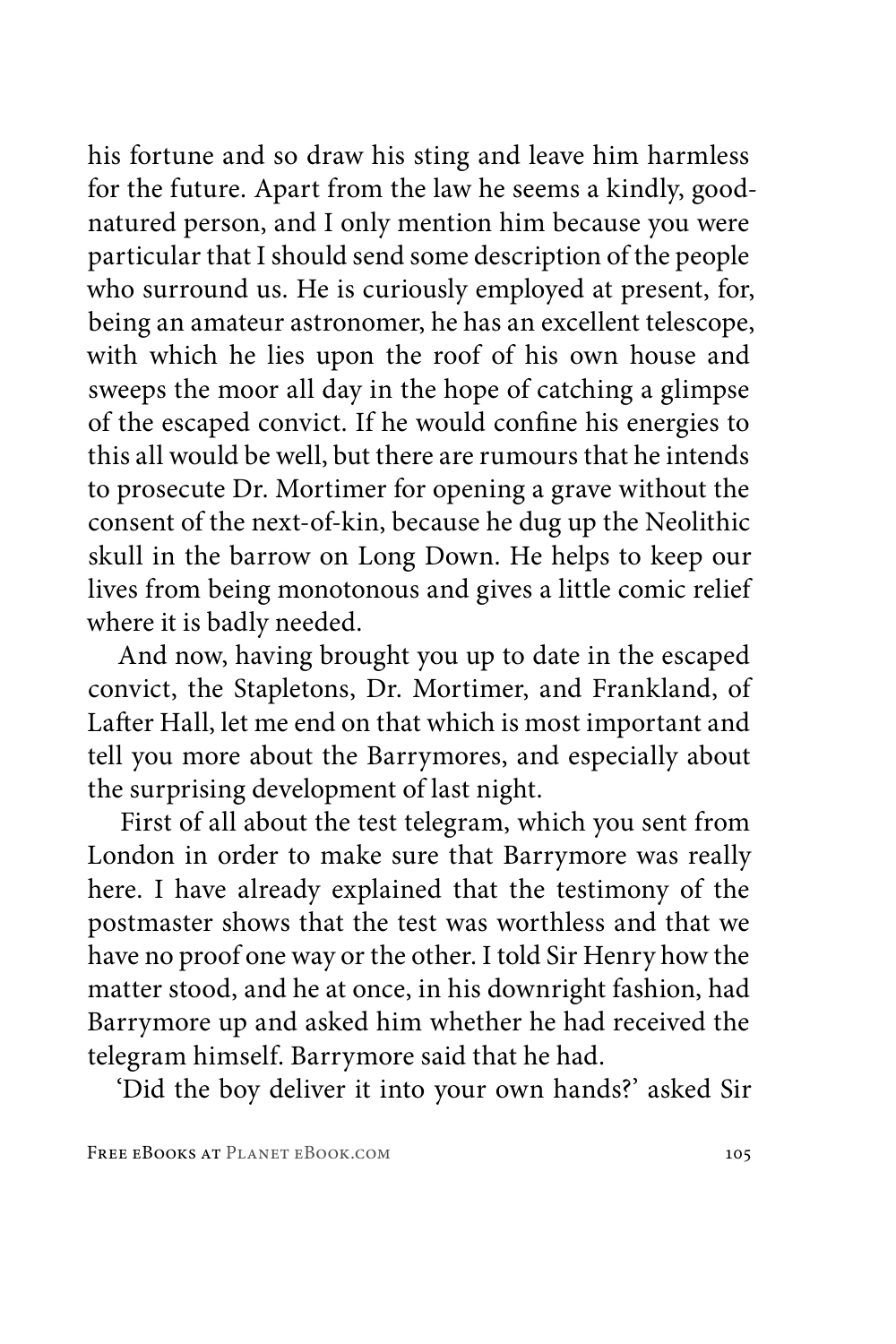Henry.

Barrymore looked surprised, and considered for a little time.

'No,' said he, 'I was in the box-room at the time, and my wife brought it up to me.'

'Did you answer it yourself?'

'No; I told my wife what to answer and she went down to write it'

In the evening he recurred to the subject of his own accord.

'I could not quite understand the object of your questions this morning, Sir Henry,' said he. 'I trust that they do not mean that I have done anything to forfeit your confidence?'

Sir Henry had to assure him that it was not so and pacify him by giving him a considerable part of his old wardrobe, the London outfit having now all arrived.

Mrs. Barrymore is of interest to me. She is a heavy, solid person, very limited, intensely respectable, and inclined to be puritanical. You could hardly conceive a less emotional subject. Yet I have told you how, on the first night here, I heard her sobbing bitterly, and since then I have more than once observed traces of tears upon her face. Some deep sorrow gnaws ever at her heart. Sometimes I wonder if she has a guilty memory which haunts her, and sometimes I suspect Barrymore of being a domestic tyrant. I have always felt that there was something singular and questionable in this man's character, but the adventure of last night brings all my suspicions to a head.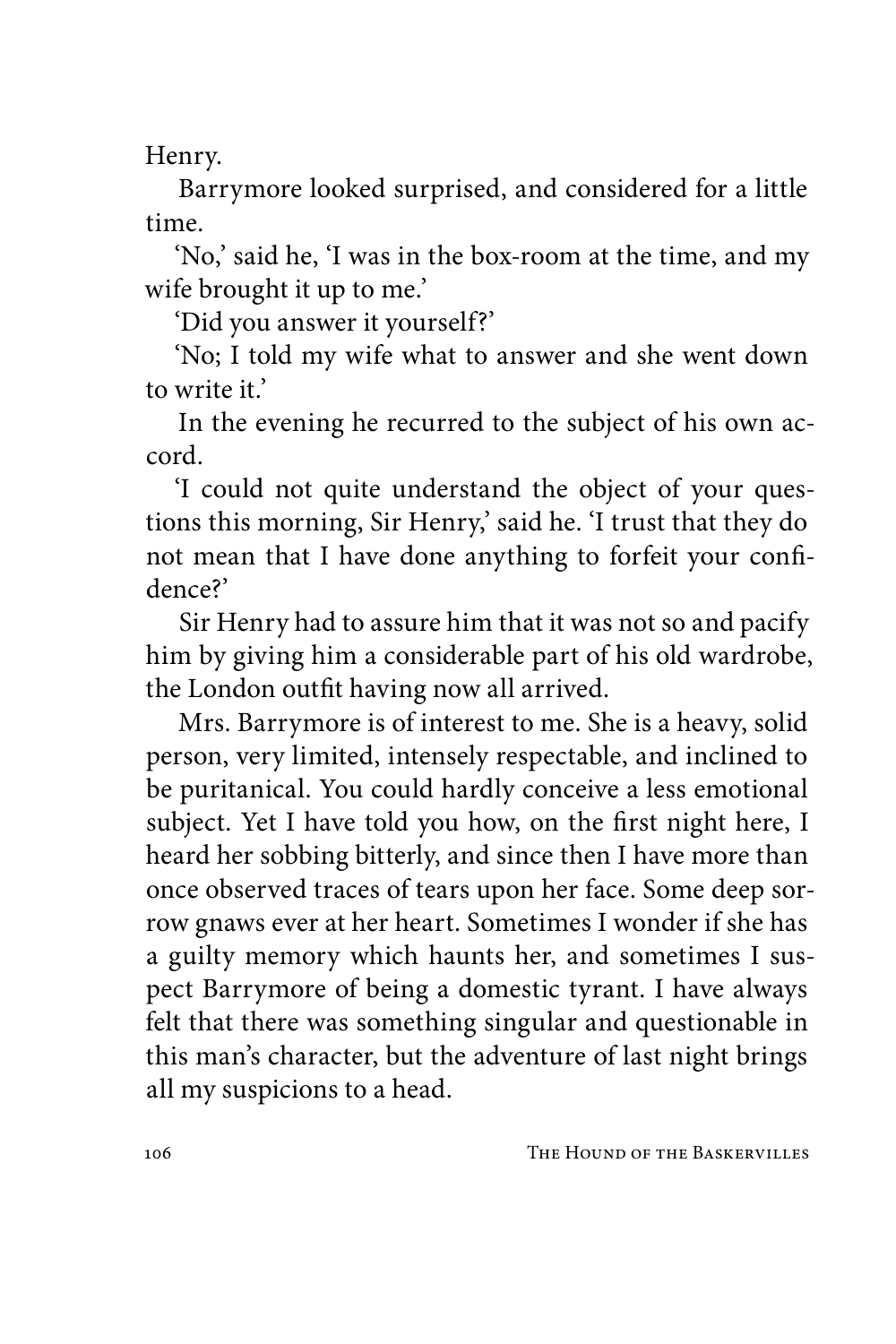And yet it may seem a small matter in itself. You are aware that I am not a very sound sleeper, and since I have been on guard in this house my slumbers have been lighter than ever. Last night, about two in the morning, I was aroused by a stealthy step passing my room. I rose, opened my door, and peeped out. A long black shadow was trailing down the corridor. It was thrown by a man who walked softly down the passage with a candle held in his hand. He was in shirt and trousers, with no covering to his feet. I could merely see the outline, but his height told me that it was Barrymore. He walked very slowly and circumspectly, and there was something indescribably guilty and furtive in his whole appearance.

I have told you that the corridor is broken by the balcony which runs round the hall, but that it is resumed upon the farther side. I waited until he had passed out of sight and then I followed him. When I came round the balcony he had reached the end of the farther corridor, and I could see from the glimmer of light through an open door that he had entered one of the rooms. Now, all these rooms are unfurnished and unoccupied, so that his expedition became more mysterious than ever. The light shone steadily as if he were standing motionless. I crept down the passage as noiselessly as I could and peeped round the corner of the door.

Barrymore was crouching at the window with the candle held against the glass. His profile was half turned towards me, and his face seemed to be rigid with expectation as he stared out into the blackness of the moor. For some minutes he stood watching intently. Then he gave a deep groan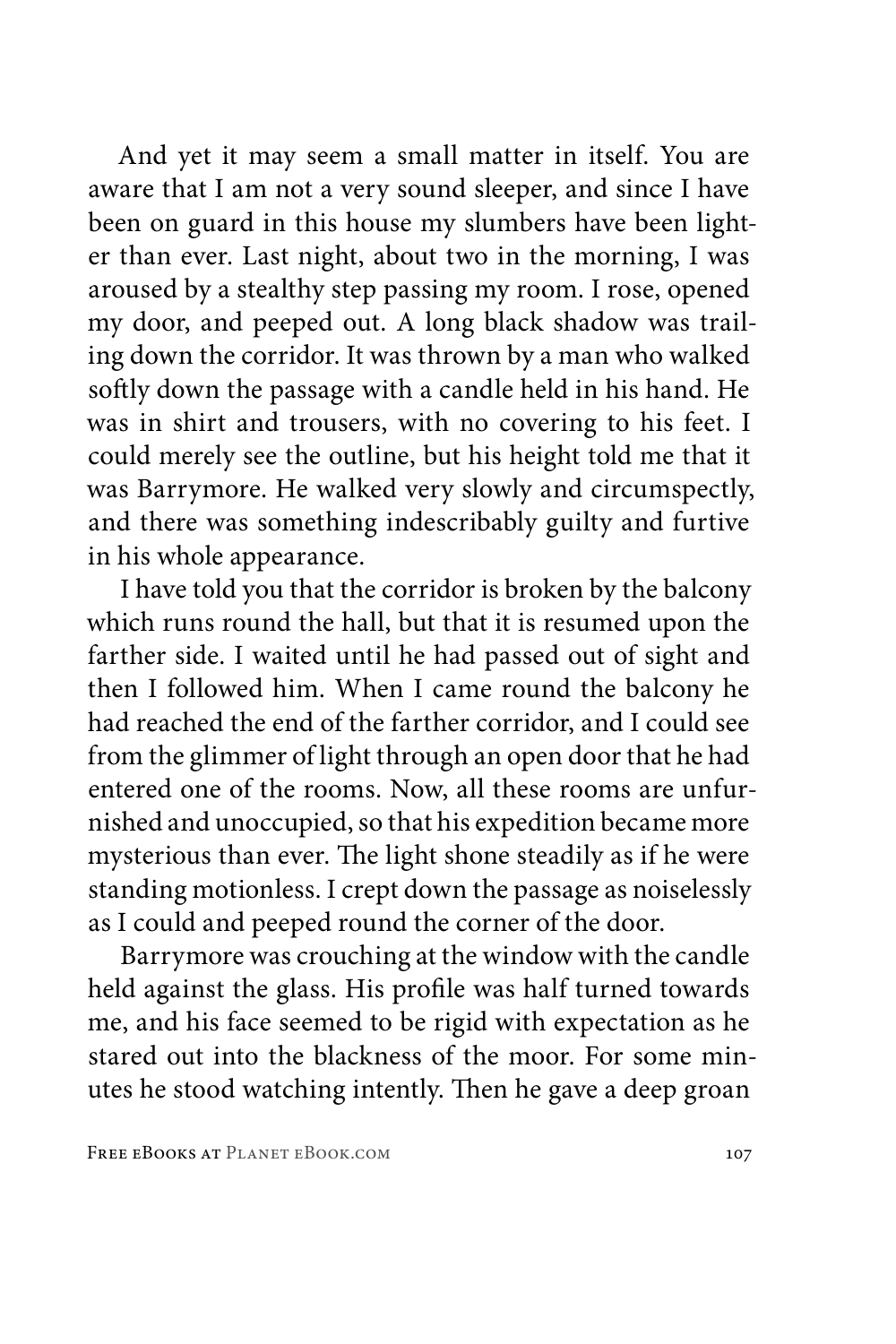and with an impatient gesture he put out the light. Instantly I made my way back to my room, and very shortly came the stealthy steps passing once more upon their return journey. Long afterwards when I had fallen into a light sleep I heard a key turn somewhere in a lock, but I could not tell whence the sound came. What it all means I cannot guess, but there is some secret business going on in this house of gloom which sooner or later we shall get to the bottom of. I do not trouble you with my theories, for you asked me to furnish you only with facts. I have had a long talk with Sir Henry this morning, and we have made a plan of campaign founded upon my observations of last night. I will not speak about it just now, but it should make my next report interesting reading.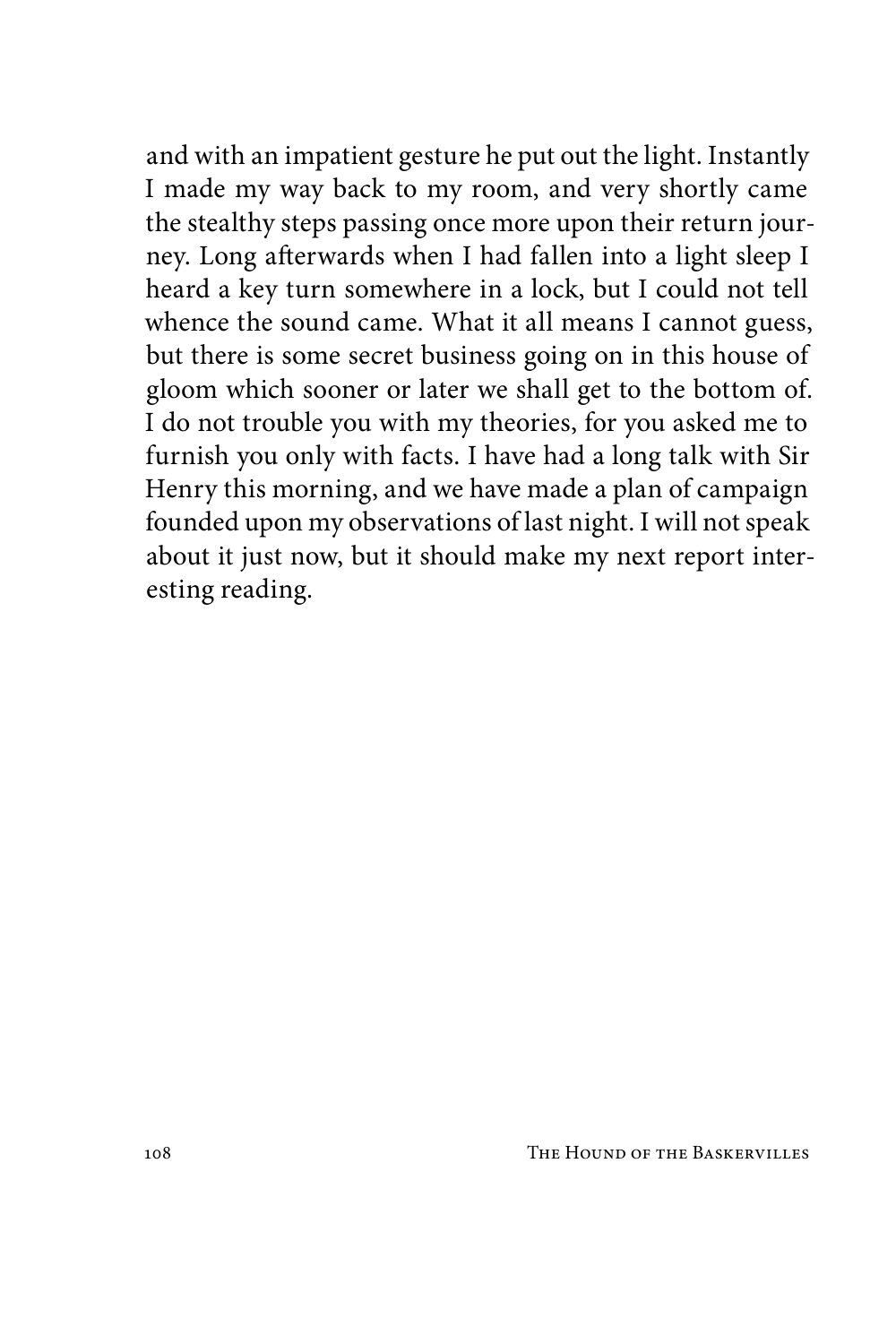### CHAPTER 9

## (Second Report of Dr. WATSON)

# THE LIGHT UPON THE MOOR

Baskerville Hall, Oct. 15th.

MY DEAR HOLMES,—If I was compelled to leave you without much news during the early days of my mission you must acknowledge that I am making up for lost time, and that events are now crowding thick and fast upon us. In my last report I ended upon my top note with Barrymore at the window, and now I have quite a budget already which will, unless I am much mistaken, considerably surprise you. Things have taken a turn which I could not have anticipated. In some ways they have within the last fortyeight hours become much clearer and in some ways they have become more complicated. But I will tell you all and

FREE EBOOKS AT PLANET EBOOK.COM 109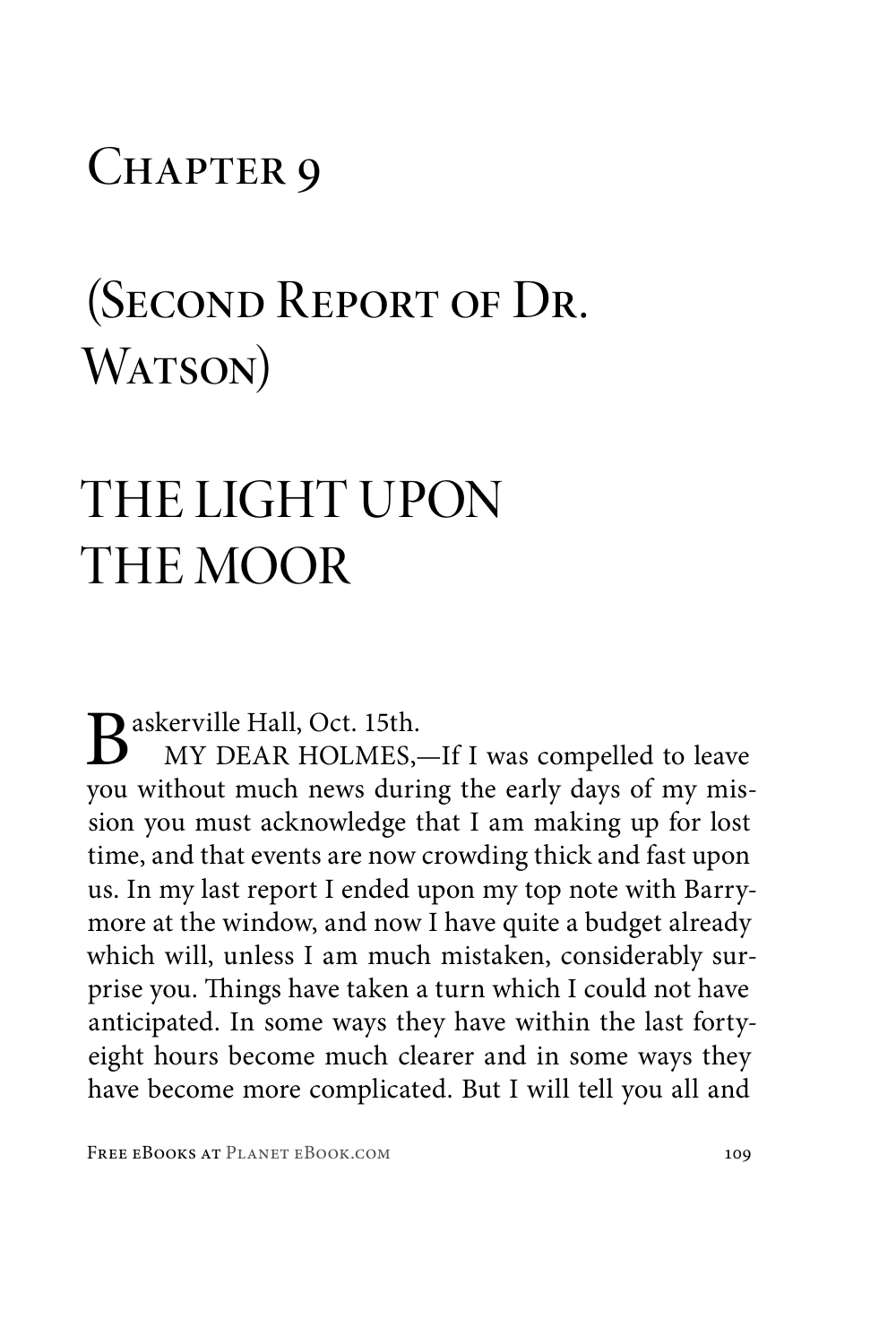you shall judge for yourself.

Before breakfast on the morning following my adventure I went down the corridor and examined the room in which Barrymore had been on the night before. The western window through which he had stared so intently has, I noticed, one peculiarity above all other windows in the house—it commands the nearest outlook on the moor. There is an opening between two trees which enables one from this point of view to look right down upon it, while from all the other windows it is only a distant glimpse which can be obtained. It follows, therefore, that Barrymore, since only this window would serve the purpose, must have been looking out for something or somebody upon the moor. The night was very dark, so that I can hardly imagine how he could have hoped to see anyone. It had struck me that it was possible that some love intrigue was on foot. That would have accounted for his stealthy movements and also for the uneasiness of his wife. The man is a striking-looking fellow, very well equipped to steal the heart of a country girl, so that this theory seemed to have something to support it. That opening of the door which I had heard after I had returned to my room might mean that he had gone out to keep some clandestine appointment. So I reasoned with myself in the morning, and I tell you the direction of my suspicions, however much the result may have shown that they were unfounded.

But whatever the true explanation of Barrymore's movements might be, I felt that the responsibility of keeping them to myself until I could explain them was more than I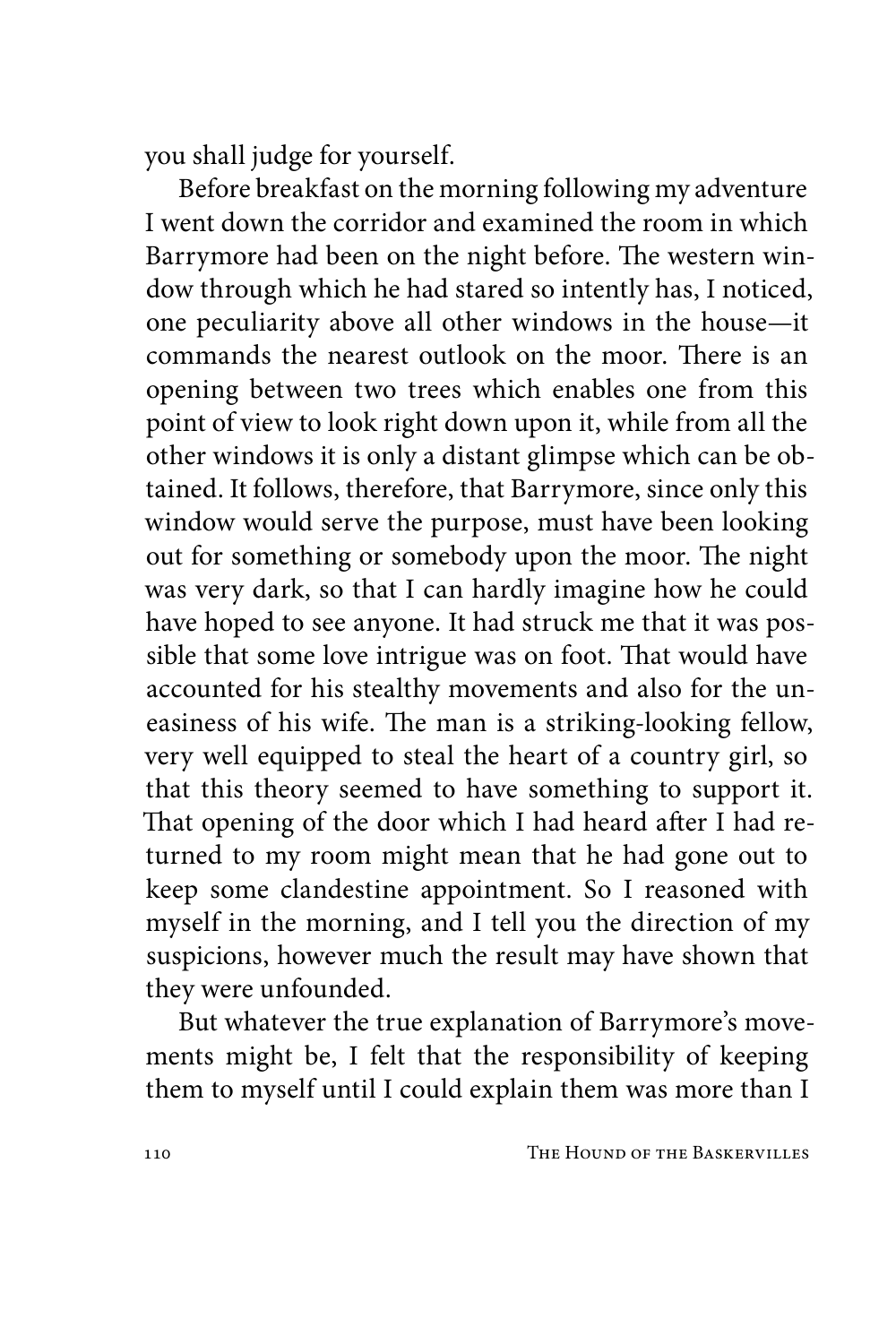could bear. I had an interview with the baronet in his study after breakfast, and I told him all that I had seen. He was less surprised than I had expected.

'I knew that Barrymore walked about nights, and I had a mind to speak to him about it,' said he. 'Two or three times I have heard his steps in the passage, coming and going, just about the hour you name.'

'Perhaps then he pays a visit every night to that particular window,' I suggested.

'Perhaps he does. If so, we should be able to shadow him, and see what it is that he is after. I wonder what your friend Holmes would do, if he were here.'

'I believe that he would do exactly what you now suggest,' said I. 'He would follow Barrymore and see what he did.'

'Then we shall do it together.'

'But surely he would hear us.'

'The man is rather deaf, and in any case we must take our chance of that. We'll sit up in my room to-night and wait until he passes.' Sir Henry rubbed his hands with pleasure, and it was evident that he hailed the adventure as a relief to his somewhat quiet life upon the moor.

The baronet has been in communication with the architect who prepared the plans for Sir Charles, and with a contractor from London, so that we may expect great changes to begin here soon. There have been decorators and furnishers up from Plymouth, and it is evident that our friend has large ideas, and means to spare no pains or expense to restore the grandeur of his family. When the house is renovated and refurnished, all that he will need will be a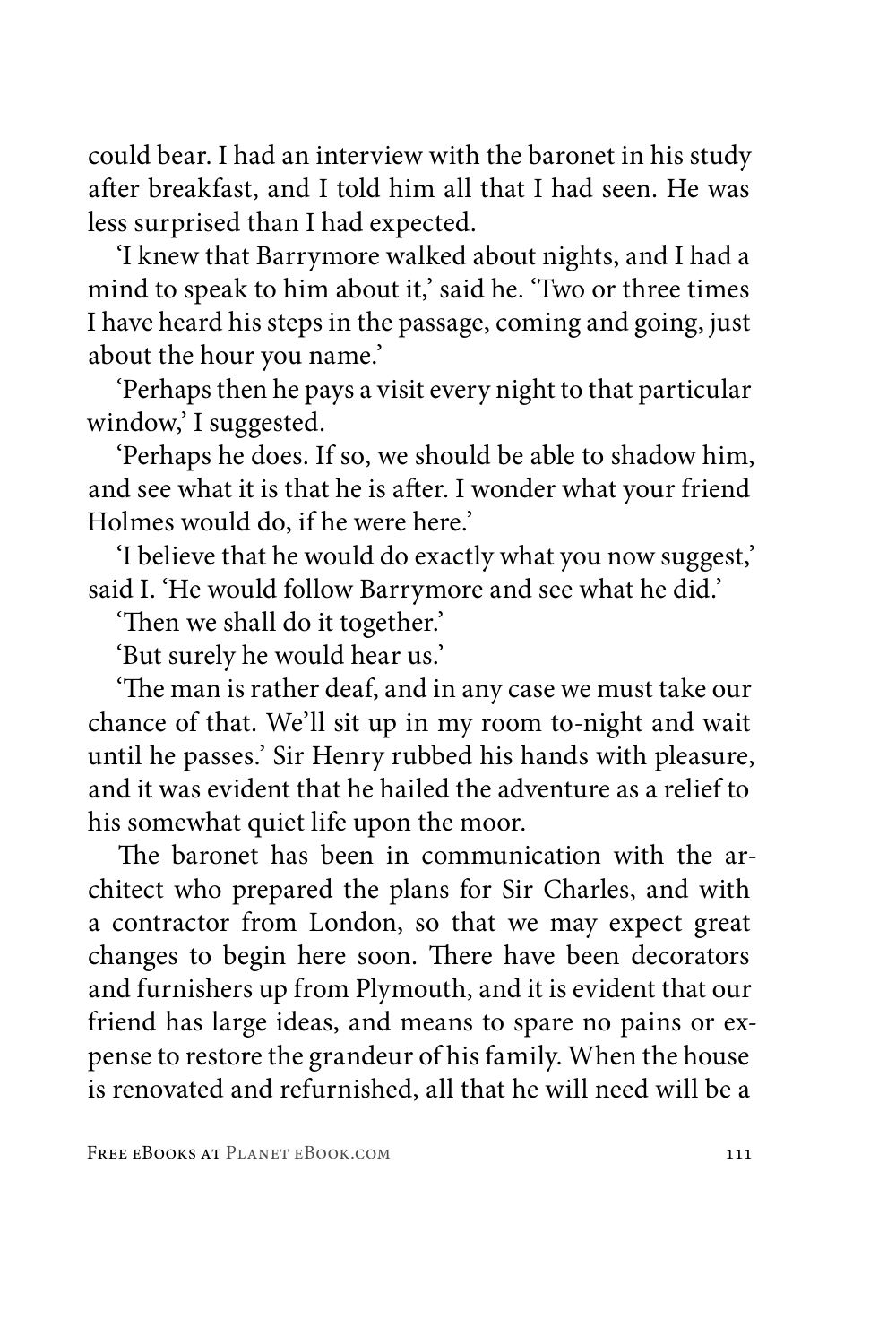wife to make it complete. Between ourselves there are pretty clear signs that this will not be wanting if the lady is willing, for I have seldom seen a man more infatuated with a woman than he is with our beautiful neighbour, Miss Stapleton. And yet the course of true love does not run quite as smoothly as one would under the circumstances expect. To-day, for example, its surface was broken by a very unexpected ripple, which has caused our friend considerable perplexity and annoyance.

After the conversation which I have quoted about Barrymore, Sir Henry put on his hat and prepared to go out. As a matter of course I did the same.

'What, are you coming, Watson?' he asked, looking at me in a curious way.

'That depends on whether you are going on the moor,' said I.

'Yes, I am.'

'Well, you know what my instructions are. I am sorry to intrude, but you heard how earnestly Holmes insisted that I should not leave you, and especially that you should not go alone upon the moor.'

Sir Henry put his hand upon my shoulder with a pleasant smile.

'My dear fellow,' said he, 'Holmes, with all his wisdom, did not foresee some things which have happened since I have been on the moor. You understand me? I am sure that you are the last man in the world who would wish to be a spoil-sport. I must go out alone.'

It put me in a most awkward position. I was at a loss what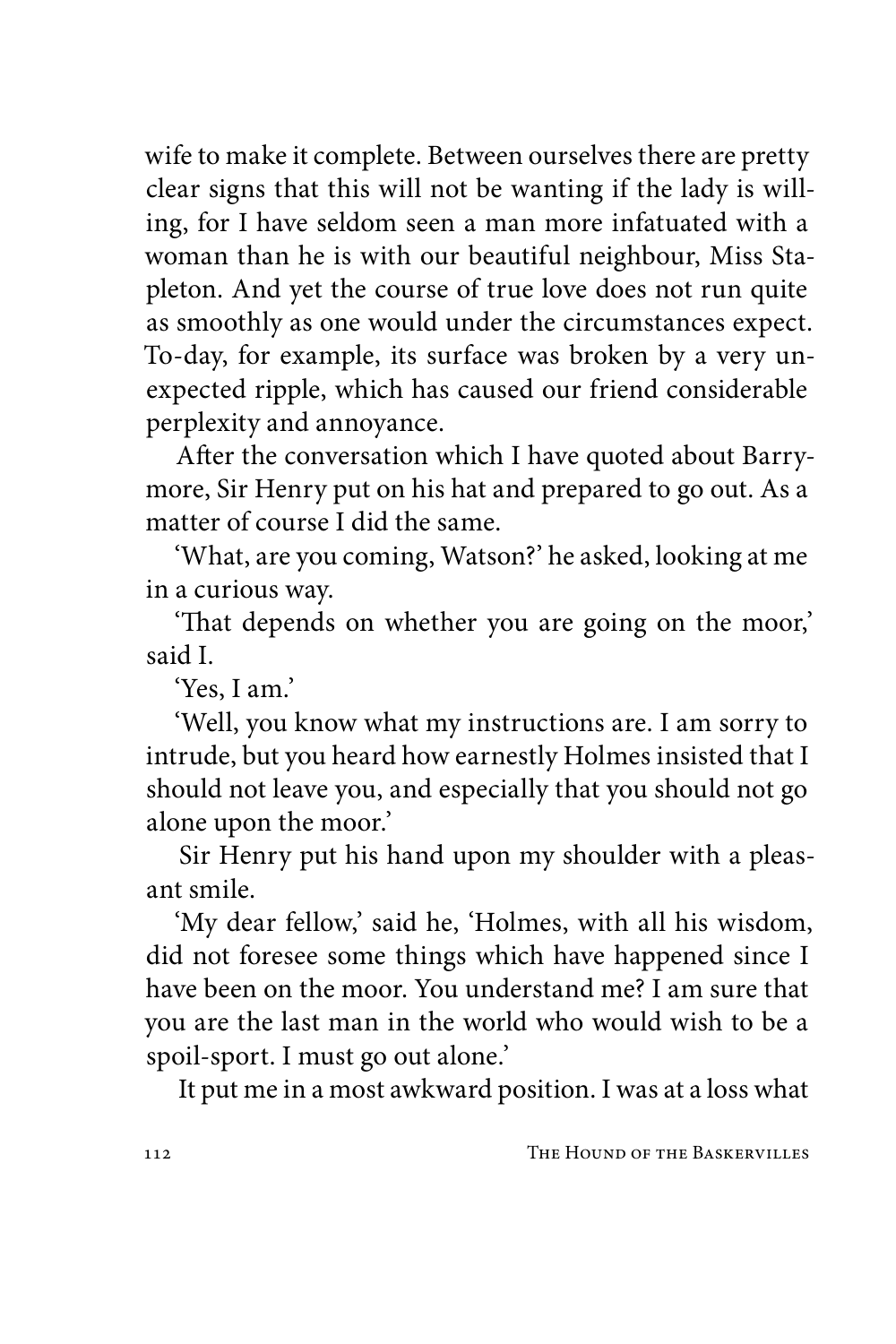to say or what to do, and before I had made up my mind he picked up his cane and was gone.

But when I came to think the matter over my conscience reproached me bitterly for having on any pretext allowed him to go out of my sight. I imagined what my feelings would be if I had to return to you and to confess that some misfortune had occurred through my disregard for your instructions. I assure you my cheeks flushed at the very thought. It might not even now be too late to overtake him, so I set off at once in the direction of Merripit House.

I hurried along the road at the top of my speed without seeing anything of Sir Henry, until I came to the point where the moor path branches off. There, fearing that perhaps I had come in the wrong direction after all, I mounted a hill from which I could command a view—the same hill which is cut into the dark quarry. Thence I saw him at once. He was on the moor path, about a quarter of a mile off, and a lady was by his side who could only be Miss Stapleton. It was clear that there was already an understanding between them and that they had met by appointment. They were walking slowly along in deep conversation, and I saw her making quick little movements of her hands as if she were very earnest in what she was saying, while he listened intently, and once or twice shook his head in strong dissent. I stood among the rocks watching them, very much puzzled as to what I should do next. To follow them and break into their intimate conversation seemed to be an outrage, and yet my clear duty was never for an instant to let him out of my sight. To act the spy upon a friend was a hateful task.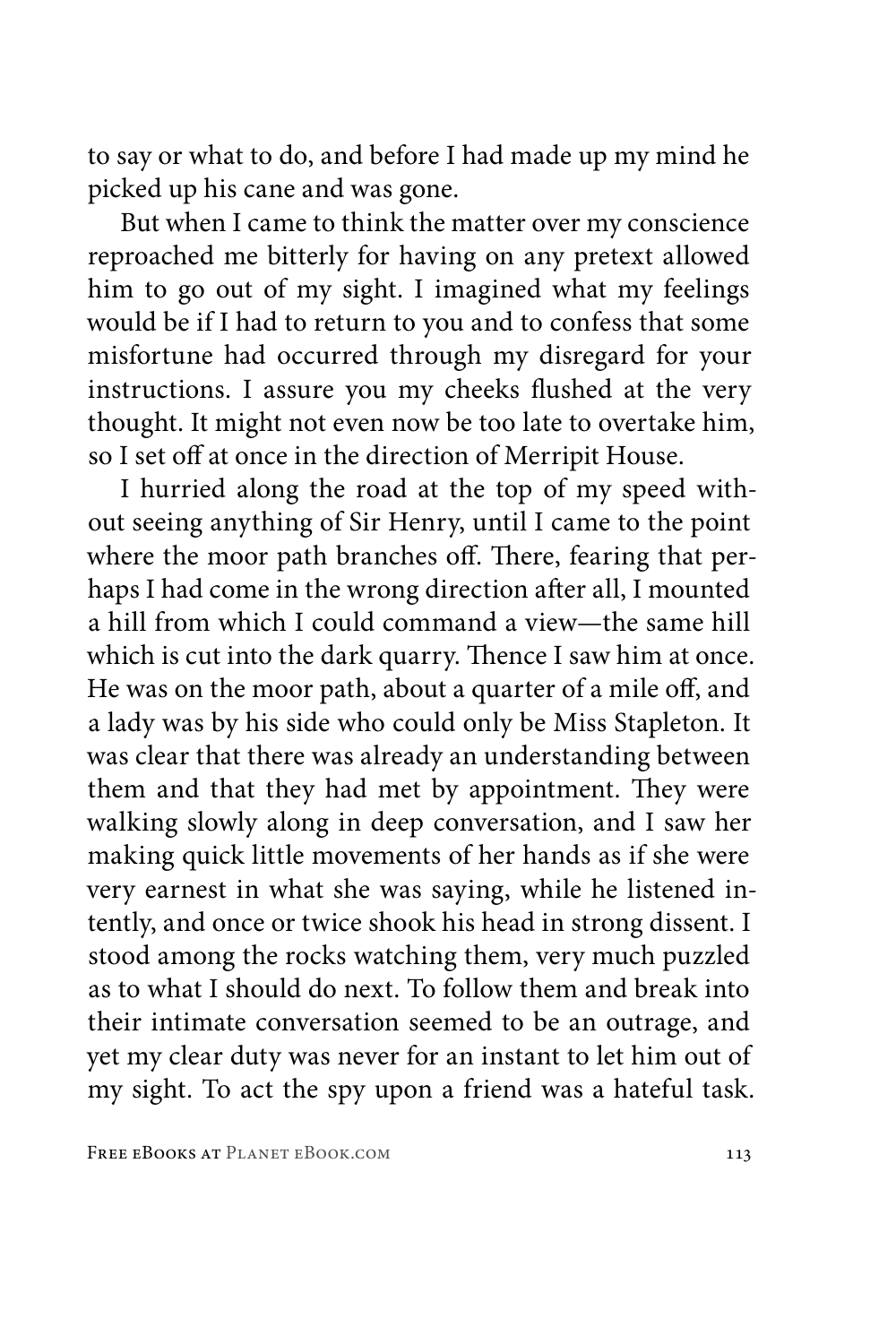Still, I could see no better course than to observe him from the hill, and to clear my conscience by confessing to him afterwards what I had done. It is true that if any sudden danger had threatened him I was too far away to be of use, and yet I am sure that you will agree with me that the position was very difficult, and that there was nothing more which I could do.

Our friend, Sir Henry, and the lady had halted on the path and were standing deeply absorbed in their conversation, when I was suddenly aware that I was not the only witness of their interview. A wisp of green floating in the air caught my eye, and another glance showed me that it was carried on a stick by a man who was moving among the broken ground. It was Stapleton with his butterfly-net. He was very much closer to the pair than I was, and he appeared to be moving in their direction. At this instant Sir Henry suddenly drew Miss Stapleton to his side. His arm was round her, but it seemed to me that she was straining away from him with her face averted. He stooped his head to hers, and she raised one hand as if in protest. Next moment I saw them spring apart and turn hurriedly round. Stapleton was the cause of the interruption. He was running wildly towards them, his absurd net dangling behind him. He gesticulated and almost danced with excitement in front of the lovers. What the scene meant I could not imagine, but it seemed to me that Stapleton was abusing Sir Henry, who offered explanations, which became more angry as the other refused to accept them. The lady stood by in haughty silence. Finally Stapleton turned upon his heel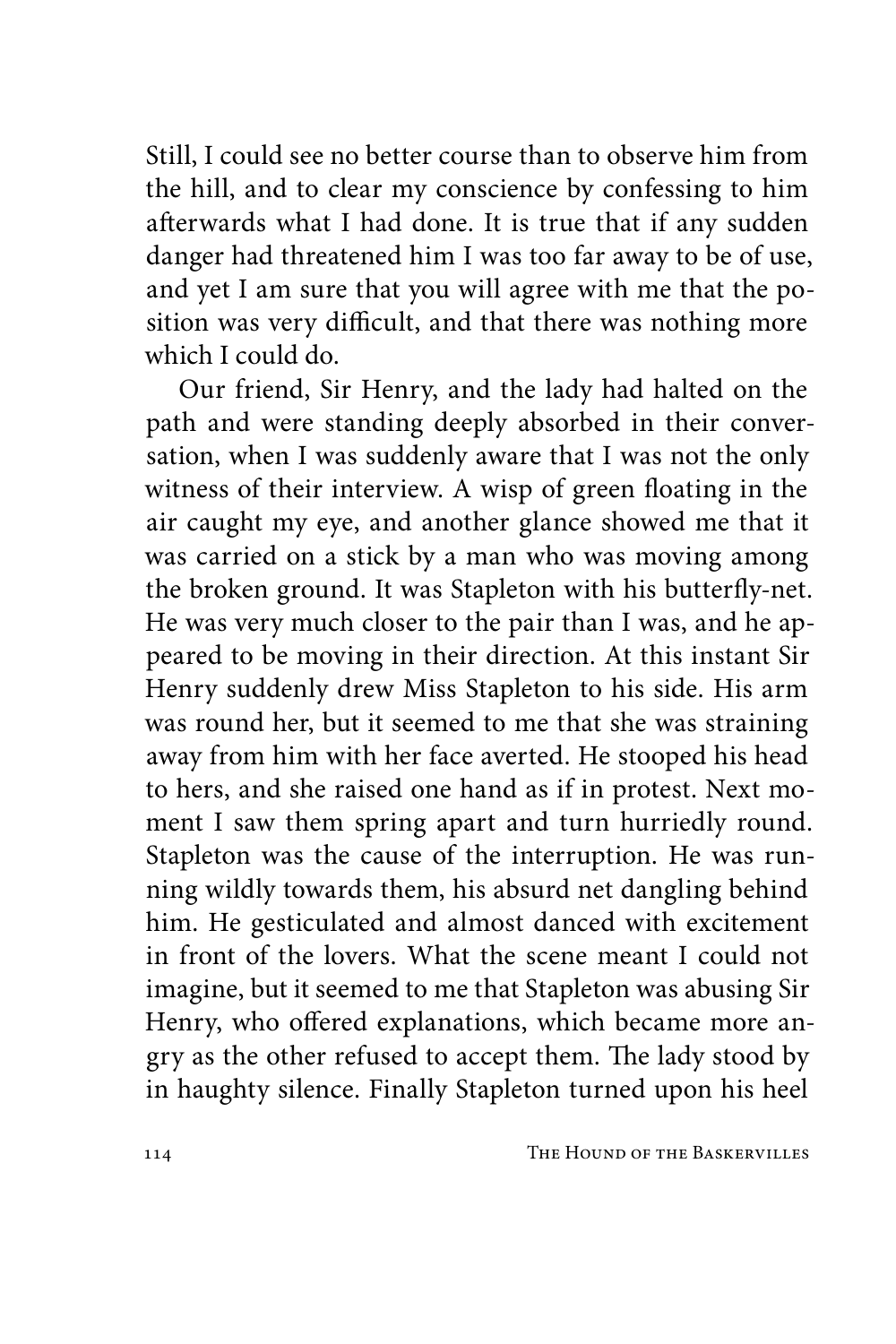and beckoned in a peremptory way to his sister, who, after an irresolute glance at Sir Henry, walked off by the side of her brother. The naturalist's angry gestures showed that the lady was included in his displeasure. The baronet stood for a minute looking after them, and then he walked slowly back the way that he had come, his head hanging, the very picture of dejection.

What all this meant I could not imagine, but I was deeply ashamed to have witnessed so intimate a scene without my friend's knowledge. I ran down the hill therefore and met the baronet at the bottom. His face was flushed with anger and his brows were wrinkled, like one who is at his wit's ends what to do.

'Halloa, Watson! Where have you dropped from?' said he. 'You don't mean to say that you came after me in spite of all?'

I explained everything to him: how I had found it impossible to remain behind, how I had followed him, and how I had witnessed all that had occurred. For an instant his eyes blazed at me, but my frankness disarmed his anger, and he broke at last into a rather rueful laugh.

'You would have thought the middle of that prairie a fairly safe place for a man to be private,' said he, 'but, by thunder, the whole country-side seems to have been out to see me do my wooing—and a mighty poor wooing at that! Where had you engaged a seat?'

'I was on that hill.'

'Quite in the back row, eh? But her brother was well up to the front. Did you see him come out on us?'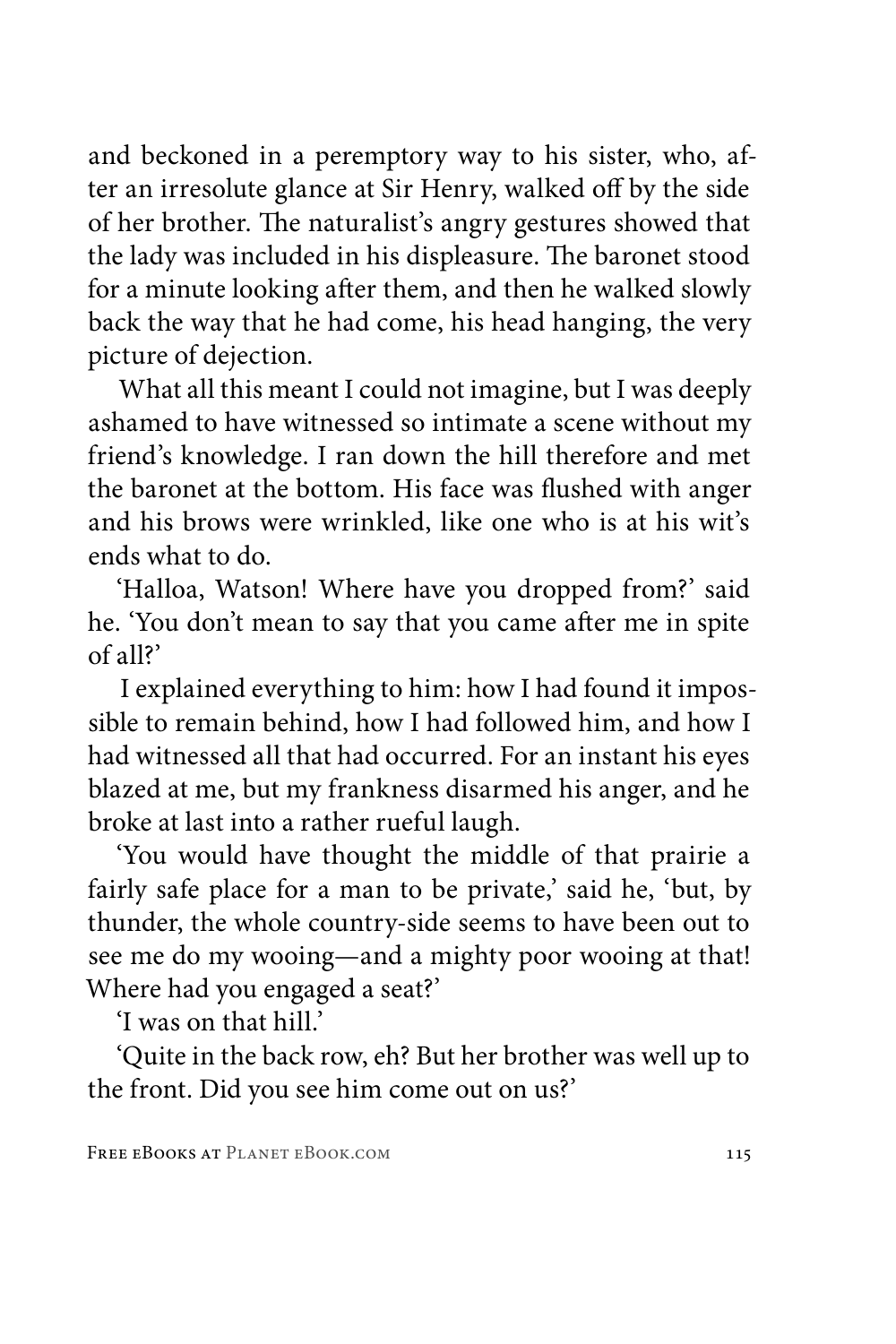'Yes, I did.'

'Did he ever strike you as being crazy—this brother of hers?'

'I can't say that he ever did.'

'I dare say not. I always thought him sane enough until to-day, but you can take it from me that either he or I ought to be in a strait-jacket. What's the matter with me, anyhow? You've lived near me for some weeks, Watson. Tell me straight, now! Is there anything that would prevent me from making a good husband to a woman that I loved?'

'I should say not.'

'He can't object to my worldly position, so it must be myself that he has this down on. What has he against me? I never hurt man or woman in my life that I know of. And yet he would not so much as let me touch the tips of her fingers.'

'Did he say so?'

'That, and a deal more. I tell you, Watson, I've only known her these few weeks, but from the first I just felt that she was made for me, and she, too—she was happy when she was with me, and that I'll swear. There's a light in a woman's eyes that speaks louder than words. But he has never let us get together, and it was only to-day for the first time that I saw a chance of having a few words with her alone. She was glad to meet me, but when she did it was not love that she would talk about, and she wouldn't have let me talk about it either if she could have stopped it. She kept coming back to it that this was a place of danger, and that she would never be happy until I had left it. I told her that since I had seen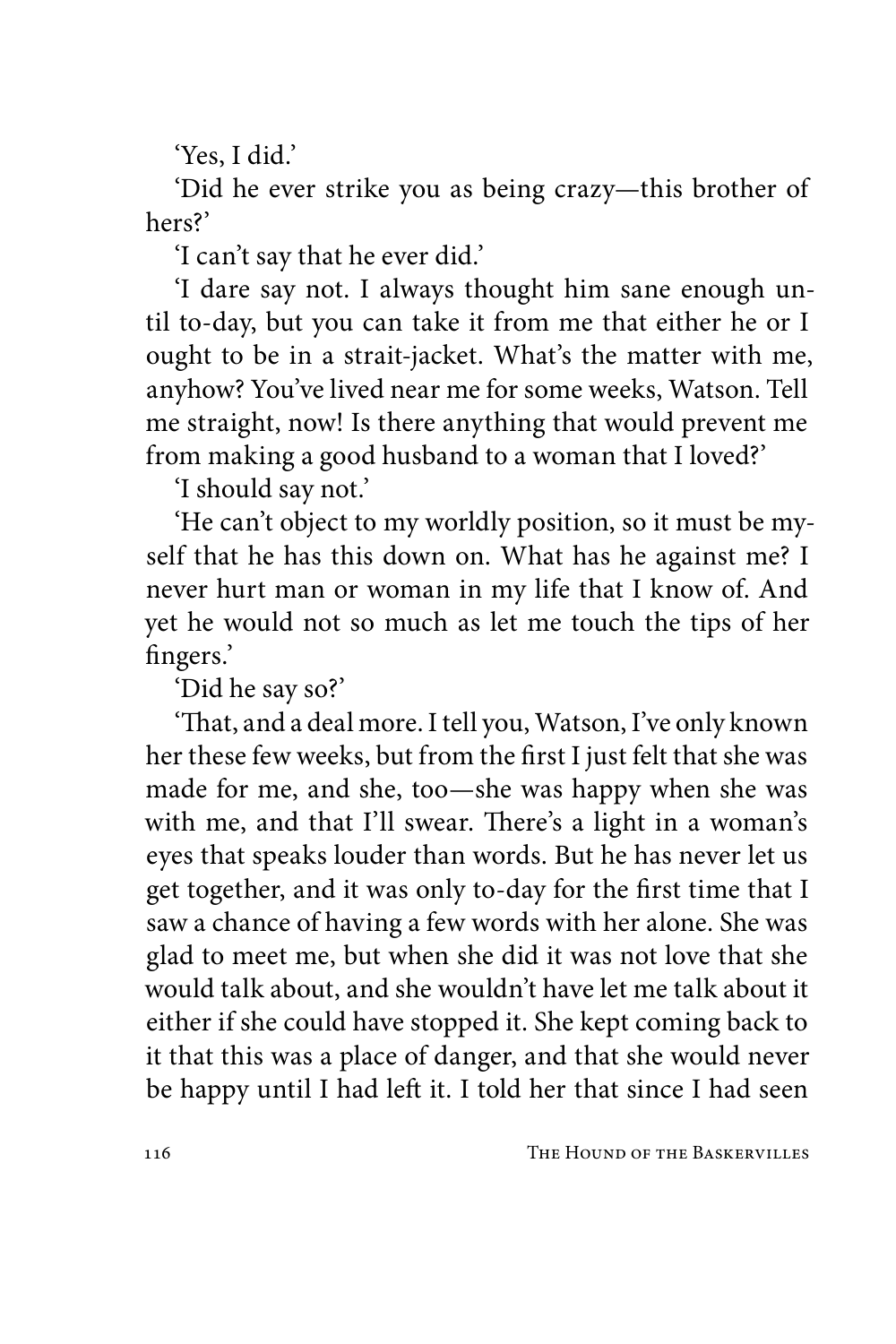her I was in no hurry to leave it, and that if she really wanted me to go, the only way to work it was for her to arrange to go with me. With that I offered in as many words to marry her, but before she could answer, down came this brother of hers, running at us with a face on him like a madman. He was just white with rage, and those light eyes of his were blazing with fury. What was I doing with the lady? How dared I offer her attentions which were distasteful to her? Did I think that because I was a baronet I could do what I liked? If he had not been her brother I should have known better how to answer him. As it was I told him that my feelings towards his sister were such as I was not ashamed of, and that I hoped that she might honour me by becoming my wife. That seemed to make the matter no better, so then I lost my temper too, and I answered him rather more hotly than I should perhaps, considering that she was standing by. So it ended by his going off with her, as you saw, and here am I as badly puzzled a man as any in this county. Just tell me what it all means, Watson, and I'll owe you more than ever I can hope to pay.'

I tried one or two explanations, but, indeed, I was completely puzzled myself. Our friend's title, his fortune, his age, his character, and his appearance are all in his favour, and I know nothing against him unless it be this dark fate which runs in his family. That his advances should be rejected so brusquely without any reference to the lady's own wishes, and that the lady should accept the situation without protest, is very amazing. However, our conjectures were set at rest by a visit from Stapleton himself that very after-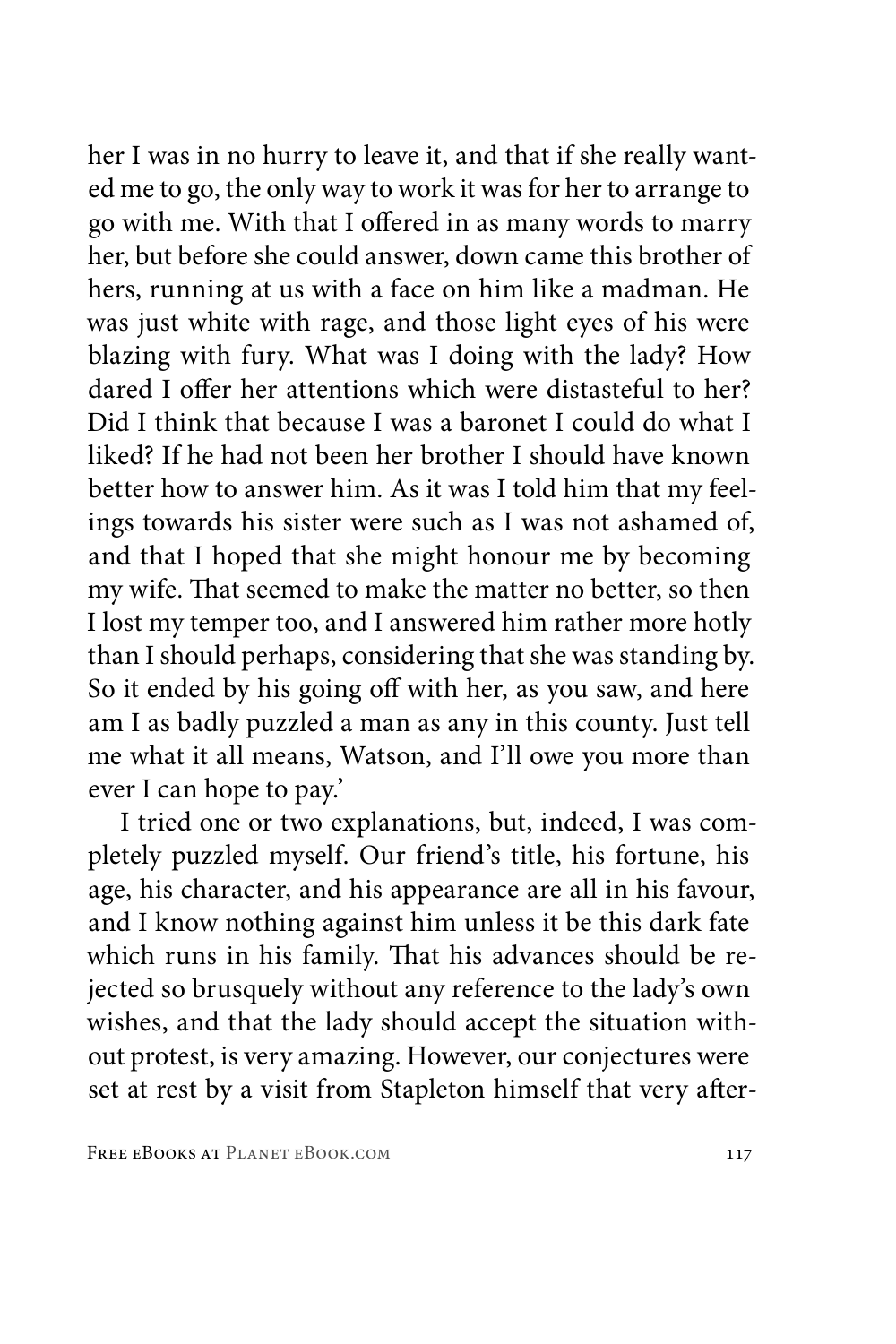noon. He had come to offer apologies for his rudeness of the morning, and after a long private interview with Sir Henry in his study, the upshot of their conversation was that the breach is quite healed, and that we are to dine at Merripit House next Friday as a sign of it.

'I don't say now that he isn't a crazy man,' said Sir Henry; 'I can't forget the look in his eyes when he ran at me this morning, but I must allow that no man could make a more handsome apology than he has done.'

'Did he give any explanation of his conduct?'

'His sister is everything in his life, he says. That is natural enough, and I am glad that he should understand her value. They have always been together, and according to his account he has been a very lonely man with only her as a companion, so that the thought of losing her was really terrible to him. He had not understood, he said, that I was becoming attached to her, but when he saw with his own eyes that it was really so, and that she might be taken away from him, it gave him such a shock that for a time he was not responsible for what he said or did. He was very sorry for all that had passed, and he recognized how foolish and how selfish it was that he should imagine that he could hold a beautiful woman like his sister to himself for her whole life. If she had to leave him he had rather it was to a neighbour like myself than to anyone else. But in any case it was a blow to him, and it would take him some time before he could prepare himself to meet it. He would withdraw all opposition upon his part if I would promise for three months to let the matter rest and to be content with cultivating the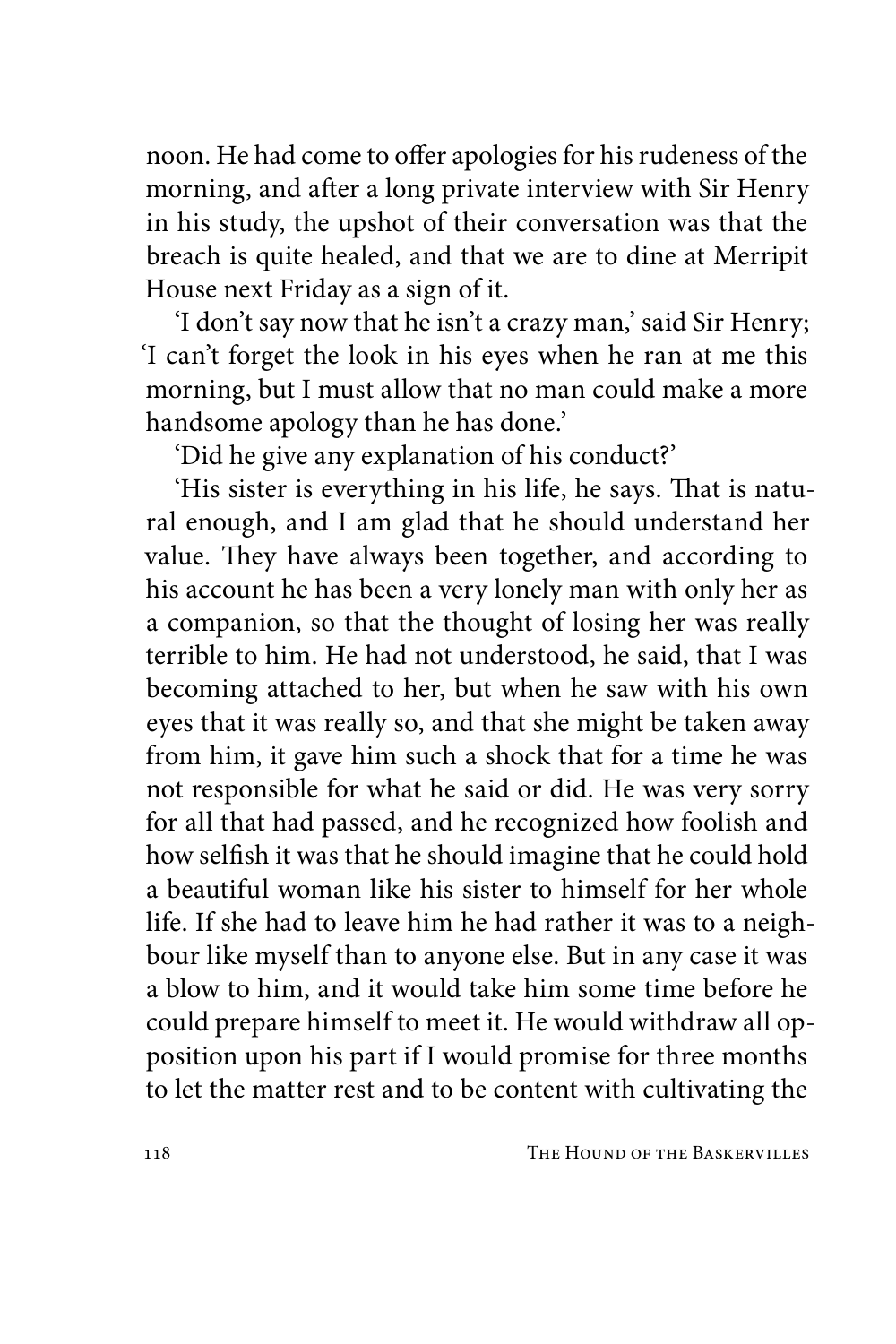lady's friendship during that time without claiming her love. This I promised, and so the matter rests.'

So there is one of our small mysteries cleared up. It is something to have touched bottom anywhere in this bog in which we are floundering. We know now why Stapleton looked with disfavour upon his sister's suitor—even when that suitor was so eligible a one as Sir Henry. And now I pass on to another thread which I have extricated out of the tangled skein, the mystery of the sobs in the night, of the tear-stained face of Mrs. Barrymore, of the secret journey of the butler to the western lattice window. Congratulate me, my dear Holmes, and tell me that I have not disappointed you as an agent—that you do not regret the confidence which you showed in me when you sent me down. All these things have by one night's work been thoroughly cleared.

I have said 'by one night's work,' but, in truth, it was by two nights' work, for on the first we drew entirely blank. I sat up with Sir Henry in his rooms until nearly three o'clock in the morning, but no sound of any sort did we hear except the chiming clock upon the stairs. It was a most melancholy vigil, and ended by each of us falling asleep in our chairs. Fortunately we were not discouraged, and we determined to try again. The next night we lowered the lamp, and sat smoking cigarettes without making the least sound. It was incredible how slowly the hours crawled by, and yet we were helped through it by the same sort of patient interest which the hunter must feel as he watches the trap into which he hopes the game may wander. One struck, and two, and we had almost for the second time given it up in despair, when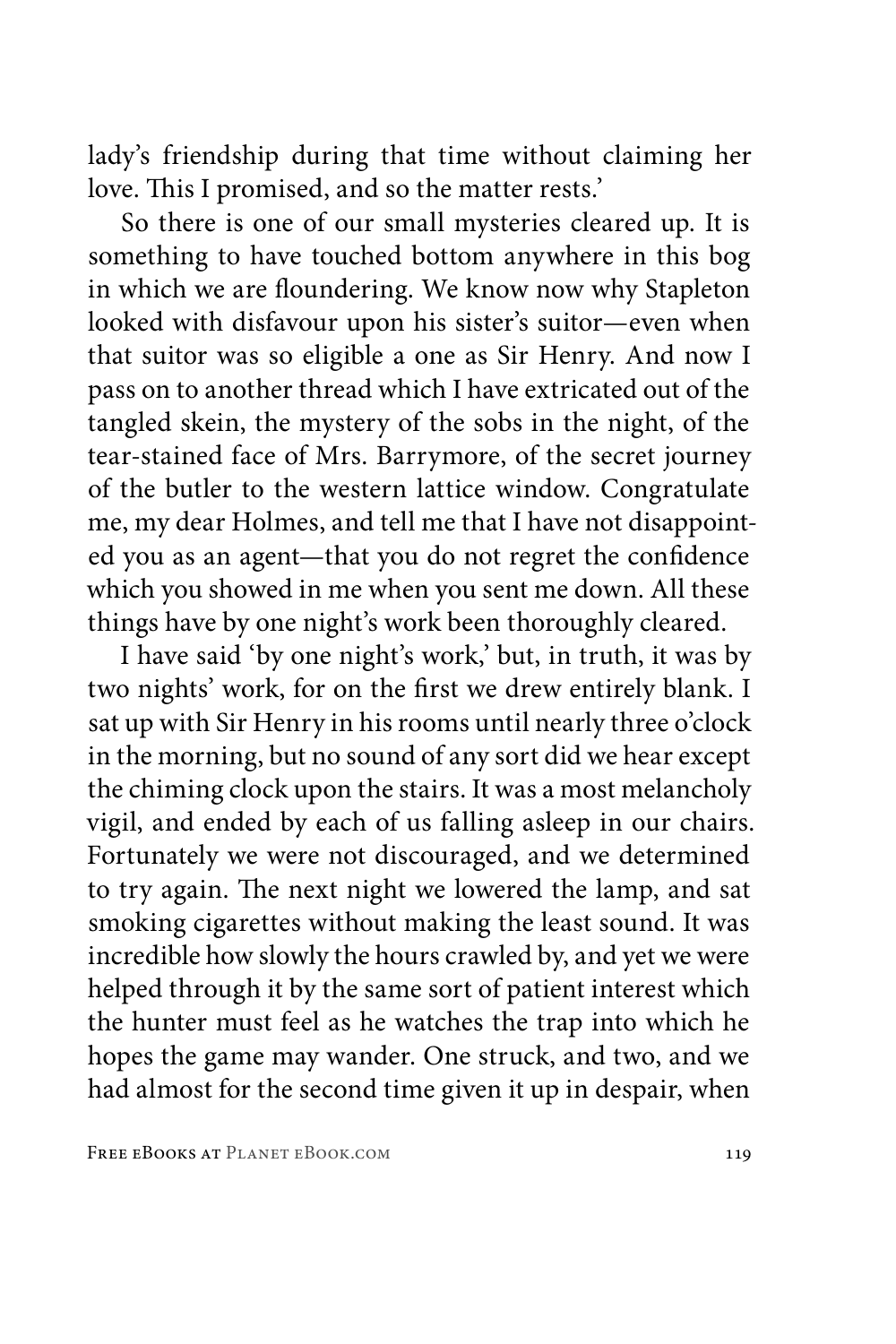in an instant we both sat bolt upright in our chairs, with all our weary senses keenly on the alert once more. We had heard the creak of a step in the passage.

Very stealthily we heard it pass along until it died away in the distance. Then the baronet gently opened his door and we set out in pursuit. Already our man had gone round the gallery, and the corridor was all in darkness. Softly we stole along until we had come into the other wing. We were just in time to catch a glimpse of the tall, black-bearded figure, his shoulders rounded, as he tip-toed down the passage. Then he passed through the same door as before, and the light of the candle framed it in the darkness and shot one single yellow beam across the gloom of the corridor. We shuffled cautiously towards it, trying every plank before we dared to put our whole weight upon it. We had taken the precaution of leaving our boots behind us, but, even so, the old boards snapped and creaked beneath our tread. Sometimes it seemed impossible that he should fail to hear our approach. However, the man is fortunately rather deaf, and he was entirely preoccupied in that which he was doing. When at last we reached the door and peeped through we found him crouching at the window, candle in hand, his white, intent face pressed against the pane, exactly as I had seen him two nights before.

We had arranged no plan of campaign, but the baronet is a man to whom the most direct way is always the most natural. He walked into the room, and as he did so Barrymore sprang up from the window with a sharp hiss of his breath and stood, livid and trembling, before us. His dark eyes,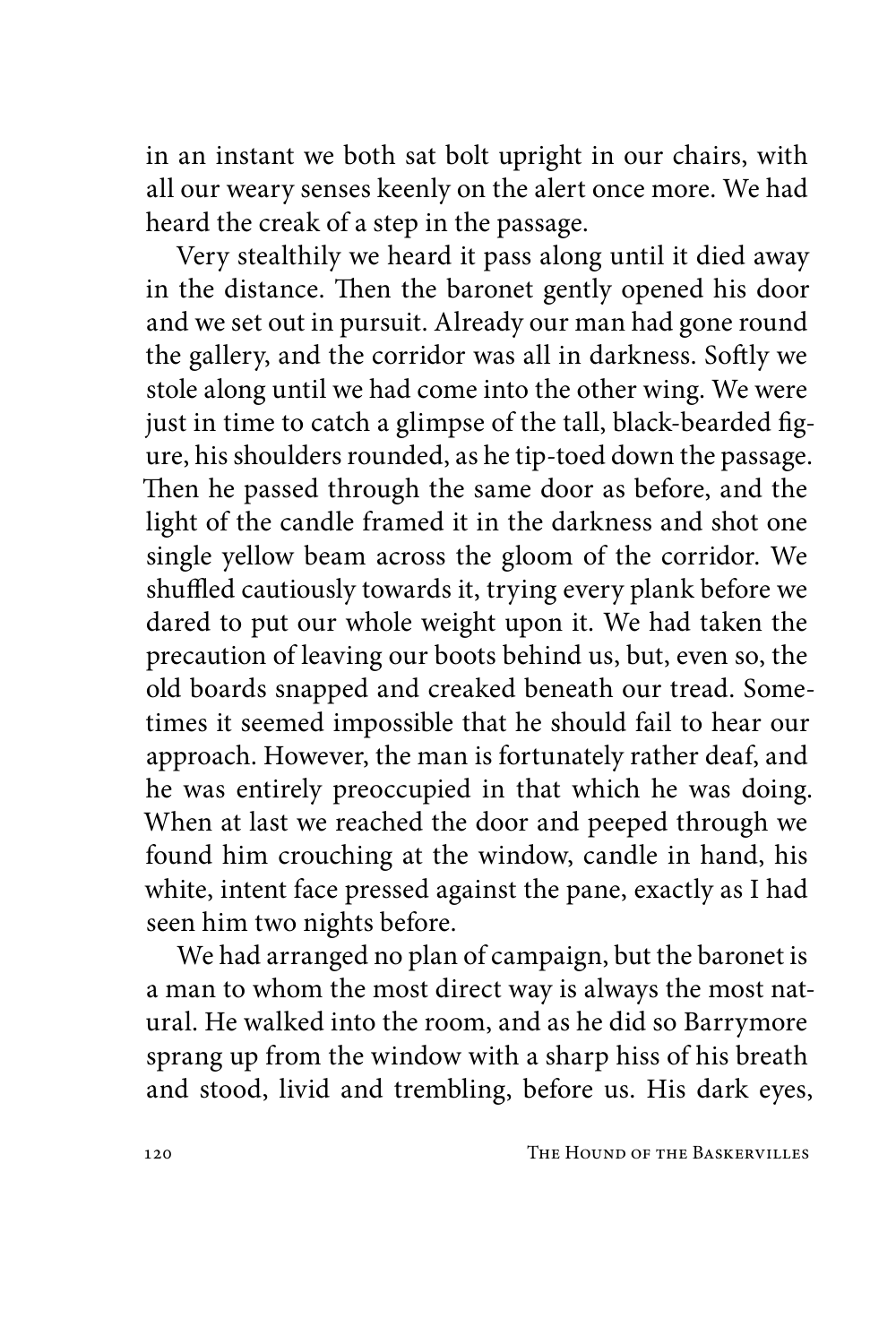glaring out of the white mask of his face, were full of horror and astonishment as he gazed from Sir Henry to me.

'What are you doing here, Barrymore?'

'Nothing, sir.' His agitation was so great that he could hardly speak, and the shadows sprang up and down from the shaking of his candle. 'It was the window, sir. I go round at night to see that they are fastened.'

'On the second floor?'

'Yes, sir, all the windows.'

'Look here, Barrymore,' said Sir Henry, sternly; 'we have made up our minds to have the truth out of you, so it will save you trouble to tell it sooner rather than later. Come, now! No lies! What were you doing at that window?'

The fellow looked at us in a helpless way, and he wrung his hands together like one who is in the last extremity of doubt and misery.

'I was doing no harm, sir. I was holding a candle to the window.'

'And why were you holding a candle to the window?'

'Don't ask me, Sir Henry—don't ask me! I give you my word, sir, that it is not my secret, and that I cannot tell it. If it concerned no one but myself I would not try to keep it from you.'

A sudden idea occurred to me, and I took the candle from the trembling hand of the butler.

'He must have been holding it as a signal,' said I. 'Let us see if there is any answer.' I held it as he had done, and stared out into the darkness of the night. Vaguely I could discern the black bank of the trees and the lighter expanse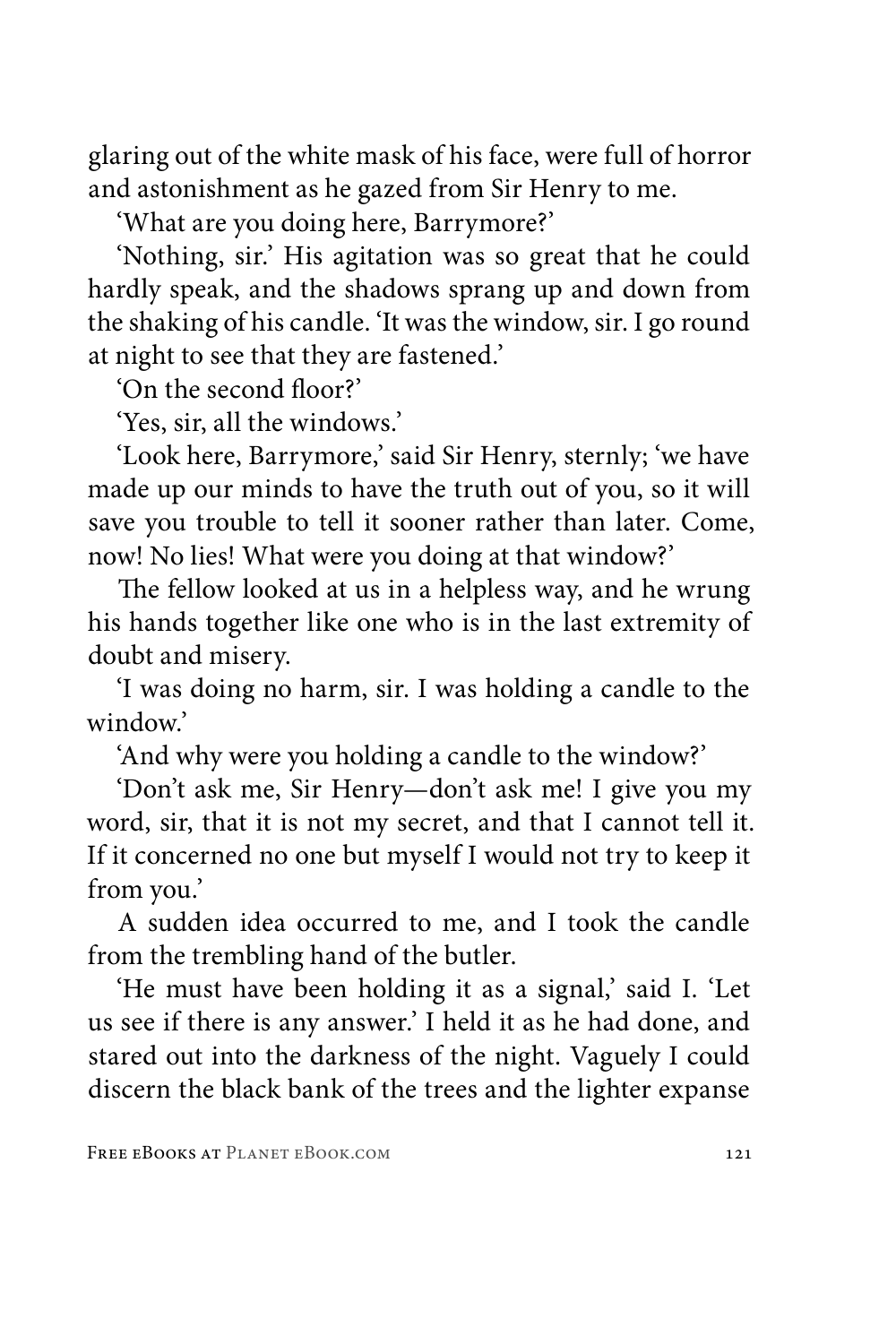of the moor, for the moon was behind the clouds. And then I gave a cry of exultation, for a tiny pin-point of yellow light had suddenly transfixed the dark veil, and glowed steadily in the centre of the black square framed by the window.

'There it is!' I cried.

'No, no, sir, it is nothing—nothing at all!' the butler broke in; 'I assure you, sir ——'

'Move your light across the window, Watson!' cried the baronet. 'See, the other moves also! Now, you rascal, do you deny that it is a signal? Come, speak up! Who is your confederate out yonder, and what is this conspiracy that is going on?'

The man's face became openly defiant.

'It is my business, and not yours. I will not tell.'

'Then you leave my employment right away.'

'Very good, sir. If I must I must.'

'And you go in disgrace. By thunder, you may well be ashamed of yourself. Your family has lived with mine for over a hundred years under this roof, and here I find you deep in some dark plot against me.'

'No, no, sir; no, not against you!' It was a woman's voice, and Mrs. Barrymore, paler and more horror-struck than her husband, was standing at the door. Her bulky figure in a shawl and skirt might have been comic were it not for the intensity of feeling upon her face.

'We have to go, Eliza. This is the end of it. You can pack our things,' said the butler.

'Oh, John, John, have I brought you to this? It is my doing, Sir Henry—all mine. He has done nothing except for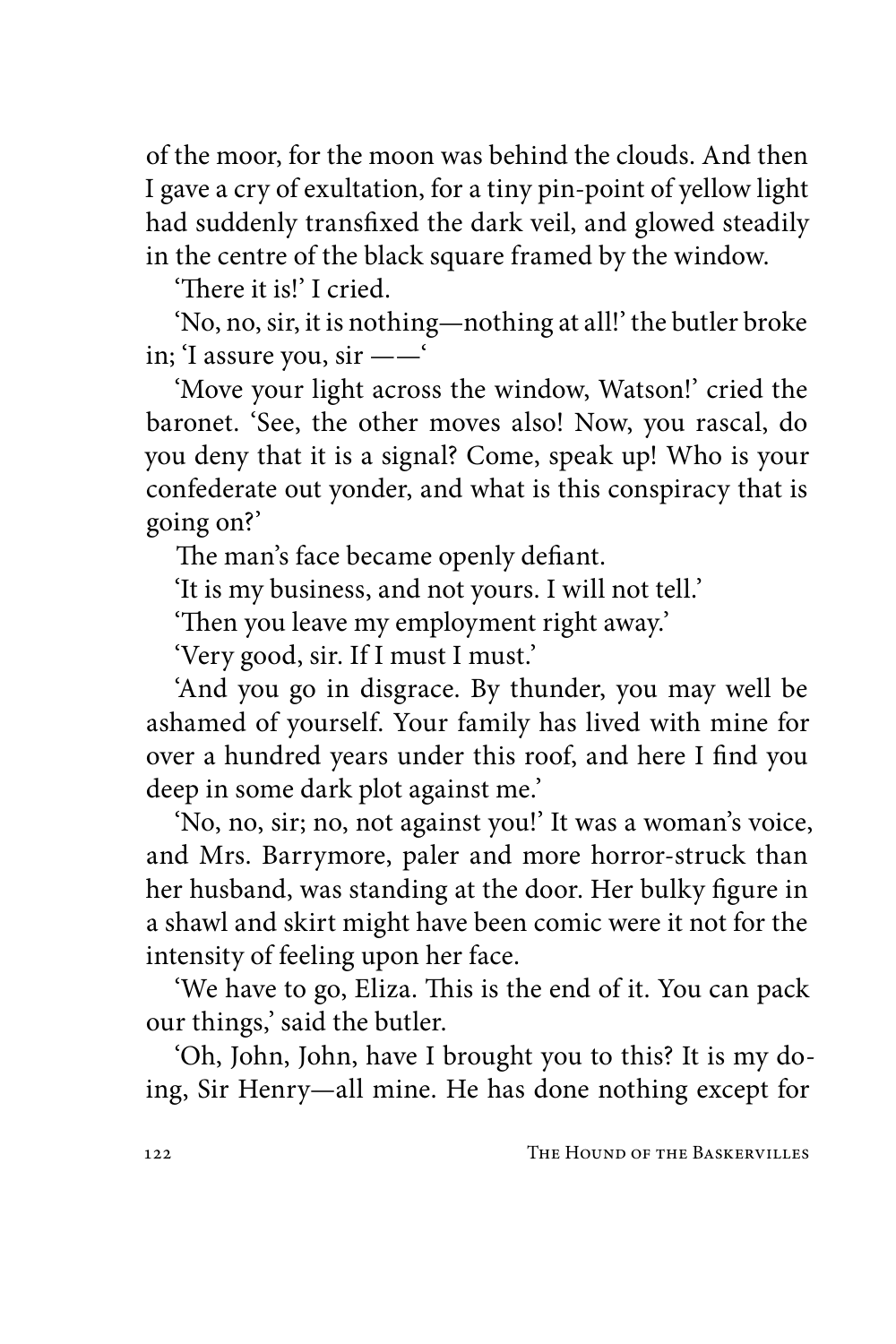my sake and because I asked him.'

'Speak out, then! What does it mean?'

'My unhappy brother is starving on the moor. We cannot let him perish at our very gates. The light is a signal to him that food is ready for him, and his light out yonder is to show the spot to which to bring it.'

'Then your brother is —'

'The escaped convict, sir—Selden, the criminal.'

'That's the truth, sir,' said Barrymore. 'I said that it was not my secret and that I could not tell it to you. But now you have heard it, and you will see that if there was a plot it was not against you.'

This, then, was the explanation of the stealthy expeditions at night and the light at the window. Sir Henry and I both stared at the woman in amazement. Was it possible that this stolidly respectable person was of the same blood as one of the most notorious criminals in the country?

'Yes, sir, my name was Selden, and he is my younger brother. We humoured him too much when he was a lad, and gave him his own way in everything until he came to think that the world was made for his pleasure, and that he could do what he liked in it. Then as he grew older he met wicked companions, and the devil entered into him until he broke my mother's heart and dragged our name in the dirt. From crime to crime he sank lower and lower, until it is only the mercy of God which has snatched him from the scaffold; but to me, sir, he was always the little curly-headed boy that I had nursed and played with, as an elder sister would. That was why he broke prison, sir. He knew that I was here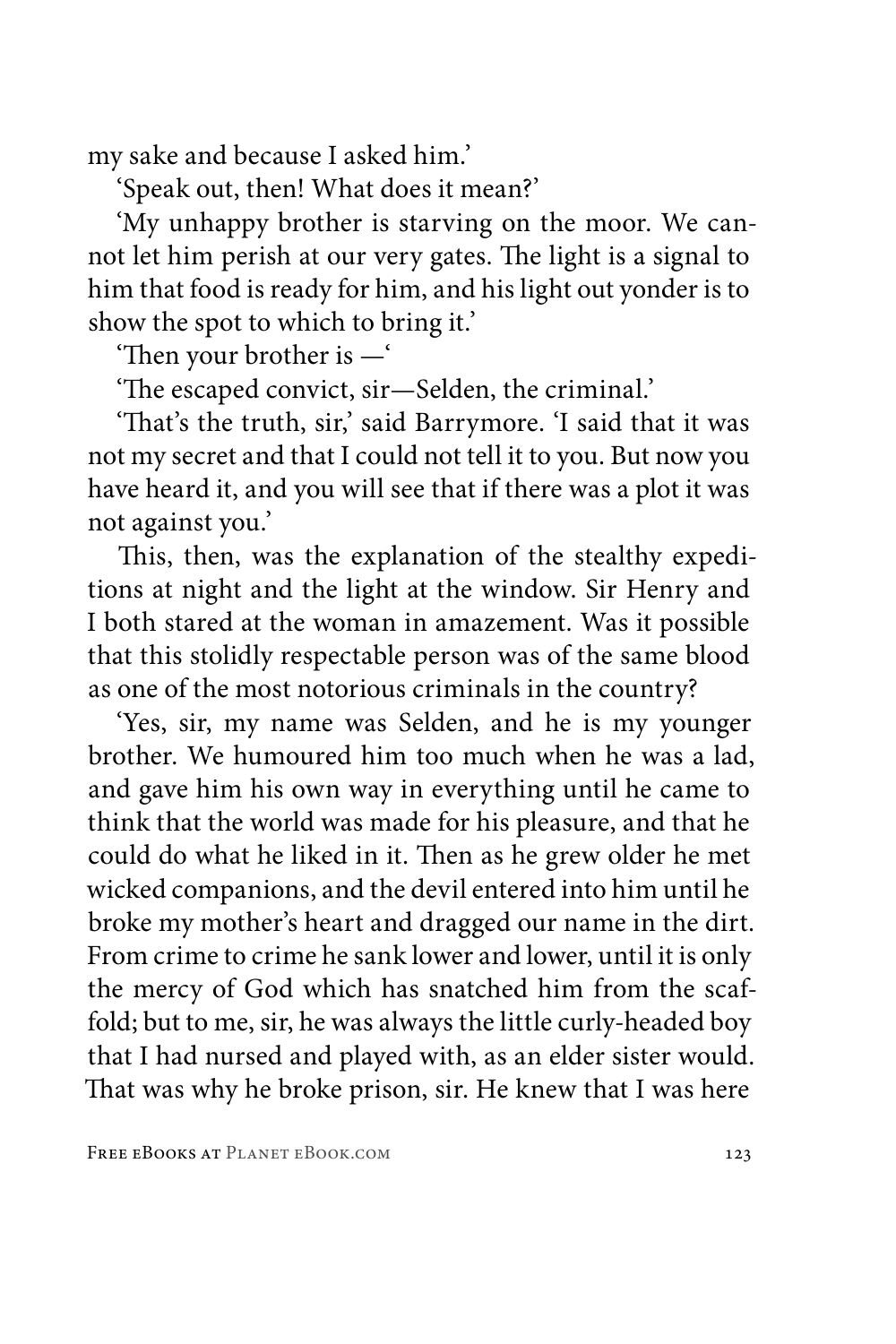and that we could not refuse to help him. When he dragged himself here one night, weary and starving, with the warders hard at his heels, what could we do? We took him in and fed him and cared for him. Then you returned, sir, and my brother thought he would be safer on the moor than anywhere else until the hue and cry was over, so he lay in hiding there. But every second night we made sure if he was still there by putting a light in the window, and if there was an answer my husband took out some bread and meat to him. Every day we hoped that he was gone, but as long as he was there we could not desert him. That is the whole truth, as I am an honest Christian woman, and you will see that if there is blame in the matter it does not lie with my husband, but with me, for whose sake he has done all that he has.'

The woman's words came with an intense earnestness which carried conviction with them.

'Is this true, Barrymore?'

'Yes, Sir Henry. Every word of it.'

'Well, I cannot blame you for standing by your own wife. Forget what I have said. Go to your room, you two, and we shall talk further about this matter in the morning.'

When they were gone we looked out of the window again. Sir Henry had flung it open, and the cold night wind beat in upon our faces. Far away in the black distance there still glowed that one tiny point of yellow light.

'I wonder he dares,' said Sir Henry.

'It may be so placed as to be only visible from here.'

'Very likely. How far do you think it is?'

'Out by the Cleft Tor, I think.'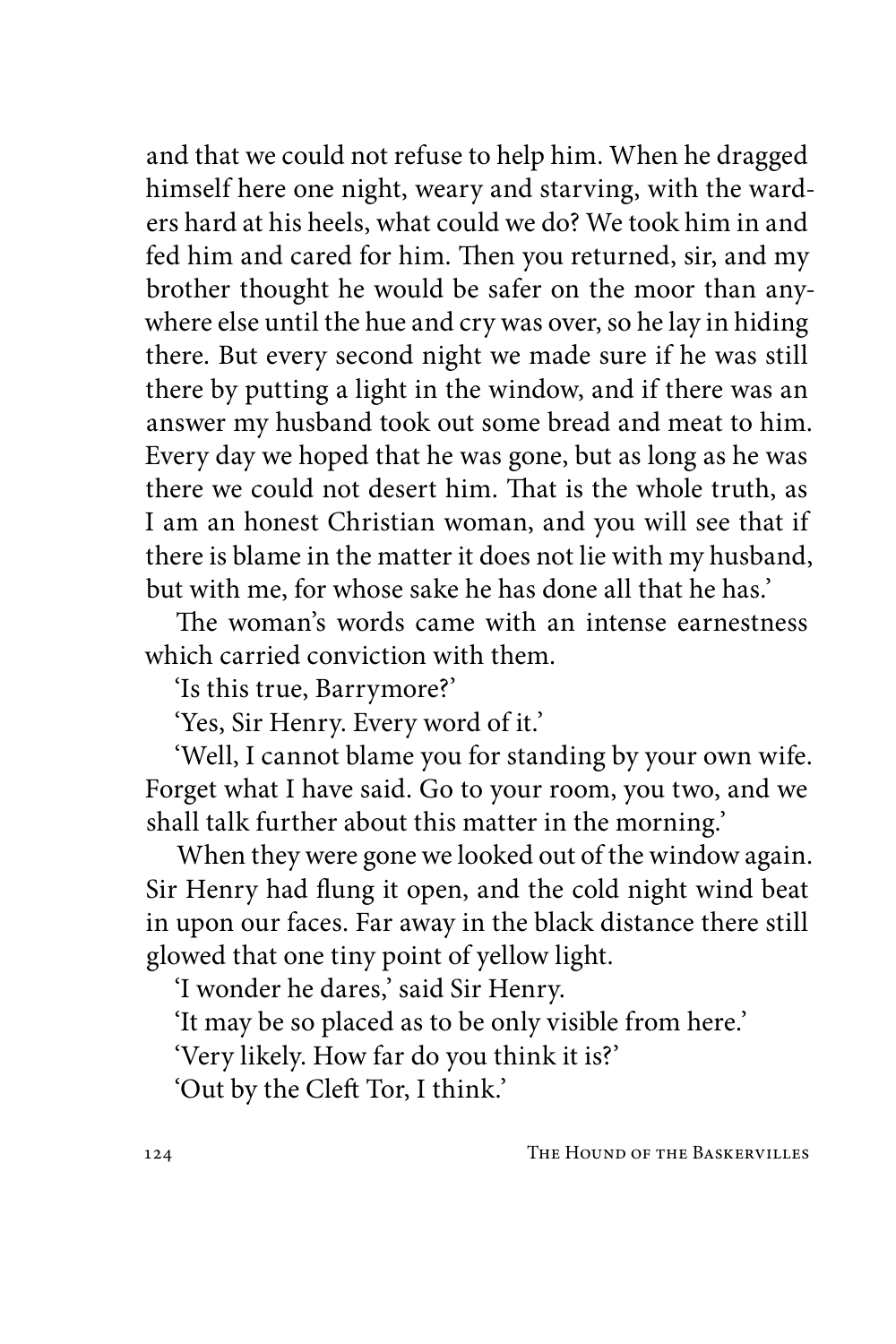'Not more than a mile or two off.'

'Hardly that.'

'Well, it cannot be far if Barrymore had to carry out the food to it. And he is waiting, this villain, beside that candle. By thunder, Watson, I am going out to take that man!'

The same thought had crossed my own mind. It was not as if the Barrymores had taken us into their confidence. Their secret had been forced from them. The man was a danger to the community, an unmitigated scoundrel for whom there was neither pity nor excuse. We were only doing our duty in taking this chance of putting him back where he could do no harm. With his brutal and violent nature, others would have to pay the price if we held our hands. Any night, for example, our neighbours the Stapletons might be attacked by him, and it may have been the thought of this which made Sir Henry so keen upon the adventure.

'I will come,' said I.

'Then get your revolver and put on your boots. The sooner we start the better, as the fellow may put out his light and be off.

In five minutes we were outside the door, starting upon our expedition. We hurried through the dark shrubbery, amid the dull moaning of the autumn wind and the rustle of the falling leaves. The night air was heavy with the smell of damp and decay. Now and again the moon peeped out for an instant, but clouds were driving over the face of the sky, and just as we came out on the moor a thin rain began to fall. The light still burned steadily in front.

'Are you armed?' I asked.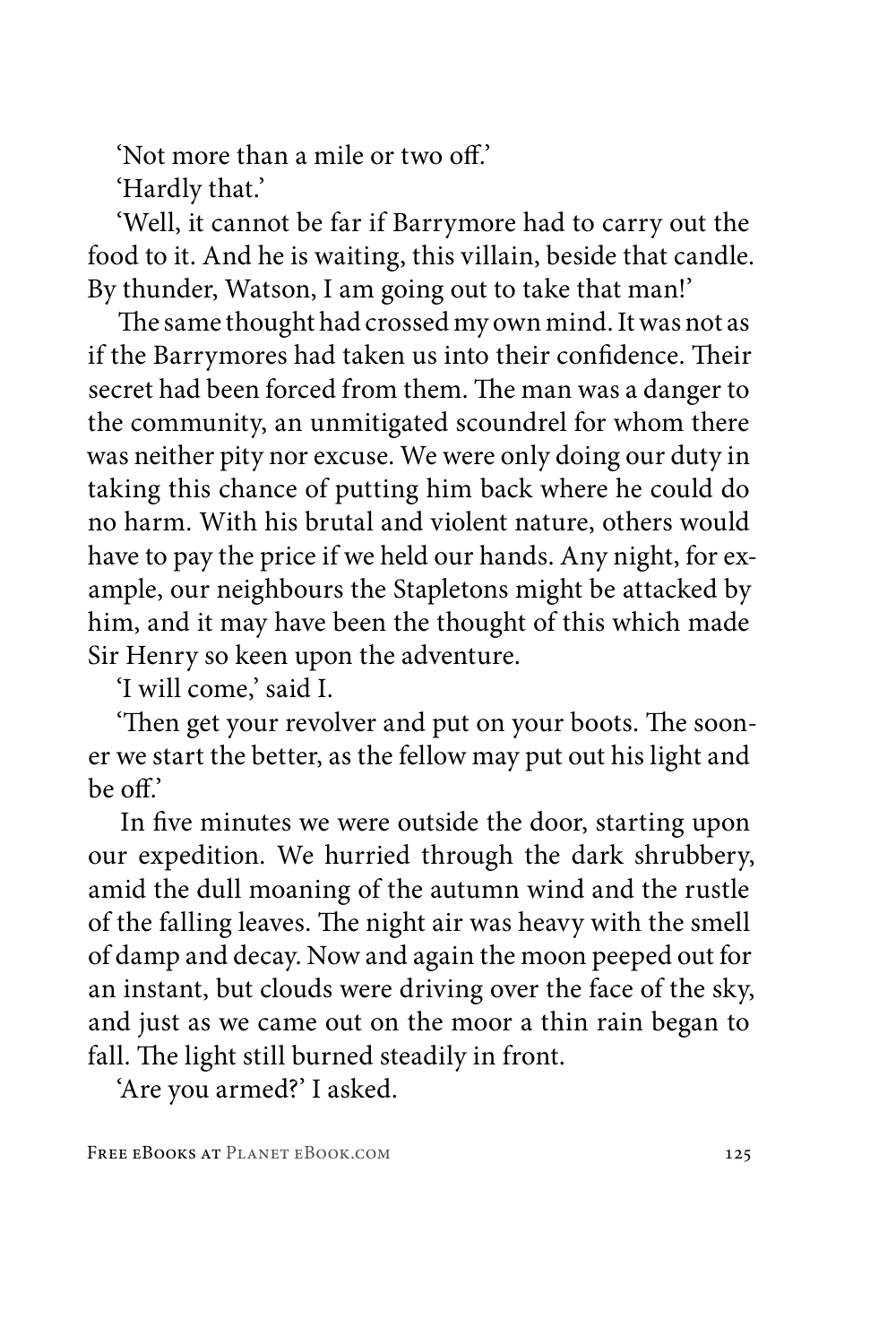'I have a hunting-crop.'

'We must close in on him rapidly, for he is said to be a desperate fellow. We shall take him by surprise and have him at our mercy before he can resist.'

'I say, Watson,' said the baronet, 'what would Holmes say to this? How about that hour of darkness in which the power of evil is exalted?'

As if in answer to his words there rose suddenly out of the vast gloom of the moor that strange cry which I had already heard upon the borders of the great Grimpen Mire. It came with the wind through the silence of the night, a long, deep mutter, then a rising howl, and then the sad moan in which it died away. Again and again it sounded, the whole air throbbing with it, strident, wild, and menacing. The baronet caught my sleeve and his face glimmered white through the darkness.

'My God, what's that, Watson?'

'I don't know. It's a sound they have on the moor. I heard it once before.'

It died away, and an absolute silence closed in upon us. We stood straining our ears, but nothing came.

'Watson,' said the baronet, 'it was the cry of a hound.'

My blood ran cold in my veins, for there was a break in his voice which told of the sudden horror which had seized him.

'What do they call this sound?' he asked.

'Who?'

'The folk on the country-side.'

'Oh, they are ignorant people. Why should you mind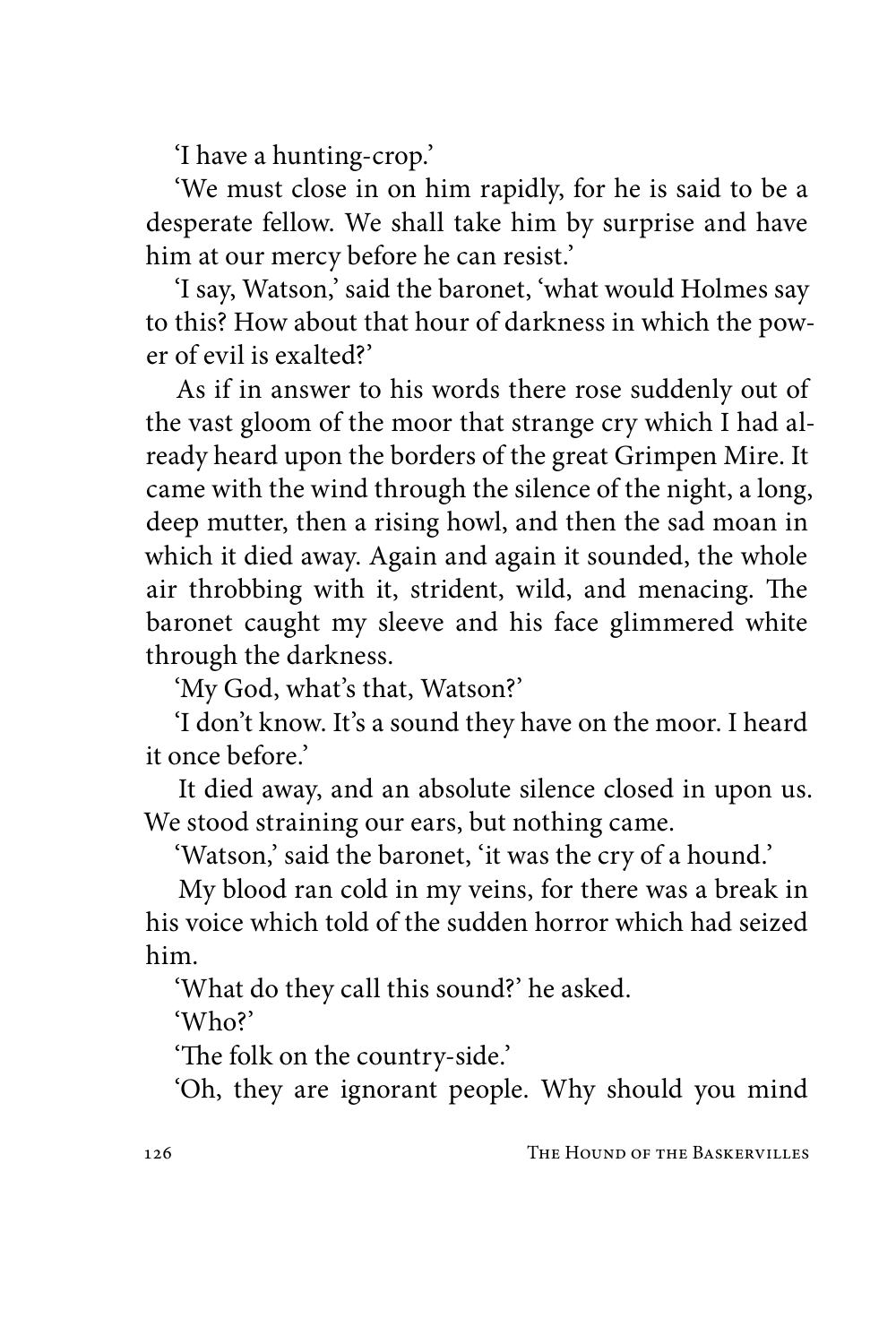what they call it?'

'Tell me, Watson. What do they say of it?'

I hesitated but could not escape the question.

'They say it is the cry of the Hound of the Baskervilles.'

He groaned and was silent for a few moments.

'A hound it was,' he said, at last, 'but it seemed to come from miles away, over yonder, I think.'

'It was hard to say whence it came.'

'It rose and fell with the wind. Isn't that the direction of the great Grimpen Mire?'

'Yes, it is.'

'Well, it was up there. Come now, Watson, didn't you think yourself that it was the cry of a hound? I am not a child. You need not fear to speak the truth.'

'Stapleton was with me when I heard it last. He said that it might be the calling of a strange bird.'

'No, no, it was a hound. My God, can there be some truth in all these stories? Is it possible that I am really in danger from so dark a cause? You don't believe it, do you, Watson?'

'No, no.'

'And yet it was one thing to laugh about it in London, and it is another to stand out here in the darkness of the moor and to hear such a cry as that. And my uncle! There was the footprint of the hound beside him as he lay. It all fits together. I don't think that I am a coward, Watson, but that sound seemed to freeze my very blood. Feel my hand!'

It was as cold as a block of marble.

'You'll be all right to-morrow.'

'I don't think I'll get that cry out of my head. What do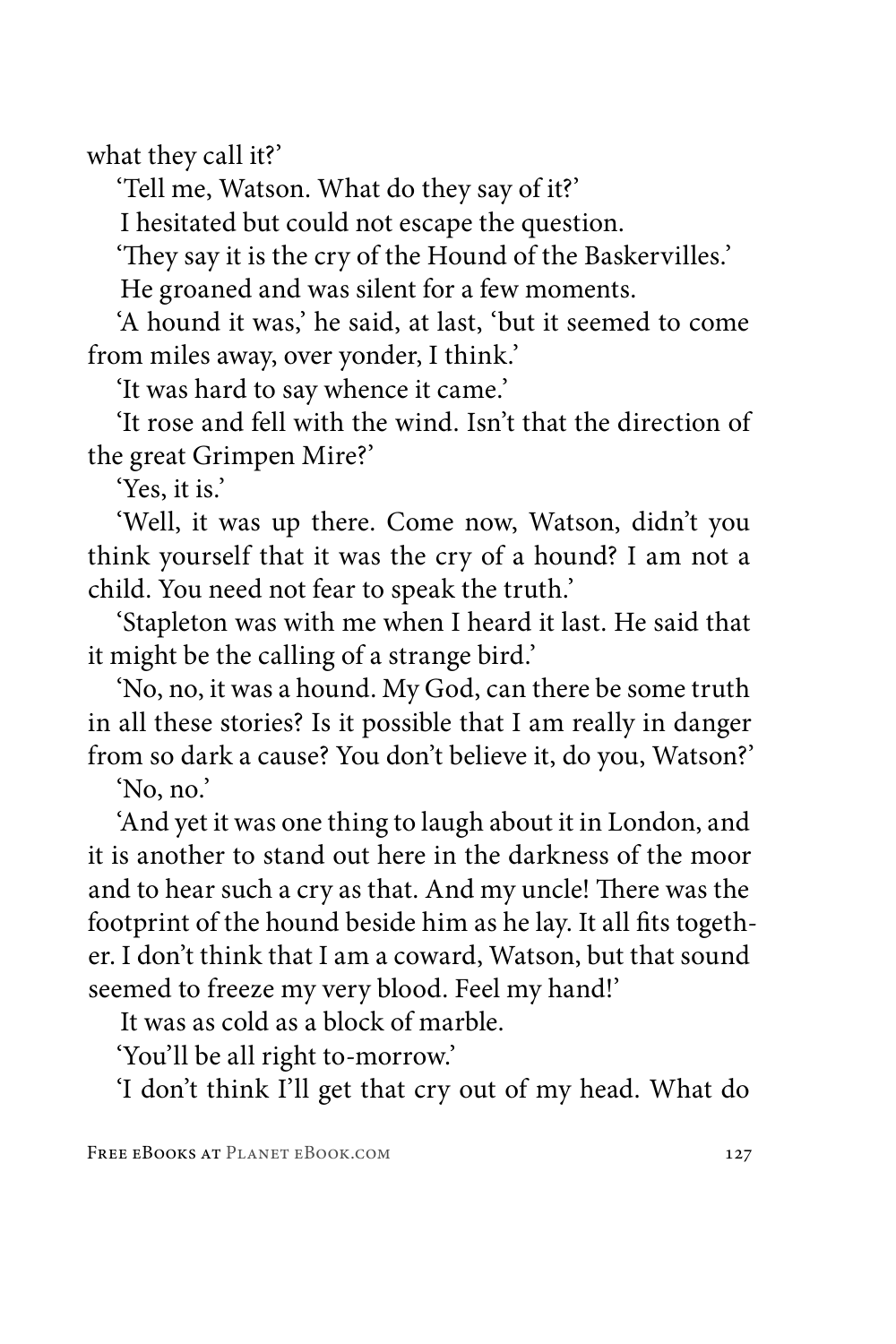you advise that we do now?'

'Shall we turn back?'

'No, by thunder; we have come out to get our man, and we will do it. We after the convict, and a hell-hound, as likely as not, after us. Come on! We'll see it through if all the fiends of the pit were loose upon the moor.'

We stumbled slowly along in the darkness, with the black loom of the craggy hills around us, and the yellow speck of light burning steadily in front. There is nothing so deceptive as the distance of a light upon a pitch-dark night, and sometimes the glimmer seemed to be far away upon the horizon and sometimes it might have been within a few yards of us. But at last we could see whence it came, and then we knew that we were indeed very close. A guttering candle was stuck in a crevice of the rocks which flanked it on each side so as to keep the wind from it and also to prevent it from being visible, save in the direction of Baskerville Hall. A boulder of granite concealed our approach, and crouching behind it we gazed over it at the signal light. It was strange to see this single candle burning there in the middle of the moor, with no sign of life near it—just the one straight yellow flame and the gleam of the rock on each side of it.

'What shall we do now?' whispered Sir Henry.

'Wait here. He must be near his light. Let us see if we can get a glimpse of him.'

The words were hardly out of my mouth when we both saw him. Over the rocks, in the crevice of which the candle burned, there was thrust out an evil yellow face, a terrible animal face, all seamed and scored with vile passions. Foul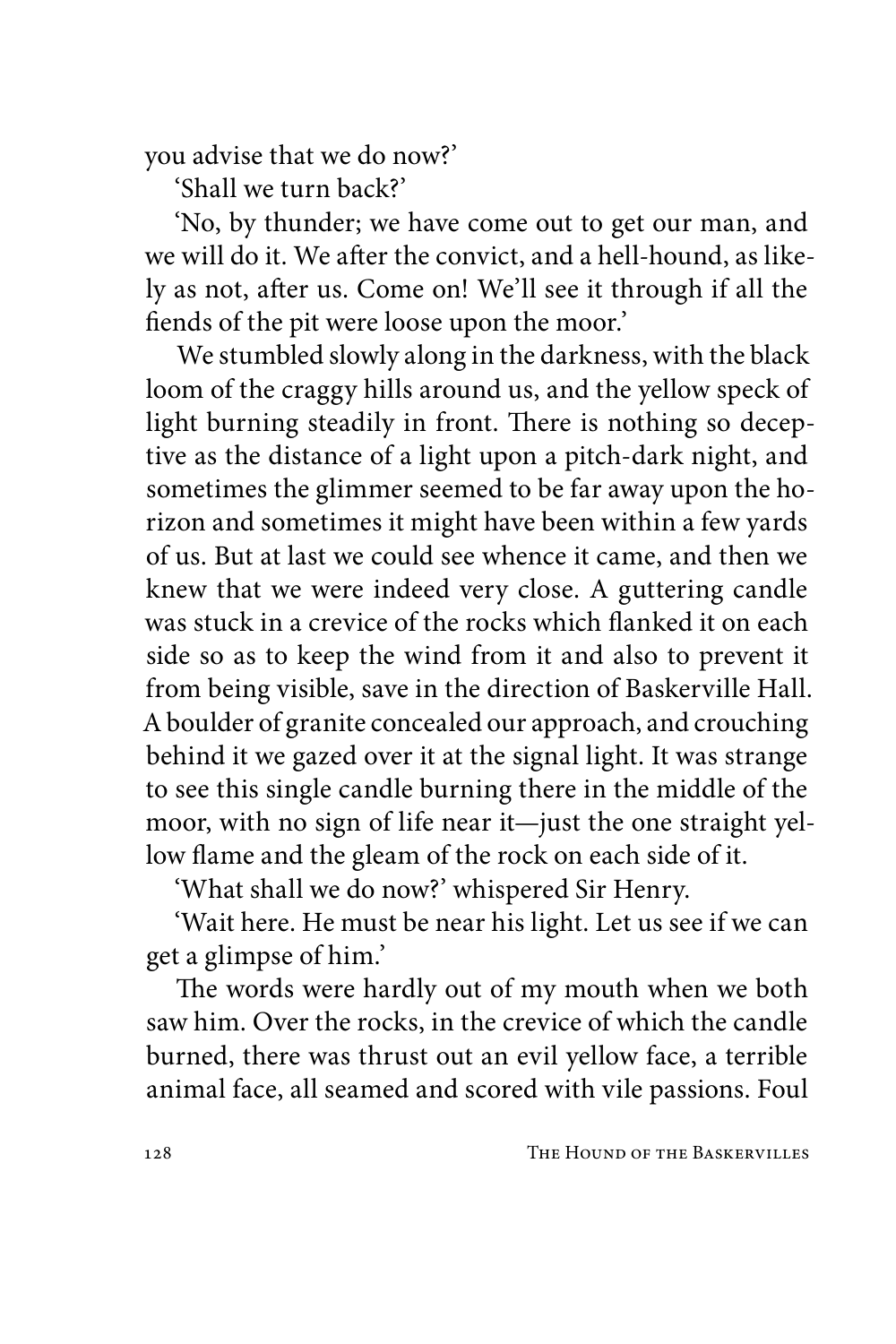with mire, with a bristling beard, and hung with matted hair, it might well have belonged to one of those old savages who dwelt in the burrows on the hillsides. The light beneath him was reflected in his small, cunning eyes which peered fiercely to right and left through the darkness, like a crafty and savage animal who has heard the steps of the hunters.

Something had evidently aroused his suspicions. It may have been that Barrymore had some private signal which we had neglected to give, or the fellow may have had some other reason for thinking that all was not well, but I could read his fears upon his wicked face. Any instant he might dash out the light and vanish in the darkness. I sprang forward therefore, and Sir Henry did the same. At the same moment the convict screamed out a curse at us and hurled a rock which splintered up against the boulder which had sheltered us. I caught one glimpse of his short, squat, stronglybuilt figure as he sprang to his feet and turned to run. At the same moment by a lucky chance the moon broke through the clouds. We rushed over the brow of the hill, and there was our man running with great speed down the other side, springing over the stones in his way with the activity of a mountain goat. A lucky long shot of my revolver might have crippled him, but I had brought it only to defend myself if attacked, and not to shoot an unarmed man who was running away.

We were both swift runners and in fairly good training, but we soon found that we had no chance of overtaking him. We saw him for a long time in the moonlight until he was only a small speck moving swiftly among the boulders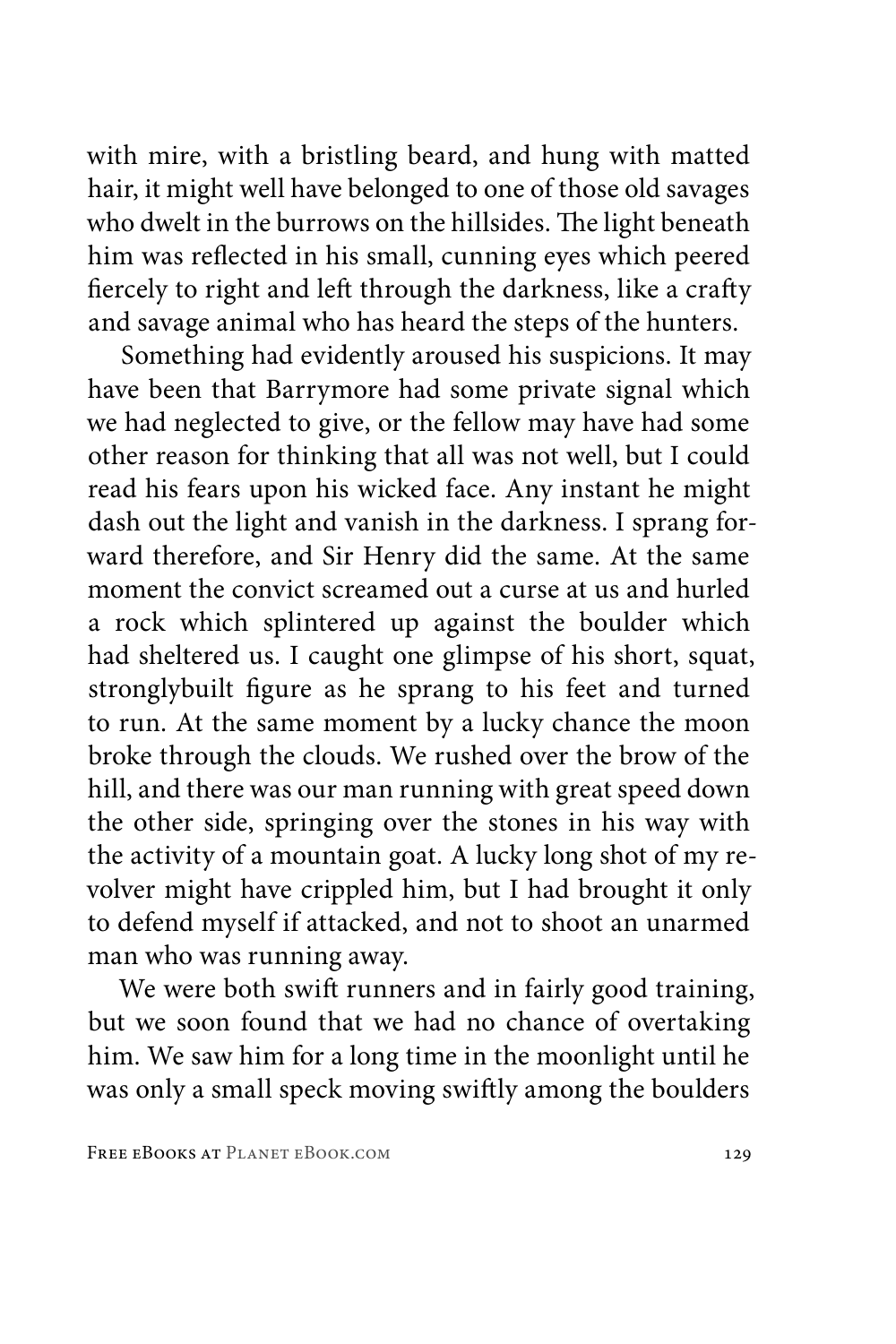upon the side of a distant hill. We ran and ran until we were completely blown, but the space between us grew ever wider. Finally we stopped and sat panting on two rocks, while we watched him disappearing in the distance.

And it was at this moment that there occurred a most strange and unexpected thing. We had risen from our rocks and were turning to go home, having abandoned the hopeless chase. The moon was low upon the right, and the jagged pinnacle of a granite tor stood up against the lower curve of its silver disc. There, outlined as black as an ebony statue on that shining back-ground, I saw the figure of a man upon the tor. Do not think that it was a delusion, Holmes. I assure you that I have never in my life seen anything more clearly. As far as I could judge, the figure was that of a tall, thin man. He stood with his legs a little separated, his arms folded, his head bowed, as if he were brooding over that enormous wilderness of peat and granite which lay before him. He might have been the very spirit of that terrible place. It was not the convict. This man was far from the place where the latter had disappeared. Besides, he was a much taller man. With a cry of surprise I pointed him out to the baronet, but in the instant during which I had turned to grasp his arm the man was gone. There was the sharp pinnacle of granite still cutting the lower edge of the moon, but its peak bore no trace of that silent and motionless figure.

I wished to go in that direction and to search the tor, but it was some distance away. The baronet's nerves were still quivering from that cry, which recalled the dark story of his family, and he was not in the mood for fresh adventures.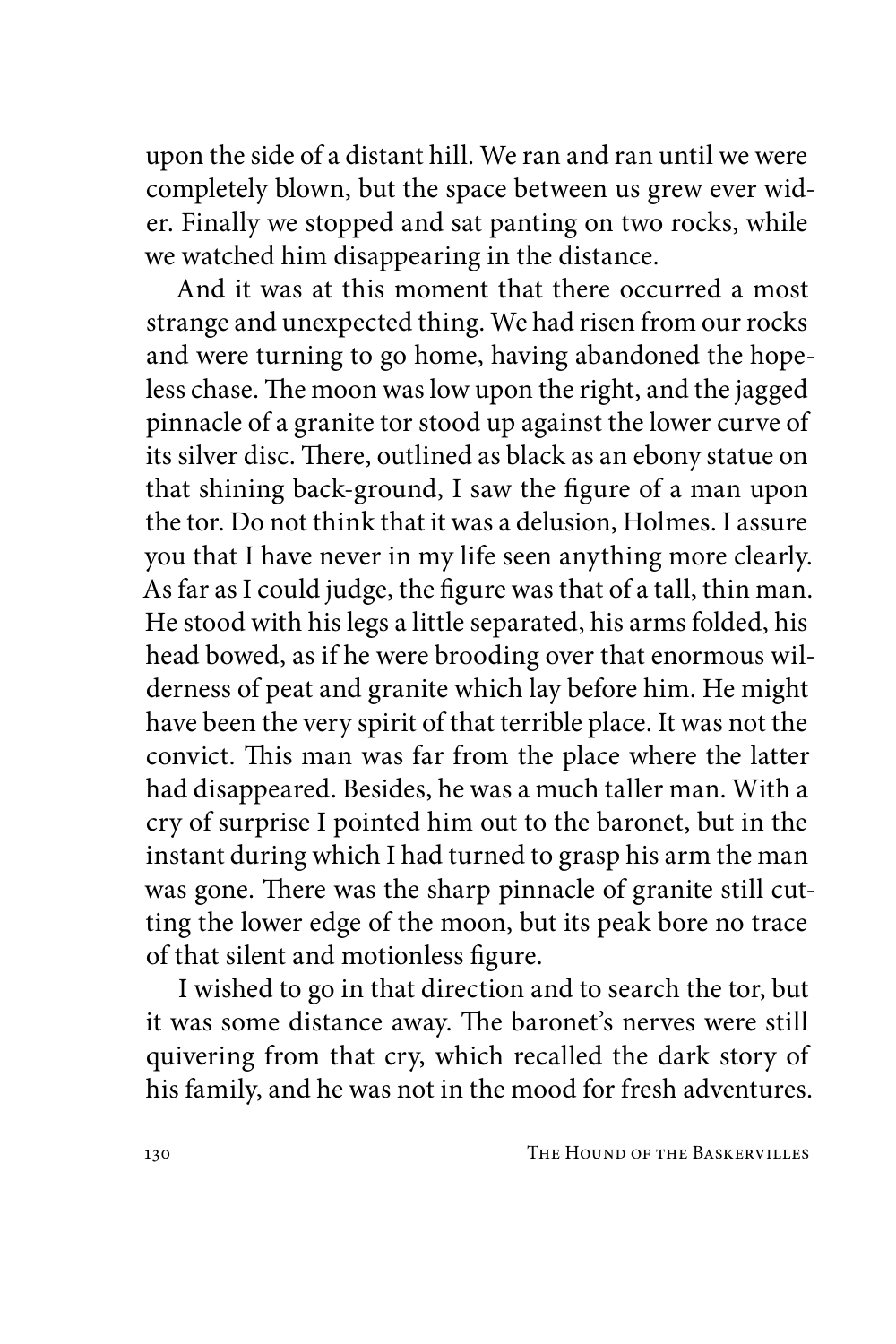He had not seen this lonely man upon the tor and could not feel the thrill which his strange presence and his commanding attitude had given to me. 'A warder, no doubt,' said he. 'The moor has been thick with them since this fellow escaped.' Well, perhaps his explanation may be the right one, but I should like to have some further proof of it. To-day we mean to communicate to the Princetown people where they should look for their missing man, but it is hard lines that we have not actually had the triumph of bringing him back as our own prisoner. Such are the adventures of last night, and you must acknowledge, my dear Holmes, that I have done you very well in the matter of a report. Much of what I tell you is no doubt quite irrelevant, but still I feel that it is best that I should let you have all the facts and leave you to select for yourself those which will be of most service to you in helping you to your conclusions. We are certainly making some progress. So far as the Barrymores go we have found the motive of their actions, and that has cleared up the situation very much. But the moor with its mysteries and its strange inhabitants remains as inscrutable as ever. Perhaps in my next I may be able to throw some light upon this also. Best of all would it be if you could come down to us. In any case you will hear from me again in the course of the next few days.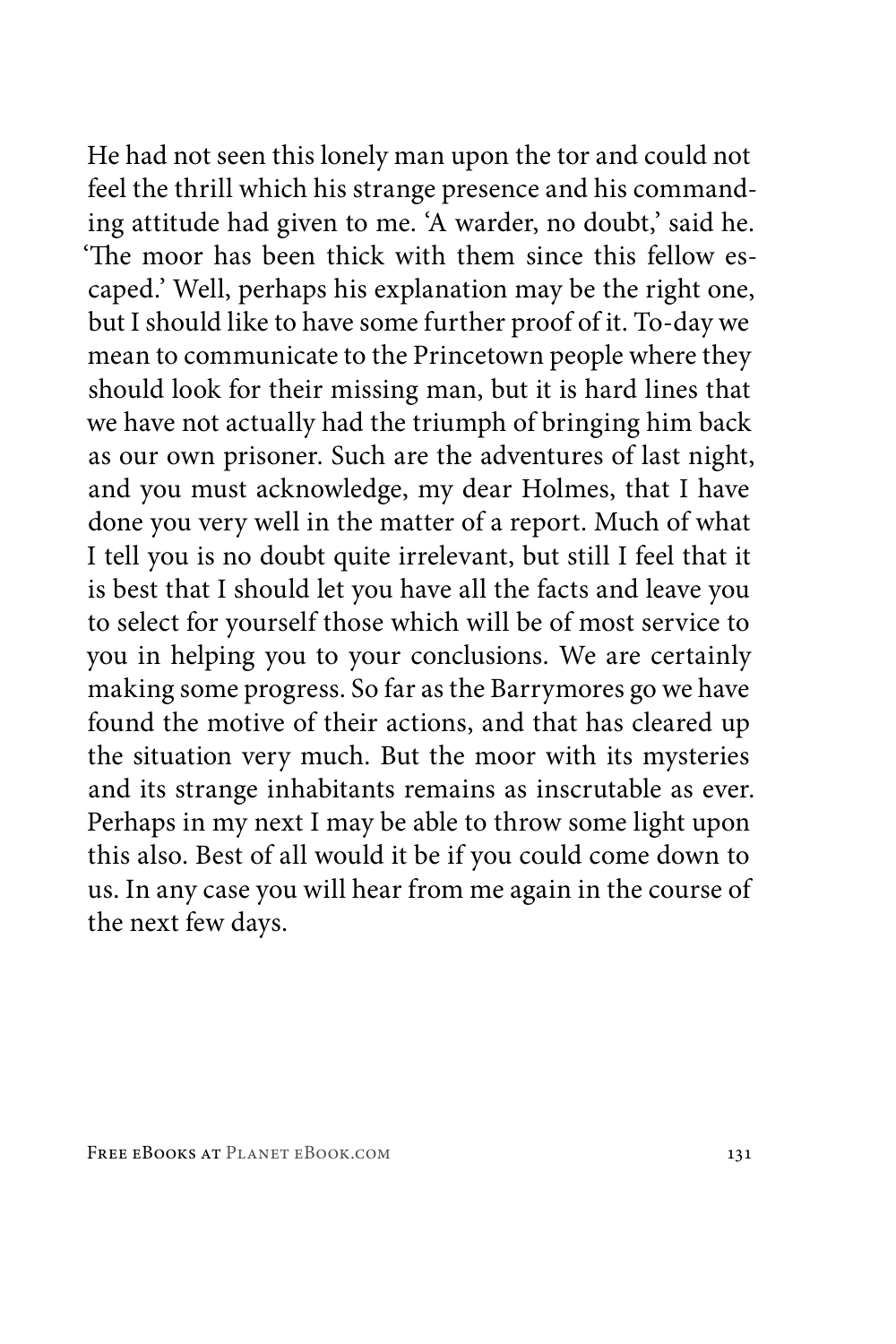### CHAPTER 10

### EXTRACT FROM THE DIARY OF DR. WATSON

So far I have been able to quote from the reports which I have forwarded during these early days to Sherlock Holmes. Now, however, I have arrived at a point in my narrative where I am compelled to abandon this method and to trust once more to my recollections, aided by the diary which I kept at the time. A few extracts from the latter will carry me on to those scenes which are indelibly fixed in every detail upon my memory. I proceed, then, from the morning which followed our abortive chase of the convict and our other strange experiences upon the moor.

OCTOBER 16TH.—A dull and foggy day with a drizzle of rain. The house is banked in with rolling clouds, which rise now and then to show the dreary curves of the moor, with thin, silver veins upon the sides of the hills, and the distant boulders gleaming where the light strikes upon their wet faces. It is melancholy outside and in. The baronet is in a black reaction after the excitements of the night. I am conscious myself of a weight at my heart and a feeling of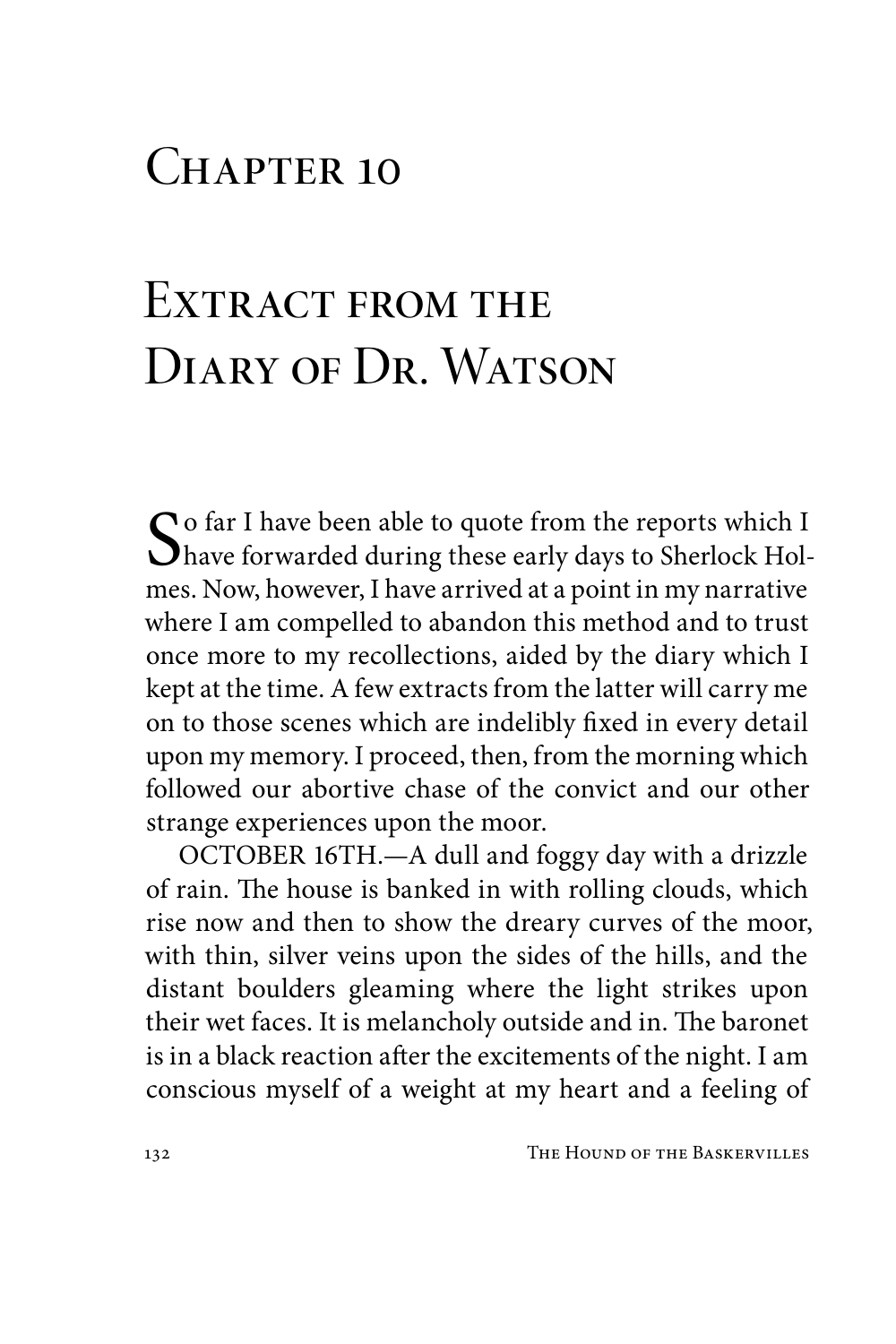impending danger—ever present danger, which is the more terrible because I am unable to define it.

And have I not cause for such a feeling? Consider the long sequence of incidents which have all pointed to some sinister influence which is at work around us. There is the death of the last occupant of the Hall, fulfilling so exactly the conditions of the family legend, and there are the repeated reports from peasants of the appearance of a strange creature upon the moor. Twice I have with my own ears heard the sound which resembled the distant baying of a hound. It is incredible, impossible, that it should really be outside the ordinary laws of nature. A spectral hound which leaves material footmarks and fills the air with its howling is surely not to be thought of. Stapleton may fall in with such a superstition, and Mortimer also; but if I have one quality upon earth it is common-sense, and nothing will persuade me to believe in such a thing. To do so would be to descend to the level of these poor peasants, who are not content with a mere fiend dog but must needs describe him with hell-fire shooting from his mouth and eyes. Holmes would not listen to such fancies, and I am his agent. But facts are facts, and I have twice heard this crying upon the moor. Suppose that there were really some huge hound loose upon it; that would go far to explain everything. But where could such a hound lie concealed, where did it get its food, where did it come from, how was it that no one saw it by day? It must be confessed that the natural explanation offers almost as many difficulties as the other. And always, apart from the hound, there is the fact of the human agency in London,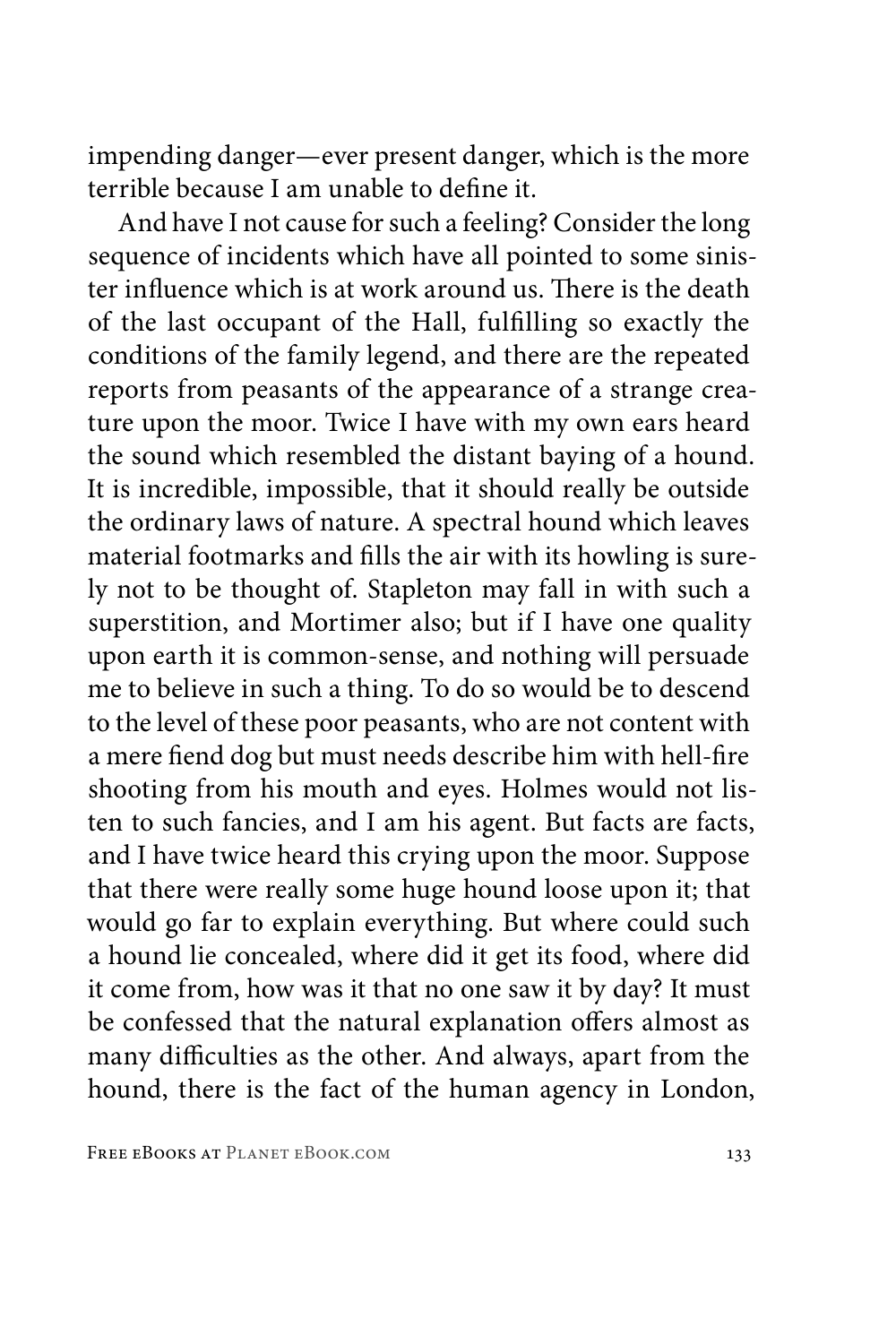the man in the cab, and the letter which warned Sir Henry against the moor. This at least was real, but it might have been the work of a protecting friend as easily as of an enemy. Where is that friend or enemy now? Has he remained in London, or has he followed us down here? Could he—could he be the stranger whom I saw upon the tor?

It is true that I have had only the one glance at him, and yet there are some things to which I am ready to swear. He is no one whom I have seen down here, and I have now met all the neighbours. The figure was far taller than that of Stapleton, far thinner than that of Frankland. Barrymore it might possibly have been, but we had left him behind us, and I am certain that he could not have followed us. A stranger then is still dogging us, just as a stranger dogged us in London. We have never shaken him off. If I could lay my hands upon that man, then at last we might find ourselves at the end of all our difficulties. To this one purpose I must now devote all my energies.

My first impulse was to tell Sir Henry all my plans. My second and wisest one is to play my own game and speak as little as possible to anyone. He is silent and distrait. His nerves have been strangely shaken by that sound upon the moor. I will say nothing to add to his anxieties, but I will take my own steps to attain my own end.

We had a small scene this morning after breakfast. Barrymore asked leave to speak with Sir Henry, and they were closeted in his study some little time. Sitting in the billiardroom I more than once heard the sound of voices raised, and I had a pretty good idea what the point was which was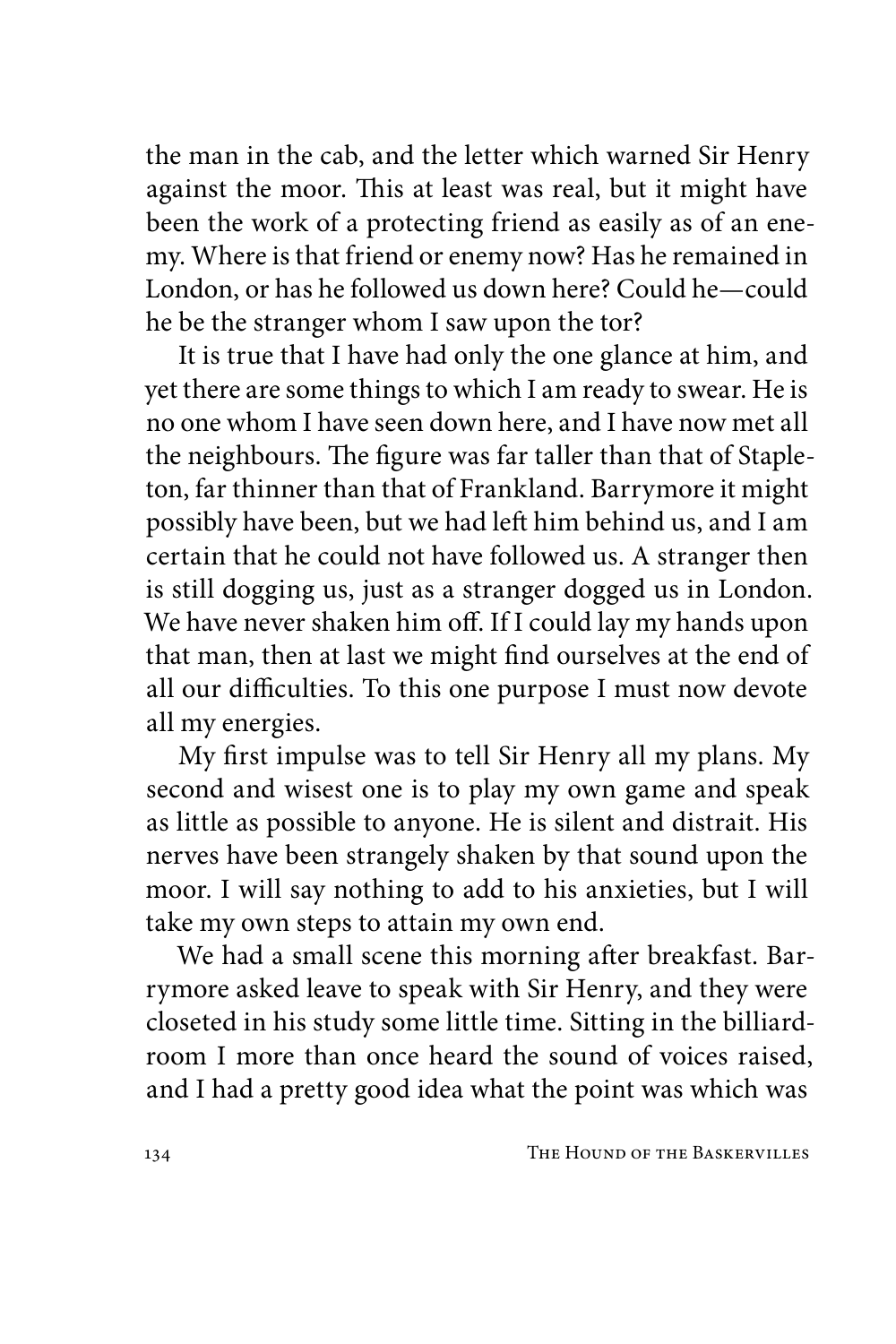under discussion. After a time the baronet opened his door and called for me.

'Barrymore considers that he has a grievance,' he said. 'He thinks that it was unfair on our part to hunt his brotherin-law down when he, of his own free will, had told us the secret.'

The butler was standing very pale but very collected before us.

'I may have spoken too warmly, sir,' said he, 'and if I have, I am sure that I beg your pardon. At the same time, I was very much surprised when I heard you two gentlemen come back this morning and learned that you had been chasing Selden. The poor fellow has enough to fight against without my putting more upon his track.'

'If you had told us of your own free will it would have been a different thing,' said the baronet, 'you only told us, or rather your wife only told us, when it was forced from you and you could not help yourself.'

'I didn't think you would have taken advantage of it, Sir Henry—indeed I didn't.'

'The man is a public danger. There are lonely houses scattered over the moor, and he is a fellow who would stick at nothing. You only want to get a glimpse of his face to see that. Look at Mr. Stapleton's house, for example, with no one but himself to defend it. There's no safety for anyone until he is under lock and key.'

'He'll break into no house, sir. I give you my solemn word upon that. But he will never trouble anyone in this country again. I assure you, Sir Henry, that in a very few days the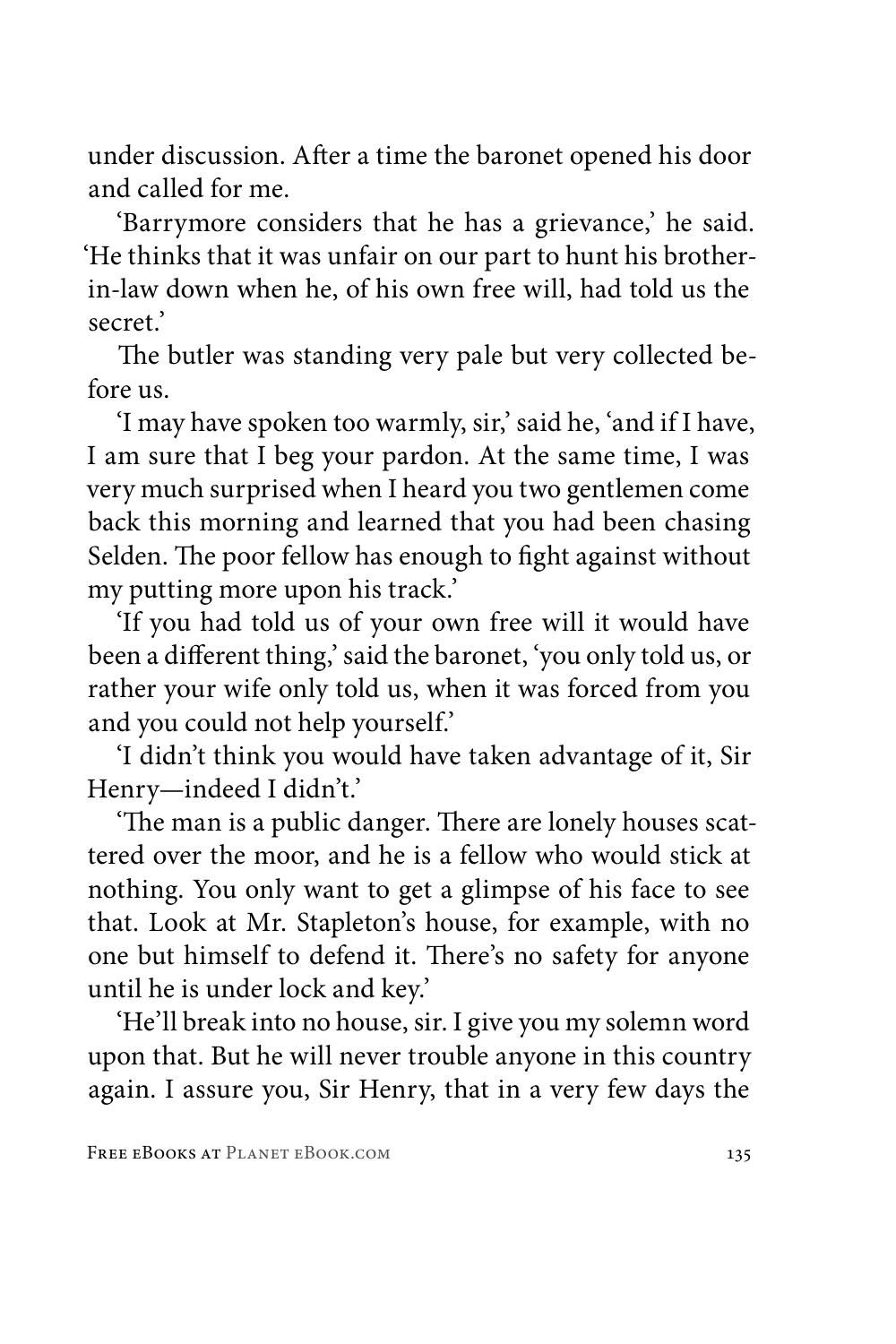necessary arrangements will have been made and he will be on his way to South America. For God's sake, sir, I beg of you not to let the police know that he is still on the moor. They have given up the chase there, and he can lie quiet until the ship is ready for him. You can't tell on him without getting my wife and me into trouble. I beg you, sir, to say nothing to the police.'

'What do you say, Watson?'

I shrugged my shoulders. 'If he were safely out of the country it would relieve the tax-payer of a burden.'

'But how about the chance of his holding someone up before he goes?'

'He would not do anything so mad, sir. We have provided him with all that he can want. To commit a crime would be to show where he was hiding.'

'That is true,' said Sir Henry. 'Well, Barrymore —'

'God bless you, sir, and thank you from my heart! It would have killed my poor wife had he been taken again.'

'I guess we are aiding and abetting a felony, Watson? But, after what we have heard I don't feel as if I could give the man up, so there is an end of it. All right, Barrymore, you can go.'

With a few broken words of gratitude the man turned, but he hesitated and then came back.

'You've been so kind to us, sir, that I should like to do the best I can for you in return. I know something, Sir Henry, and perhaps I should have said it before, but it was long after the inquest that I found it out. I've never breathed a word about it yet to mortal man. It's about poor Sir Charles's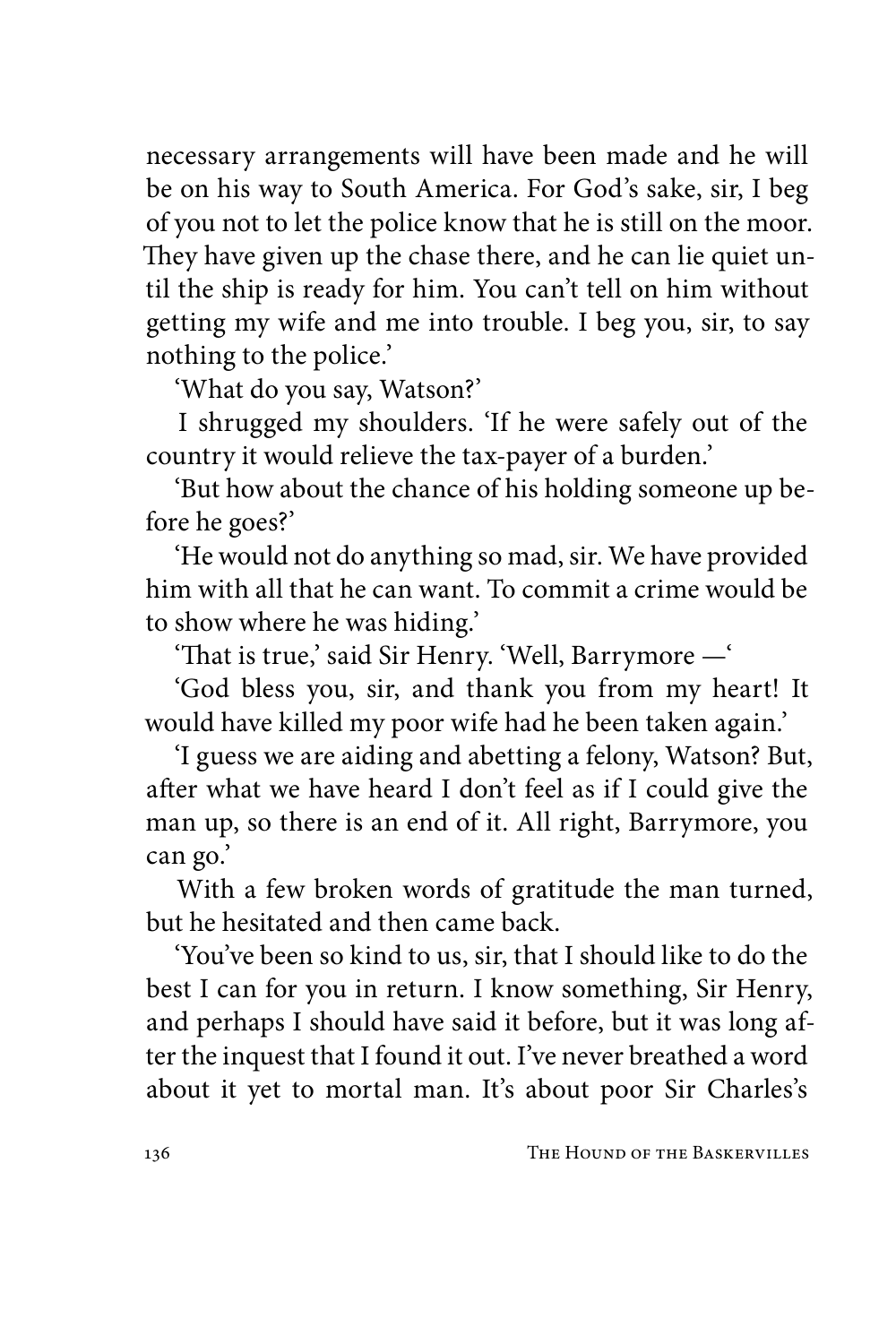death.'

The baronet and I were both upon our feet. 'Do you know how he died?'

'No, sir, I don't know that.'

'What then?'

'I know why he was at the gate at that hour. It was to meet a woman.'

'To meet a woman! He?'

'Yes, sir.'

'And the woman's name?'

'I can't give you the name, sir, but I can give you the initials. Her initials were L. L.'

'How do you know this, Barrymore?'

'Well, Sir Henry, your uncle had a letter that morning. He had usually a great many letters, for he was a public man and well known for his kind heart, so that everyone who was in trouble was glad to turn to him. But that morning, as it chanced, there was only this one letter, so I took the more notice of it. It was from Coombe Tracey, and it was addressed in a woman's hand.'

'Well?'

'Well, sir, I thought no more of the matter, and never would have done had it not been for my wife. Only a few weeks ago she was cleaning out Sir Charles's study—it had never been touched since his death—and she found the ashes of a burned letter in the back of the grate. The greater part of it was charred to pieces, but one little slip, the end of a page, hung together, and the writing could still be read, though it was gray on a black ground. It seemed to us to be a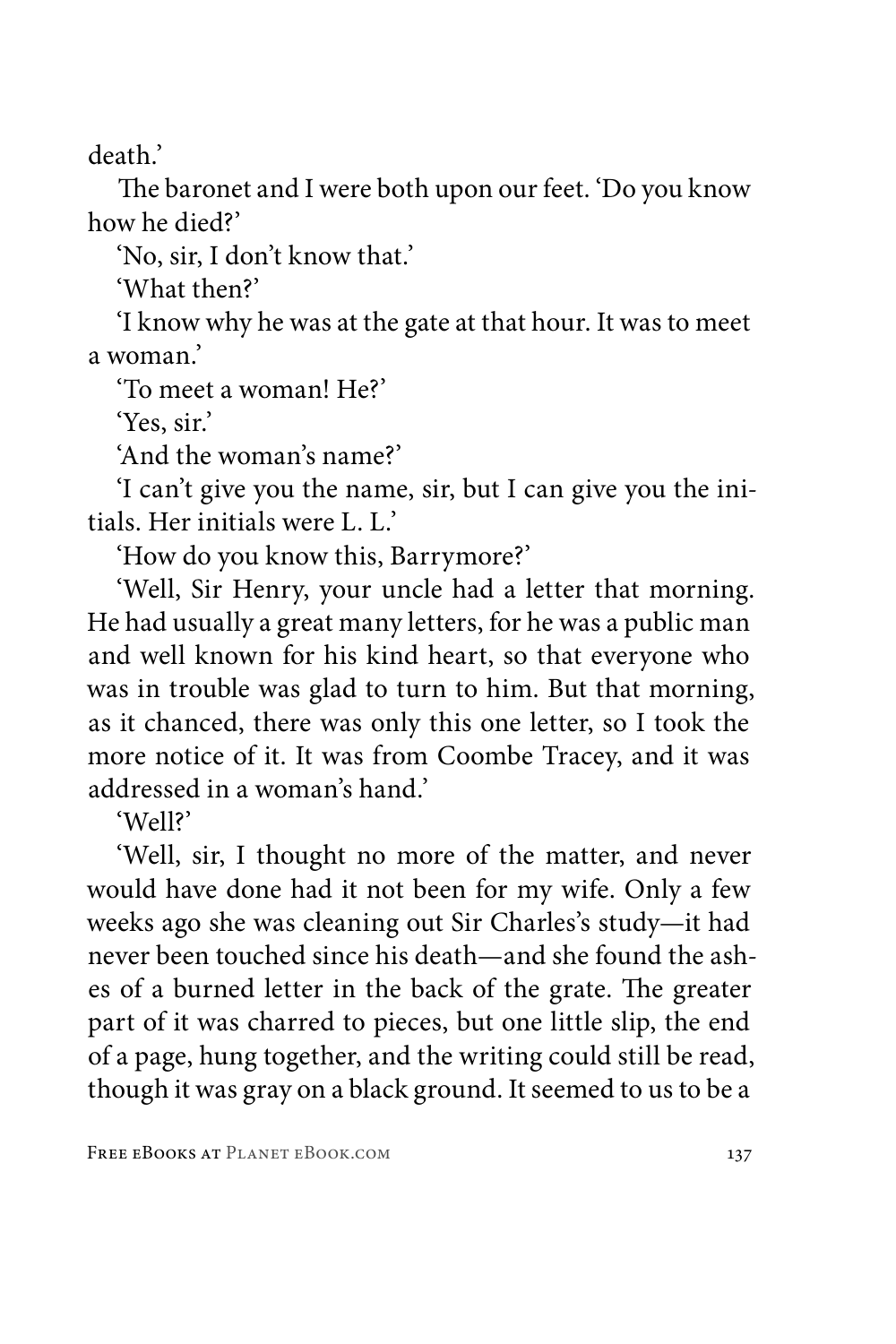postscript at the end of the letter, and it said: 'Please, please, as you are a gentleman, burn this letter, and be at the gate by ten o clock. Beneath it were signed the initials L. L.'

'Have you got that slip?'

'No, sir, it crumbled all to bits after we moved it.'

'Had Sir Charles received any other letters in the same writing?'

'Well, sir, I took no particular notice of his letters. I should not have noticed this one, only it happened to come alone.'

'And you have no idea who L. L. is?'

'No, sir. No more than you have. But I expect if we could lay our hands upon that lady we should know more about Sir Charles's death.'

'I cannot understand, Barrymore, how you came to conceal this important information.'

'Well, sir, it was immediately after that our own trouble came to us. And then again, sir, we were both of us very fond of Sir Charles, as we well might be considering all that he has done for us. To rake this up couldn't help our poor master, and it's well to go carefully when there's a lady in the case. Even the best of us ——'

'You thought it might injure his reputation?'

'Well, sir, I thought no good could come of it. But now you have been kind to us, and I feel as if it would be treating you unfairly not to tell you all that I know about the matter.'

'Very good, Barrymore; you can go.' When the butler had left us Sir Henry turned to me. 'Well, Watson, what do you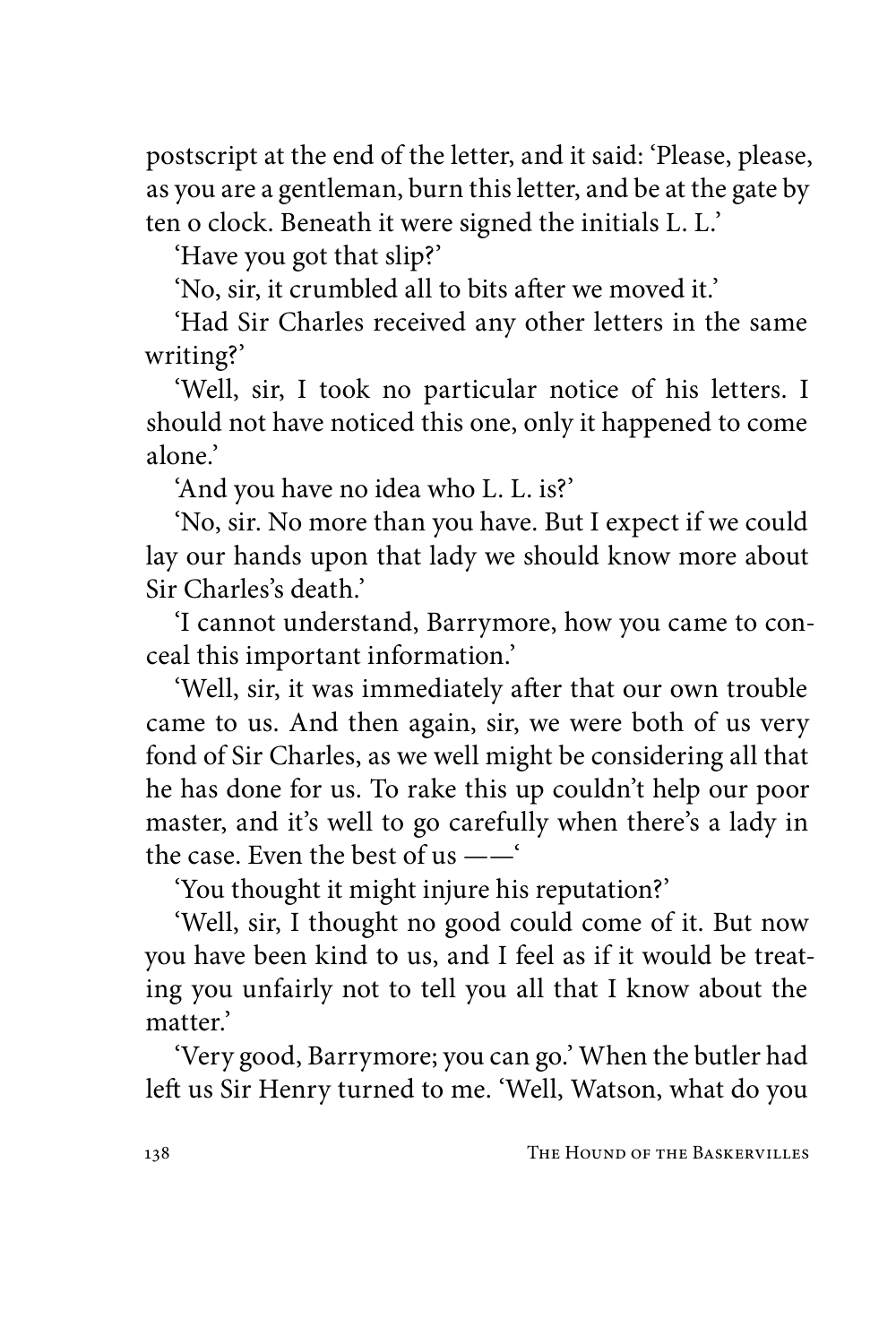think of this new light?'

'It seems to leave the darkness rather blacker than before.'

'So I think. But if we can only trace L. L. it should clear up the whole business. We have gained that much. We know that there is someone who has the facts if we can only find her. What do you think we should do?'

'Let Holmes know all about it at once. It will give him the clue for which he has been seeking. I am much mistaken if it does not bring him down.'

I went at once to my room and drew up my report of the morning's conversation for Holmes. It was evident to me that he had been very busy of late, for the notes which I had from Baker Street were few and short, with no comments upon the information which I had supplied and hardly any reference to my mission. No doubt his blackmailing case is absorbing all his faculties. And yet this new factor must surely arrest his attention and renew his interest. I wish that he were here.

OCTOBER 17TH.—All day to-day the rain poured down, rustling on the ivy and dripping from the eaves. I thought of the convict out upon the bleak, cold, shelterless moor. Poor devil! Whatever his crimes, he has suffered something to atone for them. And then I thought of that other one the face in the cab, the figure against the moon. Was he also out in that deluged—the unseen watcher, the man of darkness? In the evening I put on my waterproof and I walked far upon the sodden moor, full of dark imaginings, the rain beating upon my face and the wind whistling about my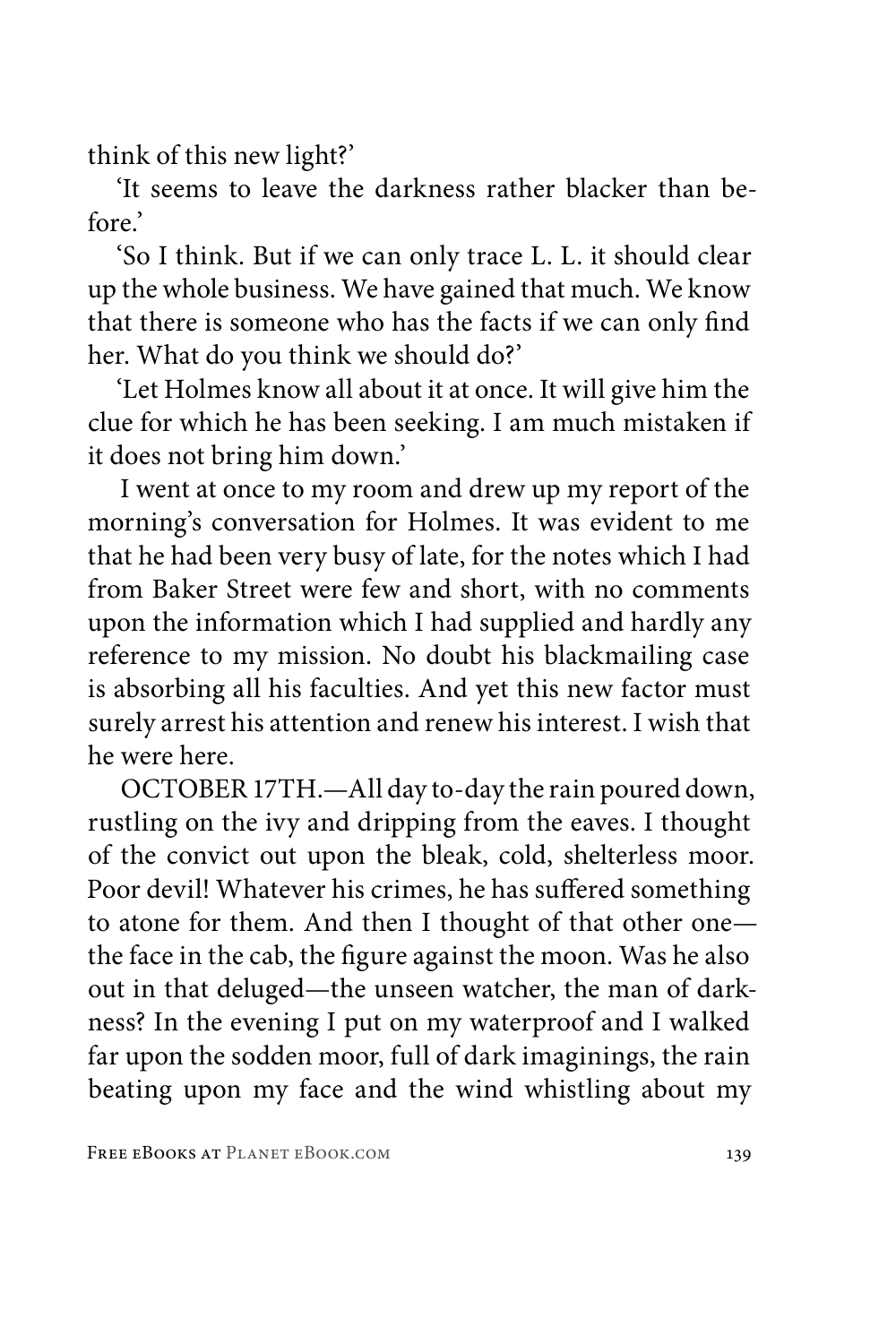ears. God help those who wander into the great mire now, for even the firm uplands are becoming a morass. I found the black tor upon which I had seen the solitary watcher, and from its craggy summit I looked out myself across the melancholy downs. Rain squalls drifted across their russet face, and the heavy, slate-coloured clouds hung low over the landscape, trailing in gray wreaths down the sides of the fantastic hills. In the distant hollow on the left, half hidden by the mist, the two thin towers of Baskerville Hall rose above the trees. They were the only signs of human life which I could see, save only those prehistoric huts which lay thickly upon the slopes of the hills. Nowhere was there any trace of that lonely man whom I had seen on the same spot two nights before.

As I walked back I was overtaken by Dr. Mortimer driving in his dog-cart over a rough moorland track which led from the outlying farmhouse of Foulmire. He has been very attentive to us, and hardly a day has passed that he has not called at the Hall to see how we were getting on. He insisted upon my climbing into his dog-cart, and he gave me a lift homeward. I found him much troubled over the disappearance of his little spaniel. It had wandered on to the moor and had never come back. I gave him such consolation as I might, but I thought of the pony on the Grimpen Mire, and I do not fancy that he will see his little dog again.

'By the way, Mortimer,' said I as we jolted along the rough road, 'I suppose there are few people living within driving distance of this whom you do not know?'

'Hardly any, I think.'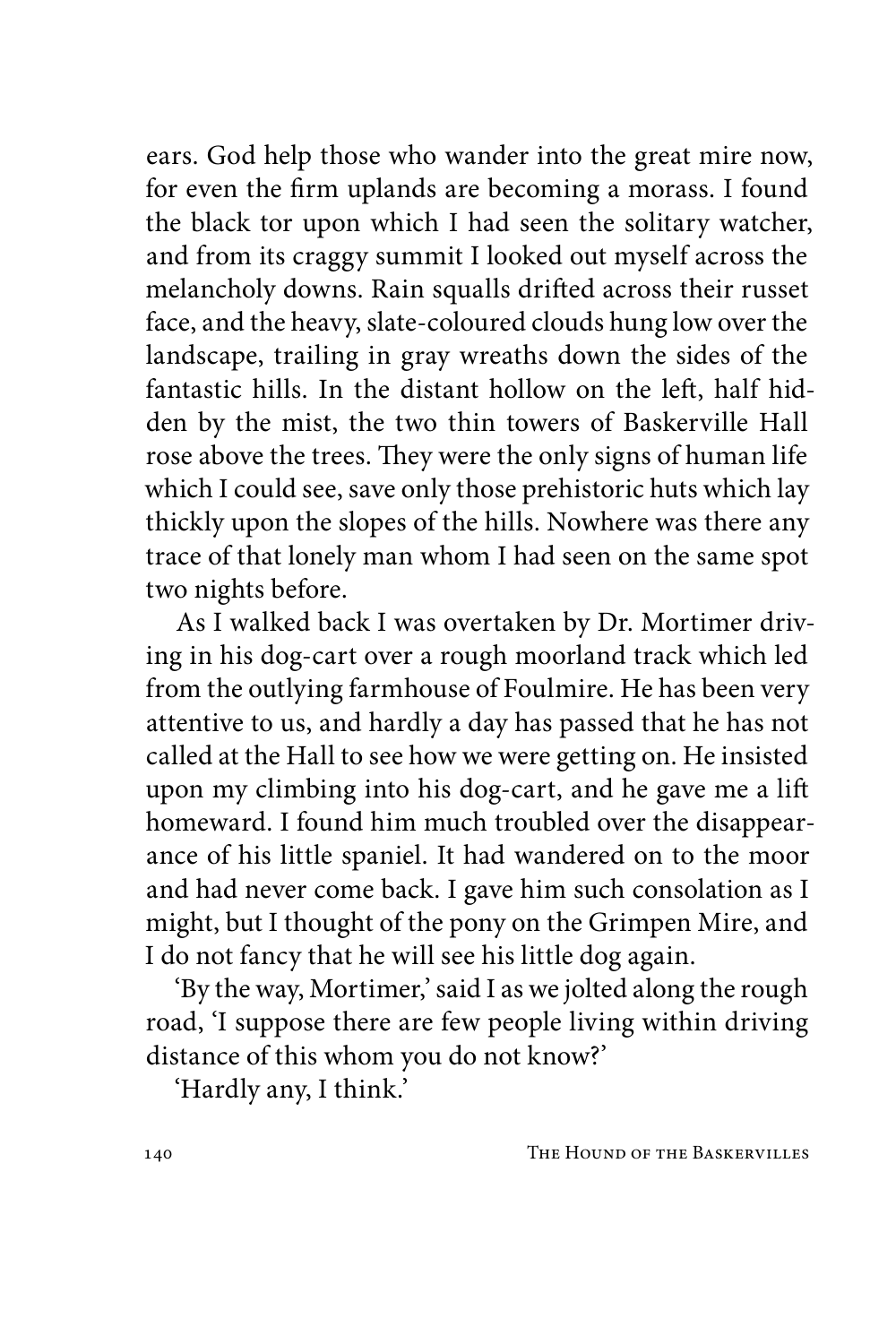'Can you, then, tell me the name of any woman whose initials are L. L.?'

He thought for a few minutes.

'No,' said he. 'There are a few gipsies and labouring folk for whom I can't answer, but among the farmers or gentry there is no one whose initials are those. Wait a bit though,' he added after a pause. 'There is Laura Lyons—her initials are L. L.—but she lives in Coombe Tracey.'

'Who is she?' I asked.

'She is Frankland's daughter.'

'What! Old Frankland the crank?'

'Exactly. She married an artist named Lyons, who came sketching on the moor. He proved to be a blackguard and deserted her. The fault from what I hear may not have been entirely on one side. Her father refused to have anything to do with her because she had married without his consent, and perhaps for one or two other reasons as well. So, between the old sinner and the young one the girl has had a pretty bad time.'

'How does she live?'

'I fancy old Frankland allows her a pittance, but it cannot be more, for his own affairs are considerably involved. Whatever she may have deserved one could not allow her to go hopelessly to the bad. Her story got about, and several of the people here did something to enable her to earn an honest living. Stapleton did for one, and Sir Charles for another. I gave a trifle myself. It was to set her up in a typewriting business.'

He wanted to know the object of my inquiries, but I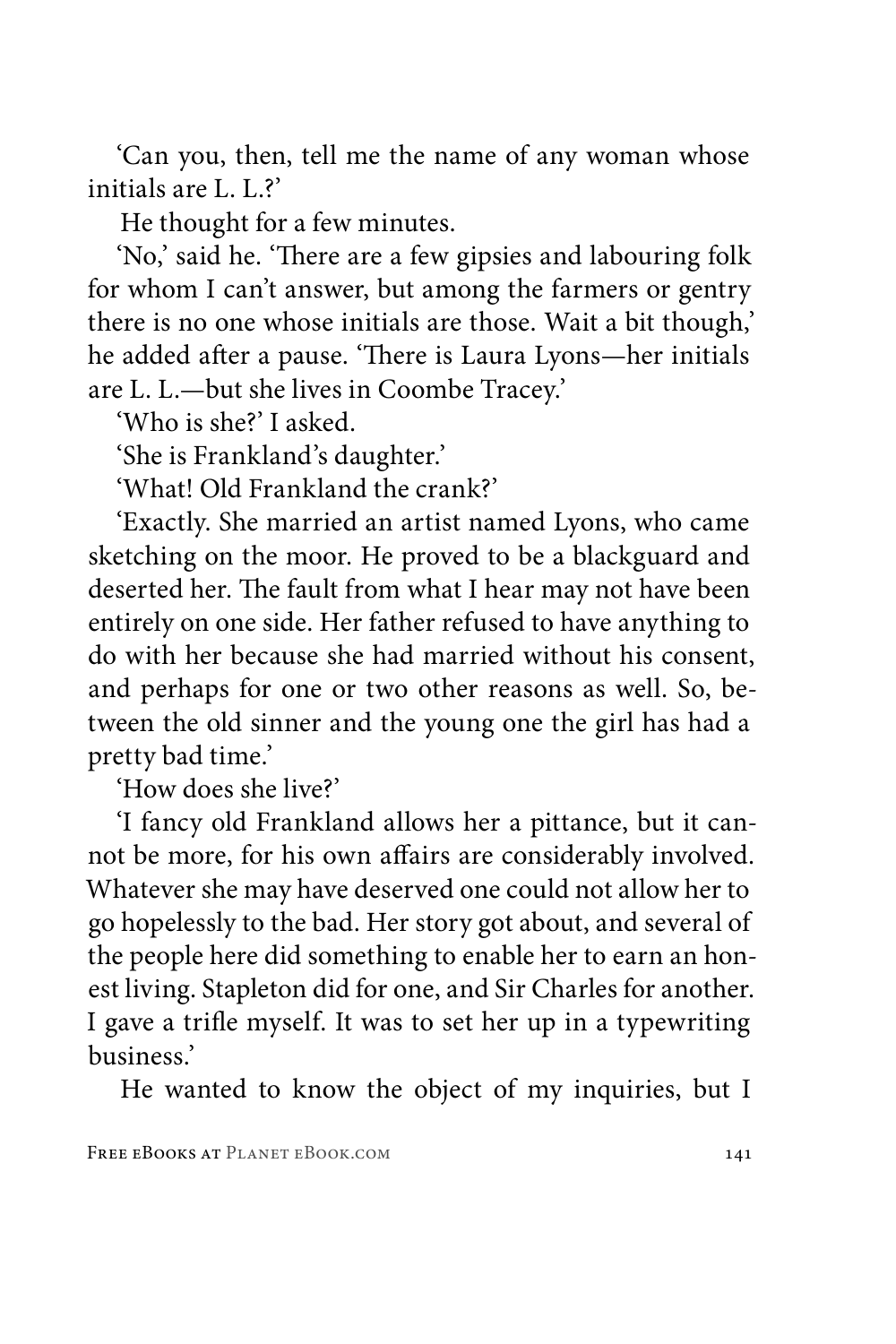managed to satisfy his curiosity without telling him too much, for there is no reason why we should take anyone into our confidence. To-morrow morning I shall find my way to Coombe Tracey, and if I can see this Mrs. Laura Lyons, of equivocal reputation, a long step will have been made towards clearing one incident in this chain of mysteries. I am certainly developing the wisdom of the serpent, for when Mortimer pressed his questions to an inconvenient extent I asked him casually to what type Frankland's skull belonged, and so heard nothing but craniology for the rest of our drive. I have not lived for years with Sherlock Holmes for nothing.

I have only one other incident to record upon this tempestuous and melancholy day. This was my conversation with Barrymore just now, which gives me one more strong card which I can play in due time.

Mortimer had stayed to dinner, and he and the baronet played ecart, afterwards. The butler brought me my coffee into the library, and I took the chance to ask him a few questions.

'Well,' said I, 'has this precious relation of yours departed, or is he still lurking out yonder?'

'I don't know, sir. I hope to heaven that he has gone, for he has brought nothing but trouble here! I've not heard of him since I left out food for him last, and that was three days ago.'

'Did you see him then?'

'No, sir, but the food was gone when next I went that way.'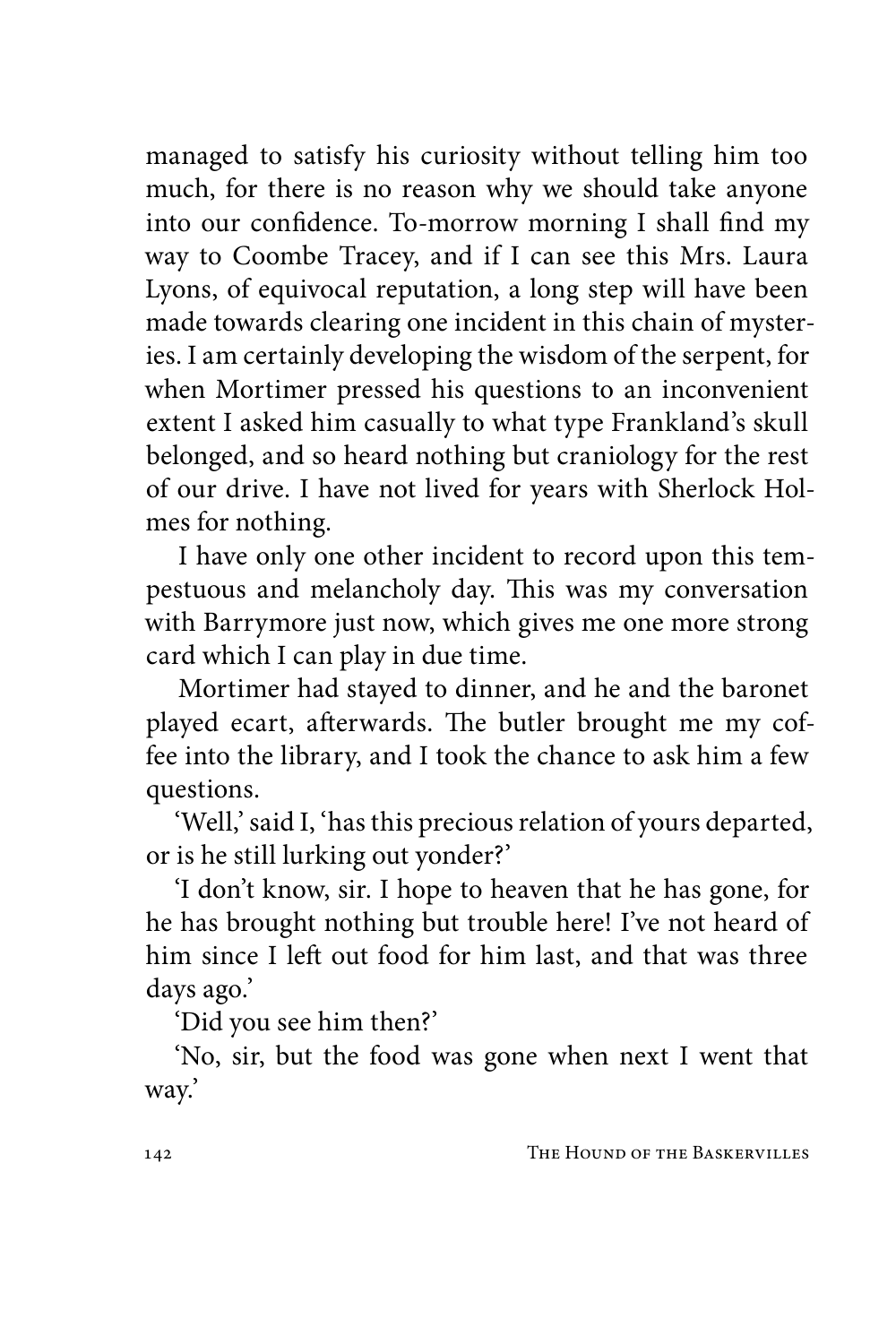'Then he was certainly there?'

'So you would think, sir, unless it was the other man who took it.'

I sat with my coffee-cup halfway to my lips and stared at Barrymore.

'You know that there is another man then?'

'Yes, sir; there is another man upon the moor.'

'Have you seen him?'

'No, sir.'

'How do you know of him then?'

'Selden told me of him, sir, a week ago or more. He's in hiding, too, but he's not a convict as far as I can make out. I don't like it, Dr. Watson—I tell you straight, sir, that I don't like it.' He spoke with a sudden passion of earnestness.

'Now, listen to me, Barrymore! I have no interest in this matter but that of your master. I have come here with no object except to help him. Tell me, frankly, what it is that you don't like.'

Barrymore hesitated for a moment, as if he regretted his outburst, or found it difficult to express his own feelings in words.

'It's all these goings-on, sir,' he cried at last, waving his hand towards the rain-lashed window which faced the moor. 'There's foul play somewhere, and there's black villainy brewing, to that I'll swear! Very glad I should be, sir, to see Sir Henry on his way back to London again!'

'But what is it that alarms you?'

'Look at Sir Charles's death! That was bad enough, for all that the coroner said. Look at the noises on the moor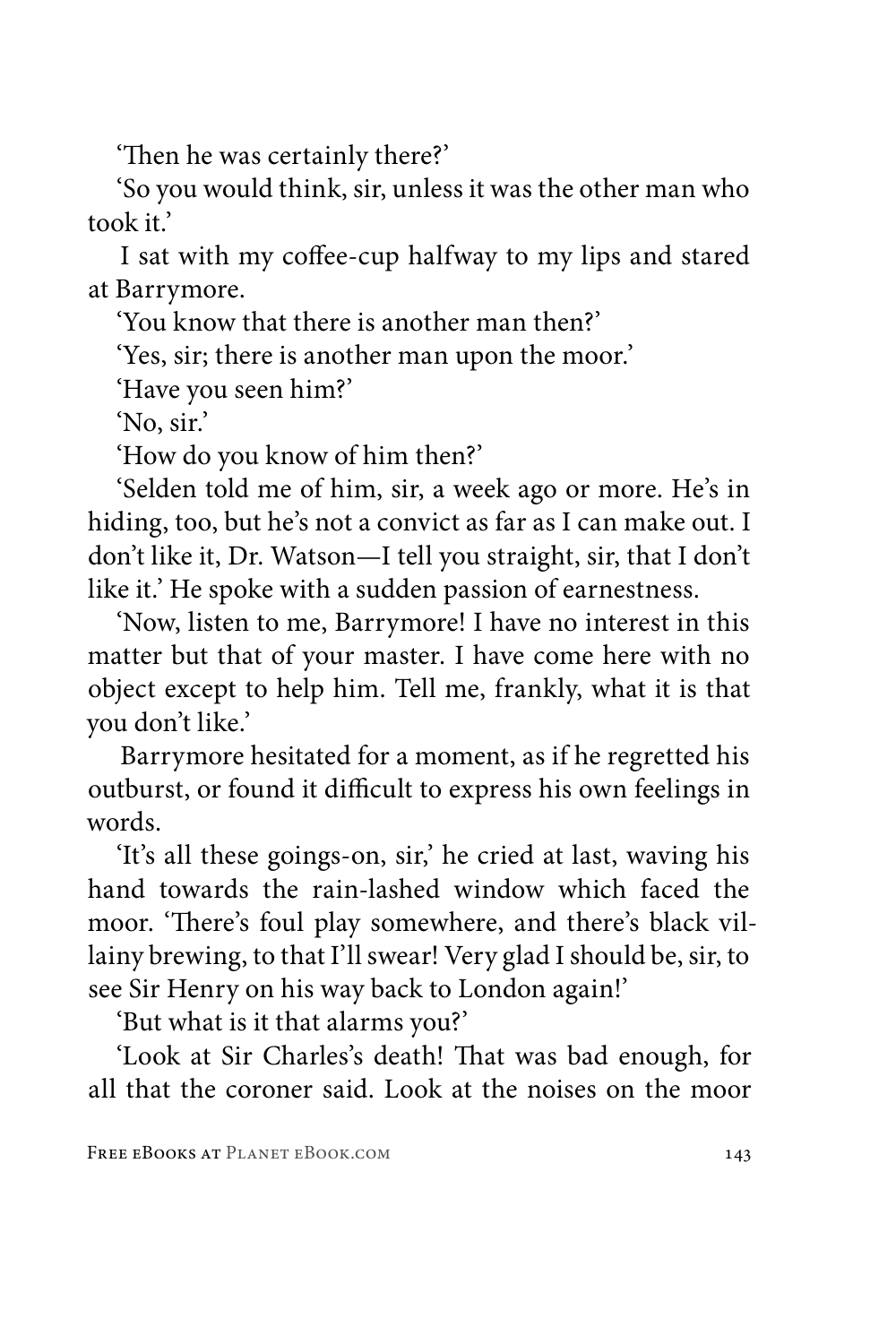at night. There's not a man would cross it after sundown if he was paid for it. Look at this stranger hiding out yonder, and watching and waiting! What's he waiting for? What does it mean? It means no good to anyone of the name of Baskerville, and very glad I shall be to be quit of it all on the day that Sir Henry's new servants are ready to take over the Hall.'

'But about this stranger,' said I. 'Can you tell me anything about him? What did Selden say? Did he find out where he hid, or what he was doing?'

'He saw him once or twice, but he is a deep one, and gives nothing away. At first he thought that he was the police, but soon he found that he had some lay of his own. A kind of gentleman he was, as far as he could see, but what he was doing he could not make out.'

'And where did he say that he lived?'

'Among the old houses on the hillside—the stone huts where the old folk used to live'

'But how about his food?'

'Selden found out that he has got a lad who works for him and brings him all he needs. I dare say he goes to Coombe Tracey for what he wants.'

'Very good, Barrymore. We may talk further of this some other time.' When the butler had gone I walked over to the black window, and I looked through a blurred pane at the driving clouds and at the tossing outline of the wind-swept trees. It is a wild night indoors, and what must it be in a stone hut upon the moor. What passion of hatred can it be which leads a man to lurk in such a place at such a time!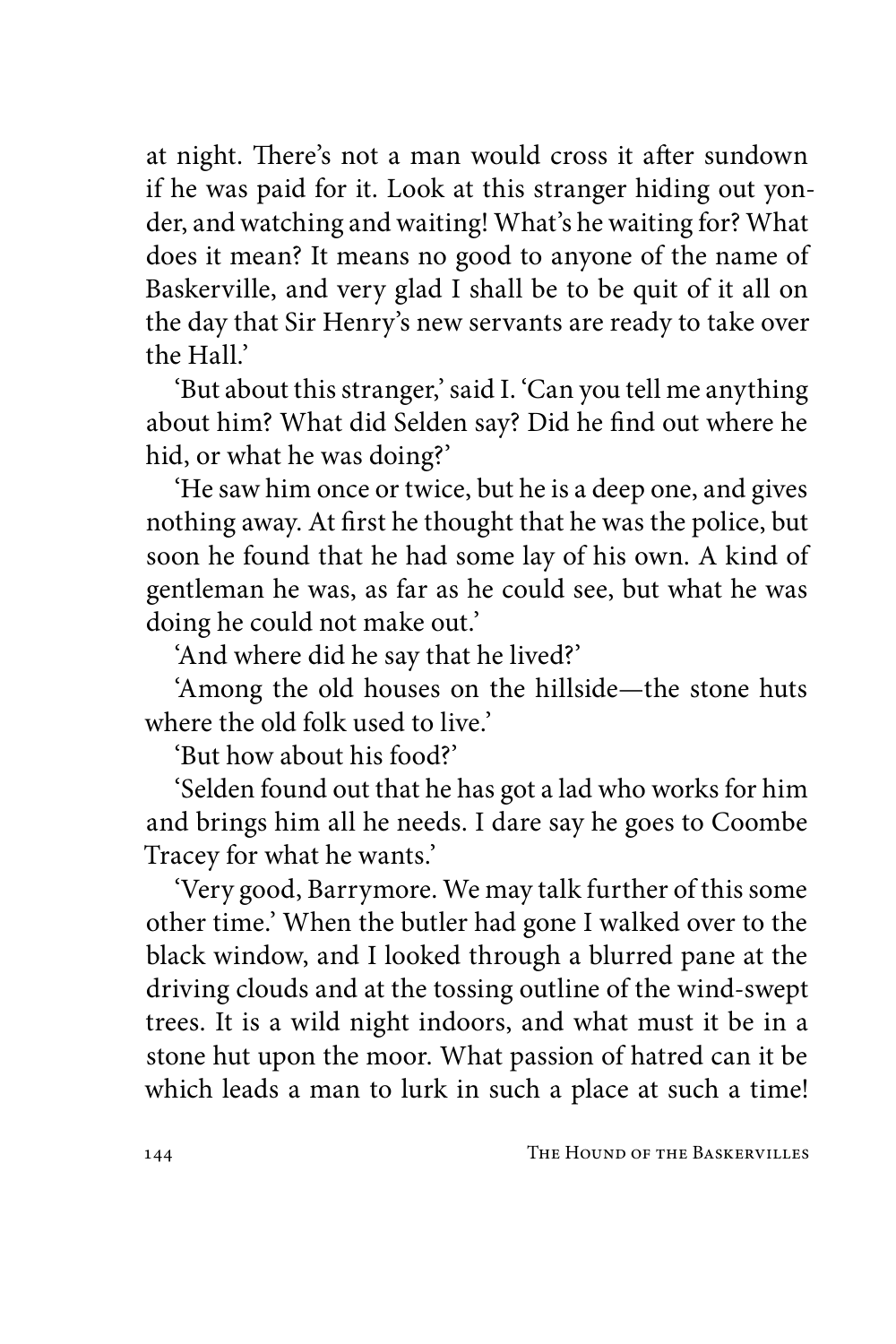And what deep and earnest purpose can he have which calls for such a trial! There, in that hut upon the moor, seems to lie the very centre of that problem which has vexed me so sorely. I swear that another day shall not have passed before I have done all that man can do to reach the heart of the mystery.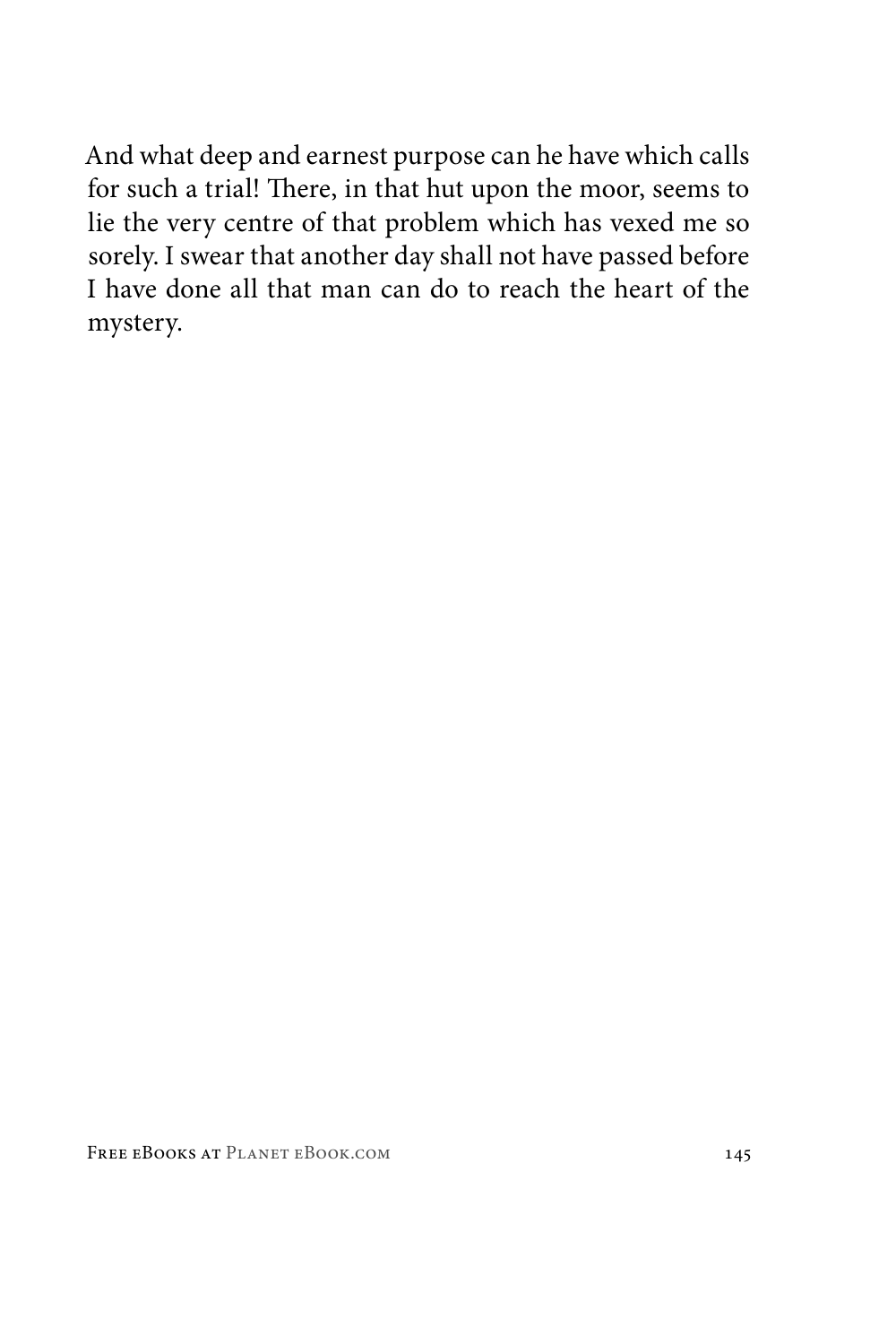## $CHAPTER$  11

# The Man on the Tor

The extract from my private diary which forms the last chapter has brought my narrative up to the 18th of October, a time when these strange events began to move swiftly towards their terrible conclusion. The incidents of the next few days are indelibly graven upon my recollection, and I can tell them without reference to the notes made at the time. I start then from the day which succeeded that upon which I had established two facts of great importance, the one that Mrs. Laura Lyons of Coombe Tracey had written to Sir Charles Baskerville and made an appointment with him at the very place and hour that he met his death, the other that the lurking man upon the moor was to be found among the stone huts upon the hill-side. With these two facts in my possession I felt that either my intelligence or my courage must be deficient if I could not throw some further light upon these dark places.

I had no opportunity to tell the baronet what I had learned about Mrs. Lyons upon the evening before, for Dr. Mortimer remained with him at cards until it was very late. At breakfast, however, I informed him about my discovery,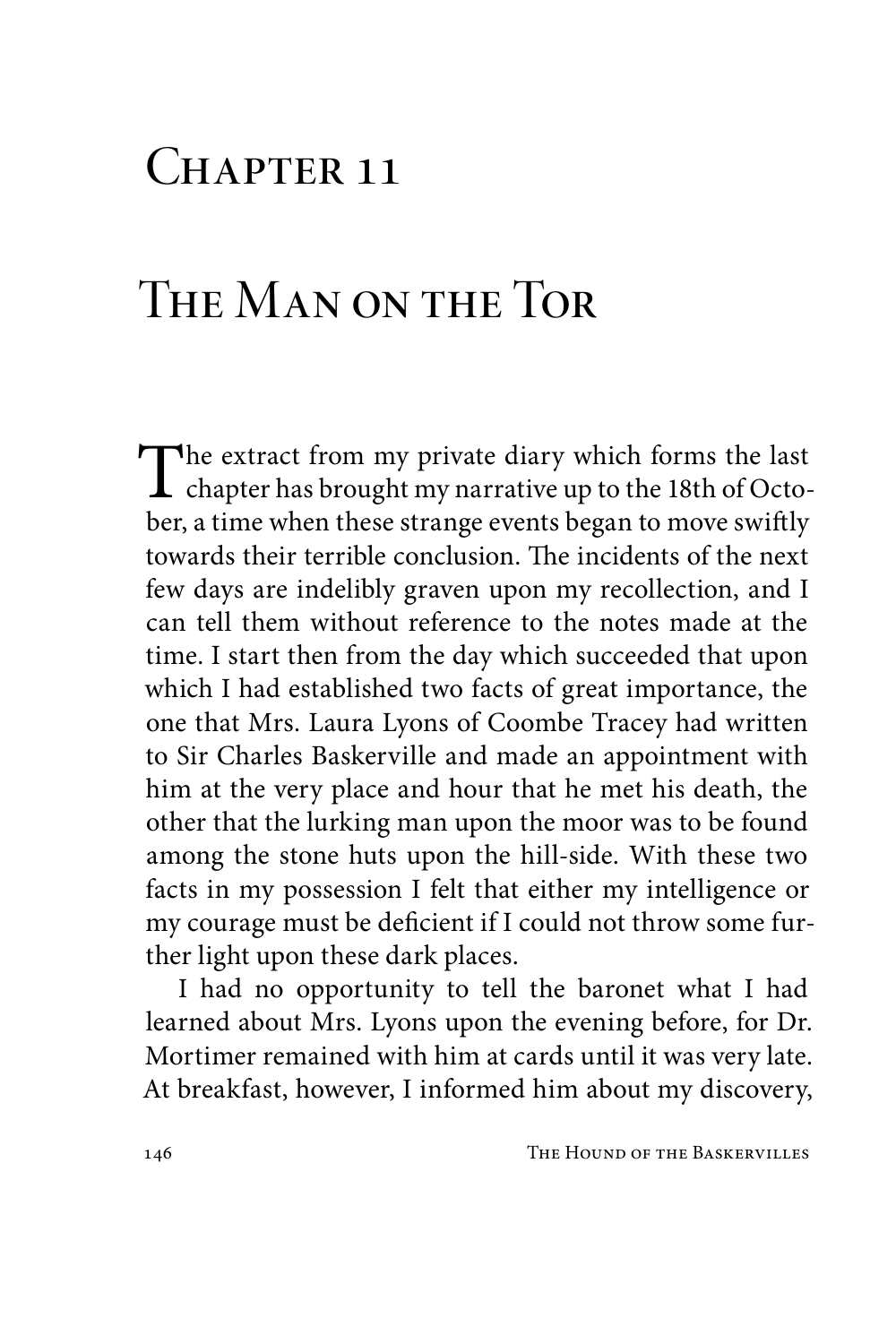and asked him whether he would care to accompany me to Coombe Tracey. At first he was very eager to come, but on second thoughts it seemed to both of us that if I went alone the results might be better. The more formal we made the visit the less information we might obtain. I left Sir Henry behind, therefore, not without some prickings of conscience, and drove off upon my new quest.

When I reached Coombe Tracey I told Perkins to put up the horses, and I made inquiries for the lady whom I had come to interrogate. I had no difficulty in finding her rooms, which were central and well appointed. A maid showed me in without ceremony, and as I entered the sitting-room a lady, who was sitting before a Remington typewriter, sprang up with a pleasant smile of welcome. Her face fell, however, when she saw that I was a stranger, and she sat down again and asked me the object of my visit.

The first impression left by Mrs. Lyons was one of extreme beauty. Her eyes and hair were of the same rich hazel colour, and her cheeks, though considerably freckled, were flushed with the exquisite bloom of the brunette, the dainty pink which lurks at the heart of the sulphur rose. Admiration was, I repeat, the first impression. But the second was criticism. There was something subtly wrong with the face, some coarseness of expression, some hardness, perhaps, of eye, some looseness of lip which marred its perfect beauty. But these, of course, are after-thoughts. At the moment I was simply conscious that I was in the presence of a very handsome woman, and that she was asking me the reasons for my visit. I had not quite understood until that instant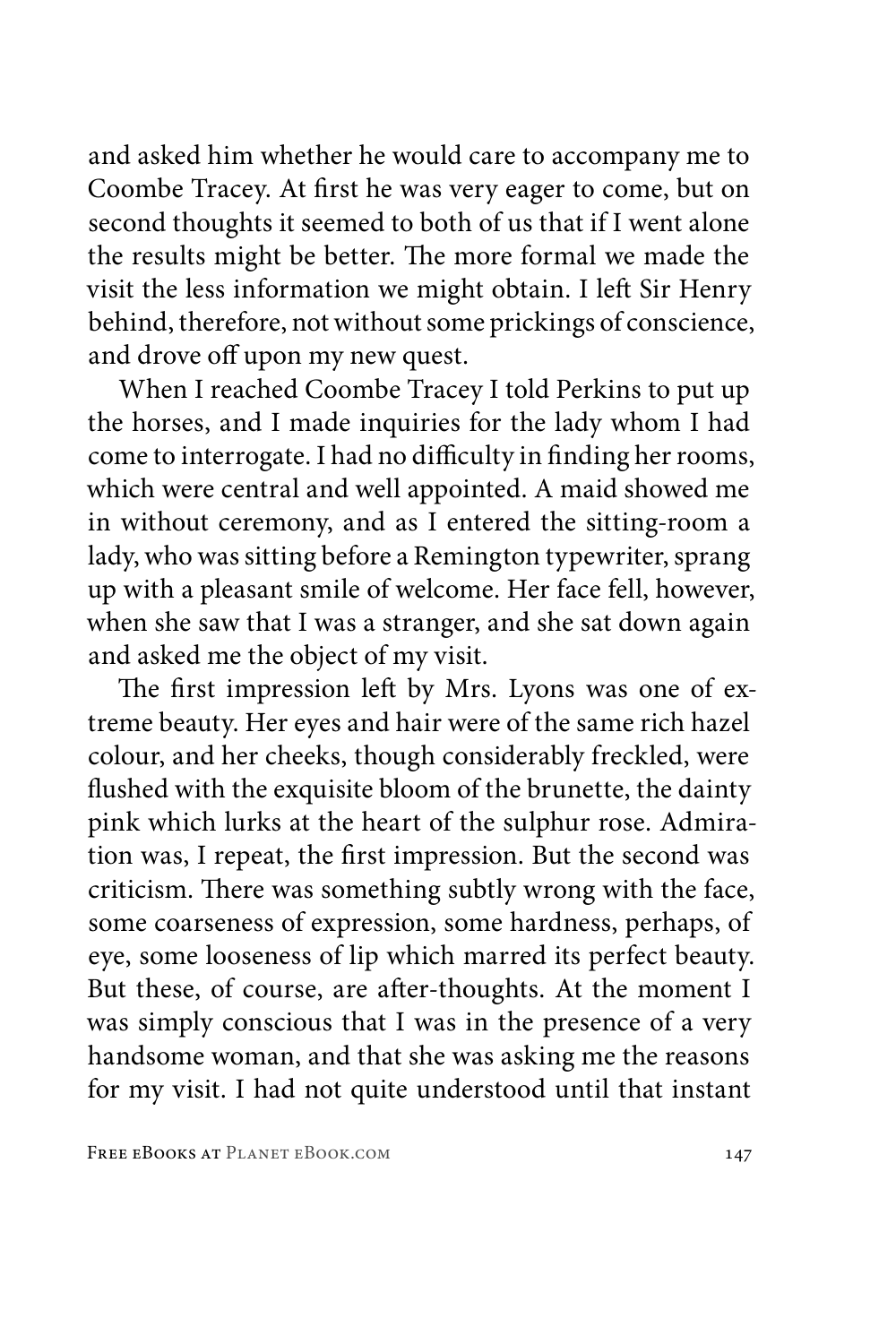how delicate my mission was.

'I have the pleasure,' said I, 'of knowing your father.' It was a clumsy introduction, and the lady made me feel it.

'There is nothing in common between my father and me,' she said. 'I owe him nothing, and his friends are not mine. If it were not for the late Sir Charles Baskerville and some other kind hearts I might have starved for all that my father cared.'

'It was about the late Sir Charles Baskerville that I have come here to see you.'

The freckles started out on the lady's face.

'What can I tell you about him?' she asked, and her fingers played nervously over the stops of her typewriter.

'You knew him, did you not?'

'I have already said that I owe a great deal to his kindness. If I am able to support myself it is largely due to the interest which he took in my unhappy situation.'

'Did you correspond with him?'

The lady looked quickly up with an angry gleam in her hazel eyes.

'What is the object of these questions?' she asked sharply.

'The object is to avoid a public scandal. It is better that I should ask them here than that the matter should pass outside our control.'

She was silent and her face was still very pale. At last she looked up with something reckless and defiant in her manner.

'Well, I'll answer,' she said. 'What are your questions?'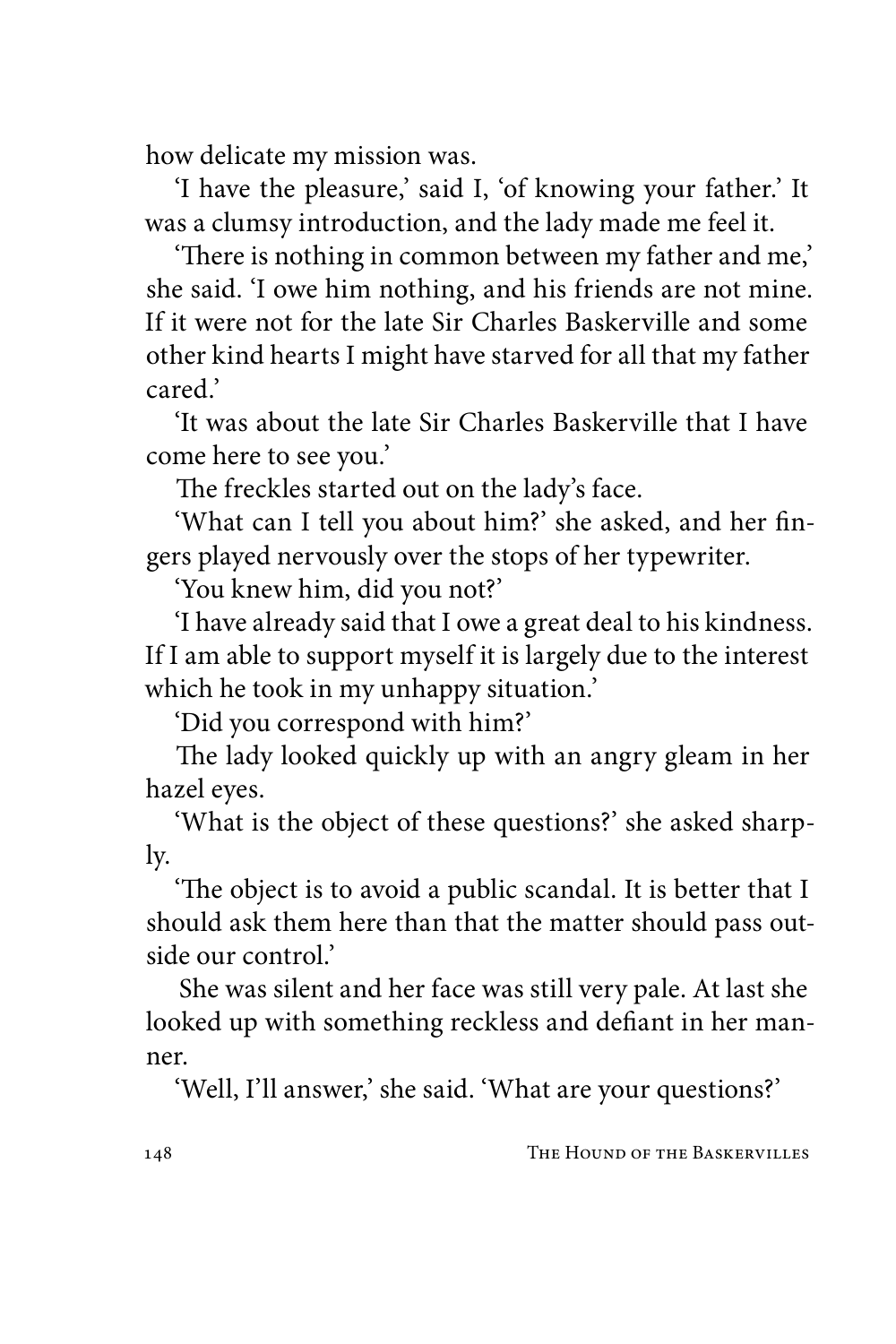'Did you correspond with Sir Charles?'

'I certainly wrote to him once or twice to acknowledge his delicacy and his generosity.'

'Have you the dates of those letters?'

'No.'

'Have you ever met him?'

'Yes, once or twice, when he came into Coombe Tracey. He was a very retiring man, and he preferred to do good by stealth.'

'But if you saw him so seldom and wrote so seldom, how did he know enough about your affairs to be able to help you, as you say that he has done?'

She met my difficulty with the utmost readiness.

'There were several gentlemen who knew my sad history and united to help me. One was Mr. Stapleton, a neighbour and intimate friend of Sir Charles's. He was exceedingly kind, and it was through him that Sir Charles learned about my affairs.'

I knew already that Sir Charles Baskerville had made Stapleton his almoner upon several occasions, so the lady's statement bore the impress of truth upon it.

'Did you ever write to Sir Charles asking him to meet you?' I continued.

Mrs. Lyons flushed with anger again.

'Really, sir, this is a very extraordinary question.'

'I am sorry, madam, but I must repeat it.'

'Then I answer, certainly not.'

'Not on the very day of Sir Charles's death?'

The flush had faded in an instant, and a deathly face was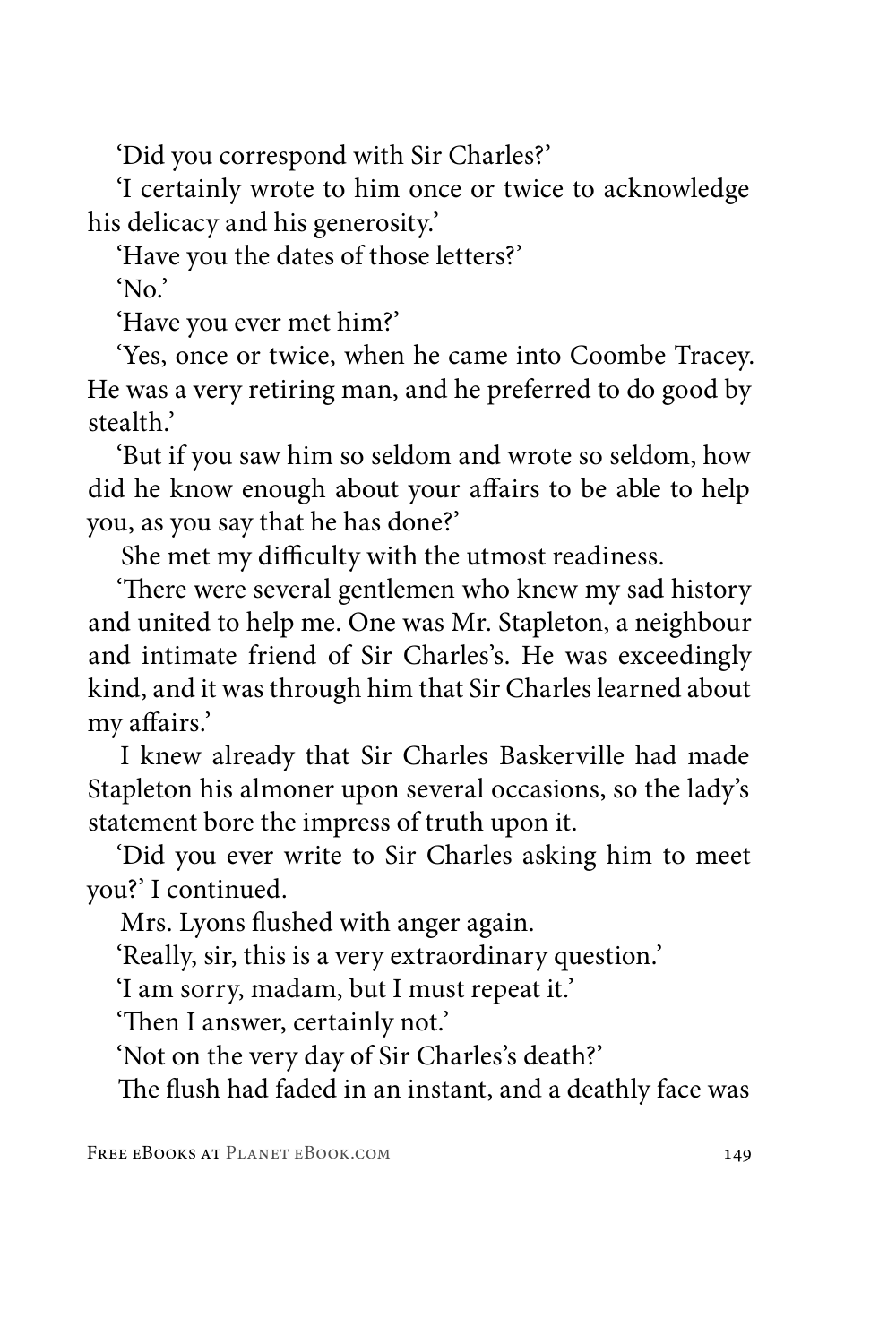before me. Her dry lips could not speak the 'No' which I saw rather than heard.

'Surely your memory deceives you,' said I. 'I could even quote a passage of your letter. It ran 'Please, please, as you are a gentleman, burn this letter, and be at the gate by ten o'clock.''

I thought that she had fainted, but she recovered herself by a supreme effort.

'Is there no such thing as a gentleman?' she gasped.

'You do Sir Charles an injustice. He did burn the letter. But sometimes a letter may be legible even when burned. You acknowledge now that you wrote it?'

'Yes, I did write it,' she cried, pouring out her soul in a torrent of words. 'I did write it. Why should I deny it? I have no reason to be ashamed of it. I wished him to help me. I believed that if I had an interview I could gain his help, so I asked him to meet me.'

'But why at such an hour?'

'Because I had only just learned that he was going to London next day and might be away for months. There were reasons why I could not get there earlier.'

'But why a rendezvous in the garden instead of a visit to the house?'

'Do you think a woman could go alone at that hour to a bachelor's house?'

'Well, what happened when you did get there?'

'I never went.'

'Mrs. Lyons!'

'No, I swear it to you on all I hold sacred. I never went.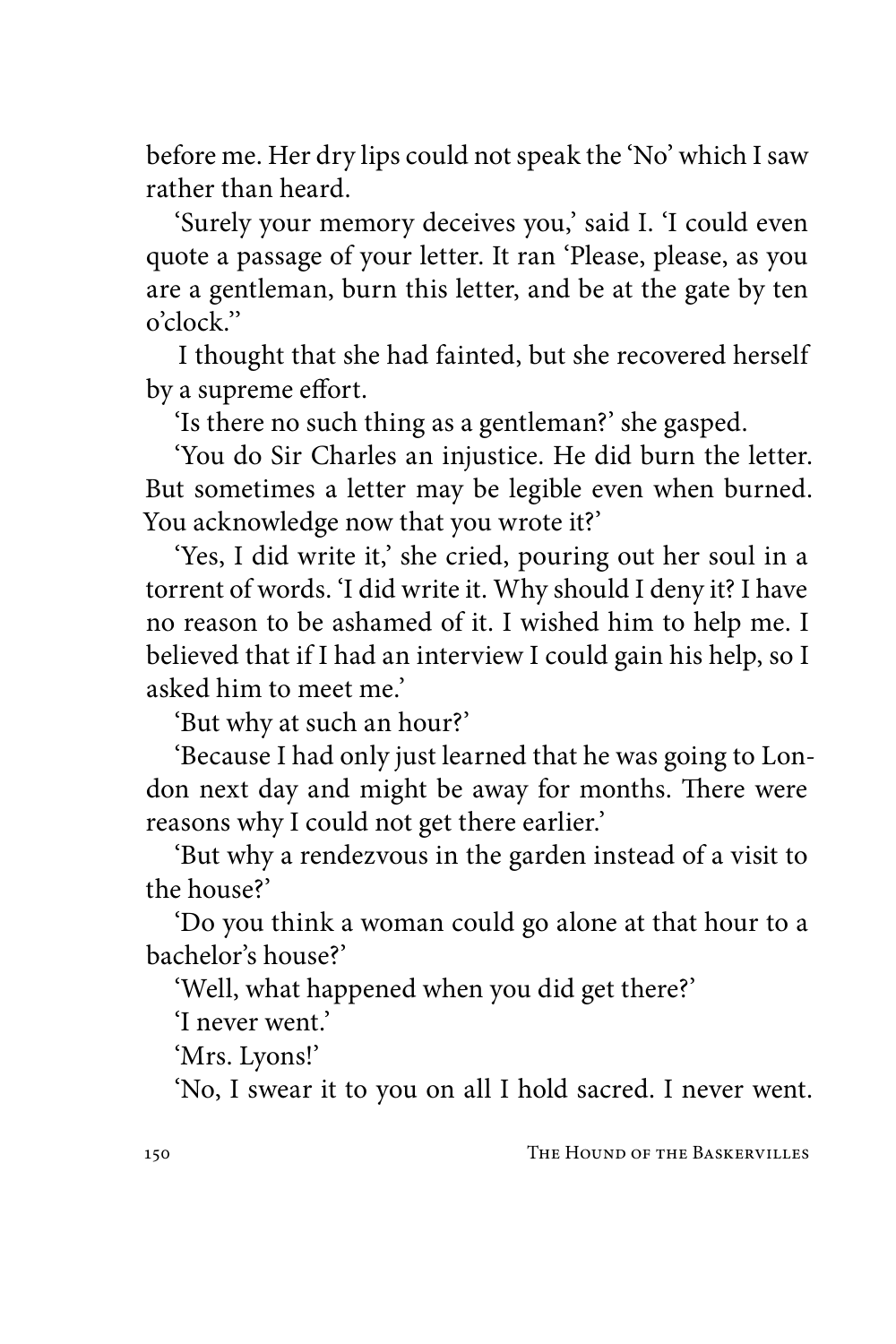Something intervened to prevent my going.'

'What was that?'

'That is a private matter. I cannot tell it.'

'You acknowledge then that you made an appointment with Sir Charles at the very hour and place at which he met his death, but you deny that you kept the appointment.'

'That is the truth.'

Again and again I cross-questioned her, but I could never get past that point.

'Mrs. Lyons,' said I, as I rose from this long and inconclusive interview, 'you are taking a very great responsibility and putting yourself in a very false position by not making an absolutely clean breast of all that you know. If I have to call in the aid of the police you will find how seriously you are compromised. If your position is innocent, why did you in the first instance deny having written to Sir Charles upon that date?'

'Because I feared that some false conclusion might be drawn from it and that I might find myself involved in a scandal.'

'And why were you so pressing that Sir Charles should destroy your letter?'

'If you have read the letter you will know.'

'I did not say that I had read all the letter.'

'You quoted some of it.'

'I quoted the postscript. The letter had, as I said, been burned and it was not all legible. I ask you once again why it was that you were so pressing that Sir Charles should destroy this letter which he received on the day of his death.'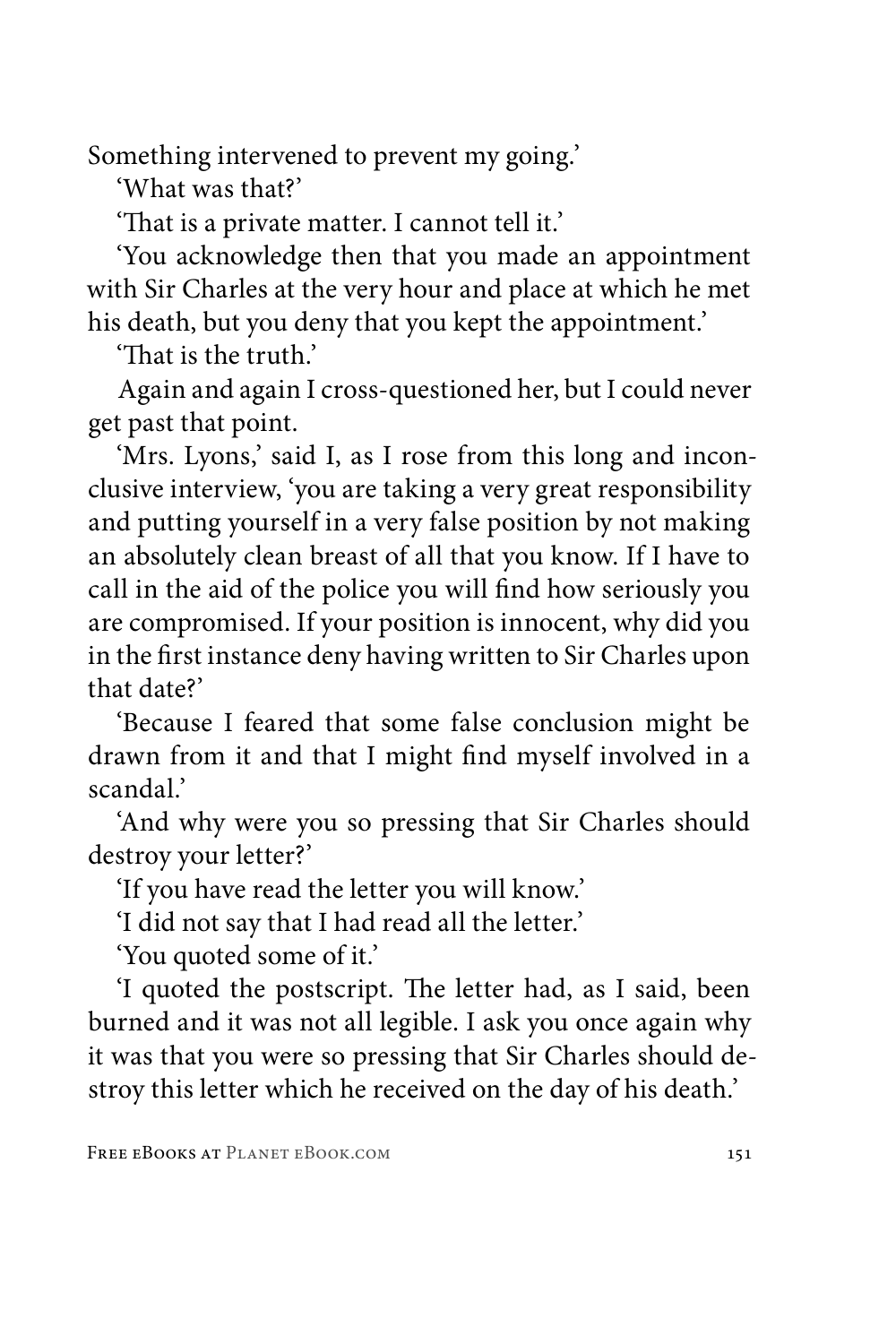'The matter is a very private one.'

'The more reason why you should avoid a public investigation.'

'I will tell you, then. If you have heard anything of my unhappy history you will know that I made a rash marriage and had reason to regret it.'

'I have heard so much.'

'My life has been one incessant persecution from a husband whom I abhor. The law is upon his side, and every day I am faced by the possibility that he may force me to live with him. At the time that I wrote this letter to Sir Charles I had learned that there was a prospect of my regaining my freedom if certain expenses could be met. It meant everything to me—peace of mind, happiness, self-respect—everything. I knew Sir Charles's generosity, and I thought that if he heard the story from my own lips he would help me.'

'Then how is it that you did not go?'

'Because I received help in the interval from another source.'

'Why then, did you not write to Sir Charles and explain this?'

'So I should have done had I not seen his death in the paper next morning.'

The woman's story hung coherently together, and all my questions were unable to shake it. I could only check it by finding if she had, indeed, instituted divorce proceedings against her husband at or about the time of the tragedy.

It was unlikely that she would dare to say that she had not been to Baskerville Hall if she really had been, for a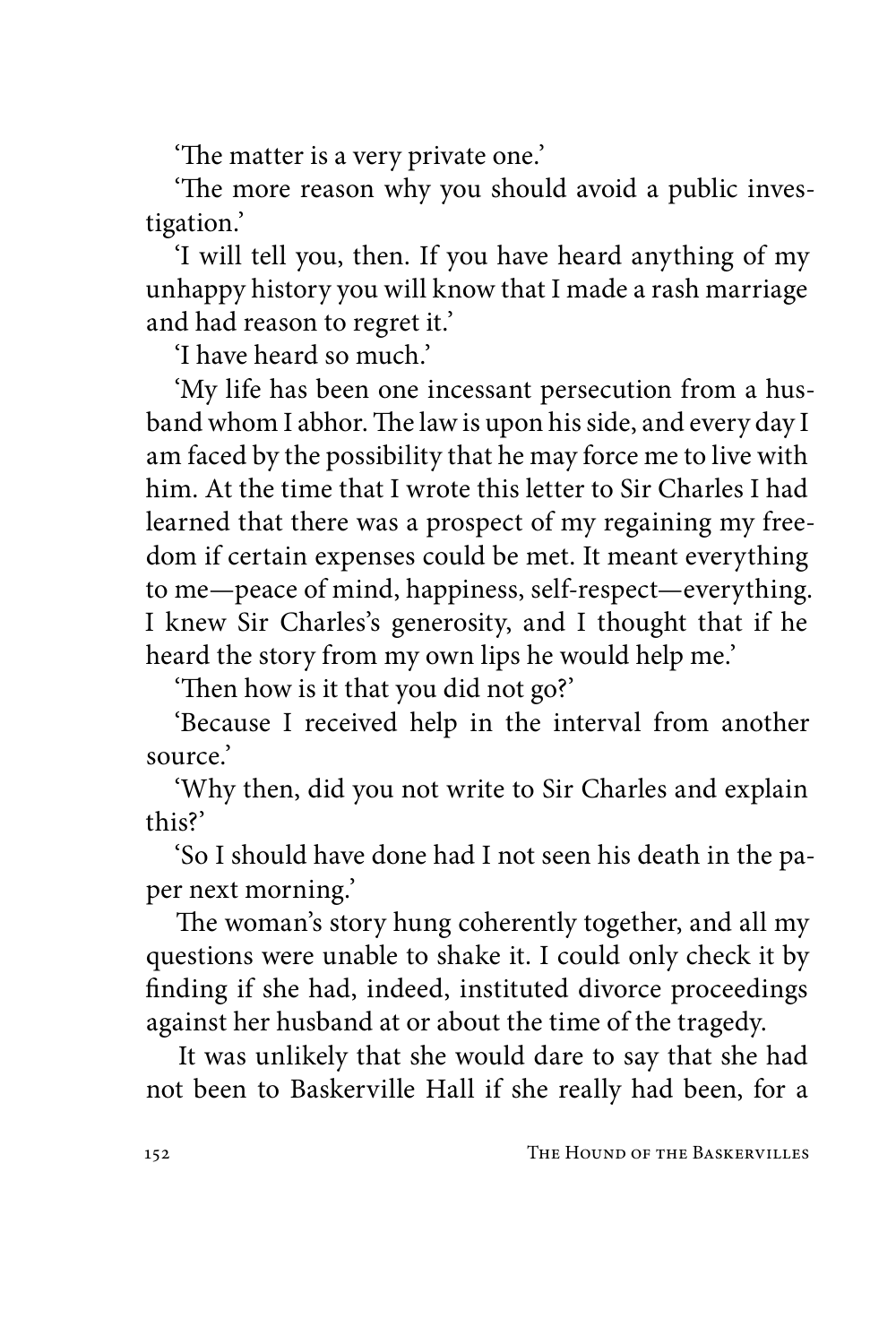trap would be necessary to take her there, and could not have returned to Coombe Tracey until the early hours of the morning. Such an excursion could not be kept secret. The probability was, therefore, that she was telling the truth, or, at least, a part of the truth. I came away baffled and disheartened. Once again I had reached that dead wall which seemed to be built across every path by which I tried to get at the object of my mission. And yet the more I thought of the lady's face and of her manner the more I felt that something was being held back from me. Why should she turn so pale? Why should she fight against every admission until it was forced from her? Why should she have been so reticent at the time of the tragedy? Surely the explanation of all this could not be as innocent as she would have me believe. For the moment I could proceed no farther in that direction, but must turn back to that other clue which was to be sought for among the stone huts upon the moor.

And that was a most vague direction. I realized it as I drove back and noted how hill after hill showed traces of the ancient people. Barrymore's only indication had been that the stranger lived in one of these abandoned huts, and many hundreds of them are scattered throughout the length and breadth of the moor. But I had my own experience for a guide since it had shown me the man himself standing upon the summit of the Black Tor. That then should be the centre of my search. From there I should explore every hut upon the moor until I lighted upon the right one. If this man were inside it I should find out from his own lips, at the point of my revolver if necessary, who he was and why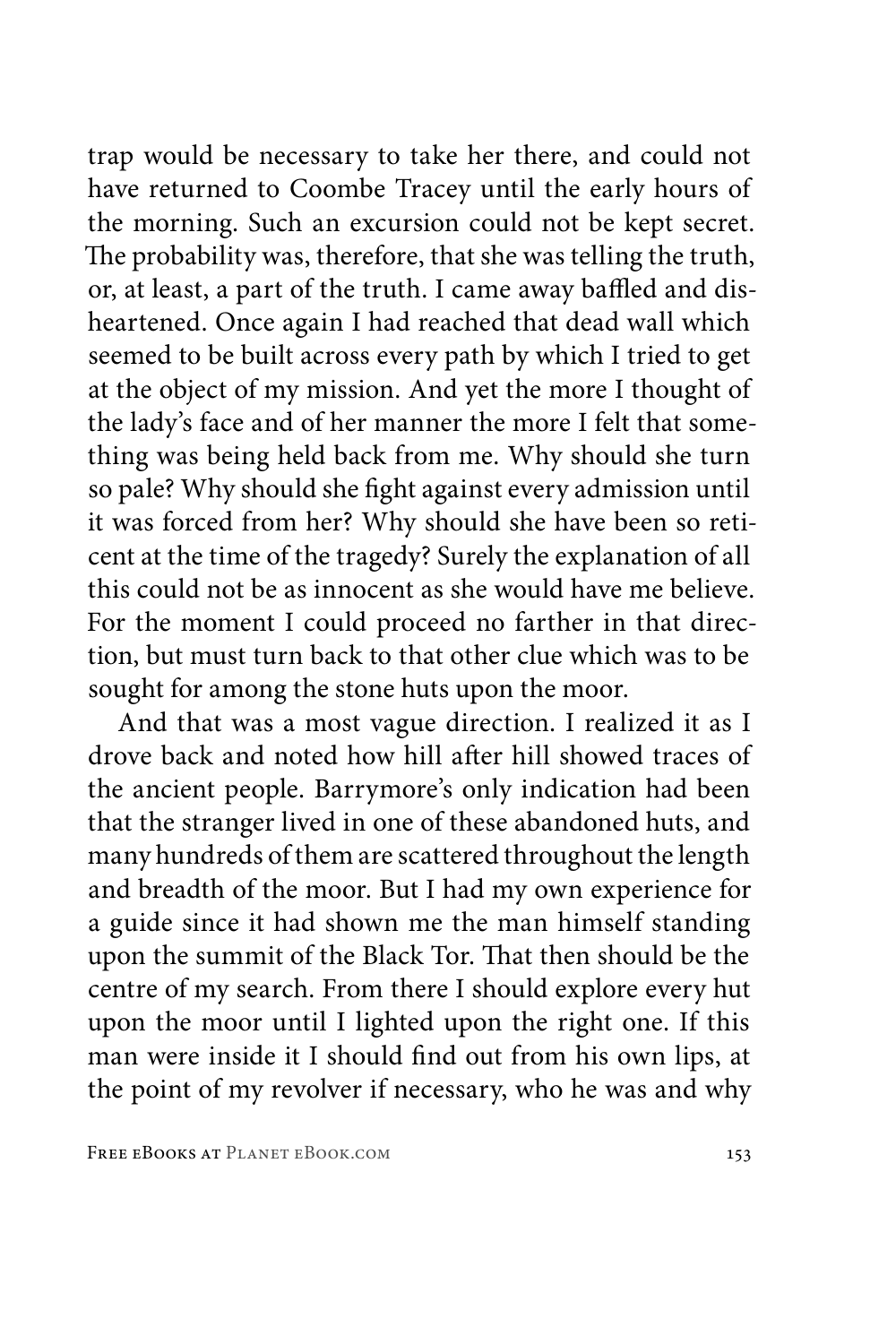he had dogged us so long. He might slip away from us in the crowd of Regent Street, but it would puzzle him to do so upon the lonely moor. On the other hand, if I should find the hut and its tenant should not be within it I must remain there, however long the vigil, until he returned. Holmes had missed him in London. It would indeed be a triumph for me if I could run him to earth, where my master had failed.

Luck had been against us again and again in this inquiry, but now at last it came to my aid. And the messenger of good fortune was none other than Mr. Frankland, who was standing, gray-whiskered and red-faced, outside the gate of his garden, which opened on to the high road along which I travelled.

'Good-day, Dr. Watson,' cried he with unwonted good humour, 'you must really give your horses a rest, and come in to have a glass of wine and to congratulate me.'

My feelings towards him were very far from being friendly after what I had heard of his treatment of his daughter, but I was anxious to send Perkins and the wagonette home, and the opportunity was a good one. I alighted and sent a message to Sir Henry that I should walk over in time for dinner. Then I followed Frankland into his dining-room.

'It is a great day for me, sir—one of the red-letter days of my life,' he cried with many chuckles. 'I have brought off a double event. I mean to teach them in these parts that law is law, and that there is a man here who does not fear to invoke it. I have established a right of way through the centre of old Middleton's park, slap across it, sir, within a hundred yards of his own front door. What do you think of that?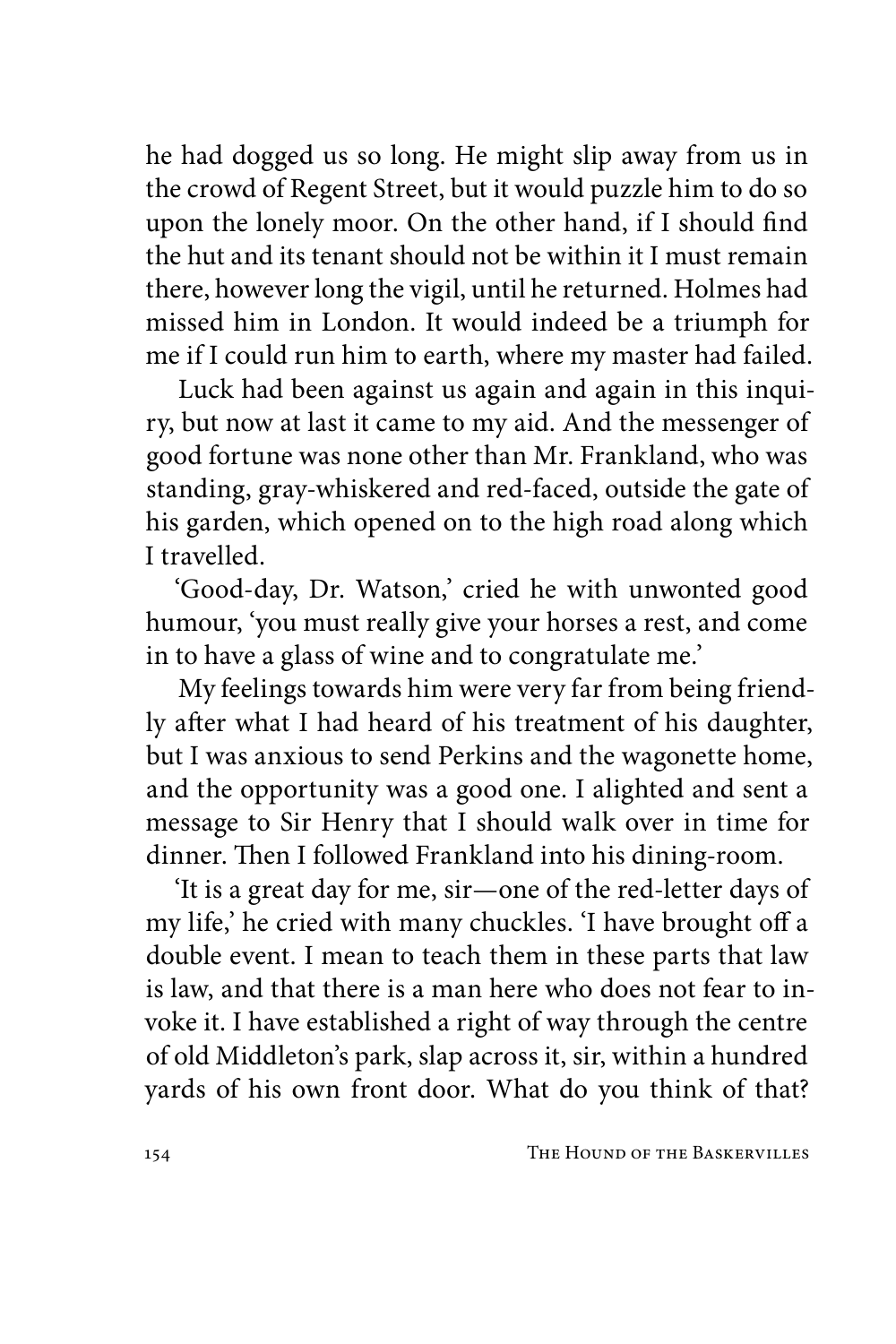We'll teach these magnates that they cannot ride roughshod over the rights of the commoners, confound them! And I've closed the wood where the Fernworthy folk used to picnic. These infernal people seem to think that there are no rights of property, and that they can swarm where they like with their papers and their bottles. Both cases decided, Dr. Watson, and both in my favour. I haven't had such a day since I had Sir John Morland for trespass, because he shot in his own warren.'

'How on earth did you do that?'

'Look it up in the books, sir. It will repay reading—Frankland v. Morland, Court of Queen's Bench. It cost me 200 pounds, but I got my verdict.'

'Did it do you any good?'

'None, sir, none. I am proud to say that I had no interest in the matter. I act entirely from a sense of public duty. I have no doubt, for example, that the Fernworthy people will burn me in effigy to-night. I told the police last time they did it that they should stop these disgraceful exhibitions. The County Constabulary is in a scandalous state, sir, and it has not afforded me the protection to which I am entitled. The case of Frankland v. Regina will bring the matter before the attention of the public. I told them that they would have occasion to regret their treatment of me, and already my words have come true.'

'How so?' I asked.

The old man put on a very knowing expression.

'Because I could tell them what they are dying to know; but nothing would induce me to help the rascals in any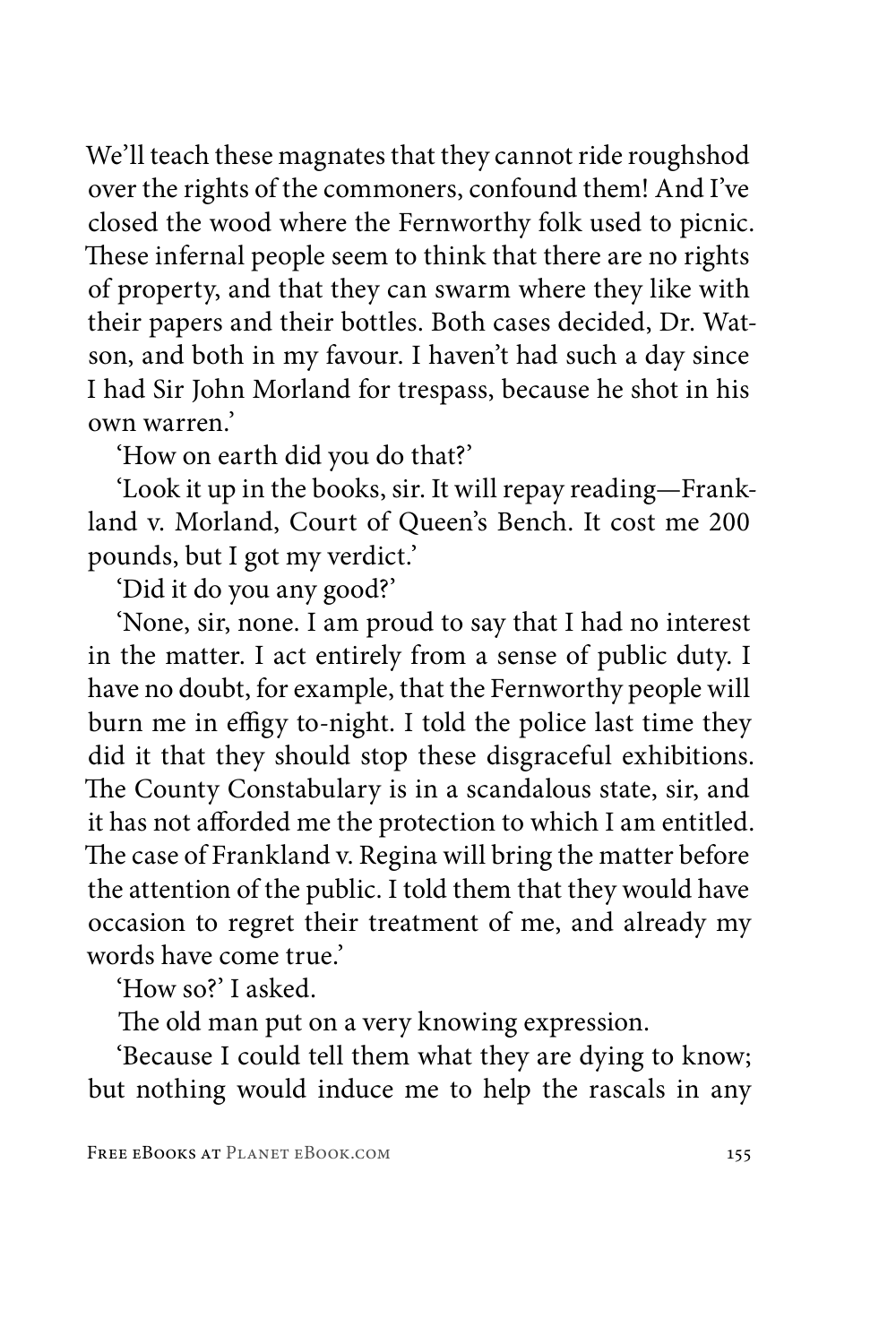way.'

I had been casting round for some excuse by which I could get away from his gossip, but now I began to wish to hear more of it. I had seen enough of the contrary nature of the old sinner to understand that any strong sign of interest would be the surest way to stop his confidences.

'Some poaching case, no doubt?' said I, with an indifferent manner.

'Ha, ha, my boy, a very much more important matter than that! What about the convict on the moor?'

I started. 'You don't mean that you know where he is?' said I.

'I may not know exactly where he is, but I am quite sure that I could help the police to lay their hands on him. Has it never struck you that the way to catch that man was to find out where he got his food, and so trace it to him?'

He certainly seemed to be getting uncomfortably near the truth. 'No doubt,' said I; 'but how do you know that he is anywhere upon the moor?'

'I know it because I have seen with my own eyes the messenger who takes him his food.'

My heart sank for Barrymore. It was a serious thing to be in the power of this spiteful old busybody. But his next remark took a weight from my mind.

'You'll be surprised to hear that his food is taken to him by a child. I see him every day through my telescope upon the roof. He passes along the same path at the same hour, and to whom should he be going except to the convict?'

Here was luck indeed! And yet I suppressed all appear-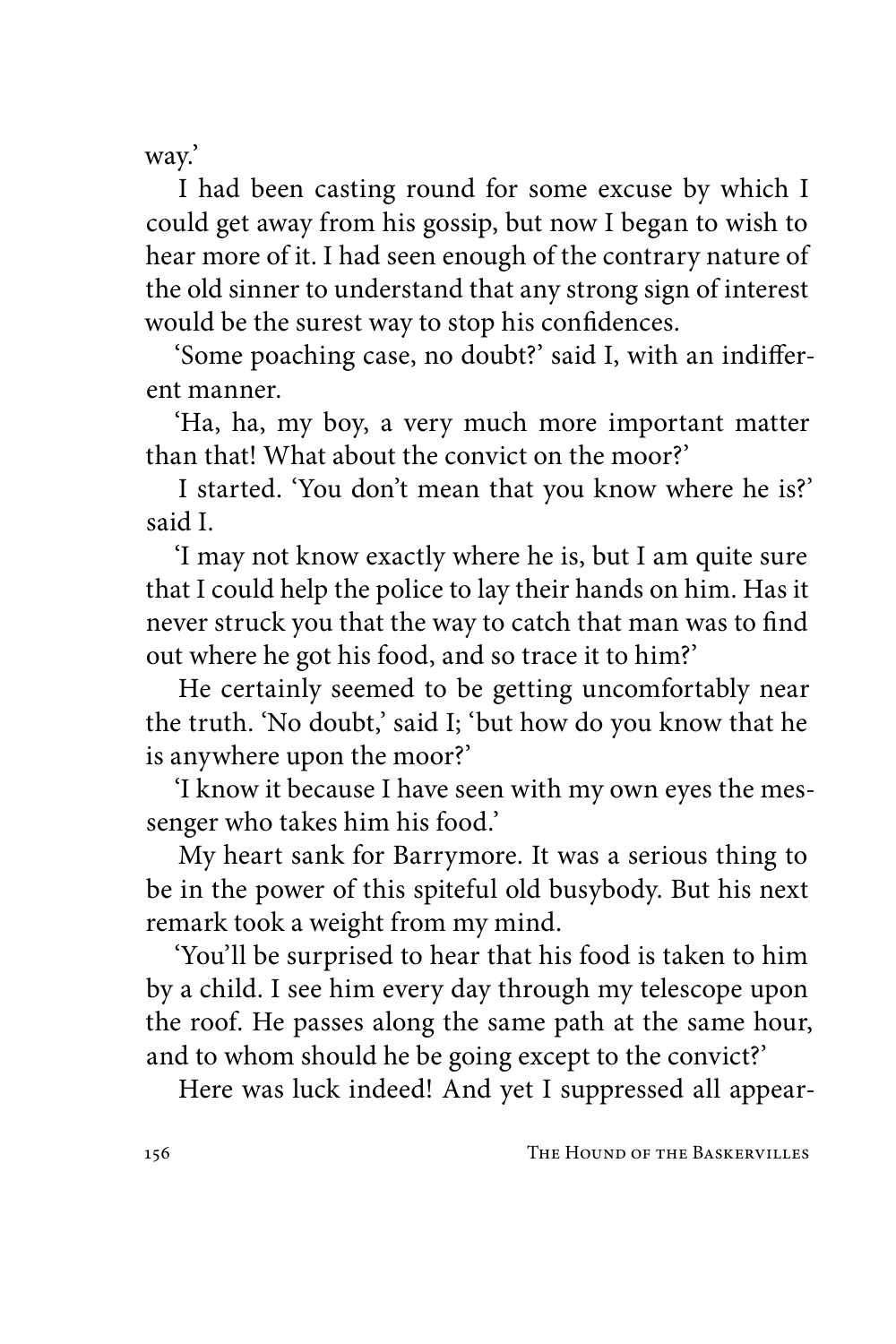ance of interest. A child! Barrymore had said that our unknown was supplied by a boy. It was on his track, and not upon the convict's, that Frankland had stumbled. If I could get his knowledge it might save me a long and weary hunt. But incredulity and indifference were evidently my strongest cards.

'I should say that it was much more likely that it was the son of one of the moorland shepherds taking out his father's dinner.'

The least appearance of opposition struck fire out of the old autocrat. His eyes looked malignantly at me, and his gray whiskers bristled like those of an angry cat.

'Indeed, sir!' said he, pointing out over the wide-stretching moor. 'Do you see that Black Tor over yonder? Well, do you see the low hill beyond with the thornbush upon it? It is the stoniest part of the whole moor. Is that a place where a shepherd would be likely to take his station? Your suggestion, sir, is a most absurd one.'

I meekly answered that I had spoken without knowing all the facts. My submission pleased him and led him to further confidences.

'You may be sure, sir, that I have very good grounds before I come to an opinion. I have seen the boy again and again with his bundle. Every day, and sometimes twice a day, I have been able—but wait a moment, Dr. Watson. Do my eyes deceive me, or is there at the present moment something moving upon that hillside?'

It was several miles off, but I could distinctly see a small dark dot against the dull green and gray.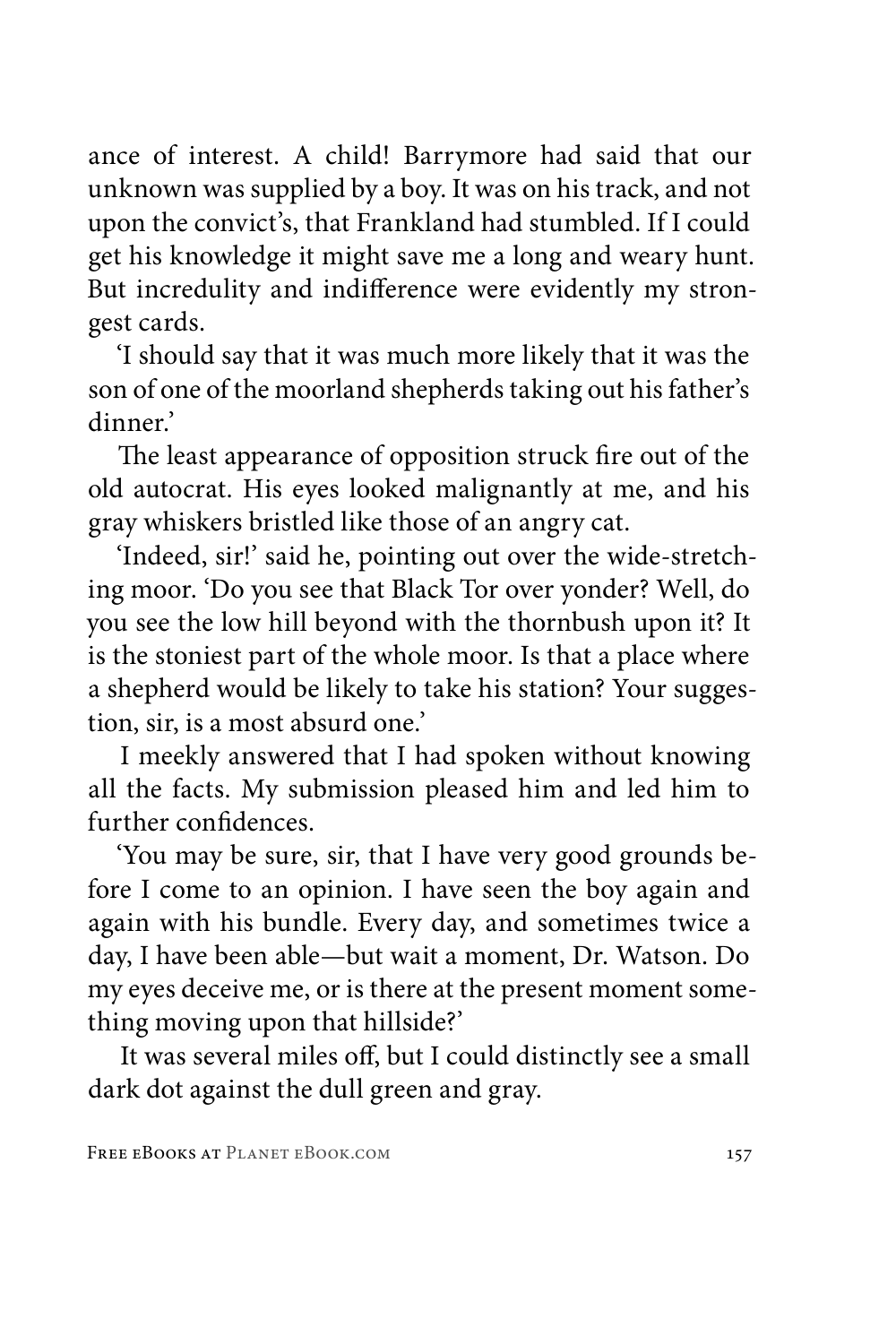'Come, sir, come!' cried Frankland, rushing upstairs. 'You will see with your own eyes and judge for yourself.'

The telescope, a formidable instrument mounted upon a tripod, stood upon the flat leads of the house. Frankland clapped his eye to it and gave a cry of satisfaction.

'Quick, Dr. Watson, quick, before he passes over the hill!'

There he was, sure enough, a small urchin with a little bundle upon his shoulder, toiling slowly up the hill. When he reached the crest I saw the ragged uncouth figure outlined for an instant against the cold blue sky. He looked round him with a furtive and stealthy air, as one who dreads pursuit. Then he vanished over the hill.

'Well! Am I right?'

'Certainly, there is a boy who seems to have some secret errand.'

'And what the errand is even a county constable could guess. But not one word shall they have from me, and I bind you to secrecy also, Dr. Watson. Not a word! You understand!'

'Just as you wish.'

'They have treated me shamefully—shamefully. When the facts come out in Frankland v. Regina I venture to think that a thrill of indignation will run through the country. Nothing would induce me to help the police in any way. For all they cared it might have been me, instead of my effigy, which these rascals burned at the stake. Surely you are not going! You will help me to empty the decanter in honour of this great occasion!'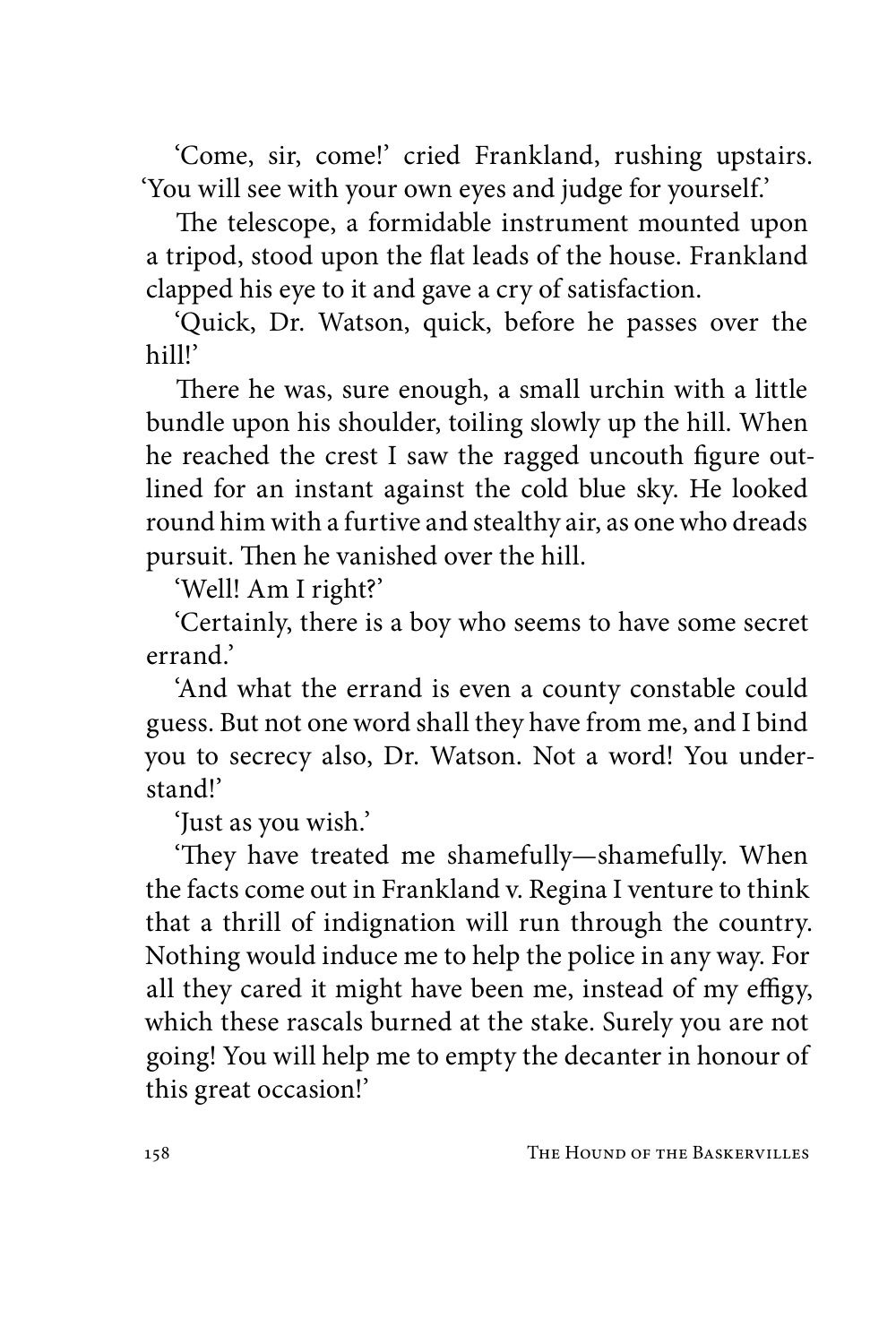But I resisted all his solicitations and succeeded in dissuading him from his announced intention of walking home with me. I kept the road as long as his eye was on me, and then I struck off across the moor and made for the stony hill over which the boy had disappeared. Everything was working in my favour, and I swore that it should not be through lack of energy or perseverance that I should miss the chance which fortune had thrown in my way.

The sun was already sinking when I reached the summit of the hill, and the long slopes beneath me were all goldengreen on one side and gray shadow on the other. A haze lay low upon the farthest sky-line, out of which jutted the fantastic shapes of Belliver and Vixen Tor. Over the wide expanse there was no sound and no movement. One great gray bird, a gull or curlew, soared aloft in the blue heaven. He and I seemed to be the only living things between the huge arch of the sky and the desert beneath it. The barren scene, the sense of loneliness, and the mystery and urgency of my task all struck a chill into my heart. The boy was nowhere to be seen. But down beneath me in a cleft of the hills there was a circle of the old stone huts, and in the middle of them there was one which retained sufficient roof to act as a screen against the weather. My heart leaped within me as I saw it. This must be the burrow where the stranger lurked. At last my foot was on the threshold of his hiding place—his secret was within my grasp.

As I approached the hut, walking as warily as Stapleton would do when with poised net he drew near the settled butterfly, I satisfied myself that the place had indeed been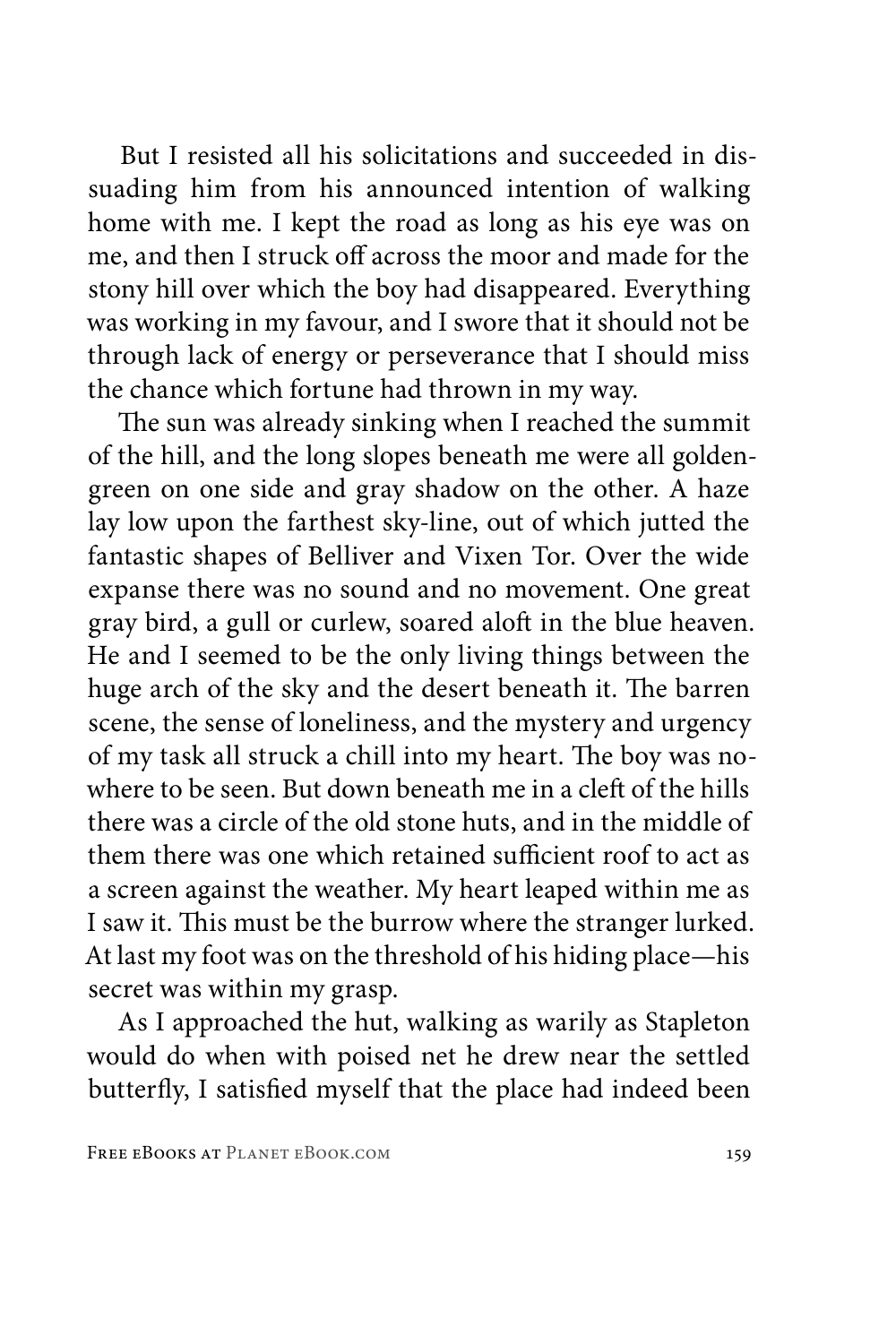used as a habitation. A vague pathway among the boulders led to the dilapidated opening which served as a door. All was silent within. The unknown might be lurking there, or he might be prowling on the moor. My nerves tingled with the sense of adventure. Throwing aside my cigarette, I closed my hand upon the butt of my revolver and, walking swiftly up to the door, I looked in. The place was empty.

But there were ample signs that I had not come upon a false scent. This was certainly where the man lived. Some blankets rolled in a waterproof lay upon that very stone slab upon which Neolithic man had once slumbered. The ashes of a fire were heaped in a rude grate. Beside it lay some cooking utensils and a bucket half-full of water. A litter of empty tins showed that the place had been occupied for some time, and I saw, as my eyes became accustomed to the checkered light, a pannikin and a half-full bottle of spirits standing in the corner. In the middle of the hut a flat stone served the purpose of a table, and upon this stood a small cloth bundle—the same, no doubt, which I had seen through the telescope upon the shoulder of the boy. It contained a loaf of bread, a tinned tongue, and two tins of preserved peaches. As I set it down again, after having examined it, my heart leaped to see that beneath it there lay a sheet of paper with writing upon it. I raised it, and this was what I read, roughly scrawled in pencil:—

Dr. Watson has gone to Coombe Tracey.

For a minute I stood there with the paper in my hands thinking out the meaning of this curt message. It was I, then, and not Sir Henry, who was being dogged by this se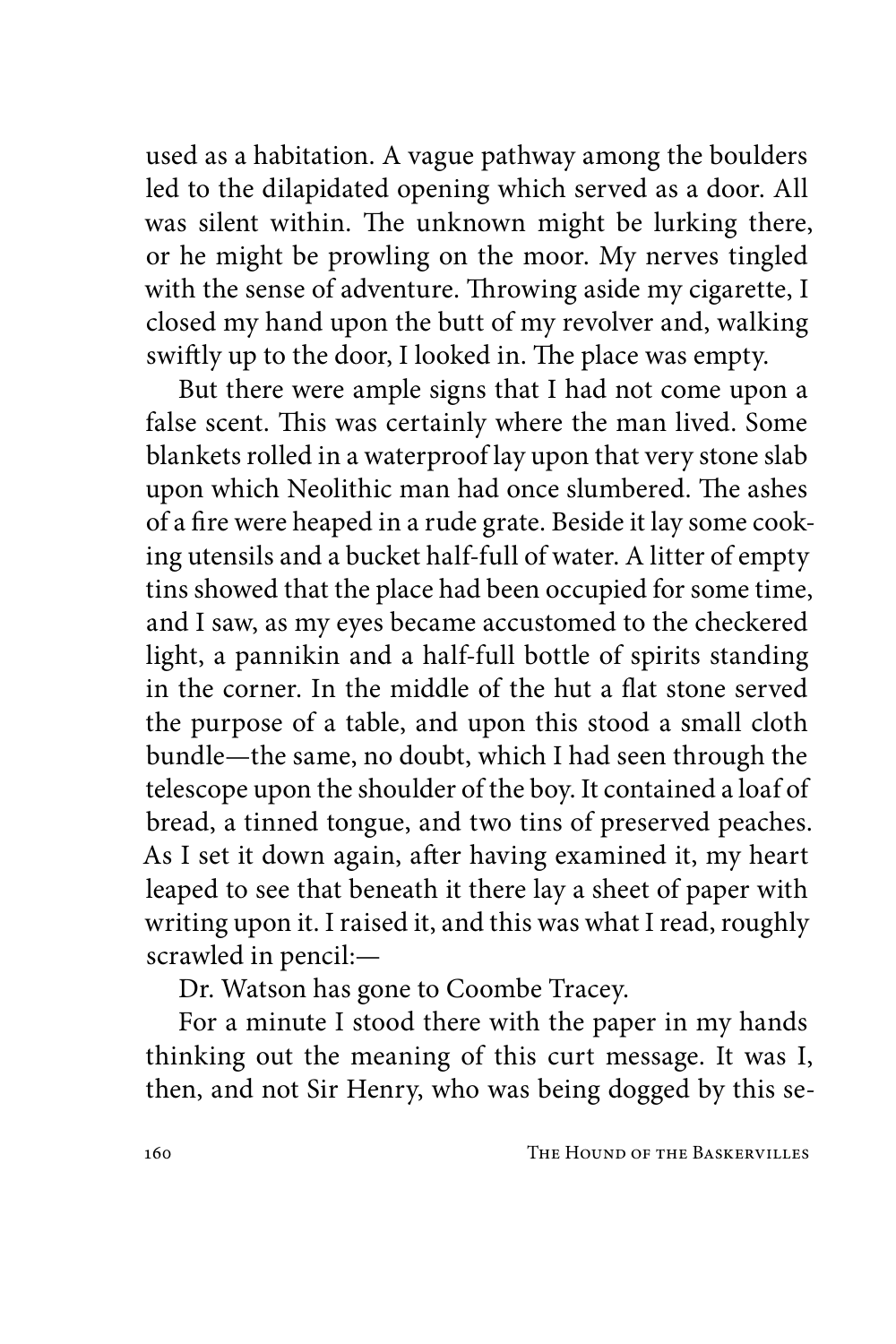cret man. He had not followed me himself, but he had set an agent—the boy, perhaps—upon my track, and this was his report. Possibly I had taken no step since I had been upon the moor which had not been observed and reported. Always there was this feeling of an unseen force, a fine net drawn round us with infinite skill and delicacy, holding us so lightly that it was only at some supreme moment that one realized that one was indeed entangled in its meshes.

If there was one report there might be others, so I looked round the hut in search of them. There was no trace, however, of anything of the kind, nor could I discover any sign which might indicate the character or intentions of the man who lived in this singular place, save that he must be of Spartan habits and cared little for the comforts of life. When I thought of the heavy rains and looked at the gaping roof I understood how strong and immutable must be the purpose which had kept him in that inhospitable abode. Was he our malignant enemy, or was he by chance our guardian angel? I swore that I would not leave the hut until I knew.

Outside the sun was sinking low and the west was blazing with scarlet and gold. Its reflection was shot back in ruddy patches by the distant pools which lay amid the great Grimpen Mire. There were the two towers of Baskerville Hall, and there a distant blur of smoke which marked the village of Grimpen. Between the two, behind the hill, was the house of the Stapletons. All was sweet and mellow and peaceful in the golden evening light, and yet as I looked at them my soul shared none of the peace of nature but quivered at the vagueness and the terror of that interview which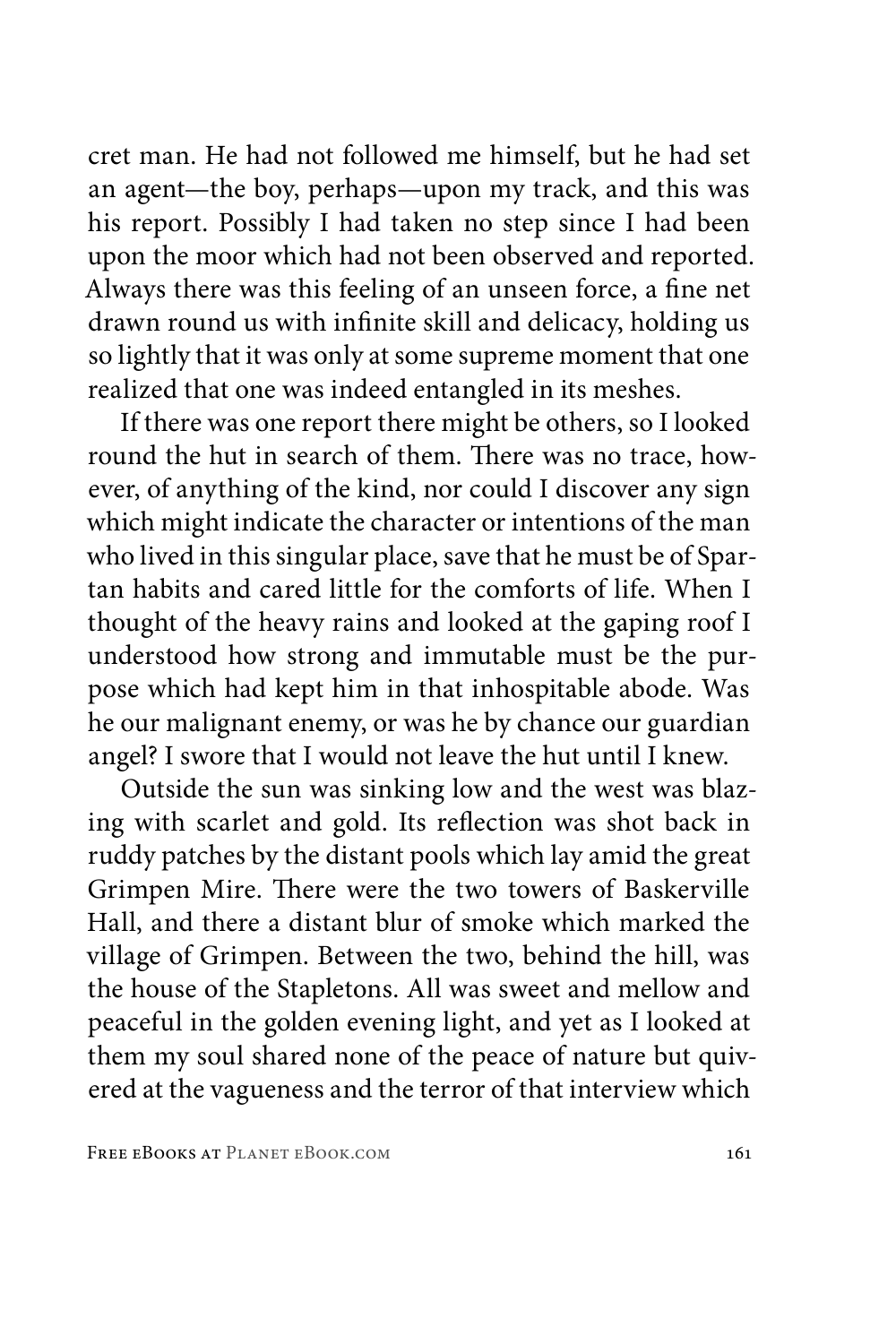every instant was bringing nearer. With tingling nerves, but a fixed purpose, I sat in the dark recess of the hut and waited with sombre patience for the coming of its tenant.

And then at last I heard him. Far away came the sharp clink of a boot striking upon a stone. Then another and yet another, coming nearer and nearer. I shrank back into the darkest corner, and cocked the pistol in my pocket, determined not to discover myself until I had an opportunity of seeing something of the stranger. There was a long pause which showed that he had stopped. Then once more the footsteps approached and a shadow fell across the opening of the hut.

'It is a lovely evening, my dear Watson,' said a well-known voice. 'I really think that you will be more comfortable outside than in.'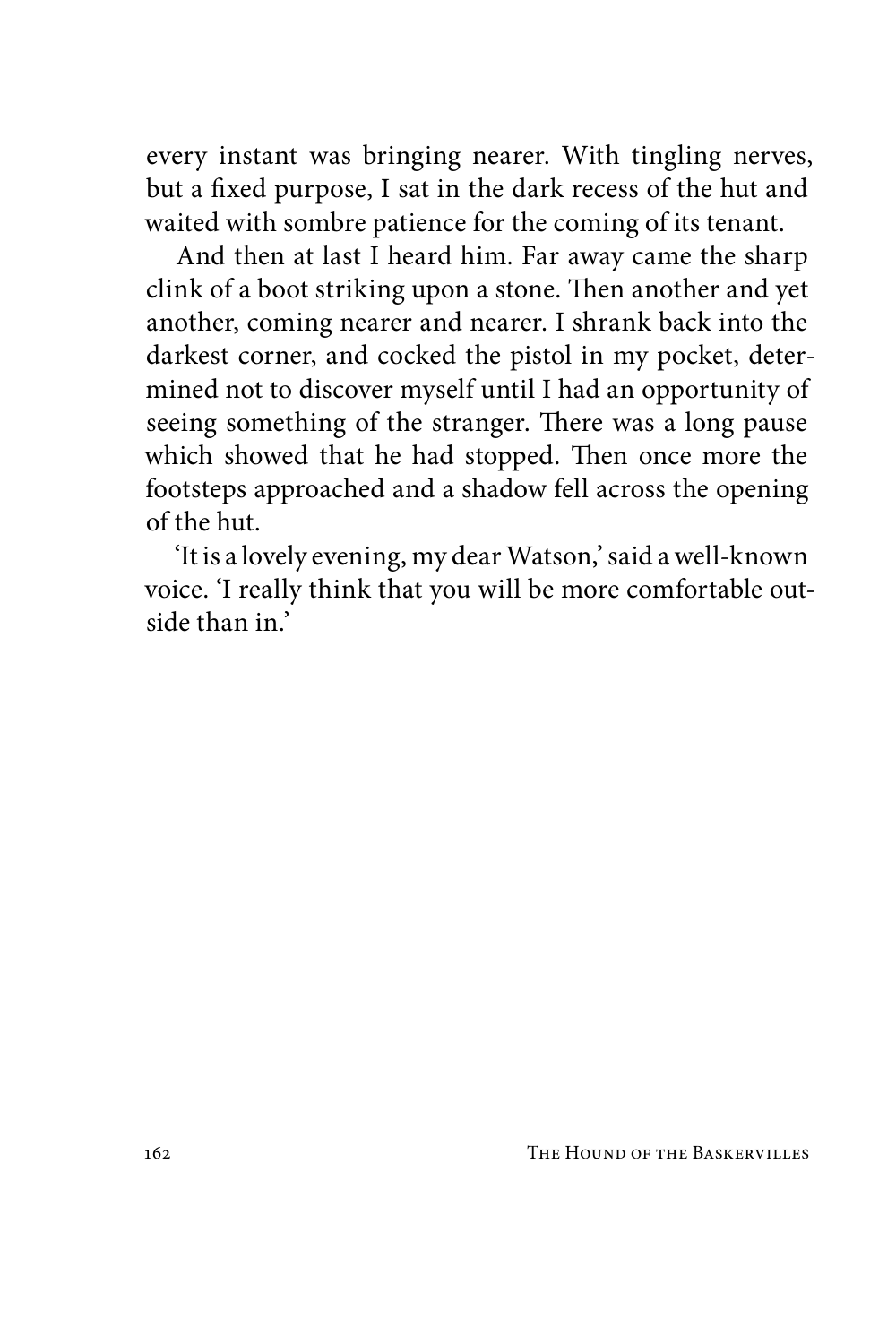### $CHAPTER$  12

#### DEATH ON THE MOOR

For a moment or two I sat breathless, hardly able to be-<br>lieve my ears. Then my senses and my voice came back<br>to me while a smushing weight of nononcibility seemed to me, while a crushing weight of responsibility seemed in an instant to be lifted from my soul. That cold, incisive, ironical voice could belong to but one man in all the world.

'Holmes!' I cried—'Holmes!'

'Come out,' said he, 'and please be careful with the revolver.'

I stooped under the rude lintel, and there he sat upon a stone outside, his gray eyes dancing with amusement as they fell upon my astonished features. He was thin and worn, but clear and alert, his keen face bronzed by the sun and roughened by the wind. In his tweed suit and cloth cap he looked like any other tourist upon the moor, and he had contrived, with that cat-like love of personal cleanliness which was one of his characteristics, that his chin should be as smooth and his linen as perfect as if he were in Baker Street.

'I never was more glad to see anyone in my life,' said I, as I wrung him by the hand.

'Or more astonished, eh?'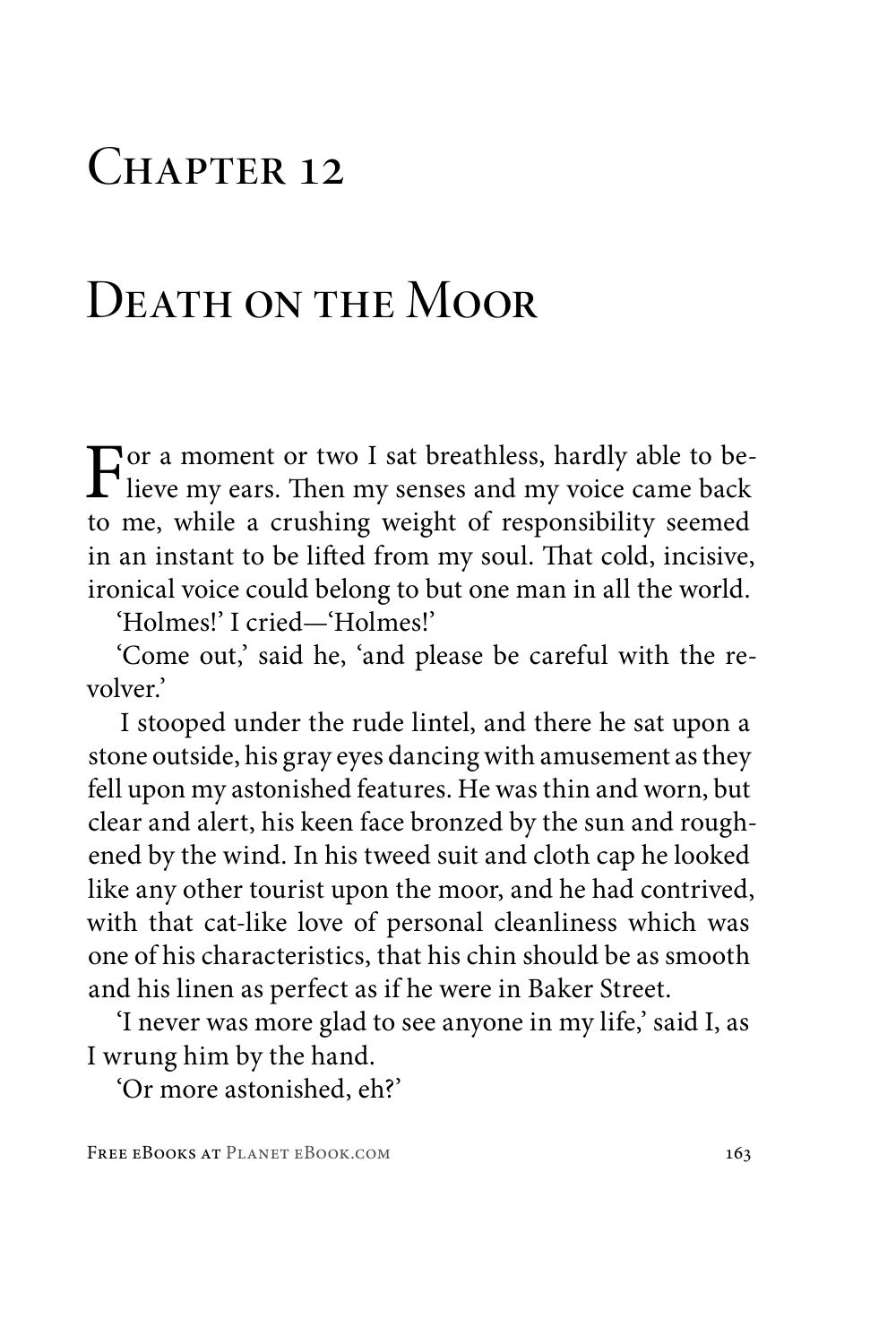'Well, I must confess to it.'

'The surprise was not all on one side, I assure you. I had no idea that you had found my occasional retreat, still less that you were inside it, until I was within twenty paces of the door.'

'My footprint, I presume?'

'No, Watson; I fear that I could not undertake to recognize your footprint amid all the footprints of the world. If you seriously desire to deceive me you must change your tobacconist; for when I see the stub of a cigarette marked Bradley, Oxford Street, I know that my friend Watson is in the neighbourhood. You will see it there beside the path. You threw it down, no doubt, at that supreme moment when you charged into the empty hut.'

'Exactly.'

'I thought as much—and knowing your admirable tenacity I was convinced that you were sitting in ambush, a weapon within reach, waiting for the tenant to return. So you actually thought that I was the criminal?'

'I did not know who you were, but I was determined to find out.'

'Excellent, Watson! And how did you localize me? You saw me, perhaps, on the night of the convict hunt, when I was so imprudent as to allow the moon to rise behind me?'

'Yes, I saw you then.'

'And have no doubt searched all the huts until you came to this one?'

'No, your boy had been observed, and that gave me a guide where to look.'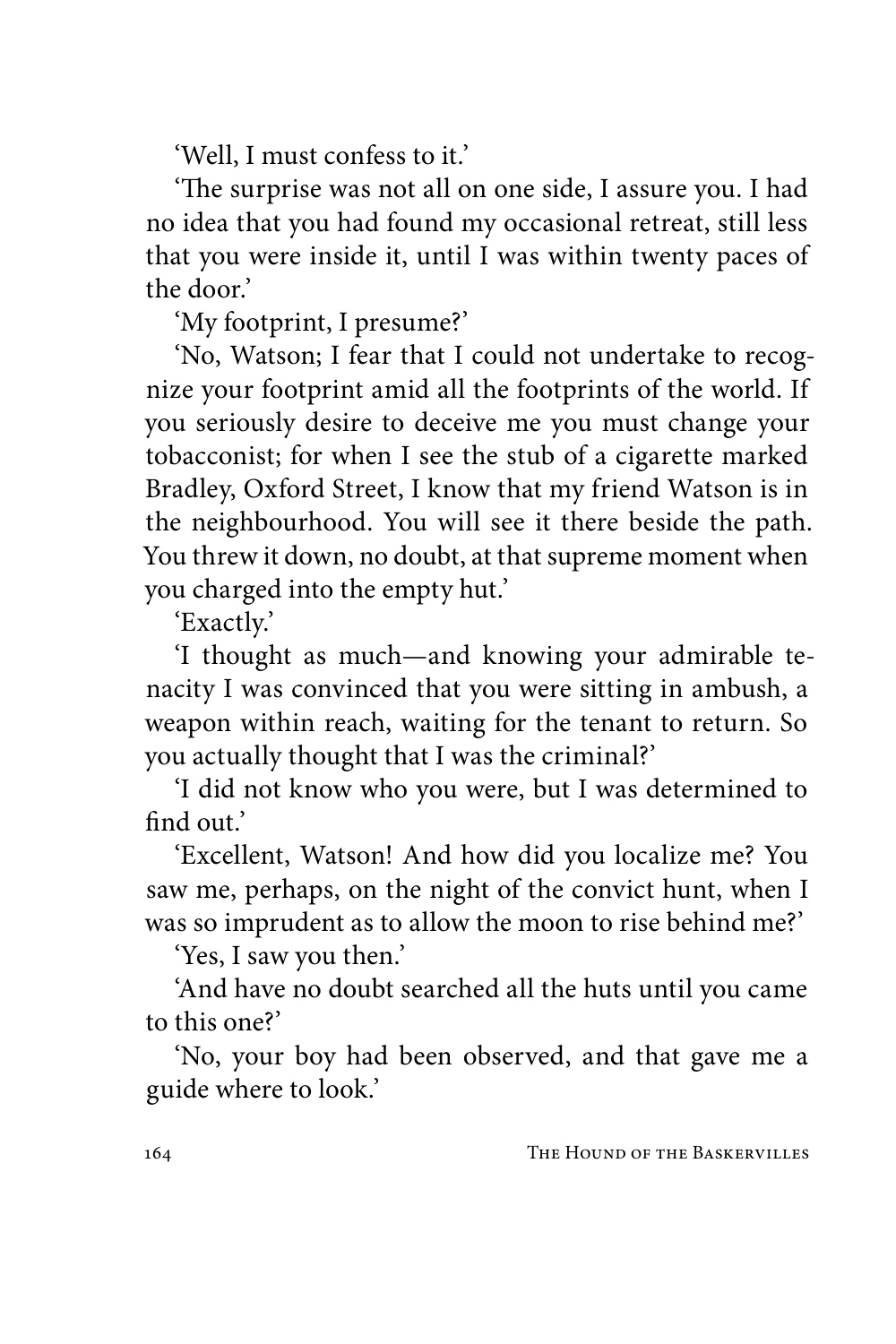'The old gentleman with the telescope, no doubt. I could not make it out when first I saw the light flashing upon the lens.' He rose and peeped into the hut. 'Ha, I see that Cartwright has brought up some supplies. What's this paper? So you have been to Coombe Tracey, have you?'

'Yes.'

'To see Mrs. Laura Lyons?'

'Exactly.'

'Well done! Our researches have evidently been running on parallel lines, and when we unite our results I expect we shall have a fairly full knowledge of the case.'

'Well, I am glad from my heart that you are here, for indeed the responsibility and the mystery were both becoming too much for my nerves. But how in the name of wonder did you come here, and what have you been doing? I thought that you were in Baker Street working out that case of blackmailing.'

'That was what I wished you to think.'

'Then you use me, and yet do not trust me!' I cried with some bitterness. 'I think that I have deserved better at your hands, Holmes.'

'My dear fellow, you have been invaluable to me in this as in many other cases, and I beg that you will forgive me if I have seemed to play a trick upon you. In truth, it was partly for your own sake that I did it, and it was my appreciation of the danger which you ran which led me to come down and examine the matter for myself. Had I been with Sir Henry and you it is confident that my point of view would have been the same as yours, and my presence would have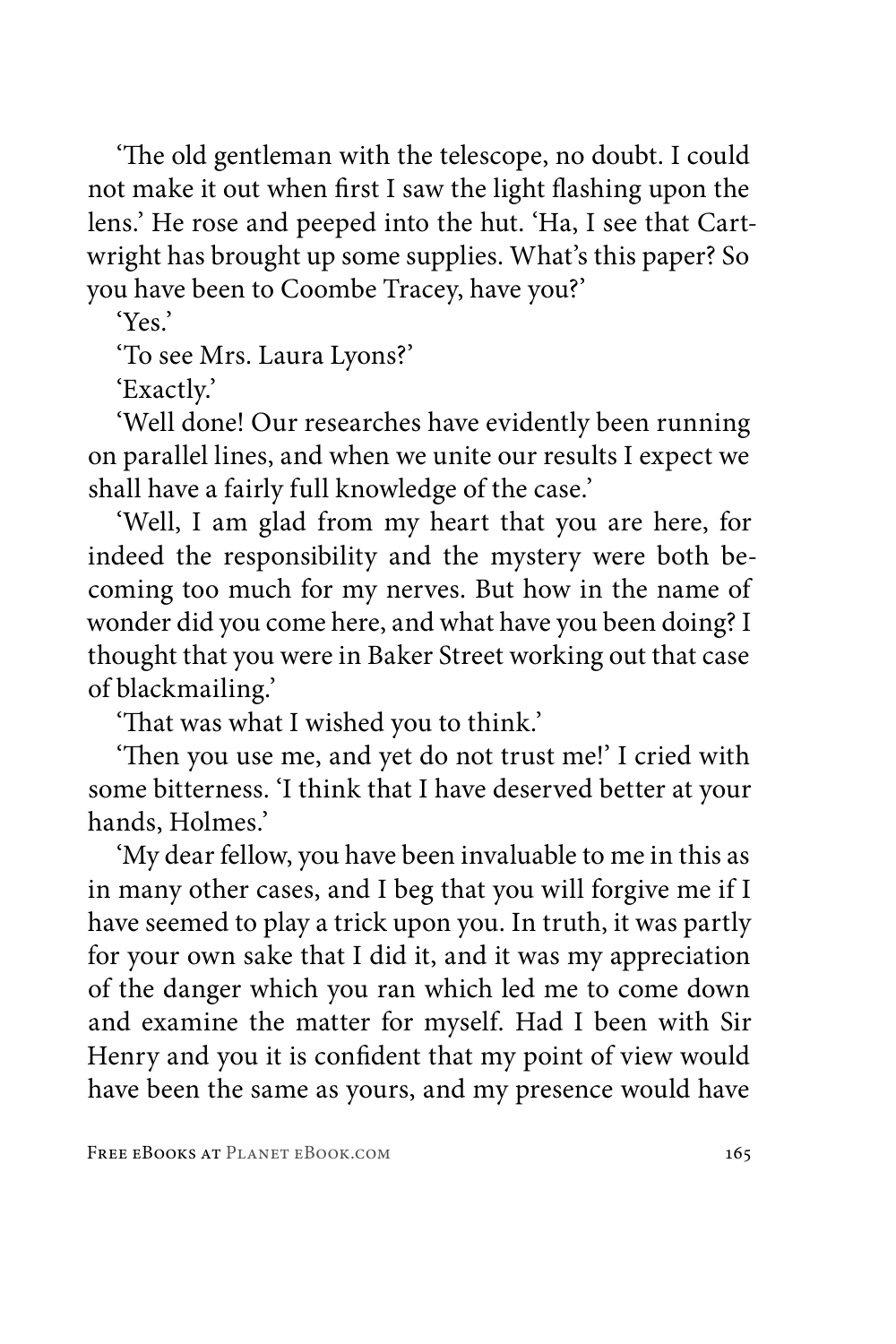warned our very formidable opponents to be on their guard. As it is, I have been able to get about as I could not possibly have done had I been living in the Hall, and I remain an unknown factor in the business, ready to throw in all my weight at a critical moment.'

'But why keep me in the dark?'

'For you to know could not have helped us, and might possibly have led to my discovery. You would have wished to tell me something, or in your kindness you would have brought me out some comfort or other, and so an unnecessary risk would be run. I brought Cartwright down with me—you remember the little chap at the express office and he has seen after my simple wants: a loaf of bread and a clean collar. What does man want more? He has given me an extra pair of eyes upon a very active pair of feet, and both have been invaluable.'

'Then my reports have all been wasted!'—My voice trembled as I recalled the pains and the pride with which I had composed them.

Holmes took a bundle of papers from his pocket.

'Here are your reports, my dear fellow, and very well thumbed, I assure you. I made excellent arrangements, and they are only delayed one day upon their way. I must compliment you exceedingly upon the zeal and the intelligence which you have shown over an extraordinarily difficult case.'

I was still rather raw over the deception which had been practised upon me, but the warmth of Holmes's praise drove my anger from my mind. I felt also in my heart that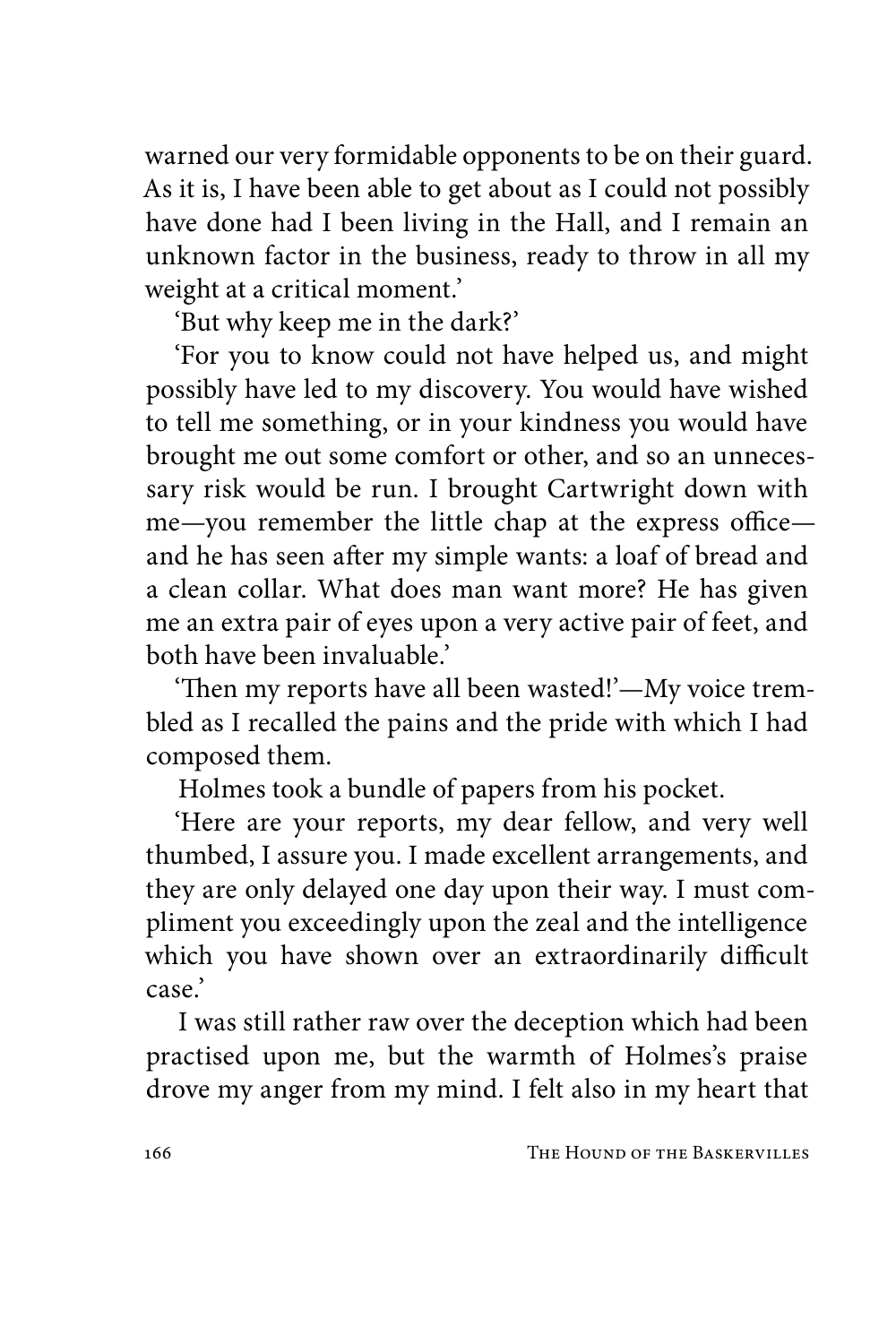he was right in what he said and that it was really best for our purpose that I should not have known that he was upon the moor.

'That's better,' said he, seeing the shadow rise from my face. 'And now tell me the result of your visit to Mrs. Laura Lyons—it was not difficult for me to guess that it was to see her that you had gone, for I am already aware that she is the one person in Coombe Tracey who might be of service to us in the matter. In fact, if you had not gone to-day it is exceedingly probable that I should have gone to-morrow.'

The sun had set and dusk was settling over the moor. The air had turned chill and we withdrew into the hut for warmth. There, sitting together in the twilight, I told Holmes of my conversation with the lady. So interested was he that I had to repeat some of it twice before he was satisfied.

'This is most important,' said he when I had concluded. 'It fills up a gap which I had been unable to bridge, in this most complex affair. You are aware, perhaps, that a close intimacy exists between this lady and the man Stapleton?'

'I did not know of a close intimacy.'

'There can be no doubt about the matter. They meet, they write, there is a complete understanding between them. Now, this puts a very powerful weapon into our hands. If I could only use it to detach his wife——'

'His wife?'

'I am giving you some information now, in return for all that you have given me. The lady who has passed here as Miss Stapleton is in reality his wife.'

'Good heavens, Holmes! Are you sure of what you say?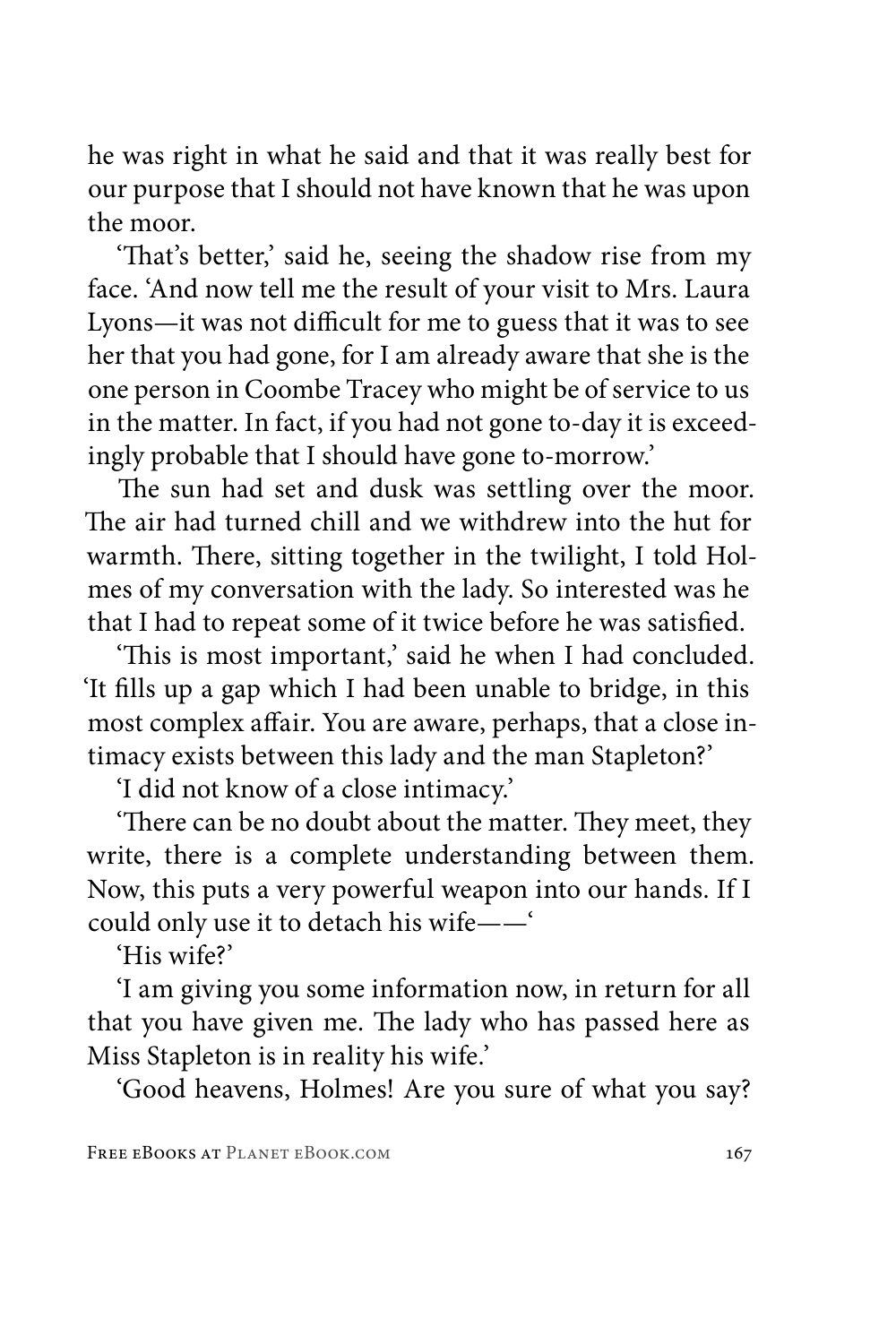How could he have permitted Sir Henry to fall in love with her?'

'Sir Henry's falling in love could do no harm to anyone except Sir Henry. He took particular care that Sir Henry did not make love to her, as you have yourself observed. I repeat that the lady is his wife and not his sister.'

'But why this elaborate deception?'

'Because he foresaw that she would be very much more useful to him in the character of a free woman.'

All my unspoken instincts, my vague suspicions, suddenly took shape and centred upon the naturalist. In that impassive, colourless man, with his straw hat and his butterfly-net, I seemed to see something terrible—a creature of infinite patience and craft, with a smiling face and a murderous heart.

'It is he, then, who is our enemy—it is he who dogged us in London?'

'So I read the riddle.'

'And the warning—it must have come from her!'

'Exactly.'

The shape of some monstrous villainy, half seen, half guessed, loomed through the darkness which had girt me so long.

'But are you sure of this, Holmes? How do you know that the woman is his wife?'

'Because he so far forgot himself as to tell you a true piece of autobiography upon the occasion when he first met you, and I dare say he has many a time regretted it since. He was once a schoolmaster in the north of England. Now, there is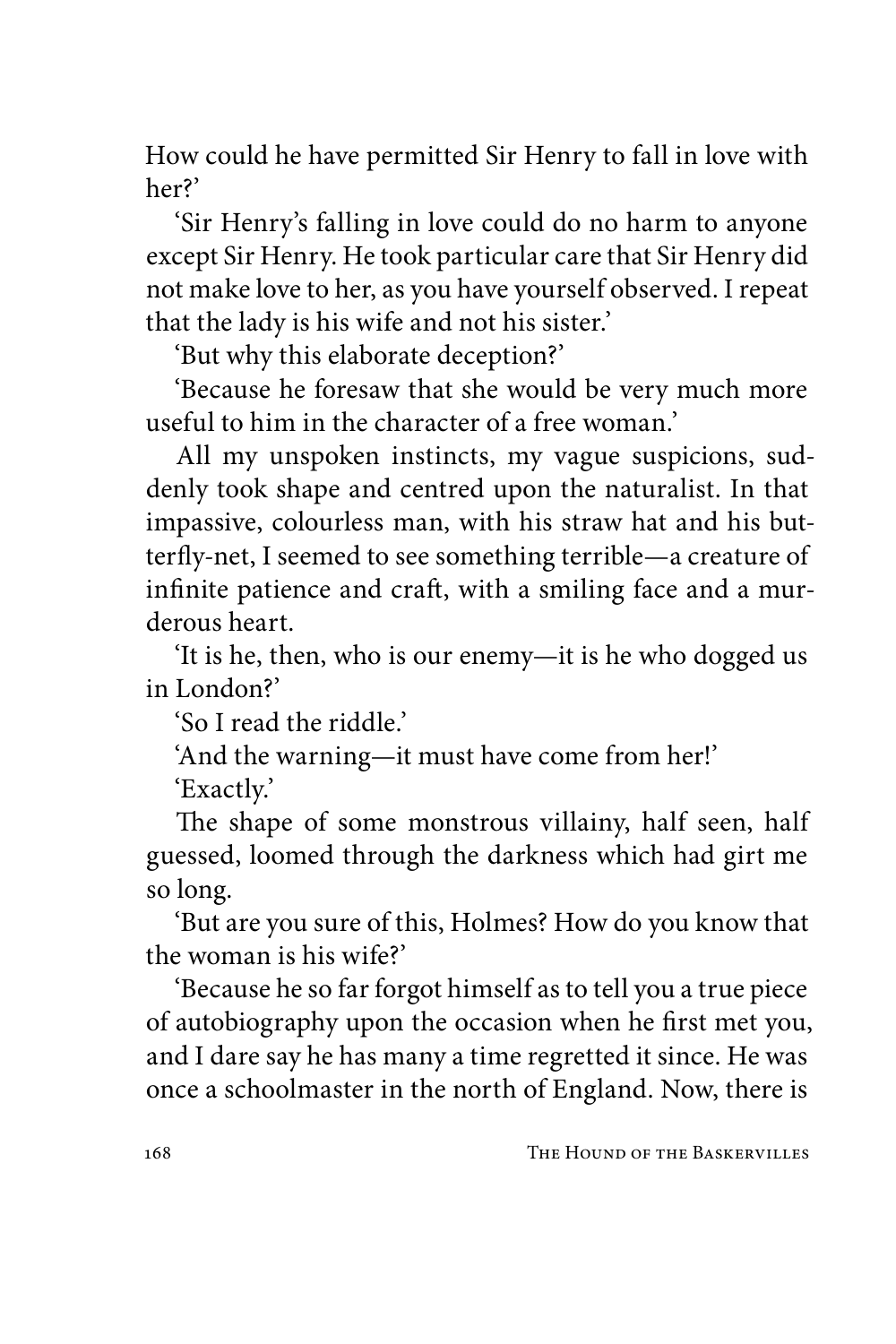no one more easy to trace than a schoolmaster. There are scholastic agencies by which one may identify any man who has been in the profession. A little investigation showed me that a school had come to grief under atrocious circumstances, and that the man who had owned it—the name was different—had disappeared with his wife. The descriptions agreed. When I learned that the missing man was devoted to entomology the identification was complete.'

The darkness was rising, but much was still hidden by the shadows.

'If this woman is in truth his wife, where does Mrs. Laura Lyons come in?' I asked.

'That is one of the points upon which your own researches have shed a light. Your interview with the lady has cleared the situation very much. I did not know about a projected divorce between herself and her husband. In that case, regarding Stapleton as an unmarried man, she counted no doubt upon becoming his wife.'

'And when she is undeceived?'

'Why, then we may find the lady of service. It must be our first duty to see her—both of us—to-morrow. Don't you think, Watson, that you are away from your charge rather long? Your place should be at Baskerville Hall.'

The last red streaks had faded away in the west and night had settled upon the moor. A few faint stars were gleaming in a violet sky.

'One last question, Holmes,' I said, as I rose. 'Surely there is no need of secrecy between you and me. What is the meaning of it all? What is he after?'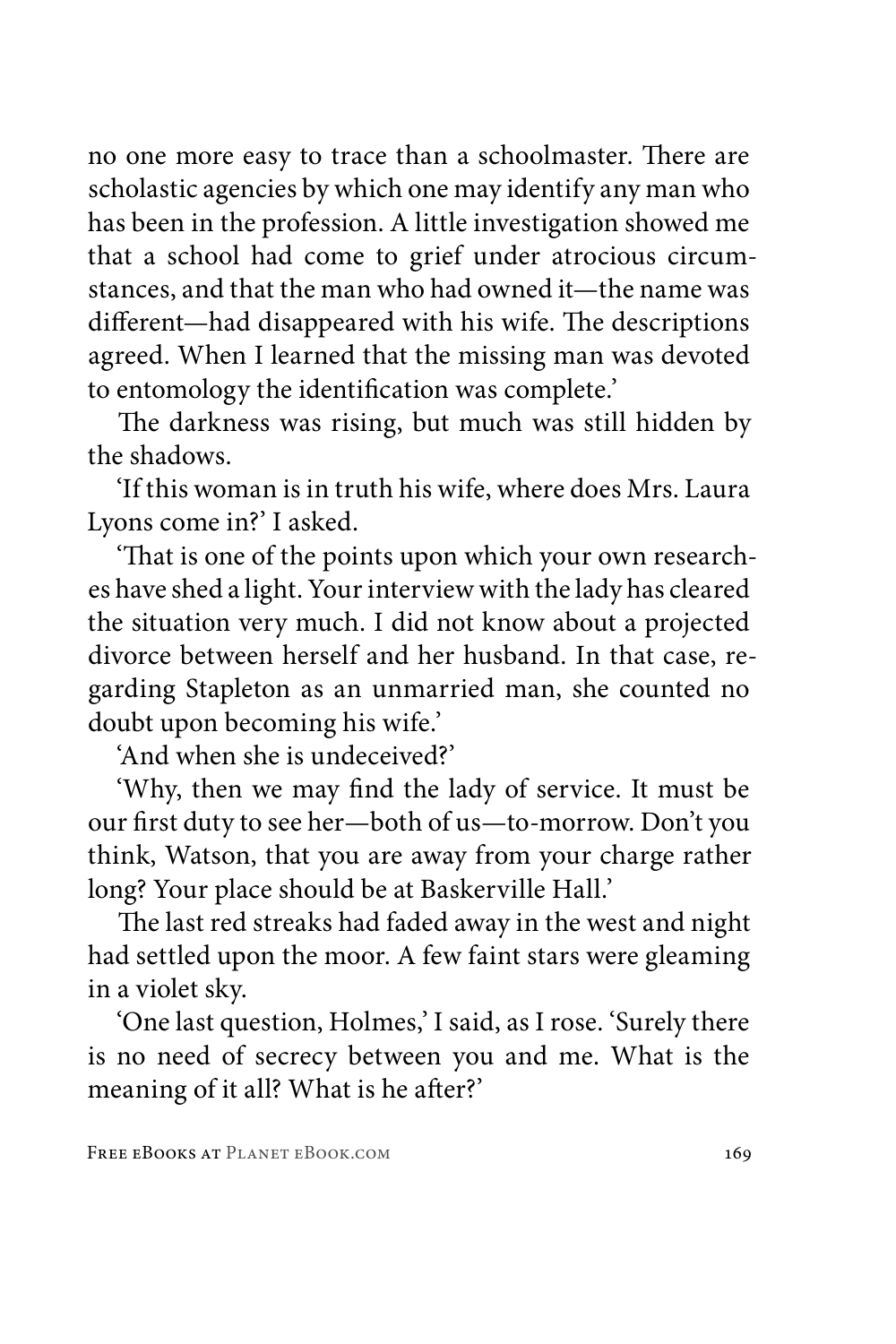Holmes's voice sank as he answered:——

'It is murder, Watson—refined, cold-blooded, deliberate murder. Do not ask me for particulars. My nets are closing upon him, even as his are upon Sir Henry, and with your help he is already almost at my mercy. There is but one danger which can threaten us. It is that he should strike before we are ready to do so. Another day—two at the most—and I have my case complete, but until then guard your charge as closely as ever a fond mother watched her ailing child. Your mission to-day has justified itself, and yet I could almost wish that you had not left his side. Hark!'

A terrible scream—a prolonged yell of horror and anguish—burst out of the silence of the moor. That frightful cry turned the blood to ice in my veins.

'Oh, my God!' I gasped. 'What is it? What does it mean?'

Holmes had sprung to his feet, and I saw his dark, athletic outline at the door of the hut, his shoulders stooping, his head thrust forward, his face peering into the darkness.

'Hush!' he whispered. 'Hush!'

The cry had been loud on account of its vehemence, but it had pealed out from somewhere far off on the shadowy plain. Now it burst upon our ears, nearer, louder, more urgent than before.

'Where is it?' Holmes whispered; and I knew from the thrill of his voice that he, the man of iron, was shaken to the soul. 'Where is it, Watson?'

'There, I think.' I pointed into the darkness.

'No, there!'

Again the agonized cry swept through the silent night,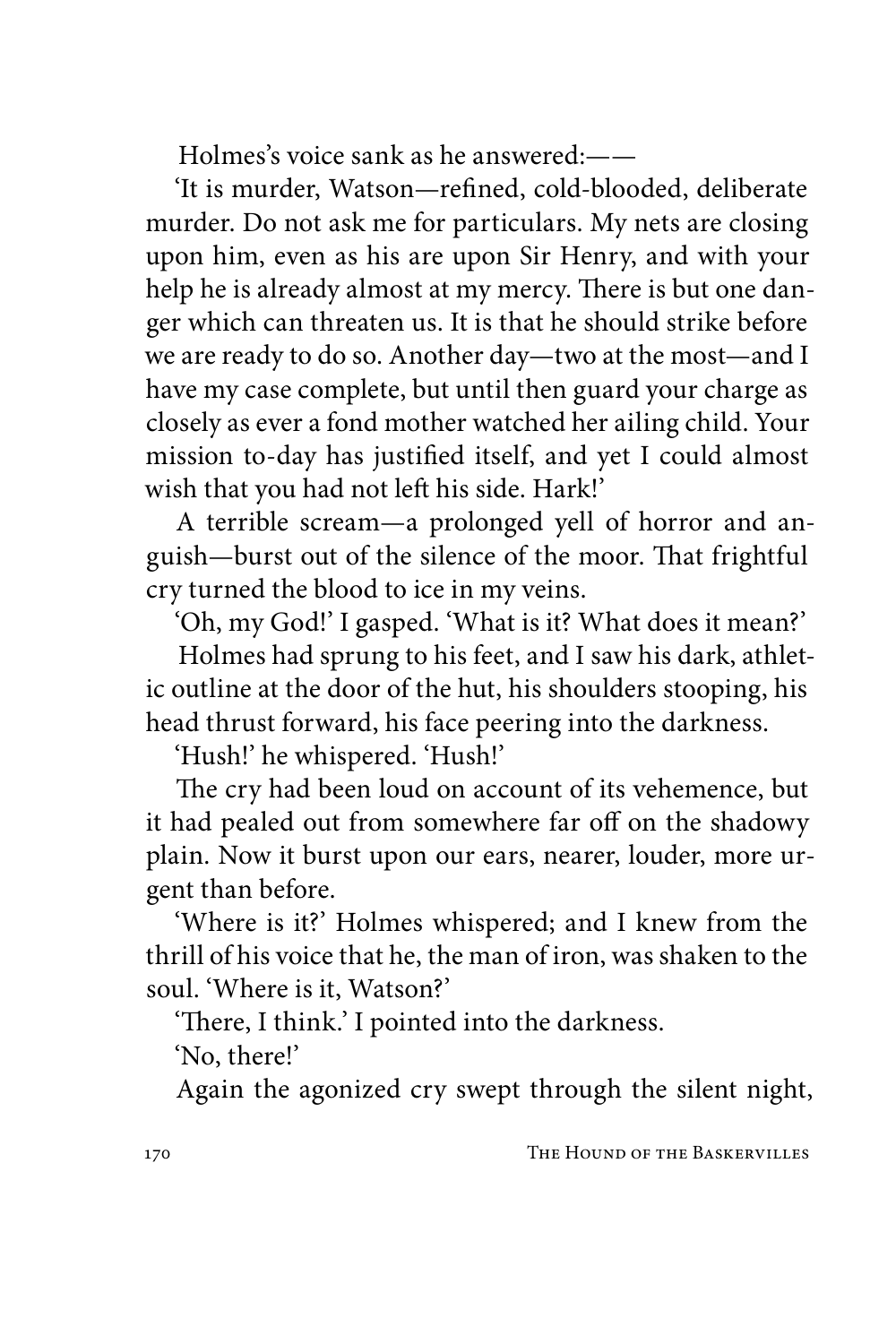louder and much nearer than ever. And a new sound mingled with it, a deep, muttered rumble, musical and yet menacing, rising and falling like the low, constant murmur of the sea.

'The hound!' cried Holmes. 'Come, Watson, come! Great heavens, if we are too late!'

He had started running swiftly over the moor, and I had followed at his heels. But now from somewhere among the broken ground immediately in front of us there came one last despairing yell, and then a dull, heavy thud. We halted and listened. Not another sound broke the heavy silence of the windless night.

I saw Holmes put his hand to his forehead like a man distracted. He stamped his feet upon the ground.

'He has beaten us, Watson. We are too late.'

'No, no, surely not!'

'Fool that I was to hold my hand. And you, Watson, see what comes of abandoning your charge! But, by Heaven, if the worst has happened, we'll avenge him!'

Blindly we ran through the gloom, blundering against boulders, forcing our way through gorse bushes, panting up hills and rushing down slopes, heading always in the direction whence those dreadful sounds had come. At every rise Holmes looked eagerly round him, but the shadows were thick upon the moor, and nothing moved upon its dreary face.

'Can you see anything?' 'Nothing.'

'But, hark, what is that?'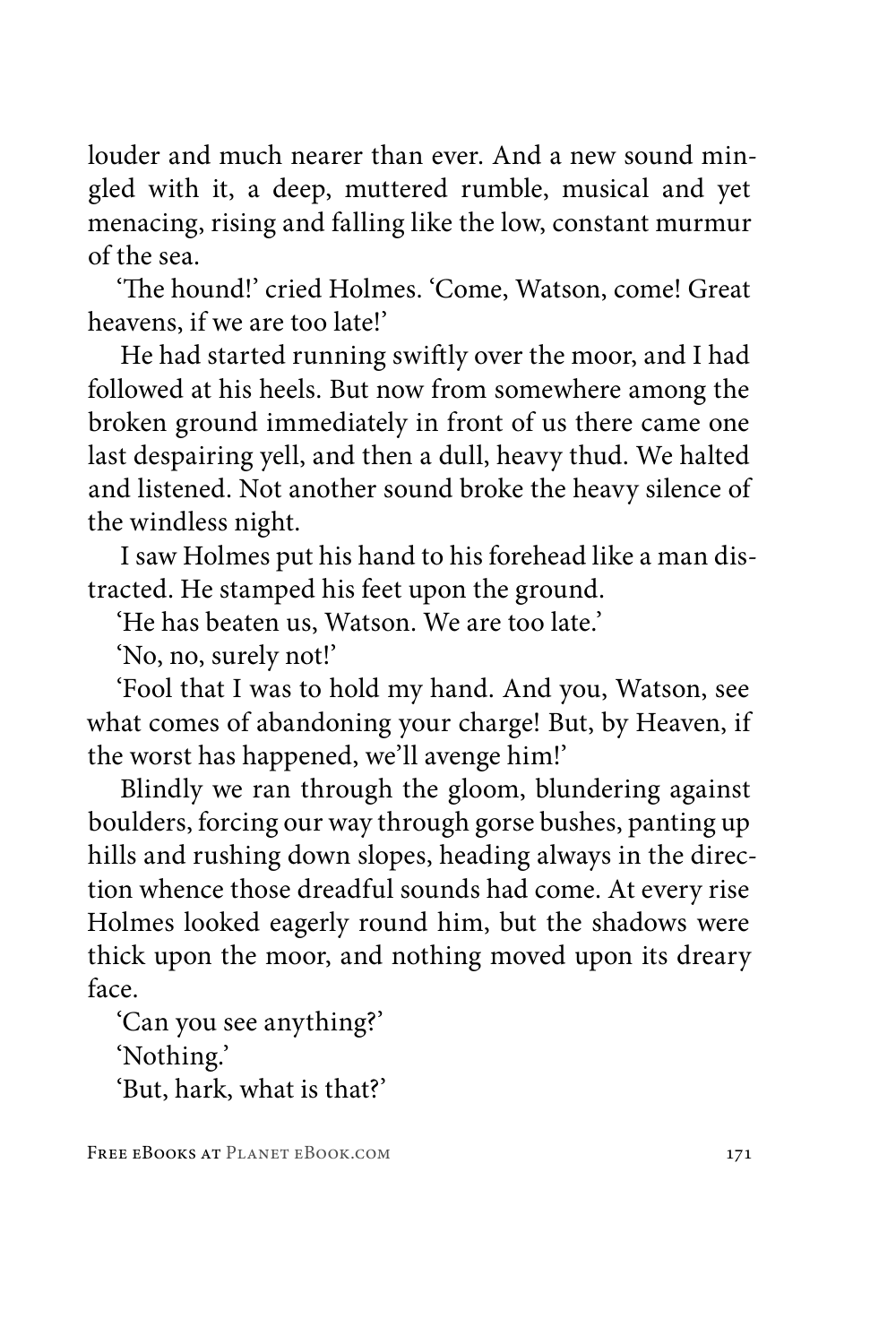A low moan had fallen upon our ears. There it was again upon our left! On that side a ridge of rocks ended in a sheer cliff which overlooked a stone-strewn slope. On its jagged face was spread-eagled some dark, irregular object. As we ran towards it the vague outline hardened into a definite shape. It was a prostrate man face downward upon the ground, the head doubled under him at a horrible angle, the shoulders rounded and the body hunched together as if in the act of throwing a somersault. So grotesque was the attitude that I could not for the instant realize that that moan had been the passing of his soul. Not a whisper, not a rustle, rose now from the dark figure over which we stooped. Holmes laid his hand upon him, and held it up again, with an exclamation of horror. The gleam of the match which he struck shone upon his clotted fingers and upon the ghastly pool which widened slowly from the crushed skull of the victim. And it shone upon something else which turned our hearts sick and faint within us—the body of Sir Henry Baskerville!

There was no chance of either of us forgetting that peculiar ruddy tweed suit—the very one which he had worn on the first morning that we had seen him in Baker Street. We caught the one clear glimpse of it, and then the match flickered and went out, even as the hope had gone out of our souls. Holmes groaned, and his face glimmered white through the darkness.

'The brute! the brute!' I cried with clenched hands. 'Oh Holmes, I shall never forgive myself for having left him to his fate.'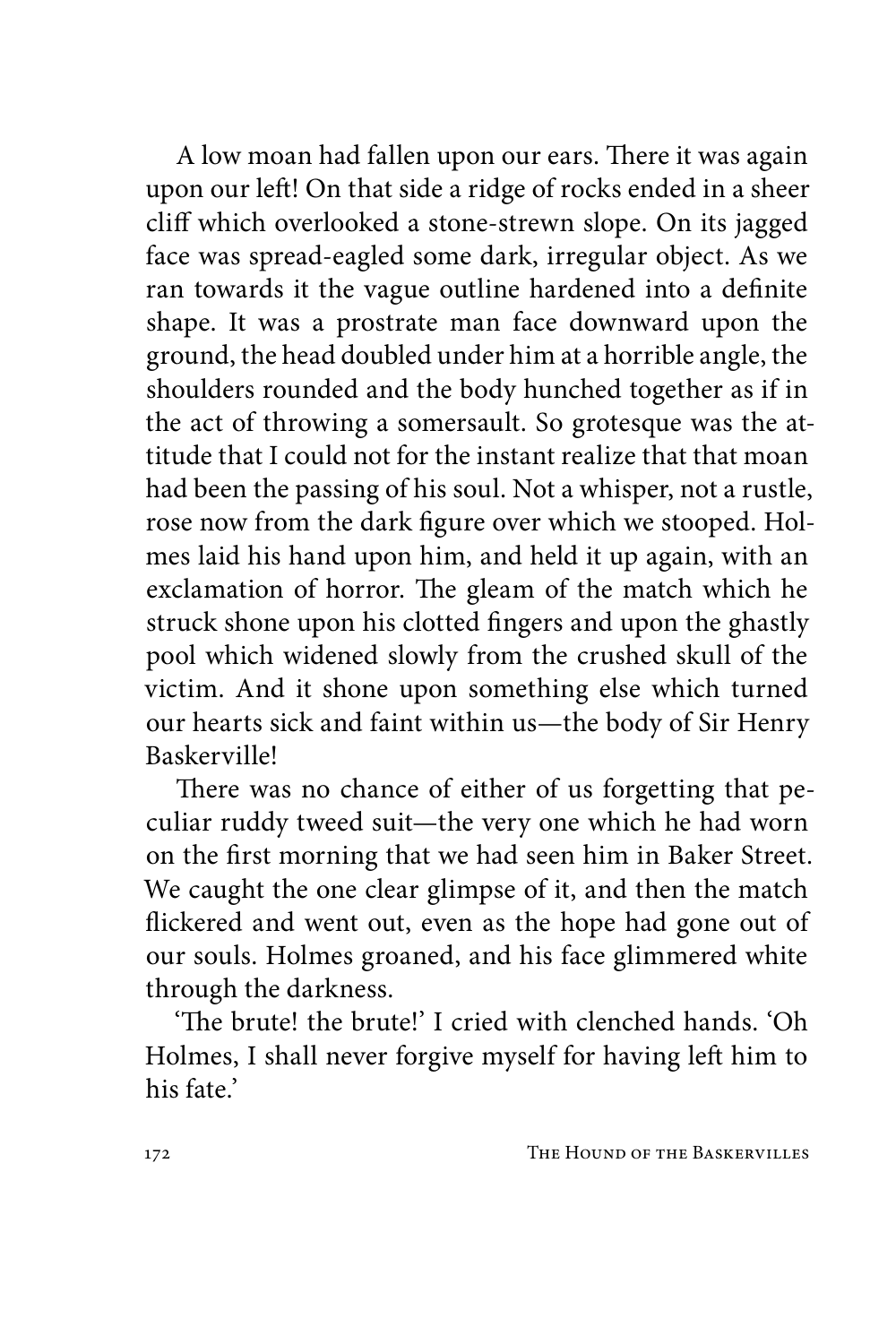'I am more to blame than you, Watson. In order to have my case well rounded and complete, I have thrown away the life of my client. It is the greatest blow which has befallen me in my career. But how could I know—how could l know—that he would risk his life alone upon the moor in the face of all my warnings?'

'That we should have heard his screams—my God, those screams!—and yet have been unable to save him! Where is this brute of a hound which drove him to his death? It may be lurking among these rocks at this instant. And Stapleton, where is he? He shall answer for this deed.'

'He shall. I will see to that. Uncle and nephew have been murdered—the one frightened to death by the very sight of a beast which he thought to be supernatural, the other driven to his end in his wild flight to escape from it. But now we have to prove the connection between the man and the beast. Save from what we heard, we cannot even swear to the existence of the latter, since Sir Henry has evidently died from the fall. But, by heavens, cunning as he is, the fellow shall be in my power before another day is past!'

We stood with bitter hearts on either side of the mangled body, overwhelmed by this sudden and irrevocable disaster which had brought all our long and weary labours to so piteous an end. Then, as the moon rose we climbed to the top of the rocks over which our poor friend had fallen, and from the summit we gazed out over the shadowy moor, half silver and half gloom. Far away, miles off, in the direction of Grimpen, a single steady yellow light was shining. It could only come from the lonely abode of the Stapletons. With a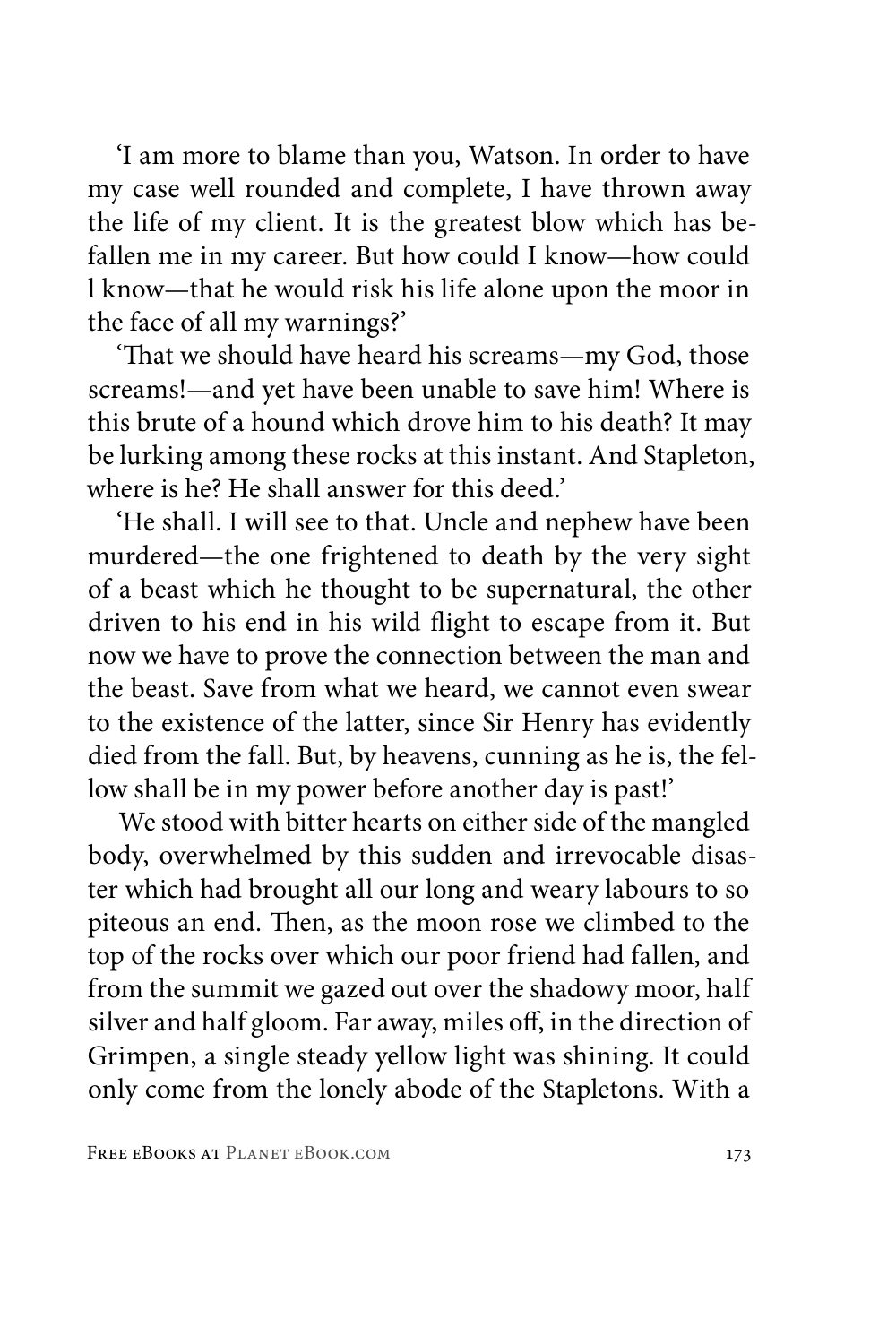bitter curse I shook my fist at it as I gazed.

'Why should we not seize him at once?'

'Our case is not complete. The fellow is wary and cunning to the last degree. It is not what we know, but what we can prove. If we make one false move the villain may escape us yet.'

'What can we do?'

'There will be plenty for us to do to-morrow. To-night we can only perform the last offices to our poor friend.'

Together we made our way down the precipitous slope and approached the body, black and clear against the silvered stones. The agony of those contorted limbs struck me with a spasm of pain and blurred my eyes with tears.

'We must send for help, Holmes! We cannot carry him all the way to the Hall. Good heavens, are you mad?'

He had uttered a cry and bent over the body. Now he was dancing and laughing and wringing my hand. Could this be my stern, self-contained friend? These were hidden fires, indeed!

'A beard! A beard! The man has a beard!'

'A beard?'

'It is not the baronet—it is—why, it is my neighbour, the convict!'

With feverish haste we had turned the body over, and that dripping beard was pointing up to the cold, clear moon. There could be no doubt about the beetling forehead, the sunken animal eyes. It was indeed the same face which had glared upon me in the light of the candle from over the rock—the face of Selden, the criminal.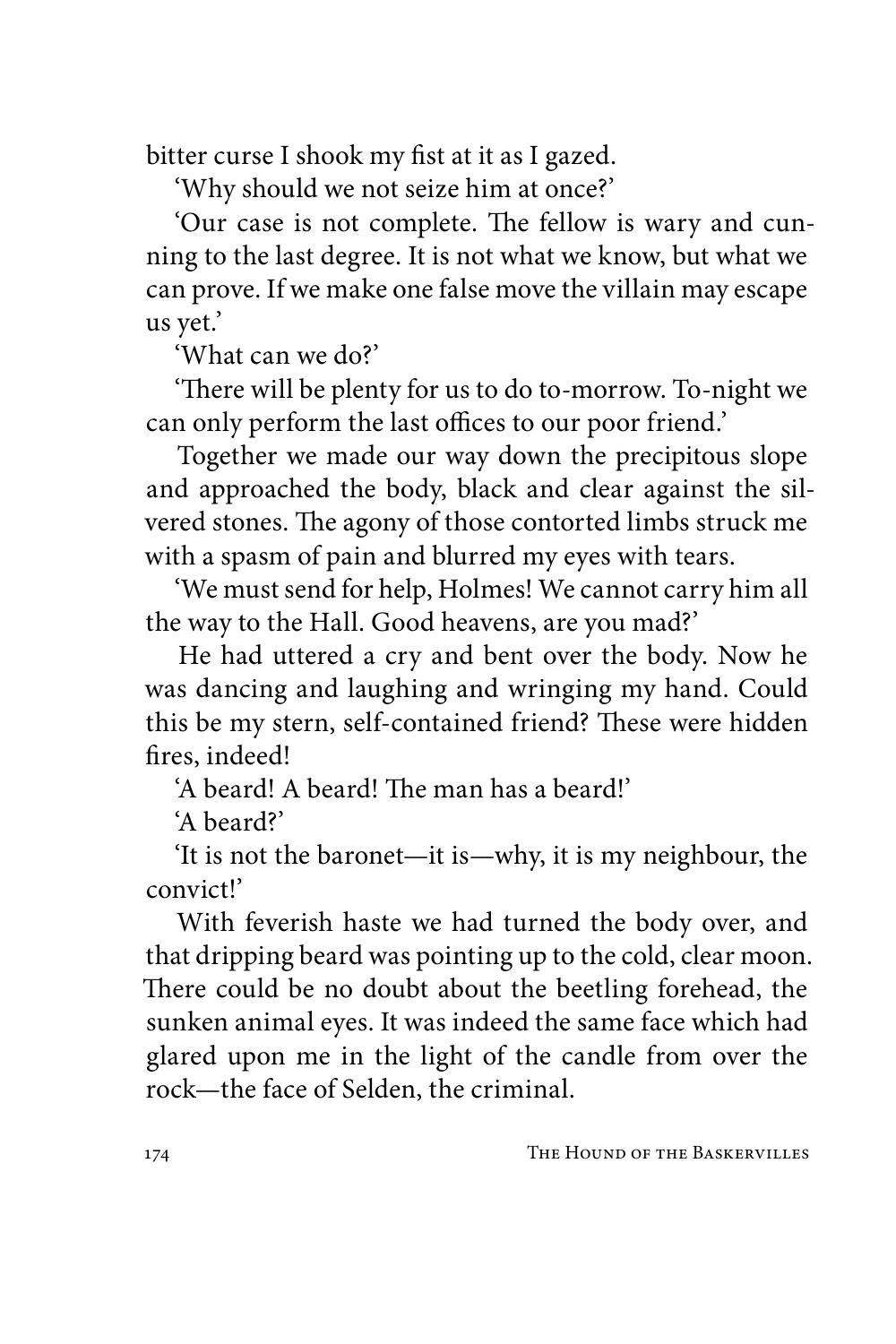Then in an instant it was all clear to me. I remembered how the baronet had told me that he had handed his old wardrobe to Barrymore. Barrymore had passed it on in order to help Selden in his escape. Boots, shirt, cap—it was all Sir Henry's. The tragedy was still black enough, but this man had at least deserved death by the laws of his country. I told Holmes how the matter stood, my heart bubbling over with thankfulness and joy.

'Then the clothes have been the poor devil's death,' said he. 'It is clear enough that the hound has been laid on from some article of Sir Henry's—the boot which was abstracted in the hotel, in all probability—and so ran this man down. There is one very singular thing, however: How came Selden, in the darkness, to know that the hound was on his trail?'

'He heard him.'

'To hear a hound upon the moor would not work a hard man like this convict into such a paroxysm of terror that he would risk recapture by screaming wildly for help. By his cries he must have run a long way after he knew the animal was on his track. How did he know?'

'A greater mystery to me is why this hound, presuming that all our conjectures are correct —'

'I presume nothing.'

'Well, then, why this hound should be loose to-night. I suppose that it does not always run loose upon the moor. Stapleton would not let it go unless he had reason to think that Sir Henry would be there.'

'My difficulty is the more formidable of the two, for I think that we shall very shortly get an explanation of yours,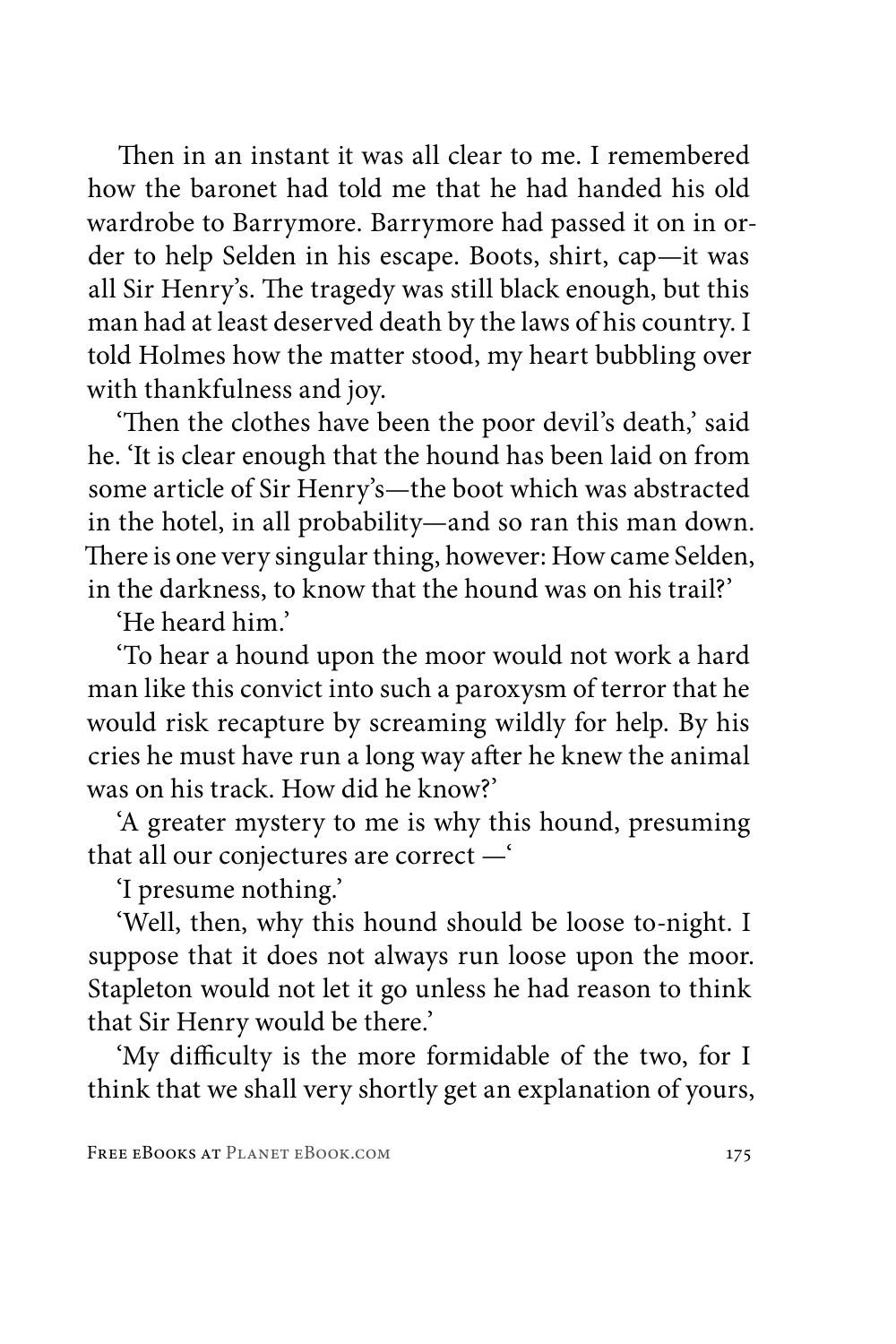while mine may remain forever a mystery. The question now is, what shall we do with this poor wretch's body? We cannot leave it here to the foxes and the ravens.'

'I suggest that we put it in one of the huts until we can communicate with the police.'

'Exactly. I have no doubt that you and I could carry it so far. Halloa, Watson, what's this? It's the man himself, by all that's wonderful and audacious! Not a word to show your suspicions—not a word, or my plans crumble to the ground.'

A figure was approaching us over the moor, and I saw the dull red glow of a cigar. The moon shone upon him, and I could distinguish the dapper shape and jaunty walk of the naturalist. He stopped when he saw us, and then came on again.

'Why, Dr. Watson, that's not you, is it? You are the last man that I should have expected to see out on the moor at this time of night. But, dear me, what's this? Somebody hurt? Not—don't tell me that it is our friend Sir Henry!' He hurried past me and stooped over the dead man. I heard a sharp intake of his breath and the cigar fell from his fingers.

'Who—who's this?' he stammered.

'It is Selden, the man who escaped from Princetown.'

Stapleton turned a ghastly face upon us, but by a supreme effort he had overcome his amazement and his disappointment. He looked sharply from Holmes to me.

'Dear me! What a very shocking affair! How did he die?'

'He appears to have broken his neck by falling over these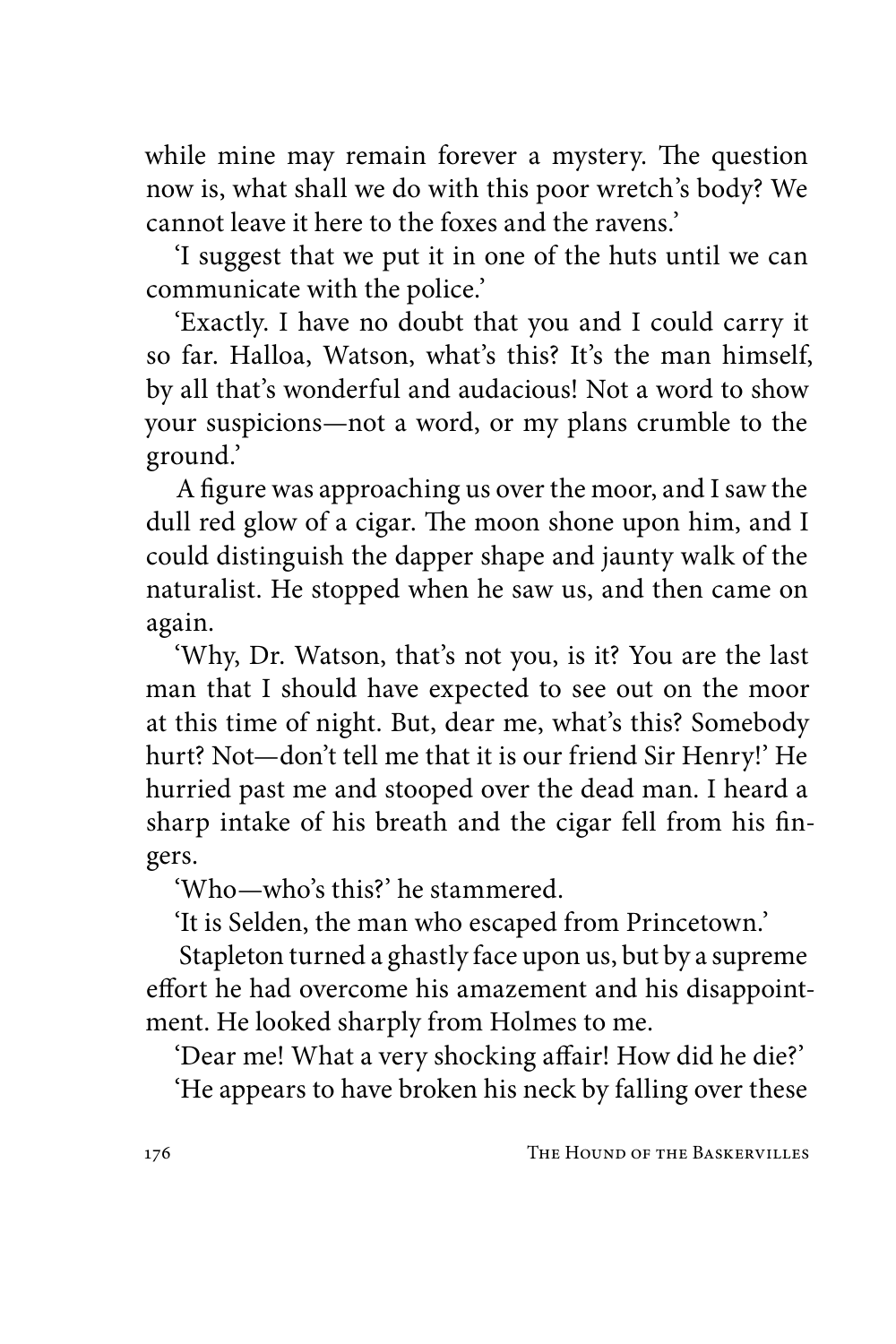rocks. My friend and I were strolling on the moor when we heard a cry.'

'I heard a cry also. That was what brought me out. I was uneasy about Sir Henry.'

'Why about Sir Henry in particular?' I could not help asking.

'Because I had suggested that he should come over. When he did not come I was surprised, and I naturally became alarmed for his safety when I heard cries upon the moor. By the way'—his eyes darted again from my face to Holmes's— 'did you hear anything else besides a cry?'

'No,' said Holmes; 'did you?'

'No.'

'What do you mean, then?'

'Oh, you know the stories that the peasants tell about a phantom hound, and so on. It is said to be heard at night upon the moor. I was wondering if there were any evidence of such a sound to-night.'

'We heard nothing of the kind,' said I.

'And what is your theory of this poor fellow's death?'

'I have no doubt that anxiety and exposure have driven him off his head. He has rushed about the moor in a crazy state and eventually fallen over here and broken his neck.'

'That seems the most reasonable theory,' said Stapleton, and he gave a sigh which I took to indicate his relief. 'What do you think about it, Mr. Sherlock Holmes?'

My friend bowed his compliments.

'You are quick at identification,' said he.

'We have been expecting you in these parts since Dr.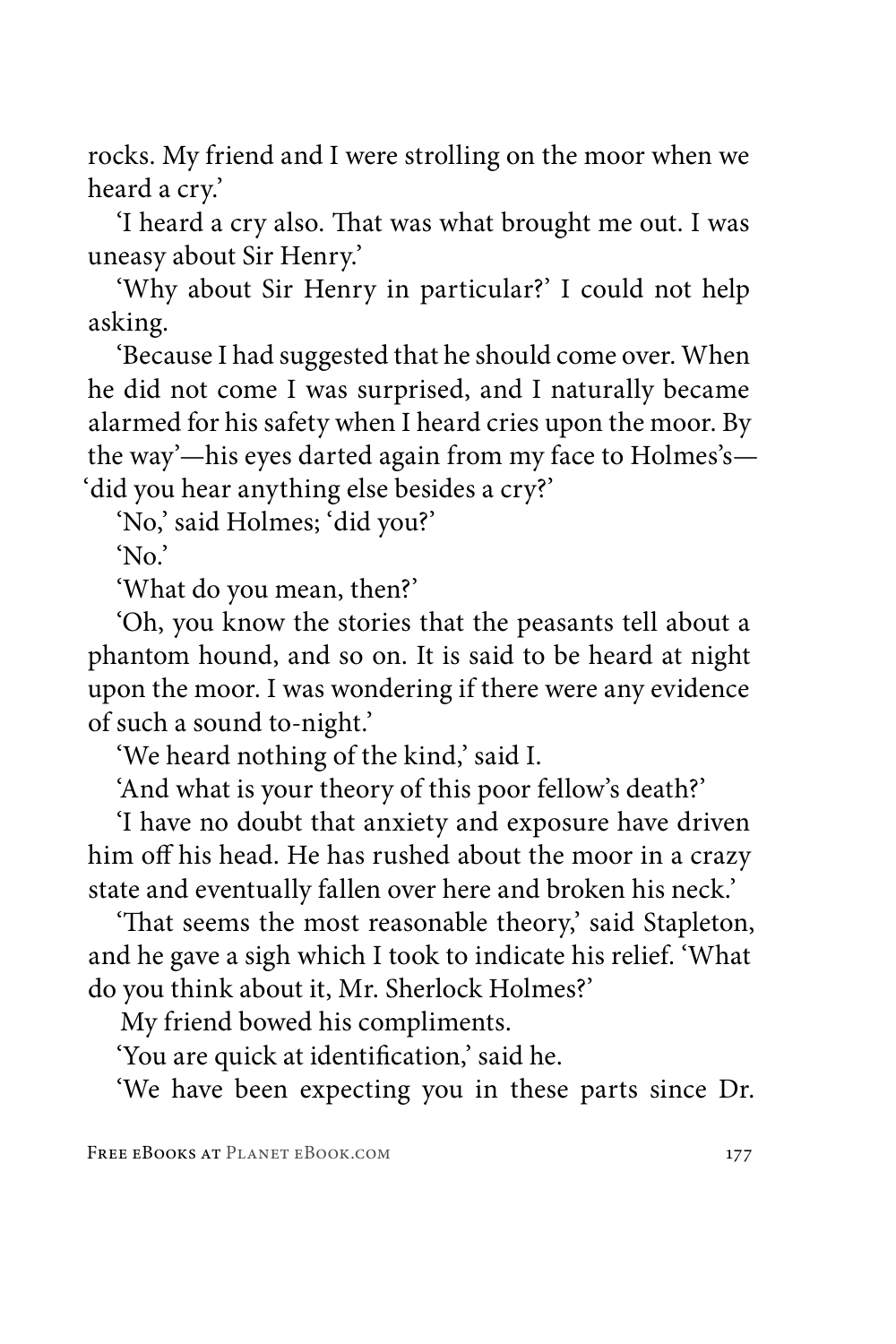Watson came down. You are in time to see a tragedy.'

'Yes, indeed. I have no doubt that my friend's explanation will cover the facts. I will take an unpleasant remembrance back to London with me to-morrow.'

'Oh, you return to-morrow?'

'That is my intention.'

'I hope your visit has cast some light upon those occurrences which have puzzled us?'

Holmes shrugged his shoulders.

'One cannot always have the success for which one hopes. An investigator needs facts, and not legends or rumours. It has not been a satisfactory case.'

My friend spoke in his frankest and most unconcerned manner. Stapleton still looked hard at him. Then he turned to me.

'I would suggest carrying this poor fellow to my house, but it would give my sister such a fright that I do not feel justified in doing it. I think that if we put something over his face he will be safe until morning.'

And so it was arranged. Resisting Stapleton's offer of hospitality, Holmes and I set off to Baskerville Hall, leaving the naturalist to return alone. Looking back we saw the figure moving slowly away over the broad moor, and behind him that one black smudge on the silvered slope which showed where the man was lying who had come so horribly to his end.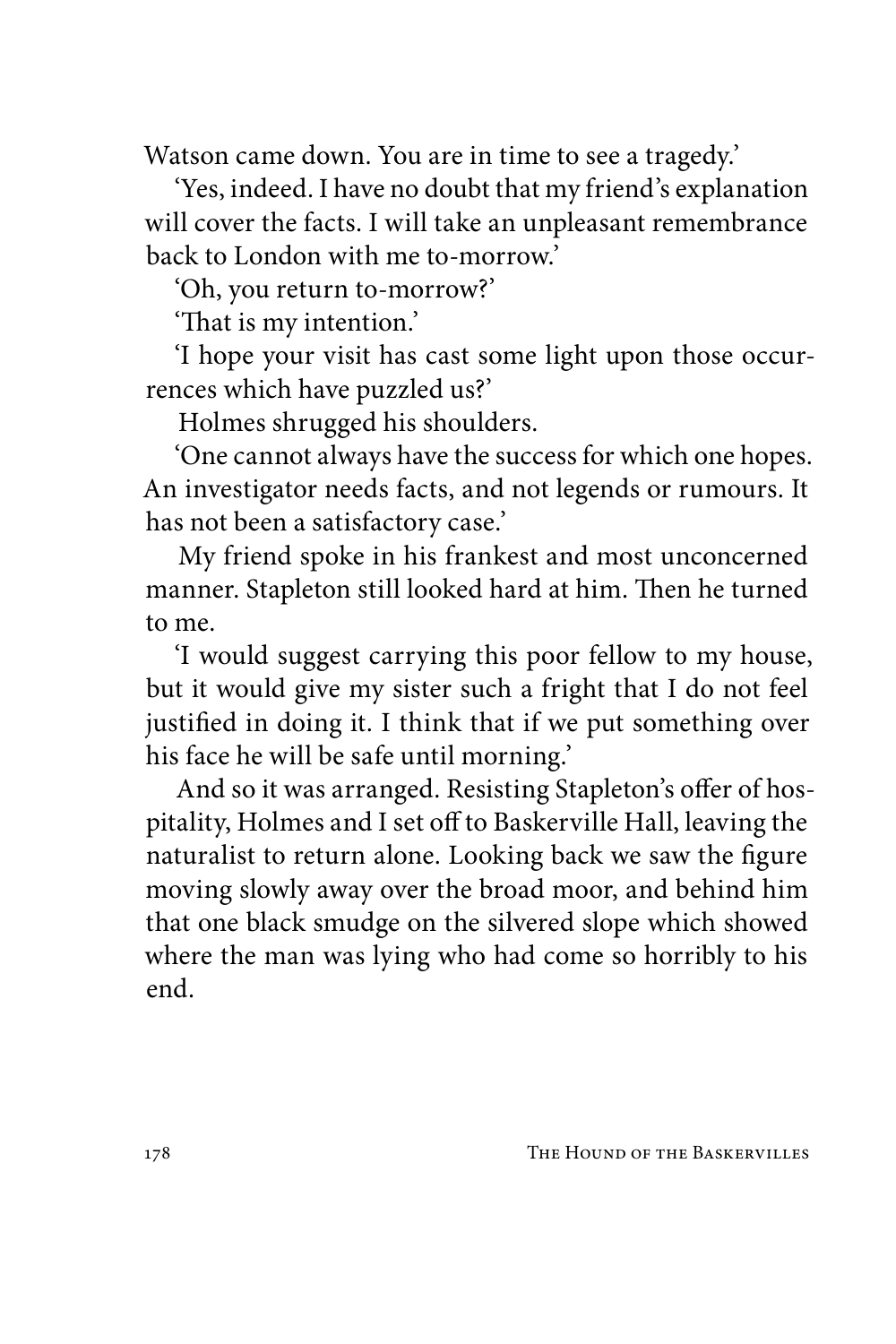## CHAPTER 13

### Fixing the Nets

 $\mathcal{T}_{\mathbf{A}}$   $\mathcal{T}$  e're at close grips at last,' said Holmes as we walked  $\mathsf{V}\mathsf{V}$  together across the moor. 'What a nerve the fellow has! How he pulled himself together in the face of what must have been a paralyzing shock when he found that the wrong man had fallen a victim to his plot. I told you in London, Watson, and I tell you now again, that we have never had a foeman more worthy of our steel.'

'I am sorry that he has seen you.'

'And so was I at first. But there was no getting out of it.'

'What effect do you think it will have upon his plans now that he knows you are here?'

'It may cause him to be more cautious, or it may drive him to desperate measures at once. Like most clever criminals, he may be too confident in his own cleverness and imagine that he has completely deceived us.'

'Why should we not arrest him at once?'

'My dear Watson, you were born to be a man of action. Your instinct is always to do something energetic. But supposing, for argument's sake, that we had him arrested to-night, what on earth the better off should we be for that?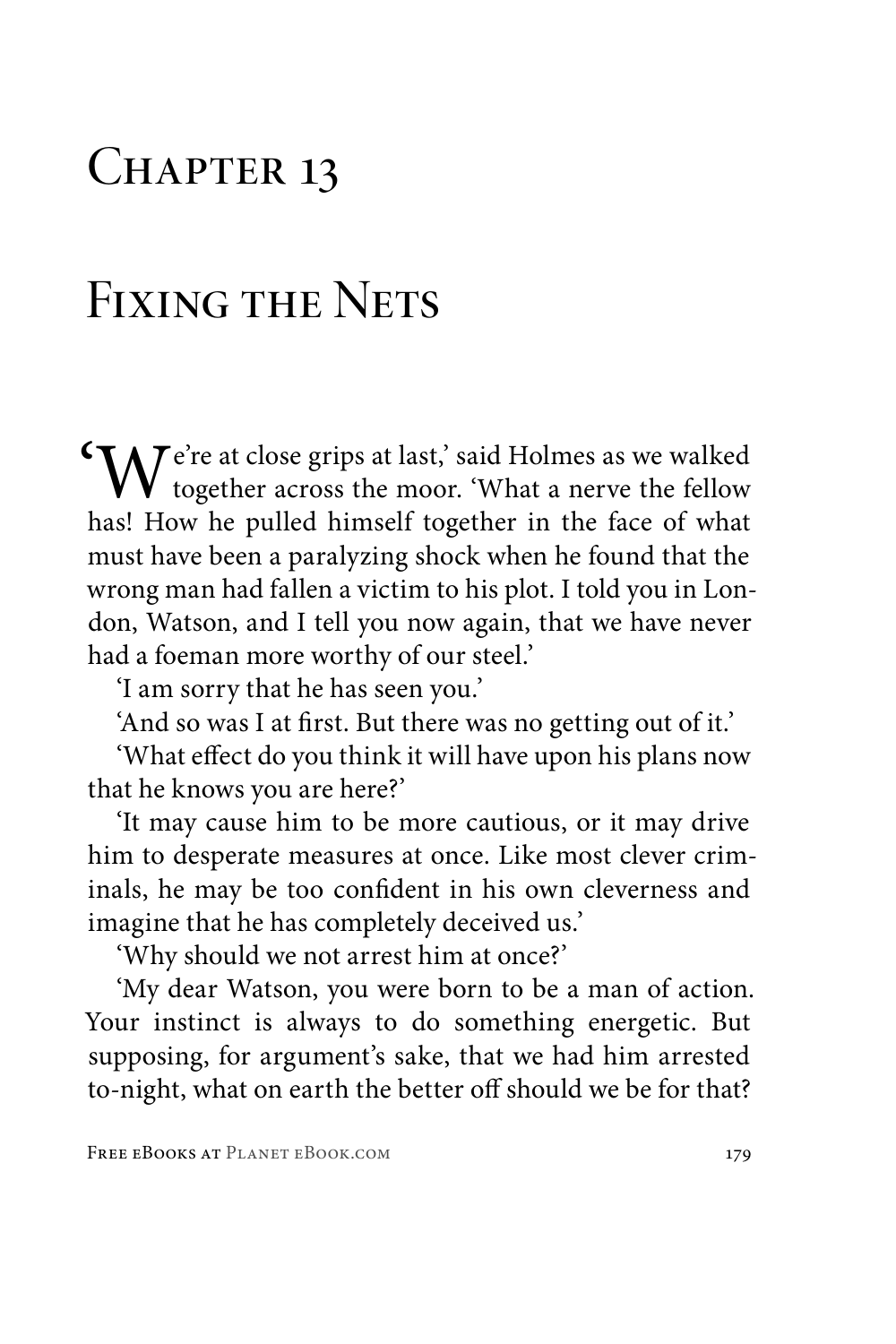We could prove nothing against him. There's the devilish cunning of it! If he were acting through a human agent we could get some evidence, but if we were to drag this great dog to the light of day it would not help us in putting a rope round the neck of its master.'

'Surely we have a case.'

'Not a shadow of one—only surmise and conjecture. We should be laughed out of court if we came with such a story and such evidence.'

'There is Sir Charles's death'

'Found dead without a mark upon him. You and I know that he died of sheer fright, and we know also what frightened him; but how are we to get twelve stolid jurymen to know it? What signs are there of a hound? Where are the marks of its fangs? Of course we know that a hound does not bite a dead body and that Sir Charles was dead before ever the brute overtook him. But we have to prove all this, and we are not in a position to do it.'

'Well, then, to-night?'

'We are not much better off to-night. Again, there was no direct connection between the hound and the man's death. We never saw the hound. We heard it; but we could not prove that it was running upon this man's trail. There is a complete absence of motive. No, my dear fellow; we must reconcile ourselves to the fact that we have no case at present, and that it is worth our while to run any risk in order to establish one.'

'And how do you propose to do so?'

'I have great hopes of what Mrs. Laura Lyons may do for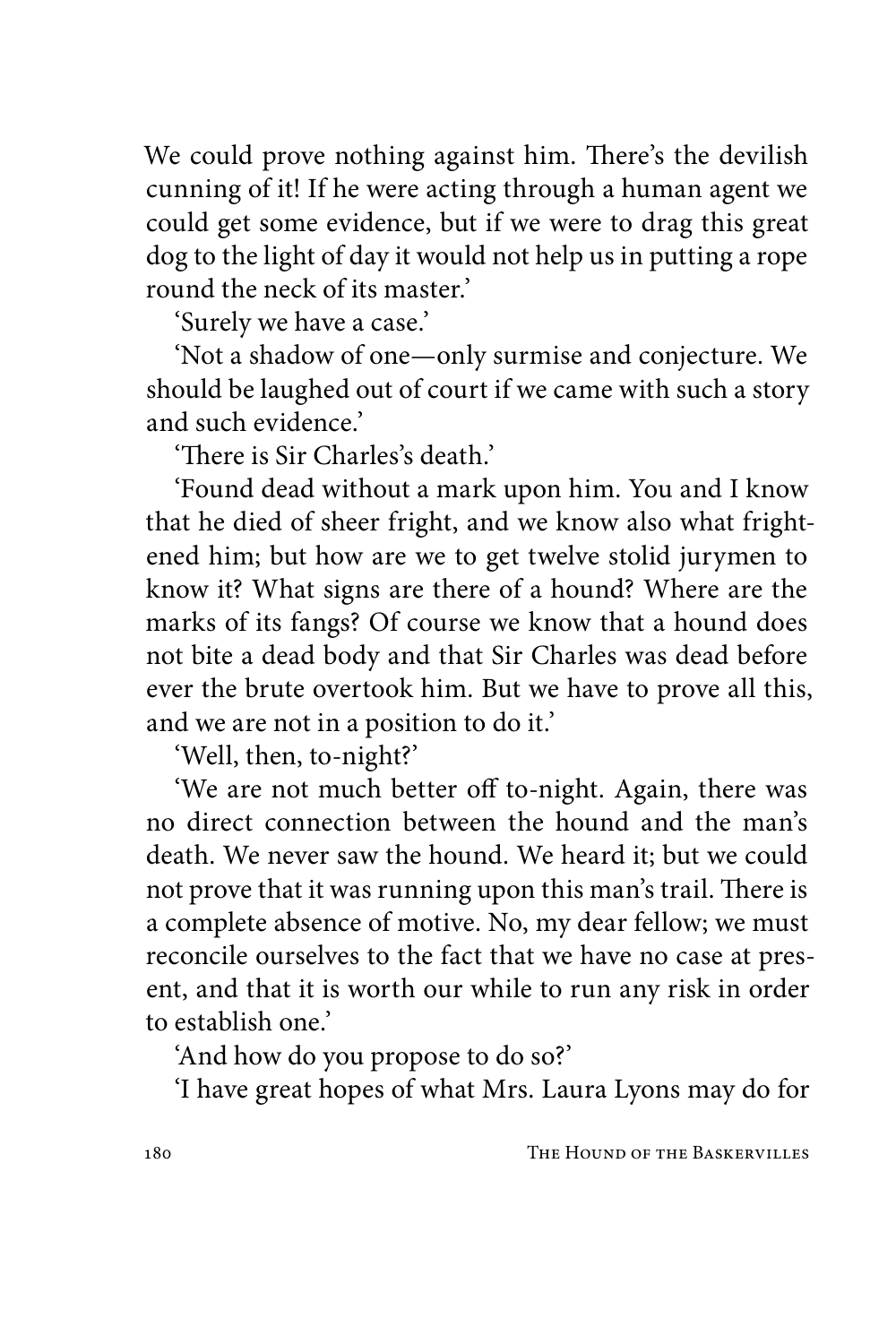us when the position of affairs is made clear to her. And I have my own plan as well. Sufficient for to-morrow is the evil thereof; but I hope before the day is past to have the upper hand at last.'

I could draw nothing further from him, and he walked, lost in thought, as far as the Baskerville gates.

'Are you coming up?'

'Yes; I see no reason for further concealment. But one last word, Watson. Say nothing of the hound to Sir Henry. Let him think that Selden's death was as Stapleton would have us believe. He will have a better nerve for the ordeal which he will have to undergo to-morrow, when he is engaged, if I remember your report aright, to dine with these people.'

'And so am I.'

'Then you must excuse yourself and he must go alone. That will be easily arranged. And now, if we are too late for dinner, I think that we are both ready for our suppers.'

Sir Henry was more pleased than surprised to see Sherlock Holmes, for he had for some days been expecting that recent events would bring him down from London. He did raise his eyebrows, however, when he found that my friend had neither any luggage nor any explanations for its absence. Between us we soon supplied his wants, and then over a belated supper we explained to the baronet as much of our experience as it seemed desirable that he should know. But first I had the unpleasant duty of breaking the news to Barrymore and his wife. To him it may have been an unmitigated relief, but she wept bitterly in her apron. To all the world he was the man of violence, half animal and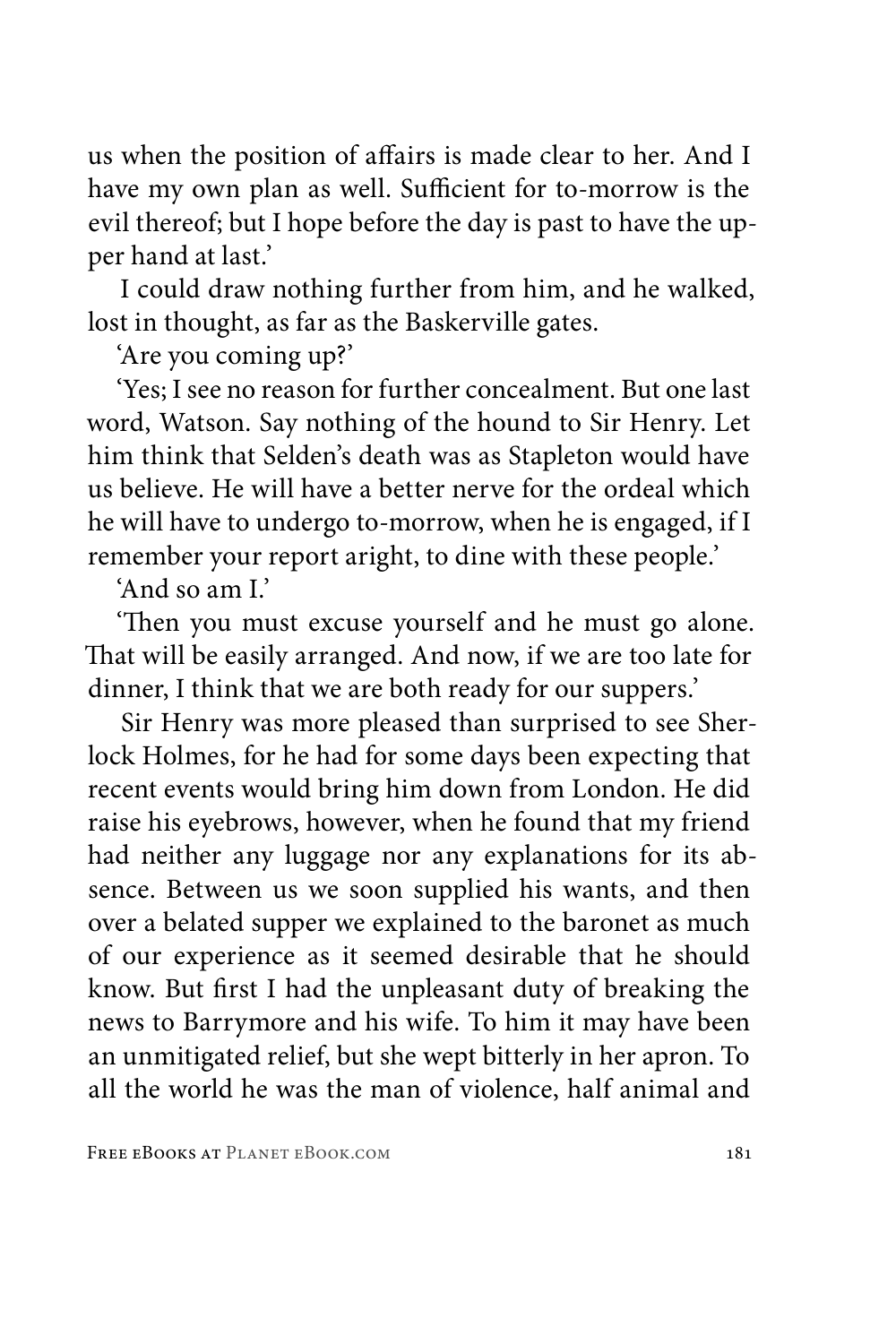half demon; but to her he always remained the little wilful boy of her own girlhood, the child who had clung to her hand. Evil indeed is the man who has not one woman to mourn him.

'I've been moping in the house all day since Watson went off in the morning,' said the baronet. 'I guess I should have some credit, for I have kept my promise. If I hadn't sworn not to go about alone I might have had a more lively evening, for I had a message from Stapleton asking me over there.'

'I have no doubt that you would have had a more lively evening,' said Holmes drily. 'By the way, I don't suppose you appreciate that we have been mourning over you as having broken your neck?'

Sir Henry opened his eyes. 'How was that?'

'This poor wretch was dressed in your clothes. I fear your servant who gave them to him may get into trouble with the police.'

'That is unlikely. There was no mark on any of them, as far as I know.'

'That's lucky for him—in fact, it's lucky for all of you, since you are all on the wrong side of the law in this matter. I am not sure that as a conscientious detective my first duty is not to arrest the whole household. Watson's reports are most incriminating documents.'

'But how about the case?' asked the baronet. 'Have you made anything out of the tangle? I don't know that Watson and I are much the wiser since we came down.'

'I think that I shall be in a position to make the situa-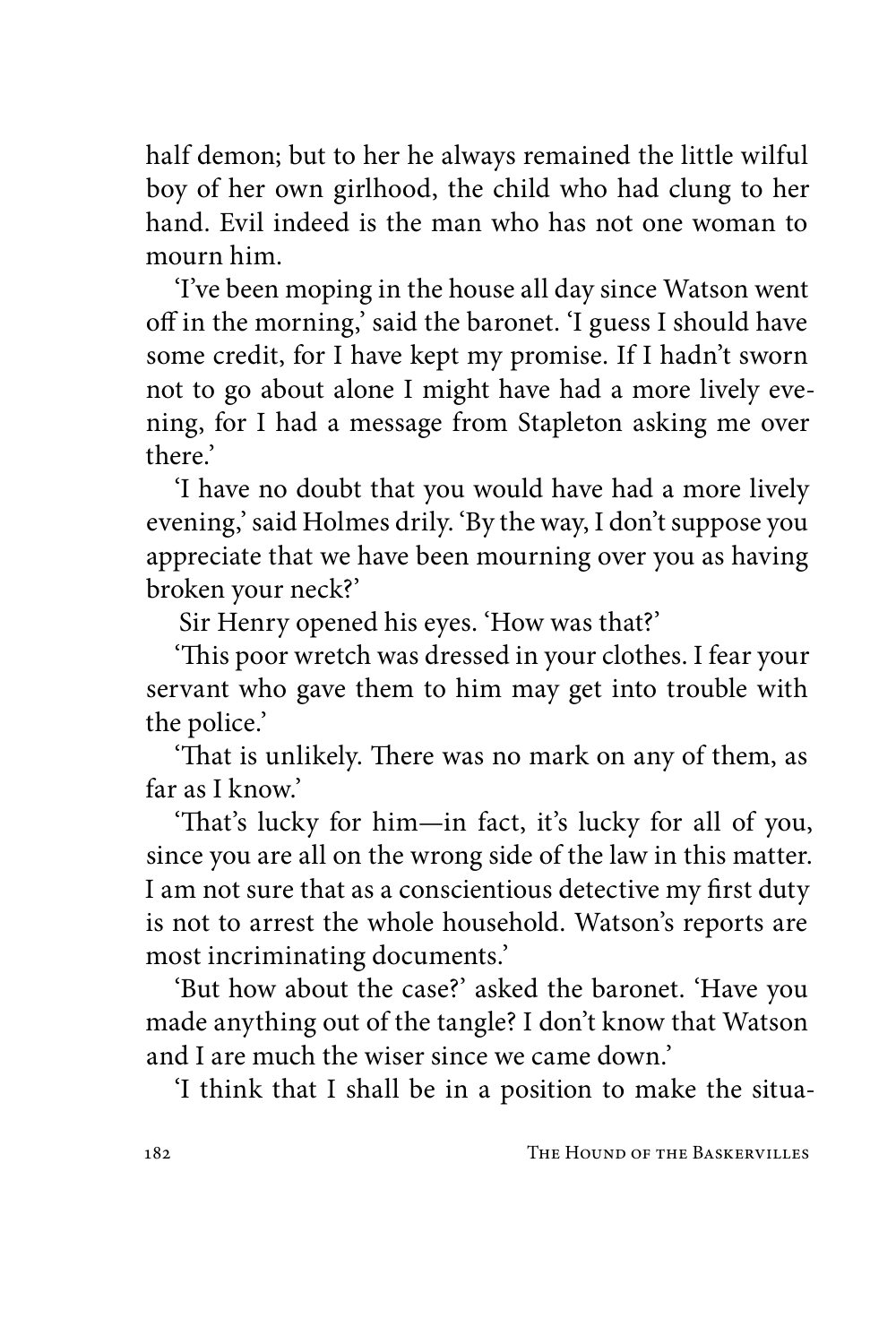tion rather more clear to you before long. It has been an exceedingly difficult and most complicated business. There are several points upon which we still want light—but it is coming all the same.'

'We've had one experience, as Watson has no doubt told you. We heard the hound on the moor, so I can swear that it is not all empty superstition. I had something to do with dogs when I was out West, and I know one when I hear one. If you can muzzle that one and put him on a chain I'll be ready to swear you are the greatest detective of all time.'

'I think I will muzzle him and chain him all right if you will give me your help.'

'Whatever you tell me to do I will do.'

'Very good; and I will ask you also to do it blindly, without always asking the reason.'

'Just as you like.'

'If you will do this I think the chances are that our little problem will soon be solved. I have no doubt——'

He stopped suddenly and stared fixedly up over my head into the air. The lamp beat upon his face, and so intent was it and so still that it might have been that of a clear-cut classical statue, a personification of alertness and expectation.

'What is it?' we both cried.

I could see as he looked down that he was repressing some internal emotion. His features were still composed, but his eyes shone with amused exultation.

'Excuse the admiration of a connoisseur,' said he as he waved his hand towards the line of portraits which covered the opposite wall. 'Watson won't allow that I know any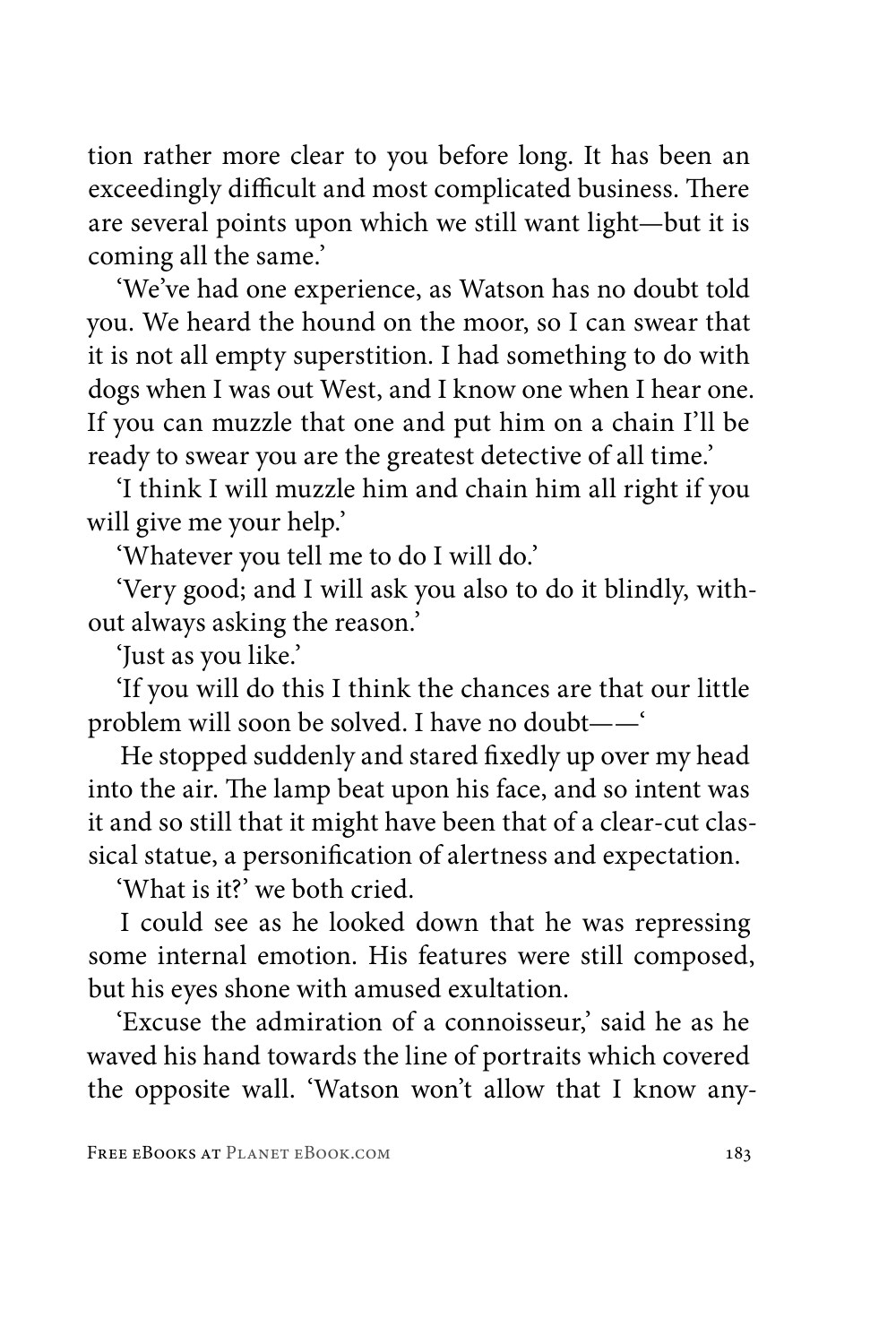thing of art, but that is mere jealousy, because our views upon the subject differ. Now, these are a really very fine series of portraits.'

'Well, I'm glad to hear you say so,' said Sir Henry, glancing with some surprise at my friend. 'I don't pretend to know much about these things, and I'd be a better judge of a horse or a steer than of a picture. I didn't know that you found time for such things.'

'I know what is good when I see it, and I see it now. That's a Kneller, I'll swear, that lady in the blue silk over yonder, and the stout gentleman with the wig ought to be a Reynolds. They are all family portraits, I presume?'

'Every one.'

'Do you know the names?'

'Barrymore has been coaching me in them, and I think I can say my lessons fairly well.'

'Who is the gentleman with the telescope?'

'That is Rear-Admiral Baskerville, who served under Rodney in the West Indies. The man with the blue coat and the roll of paper is Sir William Baskerville, who was Chairman of Committees of the House of Commons under Pitt.'

'And this Cavalier opposite to me—the one with the black velvet and the lace?'

'Ah, you have a right to know about him. That is the cause of all the mischief, the wicked Hugo, who started the Hound of the Baskervilles. We're not likely to forget him.'

I gazed with interest and some surprise upon the portrait.

'Dear me!' said Holmes, 'he seems a quiet, meek-man-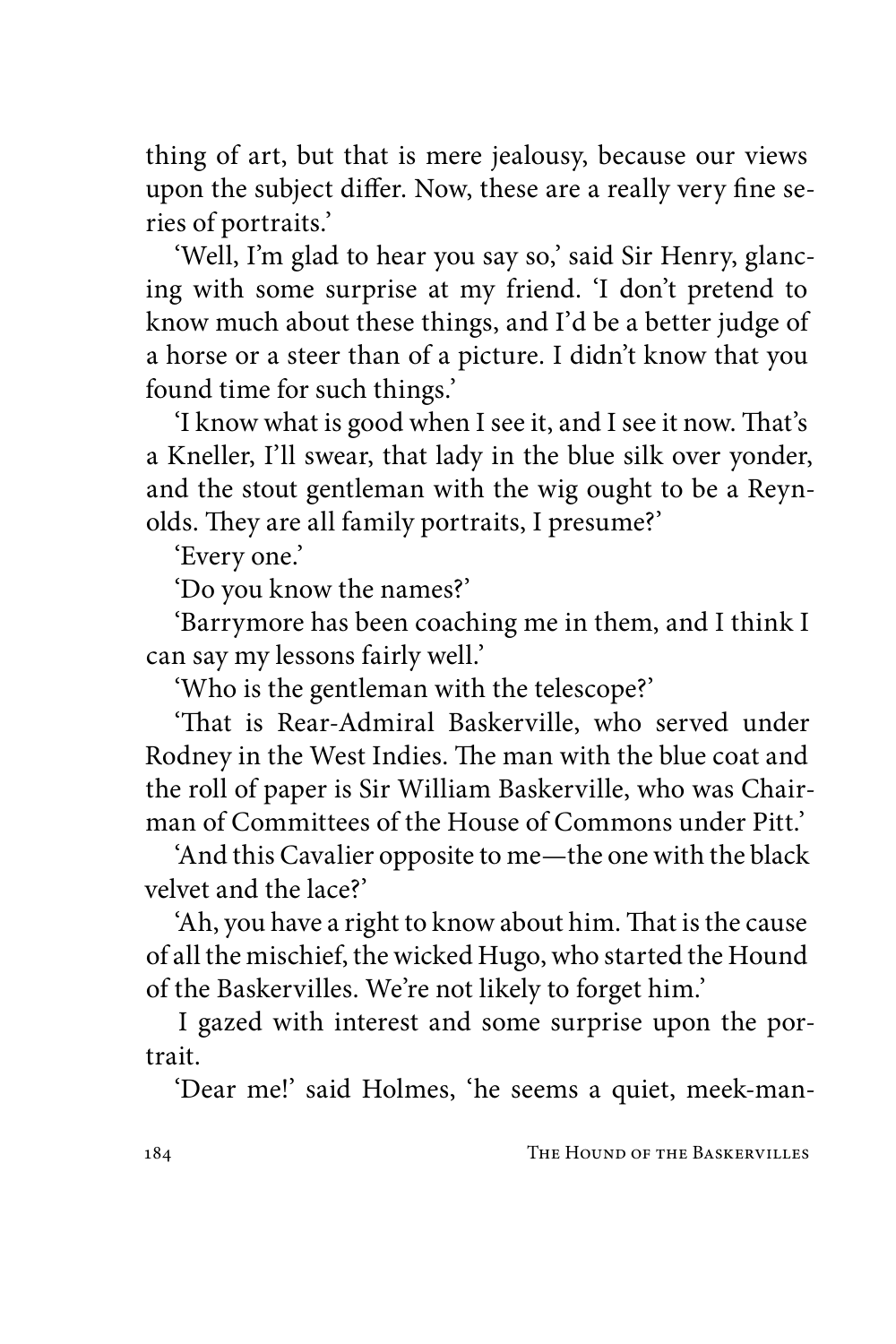nered man enough, but I dare say that there was a lurking devil in his eyes. I had pictured him as a more robust and ruffianly person.'

'There's no doubt about the authenticity, for the name and the date, 1647, are on the back of the canvas.'

Holmes said little more, but the picture of the old roysterer seemed to have a fascination for him, and his eyes were continually fixed upon it during supper. It was not until later, when Sir Henry had gone to his room, that I was able to follow the trend of his thoughts. He led me back into the banqueting-hall, his bedroom candle in his hand, and he held it up against the time-stained portrait on the wall.

'Do you see anything there?'

I looked at the broad plumed hat, the curling love-locks, the white lace collar, and the straight, severe face which was framed between them. It was not a brutal countenance, but it was prim, hard, and stern, with a firm-set, thin-lipped mouth, and a coldly intolerant eye.

'Is it like anyone you know?'

'There is something of Sir Henry about the jaw.'

'Just a suggestion, perhaps. But wait an instant!' He stood upon a chair, and, holding up the light in his left hand, he curved his right arm over the broad hat and round the long ringlets.

'Good heavens!' I cried, in amazement.

The face of Stapleton had sprung out of the canvas.

'Ha, you see it now. My eyes have been trained to examine faces and not their trimmings. It is the first quality of a criminal investigator that he should see through a dis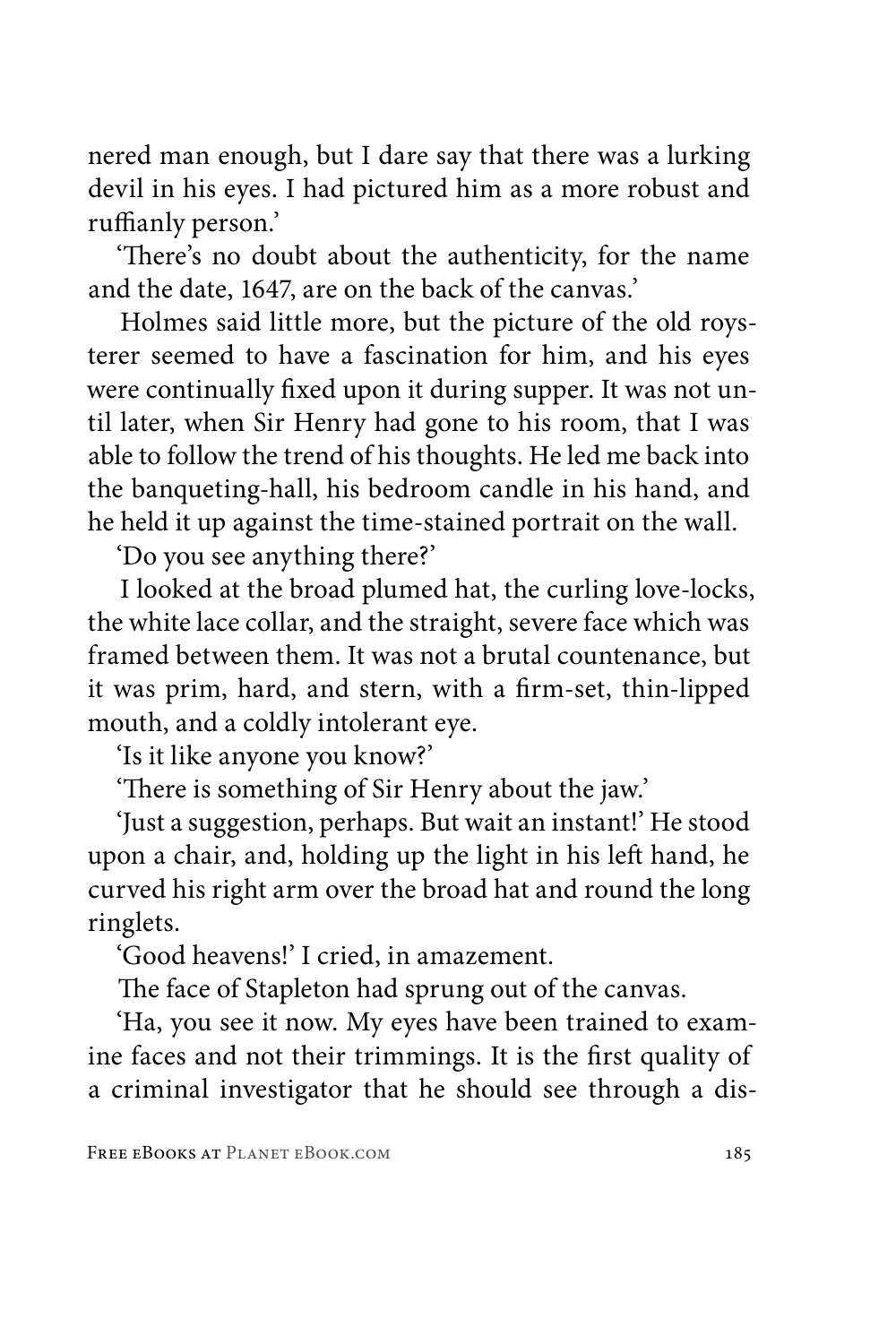guise.'

'But this is marvellous. It might be his portrait.'

'Yes, it is an interesting instance of a throwback, which appears to be both physical and spiritual. A study of family portraits is enough to convert a man to the doctrine of reincarnation. The fellow is a Baskerville—that is evident.'

'With designs upon the succession.'

'Exactly. This chance of the picture has supplied us with one of our most obvious missing links. We have him, Watson, we have him, and I dare swear that before to-morrow night he will be fluttering in our net as helpless as one of his own butterflies. A pin, a cork, and a card, and we add him to the Baker Street collection!' He burst into one of his rare fits of laughter as he turned away from the picture. I have not heard him laugh often, and it has always boded ill to somebody.

I was up betimes in the morning, but Holmes was afoot earlier still, for I saw him as I dressed, coming up the drive.

'Yes, we should have a full day to-day,' he remarked, and he rubbed his hands with the joy of action. 'The nets are all in place, and the drag is about to begin. We'll know before the day is out whether we have caught our big, lean-jawed pike, or whether he has got through the meshes.'

'Have you been on the moor already?'

'I have sent a report from Grimpen to Princetown as to the death of Selden. I think I can promise that none of you will be troubled in the matter. And I have also communicated with my faithful Cartwright, who would certainly have pined away at the door of my hut, as a dog does at his mas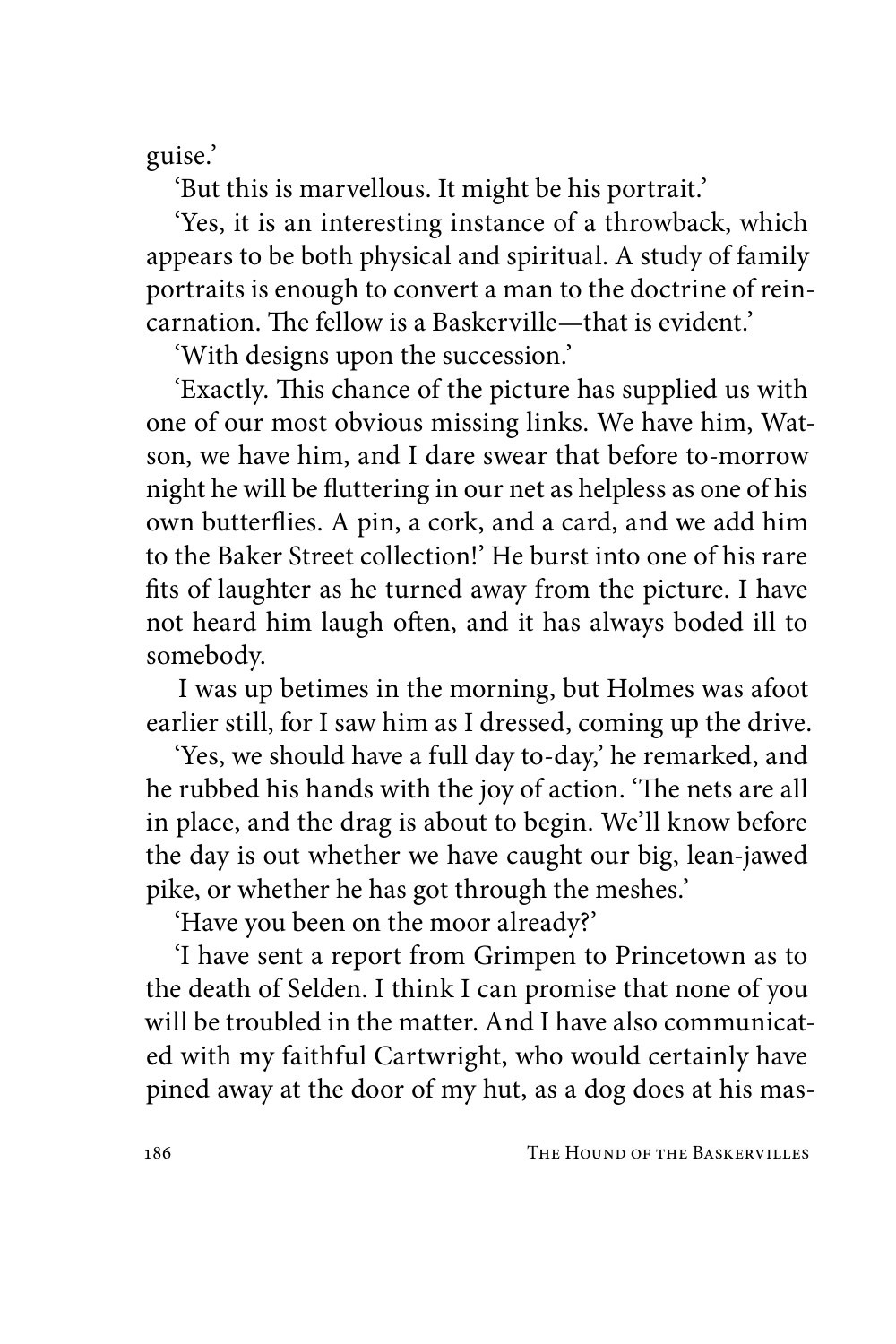ter's grave, if I had not set his mind at rest about my safety.' 'What is the next move?'

'To see Sir Henry. Ah, here he is!'

'Good morning, Holmes,' said the baronet. 'You look like a general who is planning a battle with his chief of the staff.'

'That is the exact situation. Watson was asking for orders.'

'And so do I.'

'Very good. You are engaged, as I understand, to dine with our friends the Stapletons to-night.'

'I hope that you will come also. They are very hospitable people, and I am sure that they would be very glad to see you.'

'I fear that Watson and I must go to London.'

'To London?'

'Yes, I think that we should be more useful there at the present juncture.'

The baronet's face perceptibly lengthened.

'I hoped that you were going to see me through this business. The Hall and the moor are not very pleasant places when one is alone'

'My dear fellow, you must trust me implicitly and do exactly what I tell you. You can tell your friends that we should have been happy to have come with you, but that urgent business required us to be in town. We hope very soon to return to Devonshire. Will you remember to give them that message?'

'If you insist upon it.'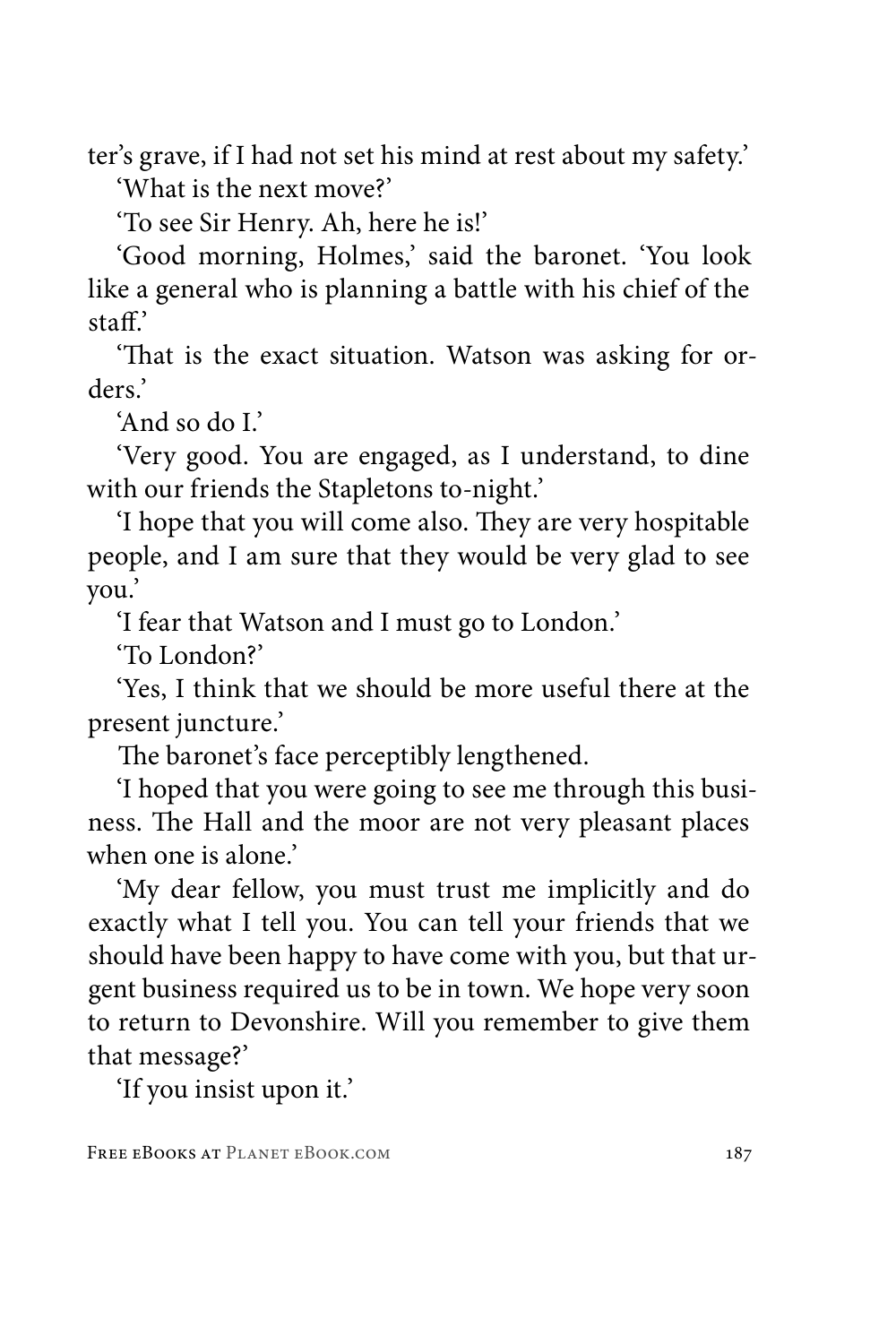'There is no alternative, I assure you.'

I saw by the baronet's clouded brow that he was deeply hurt by what he regarded as our desertion.

'When do you desire to go?' he asked coldly.

'Immediately after breakfast. We will drive in to Coombe Tracey, but Watson will leave his things as a pledge that he will come back to you. Watson, you will send a note to Stapleton to tell him that you regret that you cannot come.'

'I have a good mind to go to London with you,' said the baronet. 'Why should I stay here alone?'

'Because it is your post of duty. Because you gave me your word that you would do as you were told, and I tell you to stay.'

'All right, then, I'll stay.'

'One more direction! I wish you to drive to Merripit House. Send back your trap, however, and let them know that you intend to walk home.'

'To walk across the moor?'

'Yes.'

'But that is the very thing which you have so often cautioned me not to do.'

'This time you may do it with safety. If I had not every confidence in your nerve and courage I would not suggest it, but it is essential that you should do it.'

'Then I will do it.'

'And as you value your life do not go across the moor in any direction save along the straight path which leads from Merripit House to the Grimpen Road, and is your natural way home.'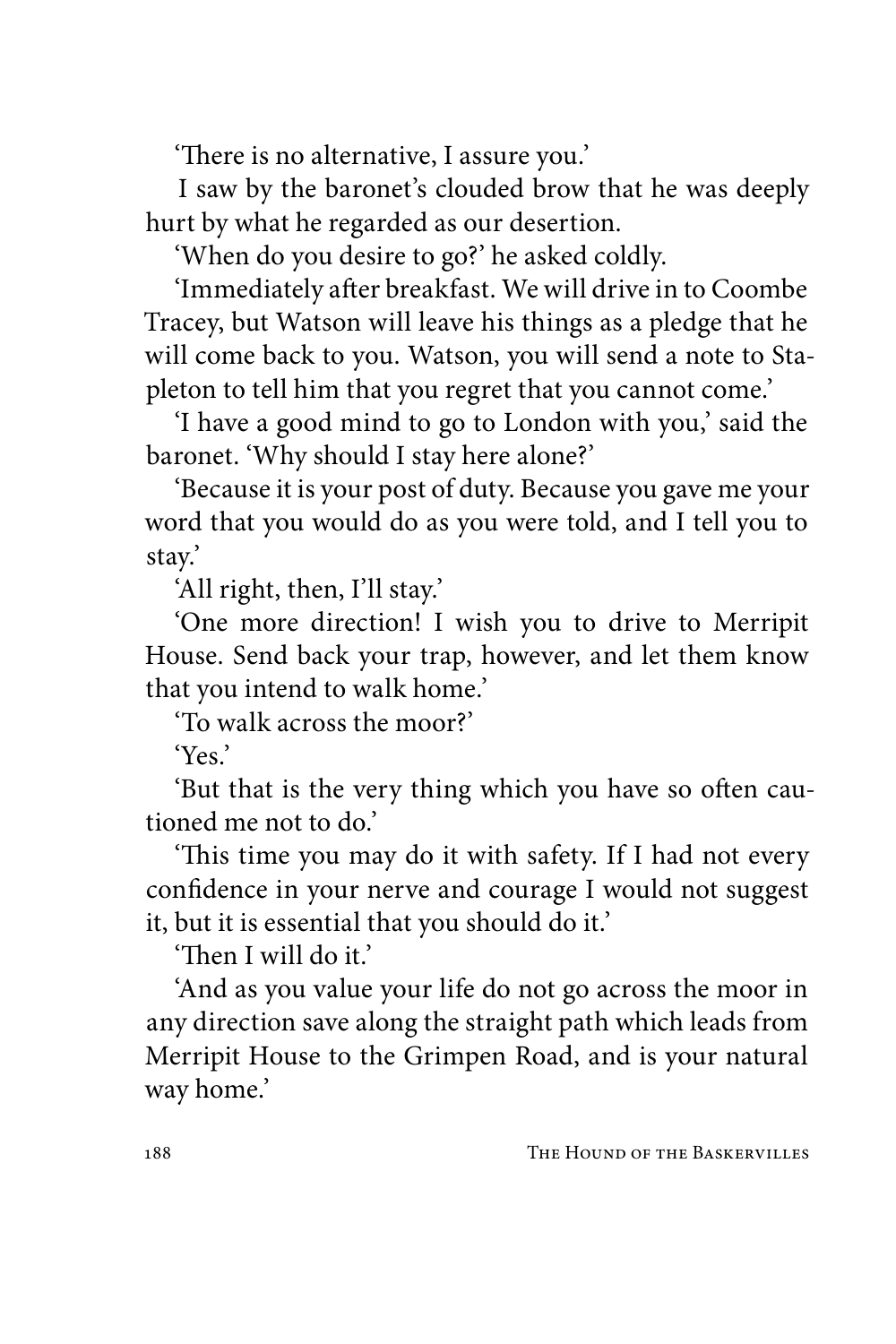'I will do just what you say.'

'Very good. I should be glad to get away as soon after breakfast as possible, so as to reach London in the afternoon.'

I was much astounded by this programme, though I remembered that Holmes had said to Stapleton on the night before that his visit would terminate next day. It had not crossed my mind, however, that he would wish me to go with him, nor could I understand how we could both be absent at a moment which he himself declared to be critical. There was nothing for it, however, but implicit obedience; so we bade good-bye to our rueful friend, and a couple of hours afterwards we were at the station of Coombe Tracey and had dispatched the trap upon its return journey. A small boy was waiting upon the platform.

'Any orders, sir?'

'You will take this train to town, Cartwright. The moment you arrive you will send a wire to Sir Henry Baskerville, in my name, to say that if he finds the pocket-book which I have dropped he is to send it by registered post to Baker Street<sup>2</sup>

'Yes, sir.'

'And ask at the station office if there is a message for me.'

The boy returned with a telegram, which Holmes handed to me. It ran: 'Wire received. Coming down with unsigned warrant. Arrive five-forty.—LESTRADE.'

'That is in answer to mine of this morning. He is the best of the professionals, I think, and we may need his assistance. Now, Watson, I think that we cannot employ our time bet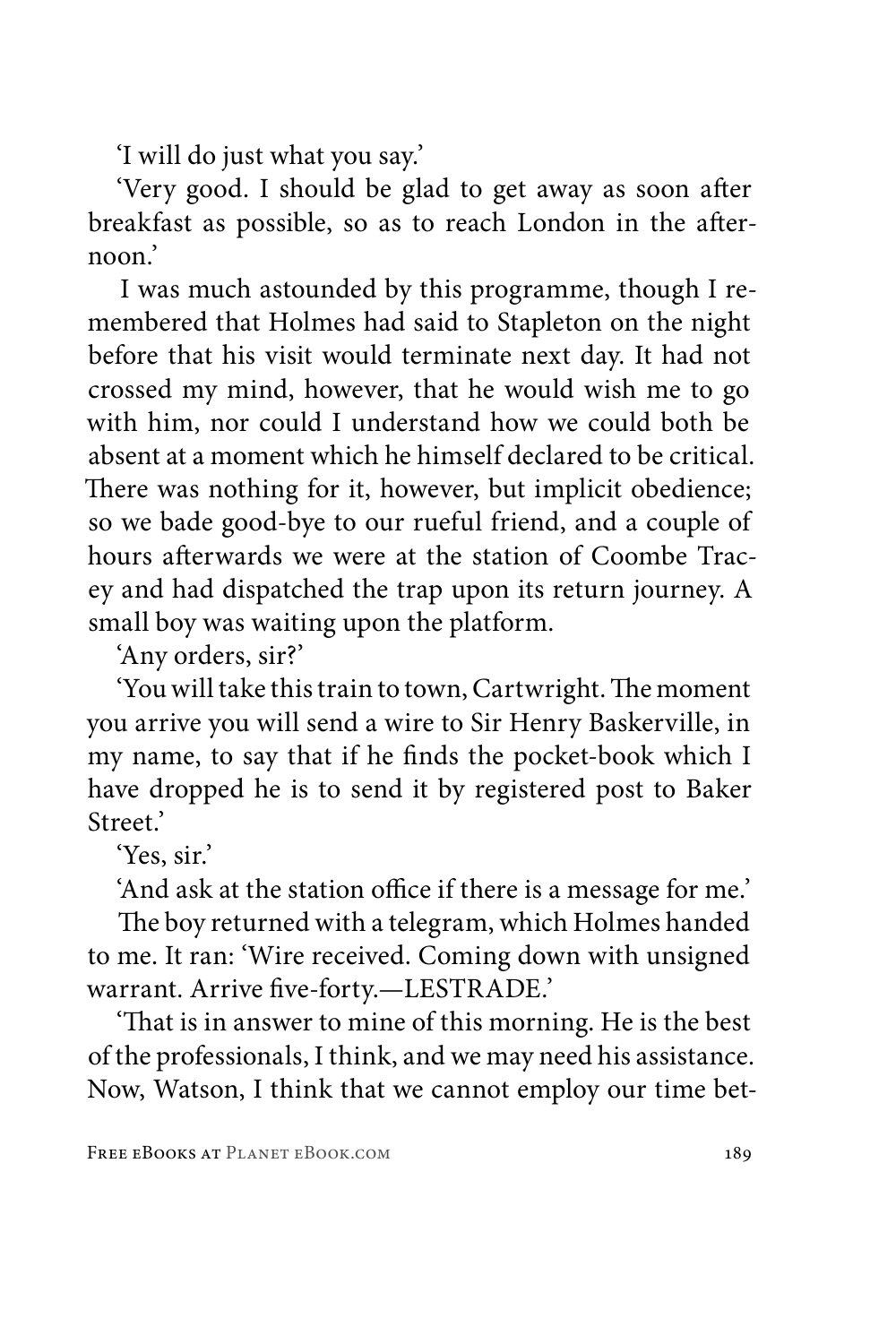ter than by calling upon your acquaintance, Mrs. Laura Lyons.'

His plan of campaign was beginning to be evident. He would use the baronet in order to convince the Stapletons that we were really gone, while we should actually return at the instant when we were likely to be needed. That telegram from London, if mentioned by Sir Henry to the Stapletons, must remove the last suspicions from their minds. Already I seemed to see our nets drawing closer around that leanjawed pike.

Mrs. Laura Lyons was in her office, and Sherlock Holmes opened his interview with a frankness and directness which considerably amazed her.

'I am investigating the circumstances which attended the death of the late Sir Charles Baskerville,' said he. 'My friend here, Dr. Watson, has informed me of what you have communicated, and also of what you have withheld in connection with that matter.'

'What have I withheld?' she asked defiantly.

'You have confessed that you asked Sir Charles to be at the gate at ten o'clock. We know that that was the place and hour of his death. You have withheld what the connection is between these events.'

'There is no connection.'

'In that case the coincidence must indeed be an extraordinary one. But I think that we shall succeed in establishing a connection after all. I wish to be perfectly frank with you, Mrs. Lyons. We regard this case as one of murder, and the evidence may implicate not only your friend Mr. Stapleton,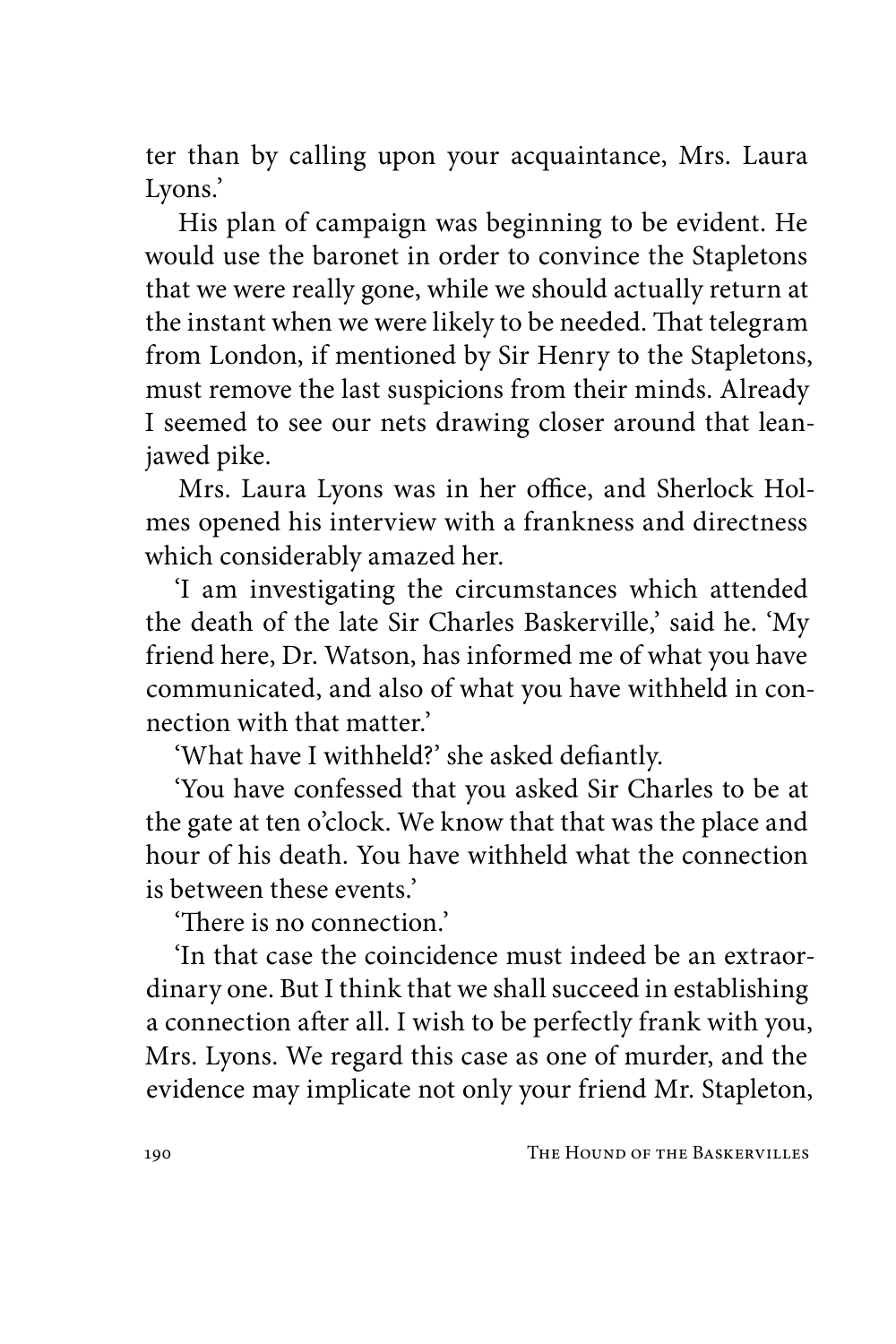but his wife as well.'

The lady sprang from her chair.

'His wife!' she cried.

'The fact is no longer a secret. The person who has passed for his sister is really his wife.'

Mrs. Lyons had resumed her seat. Her hands were grasping the arms of her chair, and I saw that the pink nails had turned white with the pressure of her grip.

'His wife!' she said again. 'His wife! He is not a married man.'

Sherlock Holmes shrugged his shoulders.

'Prove it to me! Prove it to me! And if you can do so —!' The fierce flash of her eyes said more than any words.

'I have come prepared to do so,' said Holmes, drawing several papers from his pocket. 'Here is a photograph of the couple taken in York four years ago. It is indorsed 'Mr. and Mrs. Vandeleur,' but you will have no difficulty in recognizing him, and her also, if you know her by sight. Here are three written descriptions by trustworthy witnesses of Mr. and Mrs. Vandeleur, who at that time kept St. Oliver's private school. Read them and see if you can doubt the identity of these people.'

She glanced at them, and then looked up at us with the set, rigid face of a desperate woman.

'Mr. Holmes,' she said, 'this man had offered me marriage on condition that I could get a divorce from my husband. He has lied to me, the villain, in every conceivable way. Not one word of truth has he ever told me. And why—why? I imagined that all was for my own sake. But now I see that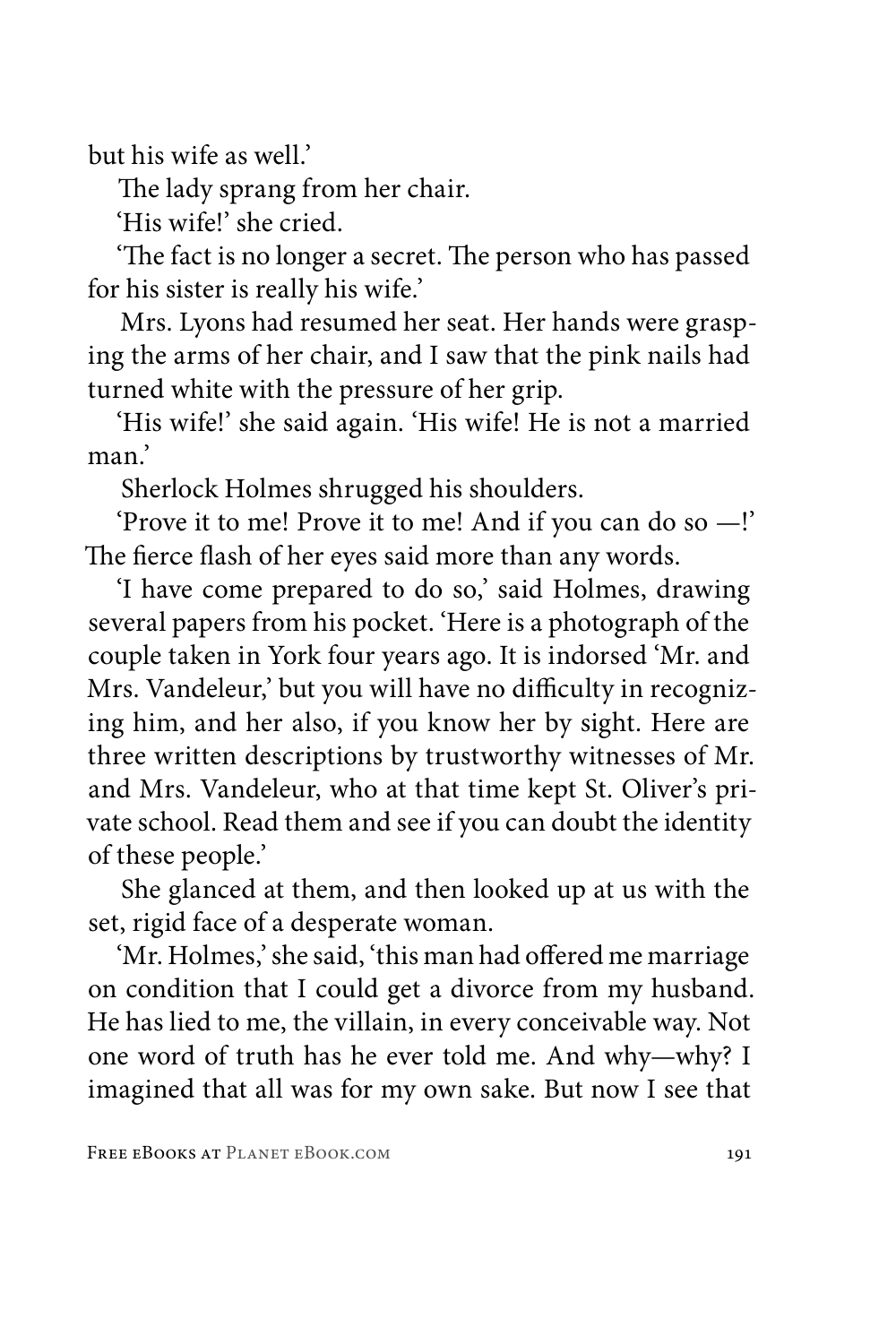I was never anything but a tool in his hands. Why should I preserve faith with him who never kept any with me? Why should I try to shield him from the consequences of his own wicked acts? Ask me what you like, and there is nothing which I shall hold back. One thing I swear to you, and that is that when I wrote the letter I never dreamed of any harm to the old gentleman, who had been my kindest friend.'

'I entirely believe you, madam,' said Sherlock Holmes. 'The recital of these events must be very painful to you, and perhaps it will make it easier if I tell you what occurred, and you can check me if I make any material mistake. The sending of this letter was suggested to you by Stapleton?'

'He dictated it'

'I presume that the reason he gave was that you would receive help from Sir Charles for the legal expenses connected with your divorce?'

'Exactly.'

'And then after you had sent the letter he dissuaded you from keeping the appointment?'

'He told me that it would hurt his self-respect that any other man should find the money for such an object, and that though he was a poor man himself he would devote his last penny to removing the obstacles which divided us.'

'He appears to be a very consistent character. And then you heard nothing until you read the reports of the death in the paper?'

'No.'

'And he made you swear to say nothing about your appointment with Sir Charles?'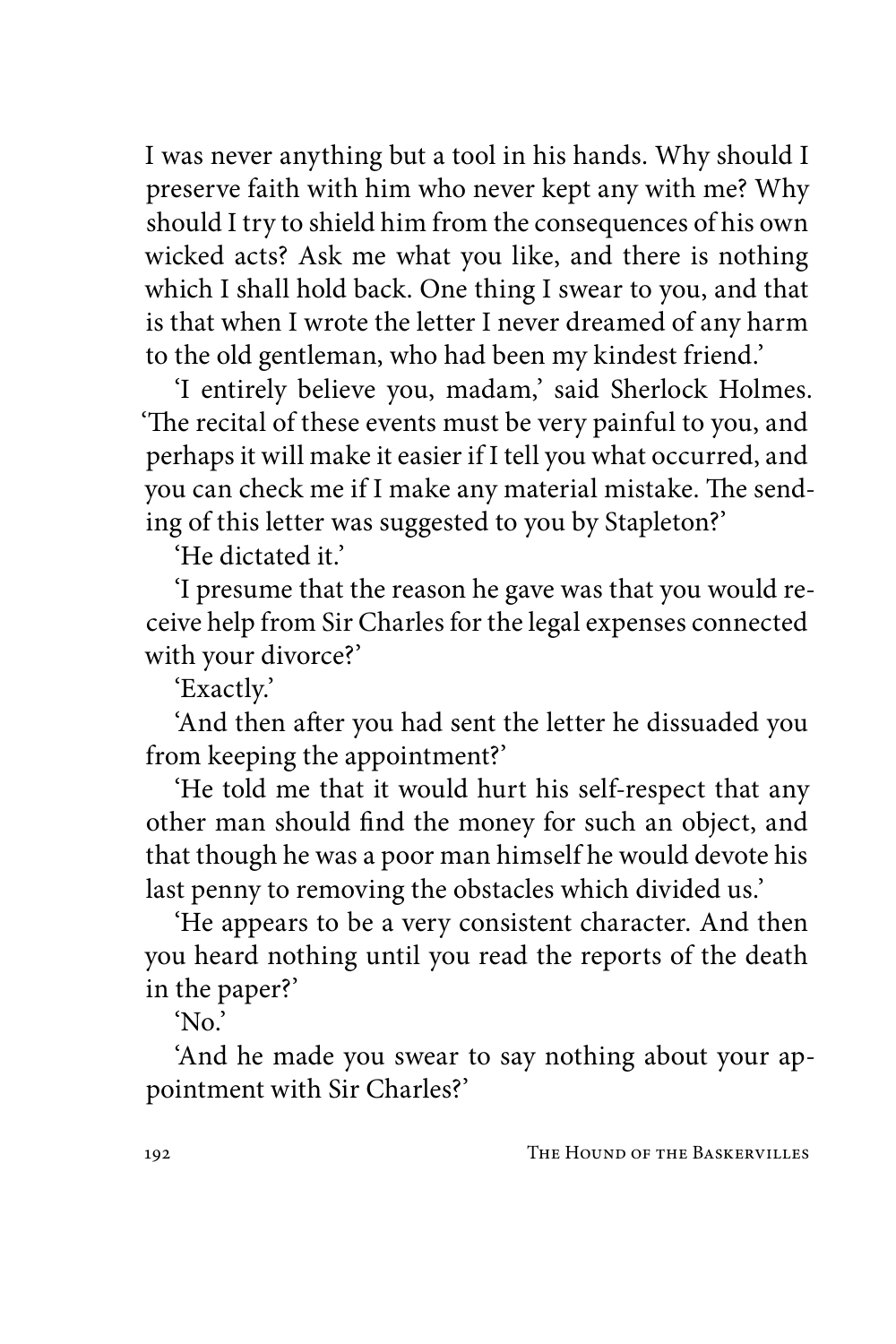'He did. He said that the death was a very mysterious one, and that I should certainly be suspected if the facts came out. He frightened me into remaining silent.'

'Quite so. But you had your suspicions?'

She hesitated and looked down.

'I knew him,' she said. 'But if he had kept faith with me I should always have done so with him.'

'I think that on the whole you have had a fortunate escape,' said Sherlock Holmes. 'You have had him in your power and he knew it, and yet you are alive. You have been walking for some months very near to the edge of a precipice. We must wish you good-morning now, Mrs. Lyons, and it is probable that you will very shortly hear from us again.'

'Our case becomes rounded off, and difficulty after difficulty thins away in front of us,' said Holmes as we stood waiting for the arrival of the express from town. 'I shall soon be in the position of being able to put into a single connected narrative one of the most singular and sensational crimes of modern times. Students of criminology will remember the analogous incidents in Godno, in Little Russia, in the year '66, and of course there are the Anderson murders in North Carolina, but this case possesses some features which are entirely its own. Even now we have no clear case against this very wily man. But I shall be very much surprised if it is not clear enough before we go to bed this night.'

The London express came roaring into the station, and a small, wiry bulldog of a man had sprung from a first-class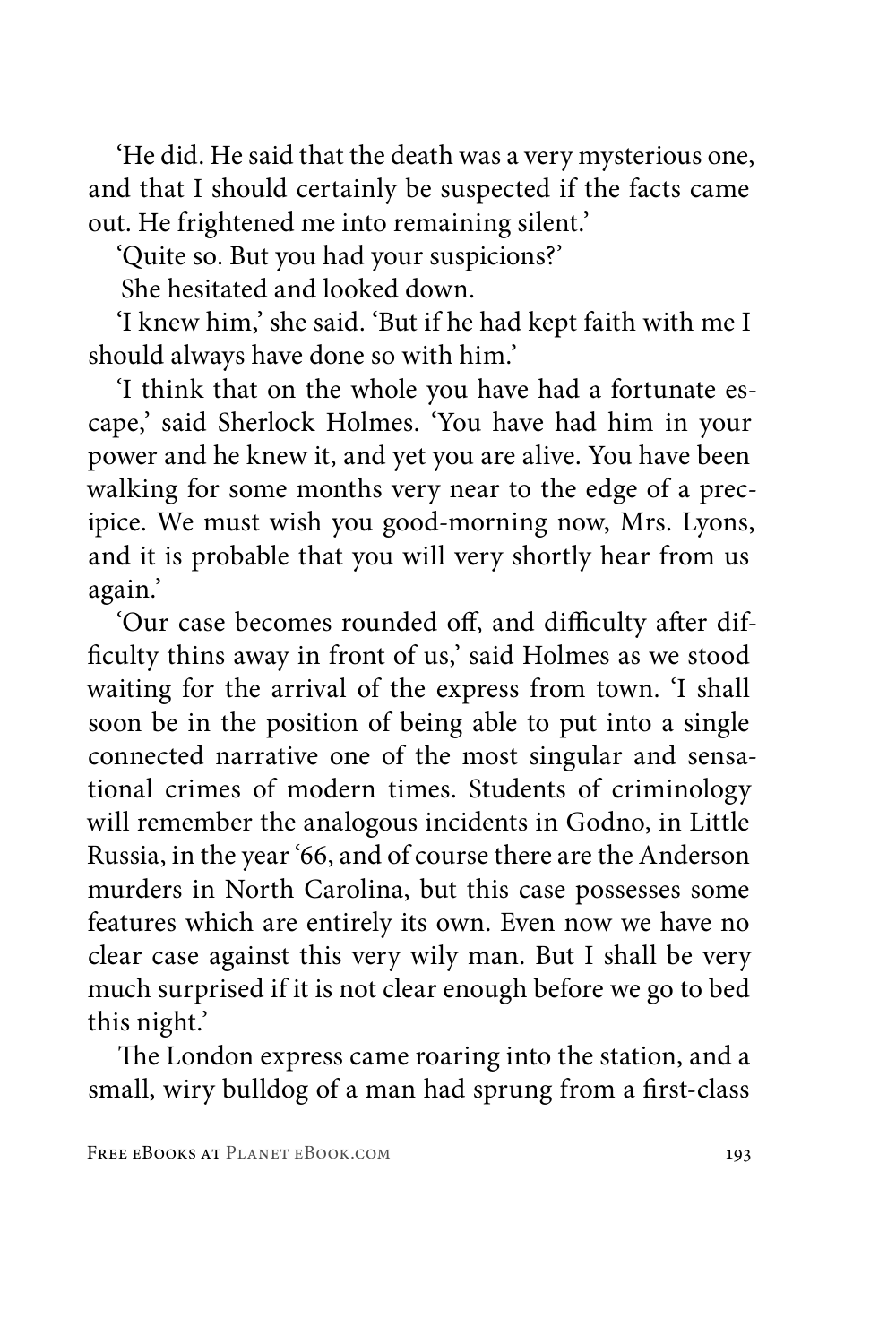carriage. We all three shook hands, and I saw at once from the reverential way in which Lestrade gazed at my companion that he had learned a good deal since the days when they had first worked together. I could well remember the scorn which the theories of the reasoner used then to excite in the practical man.

'Anything good?' he asked.

'The biggest thing for years,' said Holmes. 'We have two hours before we need think of starting. I think we might employ it in getting some dinner and then, Lestrade, we will take the London fog out of your throat by giving you a breath of the pure night air of Dartmoor. Never been there? Ah, well, I don't suppose you will forget your first visit.'

194 THE HOUND OF THE BASKERVILLES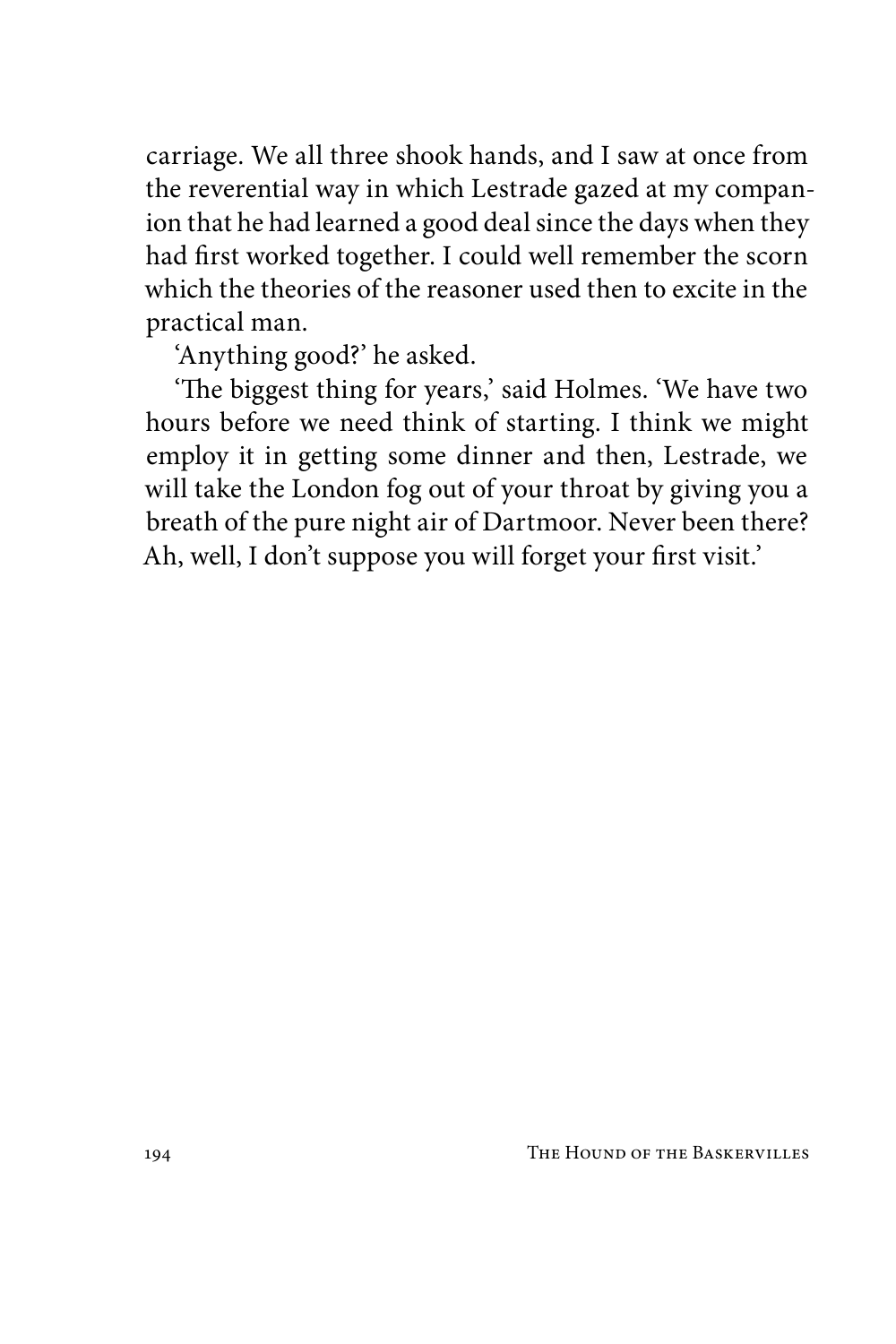## CHAPTER 14

## The Hound of the **BASKERVILLES**

One of Sherlock Holmes's defects—if, indeed, one may call it a defect—was that he was exceedingly loath to communicate his full plans to any other person until the instant of their fulfilment. Partly it came no doubt from his own masterful nature, which loved to dominate and surprise those who were around him. Partly also from his professional caution, which urged him never to take any chances. The result, however, was very trying for those who were acting as his agents and assistants. I had often suffered under it, but never more so than during that long drive in the darkness. The great ordeal was in front of us; at last we were about to make our final effort, and yet Holmes had said nothing, and I could only surmise what his course of action would be. My nerves thrilled with anticipation when at last the cold wind upon our faces and the dark, void spaces on either side of the narrow road told me that we were back upon the moor once again. Every stride of the horses and every turn of the wheels was taking us nearer to our su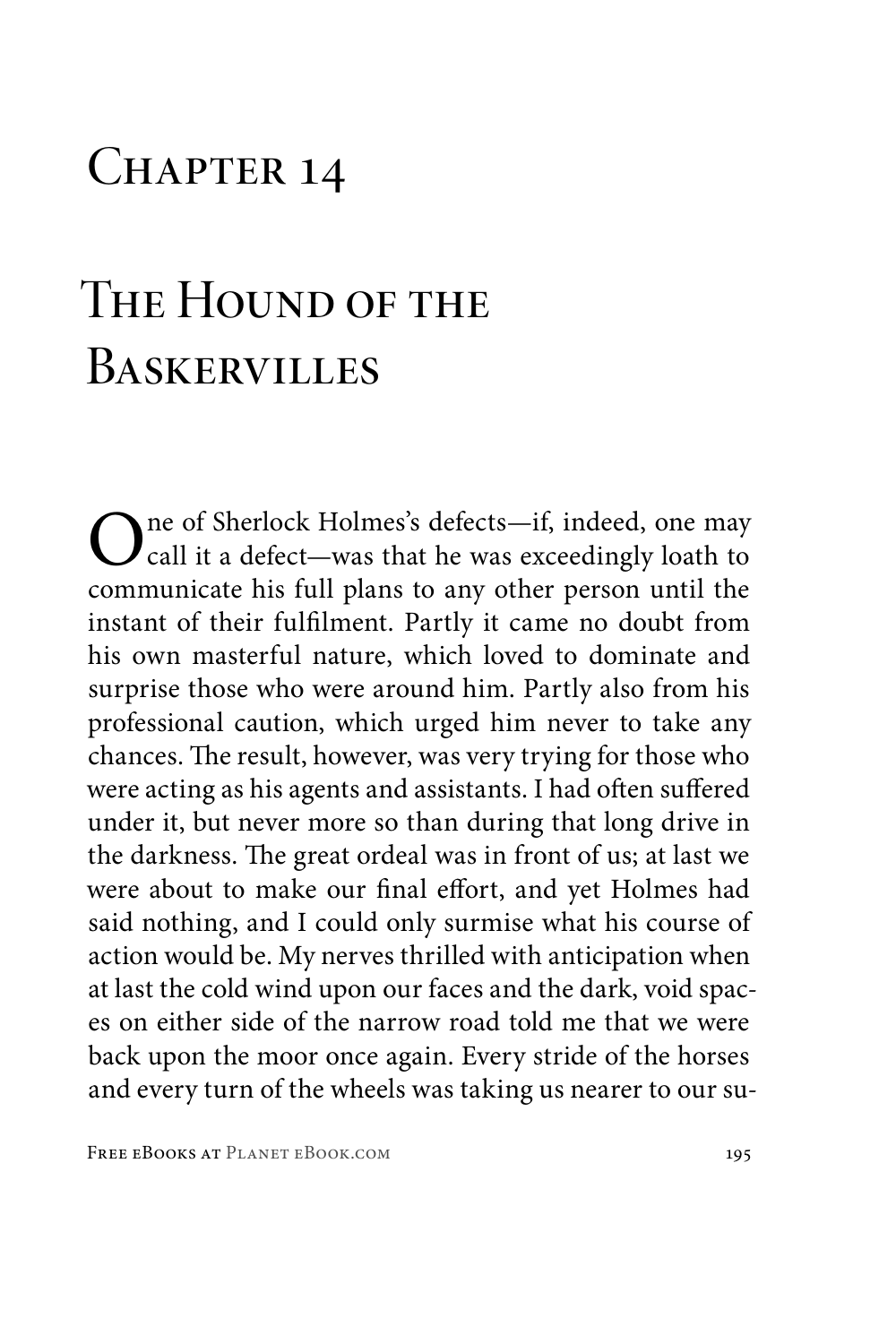preme adventure.

Our conversation was hampered by the presence of the driver of the hired wagonette, so that we were forced to talk of trivial matters when our nerves were tense with emotion and anticipation. It was a relief to me, after that unnatural restraint, when we at last passed Frankland's house and knew that we were drawing near to the Hall and to the scene of action. We did not drive up to the door but got down near the gate of the avenue. The wagonette was paid off and ordered to return to Coombe Tracey forthwith, while we started to walk to Merripit House.

'Are you armed, Lestrade?'

The little detective smiled.

'As long as I have my trousers I have a hip-pocket, and as long as I have my hip-pocket I have something in it.'

'Good! My friend and I are also ready for emergencies.'

'You're mighty close about this affair, Mr. Holmes. What's the game now?'

'A waiting game.'

'My word, it does not seem a very cheerful place,' said the detective with a shiver, glancing round him at the gloomy slopes of the hill and at the huge lake of fog which lay over the Grimpen Mire. 'I see the lights of a house ahead of us.'

'That is Merripit House and the end of our journey. I must request you to walk on tiptoe and not to talk above a whisper.'

We moved cautiously along the track as if we were bound for the house, but Holmes halted us when we were about two hundred yards from it.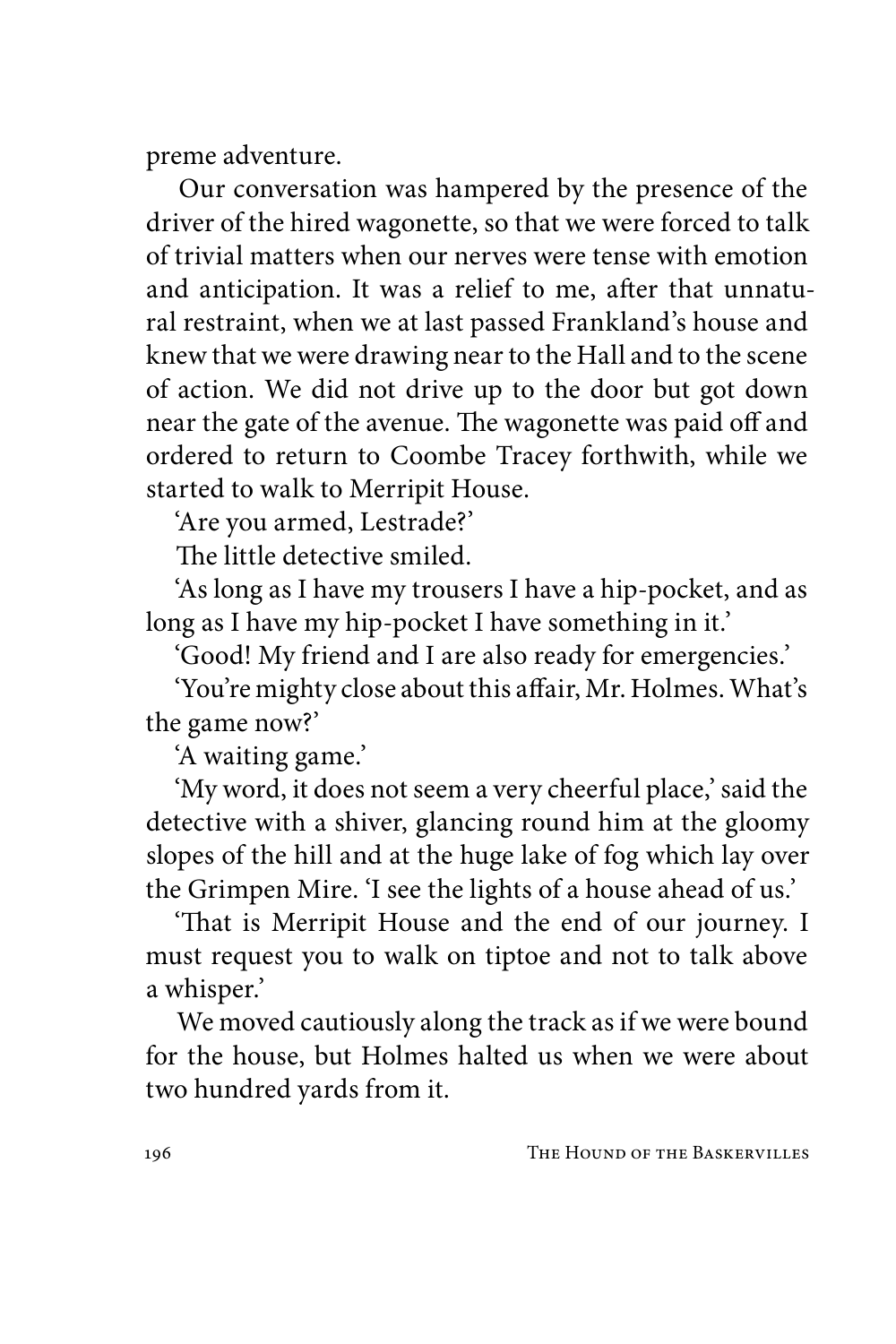'This will do,' said he. 'These rocks upon the right make an admirable screen.'

'We are to wait here?'

'Yes, we shall make our little ambush here. Get into this hollow, Lestrade. You have been inside the house, have you not, Watson? Can you tell the position of the rooms? What are those latticed windows at this end?'

'I think they are the kitchen windows.'

'And the one beyond, which shines so brightly?'

'That is certainly the dining-room.'

'The blinds are up. You know the lie of the land best. Creep forward quietly and see what they are doing—but for heaven's sake don't let them know that they are watched!'

I tiptoed down the path and stooped behind the low wall which surrounded the stunted orchard. Creeping in its shadow I reached a point whence I could look straight through the uncurtained window.

There were only two men in the room, Sir Henry and Stapleton. They sat with their profiles towards me on either side of the round table. Both of them were smoking cigars, and coffee and wine were in front of them. Stapleton was talking with animation, but the baronet looked pale and distrait. Perhaps the thought of that lonely walk across the ill-omened moor was weighing heavily upon his mind.

As I watched them Stapleton rose and left the room, while Sir Henry filled his glass again and leaned back in his chair, puffing at his cigar. I heard the creak of a door and the crisp sound of boots upon gravel. The steps passed along the path on the other side of the wall under which I crouched.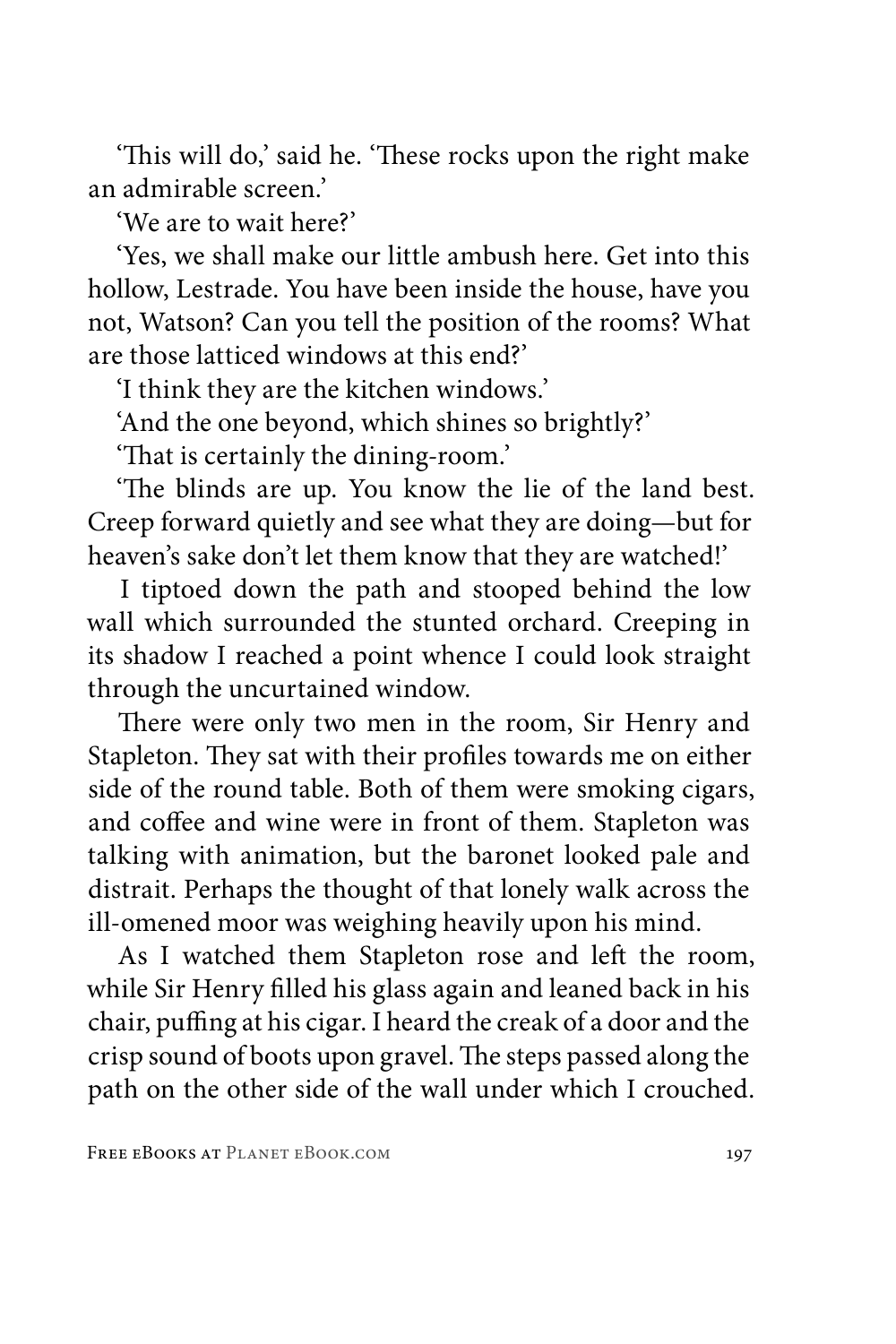Looking over, I saw the naturalist pause at the door of an out-house in the corner of the orchard. A key turned in a lock, and as he passed in there was a curious scuffling noise from within. He was only a minute or so inside, and then I heard the key turn once more and he passed me and reentered the house. I saw him rejoin his guest, and I crept quietly back to where my companions were waiting to tell them what I had seen.

'You say, Watson, that the lady is not there?' Holmes asked, when I had finished my report.

 $'$ No.'

'Where can she be, then, since there is no light in any other room except the kitchen?'

'I cannot think where she is.'

I have said that over the great Grimpen Mire there hung a dense, white fog. It was drifting slowly in our direction, and banked itself up like a wall on that side of us, low, but thick and well defined. The moon shone on it, and it looked like a great shimmering ice-field, with the heads of the distant tors as rocks borne upon its surface. Holmes's face was turned towards it, and he muttered impatiently as he watched its sluggish drift.

'It's moving towards us, Watson.'

'Is that serious?'

'Very serious, indeed—the one thing upon earth which could have disarranged my plans. He can't be very long, now. It is already ten o'clock. Our success and even his life may depend upon his coming out before the fog is over the path.'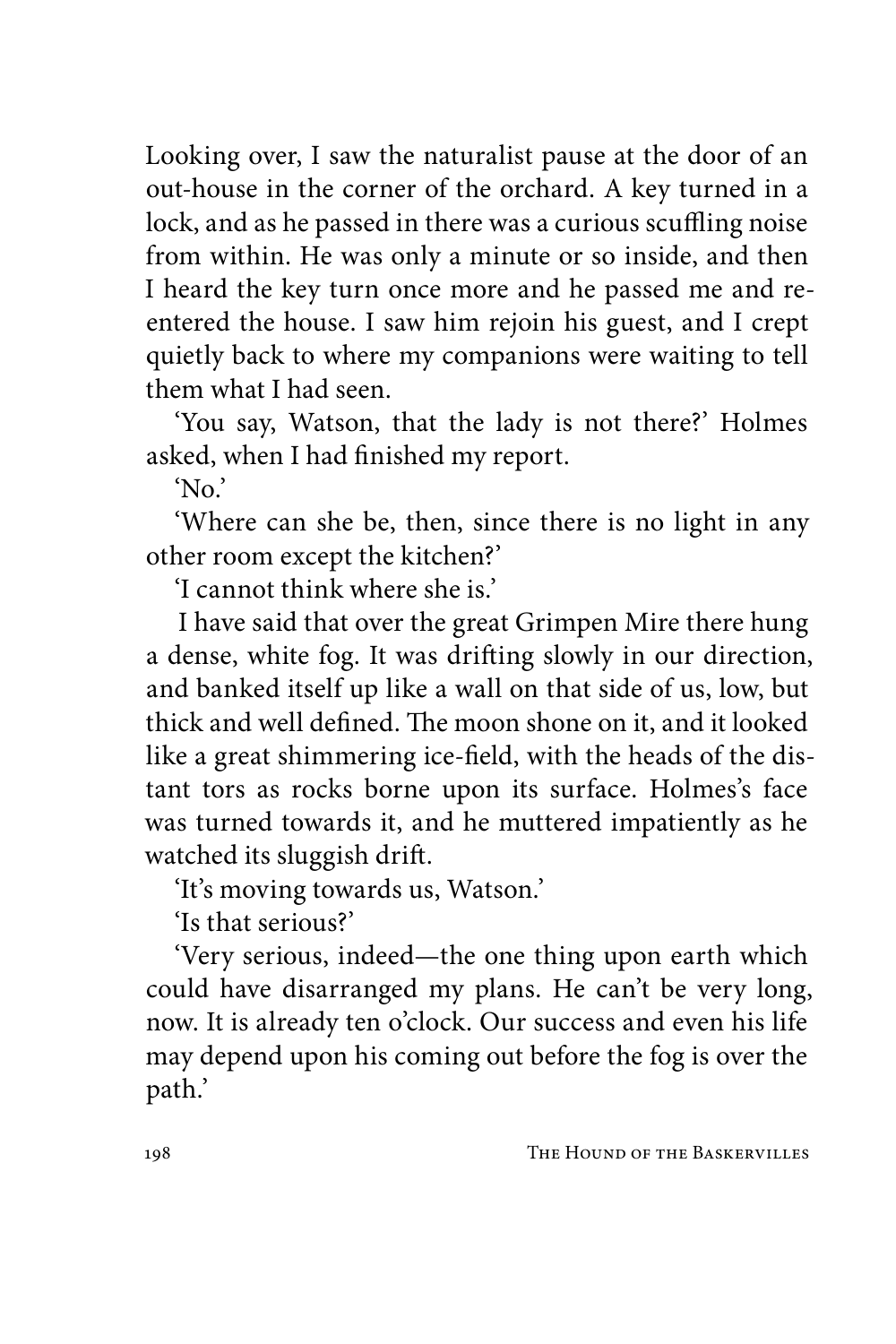The night was clear and fine above us. The stars shone cold and bright, while a half-moon bathed the whole scene in a soft, uncertain light. Before us lay the dark bulk of the house, its serrated roof and bristling chimneys hard outlined against the silver-spangled sky. Broad bars of golden light from the lower windows stretched across the orchard and the moor. One of them was suddenly shut off. The servants had left the kitchen. There only remained the lamp in the dining-room where the two men, the murderous host and the unconscious guest, still chatted over their cigars.

Every minute that white woolly plain which covered one half of the moor was drifting closer and closer to the house. Already the first thin wisps of it were curling across the golden square of the lighted window. The farther wall of the orchard was already invisible, and the trees were standing out of a swirl of white vapour. As we watched it the fogwreaths came crawling round both corners of the house and rolled slowly into one dense bank, on which the upper floor and the roof floated like a strange ship upon a shadowy sea. Holmes struck his hand passionately upon the rock in front of us and stamped his feet in his impatience.

'If he isn't out in a quarter of an hour the path will be covered. In half an hour we won't be able to see our hands in front of us.'

'Shall we move farther back upon higher ground?'

'Yes, I think it would be as well.'

So as the fog-bank flowed onward we fell back before it until we were half a mile from the house, and still that dense white sea, with the moon silvering its upper edge,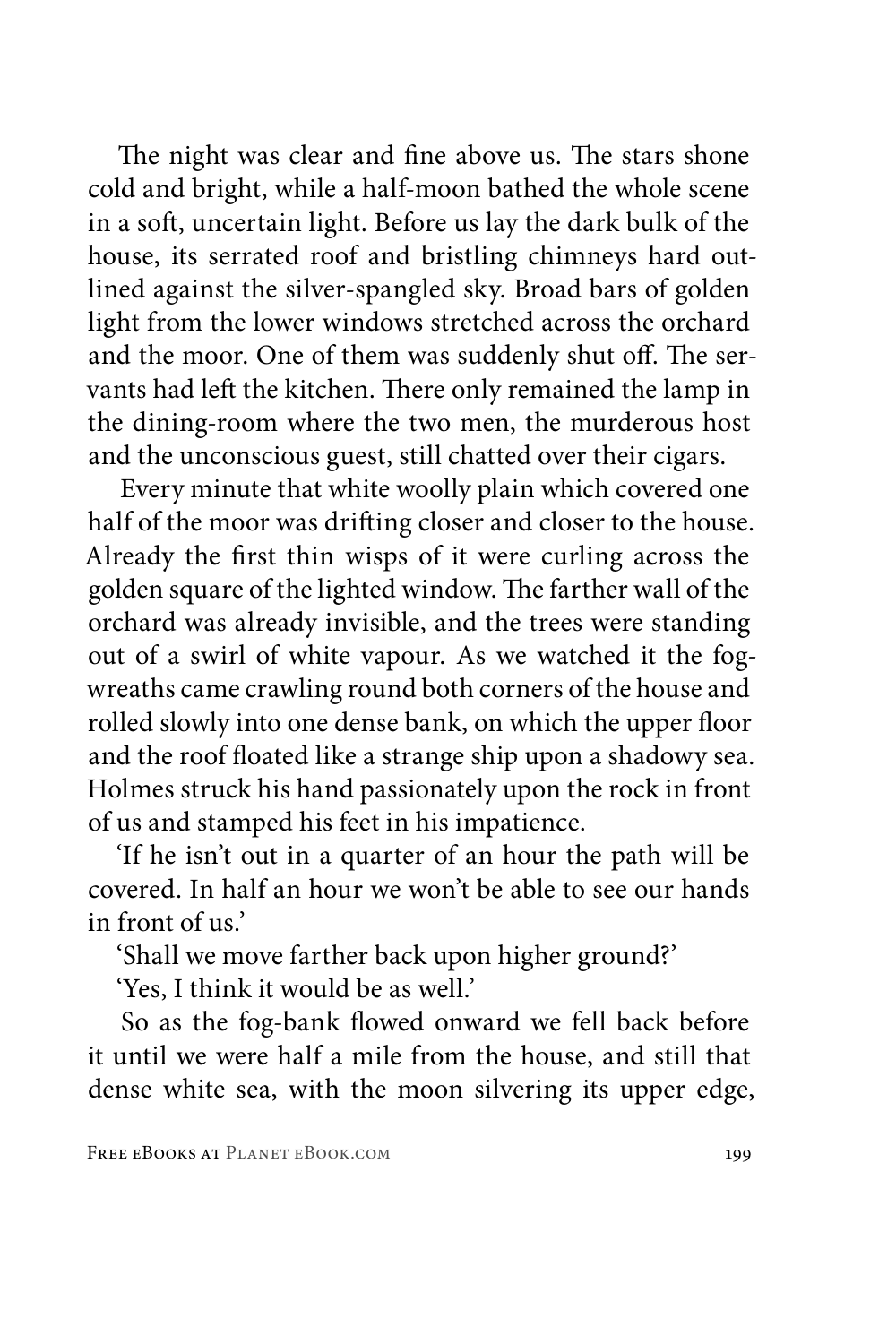swept slowly and inexorably on.

'We are going too far,' said Holmes. 'We dare not take the chance of his being overtaken before he can reach us. At all costs we must hold our ground where we are.' He dropped on his knees and clapped his ear to the ground. 'Thank God, I think that I hear him coming.'

A sound of quick steps broke the silence of the moor. Crouching among the stones we stared intently at the silver-tipped bank in front of us. The steps grew louder, and through the fog, as through a curtain, there stepped the man whom we were awaiting. He looked round him in surprise as he emerged into the clear, starlit night. Then he came swiftly along the path, passed close to where we lay, and went on up the long slope behind us. As he walked he glanced continually over either shoulder, like a man who is ill at ease.

'Hist!' cried Holmes, and I heard the sharp click of a cocking pistol. 'Look out! It's coming!'

There was a thin, crisp, continuous patter from somewhere in the heart of that crawling bank. The cloud was within fifty yards of where we lay, and we glared at it, all three, uncertain what horror was about to break from the heart of it. I was at Holmes's elbow, and I glanced for an instant at his face. It was pale and exultant, his eyes shining brightly in the moonlight. But suddenly they started forward in a rigid, fixed stare, and his lips parted in amazement. At the same instant Lestrade gave a yell of terror and threw himself face downward upon the ground. I sprang to my feet, my inert hand grasping my pistol, my mind para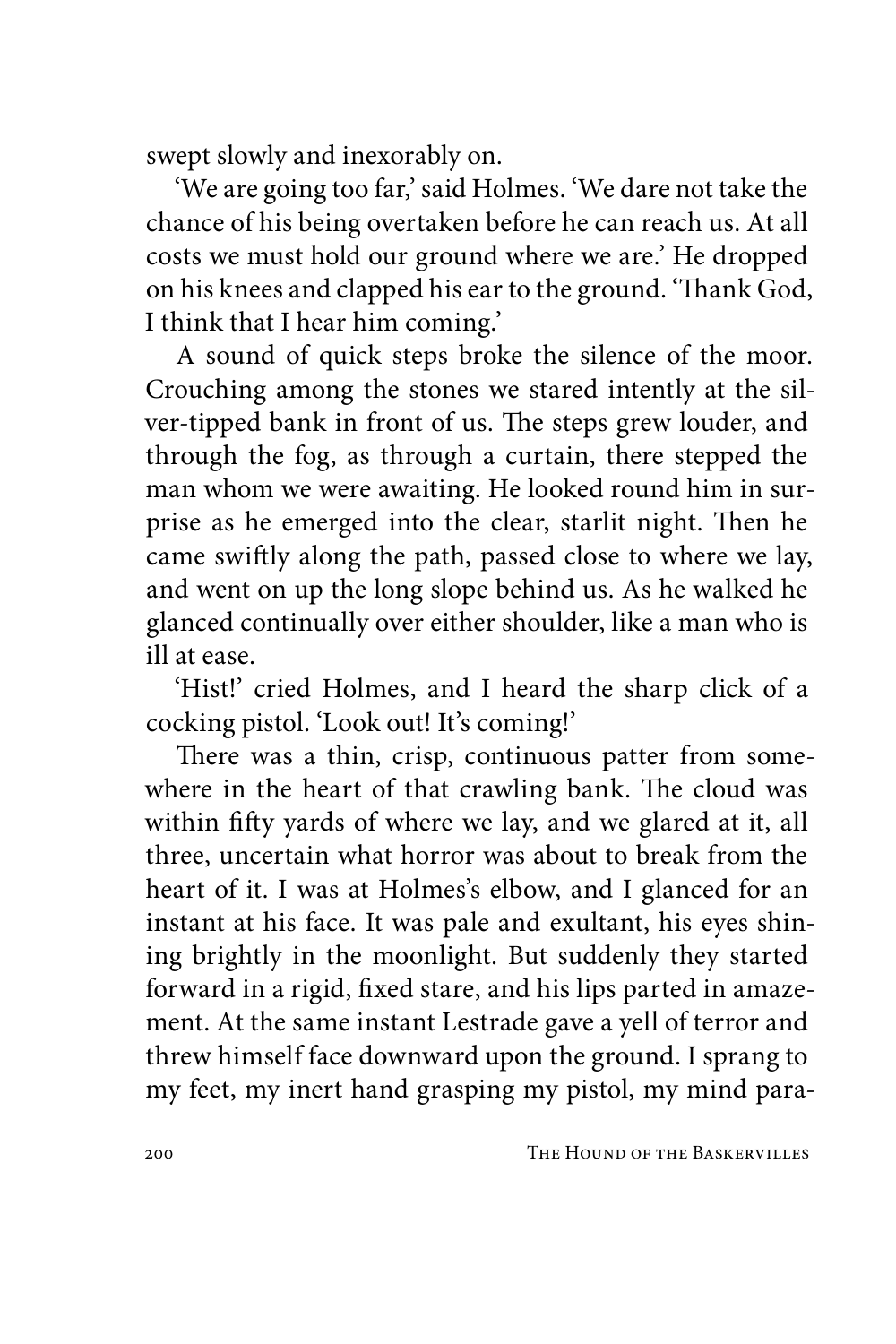lyzed by the dreadful shape which had sprung out upon us from the shadows of the fog. A hound it was, an enormous coal-black hound, but not such a hound as mortal eyes have ever seen. Fire burst from its open mouth, its eyes glowed with a smouldering glare, its muzzle and hackles and dewlap were outlined in flickering flame. Never in the delirious dream of a disordered brain could anything more savage, more appalling, more hellish be conceived than that dark form and savage face which broke upon us out of the wall of fog.

With long bounds the huge black creature was leaping down the track, following hard upon the footsteps of our friend. So paralyzed were we by the apparition that we allowed him to pass before we had recovered our nerve. Then Holmes and I both fired together, and the creature gave a hideous howl, which showed that one at least had hit him. He did not pause, however, but bounded onward. Far away on the path we saw Sir Henry looking back, his face white in the moonlight, his hands raised in horror, glaring helplessly at the frightful thing which was hunting him down.

But that cry of pain from the hound had blown all our fears to the winds. If he was vulnerable he was mortal, and if we could wound him we could kill him. Never have I seen a man run as Holmes ran that night. I am reckoned fleet of foot, but he outpaced me as much as I outpaced the little professional. In front of us as we flew up the track we heard scream after scream from Sir Henry and the deep roar of the hound. I was in time to see the beast spring upon its victim, hurl him to the ground, and worry at his throat. But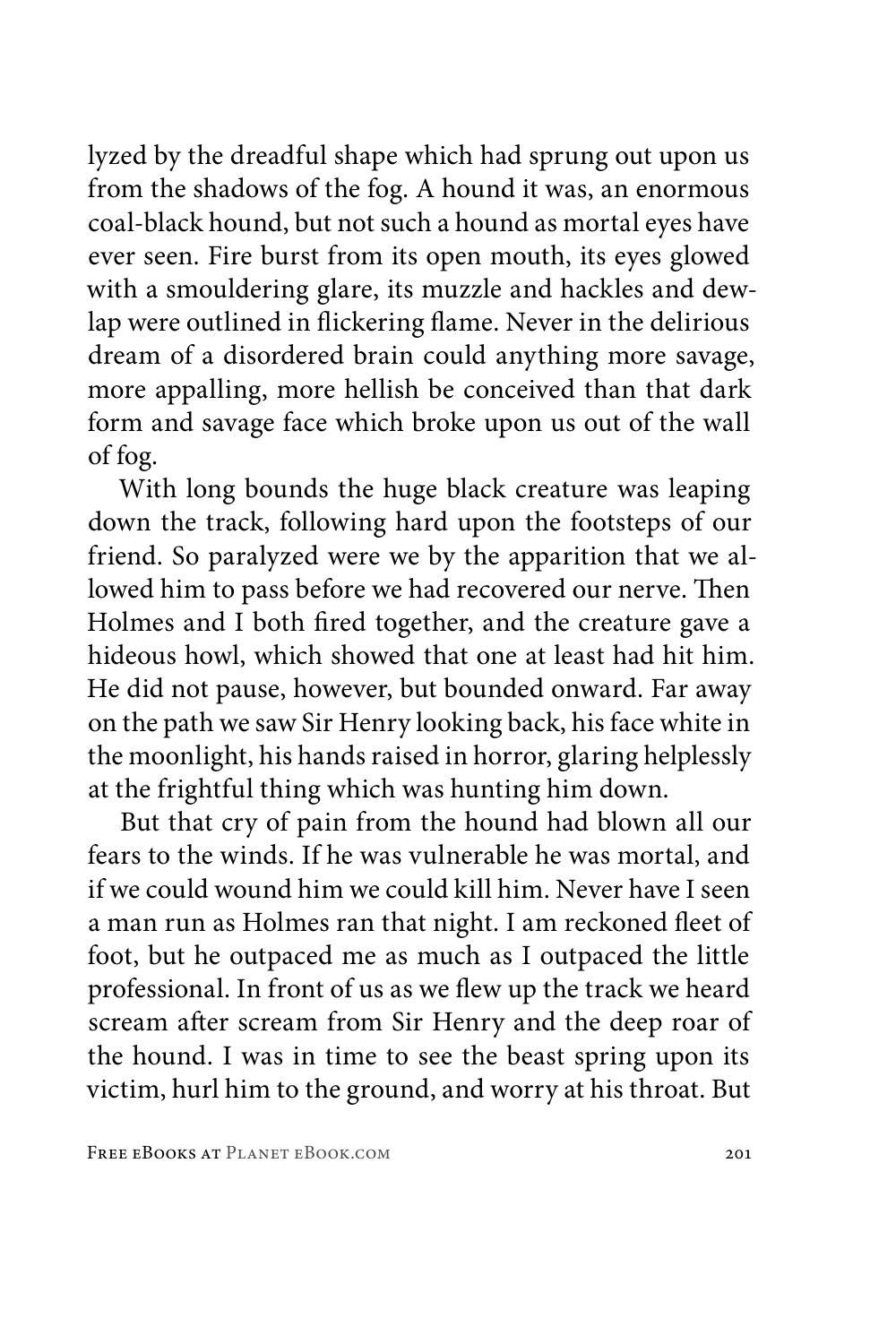the next instant Holmes had emptied five barrels of his revolver into the creature's flank. With a last howl of agony and a vicious snap in the air, it rolled upon its back, four feet pawing furiously, and then fell limp upon its side. I stooped, panting, and pressed my pistol to the dreadful, shimmering head, but it was useless to press the trigger. The giant hound was dead.

Sir Henry lay insensible where he had fallen. We tore away his collar, and Holmes breathed a prayer of gratitude when we saw that there was no sign of a wound and that the rescue had been in time. Already our friend's eyelids shivered and he made a feeble effort to move. Lestrade thrust his brandy-flask between the baronet's teeth, and two frightened eyes were looking up at us.

'My God!' he whispered. 'What was it? What, in heaven's name, was it?'

'It's dead, whatever it is,' said Holmes. 'We've laid the family ghost once and forever.'

In mere size and strength it was a terrible creature which was lying stretched before us. It was not a pure bloodhound and it was not a pure mastiff; but it appeared to be a combination of the two—gaunt, savage, and as large as a small lioness. Even now, in the stillness of death, the huge jaws seemed to be dripping with a bluish flame and the small, deep-set, cruel eyes were ringed with fire. I placed my hand upon the glowing muzzle, and as I held them up my own fingers smouldered and gleamed in the darkness.

'Phosphorus,' I said.

'A cunning preparation of it,' said Holmes, sniffing at the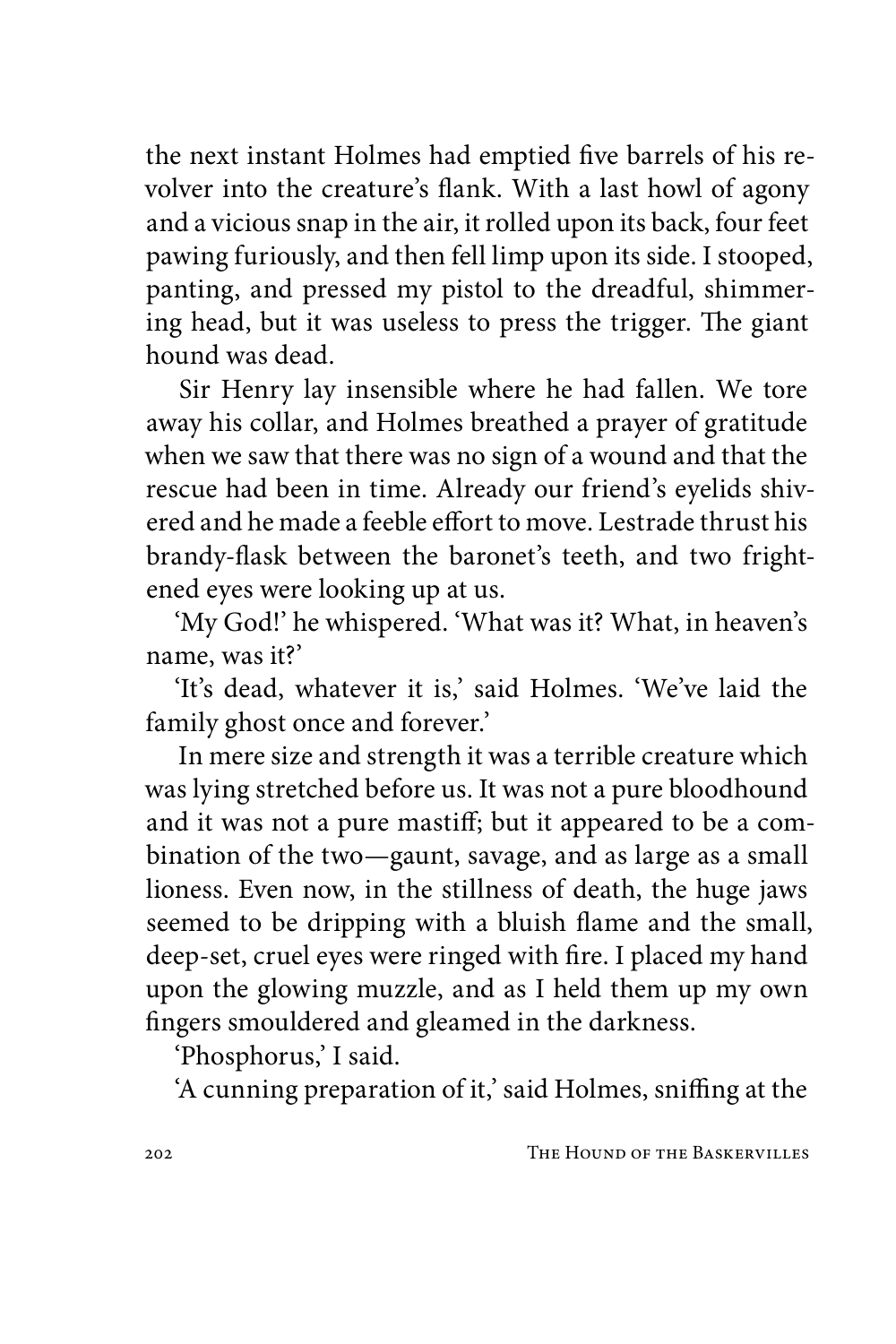dead animal. 'There is no smell which might have interfered with his power of scent. We owe you a deep apology, Sir Henry, for having exposed you to this fright. I was prepared for a hound, but not for such a creature as this. And the fog gave us little time to receive him.'

'You have saved my life.'

'Having first endangered it. Are you strong enough to stand?'

'Give me another mouthful of that brandy and I shall be ready for anything. So! Now, if you will help me up. What do you propose to do?'

'To leave you here. You are not fit for further adventures to-night. If you will wait, one or other of us will go back with you to the Hall.'

He tried to stagger to his feet; but he was still ghastly pale and trembling in every limb. We helped him to a rock, where he sat shivering with his face buried in his hands.

'We must leave you now,' said Holmes. 'The rest of our work must be done, and every moment is of importance. We have our case, and now we only want our man.

'It's a thousand to one against our finding him at the house,' he continued as we retraced our steps swiftly down the path. 'Those shots must have told him that the game was up.'

'We were some distance off, and this fog may have deadened them.'

'He followed the hound to call him off—of that you may be certain. No, no, he's gone by this time! But we'll search the house and make sure.'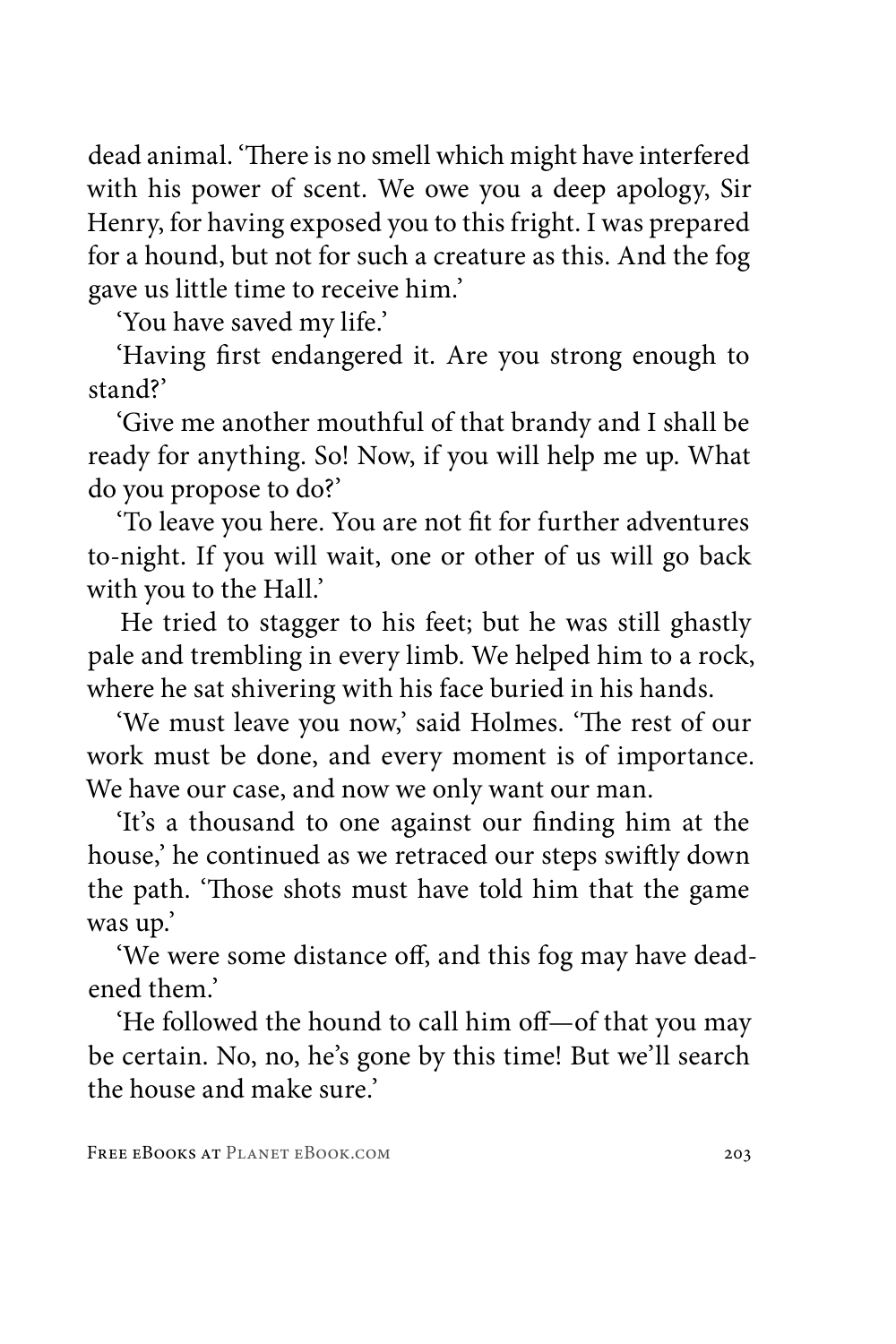The front door was open, so we rushed in and hurried from room to room to the amazement of a doddering old manservant, who met us in the passage. There was no light save in the dining-room, but Holmes caught up the lamp and left no corner of the house unexplored. No sign could we see of the man whom we were chasing. On the upper floor, however, one of the bedroom doors was locked.

'There's someone in here,' cried Lestrade. 'I can hear a movement. Open this door!'

A faint moaning and rustling came from within. Holmes struck the door just over the lock with the flat of his foot and it flew open. Pistol in hand, we all three rushed into the room.

But there was no sign within it of that desperate and defiant villain whom we expected to see. Instead we were faced by an object so strange and so unexpected that we stood for a moment staring at it in amazement.

The room had been fashioned into a small museum, and the walls were lined by a number of glass-topped cases full of that collection of butterflies and moths the formation of which had been the relaxation of this complex and dangerous man. In the centre of this room there was an upright beam, which had been placed at some period as a support for the old worm-eaten baulk of timber which spanned the roof. To this post a figure was tied, so swathed and muffled in the sheets which had been used to secure it that one could not for the moment tell whether it was that of a man or a woman. One towel passed round the throat and was secured at the back of the pillar. Another covered the lower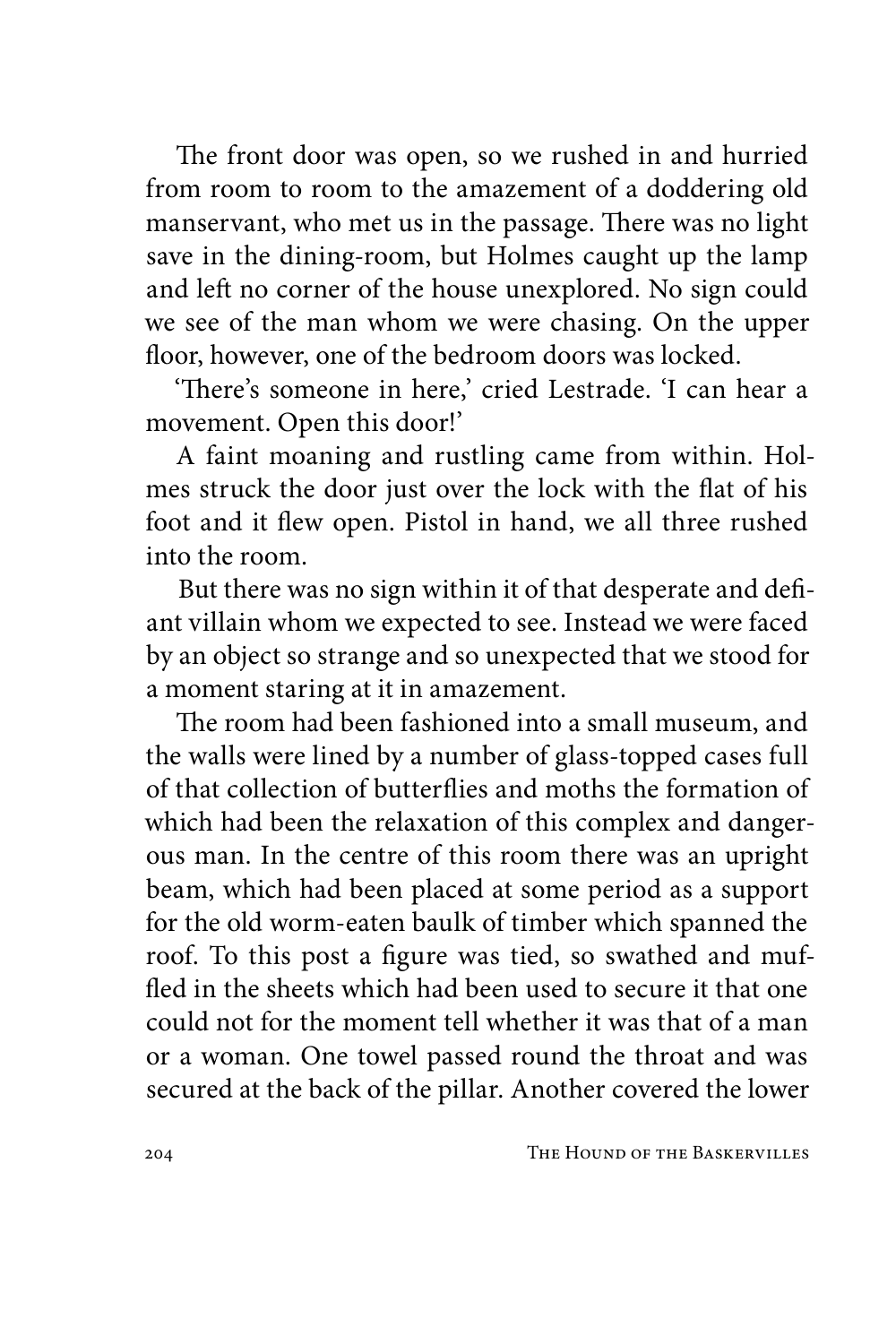part of the face, and over it two dark eyes—eyes full of grief and shame and a dreadful questioning—stared back at us. In a minute we had torn off the gag, unswathed the bonds, and Mrs. Stapleton sank upon the floor in front of us. As her beautiful head fell upon her chest I saw the clear red weal of a whiplash across her neck.

'The brute!' cried Holmes. 'Here, Lestrade, your brandybottle! Put her in the chair! She has fainted from ill-usage and exhaustion.'

She opened her eyes again.

'Is he safe?' she asked. 'Has he escaped?'

'He cannot escape us, madam.'

'No, no, I did not mean my husband. Sir Henry? Is he safe?'

'Yes.'

'And the hound?'

'It is dead.'

She gave a long sigh of satisfaction.

'Thank God! Thank God! Oh, this villain! See how he has treated me!' She shot her arms out from her sleeves, and we saw with horror that they were all mottled with bruises. 'But this is nothing—nothing! It is my mind and soul that he has tortured and defiled. I could endure it all, ill-usage, solitude, a life of deception, everything, as long as I could still cling to the hope that I had his love, but now I know that in this also I have been his dupe and his tool.' She broke into passionate sobbing as she spoke.

'You bear him no good will, madam,' said Holmes. 'Tell us then where we shall find him. If you have ever aided him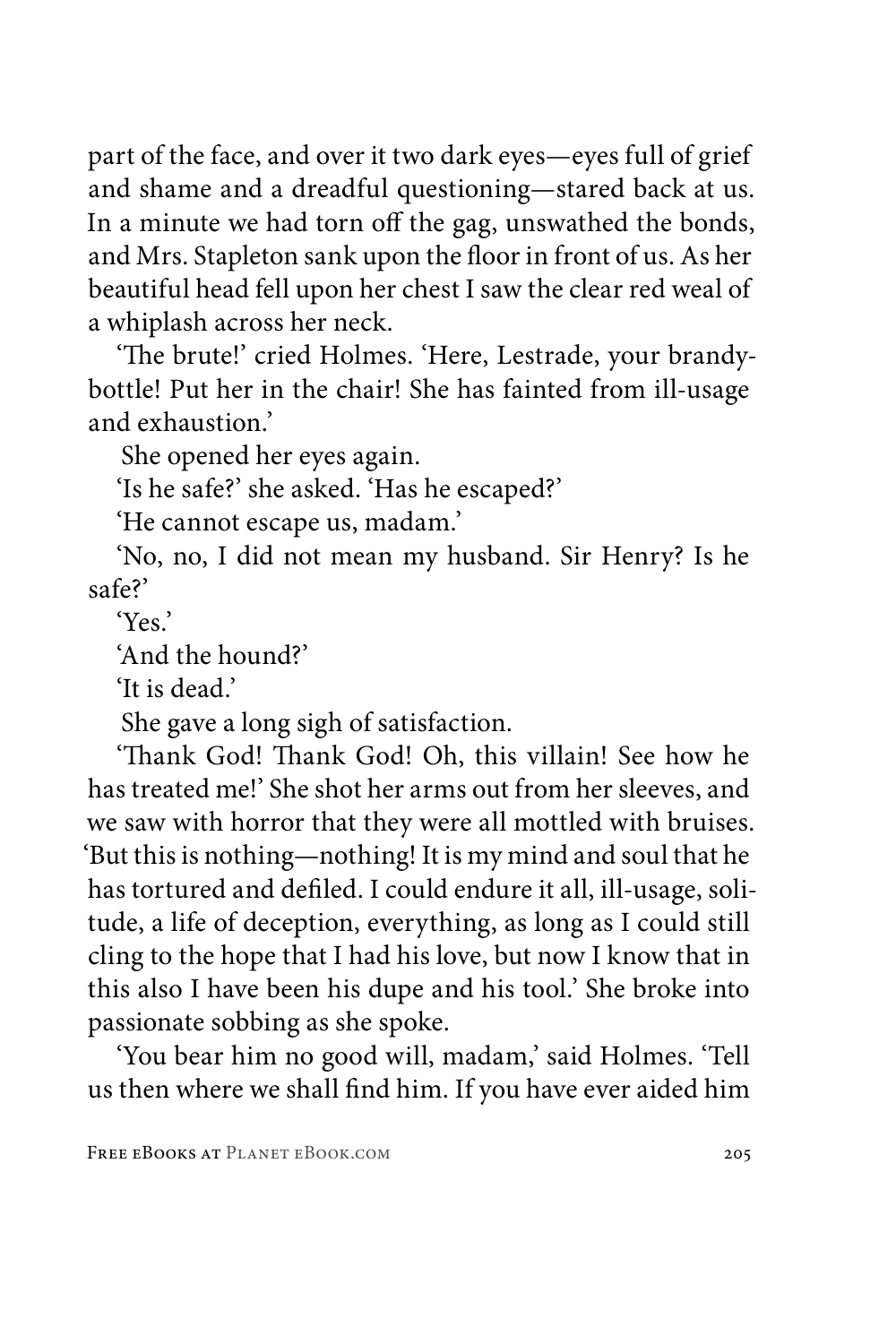in evil, help us now and so atone.'

'There is but one place where he can have fled,' she answered. 'There is an old tin mine on an island in the heart of the mire. It was there that he kept his hound and there also he had made preparations so that he might have a refuge. That is where he would fly.'

The fog-bank lay like white wool against the window. Holmes held the lamp towards it.

'See,' said he. 'No one could find his way into the Grimpen Mire to-night.'

She laughed and clapped her hands. Her eyes and teeth gleamed with fierce merriment.

'He may find his way in, but never out,' she cried. 'How can he see the guiding wands to-night? We planted them together, he and I, to mark the pathway through the mire. Oh, if I could only have plucked them out to-day. Then indeed you would have had him at your mercy!'

It was evident to us that all pursuit was in vain until the fog had lifted. Meanwhile we left Lestrade in possession of the house while Holmes and I went back with the baronet to Baskerville Hall. The story of the Stapletons could no longer be withheld from him, but he took the blow bravely when he learned the truth about the woman whom he had loved. But the shock of the night's adventures had shattered his nerves, and before morning he lay delirious in a high fever, under the care of Dr. Mortimer. The two of them were destined to travel together round the world before Sir Henry had become once more the hale, hearty man that he had been before he became master of that ill-omened estate.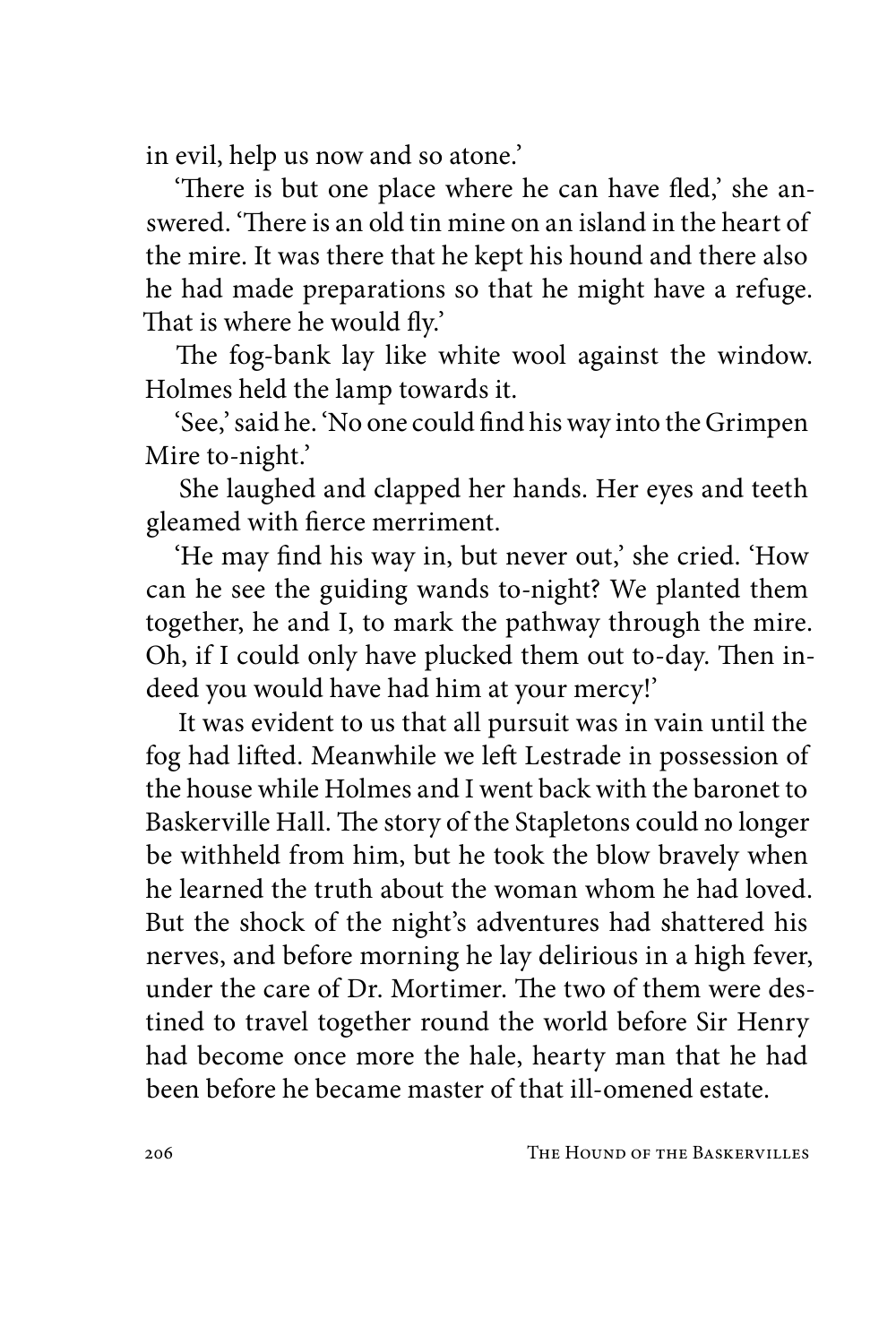And now I come rapidly to the conclusion of this singular narrative, in which I have tried to make the reader share those dark fears and vague surmises which clouded our lives so long and ended in so tragic a manner. On the morning after the death of the hound the fog had lifted and we were guided by Mrs. Stapleton to the point where they had found a pathway through the bog. It helped us to realize the horror of this woman's life when we saw the eagerness and joy with which she laid us on her husband's track. We left her standing upon the thin peninsula of firm, peaty soil which tapered out into the widespread bog. From the end of it a small wand planted here and there showed where the path zigzagged from tuft to tuft of rushes among those greenscummed pits and foul quagmires which barred the way to the stranger. Rank reeds and lush, slimy water-plants sent an odour of decay and a heavy miasmatic vapour onto our faces, while a false step plunged us more than once thighdeep into the dark, quivering mire, which shook for yards in soft undulations around our feet. Its tenacious grip plucked at our heels as we walked, and when we sank into it it was as if some malignant hand was tugging us down into those obscene depths, so grim and purposeful was the clutch in which it held us. Once only we saw a trace that someone had passed that perilous way before us. From amid a tuft of cotton grass which bore it up out of the slime some dark thing was projecting. Holmes sank to his waist as he stepped from the path to seize it, and had we not been there to drag him out he could never have set his foot upon firm land again. He held an old black boot in the air. 'Meyers, Toronto,' was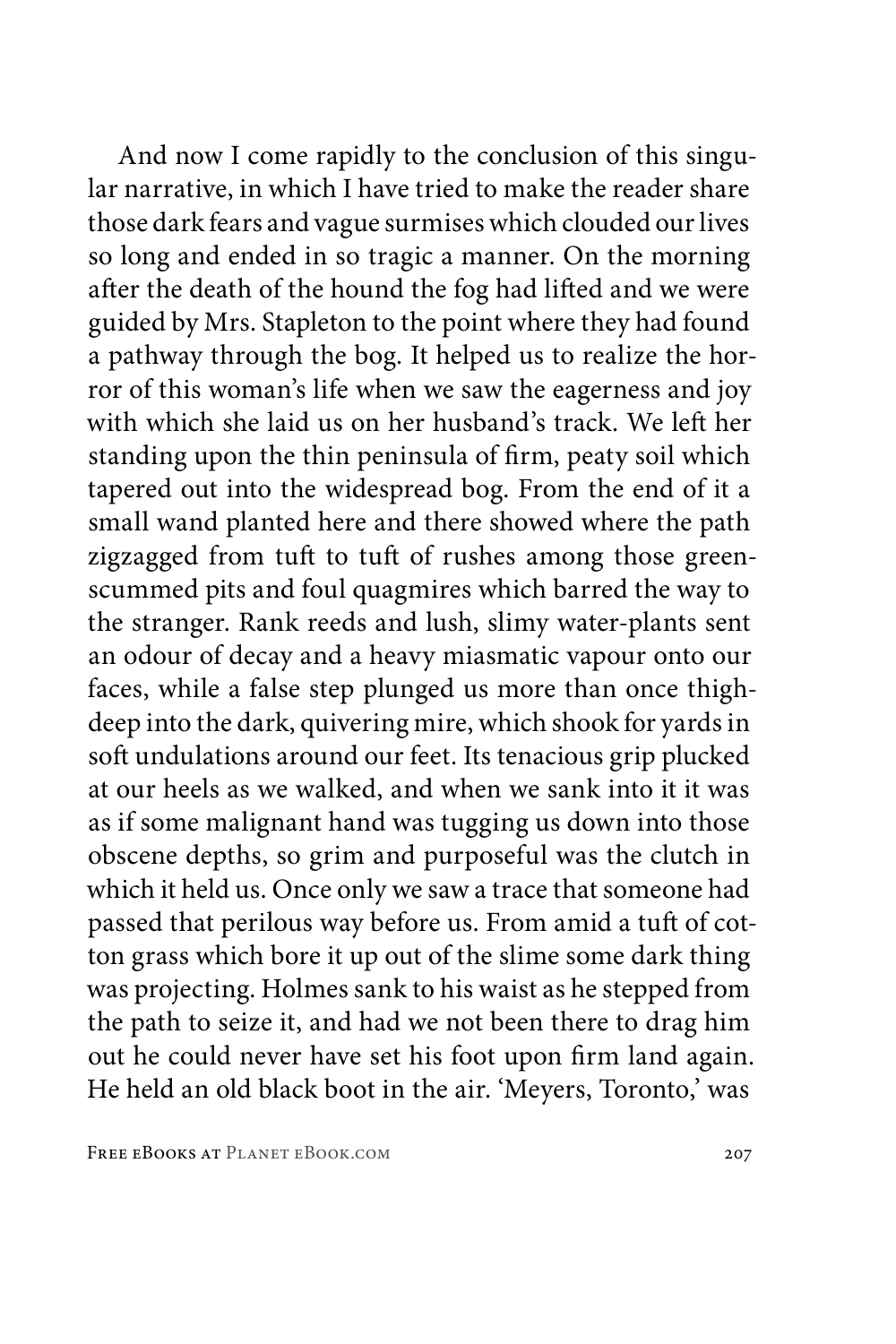printed on the leather inside.

'It is worth a mud bath,' said he. 'It is our friend Sir Henry's missing boot.'

'Thrown there by Stapleton in his flight.'

'Exactly. He retained it in his hand after using it to set the hound upon the track. He fled when he knew the game was up, still clutching it. And he hurled it away at this point of his flight. We know at least that he came so far in safety.'

But more than that we were never destined to know, though there was much which we might surmise. There was no chance of finding footsteps in the mire, for the rising mud oozed swiftly in upon them, but as we at last reached firmer ground beyond the morass we all looked eagerly for them. But no slightest sign of them ever met our eyes. If the earth told a true story, then Stapleton never reached that island of refuge towards which he struggled through the fog upon that last night. Somewhere in the heart of the great Grimpen Mire, down in the foul slime of the huge morass which had sucked him in, this cold and cruel-hearted man is forever buried.

Many traces we found of him in the bog-girt island where he had hid his savage ally. A huge driving-wheel and a shaft half-filled with rubbish showed the position of an abandoned mine. Beside it were the crumbling remains of the cottages of the miners, driven away no doubt by the foul reek of the surrounding swamp. In one of these a staple and chain with a quantity of gnawed bones showed where the animal had been confined. A skeleton with a tangle of brown hair adhering to it lay among the debris.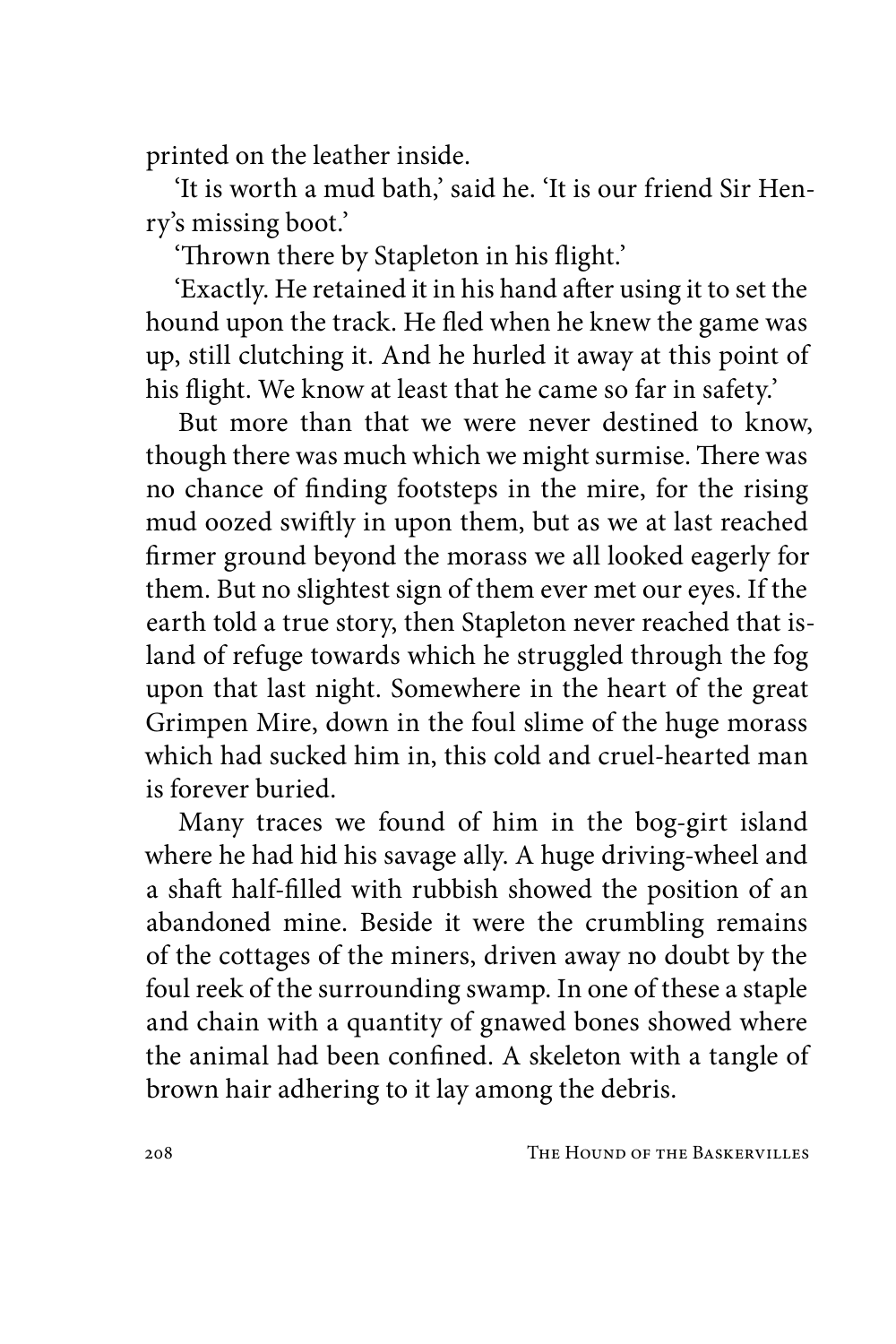'A dog!' said Holmes. 'By Jove, a curly-haired spaniel. Poor Mortimer will never see his pet again. Well, I do not know that this place contains any secret which we have not already fathomed. He could hide his hound, but he could not hush its voice, and hence came those cries which even in daylight were not pleasant to hear. On an emergency he could keep the hound in the out-house at Merripit, but it was always a risk, and it was only on the supreme day, which he regarded as the end of all his efforts, that he dared do it. This paste in the tin is no doubt the luminous mixture with which the creature was daubed. It was suggested, of course, by the story of the family hell-hound, and by the desire to frighten old Sir Charles to death. No wonder the poor devil of a convict ran and screamed, even as our friend did, and as we ourselves might have done, when he saw such a creature bounding through the darkness of the moor upon his track. It was a cunning device, for, apart from the chance of driving your victim to his death, what peasant would venture to inquire too closely into such a creature should he get sight of it, as many have done, upon the moor? I said it in London, Watson, and I say it again now, that never yet have we helped to hunt down a more dangerous man than he who is lying yonder'—he swept his long arm towards the huge mottled expanse of green-splotched bog which stretched away until it merged into the russet slopes of the moor.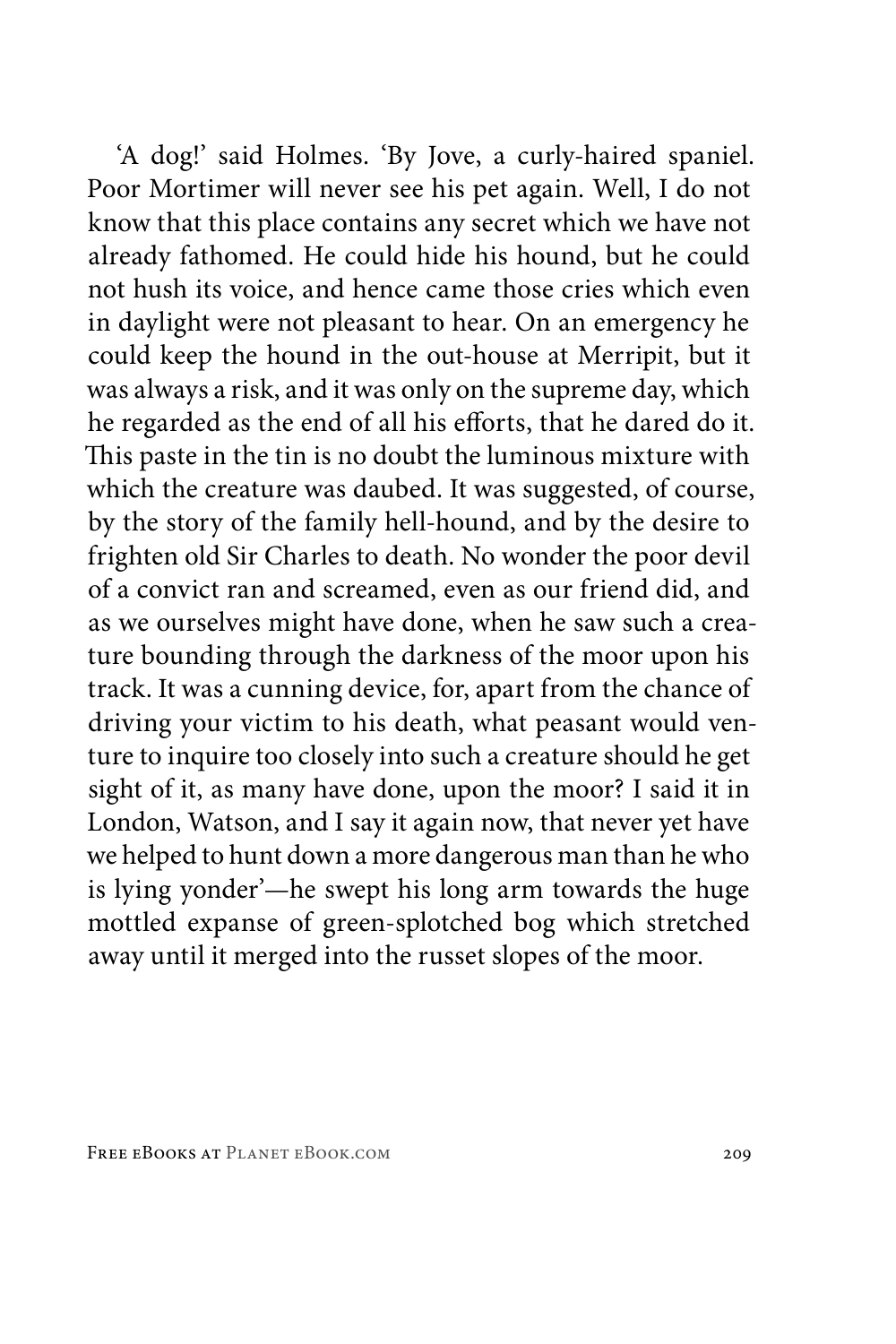## CHAPTER 15

## A Retrospection

It was the end of November and Holmes and I sat, upon a<br>raw and foggy night, on either side of a blazing fire in our<br>eiting noom in Baken Street. Since the tracis unabet of our Tt was the end of November and Holmes and I sat, upon a sitting-room in Baker Street. Since the tragic upshot of our visit to Devonshire he had been engaged in two affairs of the utmost importance, in the first of which he had exposed the atrocious conduct of Colonel Upwood in connection with the famous card scandal of the Nonpareil Club, while in the second he had defended the unfortunate Mme. Montpensier from the charge of murder which hung over her in connection with the death of her step-daughter, Mlle. Carere, the young lady who, as it will be remembered, was found six months later alive and married in New York. My friend was in excellent spirits over the success which had attended a succession of difficult and important cases, so that I was able to induce him to discuss the details of the Baskerville mystery. I had waited patiently for the opportunity, for I was aware that he would never permit cases to overlap, and that his clear and logical mind would not be drawn from its present work to dwell upon memories of the past. Sir Henry and Dr. Mortimer were, however, in London, on their way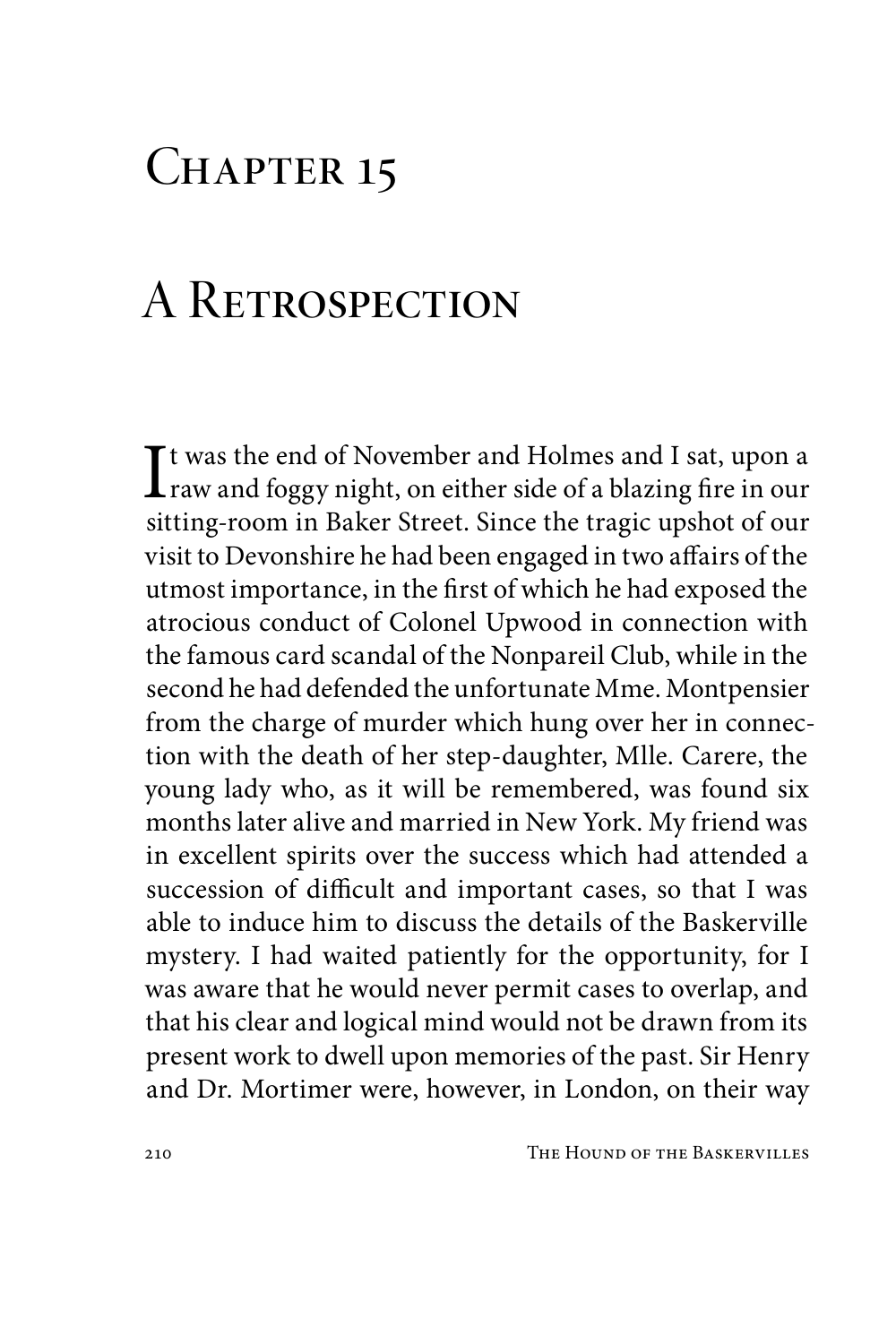to that long voyage which had been recommended for the restoration of his shattered nerves. They had called upon us that very afternoon, so that it was natural that the subject should come up for discussion.

'The whole course of events,' said Holmes, 'from the point of view of the man who called himself Stapleton was simple and direct, although to us, who had no means in the beginning of knowing the motives of his actions and could only learn part of the facts, it all appeared exceedingly complex. I have had the advantage of two conversations with Mrs. Stapleton, and the case has now been so entirely cleared up that I am not aware that there is anything which has remained a secret to us. You will find a few notes upon the matter under the heading B in my indexed list of cases.'

'Perhaps you would kindly give me a sketch of the course of events from memory.'

'Certainly, though I cannot guarantee that I carry all the facts in my mind. Intense mental concentration has a curious way of blotting out what has passed. The barrister who has his case at his fingers' ends, and is able to argue with an expert upon his own subject finds that a week or two of the courts will drive it all out of his head once more. So each of my cases displaces the last, and Mlle. Carere has blurred my recollection of Baskerville Hall. To-morrow some other little problem may be submitted to my notice which will in turn dispossess the fair French lady and the infamous Upwood. So far as the case of the Hound goes, however, I will give you the course of events as nearly as I can, and you will suggest anything which I may have forgotten.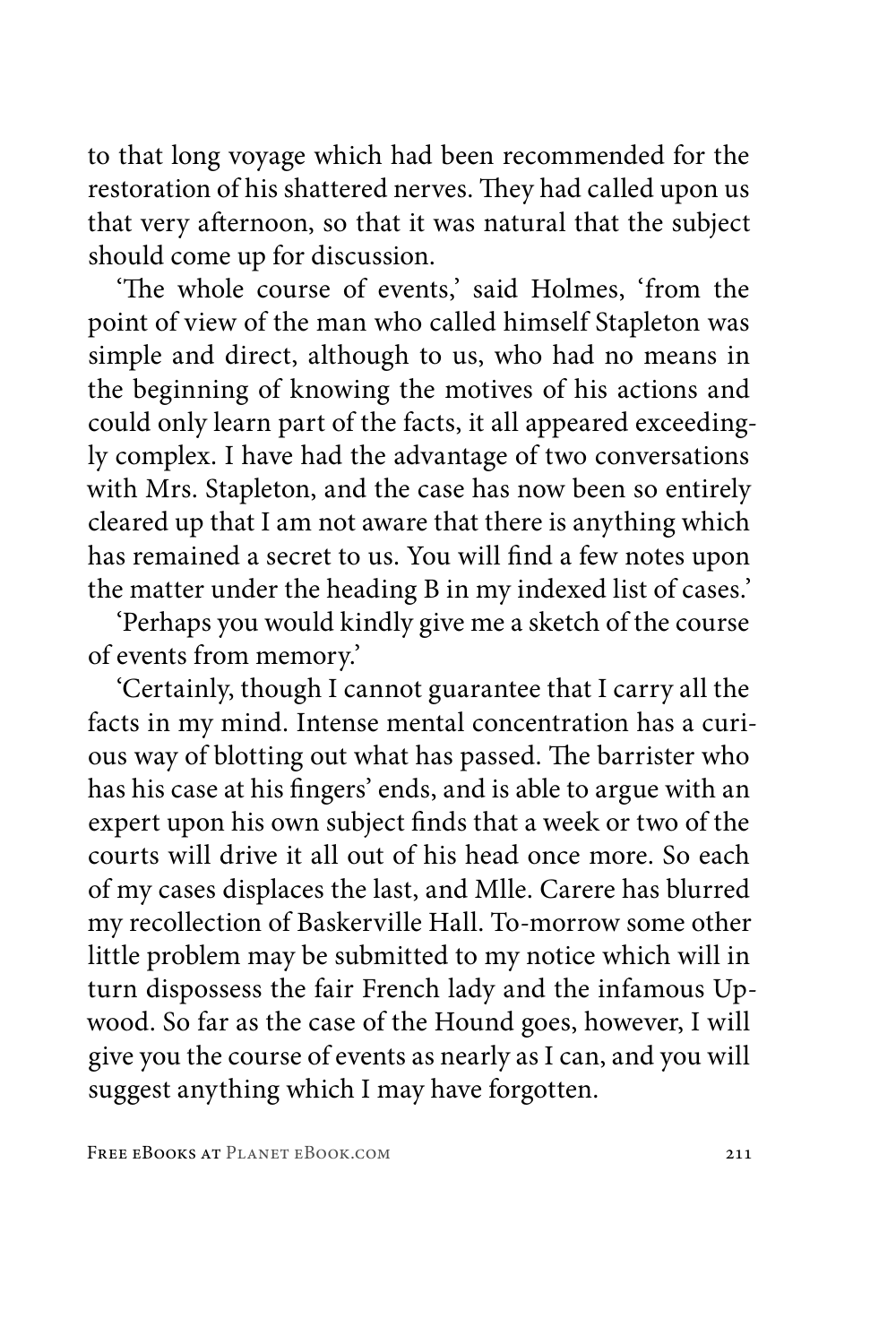'My inquiries show beyond all question that the family portrait did not lie, and that this fellow was indeed a Baskerville. He was a son of that Rodger Baskerville, the younger brother of Sir Charles, who fled with a sinister reputation to South America, where he was said to have died unmarried. He did, as a matter of fact, marry, and had one child, this fellow, whose real name is the same as his father's. He married Beryl Garcia, one of the beauties of Costa Rica, and, having purloined a considerable sum of public money, he changed his name to Vandeleur and fled to England, where he established a school in the east of Yorkshire. His reason for attempting this special line of business was that he had struck up an acquaintance with a consumptive tutor upon the voyage home, and that he had used this man's ability to make the undertaking a success. Fraser, the tutor, died however, and the school which had begun well sank from disrepute into infamy. The Vandeleurs found it convenient to change their name to Stapleton, and he brought the remains of his fortune, his schemes for the future, and his taste for entomology to the south of England. I learned at the British Museum that he was a recognized authority upon the subject, and that the name of Vandeleur has been permanently attached to a certain moth which he had, in his Yorkshire days, been the first to describe.

'We now come to that portion of his life which has proved to be of such intense interest to us. The fellow had evidently made inquiry and found that only two lives intervened between him and a valuable estate. When he went to Devonshire his plans were, I believe, exceedingly hazy, but that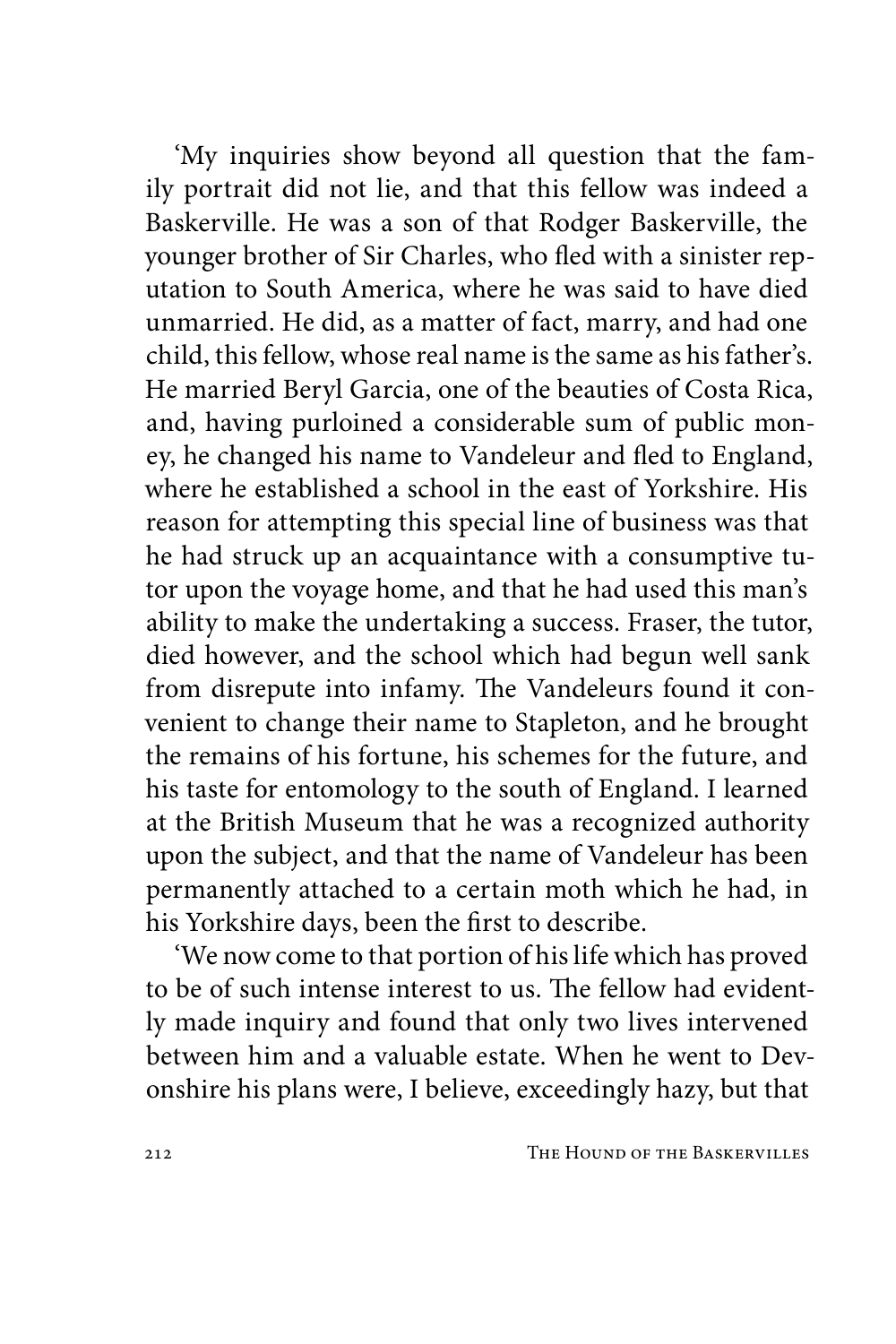he meant mischief from the first is evident from the way in which he took his wife with him in the character of his sister. The idea of using her as a decoy was clearly already in his mind, though he may not have been certain how the details of his plot were to be arranged. He meant in the end to have the estate, and he was ready to use any tool or run any risk for that end. His first act was to establish himself as near to his ancestral home as he could, and his second was to cultivate a friendship with Sir Charles Baskerville and with the neighbours.

'The baronet himself told him about the family hound, and so prepared the way for his own death. Stapleton, as I will continue to call him, knew that the old man's heart was weak and that a shock would kill him. So much he had learned from Dr. Mortimer. He had heard also that Sir Charles was superstitious and had taken this grim legend very seriously. His ingenious mind instantly suggested a way by which the baronet could be done to death, and yet it would be hardly possible to bring home the guilt to the real murderer.

'Having conceived the idea he proceeded to carry it out with considerable finesse. An ordinary schemer would have been content to work with a savage hound. The use of artificial means to make the creature diabolical was a flash of genius upon his part. The dog he bought in London from Ross and Mangles, the dealers in Fulham Road. It was the strongest and most savage in their possession. He brought it down by the North Devon line and walked a great distance over the moor so as to get it home without exciting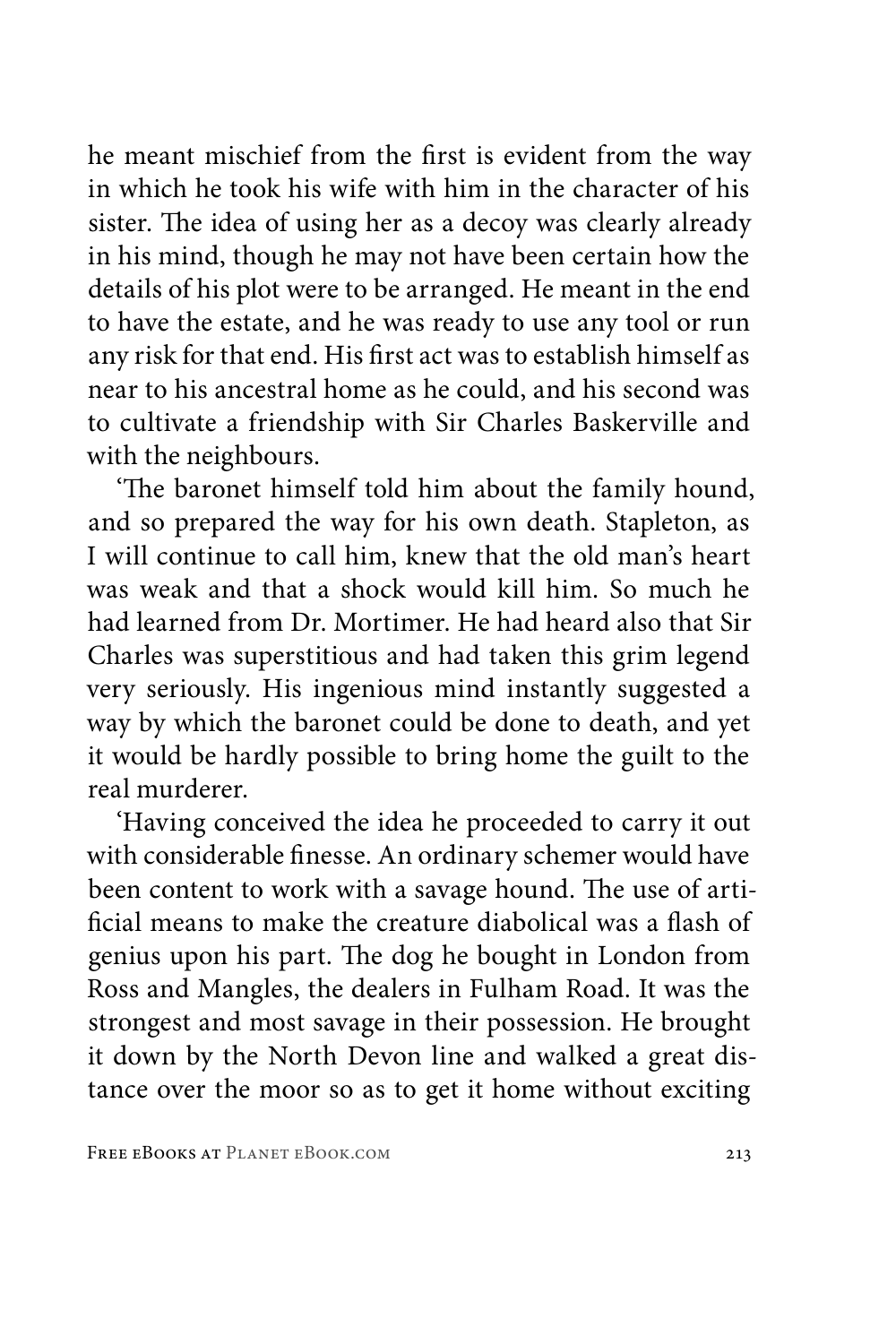any remarks. He had already on his insect hunts learned to penetrate the Grimpen Mire, and so had found a safe hiding-place for the creature. Here he kennelled it and waited his chance.

'But it was some time coming. The old gentleman could not be decoyed outside of his grounds at night. Several times Stapleton lurked about with his hound, but without avail. It was during these fruitless quests that he, or rather his ally, was seen by peasants, and that the legend of the demon dog received a new confirmation. He had hoped that his wife might lure Sir Charles to his ruin, but here she proved unexpectedly independent. She would not endeavour to entangle the old gentleman in a sentimental attachment which might deliver him over to his enemy. Threats and even, I am sorry to say, blows refused to move her. She would have nothing to do with it, and for a time Stapleton was at a deadlock.

'He found a way out of his difficulties through the chance that Sir Charles, who had conceived a friendship for him, made him the minister of his charity in the case of this unfortunate woman, Mrs. Laura Lyons. By representing himself as a single man he acquired complete influence over her, and he gave her to understand that in the event of her obtaining a divorce from her husband he would marry her. His plans were suddenly brought to a head by his knowledge that Sir Charles was about to leave the Hall on the advice of Dr. Mortimer, with whose opinion he himself pretended to coincide. He must act at once, or his victim might get beyond his power. He therefore put pressure upon Mrs. Lyons to write this letter, imploring the old man to give her an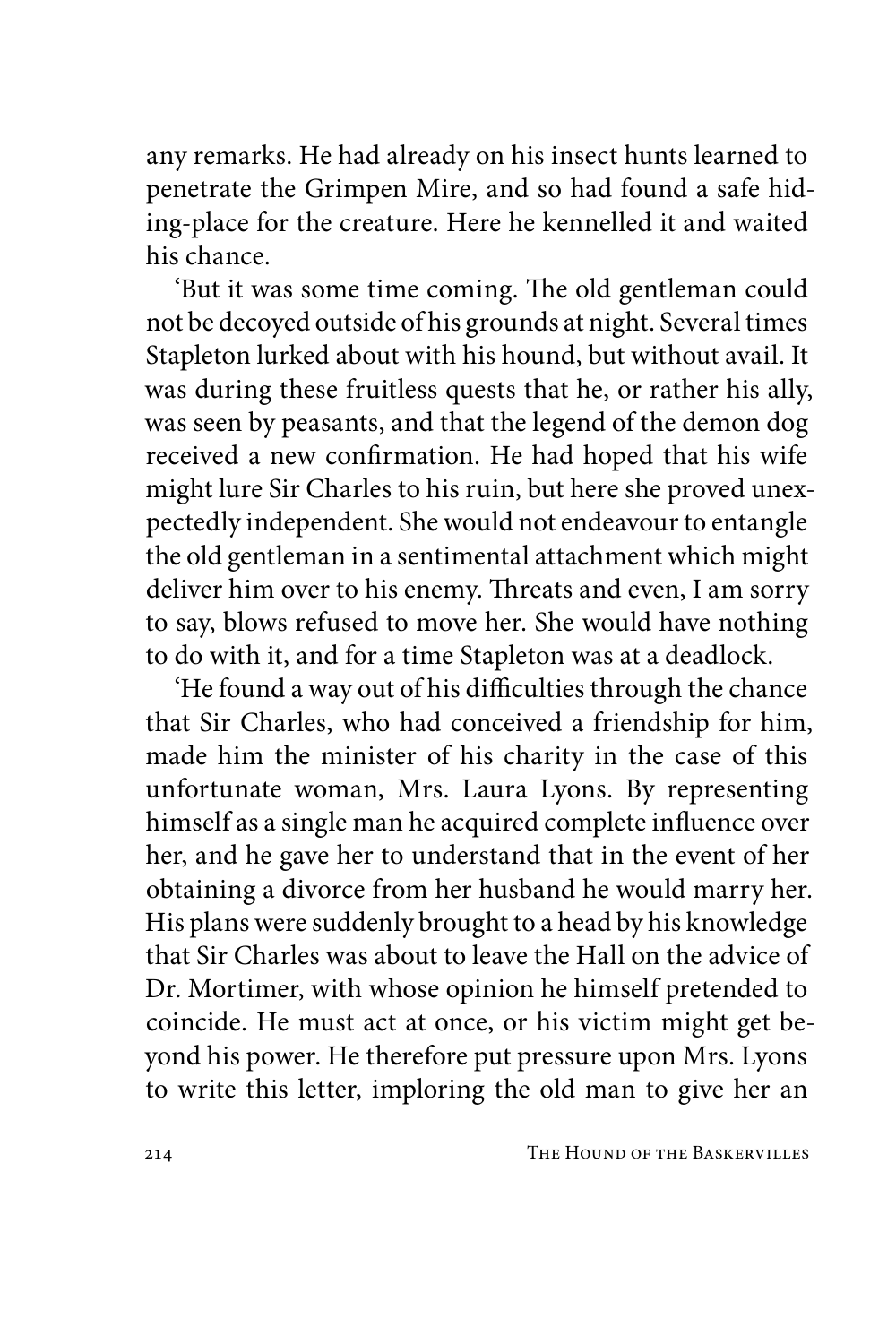interview on the evening before his departure for London. He then, by a specious argument, prevented her from going, and so had the chance for which he had waited.

'Driving back in the evening from Coombe Tracey he was in time to get his hound, to treat it with his infernal paint, and to bring the beast round to the gate at which he had reason to expect that he would find the old gentleman waiting. The dog, incited by its master, sprang over the wicket-gate and pursued the unfortunate baronet, who fled screaming down the Yew Alley. In that gloomy tunnel it must indeed have been a dreadful sight to see that huge black creature, with its flaming jaws and blazing eyes, bounding after its victim. He fell dead at the end of the alley from heart disease and terror. The hound had kept upon the grassy border while the baronet had run down the path, so that no track but the man's was visible. On seeing him lying still the creature had probably approached to sniff at him, but finding him dead had turned away again. It was then that it left the print which was actually observed by Dr. Mortimer. The hound was called off and hurried away to its lair in the Grimpen Mire, and a mystery was left which puzzled the authorities, alarmed the country-side, and finally brought the case within the scope of our observation.

'So much for the death of Sir Charles Baskerville. You perceive the devilish cunning of it, for really it would be almost impossible to make a case against the real murderer. His only accomplice was one who could never give him away, and the grotesque, inconceivable nature of the device only served to make it more effective. Both of the women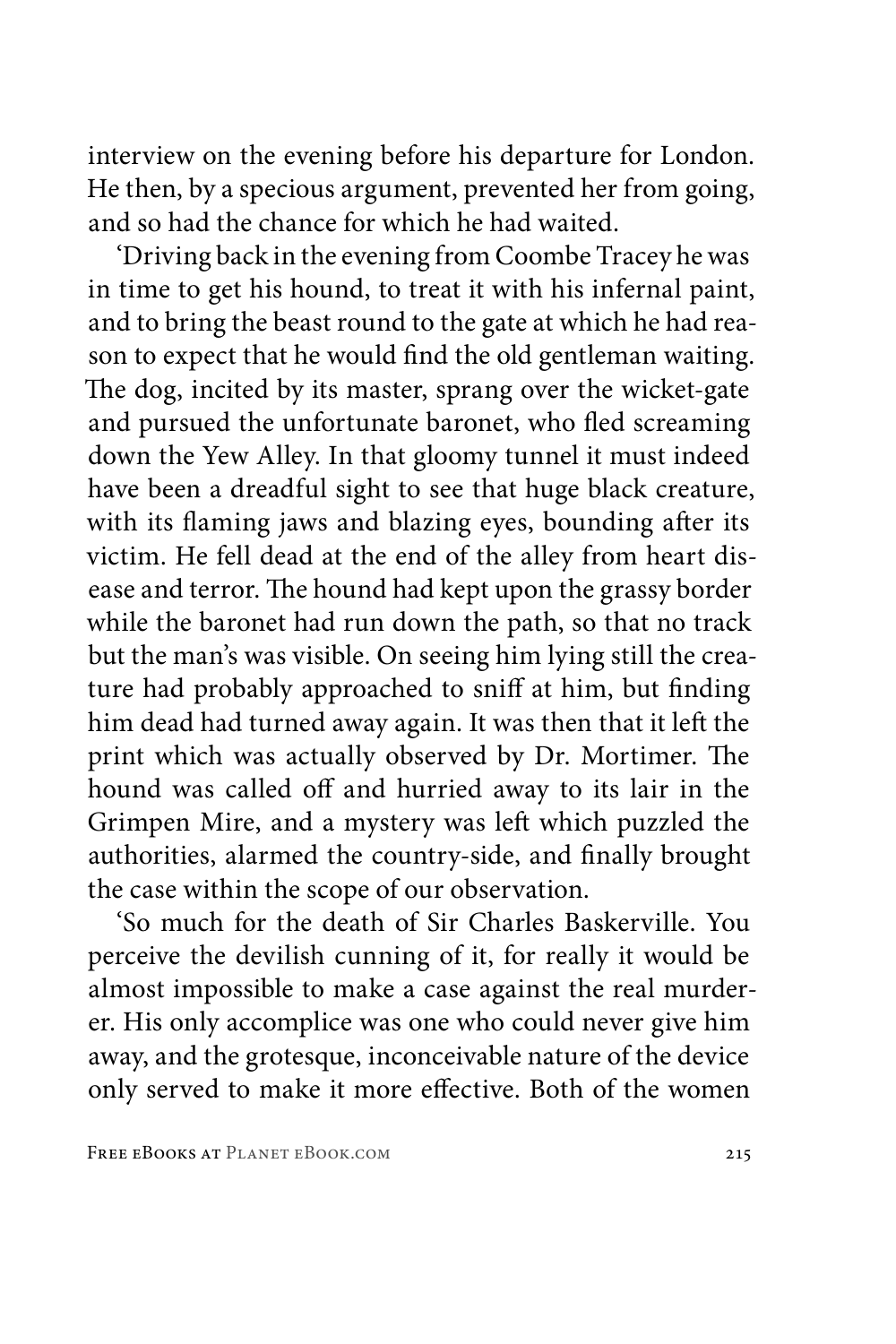concerned in the case, Mrs. Stapleton and Mrs. Laura Lyons, were left with a strong suspicion against Stapleton. Mrs. Stapleton knew that he had designs upon the old man, and also of the existence of the hound. Mrs. Lyons knew neither of these things, but had been impressed by the death occurring at the time of an uncancelled appointment which was only known to him. However, both of them were under his influence, and he had nothing to fear from them. The first half of his task was successfully accomplished but the more difficult still remained.

'It is possible that Stapleton did not know of the existence of an heir in Canada. In any case he would very soon learn it from his friend Dr. Mortimer, and he was told by the latter all details about the arrival of Henry Baskerville. Stapleton's first idea was that this young stranger from Canada might possibly be done to death in London without coming down to Devonshire at all. He distrusted his wife ever since she had refused to help him in laying a trap for the old man, and he dared not leave her long out of his sight for fear he should lose his influence over her. It was for this reason that he took her to London with him. They lodged, I find, at the Mexborough Private Hotel, in Craven Street, which was actually one of those called upon by my agent in search of evidence. Here he kept his wife imprisoned in her room while he, disguised in a beard, followed Dr. Mortimer to Baker Street and afterwards to the station and to the Northumberland Hotel. His wife had some inkling of his plans; but she had such a fear of her husband—a fear founded upon brutal ill-treatment—that she dare not write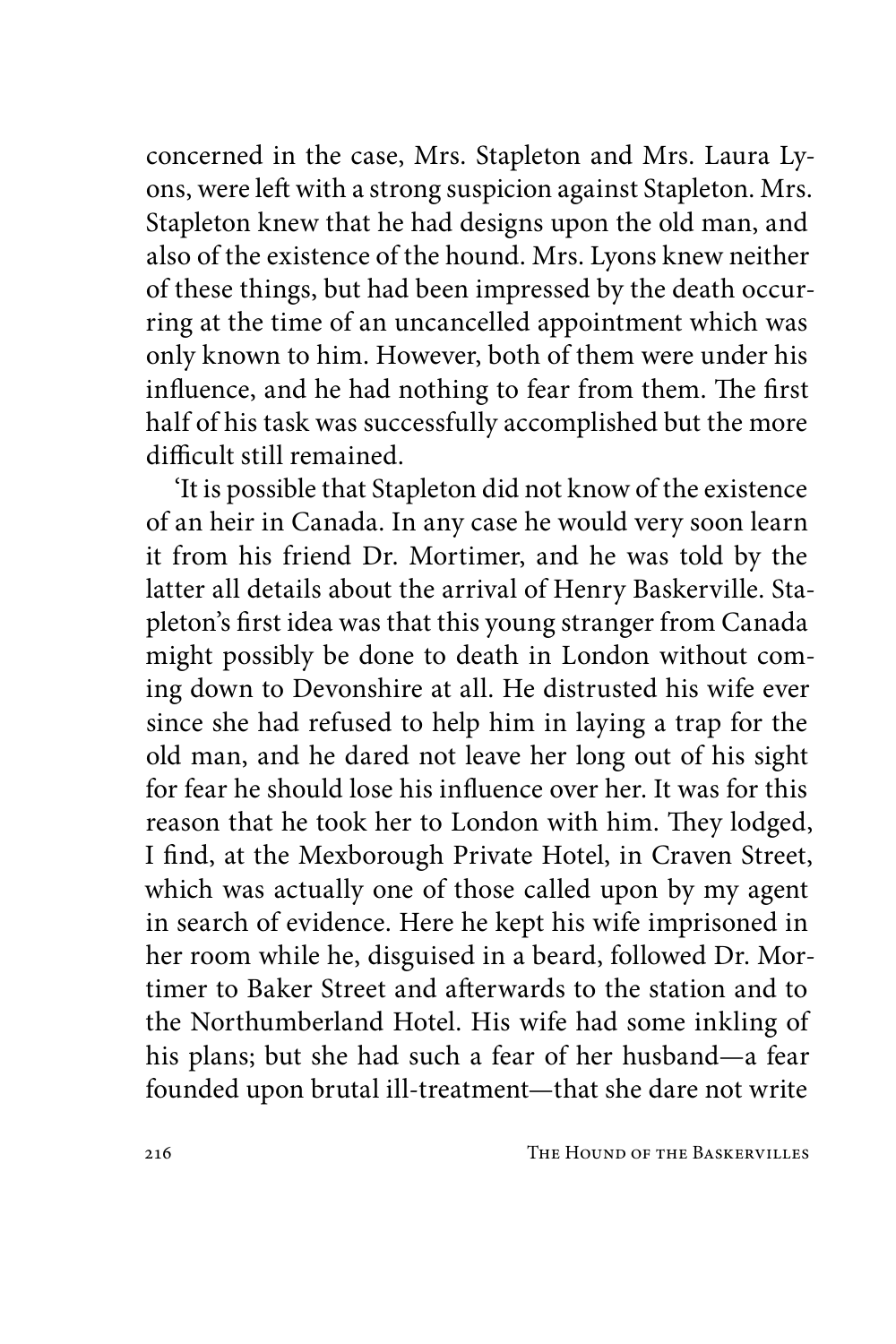to warn the man whom she knew to be in danger. If the letter should fall into Stapleton's hands her own life would not be safe. Eventually, as we know, she adopted the expedient of cutting out the words which would form the message, and addressing the letter in a disguised hand. It reached the baronet, and gave him the first warning of his danger.

'It was very essential for Stapleton to get some article of Sir Henry's attire so that, in case he was driven to use the dog, he might always have the means of setting him upon his track. With characteristic promptness and audacity he set about this at once, and we cannot doubt that the boots or chamber-maid of the hotel was well bribed to help him in his design. By chance, however, the first boot which was procured for him was a new one and, therefore, useless for his purpose. He then had it returned and obtained another—a most instructive incident, since it proved conclusively to my mind that we were dealing with a real hound, as no other supposition could explain this anxiety to obtain an old boot and this indifference to a new one. The more outre and grotesque an incident is the more carefully it deserves to be examined, and the very point which appears to complicate a case is, when duly considered and scientifically handled, the one which is most likely to elucidate it.

'Then we had the visit from our friends next morning, shadowed always by Stapleton in the cab. From his knowledge of our rooms and of my appearance, as well as from his general conduct, I am inclined to think that Stapleton's career of crime has been by no means limited to this single Baskerville affair. It is suggestive that during the last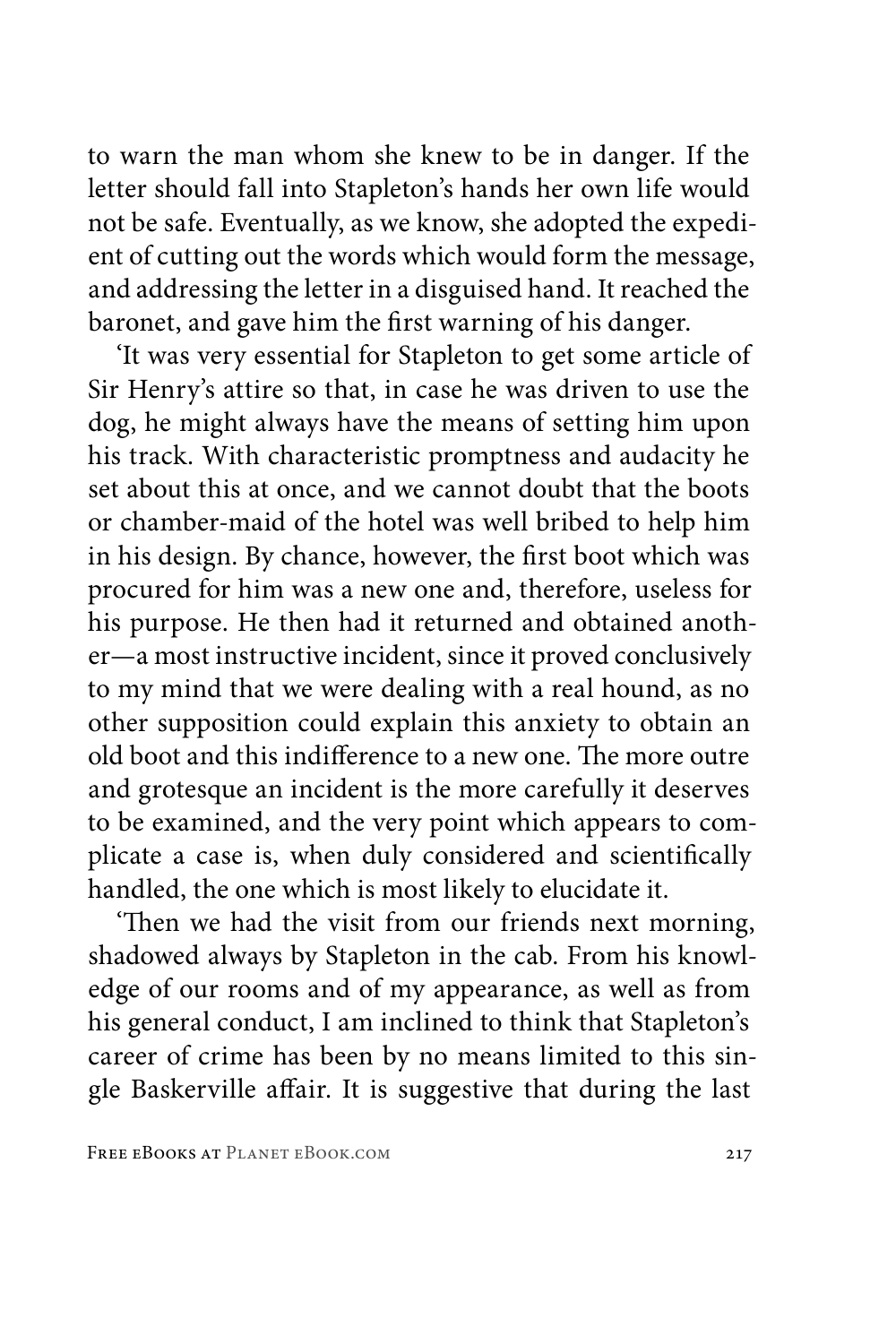three years there have been four considerable burglaries in the West Country, for none of which was any criminal ever arrested. The last of these, at Folkestone Court, in May, was remarkable for the cold-blooded pistoling of the page, who surprised the masked and solitary burglar. I cannot doubt that Stapleton recruited his waning resources in this fashion, and that for years he has been a desperate and dangerous man.

'We had an example of his readiness of resource that morning when he got away from us so successfully, and also of his audacity in sending back my own name to me through the cabman. From that moment he understood that I had taken over the case in London, and that therefore there was no chance for him there. He returned to Dartmoor and awaited the arrival of the baronet.'

'One moment!' said I. 'You have, no doubt, described the sequence of events correctly, but there is one point which you have left unexplained. What became of the hound when its master was in London?'

'I have given some attention to this matter and it is undoubtedly of importance. There can be no question that Stapleton had a confidant, though it is unlikely that he ever placed himself in his power by sharing all his plans with him. There was an old manservant at Merripit House, whose name was Anthony. His connection with the Stapletons can be traced for several years, as far back as the schoolmastering days, so that he must have been aware that his master and mistress were really husband and wife. This man has disappeared and has escaped from the country. It is sugges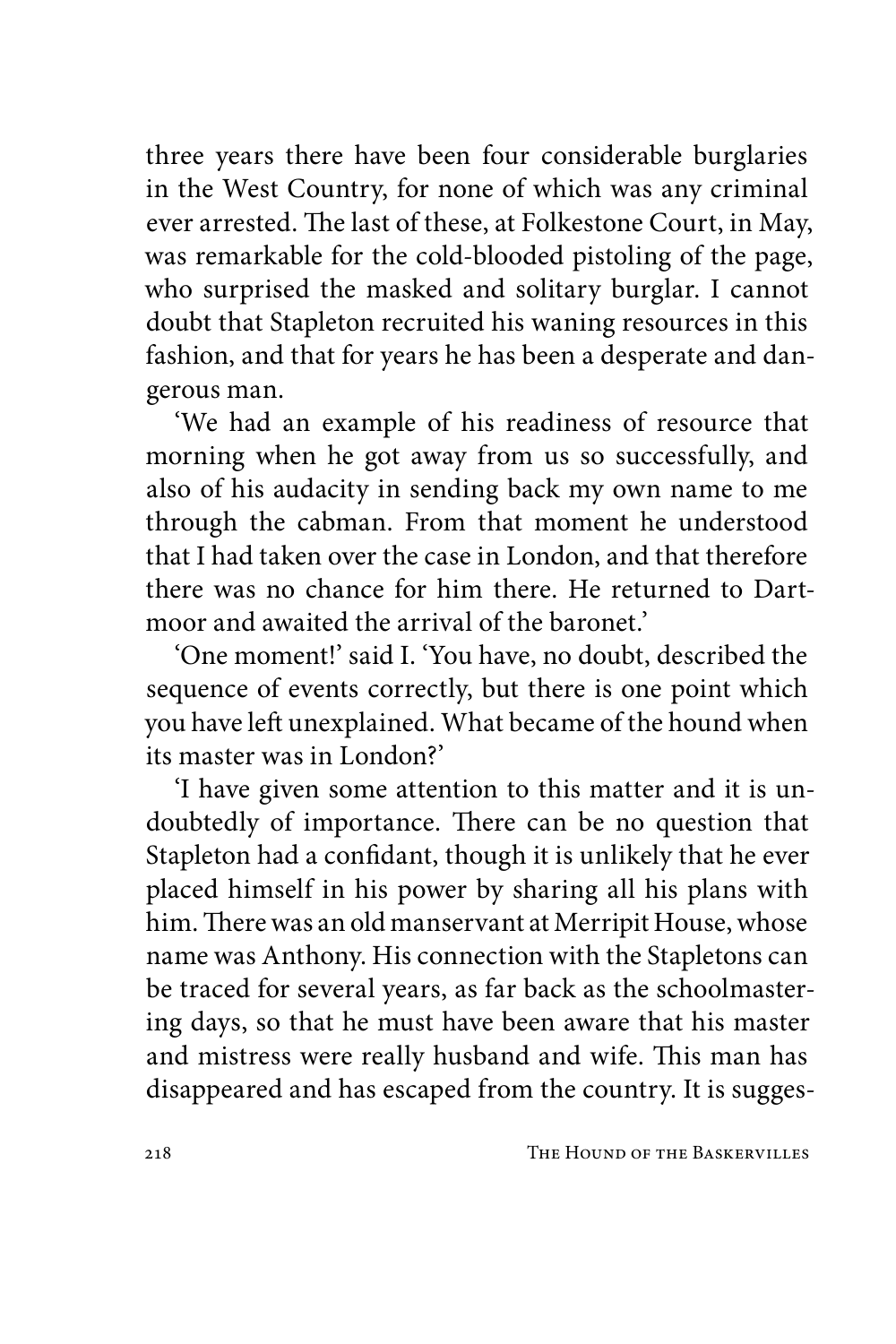tive that Anthony is not a common name in England, while Antonio is so in all Spanish or Spanish-American countries. The man, like Mrs. Stapleton herself, spoke good English, but with a curious lisping accent. I have myself seen this old man cross the Grimpen Mire by the path which Stapleton had marked out. It is very probable, therefore, that in the absence of his master it was he who cared for the hound, though he may never have known the purpose for which the beast was used.

'The Stapletons then went down to Devonshire, whither they were soon followed by Sir Henry and you. One word now as to how I stood myself at that time. It may possibly recur to your memory that when I examined the paper upon which the printed words were fastened I made a close inspection for the water-mark. In doing so I held it within a few inches of my eyes, and was conscious of a faint smell of the scent known as white jessamine. There are seventyfive perfumes, which it is very necessary that a criminal expert should be able to distinguish from each other, and cases have more than once within my own experience depended upon their prompt recognition. The scent suggested the presence of a lady, and already my thoughts began to turn towards the Stapletons. Thus I had made certain of the hound, and had guessed at the criminal before ever we went to the west country.

'It was my game to watch Stapleton. It was evident, however, that I could not do this if I were with you, since he would be keenly on his guard. I deceived everybody, therefore, yourself included, and I came down secretly when I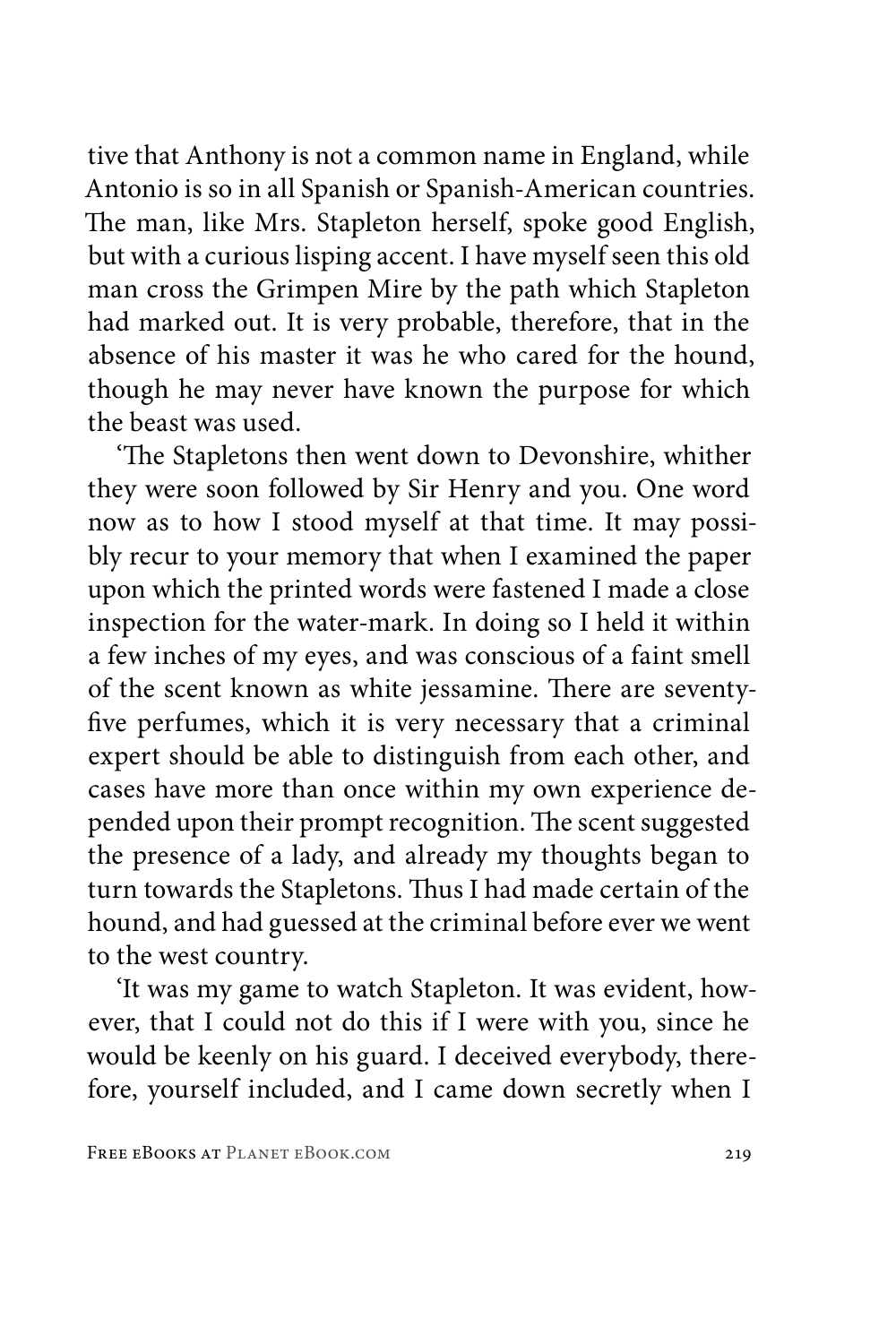was supposed to be in London. My hardships were not so great as you imagined, though such trifling details must never interfere with the investigation of a case. I stayed for the most part at Coombe Tracey, and only used the hut upon the moor when it was necessary to be near the scene of action. Cartwright had come down with me, and in his disguise as a country boy he was of great assistance to me. I was dependent upon him for food and clean linen. When I was watching Stapleton, Cartwright was frequently watching you, so that I was able to keep my hand upon all the strings.

'I have already told you that your reports reached me rapidly, being forwarded instantly from Baker Street to Coombe Tracey. They were of great service to me, and especially that one incidentally truthful piece of biography of Stapleton's. I was able to establish the identity of the man and the woman and knew at last exactly how I stood. The case had been considerably complicated through the incident of the escaped convict and the relations between him and the Barrymores. This also you cleared up in a very effective way, though I had already come to the same conclusions from my own observations.

'By the time that you discovered me upon the moor I had a complete knowledge of the whole business, but I had not a case which could go to a jury. Even Stapleton's attempt upon Sir Henry that night which ended in the death of the unfortunate convict did not help us much in proving murder against our man. There seemed to be no alternative but to catch him red-handed, and to do so we had to use Sir Henry,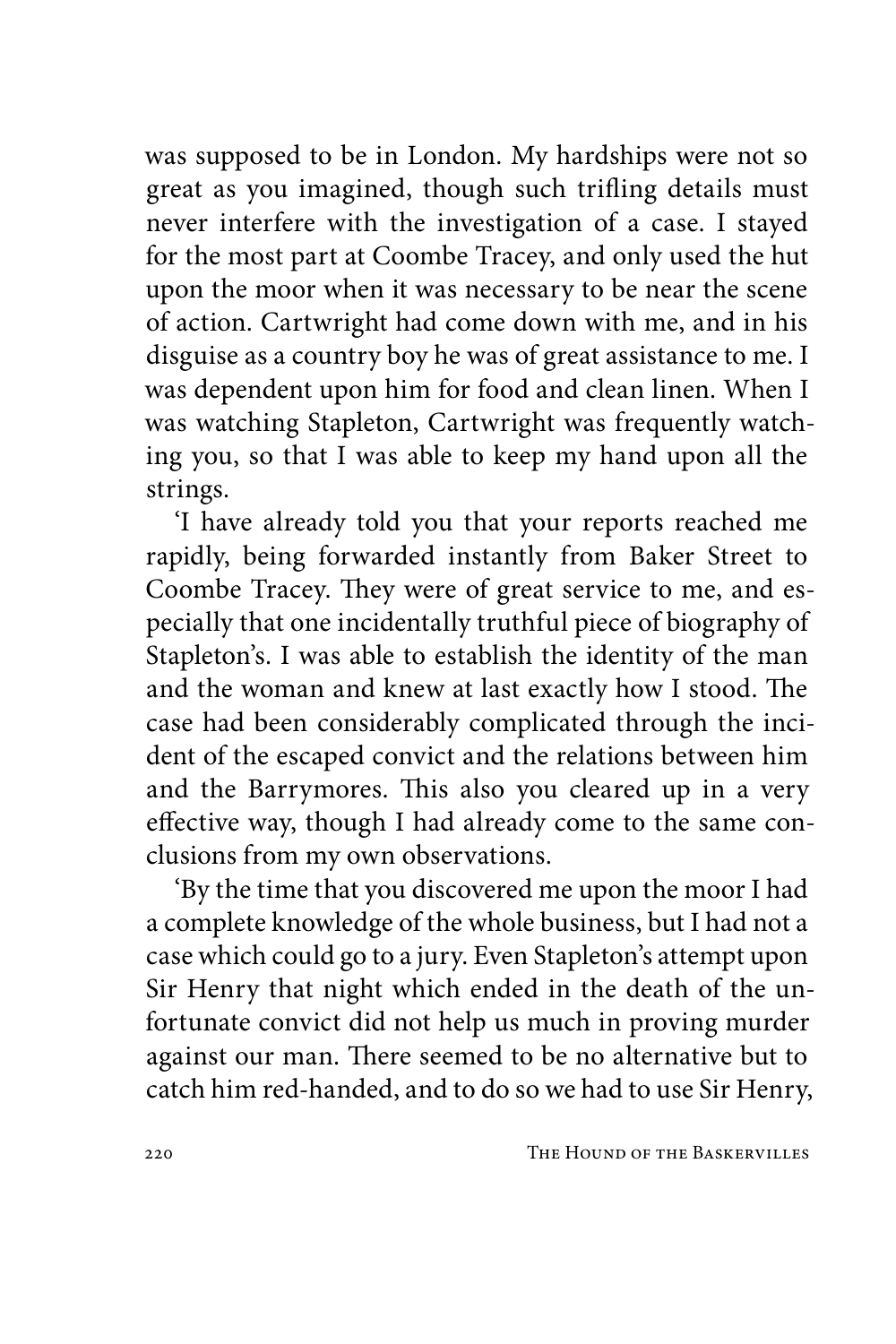alone and apparently unprotected, as a bait. We did so, and at the cost of a severe shock to our client we succeeded in completing our case and driving Stapleton to his destruction. That Sir Henry should have been exposed to this is, I must confess, a reproach to my management of the case, but we had no means of foreseeing the terrible and paralyzing spectacle which the beast presented, nor could we predict the fog which enabled him to burst upon us at such short notice. We succeeded in our object at a cost which both the specialist and Dr. Mortimer assure me will be a temporary one. A long journey may enable our friend to recover not only from his shattered nerves but also from his wounded feelings. His love for the lady was deep and sincere, and to him the saddest part of all this black business was that he should have been deceived by her.

'It only remains to indicate the part which she had played throughout. There can be no doubt that Stapleton exercised an influence over her which may have been love or may have been fear, or very possibly both, since they are by no means incompatible emotions. It was, at least, absolutely effective. At his command she consented to pass as his sister, though he found the limits of his power over her when he endeavoured to make her the direct accessory to murder. She was ready to warn Sir Henry so far as she could without implicating her husband, and again and again she tried to do so. Stapleton himself seems to have been capable of jealousy, and when he saw the baronet paying court to the lady, even though it was part of his own plan, still he could not help interrupting with a passionate outburst which revealed the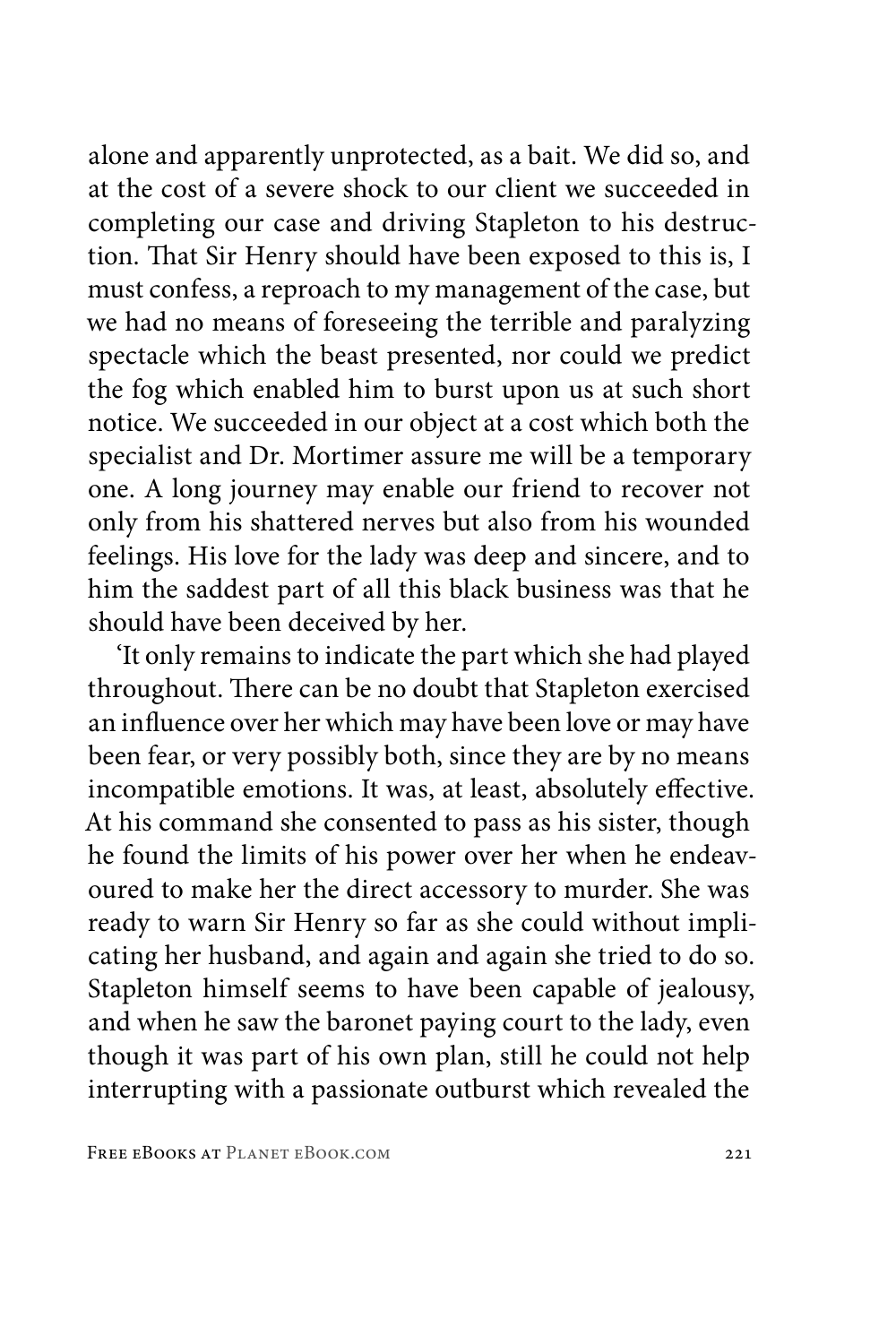fiery soul which his self-contained manner so cleverly concealed. By encouraging the intimacy he made it certain that Sir Henry would frequently come to Merripit House and that he would sooner or later get the opportunity which he desired. On the day of the crisis, however, his wife turned suddenly against him. She had learned something of the death of the convict, and she knew that the hound was being kept in the out-house on the evening that Sir Henry was coming to dinner. She taxed her husband with his intended crime, and a furious scene followed, in which he showed her for the first time that she had a rival in his love. Her fidelity turned in an instant to bitter hatred and he saw that she would betray him. He tied her up, therefore, that she might have no chance of warning Sir Henry, and he hoped, no doubt, that when the whole country-side put down the baronet's death to the curse of his family, as they certainly would do, he could win his wife back to accept an accomplished fact and to keep silent upon what she knew. In this I fancy that in any case he made a miscalculation, and that, if we had not been there, his doom would none the less have been sealed. A woman of Spanish blood does not condone such an injury so lightly. And now, my dear Watson, without referring to my notes, I cannot give you a more detailed account of this curious case. I do not know that anything essential has been left unexplained.'

'He could not hope to frighten Sir Henry to death as he had done the old uncle with his bogie hound.'

'The beast was savage and half-starved. If its appearance did not frighten its victim to death, at least it would para